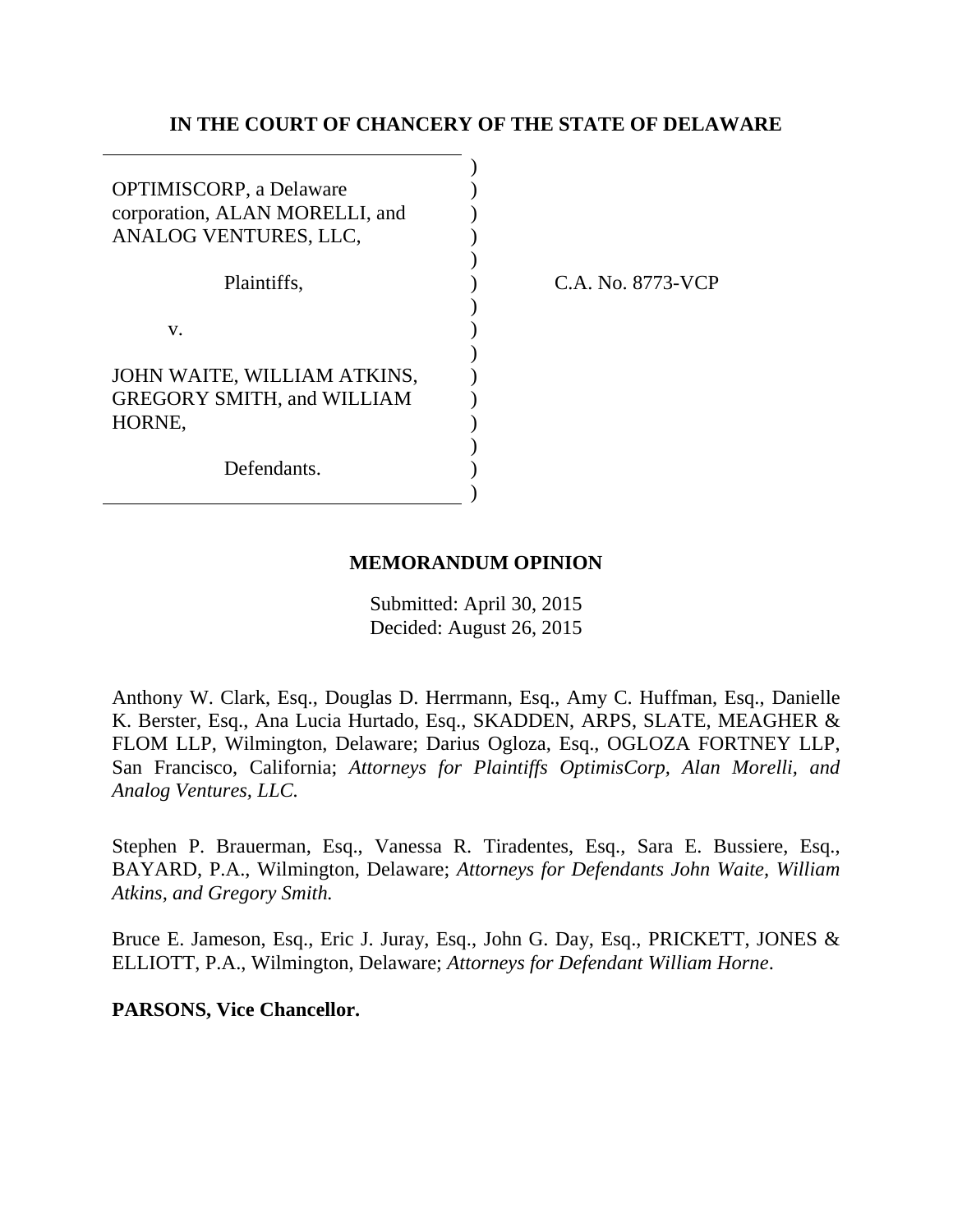On October 20, 2012, the board of the plaintiff corporation, a company involved in providing physical therapy services and developing physical therapy-related software, met and voted to terminate the plaintiff CEO upon the advice of several attorneys. Previously, another attorney, an independent third party, had conducted an investigation and concluded that the CEO had engaged in conduct—receiving oral sex from a subordinate employee in his office, which also was the bedroom of his house—that could amount to sexual harassment. The board, at the same meeting, also voted to amend a stockholders agreement to remove a provision that granted the initial stockholders, who were controlled by the CEO, the right to appoint a majority of the board. The CEO, a former corporate attorney, quickly moved to reacquire control, which included replacing every director he had appointed who had voted to remove him. Three of the four defendants also were directors of the plaintiff corporation and, as of the CEO's ouster, collectively held roughly as many shares as the CEO. The October 20 meeting was a bungled act of corporate governance marred by several flaws. Based on those missteps, the CEO eventually prevailed in having his removal and the amendment to the stockholders agreement vacated in a subsequent action in this Court pursuant to 8 *Del. C.*  § 225.

Back at the helm, the CEO soon terminated the fourth defendant in this action, the company's CFO, who was involved romantically with the CEO's former wife. A few months later, the three director defendants resigned from the company's board and the next day sued the company in California, where it is headquartered, to rescind the stockfor-stock transaction by which their former physical therapy company had become a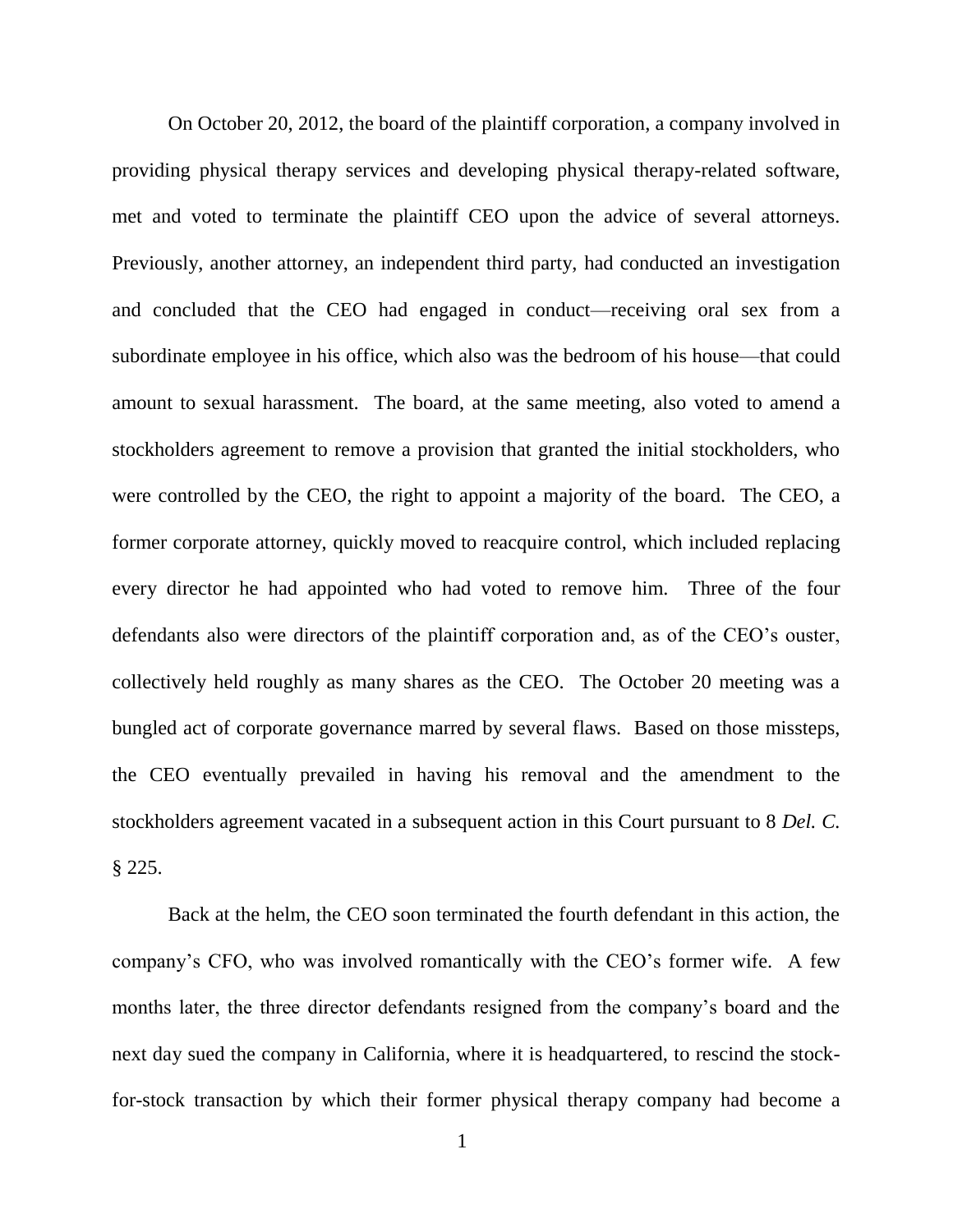subsidiary of the plaintiff corporation. The director defendants were terminated from that company shortly thereafter.

In this action, the CEO and the company return to this Court alleging that the four defendants engaged in a long-running and wide-ranging conspiracy that involved, essentially, everyone who disagreed with the CEO's management of the company. The plaintiffs seek approximately \$50 million in damages, as well as equitable relief in the form of an extension of the stockholders agreement in order to cement the CEO's control for another two years. The alleged wrongs range from nebulous breaches of fiduciary duty based on undermining the company's strategic vision to breach of contract claims. After extensive pre-trial proceedings, I tried this matter for six days in February 2015. This Memorandum Opinion ("Opinion") reflects my post-trial findings of fact and conclusions of law, as well as my rulings on certain ancillary motions. Because of the far-ranging claims advanced by the plaintiffs and the number of non-party actors who figure in their narrative, the recitation of the facts is unusually lengthy.

Overall, the plaintiffs seek damages and equitable relief for breach of the duty of loyalty, breach of contract, and tortious interference, and they advance secondary liability theories of aiding and abetting and conspiracy. The defendants deny liability on all counts, argue that there was and is no conspiracy, and contend that the CEO is a paranoid narcissist. The defendants also accuse the plaintiffs of having undermined the integrity of the litigation process by engaging in conduct akin to bribing and tampering with witnesses.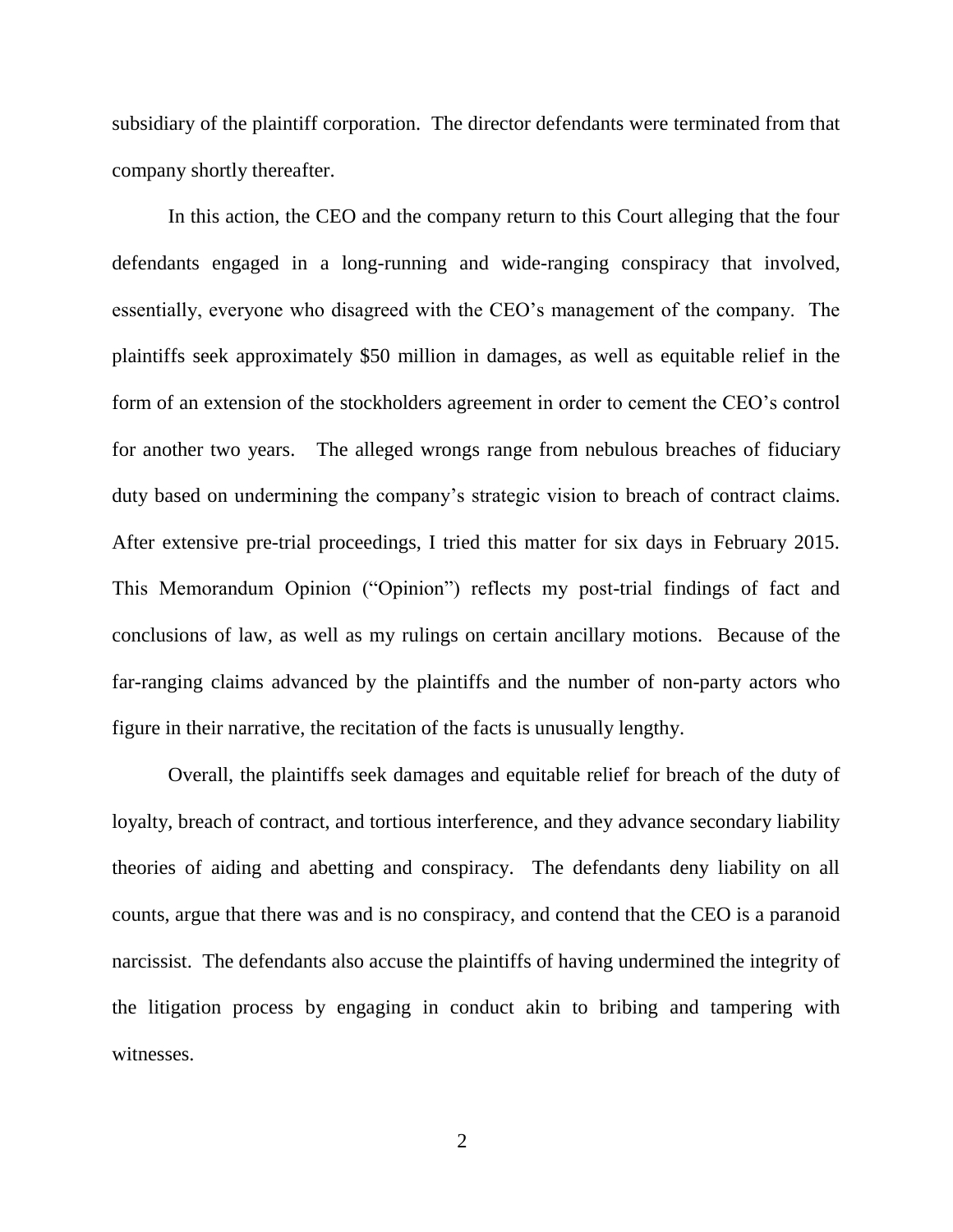For the reasons that follow, I conclude that the plaintiffs' actions have threatened the integrity of this proceeding. The record includes evidence that supports a finding that the plaintiffs paid witnesses for the content of their testimony, threatened witnesses with criminal charges, attempted to open criminal investigations, and generally engaged in threats of civil litigation based on questionable or baseless claims, all in an effort to secure "evidence" that would aid the plaintiffs in this case. As sanctions for this conduct, I dismiss the plaintiffs' conspiracy claims against all of the defendants (although I also hold, in the alternative, that the plaintiffs failed to prove their conspiracy claim) and I draw certain adverse inferences against the plaintiffs in connection with certain of their other claims. Additionally, I find that the plaintiffs have not met their burden of proving: (1) their breach of the duty of loyalty claims, with the exception of one claim relating to candor; (2) their claims for breach of either the terms of the stockholders agreement or the implied covenant of good faith and fair dealing inherent in that agreement; or (3) their tortious interference claims. Finally, I find that the plaintiffs have not proven damages.

### **I. INTEGRITY OF THE PROCEEDINGS**

Unfortunately, because it bears on witness credibility and, ultimately, the facts found in this Opinion, I consider it necessary to start in the middle of this story and address the defendants' charge that the plaintiffs have undermined the integrity of these proceedings, and only then tell the facts from the beginning.<sup>1</sup> After a truncated recitation

<sup>&</sup>lt;sup>1</sup> Citations to testimony presented at trial are in the form "Tr.  $# (X)$ " with "X" representing the surname of the speaker, if not clear from the text. Exhibits will be cited as "JX  $\#$ " and facts drawn from the parties' pre-trial Joint Stipulation are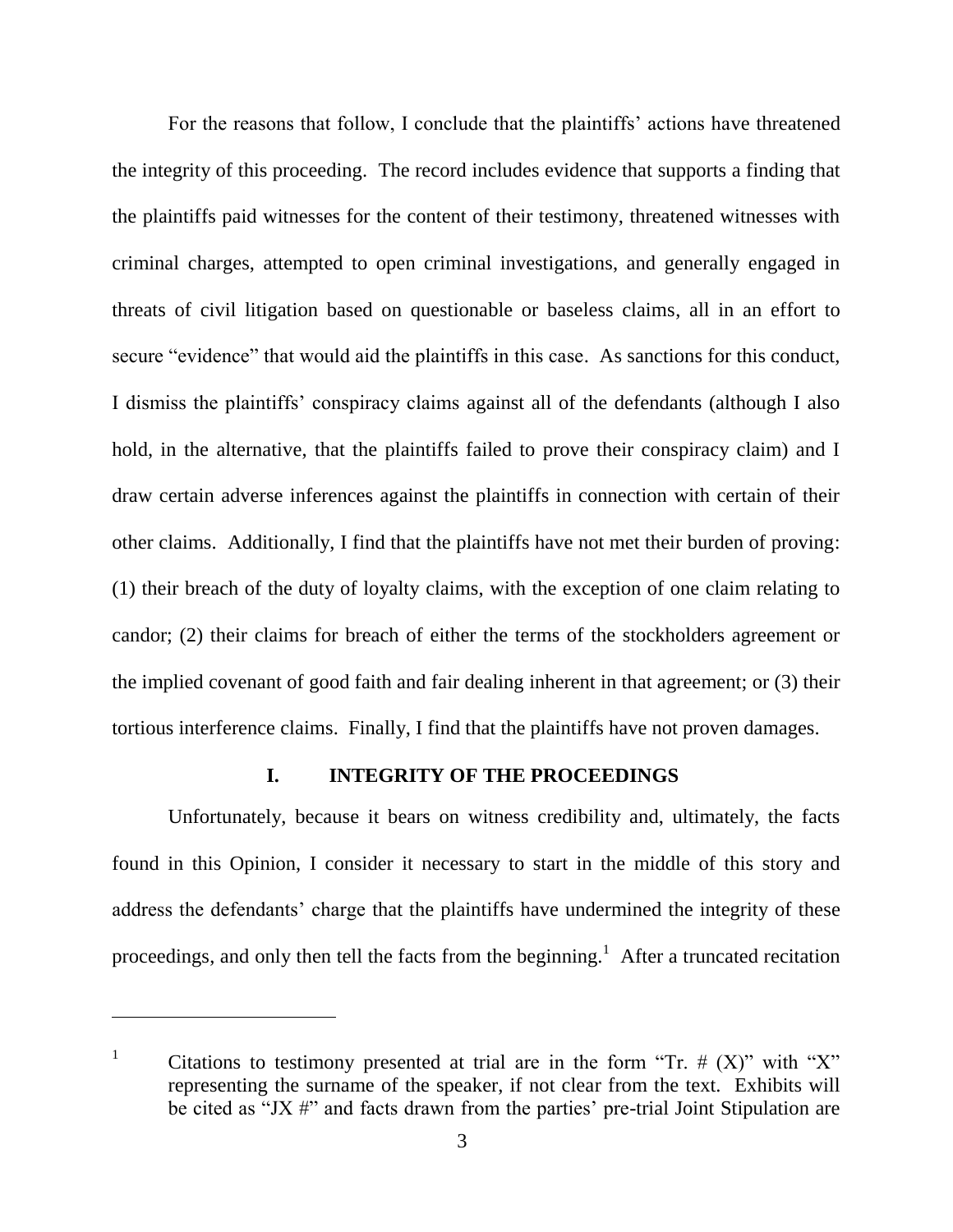of the necessary background, all of which is explored in greater detail in Section II *infra*, I turn to the acts that the defendants argue were wrongful.

### **A. Relevant Actors**

There are three Plaintiffs in this action. Plaintiff Optimis*Corp* ("Optimis" or the "Company") is a Delaware corporation with its principal place of business in Pacific Palisades, California. Plaintiff Alan Morelli has been the Company's CEO since its inception, with the exception of the period from October 20, 2012 through March 21, 2013, during which time his status was uncertain. Plaintiff Analog Ventures, LLC ("Analog"), is a California LLC managed by Morelli that holds many of his Optimis shares.<sup>2</sup> When this action was filed, Morelli owned or controlled at least  $7,400,000$ shares of Optimis stock. $3$ 

Morelli, who is described in detail in Section II.D *infra*, is the locomotive propelling this litigation. Described as a charismatic visionary, Morelli succeeded in convincing numerous successful business owners, including the three director defendants,

cited as "JS  $\S \#$ ." Because of the sheer quantity of the evidence, I note that the record citations provided often are indicative, rather than exhaustive, and are provided only for facts that may be disputed.

 $2^2$  Analog Ventures' interests are aligned with Morelli. Accordingly, when referring to actions taken by Morelli and Analog, I simply refer to them as "Morelli."

3 The Joint Stipulation lists Morelli as personally owning or controlling 4,139,290 shares and Analog as owning 3,250,000 shares. At trial, however, it was revealed for the first time that Morelli received roughly 1.6 million additional shares of stock in lieu of cash to satisfy the Company's advancement obligations to him. Tr. 588-89 (Morelli). That transaction was approved by the current board of Optimis, the majority of whom were appointed by Morelli. *Id.* at 589-90.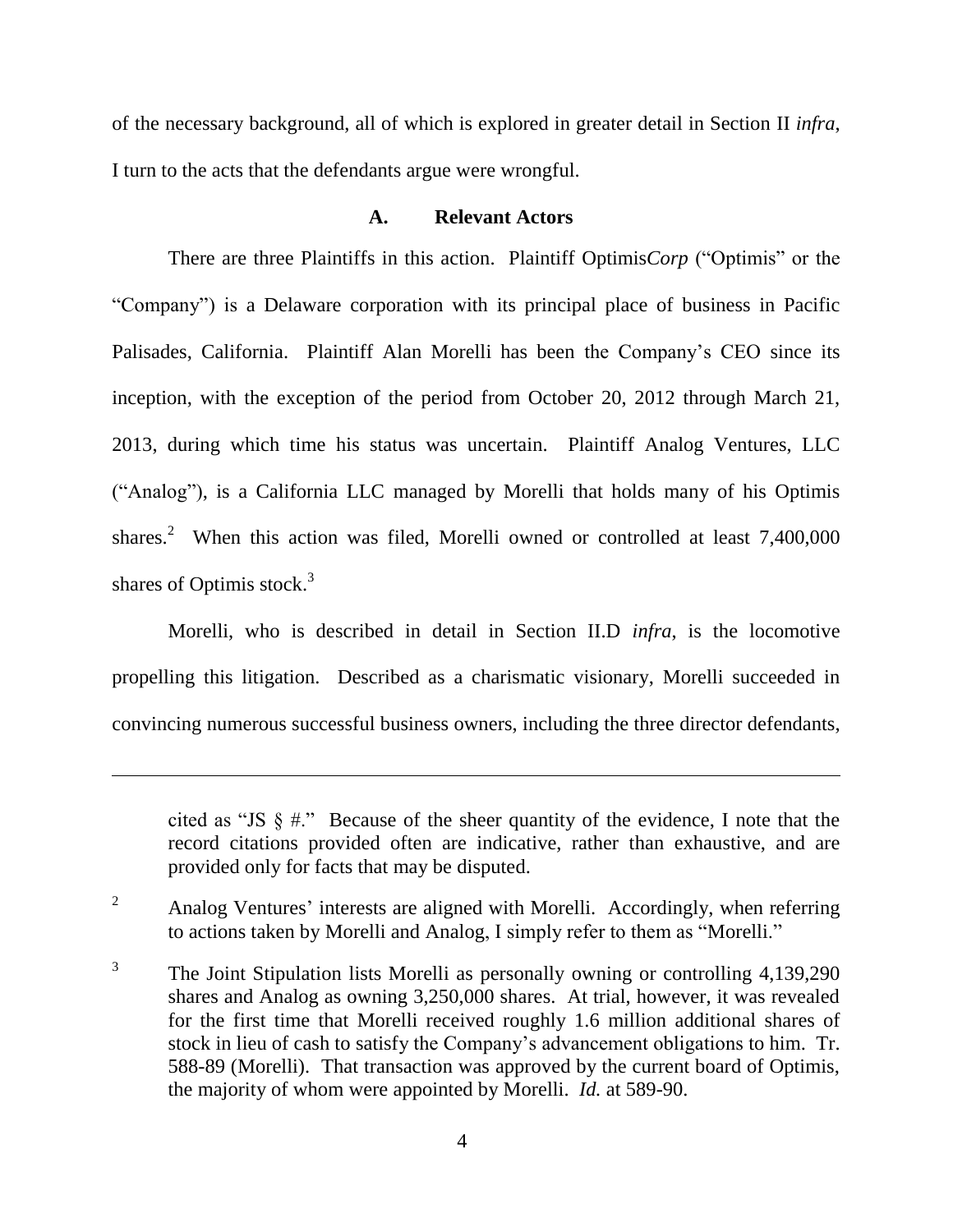to sell their companies to Optimis in all-stock transactions, thus tying their success or failure directly to Optimis and its physical therapy software and indirectly to Morelli. As a manager, however, Morelli is ineffective. He has been characterized as controlling, intolerant of dissent, paranoid, and vindictive. He contends that his relations with Optimis employee and non-party Tina Geller were consensual and that the related sexual harassment allegations were manufactured by the defendants, and other members of a large conspiracy, as a baseless pretext to remove him from power.

There are four defendants. Defendant William Horne started as a consultant to the Company in 2006 and became the Chief Financial Officer in January 2008. He was stripped of all power and authority on March 25, 2013, placed on administrative leave on April 16, and formally terminated on May 10, 2013. He owns 167,668 shares (less than 1%) of the Company's stock. Defendants John Waite, William Atkins, and Gregory Smith (collectively, the "Director Defendants" and together with Horne, "Defendants") jointly owned Rancho Physical Therapy, Inc. ("Rancho"), a California professional corporation that provides physical therapy services in various clinics in San Diego, Riverside, and San Bernardino, with its principal place of business in Murrieta, California. The Director Defendants entered into a Stock Purchase Agreement and Plan of Reorganization dated June 14, 2007, pursuant to which Rancho became a wholly owned subsidiary of Optimis and the Director Defendants became directors and stockholders of Optimis. Rancho was the first, and largest, of a number of physical therapy businesses acquired by the Company. Following the Rancho acquisition, the Director Defendants no longer owned any Rancho stock, having exchanged it for stock in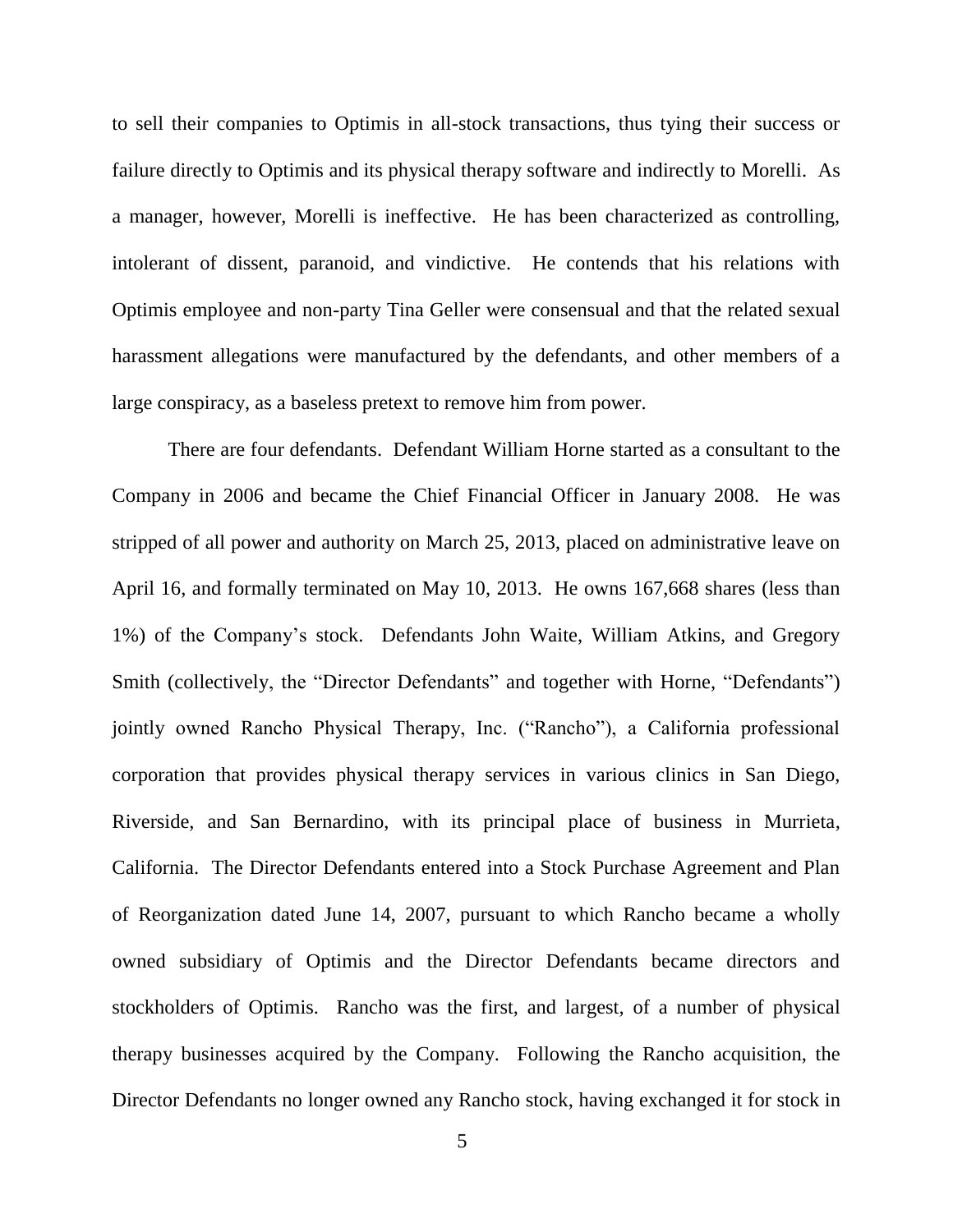Optimis. The Director Defendants continued to be employed by Rancho after the sale, but each accepted a significant reduction in salary from what they had received before the acquisition. Waite also served as the Chief Operating Officer of Optimis from 2009 until his resignation in the summer of 2013. Collectively, the Director Defendants own 8,755,000 Optimis shares.

Tina Geller<sup>4</sup> is a physical therapist formerly employed by Optimis. She joined the Company in May 2010 and later began managing the Company's Pacific Palisades clinic. As described in detail *infra*, it was her communication to Waite that triggered the sexual harassment investigation that formed the basis of Morelli's termination by the board on October 20, 2012. The parties heavily dispute the genesis and propriety of that investigation. It is undisputed, however, that Morelli received oral sex from Geller on multiple occasions while she was an employee of the Company and providing physical therapy to him, and that Morelli also fondled Geller on occasion during those sessions.<sup>5</sup> Geller filed suit against Optimis in April  $2013$ . Defendants, and in particular Horne,

<sup>&</sup>lt;sup>4</sup> After the events giving rise to this case, Geller changed her surname to Robinson. For consistency, and because she was known as such during the relevant time periods, I refer to her throughout this Opinion as Geller and her deposition is cited as "Geller Dep."

<sup>5</sup> Tr. 404-05, 474-76, 618-19 (Morelli). Morelli placed the number of oral sex incidents at five or six. *Id.* at 404. Geller testified that it occurred eight to ten times. Geller Dep. 28.

 $6$  Geller first filed a complaint with the California Department of Fair Employment and Housing on March 26, 2013. JX 703. On April 10, 2013, she filed a civil complaint in the California Superior Court for the County of Los Angeles alleging,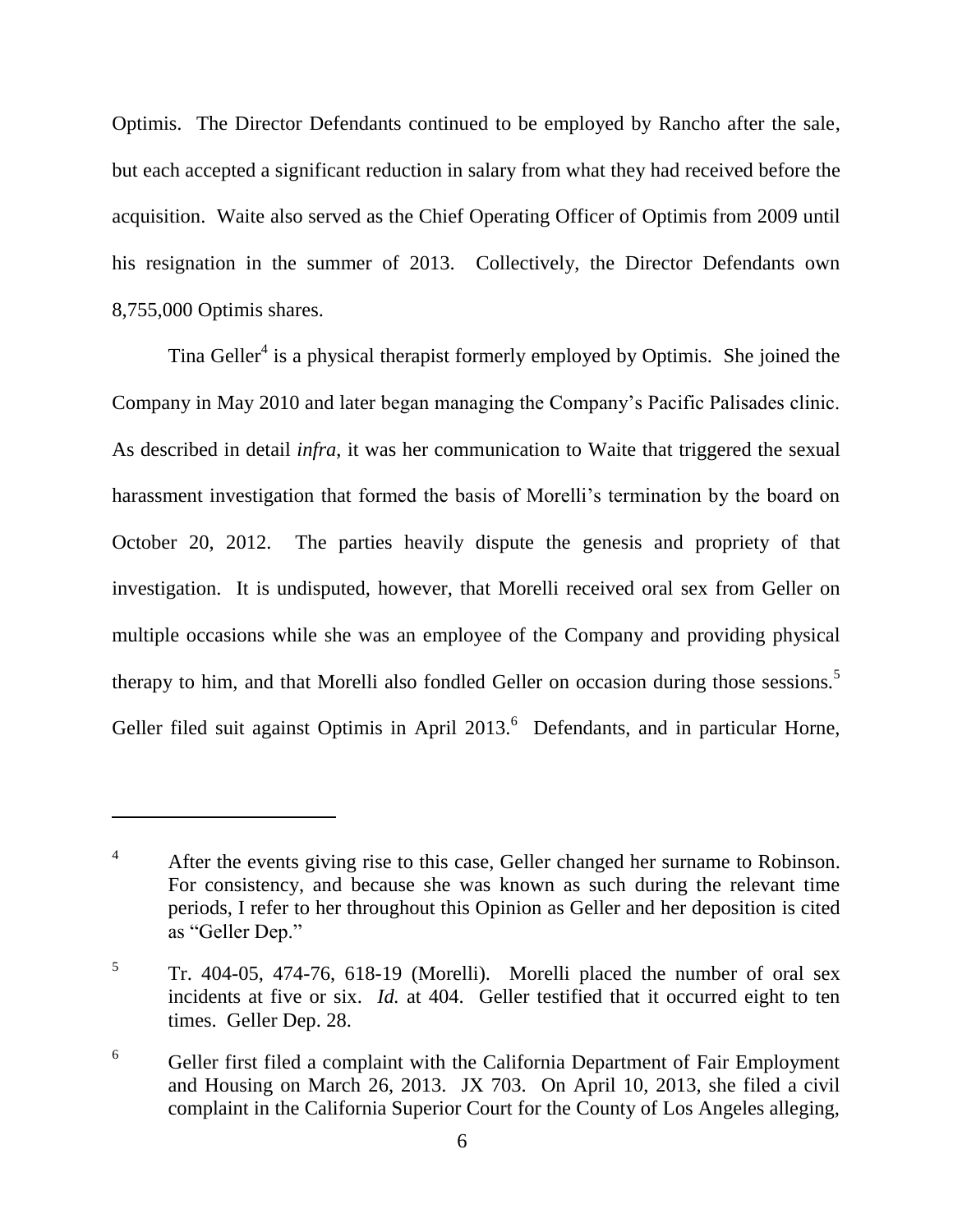contend that the manner in which Plaintiffs settled that lawsuit with Geller amounts to witness tampering and bribery.

Helene Fearon and Stephen Levine co-founded Fearon & Levine, a consulting firm that they sold to Optimis in December 2008. As with Rancho, that transaction was stock-for-stock with no cash consideration and Fearon and Levine accepted significantly lower salaries.<sup>7</sup> Fearon and Levine currently are employed by Optimis Services, Inc., a wholly owned subsidiary of the Company. Their positions at the Company primarily involve assuring compliance with government and industry regulations, as well as helping develop and market the Company's OptimisPT software package. For many months before Morelli's temporary ouster, both Fearon and Levine had been seeking pay raises from the Company. Although they briefly received their desired raises around November 2012 when the Director Defendants were in control, those raises were undone as part of the Section 225 Action (the "225 Action"). Fearon and Levine had significant reputational capital and they staked it on the success of Optimis PT.<sup>8</sup>

among other things, quid pro quo sexual harassment, a hostile work environment, and retaliation. JX 726.

<sup>7</sup> Tr. 745-46 (Fearon). Upon joining Optimis, Fearon took a pay cut from making \$150,000 to \$180,000 per year to \$65,000. *Id.* at 748 (Fearon). Levine took a similar pay cut to \$65,000. *Id.* at 1618 (Levine).

<sup>8</sup> *Id.* at 743 (Fearon: explaining that she still worked for the Company "because of the 5,000 users of the software that has my name on it, my face behind it, and my credibility"); *id.* at 1576 (Levine: "[I]f we were to leave the company, that would be very bad for the company and, frankly, we felt it would . . . damage our credibility in the industry and our reputation.").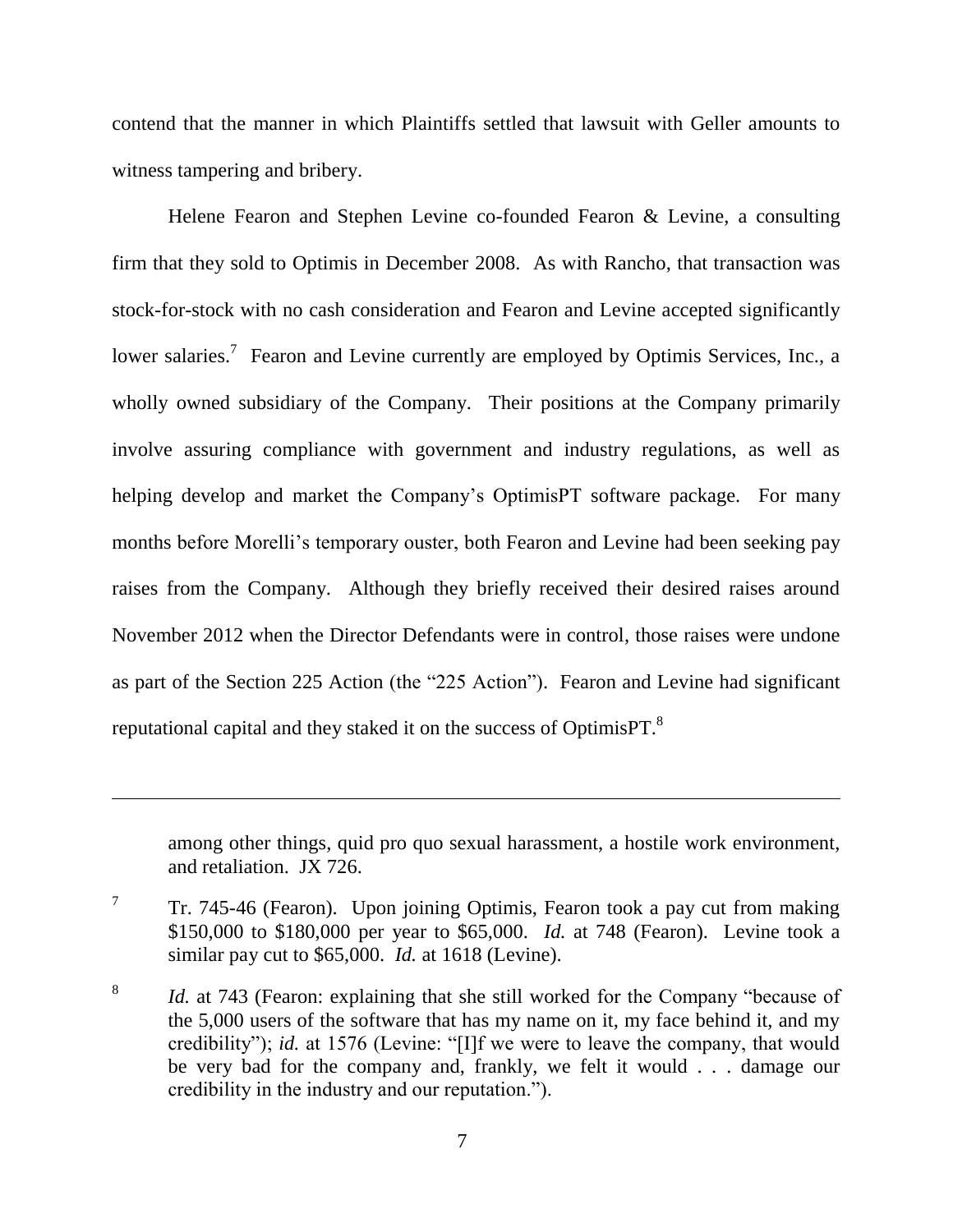In the spring of 2014, with discovery in this action underway and Levine on the brink of personal bankruptcy,<sup>9</sup> Plaintiffs "settled" with Fearon and Levine, who then received raises to \$150,000, the amount they demanded, as well as back pay. Notably, neither Fearon nor Levine was a party to this or any other litigation with Plaintiffs at that time. Fearon and Levine also exchanged mutual releases with the Company, although there is no evidence that either Fearon or Levine understood what, if any, claims the Company legitimately might have against them. $10$  In turn, Fearon and Levine provided favorable affidavits that Plaintiffs attempted to submit in opposition to Defendants' thenpending summary judgment motions. Around the same time and on the eve of the scheduled trial, Plaintiffs also sought to amend their Complaint to allege that Fearon and Levine were co-conspirators with Defendants.<sup>11</sup> Defendants contend that, by these and related actions, Plaintiffs tampered with and effectively bribed Fearon and Levine.

Chris Olsen formerly served as the Controller of Rancho. He served in that position from April 2001 until December 2013. I found Olsen's trial testimony highly credible and probative. He also provided a unique perspective, because he was not involved in the core events giving rise to this lawsuit, but was associated with Optimis

<sup>9</sup> *Id.* at 1618 (Levine).

<sup>10</sup> *Id.* at 775-77 (Fearon); *id.* at 1618-23 (Levine).

 $11$  In a previous Memorandum Opinion, I denied Plaintiffs' motion to amend, held that the Fearon and Levine affidavits were untimely, and refused to consider them in resolving Defendants' summary judgment motions. *OptimisCorp v. Waite*, 2015 WL 357675 (Del. Ch. Jan. 28, 2015).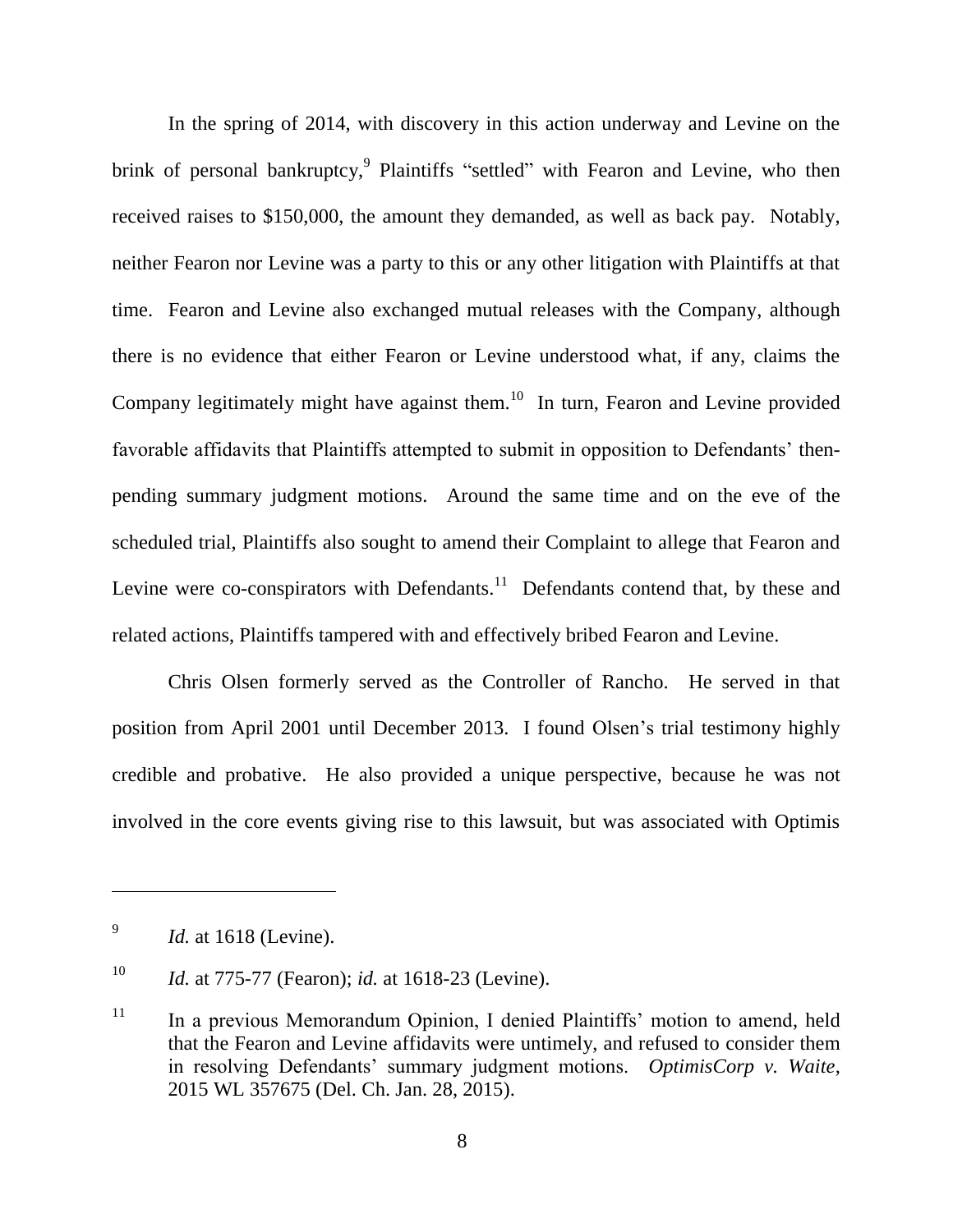while the Director Defendants were employees of Rancho and after they were fired. Olsen credibly testified that the atmosphere at Optimis following the Director Defendants' termination was "You're with us or you're with them [Defendants]. And if you're with them, we'll put you in the lawsuit."<sup>12</sup> At one meeting, Morelli "suggested that the Company would reward [Olsen] if [he] were able to come up with the corporate minutes that [Morelli] was looking for," but which he could not find or did not exist.<sup>13</sup> On another occasion, Olsen was asked to sign a declaration that had been prepared in advance by Optimis' agents, but he crossed out the majority of the declaration as false.<sup>14</sup>

In moving for summary judgment, Defendant Horne requested that the Court dismiss the claims against him as a sanction for litigation misconduct. The Director Defendants joined in that request. I deferred consideration of the request until after trial. Defendants briefed the issue again in their pre- and post-trial briefs, in which they aver that the settlements Optimis and Morelli made with Geller, Fearon, and Levine constitute witness tampering and bribery. Defendants further suggest that Plaintiffs essentially attempted to bribe Olsen. After digressing briefly below to provide an overview of the major factual disputes in this case, I address Defendants' witness tampering arguments in turn.

 $12$  Tr. at 1217.

<sup>13</sup> *Id.* at 1219.

<sup>14</sup> *Id.* at 1220.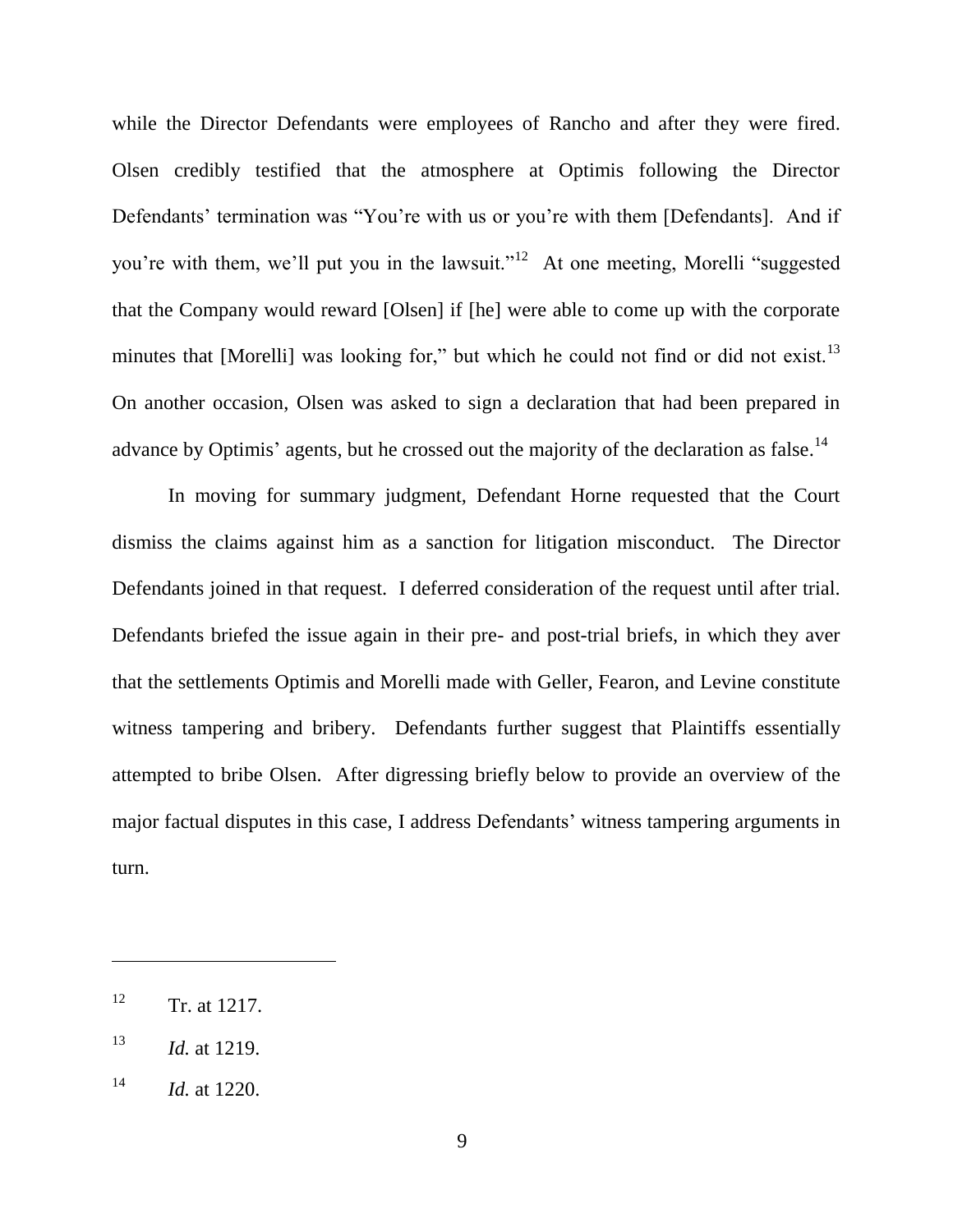## **B. Factual Preview<sup>15</sup>**

To put in perspective why Plaintiffs' actions with respect to these witnesses is so important, I provide here a summary of the facts found in Section II *infra*. Optimis simultaneously developed two software packages: OptimisPT and Optimis*Sport*. Many individuals at the Company, including Defendants, Fearon, and Levine, believed that continuing to develop and stabilize OptimisPT was the Company's top priority and best hope for succeeding as a business and that the Company was misallocating resources by putting too much emphasis on Optimis*Sport*. Morelli made the allocation decisions in the Company, and he disagreed. Because of a stockholders agreement, Morelli had the right to appoint five of Optimis' nine board members. As time went on, Defendants and others, including Fearon and Levine, became increasingly frustrated with the stalled development of OptimisPT and the spending on Optimis*Sport* and its related promotional events. They blamed Morelli for these problems.

Geller's initial role at Optimis is unclear, but she worked on Optimis*Sport* and functioned essentially as Morelli's personal physical therapist. Geller's husband also worked at Optimis. During 2011 and 2012, it is undisputed that, on some occasions, Morelli engaged in sexual conduct with Geller during these physical therapy sessions. These interactions ceased as Geller spent more time running the Pacific Palisades clinic. It is undisputed that, at a conference in February 2012, Geller told Horne about some of Morelli's conduct, and that Horne shortly thereafter told George Rohlinger what Geller

<sup>15</sup> Record citations pertinent to this overview are provided in Section II *infra*.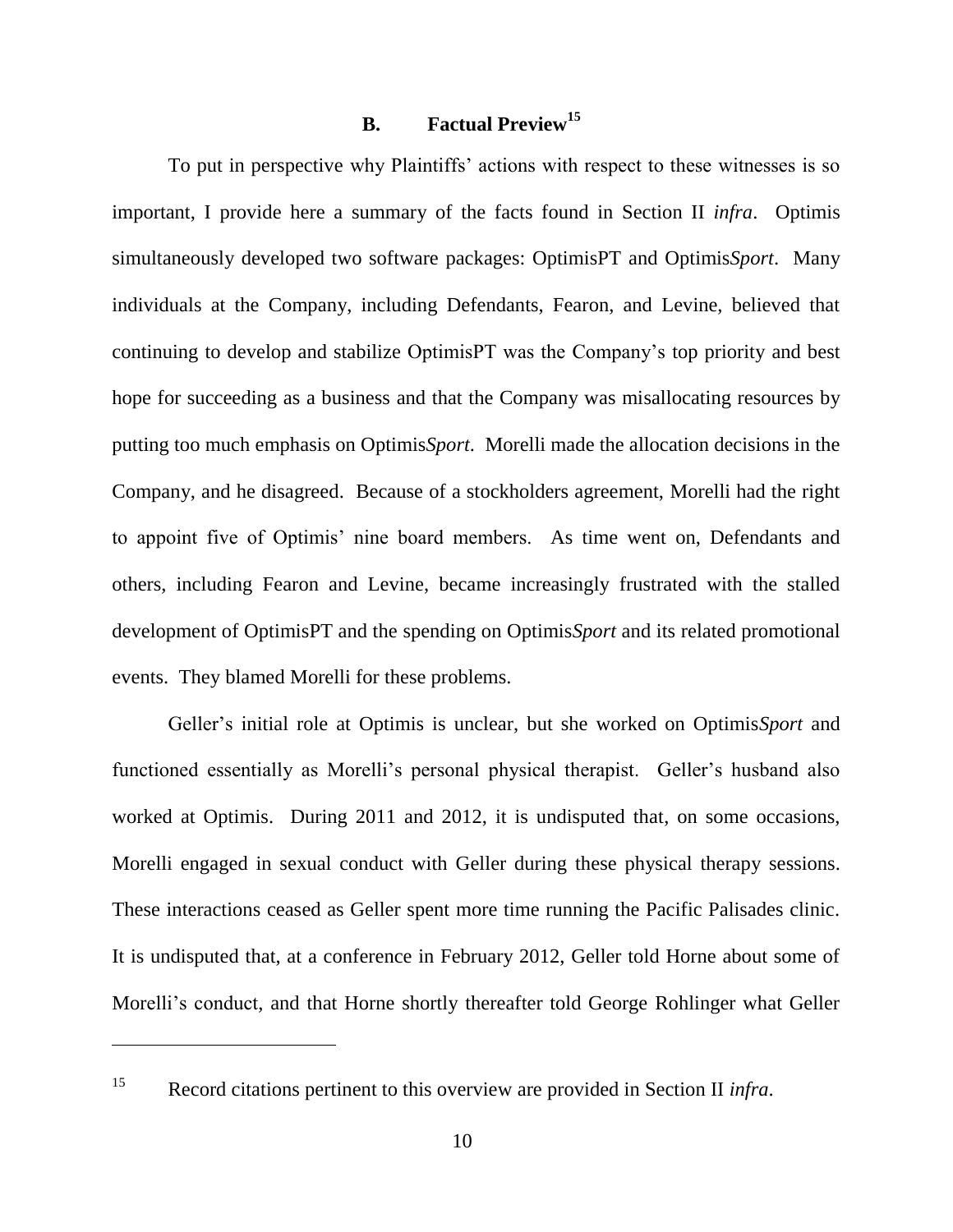told him, but Horne did not report the matter to Human Resources. Rohlinger worked closely with Waite, but it is contested whether Rohlinger later told Waite what Horne had told him. After the February conference, Horne allowed Geller to use his apartment for free, because it was closer to Pacific Palisades than her home. Horne was not using it because he was staying with Terry Doherty, Morelli's former wife.

Plaintiffs contend that Defendants despised Morelli's leadership, wanted to remove him and take control themselves, and were conspiring with others, including Fearon and Levine, to develop a plan as to how to do so. Plaintiffs allege that Defendants encouraged, lobbied, and bribed Geller to turn her purportedly consensual interactions with Morelli into a sexual harassment complaint. Defendants deny these allegations. On September 21, 2012, Geller spoke with Waite by telephone. She apparently was concerned that she was going to be reassigned from the Pacific Palisades clinic, where she had been working, back to Morelli's home, which was his Optimis office. What was said on the September 21 call is disputed, but Geller told Waite something about Morelli's behavior. Geller asked Waite not to report the matter. Waite reported it to Human Resources and an investigation began promptly thereafter.

The investigation involved a third-party attorney, chosen indirectly by Optimis' insurance carrier, who interviewed several Optimis employees. The investigator, Nancy Solomon, found Geller credible and corroborated by other witnesses. Solomon did not find Morelli credible. Morelli contends that the investigation was rushed and that Defendants manipulated it. Defendants deny those allegations. Waite scheduled a special meeting of the board of directors for October 20 to deal with Geller's allegations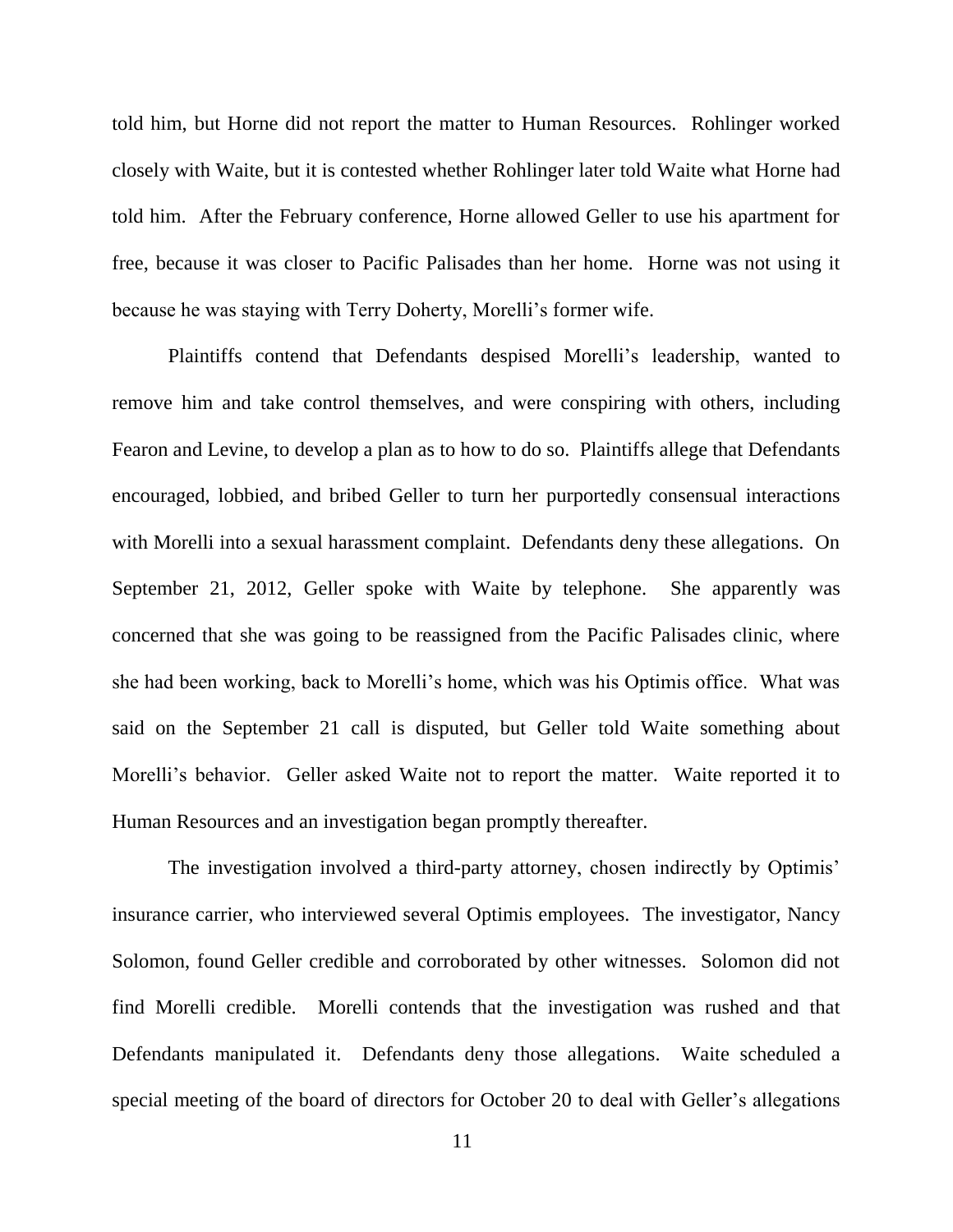and Morelli's possible removal. He did not include any sort of meeting agenda in the notice. Solomon's report was completed a few days before the October 20 meeting. At the meeting, the board formed an ad hoc committee comprised of everyone except Morelli. The committee was advised by Leonid Zilberman, an attorney hired by the Company's insurer, that the Company needed to fire Morelli as CEO to have the best defense in a subsequent sexual harassment lawsuit. Other attorneys concurred in that advice. The board fired Morelli and amended the stockholders agreement to prevent him from returning himself to power and undoing their action. Waite was appointed interim CEO.

Plaintiffs' primary duty of loyalty claim alleges that Defendants conspired to remove Morelli from power, bribed Geller to make false sexual harassment allegations, and used the sexual harassment investigation as a pretext to remove Morelli and take control of the Company. Geller is key to this claim. Plaintiffs' other main duty of loyalty claim alleges that Defendants undermined Morelli's authority and the Company's "strategic vision" by countermanding Morelli's authority and attempting to divert resources from Optimis*Sport* to OptimisPT. According to Plaintiffs, Fearon and Levine were key members of this purported anti-Morelli conspiracy.

#### **C. Analytical Framework: Litigation Ethics and the Administration of Justice**

I take extremely seriously the claims of witness tampering and bribery. In the nearly 300 pages of post-trial briefing, however, the parties failed to articulate a clear standard under which to evaluate the conduct being challenged. Horne offered the criminal standards for witness tampering and bribery, cited the Rules of Professional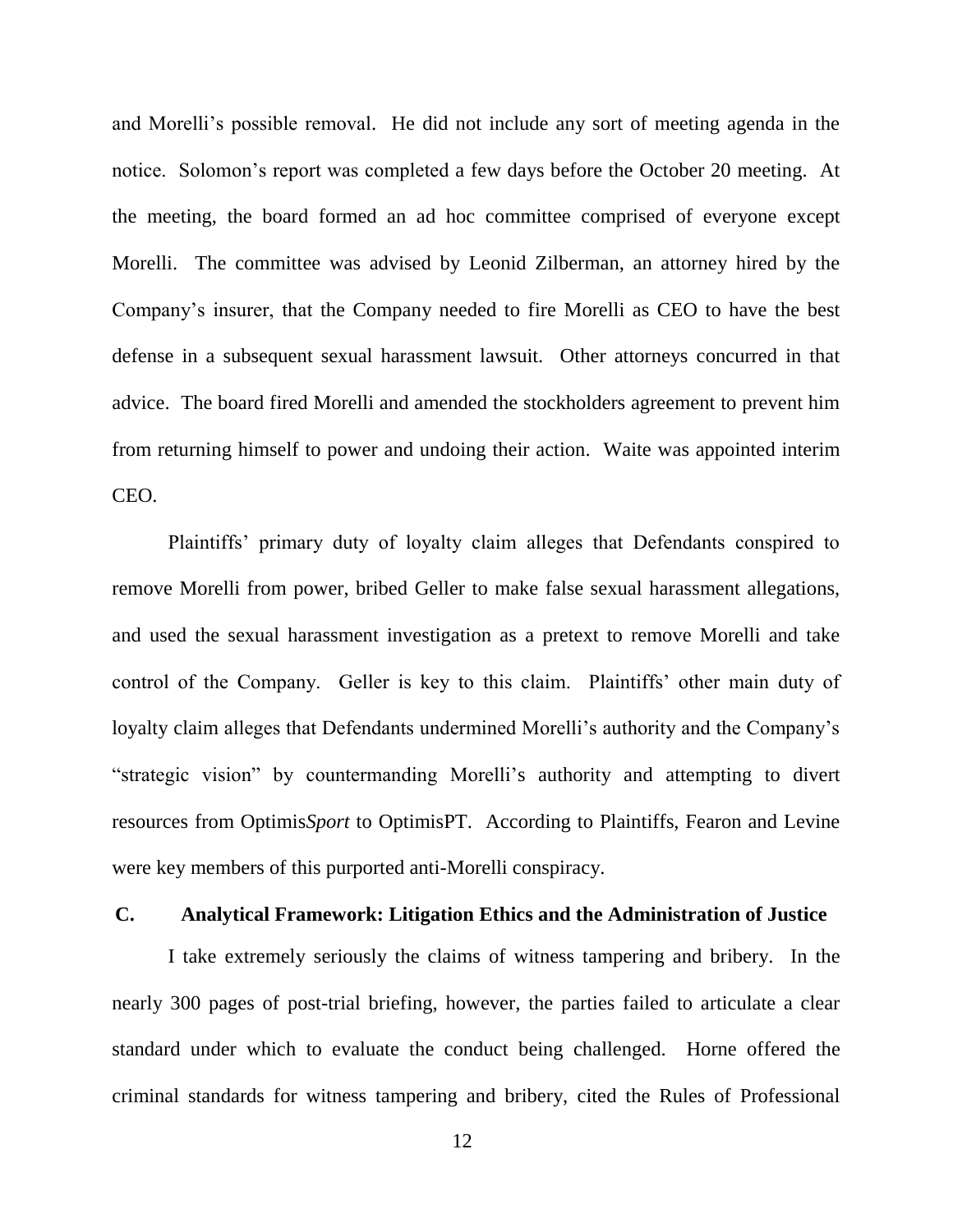Conduct, repeatedly emphasized that Morelli is a Delaware lawyer, albeit an inactive one, and asked this Court to dismiss all claims against Defendants as a sanction for litigation misconduct by Morelli and Plaintiffs' Delaware and California attorneys.<sup>16</sup> Plaintiffs deny that there was any wrongdoing, assert that aggressive, good faith pursuit of settlements is both acceptable and encouraged by public policy, and contend that Defendants have been treated fairly and have not been impeded from accessing crucial information. I begin with a review of what I conclude are the guiding principles.

Some of the alleged wrongs can be examined from the perspective of the Delaware Lawyers' Rules of Professional Conduct (the "Rules" or "DLRPC"). Rule 3.4, entitled "Fairness to Opposing Party and Counsel," forbids a lawyer to "unlawfully obstruct another party's access to evidence"<sup>17</sup> and further instructs that lawyers shall not ―falsify evidence, counsel or assist a witness to testify falsely, or offer an inducement to a witness that is prohibited by law."<sup>18</sup> Rule 8.4(d), which is a catchall provision, provides that it is professional misconduct to "engage in conduct that is prejudicial to the administration of justice." $19$ 

<sup>16</sup> *See State Line Ventures, LLC v. RBS Citizens, N.A.*, 2009 WL 4723372, at \*1 (Del. Ch. Dec. 2, 2009) ("A Delaware lawyer always appears as an officer of the Court and is responsible for the positions taken, the presentation of the case, and the conduct of the litigation.").

<sup>&</sup>lt;sup>17</sup> DLRPC R. 3.4(a).

 $18$  *Id.* R. 3.4(b).

<sup>19</sup> *Id.* R. 8.4(d).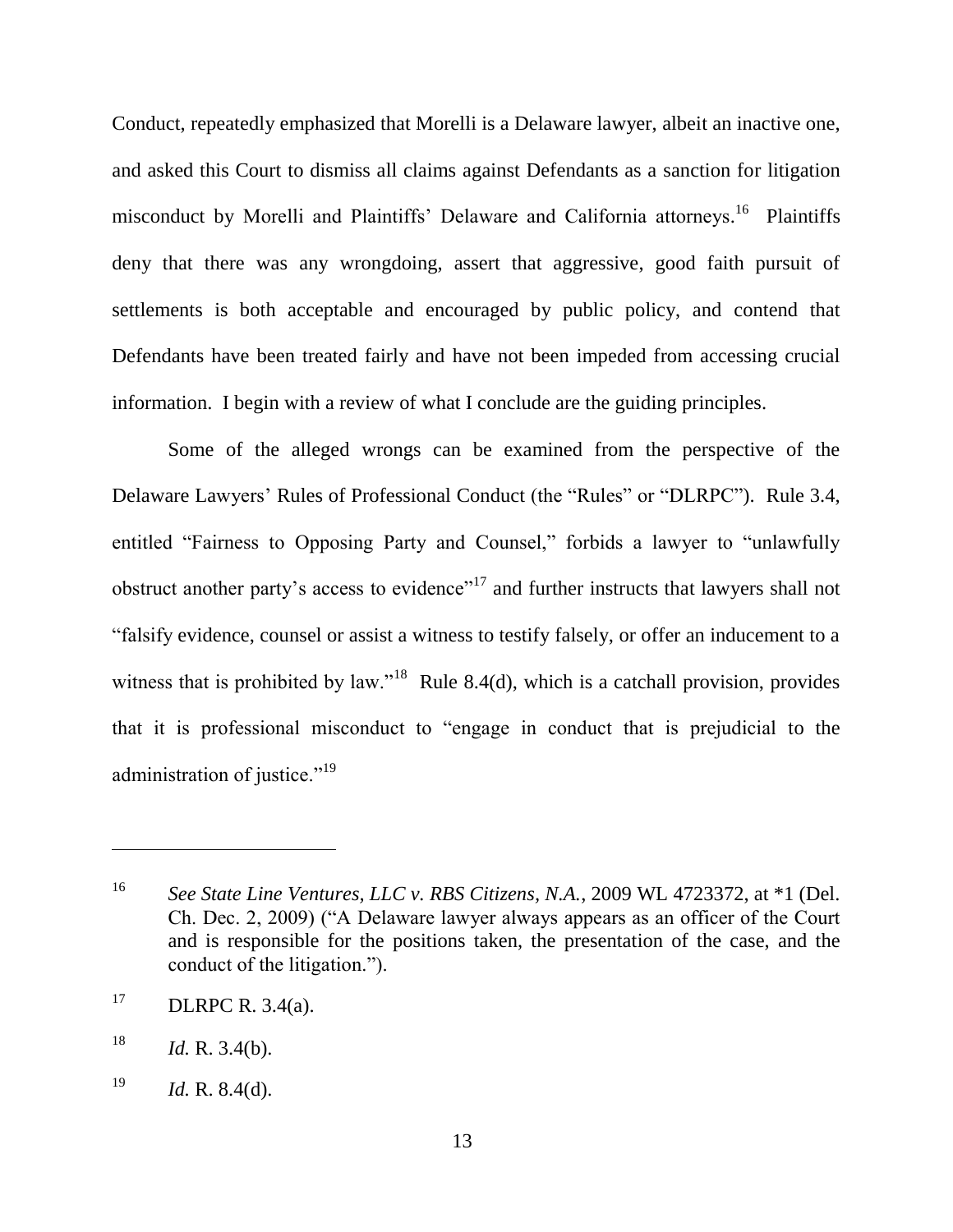―In Delaware there is the fundamental constitutional principle that [the Supreme] Court, alone, has sole and exclusive responsibility over all matters affecting governance of the Bar.<sup> $20$ </sup> Accordingly, the Court of Chancery generally does not have jurisdiction to enforce the Rules. "The Rules are to be enforced by a disciplinary agency, and are not to be subverted as procedural weapons."<sup>21</sup> The Supreme Court has set forth the standard by which this Court should consider allegations of misconduct:

> Absent misconduct which taints the proceeding, thereby obstructing the orderly administration of justice, there is no independent right of counsel to challenge another lawyer's alleged breach of the Rules outside of a disciplinary proceeding. Likewise, the trial courts have no jurisdiction to entertain such application except as noted above. *Nonetheless, trial courts retain their traditional powers, which are indeed potent, to address, rectify and punish conduct of a party or counsel which threatens the legitimacy of judicial proceedings.*<sup>22</sup>

Thus, for this Court to address directly an alleged violation of the Rules, that violation must involve "prejudice to the fairness of the proceeding" itself.<sup>23</sup> Furthermore, such a finding must be supported by clear and convincing evidence.<sup>24</sup> This is a high bar.

<sup>20</sup> *In re Appeal of Infotechnology, Inc.*, 582 A.2d 215, 220 (Del. 1990).

 $^{21}$  *Id.* 

<sup>22</sup> *Id.* at 221-22 (emphasis added). *See also Crumplar v. Super. Ct. ex rel. New Castle Cty.*, 56 A.3d 1000, 1009 (Del. 2012) ("If a trial judge believes an attorney has committed misconduct, referral to the Office of Disciplinary Counsel, not Rule 11 sanctions, is the proper recourse in the absence of prejudicial disruption of the proceeding.").

<sup>23</sup> *In re Rehab. of Indem. Ins. Corp., RRG*, 2014 WL 637872, at \*3 (Del. Ch. Feb. 19, 2014).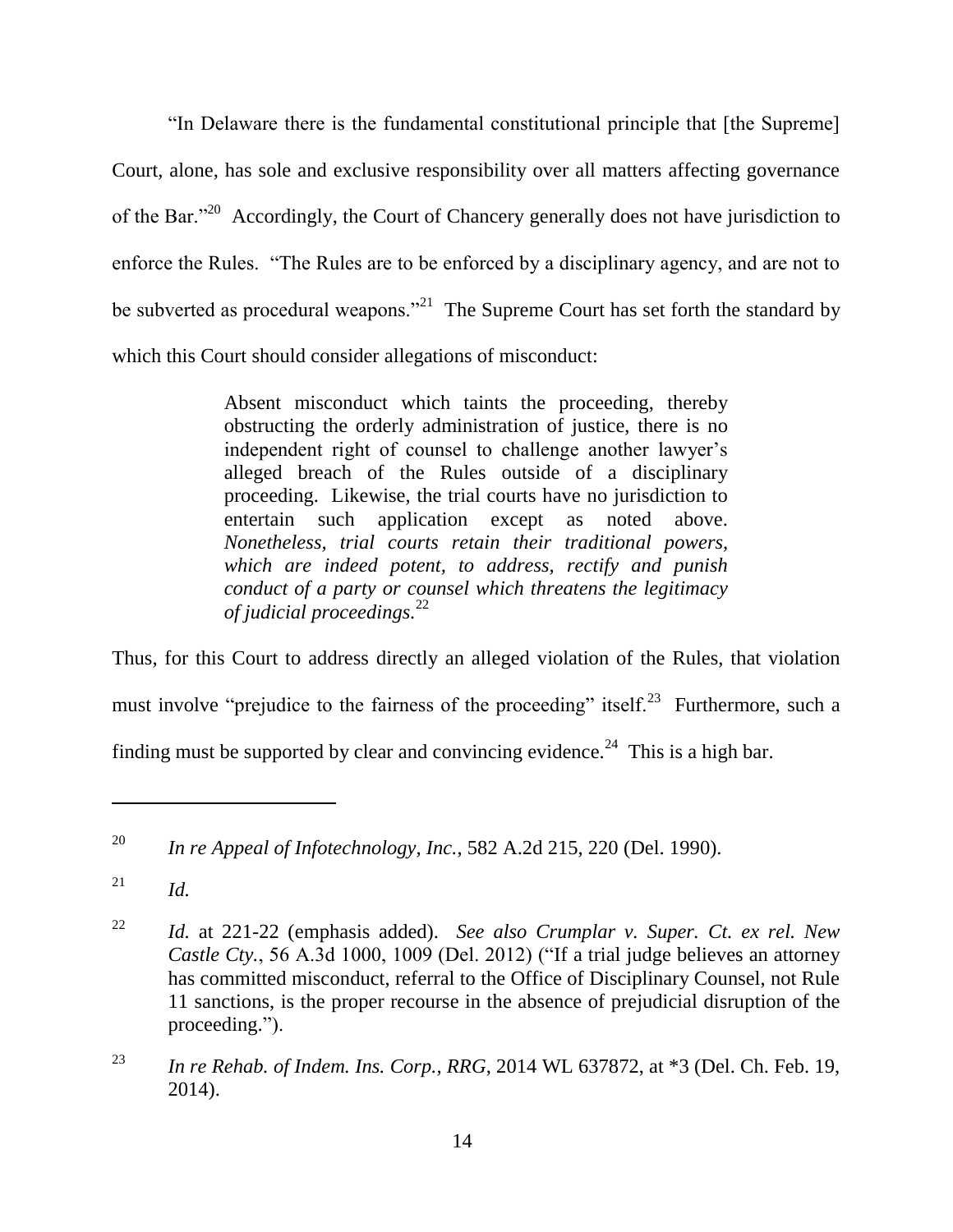Outside of the cases involving disqualification of counsel, very little Delaware law exists on what sort of conduct "threatens the legitimacy of judicial proceedings" such that a trial court would be justified in employing its "traditional powers." Most frequently, the Court of Chancery invokes its "inherent power to regulate the conduct of the attorneys that appear before it"<sup>25</sup> and maintains fairness by shifting fees when a party acts in bad faith.<sup>26</sup> Only rarely has this Court dismissed cases on the basis of bad faith conduct.

<sup>&</sup>lt;sup>24</sup> *In re Appeal of Infotechnology*, 582 A.2d at 221. "The clear and convincing standard requires evidence that 'produces in the mind of the trier of fact an abiding conviction that the truth of [the] factual contentions [is] highly probable." *Hudak v. Procek*, 806 A.2d 140, 147 (Del. 2002) (internal quotations omitted) (quoting *Cerberus Int'l, Ltd. v. Apollo Mgmt., L.P.*, 794 A.2d 1141, 1151 (Del. 2002)).

<sup>25</sup> *Audio Jam, Inc. v. Fazelli*, 1995 WL 1791087, at \*2 (Del. Ch. Aug. 17, 1995).

<sup>26</sup> *See, e.g.*, *Choupak v. Rivkin*, 2015 WL 1589610, at \*21-23 (Del. Ch. Apr. 6, 2015) (reviewing the law on bad faith fee shifting and concluding that fee shifting was appropriate after finding, using the preponderance-of-the-evidence standard, that the defendant committed perjury); *ASB Allegiance Real Estate Fund v. Scion Breckenridge Managing Member, LLC*, 2013 WL 5152295, at \*10 (Del. Ch. Sept. 16, 2013) ("When a party or its counsel engages in litigation misconduct to a degree sufficient to support fee shifting, the consequences go beyond monetary harm to the opposing party. The misconduct affects the court, which must devote resources to address the resulting problems, thereby depriving other litigants of the court's attention. More broadly, misuse of the litigation process undermines the public's confidence in the legal system.‖); *Fairthorne Maint. Corp. v. Ramunno*, 2007 WL 2214318, at \*9 (Del. Ch. July 20, 2007) (finding bad faith because of the "plethora of frivolous defenses and counterclaims," the "shifting nature of [defendants'] arguments through their pleadings, briefs and oral argument," and the "incivility injected into these proceedings").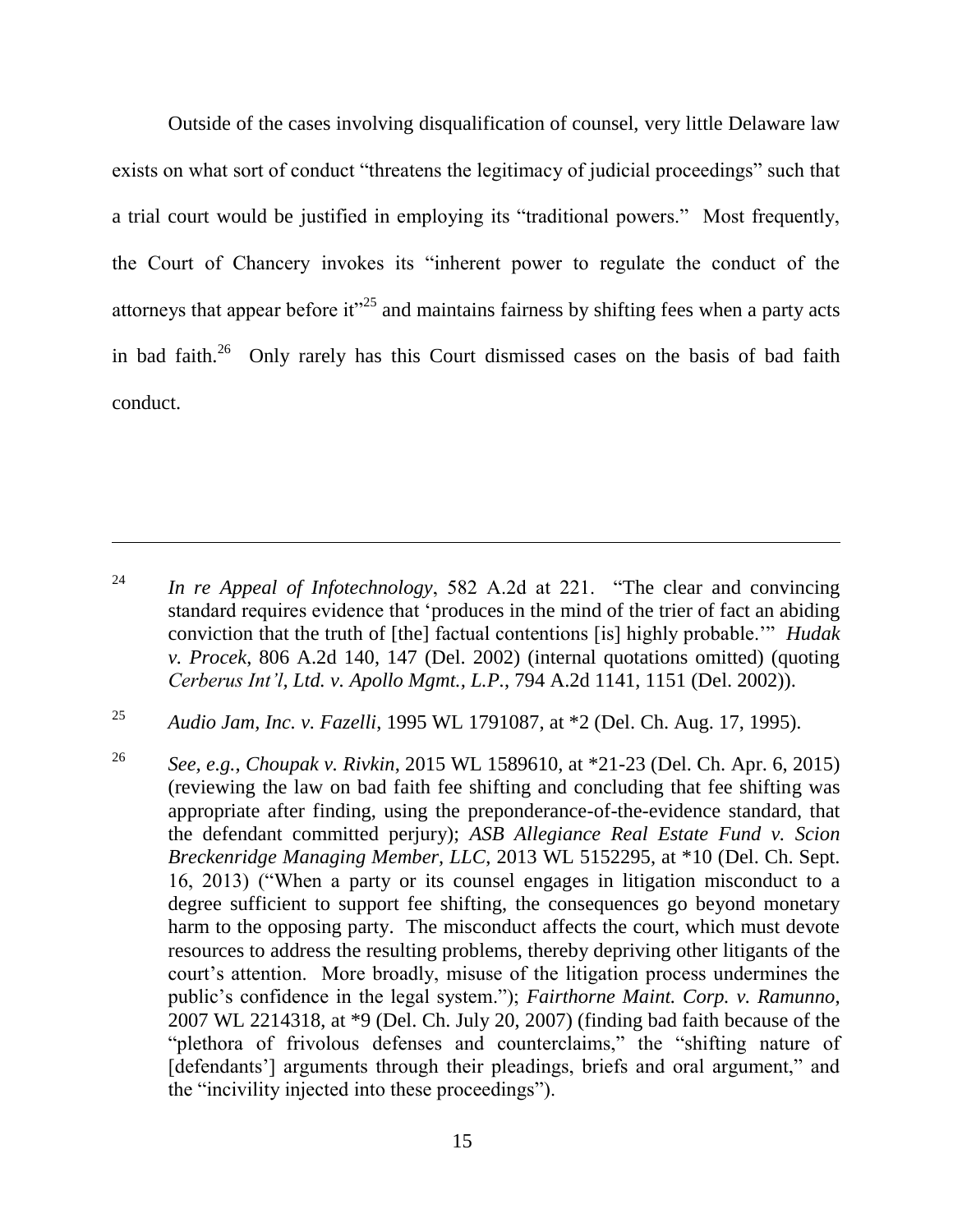In *Bessenyei v. Vermillion, Inc.*, <sup>27</sup> the Court dismissed a case that was based on falsely verified pleadings. The Court in *Bessenyei* concluded that the false verifications undermined the integrity of the judicial process because the verification requirement is designed to encourage truthfulness.<sup>28</sup> From *Bessenyei*, one can draw the principle that actions that undercut the truthfulness of the proceeding are ones that threaten the legitimacy of the judicial process because they impede, and potentially undermine, the Court's ability to find facts accurately, which in turn prevents the Court from equitably dispensing justice.

Equally relevant are the principles articulated in *Parfi Holding AB v. Mirror Image Internet, Inc.*<sup>29</sup> In that case, Chief Justice Strine, then writing as a Vice Chancellor, addressed a motion to dismiss presented under Rule  $41(b)$  and "the inherent authority of this court to hold litigants responsible for misconduct in the litigation process."<sup>30</sup> In *Parfi*, the Court found, by clear and convincing evidence, that the plaintiffs repeatedly had misled the Court in an effort to gain a tactical advantage, which "implicate<sup>[d]</sup> this court's inherent authority to police the litigation process, to ensure that

<sup>&</sup>lt;sup>27</sup> 2012 WL 5830214 (Del. Ch. Nov. 16, 2012).

<sup>&</sup>lt;sup>28</sup> *Id.* at \*8 ("This Court's rules, in an effort to assure truthfulness, require verifications of complaints, answers, and comparable pleadings. Failing to comply with this requirement is not some mere technicality; it undercuts the integrity of the judicial process.").

 $^{29}$  954 A.2d 911 (Del. Ch. 2008).

<sup>30</sup> *Id.* at 927.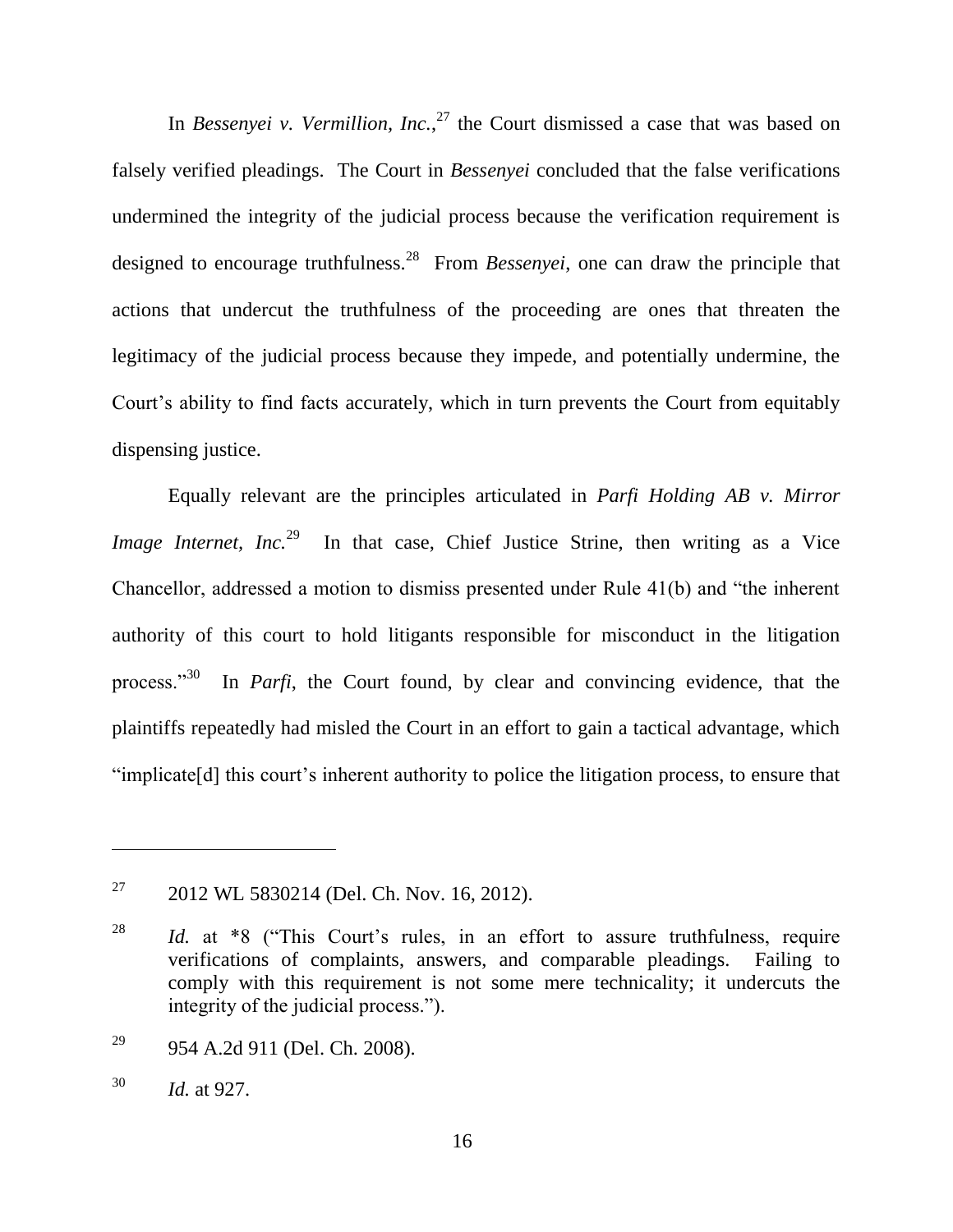acts that undermine the integrity of that process are sanctioned. $3<sup>31</sup>$  The Court dismissed the plaintiffs' claims as a result of their inequitable conduct and, in so doing, held that: ―When a party knowingly misleads a court of equity in order to secure an unfair tactical advantage, it should forfeit its right to equity's aid. Otherwise, sharp practice will be rewarded, and the tradition of civility and candor that has characterized litigation in this court will be threatened." $32$ 

In the present case, the argument is not that Plaintiffs have lied to the Court, but instead that Plaintiffs fundamentally have impaired the Court's ability to find facts by offering improper material inducements and employing overbearing threats of criminal and civil litigation, a combination of carrots and sticks that has corrupted the witnesses. In that vein, Defendants point the Court to this State's criminal statutes prohibiting the bribing or tampering with witnesses.<sup>33</sup>

If the published case law is any indication, witness bribing is a rare phenomenon in Delaware. I find relevant, however, the comments of the Delaware Supreme Court in

 $^{31}$  *Id.* at 932.

<sup>32</sup> *Id.* at 915.

 $11$  *Del. C.*  $\frac{1261}{1261}$  ("A person is guilty of bribing a witness when the person offers, confers or agrees to confer any benefit upon a witness or a person about to be called as a witness in any official proceeding upon an agreement or understanding that: (1) The testimony of the witness will be thereby influenced  $\dots$ ;"); 11 *Del. C.* § 1263 ("A person is guilty of tampering with a witness when: (1) The person knowingly induces, influences or impedes any witness or victim by false statement, fraud or deceit, with intent to affect the testimony or availability of such a witness  $\dots$  .").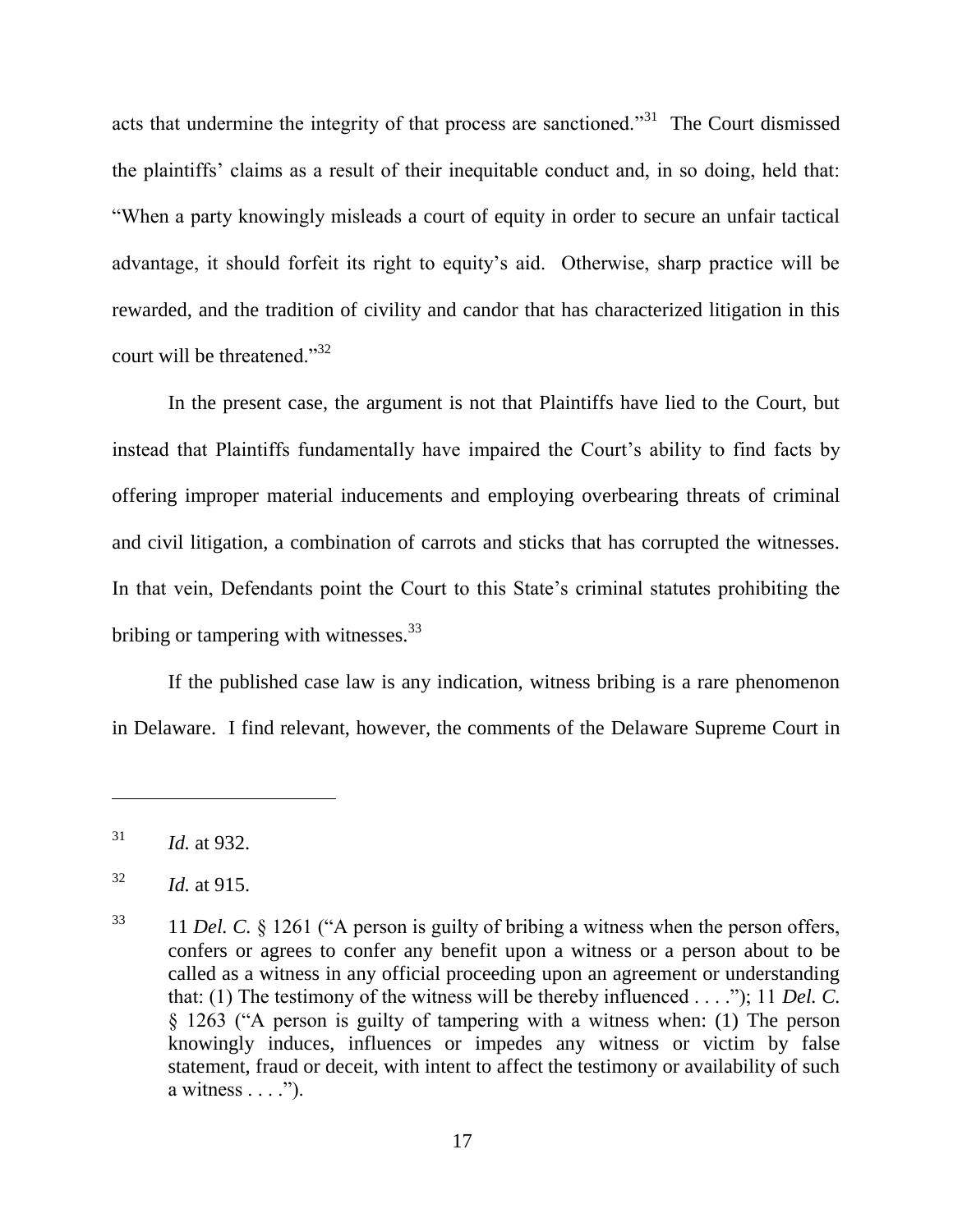Weber v. State.<sup>34</sup> In that case, the Supreme Court reversed a murder conviction on several grounds. One of those grounds related to the bias of several witnesses to the stabbing. It was revealed during the trial that the family of the victim paid approximately \$85 to each of three of the State's witnesses for haircuts and new suits. Importantly, there was no evidence that the witnesses were being paid to alter their testimony in any way. But, the victim's family members knew the testimony that the witnesses were going to provide and approved of those statements. The legal question in *Weber* related to cross examination of the witnesses for bias. In the course of addressing that issue, the Supreme Court remarked that:

> [The victim's family's] actions, if not falling within the ambit of the criminal proscriptions against bribing a witness (11 *Del. C.* § 1261), certainly violate the spirit of the law and cast into doubt the integrity of the proceedings in this case. . . . *Similar conduct by an attorney would violate the Code of Professional Responsibility*. . . . These tactics, as well as less blatant attempts to improperly influence a witness' testimony, are fundamentally unfair and *pervert the truth-seeking function of trial*. 35

Plaintiffs downplay the significance of these comments as dicta and emphasize that the holding in *Weber* is limited to the right of cross examination, which Defendants have had as to the witnesses in question here: Geller, Fearon, Levine, and Olsen. I do not agree that the Court's comments were so limited. The Supreme Court, which has the

<sup>34</sup> 457 A.2d 674 (Del. 1983).

 $^{35}$  *Id.* at 679 n.6 (emphasis added).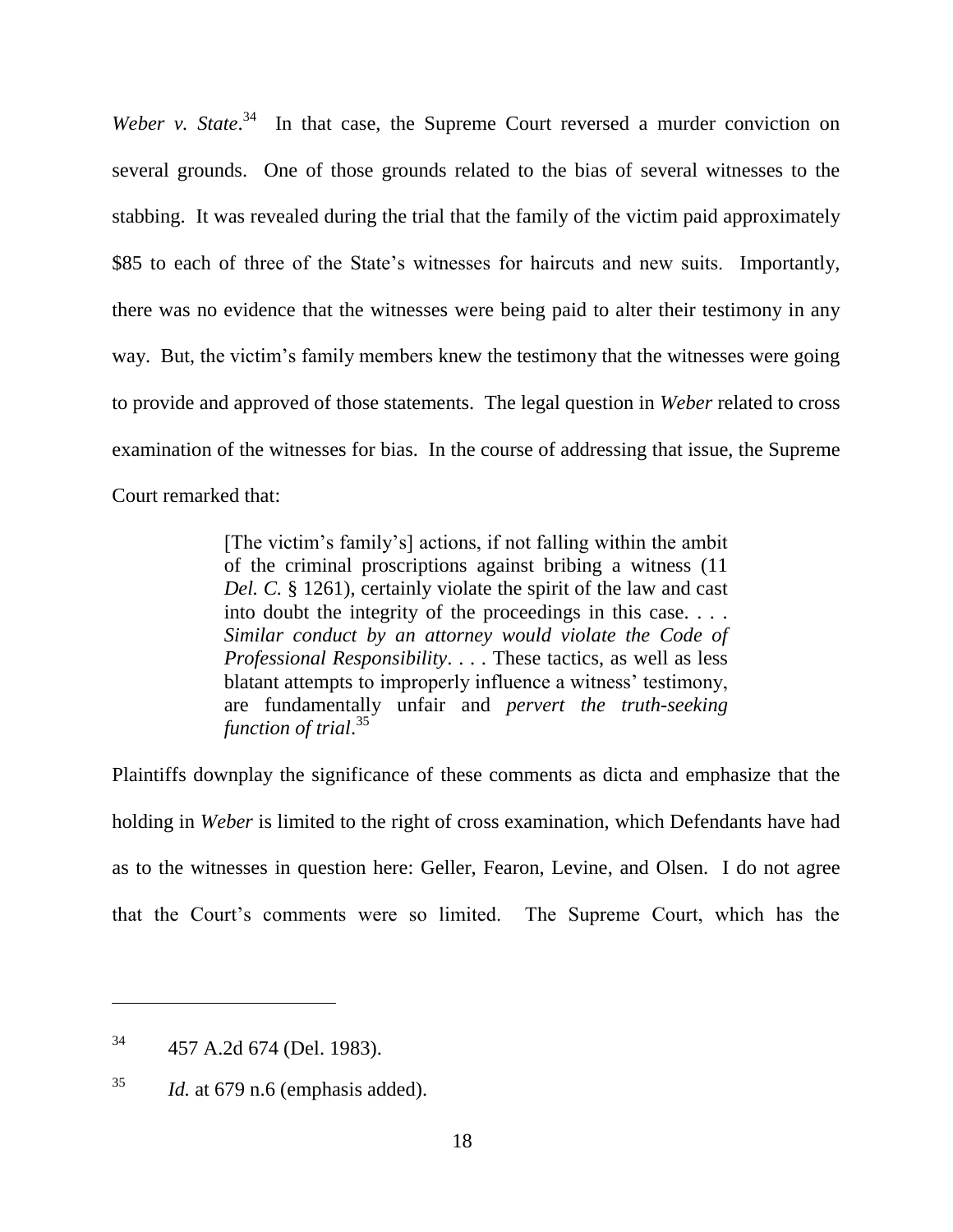constitutional obligation to police the Bar, went out of its way to note that similar conduct by an attorney would be professional misconduct.

From the foregoing review, I conclude that the inquiry into whether the integrity of these proceedings has been undermined should focus on the extent to which the Court's truth-finding function has been impaired, thus throwing into question any ruling that ultimately might issue. With that standard in mind, I turn to Plaintiffs' litigation conduct in this case.

#### **D. The Geller Settlement**

Despite the fact that she did not testify at trial, Geller's credibility is a key issue in this case.<sup>36</sup> Morelli's alleged sexual harassment of Geller formed the basis of Morelli's ouster on October 20, 2012, and that firing ranks highly among the items that led to this lawsuit. Thus, Geller is an important witness in this litigation. For example, in their Verified Complaint (the "Complaint"), Plaintiffs alleged that Defendants attempted to ―coax Geller into bringing a false sexual harassment complaint against Morelli and to use it as an excuse to remove him and solicit the other directors and stockholders to support their change in control."<sup>37</sup> Plaintiffs further alleged that Defendants "bribed Geller into cooperating in an investigation against Morelli."<sup>38</sup> In their post-trial briefing, Plaintiffs continue to maintain that Defendants used Geller's claims as a pretext to effect a change

<sup>36</sup> *See infra* Section V.A.

 $37$  Compl.  $\P$  18.

 $^{38}$  *Id.*  $\sqrt{20}$ .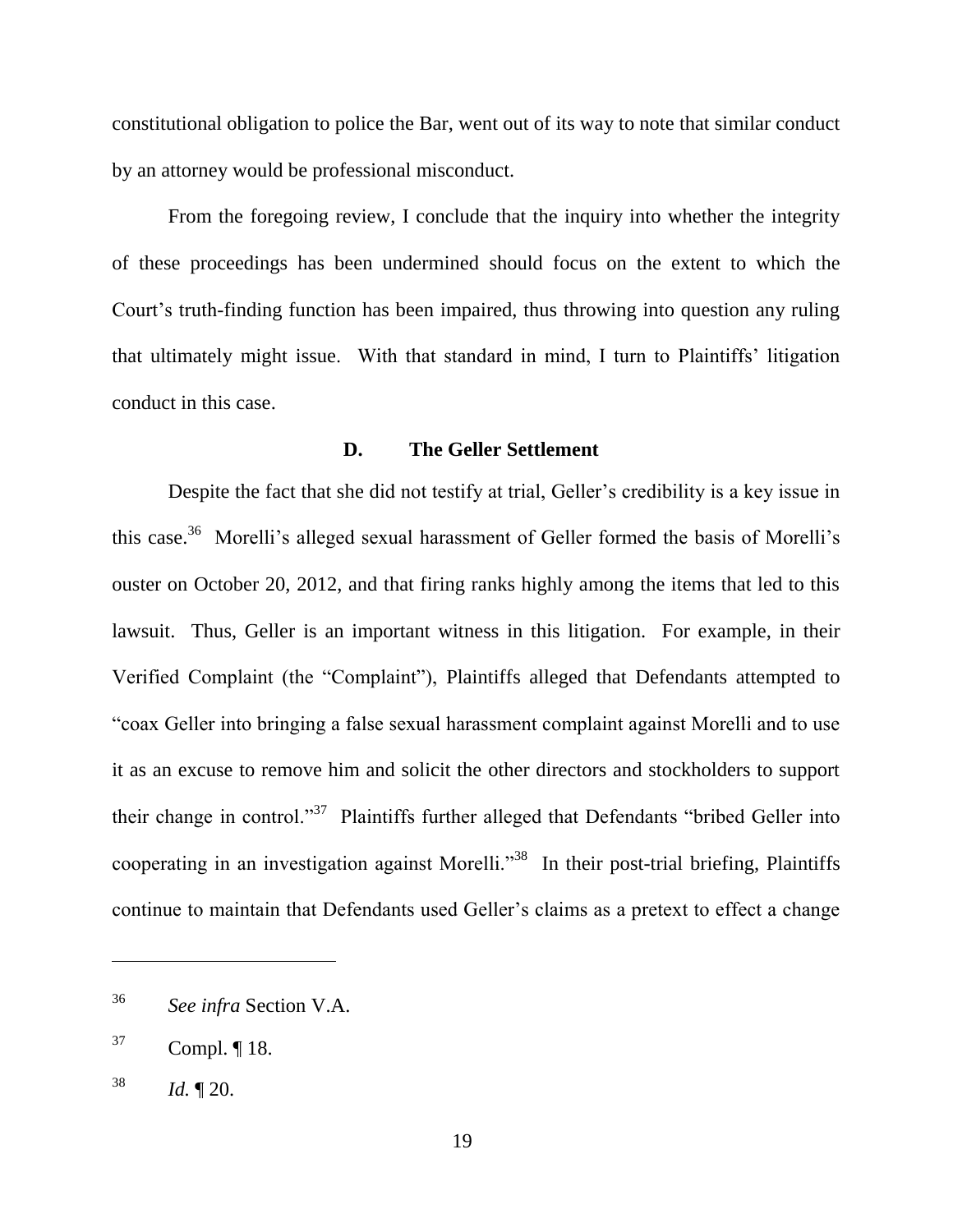in control at Optimis,<sup>39</sup> and breached their duty of loyalty by manipulating Geller and the subsequent investigation.<sup>40</sup> Plaintiffs' failure to prove these allegations seriously would undercut their case. Aside from documentary evidence, the best sources of information as to whether Defendants "bribed Geller" and otherwise used her as a pretext would be the testimony of Defendants and Geller on those issues. If the other evidence is not determinative, then Geller's credibility would be pivotal to resolving these contentions.

### **1. Evidentiary objections**

Plaintiffs did not raise their evidentiary objections to the materials and communications relating to their settlement with Geller until their reply brief. With respect to other issues, such as certain hearsay objections, Plaintiffs fairly did not need to press those objections earlier because they did not know what documents would be relied upon by Defendants in their briefs. But, the Geller settlement materials are different. Horne has pursued this witness tampering line of attack since briefing on his summary judgment motion, including extensive questioning at trial. In addition, Plaintiffs preemptively responded to the concerns about litigation misconduct the Court expressed at trial in a lengthy section of their opening brief. Yet, Plaintiffs failed to mention their evidentiary objections anywhere in that context. Instead, they waited until their reply. I

 $^{39}$  Pls.' Post-Trial Opening Br. [hereinafter "POB"] 19-22.

 $^{40}$  *Id.* at 49-50.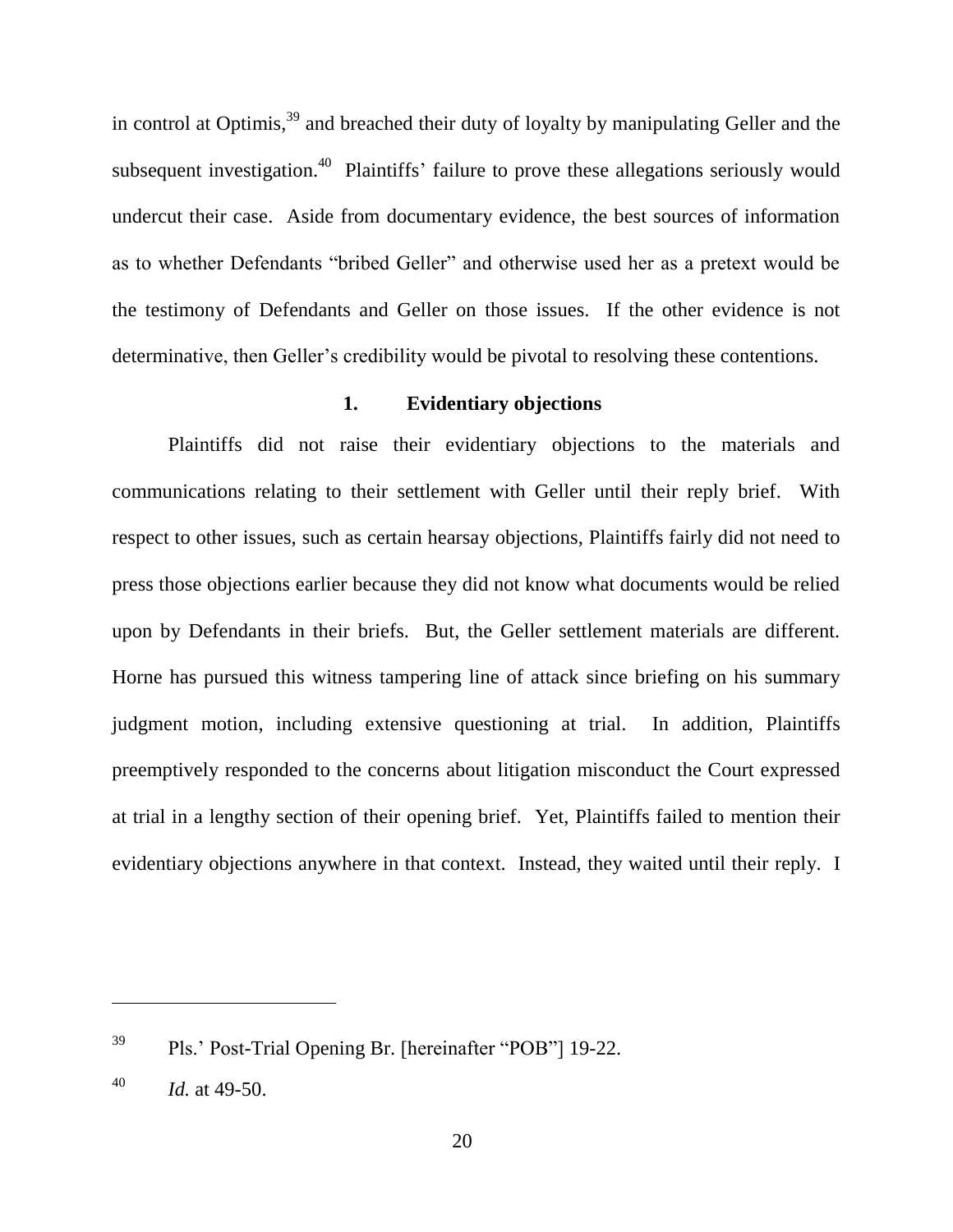therefore hold that Plaintiffs have waived their evidentiary objections as to the settlement with Geller. $41$ 

Even if Plaintiffs' evidentiary objections were not waived, they are without merit. As to communications resulting from the California mediation, Plaintiffs object under California Evidence Code § 1119. That provision makes inadmissible and, indeed, prevents the discovery of writings prepared for mediations or evidence of things said in mediations.<sup>42</sup> Plaintiffs have not offered any explanation, however, as to how the California Evidence Code applies in this action. That Code, by its terms, applies only to the courts and judicial proceedings of California.<sup>43</sup> Additionally, any protection Section 1119 may offer has been waived. That section also prevents even the discovery of the items Plaintiffs now challenge. Even if California law somehow could bind the evidentiary determinations of the courts of this State, by voluntarily producing the mediation materials and communications in this action, Plaintiffs have waived any protection offered by Section 1119.

<sup>41</sup> *Zutrau v. Jansing*, 2013 WL 1092817, at \*6 (Del. Ch. Mar. 18, 2013); *Emerald P'rs v. Berlin*, 2003 WL 21003437, at \*43 & n.144 (Del. Ch. Apr. 28, 2003). I recognize that Horne pointed out Plaintiffs' evidentiary objections in his answering brief, but that is not surprising because, throughout this case, Plaintiffs' positions and the arguments they ultimately have asserted have been a moving target. *See infra* Section IV.

<sup>&</sup>lt;sup>42</sup> Cal. Evid. Code § 1119(a)-(b).

<sup>43</sup> *Id.* § 300.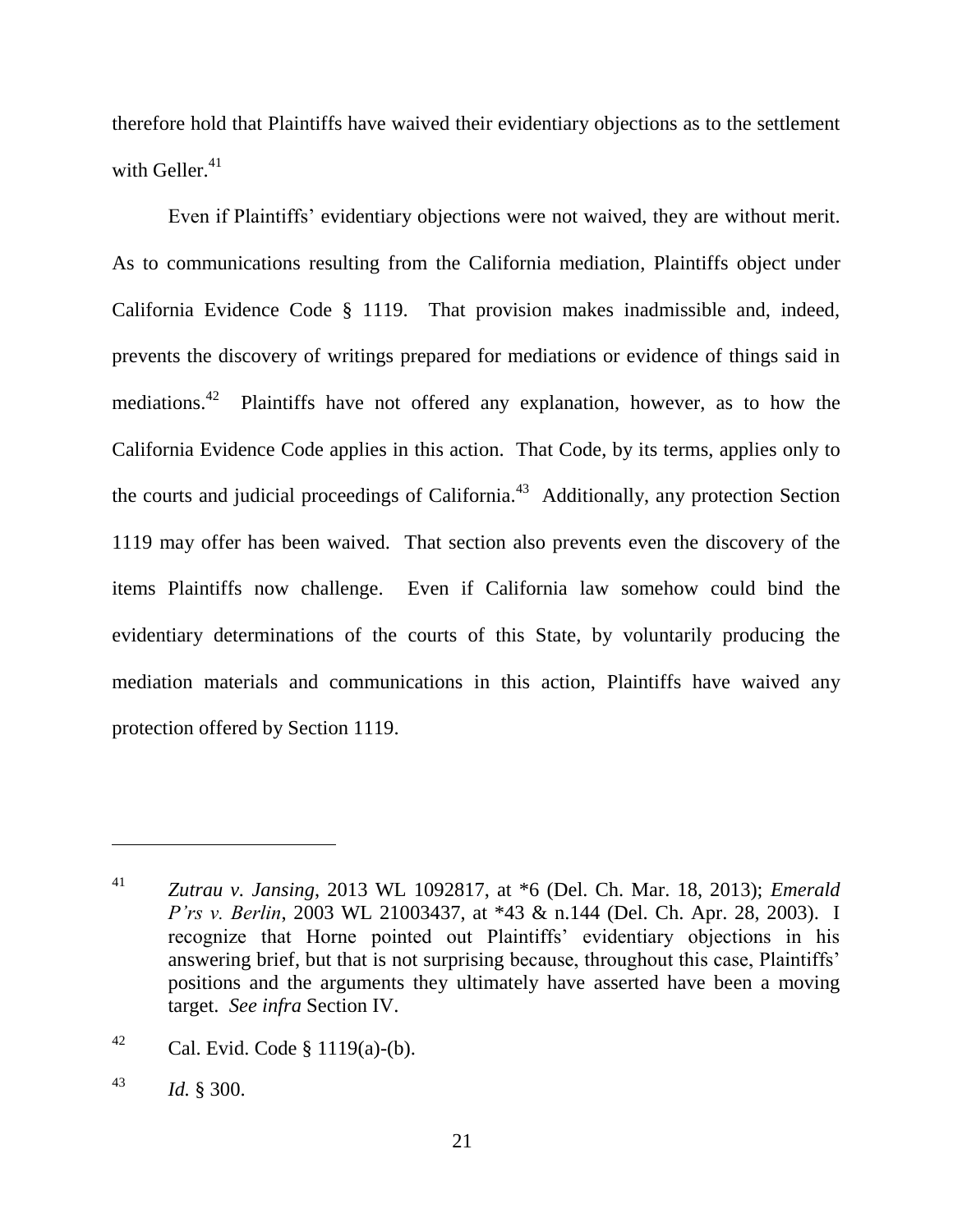Plaintiffs next contend that Delaware Rule of Evidence 408 precludes the admissibility of any of the Geller settlement discussions. Rule 408 states, in relevant part:

> Evidence of (1) furnishing or offering or promising to furnish, or (2) accepting or offering or promising to accept, a valuable consideration in compromising or attempting to compromise a claim which was disputed as to either validity or amount is not admissible to prove liability for or invalidity of the claim or its amount. . . . This rule also does not require exclusion when the evidence is offered for another purpose, such as proving bias or prejudice of a witness, negativing a contention of undue delay or proving an effort to obstruct a criminal investigation or prosecution.<sup>44</sup>

Plaintiffs also suggest that, based on the strong public policy favoring settlements, any doubts should be resolved in favor of excluding such evidence.<sup>45</sup> Here, I conclude that Rule 408 does not apply.

By its terms, Rule 408 precludes admissions of offers of compromise for the purpose of proving the liability or amount of the claim actually being settled. I do not read the rule as requiring the exclusion of offers of compromise of Claim A in Litigation 1 from being used to prove or disprove the validity and amount of a different Claim B in Litigation 2. Plaintiffs purportedly were settling Geller's sexual harassment claims in the

<sup>44</sup> D.R.E. 408.

<sup>45</sup> *E.g.*, *Candlewood Timber Gp. LLC v. Pan Am. Energy LLC*, 2006 WL 1382246, at \*13 (Del. Super. May 16, 2006) ("Moreover, 'if application of Rule 408 exclusion is doubtful, the better practice is to exclude evidence of compromise negotiations.'‖ (quoting *Chase Manhattan Bank v. Iridium Africa Corp.*, 2003 WL 22928042, at \*2 (D. Del. Nov. 25, 2003)).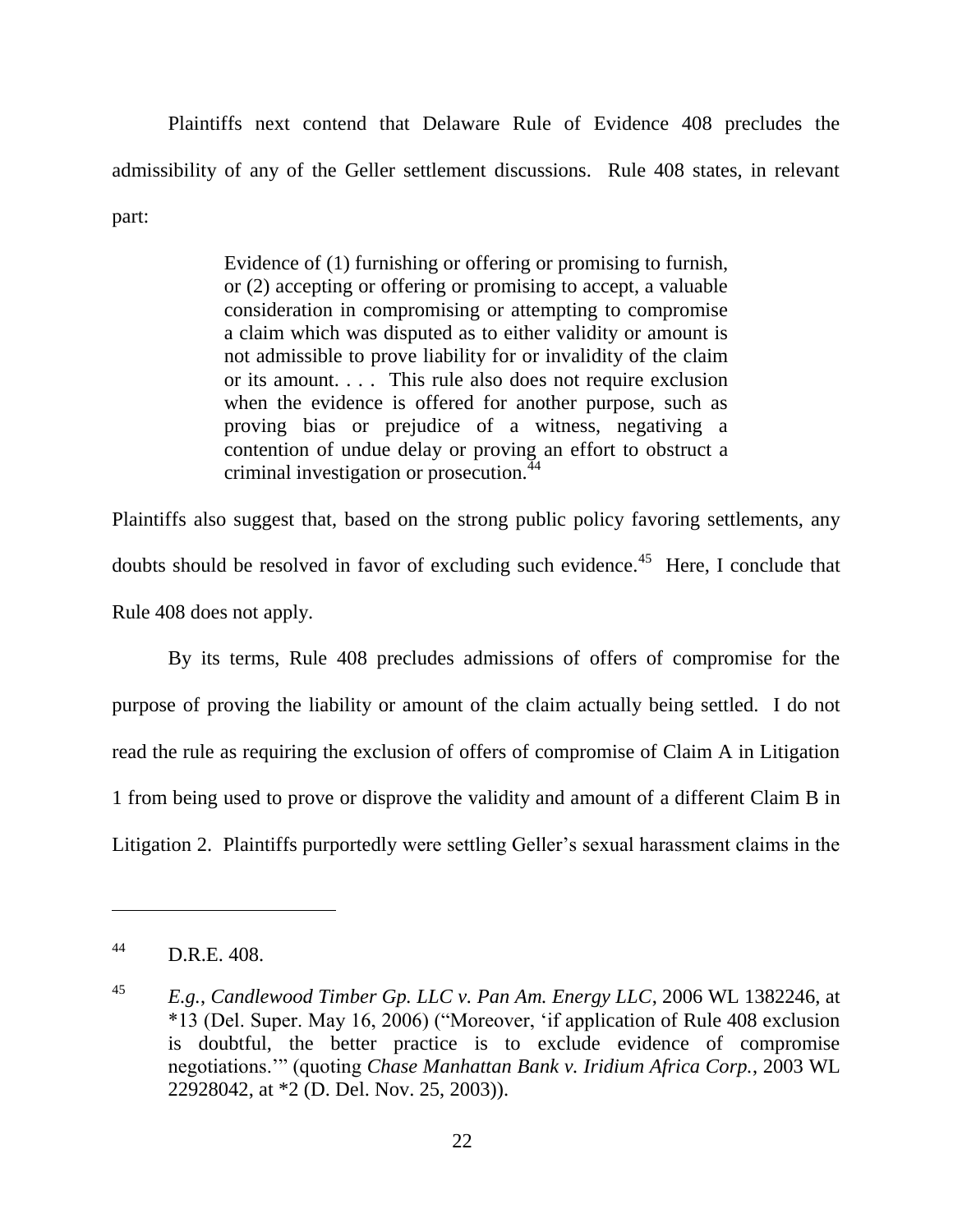settlement. Neither the validity nor the value of those claims is at issue here. The question in this case is whether Defendants breached their fiduciary duties to the Company. Accordingly, Rule 408 is not applicable in these circumstances.

Additionally, even if Rule 408 did apply, the Geller settlement materials still would be admissible under the Rule's proviso regarding "another purpose," which constitutes an illustrative, not exclusive, list. The Geller settlement documents are being admitted primarily to assist in determining whether Plaintiffs undermined the integrity of these proceedings—a purpose quite close to Rule 408's enumerated "proving bias or prejudice of a witness" exception—which is separate from whether Plaintiffs' claims are meritorious. Moreover, issues of Geller's potential bias and credibility are particularly important here because she did not appear at trial.

Accordingly, Plaintiffs waived their evidentiary objections and, in any event, I would overrule those objections.<sup>46</sup>

# **2. The mediation settlement**

I start my examination of Plaintiffs' settlement with Geller with the mediation settlement. I begin here because the evidence supports the conclusion that the settlement

<sup>&</sup>lt;sup>46</sup> Plaintiffs also contend that the Geller settlement materials are not even relevant to this case and, as such, should be excluded under Rule 402. Relevant evidence is "evidence having any tendency to make the existence of any fact that is of consequence to the determination of the action more probable or less probable than it would be without the evidence." D.R.E. 401. The Geller settlement materials are relevant because, among other things, they pertain to Geller's credibility and Defendants' charge that Plaintiffs have undermined the integrity of these proceedings.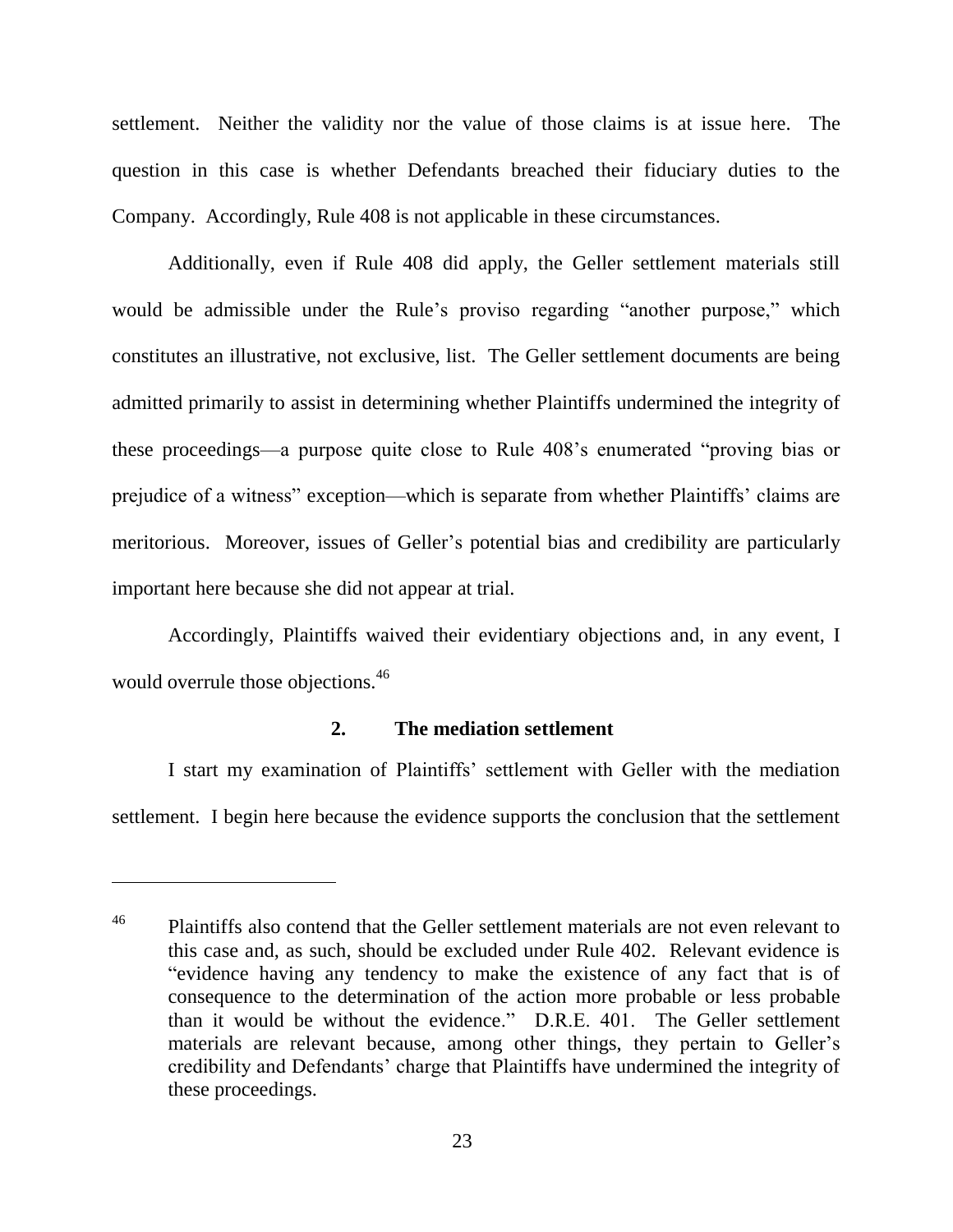entered into between Plaintiffs and Geller following their mediation may have been a legitimate, good faith effort to settle her sexual harassment claims, even if Plaintiffs simultaneously were contemplating using that settlement for other purposes. More importantly, the mediation settlement provides a baseline against which to examine the subsequent Morelli-funded settlement, which is the focus of Defendants' complaints.

By mid-April 2013, Geller, through her California counsel, Jack Schaedel, had filed sexual harassment complaints against the Company. On May 30, 2013, the parties engaged in a lengthy mediation that lasted about 20 hours.<sup>47</sup> One aspect of the resulting draft settlement agreement that is central to Defendants' contentions that Plaintiffs bribed Geller is the Geller Declaration: a sworn statement by Geller as to the chain of events that led to her claims. Early on Saturday, June 1, the parties apparently reached a settlement agreement (the "Mediation Settlement"). At  $2:16$  a.m., Mike Margolis, counsel to Optimis, emailed Schaedel stating: "Jack, this confirms that we have reached a deal."<sup>48</sup> Attached to that email were the then-final Geller Declaration ("Geller's Mediation Declaration") and an interim settlement agreement.

Plaintiffs had required a declaration from Geller as a prerequisite for settlement. Earlier in the negotiations, Margolis informed Schaedel that the "declaration is a threshold problem<sup> $149$ </sup> and that Morelli and the Company were "re-evaluating our interest

<sup>47</sup> Schaedel Dep. 80.

<sup>48</sup> JX 771.0001.

<sup>49</sup> JX 770.0003.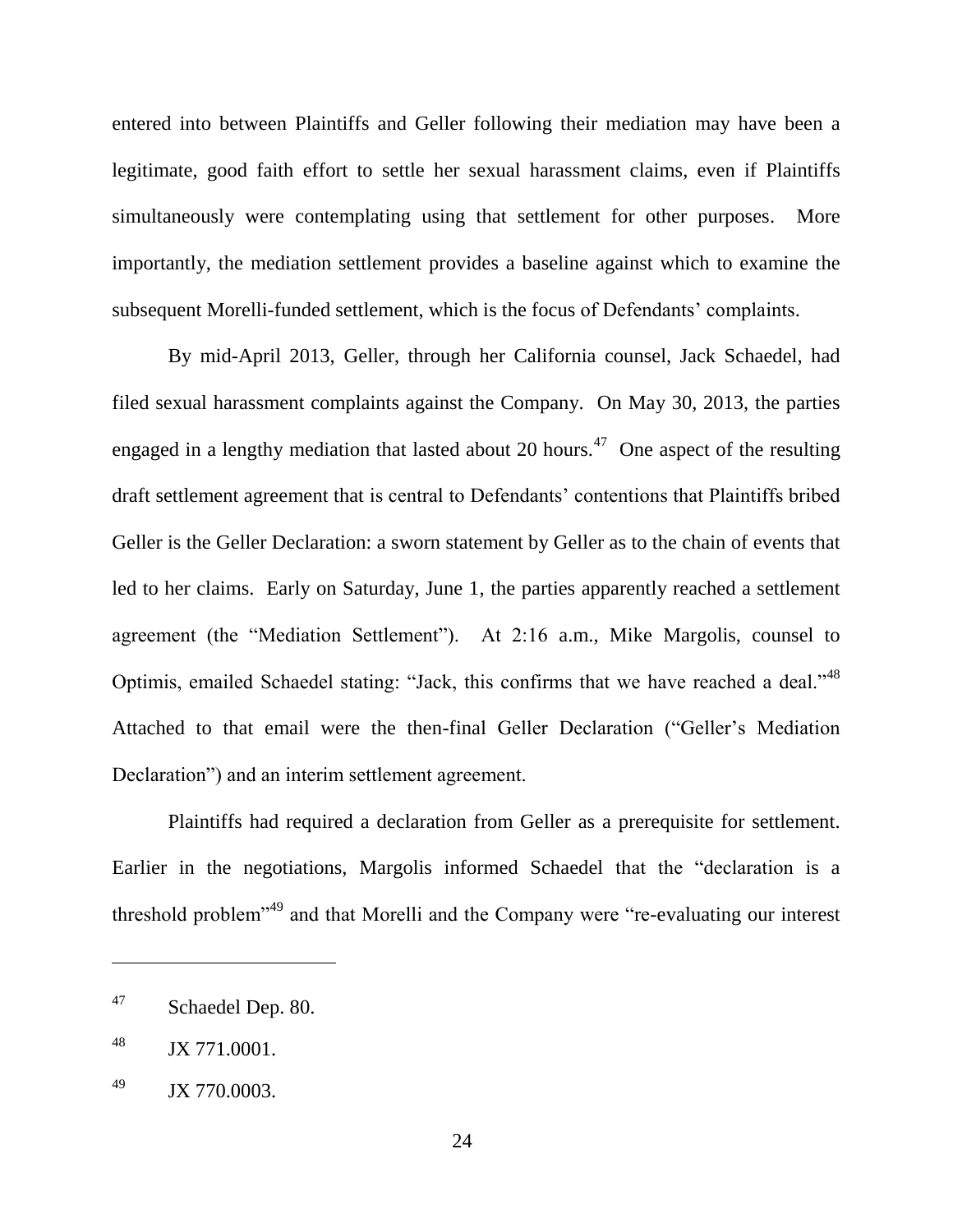in the settlement in light of Geller's apparent insistence on hedging her bets in the declaration."<sup>50</sup> Recognizing that Plaintiffs wanted a declaration consistent with their view of the events in this case,  $51$  Schaedel touted his view that "the Declaration supports" the 'insurgents-conspiracy' argument." $52$ 

The end result of these discussions was Geller's Mediation Declaration, a one-anda-half-page, eight-paragraph statement. That Declaration includes language geared toward this case. For example, paragraph 5 states that Geller was encouraged by Jeannine Gunn to provide more information to Nancy Solomon, the investigator, and that Geller "was aware that many leaders of the company, including Jeannine, believed that it was important to remove Alan [Morelli] in order for the company to get things done.<sup>53</sup> Paragraph 7 then reads: "In October 2012, I learned that my statements to Ms. Solomon had been used to oust Alan from his position as Optimis' CEO."<sup>54</sup> Overall, however, Geller's Mediation Declaration focuses on Geller's sexual harassment claims, provides a timeline for how those claims came to be investigated, and tries to suggest weaknesses in her story.

<sup>50</sup> *Id.*

 $1/51$  *Id.* at 0002 ("She isn't hedging her bets, she's giving you every word she can. She has financial incentive just to say what you want to hear but she's not doing that. At some point you have to give her credit for that, and accept the best language you can get.").

<sup>52</sup> *Id.* at 0001.

<sup>53</sup> JX 771.0004.

<sup>54</sup> *Id.*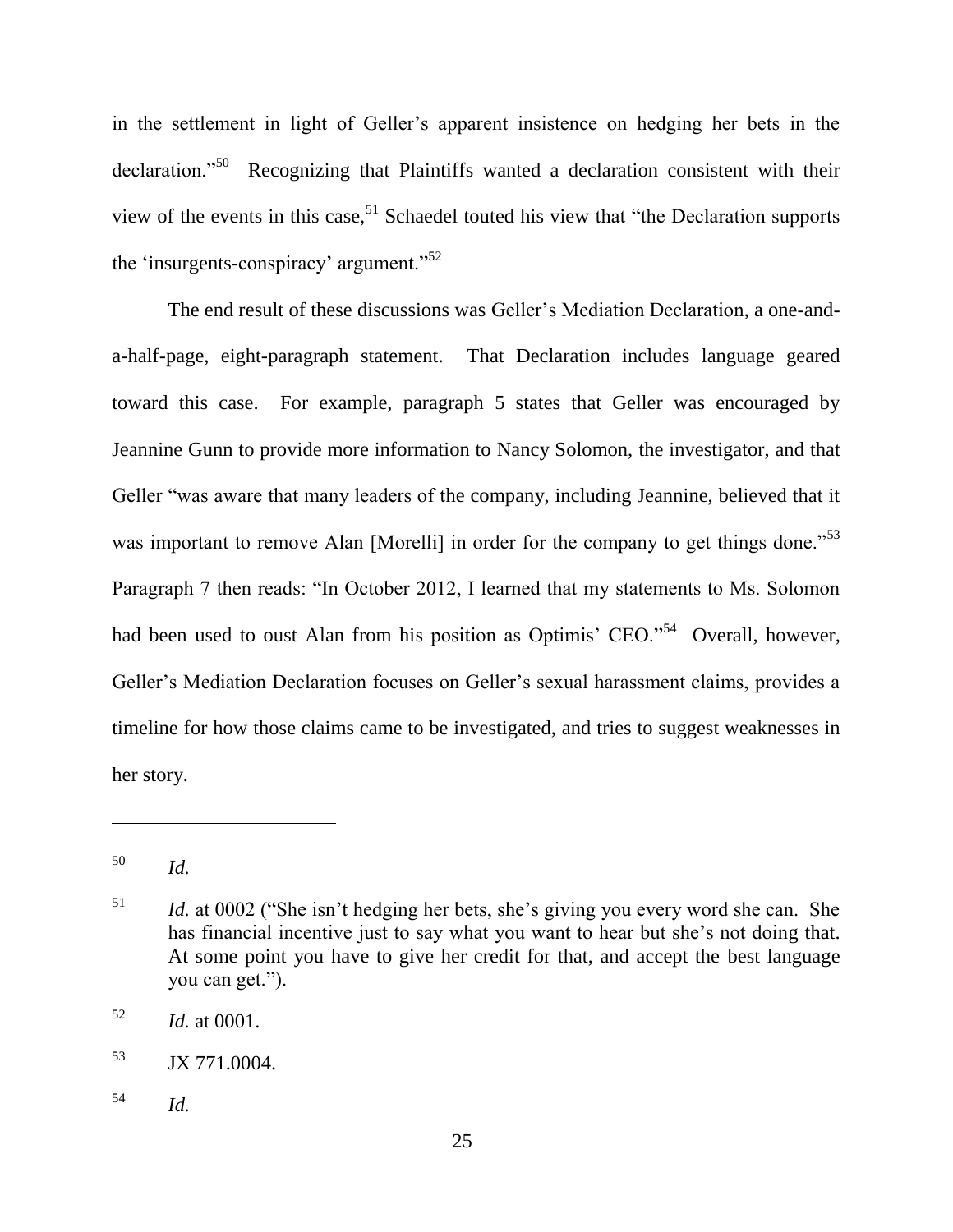For reasons that are not entirely clear, but which appear to relate to the fact that the Company's insurer would not fund the Mediation Settlement, that agreement never was consummated.

#### **3. The Morelli-funded settlement**

On December 2, 2013, six months after the Mediation Settlement, the parties executed a final settlement. That agreement consisted of: (1) a mutual release; (2) a "Questions and Answers Appendix" (the "Q&A Appendix"); (3) a revised sixteenparagraph, nearly five-page sworn declaration (the "Final Geller Declaration");<sup>55</sup> (4) an unsworn but signed summary statement (the "Summary Statement"); and (5) a sworn declaration from Geller's attorney (the "Schaedel Declaration"). Together these five items constitute the "Geller Settlement." My review of the evidence leaves me with an abiding conviction that the money Plaintiffs paid to Geller was for the differences between the Mediation Agreement—to which Plaintiffs previously agreed—and the various components of the Geller Settlement. Those differences all relate to this proceeding and in many instances are keyed to specific allegations in Plaintiffs' Complaint. Stated more cynically, it appears that, under the guise of settling a California sexual harassment complaint by an employee making \$58,000 a year,<sup>56</sup> Plaintiffs agreed

 $55$  JX 920.0016-20 [hereinafter "Geller Decl."].

<sup>56</sup> Geller Dep. 235.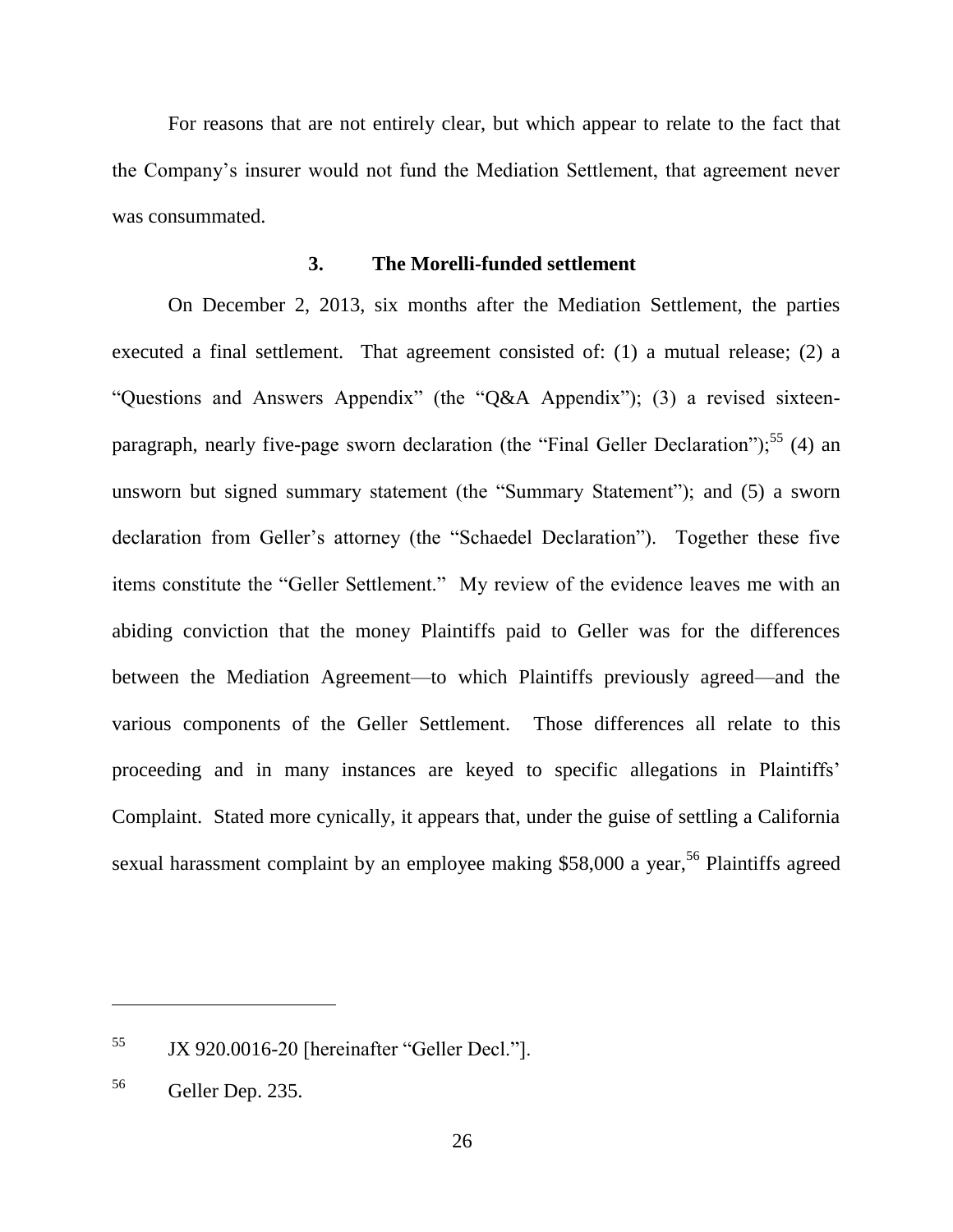to pay Geller  $$550,000^{57}$  to provide a declaration with numerous statements intended for use in this Delaware proceeding.<sup>58</sup>

Preliminarily, I consider it important to describe what the Geller Settlement contains before I turn to how Plaintiffs reached that agreement with Geller. Above I quoted the two sentences from Geller's Mediation Declaration that appeared most directed toward this litigation. By contrast, I quote below some of the many examples of statements from the Final Geller Declaration that are not in Geller's Mediation Declaration, and that clearly are intended for use in this litigation:

- ―Mr. Horne made it clear on multiple occasions that he did not like Mr. Morelli and said that the Company would be better off without him."  $(\P 3)$ .
- ―I came to understand that the Rancho executives did not like Mr. Morelli and claimed that the Company would be better off without him."  $(\P 4)$ .
- ―I was also aware that Mr. Waite and others had a strong dislike for Mr. Morelli and were unhappy with the way Mr. Morelli was running the Company. In retrospect, it is likely that they were setting in motion a plan to use me as a means to try and accomplish their objective of removing Mr. Morelli and taking control of the Company. Messrs. Waite, Horne, Godges, and

 $JX$  920.0006.

<sup>&</sup>lt;sup>58</sup> Plaintiffs now have disowned Geller, denied that Geller is their witness, and explicitly called her a "perjurer." POB 74. But, on August 23, 2014, in opposition to the Director Defendants' summary judgment motion, Plaintiffs cited the Final Geller Declaration (Exhibit 25 to that brief) repeatedly as the basis for factual assertions they made. As of that date, Plaintiffs' attorneys claimed that they were unable to make Geller available for a deposition. Later, when Geller was deposed, she essentially recanted substantial portions of the Final Geller Declaration.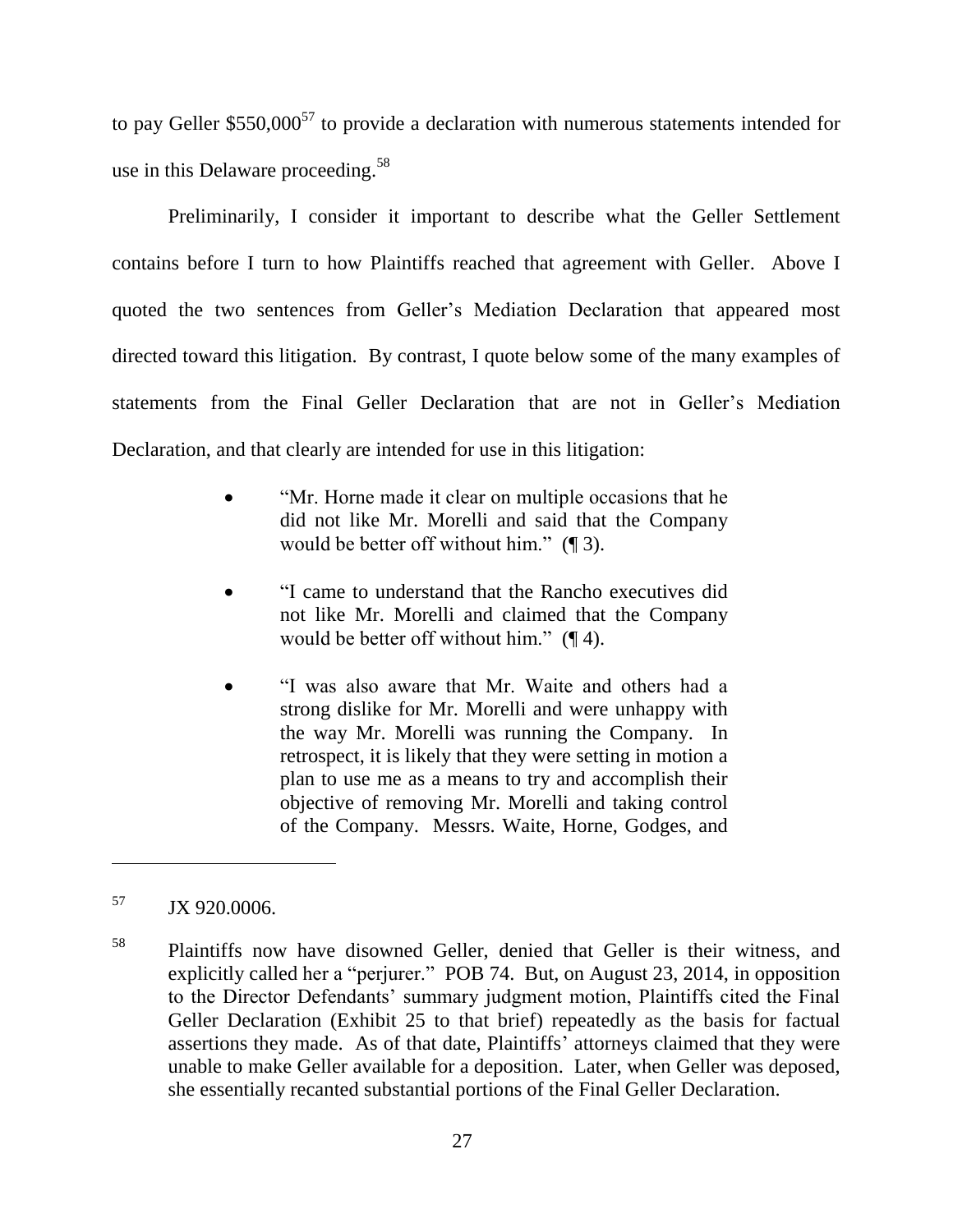others had apparently wanted to get control of the Company."  $(\P 7)$ .

- "Ms. Gunn, like Mr. Waite and others, did not like Mr. Morelli and did not want him to be in control of the Company. I did not realize at the time that she and others saw me as their tool to provide a detailed and damning report against Mr. Morelli as a pretext to remove Mr. Morelli from his control position at Optimis*Corp*." (¶ 9).
- ―The stress of what I was being asked to do by Mr. Waite, Ms. Solomon, and others was causing me to be barely able to function or perform tasks such as processing accounts receivable . . . . Mr. Waite encouraged me to make a complaint against Mr. Morelli."  $($ [ 13).
- ―[A]fter my September 21, 2012 call to Mr. Waite, it was clear to me that I was being treated much better than I was treated before I made the call. . . . Based on what I now know to have been taking place within the Company, the raise and the support were rewards for my disclosure about my activity with Mr. Morelli."  $(\P)$ 14).
- ―I now see that I likely was a pawn being manipulated by Mr. Waite and others who were seeking to get control of the Company."  $($ [ $\vert$  15).

These statements map almost perfectly to Plaintiffs' position in this litigation. Indeed,

the Final Geller Declaration leaves no doubt about its purpose:

 ―I am providing this statement in part because of the continuing effort by Mr. Waite and others to take over the Company. . . . I believe I was manipulated and misled and it was wrong for Mr. Waite and others to use me to attempt to remove Mr. Morelli."  $($  [ 16).

Geller provided all of these statements under oath, although it is clear from their

face that she lacked personal knowledge of much to which she swore. Importantly, she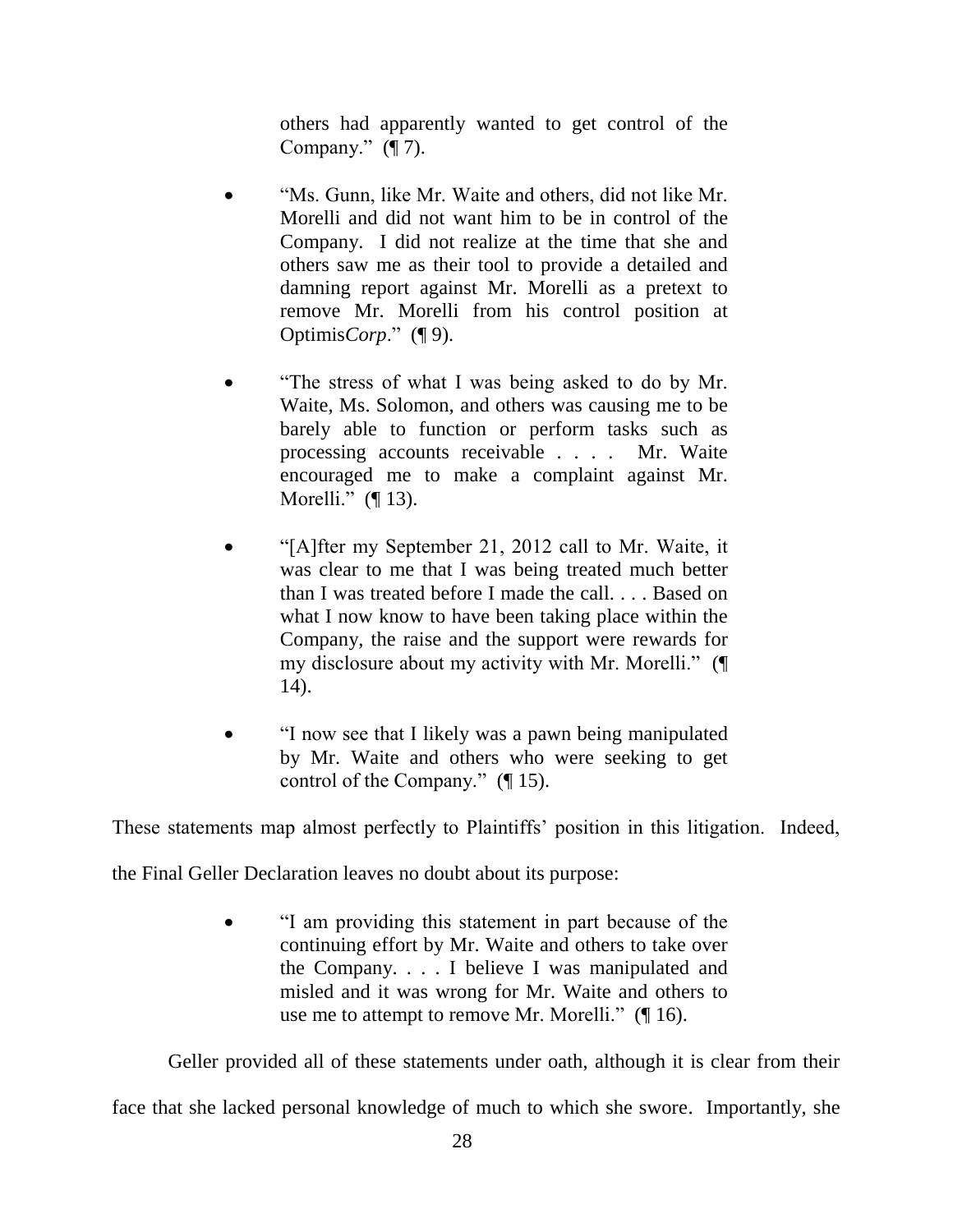also provided the Summary Statement, which, as explained *infra*, Plaintiffs deliberately did not ask Geller to provide under oath, but still asked her to sign and include in the Geller Settlement, making it appear to be her statements. It reads like the synopsis of an overwrought legal thriller:

> The events here involve corporate intrigue and treachery. I am an aspiring physical therapist, who got into a relationship with my company's CEO, Alan Morelli. I don't recall exactly how it all began, but it would be reasonable to believe it was initiated by me. . . . [A]s I have now learned, it is clear that I was being lobbied and manipulated by the CEO's enemies, including John Waite, to become a chess piece in taking control of the Company. I have also learned Mr. Waite took my comments and turned them into not only a tale of egregious sexual harassment, but also a pretext for a corporate coup. . . . Evidence that I have now seen indicates that Mr. Waite, Will Horne, and others found a willing lawyer and a willing investigator to conduct an investigation that apparently gave them what they wanted most, a pretext to sack the CEO. This began a lengthy and bitter corporate battle for control of the Company.<sup>59</sup>

Many similar remarks are included in the Q&A Appendix.<sup>60</sup> Finally, Schaedel,

Geller's lawyer, who had had only one conversation with Horne and had never spoken to

Waite, provided the Schaedel Declaration, in which he swore that "[Horne] desired to see

the company [Optimis] go bankrupt," and that Waite's actions "seem consistent with a

 $59$  JX 920.0011.

 $^{60}$  For example, Geller answered "True" to the statement: "It was common knowledge among a group of employees that John Waite, George Rohlinger, and/or other employees had plans to remove Alan Morelli as CEO and Chairman of OptimisCorp (the "Company") in order to take control of the Company." *Id.* at .0009. These true/false statements were neither under oath nor signed.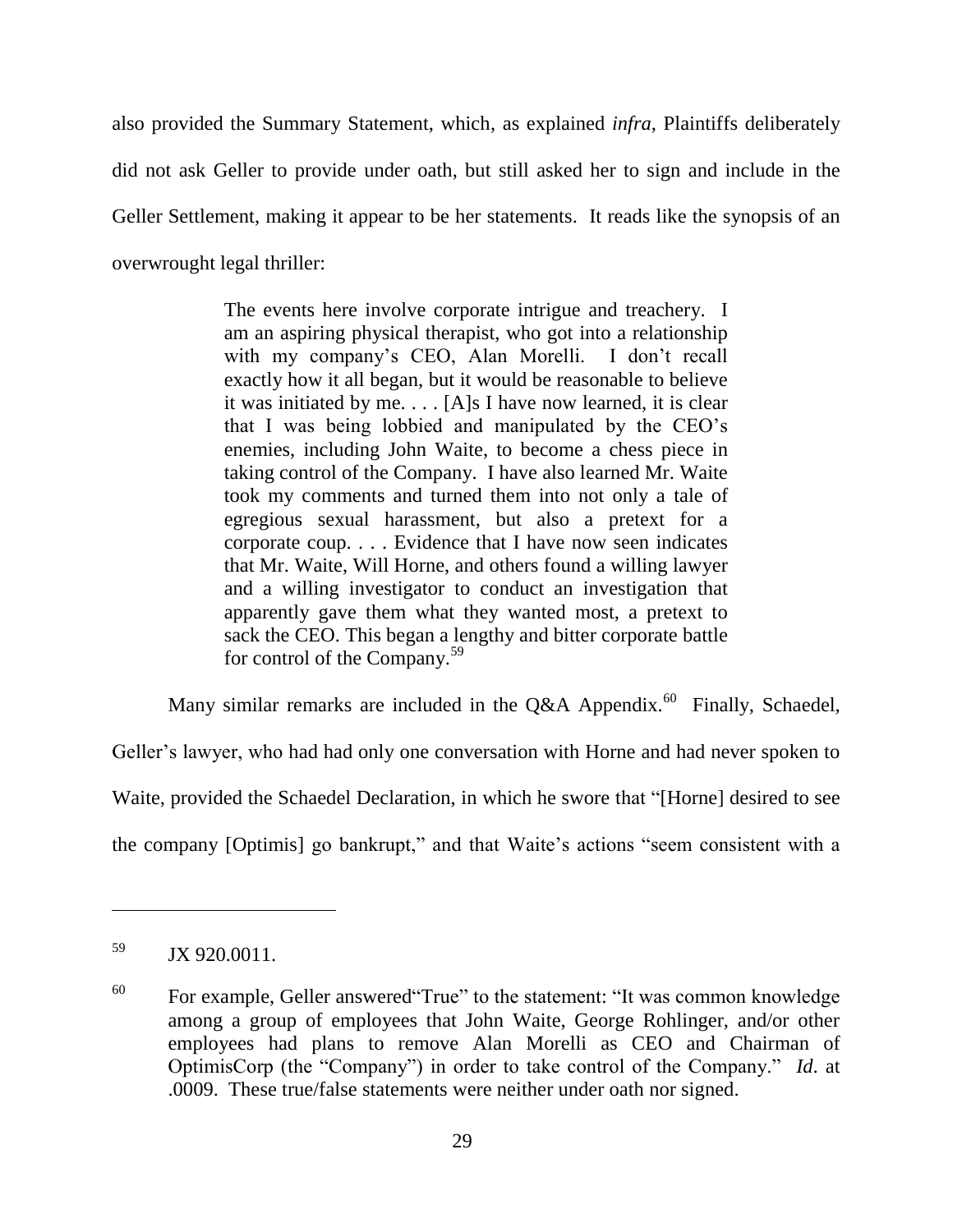desire to see the company lose lawsuits and to be forced into bankruptcy.<sup> $561$ </sup> From that limited source of firsthand information, Schaedel declared under oath that the conclusion was "inescapable that Horne, Waite and others saw my client's lawsuit against Mr. Morelli and Optimis*Corp* as very helpful to their pre-existing desires and intentions to usurp control of the company." $62$ 

The record contains extensive evidence showing how the Mediation Agreement morphed into the sprawling Geller Settlement about which Defendants complain. It is reasonable to infer from that evidence that the amount of the settlement payments was directly tied to the content of Geller's testimony and its utility in this litigation. Plaintiffs have emphasized that the settlement discussions all required that Geller tell only "the truth" and that she swore under penalty of perjury. But, the record also shows that Plaintiffs unilaterally supplied documents to Geller that supported their position in this litigation when she resisted providing Plaintiffs with the sworn statements they sought. In these circumstances, even if I presume Plaintiffs believe the statements they worked to obtain from Geller to be true, they created an environment, including the potential for a large six-figure payday for Geller, in which her testimony easily could have been influenced.

The record is unclear as to what happened in the weeks immediately following the preparation of the Mediation Settlement, which was never signed. On July 29, 2013,

 $^{61}$  *Id.* at .0014.

 $Id.$  at .0015.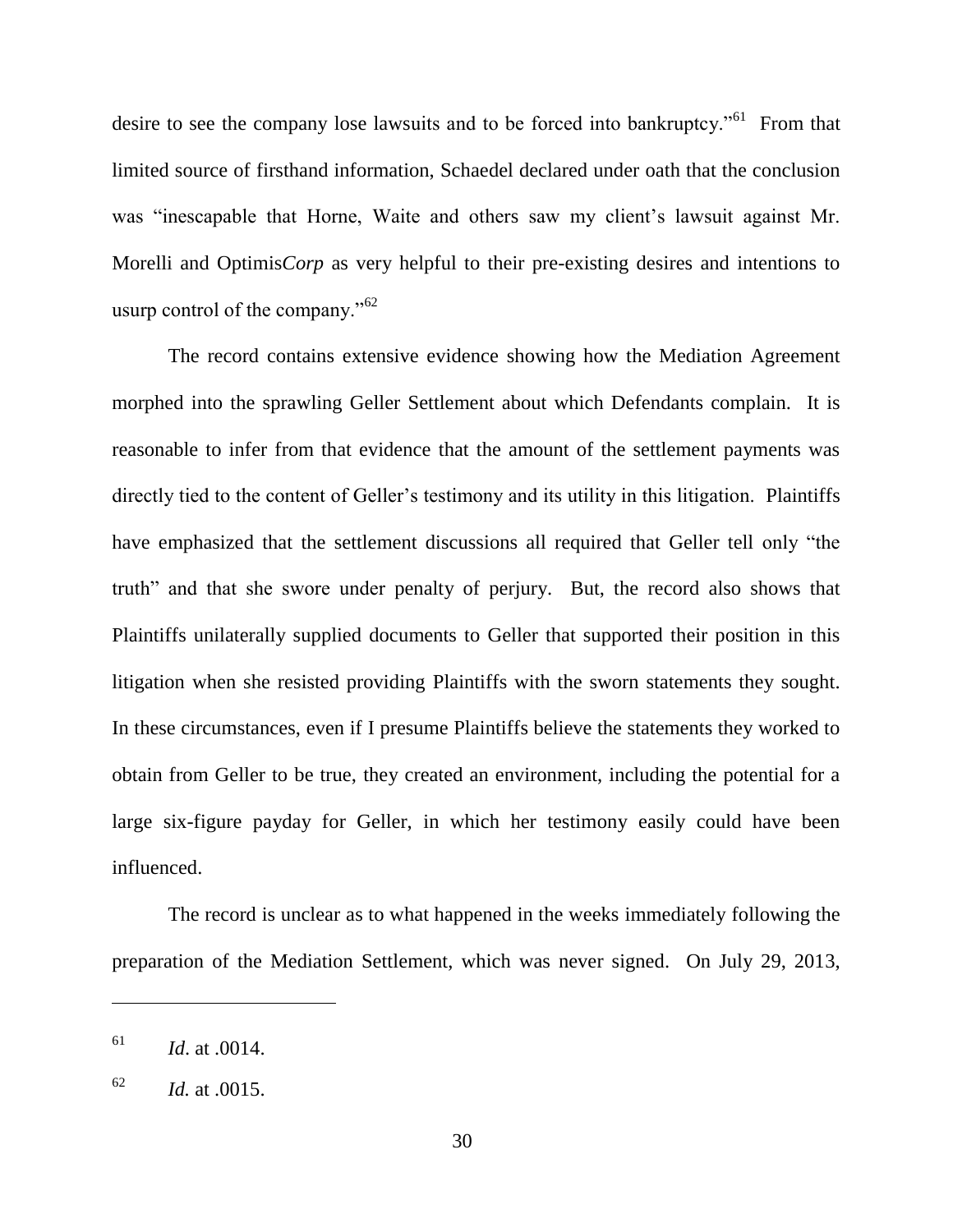however, Gary Mathiason, one of Morelli's lawyers,<sup>63</sup> wrote to Schaedel that he and Morelli believed the settlement still could happen "with a combination of resources including the insurance company and the cooperation of your client.<sup> $564$ </sup> That same day, July 29, Morelli and Brian Wing verified the Complaint in this action.

On August 5, 2013, the day that the Complaint was filed, Mathiason again contacted Schaedel. It is clear from that point on the newly requested changes to Geller's Mediation Declaration were being sought for use in this litigation. After stating that "[t]he original declaration and the suggested enhanced declaration must be truthful," Mathiason wrote: "The reason for the declaration is the ongoing conflict between Waite et al. and Morelli. . . . Anything that can be added to the declaration to show contact and encouragement from Waite, Horn [sic], and others is valued and appreciated."<sup>65</sup> Morelli, it seems, offered personally to pay a portion of the settlement, contingent on an acceptable declaration for use in this proceeding. Mathiason's email continues: "If we can agree on a truthful expanded declaration such as we have proposed, Morelli is prepared to personally participate in its funding consistent with the [divorce] court imposed restrictions on the use of his personal assets. Morelli views Waite, Horn [sic] et al. as setting in motion events that resulted in Geller's ultimate departure from the

 $63$  It appears that Mathiason also represented the Company. Tr. 531 (Morelli).

 $^{64}$  JX 822.0001.

 $^{65}$  JX 831.0001.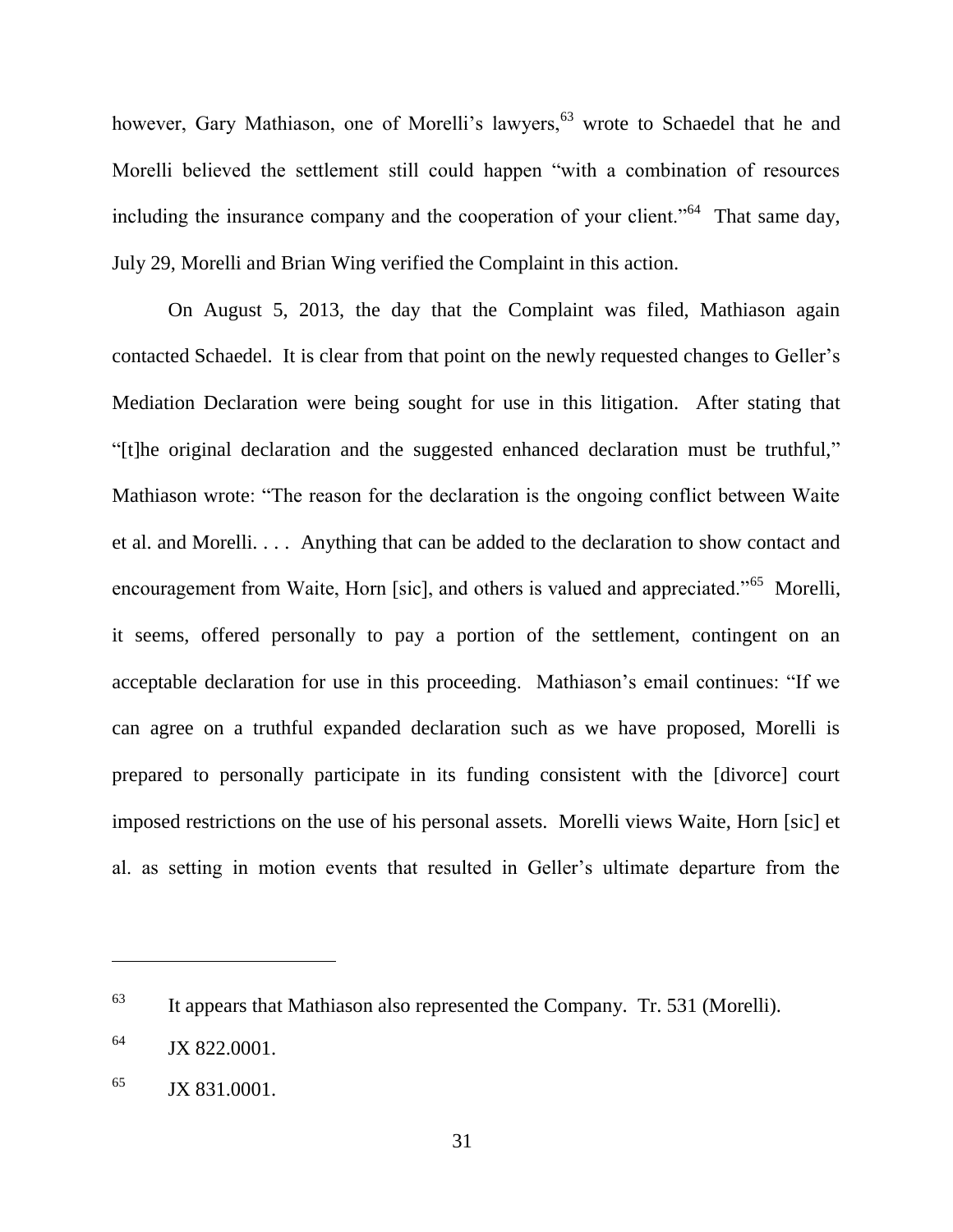Company."<sup>66</sup> According to Morelli, his willingness to fund the settlement depended on the acceptability, to him, of the declaration and its "truthfulness,"<sup>67</sup> of which he apparently was the arbiter.<sup>68</sup>

As the negotiations continued, Plaintiffs supplied documents to Geller to support the language they had drafted for and were seeking from her.<sup>69</sup> Meanwhile, Geller's counsel undertook to avoid discussing any of the matters with any of Defendants, thus

<sup>66</sup> *Id.*

<sup>67</sup> Tr. 531-33.

<sup>&</sup>lt;sup>68</sup> *E.g.*, JX 838.0001 (8/9/14 email from Mathiason to Schaedel and others: "Since Alan views your client as having been manipulated into making a claim by Waite et al, receiving a truthful declaration that more specifically shows his direct and indirect involvement would be helpful for the overall litigation."). Morelli stated that the truthfulness was "determined by the facts that we were continuing to gather as we were able to recover more and more forensic data." *Id.* at 533. By the time this lawsuit was filed, two separate committees of the Morelli-controlled board were investigating the facts of this case. There is no evidence, however, that either of those committees ever issued a written report or formal findings of its "investigation."

 $E.g., JX 846,0001 (8/23/13)$  email from Plaintiffs' counsel to Schaedel: "I sincerely hope that the documents and information we shared will help develop an expanded declaration that your client can fully embrace as an accurate statement of what occurred."); JX 848.0001 (8/26/14 email from Schaedel to Plaintiffs' counsel: ―Thank you again for taking the time to come to Pasadena last week and to share relevant information and documentation with us  $\ldots$  ... ."); JX 887.0001 (11/7/13 email from Mathiason to Schaedel: "Scott McKee firmly recalls the phone conversations and the corresponding text message. It is entirely reasonable that Tina would have had this conversation with Scott given that she recalls a similar call with David [Hwang]. What we want to avoid are unnecessary credibility conflicts between Tina, David, and Scott.").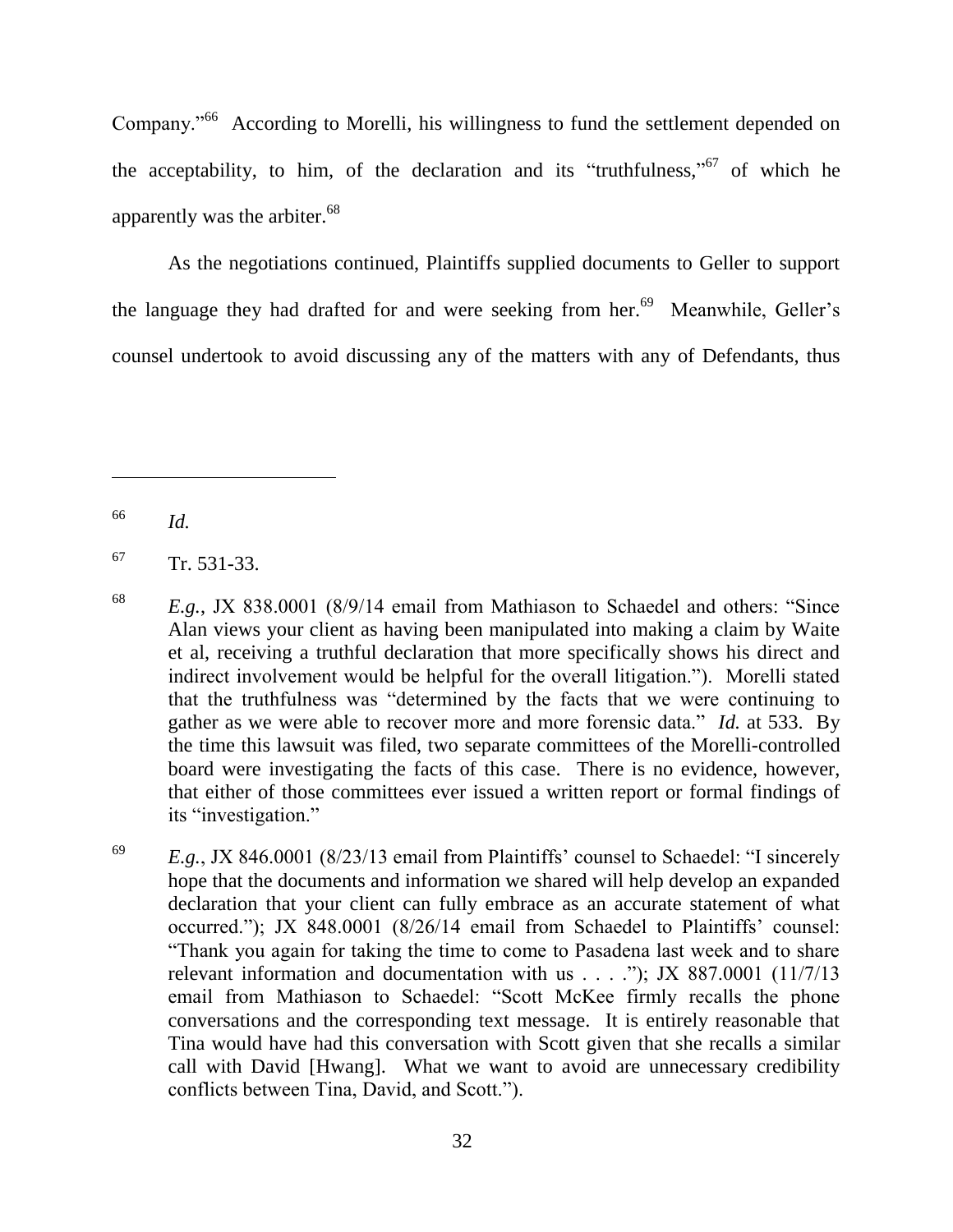ensuring a one-sided presentation of "facts" from Plaintiffs to Geller.<sup>70</sup> Furthermore, the final Geller Settlement precluded Geller from communicating with any of Defendants, at least absent a court order. 71

The discussions reveal that the payments were tied directly to the *content* of Geller's declaration, which was to be sworn and used in this proceeding.<sup>72</sup> When the declaration did not implicate Defendants sufficiently, Plaintiffs pushed for more.<sup>73</sup> When Geller either could not recall or, presumably, lacked personal knowledge of the language Plaintiffs wanted, they offered to "refresh" her recollection.<sup>74</sup> In Plaintiffs' own words

 $70$  JX 848,0001 ("I instructed Tina not to speak with Will [Horne] or anyone else about any of this. . . . While we are working on resolving this agreement, I am certainly not going to communicate with Will, Waite et al, or their counsel.").

 $J<sup>71</sup>$  JX 920.0003 ("Geller will not communicate with, cooperate with, aid or assist any person or entity who is named as an adverse party to Optimis or Morelli in any Corporate Action, or whose interests are adverse or potentially adverse to Optimis or Morelli in any actual or potential Corporate Action . . . .").

<sup>72</sup> Indeed, Morelli also contemplated using Geller's Mediation Declaration in this litigation. In a July 11, 2013 email to James L. Patton, Jr., Esq., the Courtappointed monitor from the previous 225 Action, Morelli wrote: "We reached a confidential settlement with Geller, which includes a statement that will be signed when it is completed, which is crystal clear in exonerating me and acknowledging that she was recruited by Waite in an effort to change control of the company." JX 809.0001.

 $73$  JX 849.0002-3 (8/29/13 email from Mathiason to Schaedel: "The primary concern is to provide more detail on exchanges with Godges and Horne, as well as others including Brys, Eastman, Gunn and Kreile. . . . Our goal is to finalize the Geller declaration and agree upon a consideration package with Alan's personal financial support that will not be contingent on insurance funding  $\dots$ .

 $J<sup>74</sup>$  JX 885.0001 (11/1/13 email from Mathiason to Schaedel: "If we have included any attributions that Tina does not remember or disputes, the supporting documentation will be provided.").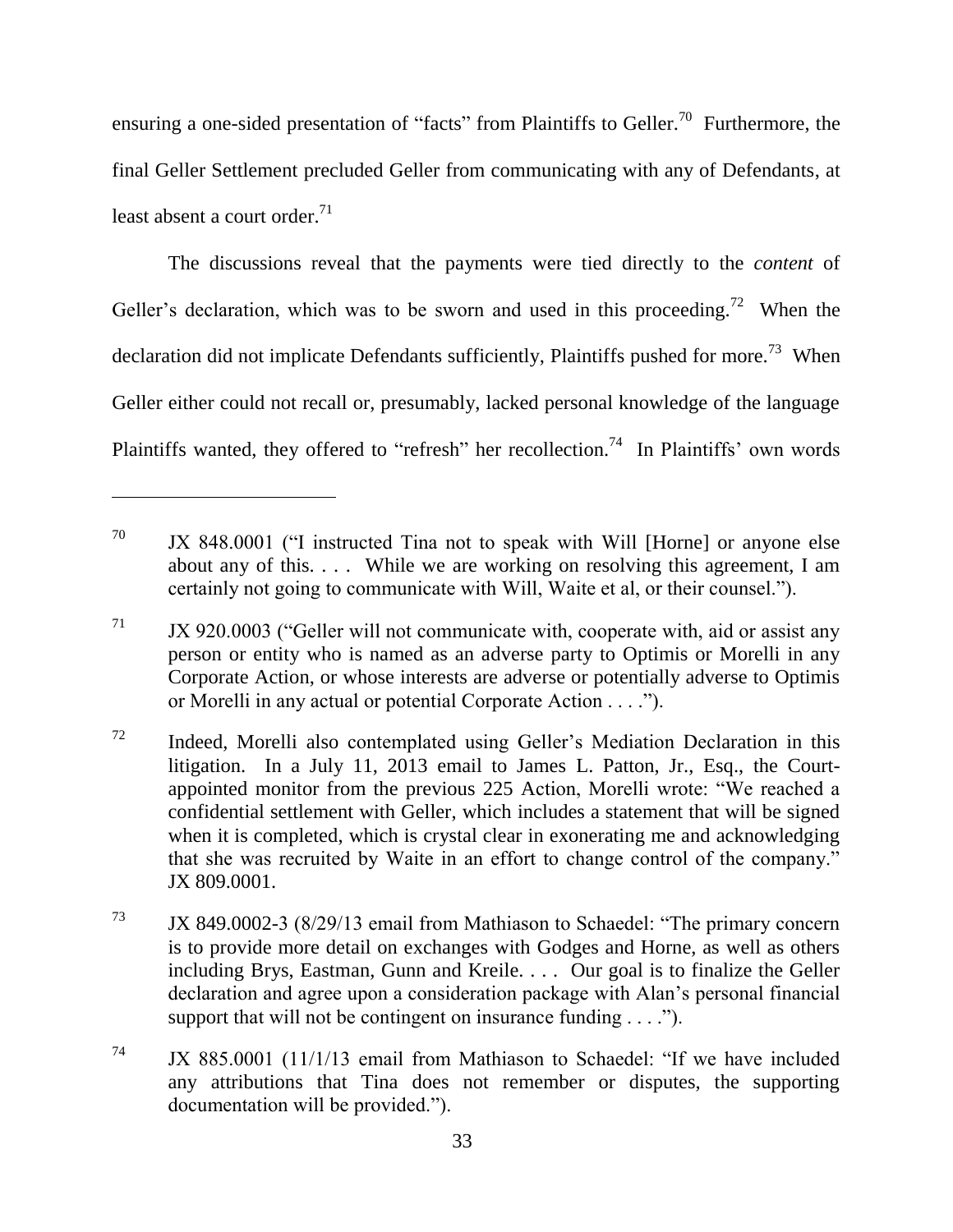and formatting, there was a "**Correlation Between Payments and Declarations:** The usefulness and truthful transparency of the Geller declaration correlates to the amount of the initial payment.<sup> $75$ </sup> On certain subjects, Plaintiffs repeatedly attempted to include language that Geller had rejected as false, notwithstanding the promise of hundreds of thousands of dollars.<sup>76</sup> Indeed, Schaedel testified at his deposition that Plaintiffs asked Geller "to swear to statements that were not true."<sup>77</sup>

When the money was not enough to get Geller to agree to the language, Plaintiffs resorted to threats. Plaintiffs reminded Geller that the "most valuable consideration in the Agreement" is that "Geller is released from being a named defendant in a \$25 million or greater claim against those who have illegally harmed Optimis and Morelli,"<sup>78</sup> which refers to this lawsuit.

This process continued *for six months*. Very early on, Geller's lawyer, Schaedel, recognized that there was a serious risk that repeatedly asking Geller to agree to the same

<sup>&</sup>lt;sup>75</sup> JX 886.0002 (11/15/13 email from Mathiason to Schaedel).

<sup>&</sup>lt;sup>76</sup> JX 880 (10/8/13 email from Schaedel to Plaintiffs' counsel: "Today, I was told that in order for Alan to 'support' the settlement (implicitly, at some level less than 100%), there needs to be information in the Declaration that you've already requested and we've already rejected: (1) that someone told Tina to make the recording, and (2) an admission that she initiated sexual contact with Alan. . . On (2), it's the height of audacity for you to bring this demand up again, 4+ months into the settlement discussions, when this was demanded and rejected in May, and we've made clear all along that Tina's position is that Alan forced Tina into sexual conduct.").

<sup>77</sup> Schaedel Dep. 77. *See also id.* at 76-77 & errata sheet.

<sup>&</sup>lt;sup>78</sup> JX 886,0001.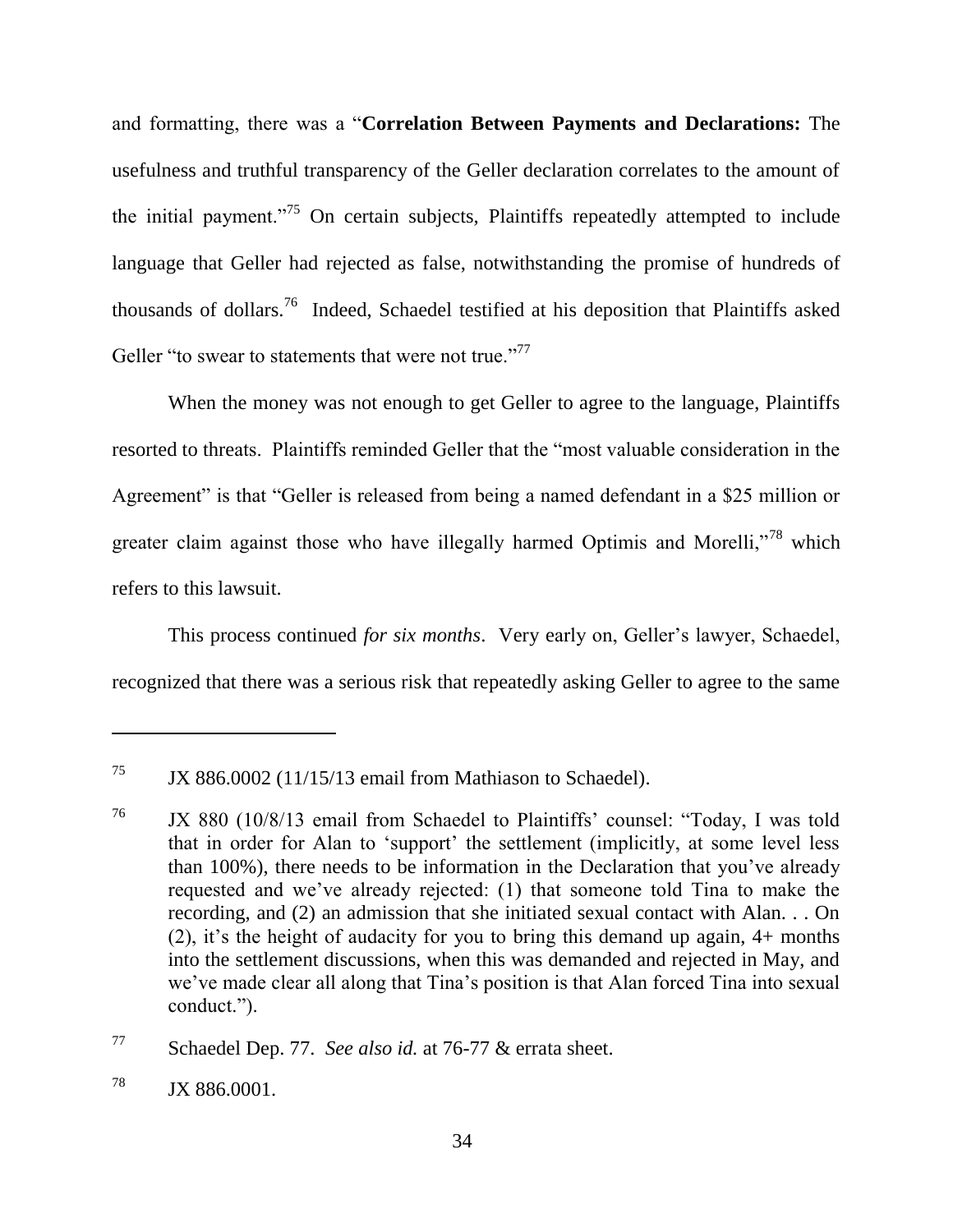language over and over again, all the while presenting her with only Plaintiffs' supporting documents, and increasing the payments if Geller agreed to the language would lead to Geller surrendering and saying whatever Plaintiffs wanted.<sup>79</sup> The statements to which Geller nevertheless refused to swear apparently were placed in the Summary Statement. In Plaintiffs' own words and formatting, they told Geller's attorney that: "Since the Summary Statement is **not** part of the Geller Declaration **nor given under oath**, she should simply sign the Summary Statement since it is written as coming from her.<sup>80</sup> Geller did sign the Summary Statement, and the parties incorporated it into the Geller Settlement. And, Geller's attorney signed the Schaedel Declaration, a questionable and highly speculative document in its own right, but something Plaintiffs considered to be "an important part of the total settlement" without which "the case will not settle."<sup>81</sup> On December 2, 2013, the Geller Settlement was signed. The next day, Plaintiffs served their First Request for Production of Documents<sup>82</sup> in this case, which essentially had been dormant since I denied Plaintiffs' motion to expedite on August 16, 2013.<sup>83</sup>

 $79$  JX 852.0001 (9/2/13 email from Schaedel to Plaintiffs' counsel: "At some point, I think we might start to get only what we're asking for; I am not a skilled enough interrogator to know how to re-ask the same questions again and again and get ‗new' information that is more than a desire to satisfy me. (And that would withstand anticipated cross-examination.)").

 $80$  JX 918.0001 (11/29/13 email from Mathiason to Schaedel).

 $81$  JX 886.0001.

 $^{82}$  D.I. 26.

<sup>83</sup> D.I. 15, D.I. 16.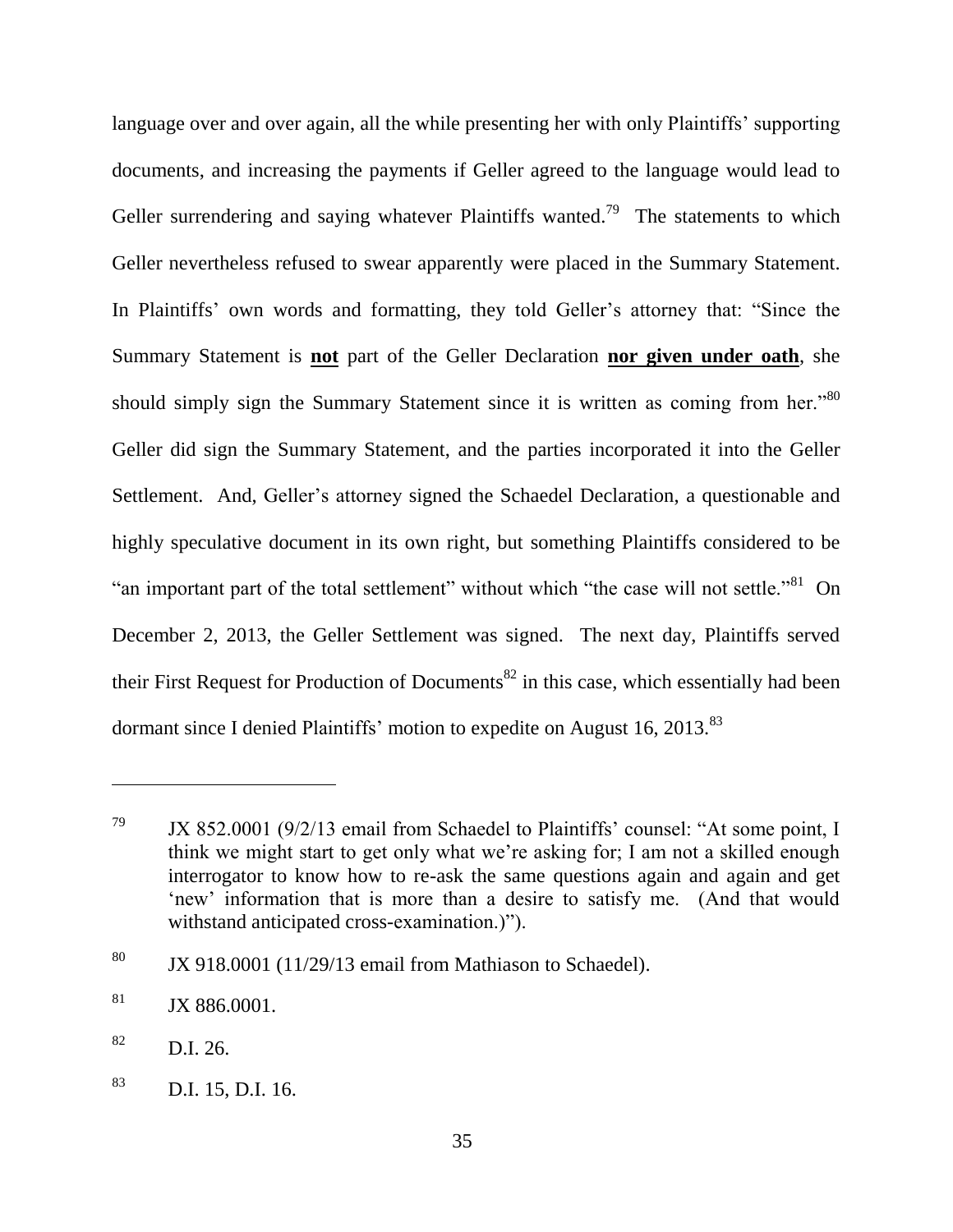At her depositions on September 16 and October 6, 2014, Geller essentially abandoned significant portions of the Final Geller Declaration. She described the statements directly alleging a conspiracy, for example, as "speculation." I will not detail all of those statements, but they include many of the bulleted points I listed *supra*. 84 At other points, Geller disagreed with the most natural reading of the Declaration and instead included extensive undisclosed caveats and background understandings that completely change the meaning of the statements.<sup>85</sup> Many of the "clarifications" related to terms that Geller said were manipulated during the negotiations.<sup>86</sup>

Asked why she signed the Final Geller Declaration, Geller testified that she signed it "Because I wanted to settle and get this over with. And I was afraid that [Morelli] would drag me through the mud and prolong our trial forever and ever and run out of money."<sup>87</sup> She also stated that her relationship with Morelli eventually became "very fear-based<sup>388</sup> and that "Alan uses the law to come after people even when he's in the

<sup>84</sup> *E.g.*, Geller Dep. 179, 201-03 (¶ 7); 354-58 (¶ 13); 363 (¶ 15); 366-67 (¶ 10).

<sup>85</sup> *E.g.*, *id.* at 185-86, 359-60, 364-65.

 $^{86}$  *E.g.*, *id.* at 359 (clarifying paragraph 14 as Horne providing "more of an encouragement to do what was best for me" and stating that the Final Geller Declaration language "was twisted in the negotiations into that [resulting] statement" by Plaintiffs' lawyers).

<sup>87</sup> *Id.* at 77.

<sup>88</sup> *Id.* at 20.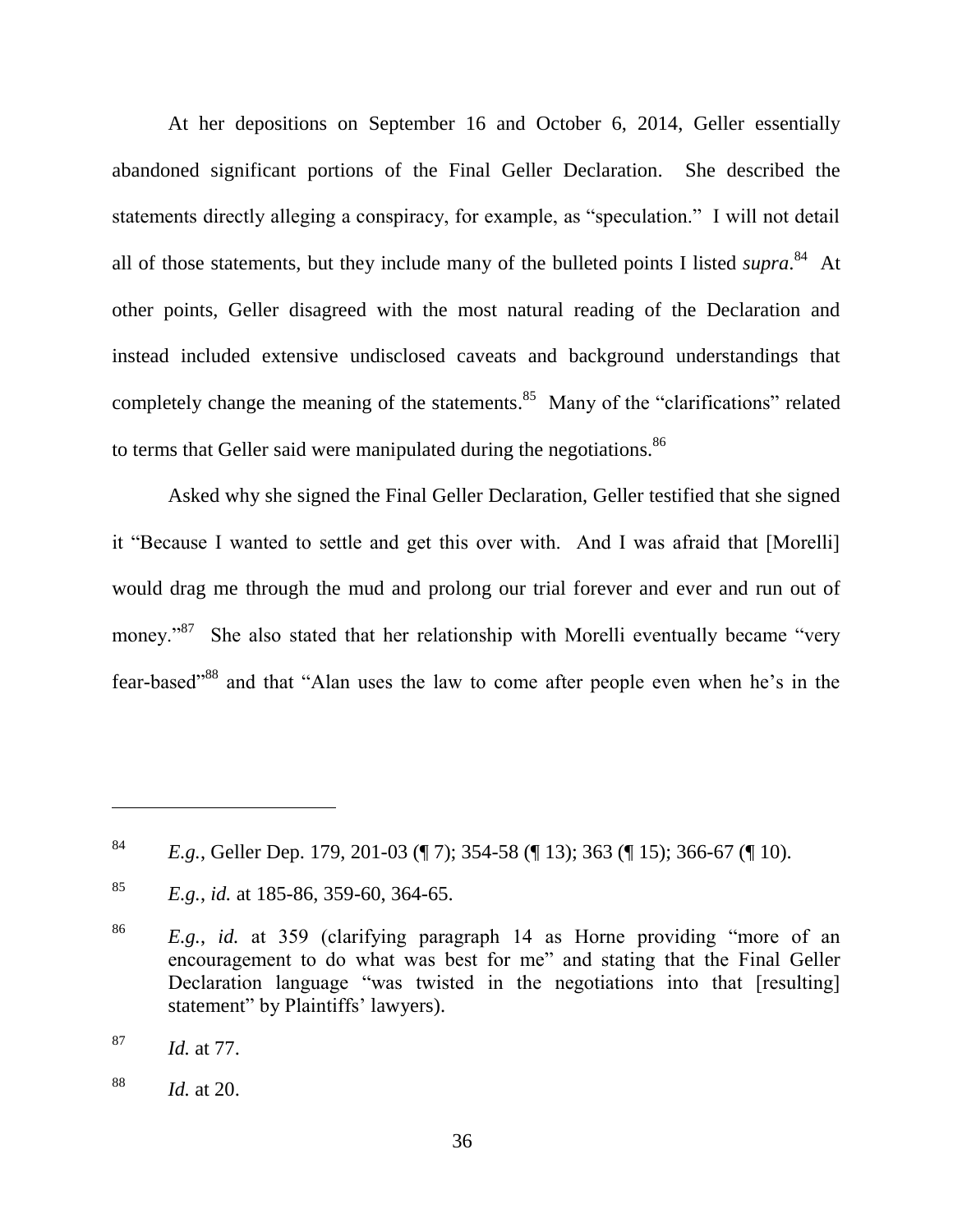wrong."<sup>89</sup> Geller apparently concluded that she could sign the Final Geller Declaration notwithstanding that she was under penalty of perjury based on her own self-serving and idiosyncratic, to say the least, understanding of the meaning of perjury. Specifically, she understands "speculation," which she seems to equate with "opinion," to be okay in sworn documents, so long as she does *not know* the statement is a lie.<sup>90</sup> How Geller, who was represented by counsel throughout the negotiations, arrived at this "not perjury unless you know it's false" understanding is a mystery, but I consider the prospect of a \$550,000 payment to be a prime suspect.

# **4. The "settlement" with Geller undermined the integrity of these proceedings**

As previously discussed, the Delaware Supreme Court observed in *Weber* that the \$85 payments to three witnesses were "disgraceful"<sup>91</sup> and that, even if the payments did not constitute outright bribery, they "certainly violate the spirit of the law and cast into doubt the integrity of the proceedings."<sup>92</sup> This was the case even though "there was no

<sup>&</sup>lt;sup>89</sup> *Id.* at 55; *id.* at 59 ("I have a fear that Alan can get away with anything he wants to by using the law to do so. He's bragged about that and shown that to many people throughout the time that I've known him.").

 $E.g., id.$  at 202 ("I had no facts to back up that statement. So it was opinion, and it is not a lie, because I have no facts to dispute it and I have no facts to back it up."); *id.* at 203 ("I swore that it was neither true or untrue. It's an opinion and it's speculation."); *id.* at 368 ("It was a negotiated statement, as I said. I didn't agree nor did I disagree with the statement, so I allowed it to be in there because it was not untruthful.").

<sup>91</sup> *Weber*, 457 A.2d at 682

<sup>92</sup> *Id.* at 679 n.6.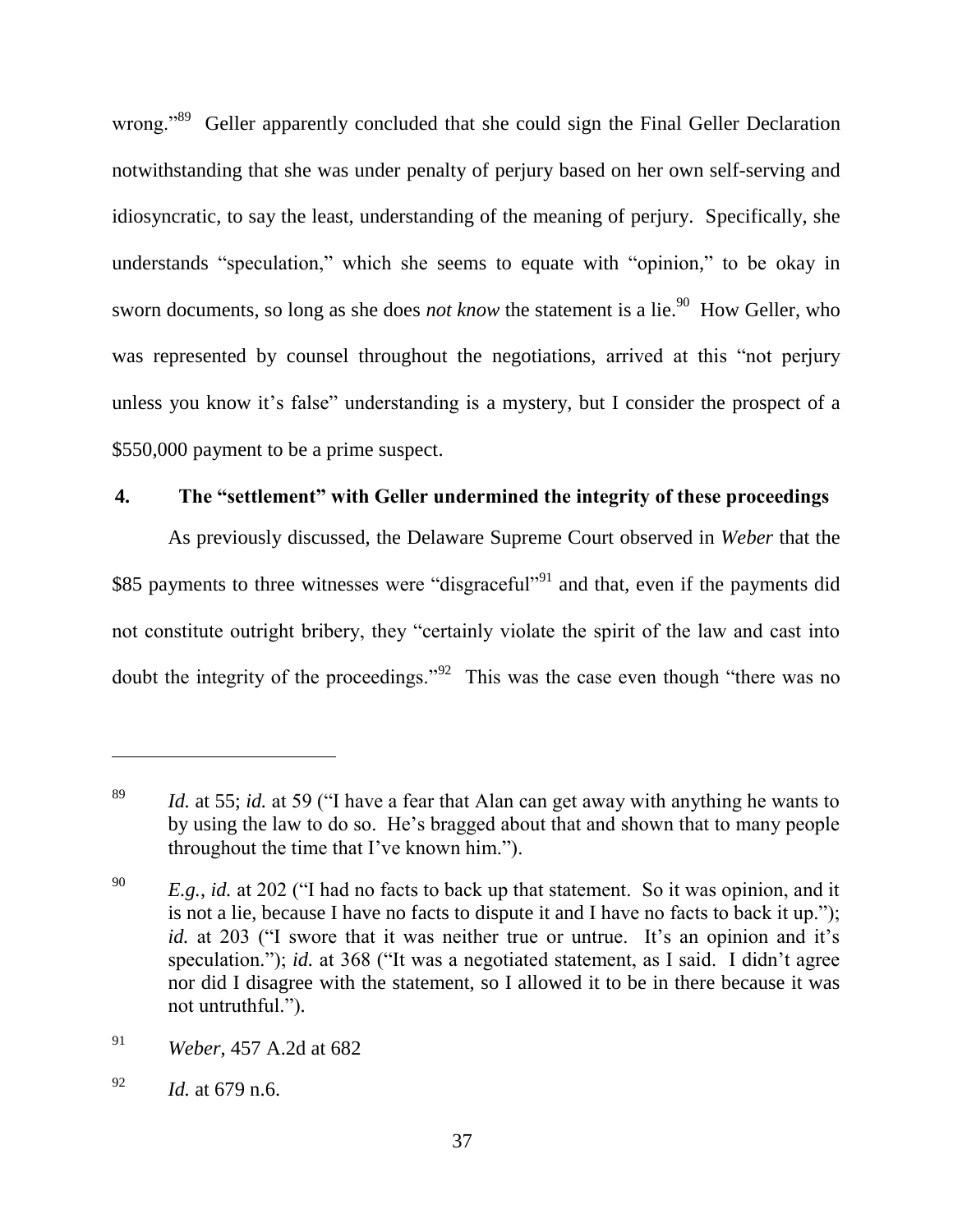evidence that the cash payments influenced [the] testimony.<sup> $93$ </sup> Cases in other jurisdictions have held similarly. $94$ 

Additionally, DLRPC Rule 3.4(b) prohibits lawyers from offering an "inducement" to a witness that is prohibited by law." In August 2003, the Delaware State Bar Association Committee on Professional Ethics issued an advisory opinion reviewing the issue of compensating fact witnesses for testifying. According to the advisory opinion, the minority view in the United States is that fact witnesses cannot be compensated at all. The Committee instead adopted the more liberal majority view, which is that of the American Bar Association, that holds that fact witnesses can be compensated for their time, but that such payments *cannot* be compensation for the *content* of their testimony.<sup>95</sup>

<sup>93</sup> *Id.* at 678-79. Plaintiffs argue that the primary concern in *Weber* was the family's lack of candor with respect to the payments. While that lack of candor certainly played a role in the Supreme Court's condemnation of what happened, the comments quoted above were directed at the payments themselves.

<sup>94</sup> *See, e.g.*, *HomeDirect, Inc. v. H.E.P. Direct, Inc.*, 2013 WL 1815979, at \*4 (N.D. Ill. Apr. 29, 2013) ("In the federal courts it makes no difference whether the purchased testimony is truthful. . . . [California Rule of Professional Conduct 5- 310] bars payment contingent on the content of the testimony, truthful or not."); *Holmes v. U.S. Bank*, 2009 WL 1542786, at \*5 (S.D. Ohio May 28, 2009) ("It is immaterial that Plaintiff may have only intended to pay [the witness] to provide truthful testimony. It is a criminal violation of federal law to offer to a person anything of a value—except a witness fee—for or because of that person's testimony under oath. . . . This is true even if the offeror only seeks to elicit truthful testimony.‖) (citing 18 U.S.C. § 201(c)(2) and *United States v. Blaszak*, 349 F.3d 881, 886-87 (6th Cir. 2003)).

<sup>95</sup> Del. State Bar Assoc. Comm. on Prof'l Ethics Op. 2003-3 (Aug. 14, 2003), *available at* [http://media.dsba.org/ethics/pdfs/2003-3.pdf.](http://media.dsba.org/ethics/pdfs/2003-3.pdf)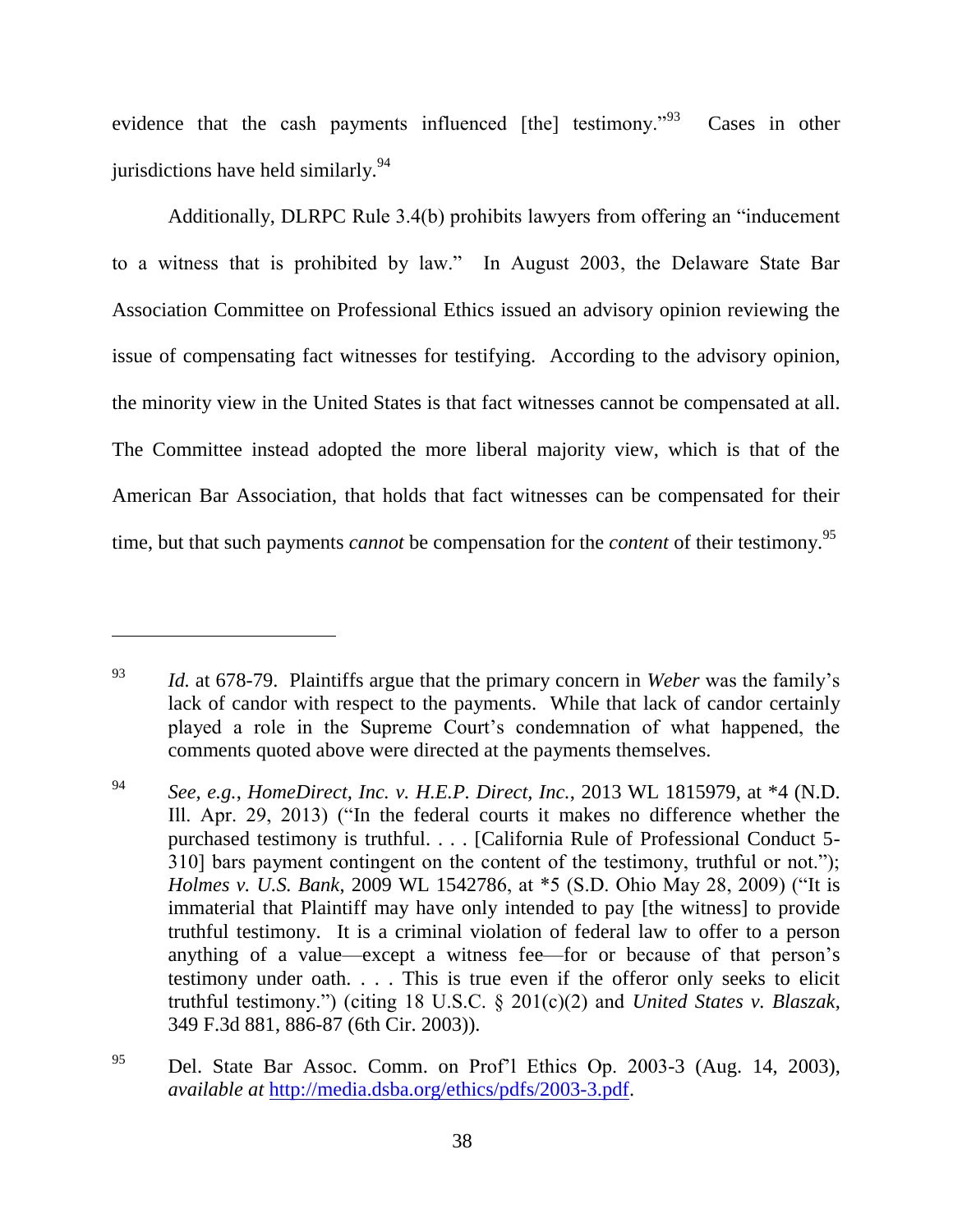It is beyond the scope of this Opinion and I do not address whether Plaintiffs committed criminal acts of bribery or witness tampering. I do find that the evidence clearly and convincingly shows that Plaintiffs, and in particular Morelli, paid Geller for the content of her testimony, in the form of the Final Geller Declaration and the Summary Statement, which, although not under oath, is signed and misleadingly made to appear as though it is a truthful statement by Geller. Although they now call her a perjurer, Plaintiffs cited the Final Geller Declaration in their opposition to the Director Defendants' motion for summary judgment and, as discussed *infra*, Plaintiffs submitted that Declaration to the Los Angeles Police Department ("LAPD") in an attempt to open a criminal investigation against Defendants. Although lawyers have an obligation as advocates to "zealously assert[] the client's position," they must do so "under the rules of the adversary system.<sup> $,96$ </sup> Geller's credibility is of paramount importance in this case and Plaintiffs' conduct has cast into doubt any finding based on her testimony.<sup>97</sup> Thus, I find

<sup>96</sup> DLRPC, Preamble ¶2.

<sup>&</sup>lt;sup>97</sup> *See HomeDirect, Inc.*, 2013 WL 1815979, at \*4 ("There are sanctions precedents") that concern the settlement of an unrelated case in exchange for a witness's agreement not to testify in another case. . . . Bribing a witness, of course, is a sanctionable event. . . . This is especially true when the witness is very close to being absolutely essential to the opponent's case.") (citing *Synergistics, Inc. v. Hurst*, 2007 WL 2422871 (E.D. Mo. Aug. 21, 2007) and *Ty Inc. v. Softbelly's, Inc.*, 353 F.3d 528 (7th Cir. 2003) (Posner, J.)).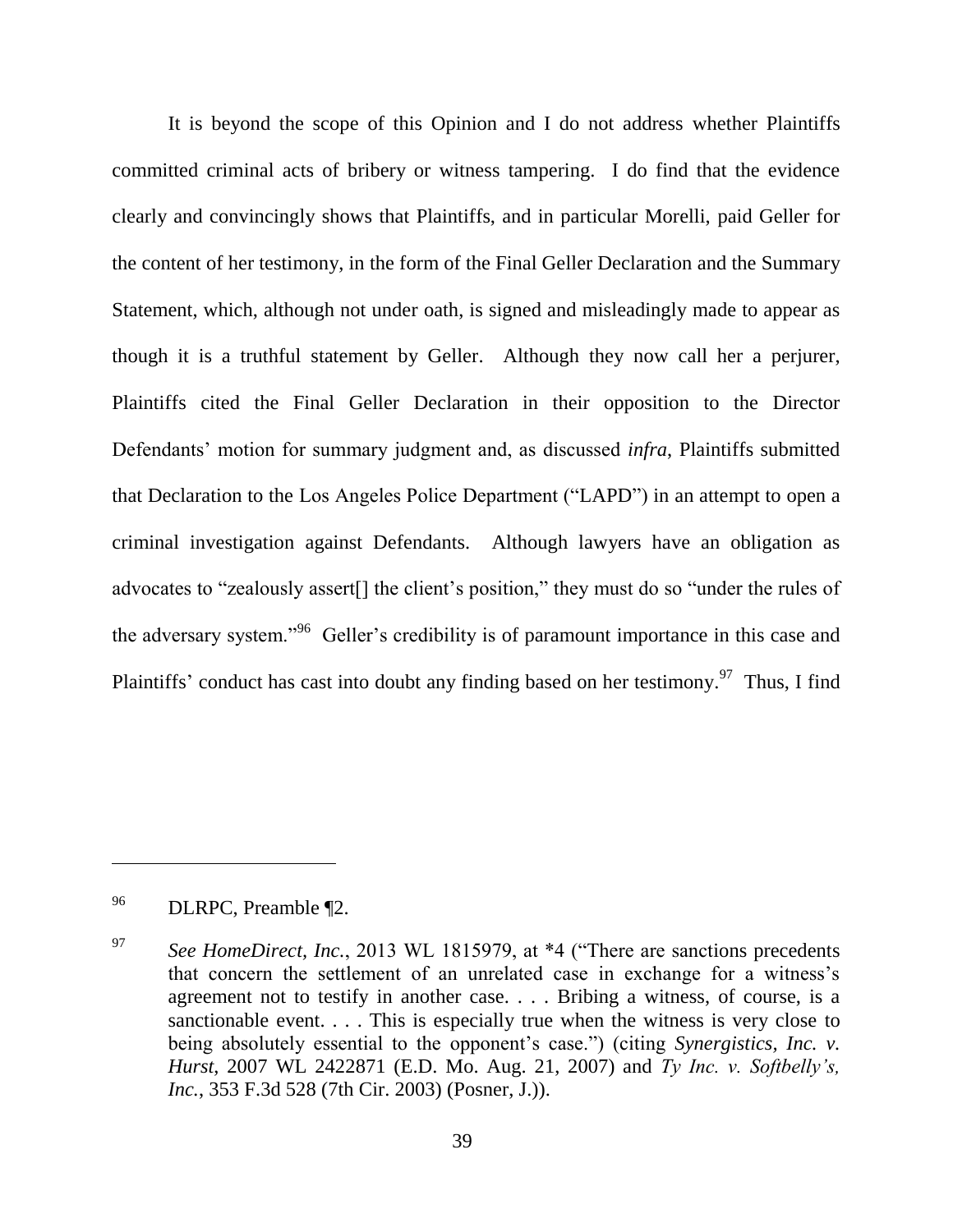that Plaintiffs' actions regarding the Geller Settlement have compromised the integrity of these proceedings.<sup>98</sup>

The troubling actions taken as to Geller's testimony are exacerbated by the fact that, as the following Subsections show, this theme of threaten, pay, and settle for the use of evidence favorable to Plaintiffs reoccurred, to varying degrees, with other witnesses.

## **E. The Fearon and Levine Settlements**

Helene Fearon and Stephen Levine have worked for Optimis since their consulting firm became a wholly owned subsidiary of the Company in December 2008. Although not physical therapists themselves, Fearon and Levine were well-known, and wellrespected, consultants in the regulatory sphere. They lent their professional images to Optimis' software products. As a result of the 2008 stock-for-stock transaction, Fearon and Levine took pay cuts on the scale of \$100,000 each, which in Fearon's case was on the order of a sixty-percent reduction in pay.<sup>99</sup> By 2012, with their employment agreements expiring in December, they actively were seeking pay raises. In fact, they directly addressed the issue on October 6, 2012, in a letter to Morelli, Waite, and Horne—Optimis' CEO, COO, and CFO, respectively—outlining their compensation

<sup>&</sup>lt;sup>98</sup> Horne makes numerous other complaints about the Geller Settlement. For example, he contends that the non-cooperation provisions denied him the ability to conduct informal discovery of Geller and prejudiced him in violation of DLRPC Rule 3.4(f). These non-cooperation provisions are troubling, but I do not consider it necessary to reach them based on my conclusions on the issue of witness tampering. Even if I were to find in favor of Horne on that issue, it would not cause me to alter my disposition of Defendants' request for sanctions.

<sup>99</sup> Tr. 748 (Fearon); *id.* at 1618 (Levine).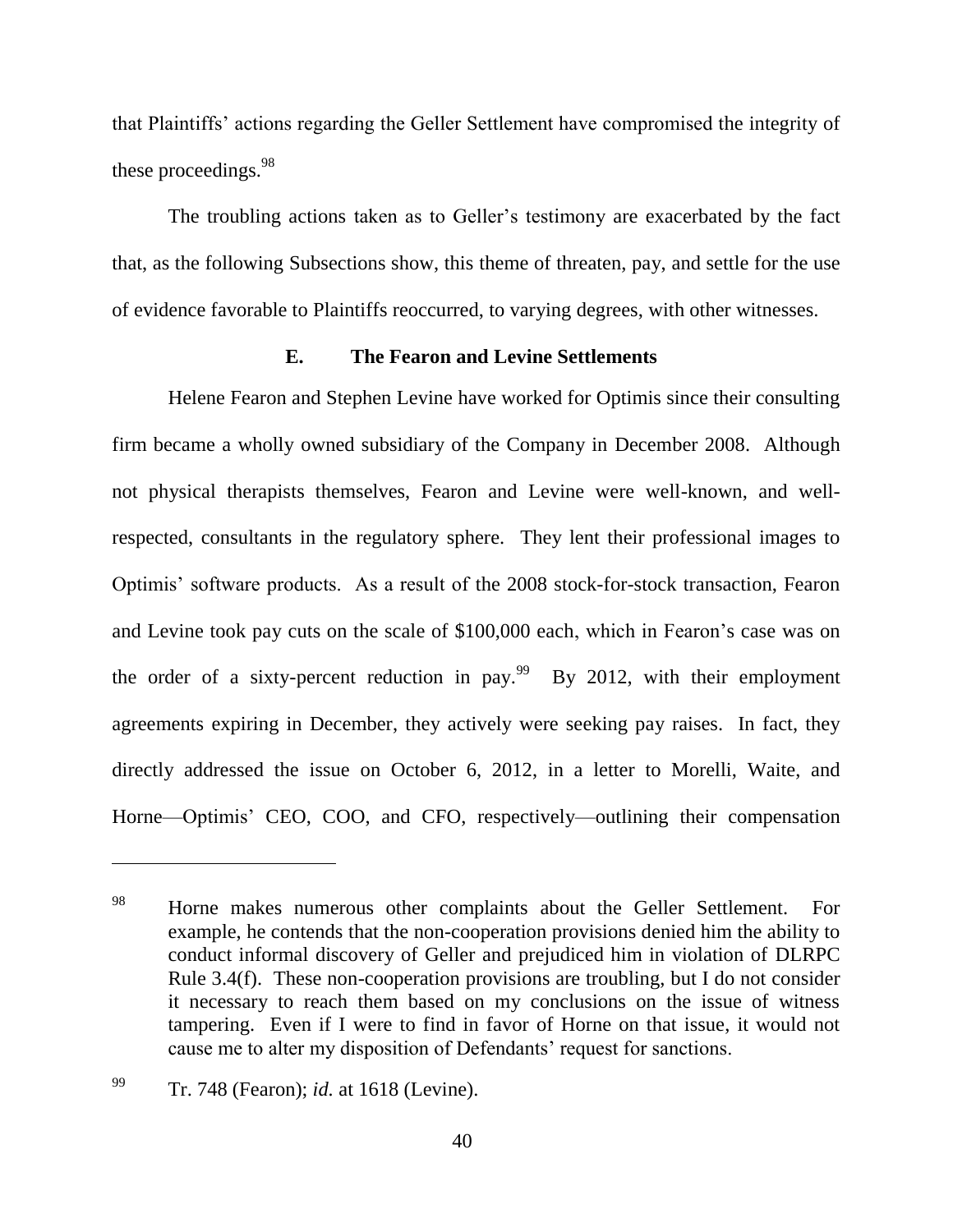demands and complaints about how the business was being run.<sup>100</sup> The letter suggests that, if their demands were not met, they "would then propose to negotiate a separation agreement from Optimis*Corp*."<sup>101</sup>

Presumably because of his purported ouster two weeks after this letter was sent, Morelli never met with Fearon and Levine. After October 20, however, Waite, then acting-CEO, and Horne agreed to the pay raises and other demands in the letter.<sup>102</sup> As a result of the subsequently filed 225 Action, however, the raises were undone and Fearon and Levine's salaries reverted to  $$65,000$ .<sup>103</sup> Once the 225 Action settled in late March, 2013, Morelli was restored to power as CEO. But, Fearon and Levine did not get their raises in 2013. Nevertheless, despite their earlier threat to leave, Fearon and Levine remained at Optimis, because they had staked their personal reputations on Optimis PT.<sup>104</sup> Departing from the Company would have left them without input to a product tied to their reputational capital in the marketplace.

In fact, it was not until May 2014 that Fearon and Levine "settled" with the Company. By that time, Plaintiffs had the Geller Settlement and Levine was on the brink

<sup>&</sup>lt;sup>100</sup> JX 317.

<sup>101</sup> *Id.* at 0002.

 $102$  Tr. 773 (Fearon).

<sup>103</sup> *Id.* at 774 (Fearon).

<sup>104</sup> *Id.* at 743 (Fearon); *id.* at 1576 (Levine).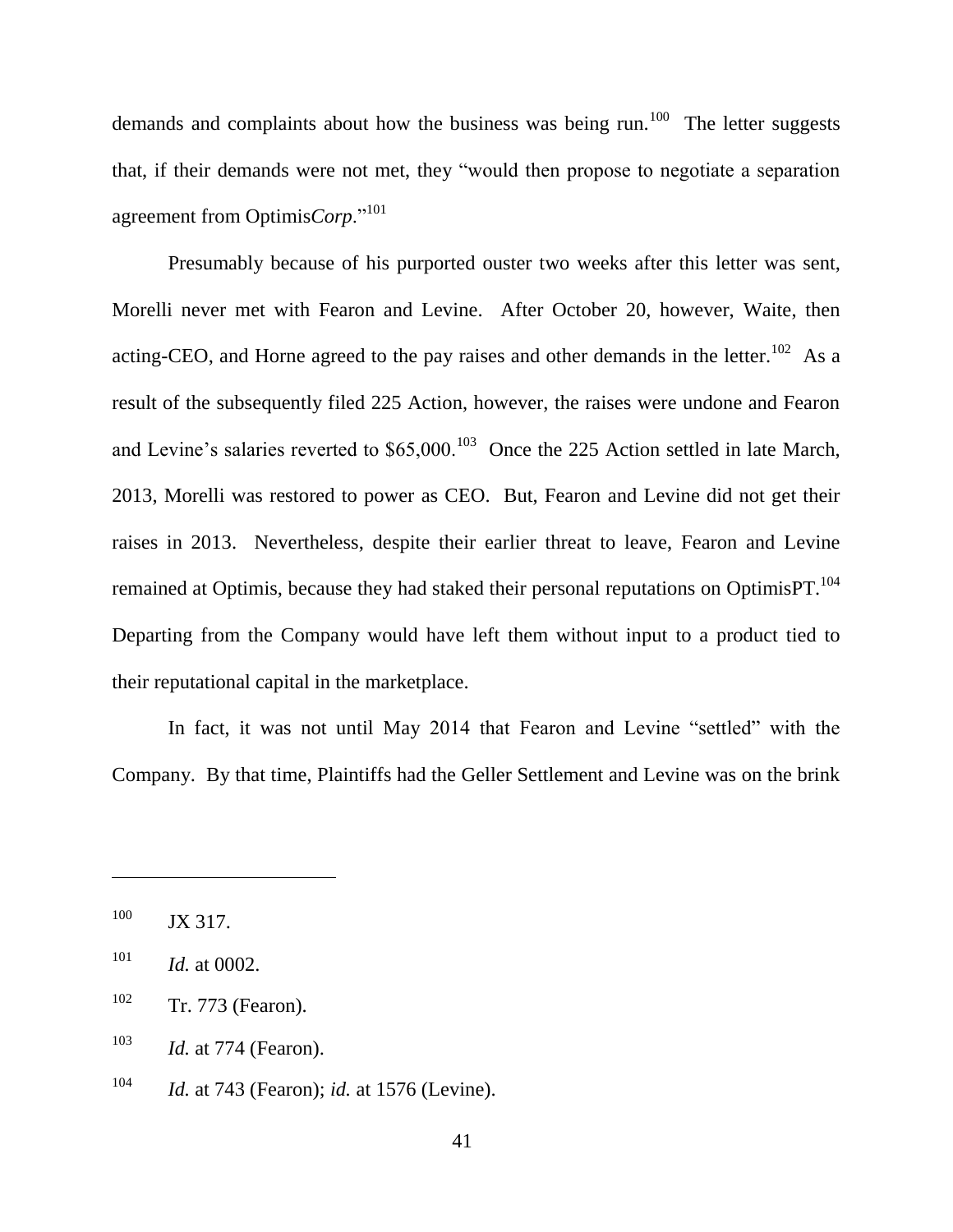of personal bankruptcy.<sup>105</sup> Plaintiffs aggressively pursued a "settlement" with Fearon and Levine. In an April 6, 2014 email, Laurent O'Shea, the Chairman of Optimis' Board's purported "Independent Committee," emailed Fearon and Levine that the Company has "many documents and witnesses that prove that Waite, Horne and their faction tried to illegally seize control of the Company."<sup>106</sup> Plaintiffs contended that Fearon and Levine were members of this faction,  $107$  and effectively threatened litigation against them.  $108$ Levine testified that, at an April 17, 2014 meeting, he and Fearon were shown a "large" stack of e-mails that were being attributed to us, yet we were only given one to review."<sup>109</sup> Evidently, neither Levine nor Fearon was represented by counsel during this process. 110

To sum up, Fearon and Levine's reputations were tied to Optimis' physical therapy software, Levine faced personal bankruptcy, from as early as September 2013

<sup>105</sup> *Id.* at 1618 (Levine).

 $106$  JX 964.0001.

<sup>&</sup>lt;sup>107</sup> Later, after settling with Fearon and Levine, Plaintiffs attempted to amend their Complaint to assert that Fearon and Levine were members of the conspiracy with Defendants. Plaintiffs did not seek to name Fearon and Levine as defendants; instead, they sought to expand the scope of Defendants' vicarious liability. *See OptimisCorp*, 2015 WL 357675, at \*5.

<sup>&</sup>lt;sup>108</sup> Tr. 1628 (Levine: "I believe that I said to [Plaintiffs' counsel] that he was threatening litigation; and he, in turn, said that that's not what he was threatening and gave me a sort of legal maneuvering around that.").

<sup>&</sup>lt;sup>109</sup> *Id.* at 1628-29, 1654 (Levine); JX 976.0003 (4/21/14 email from Levine to Fearon with proposed email to Optimis Board).

 $110$  Tr. at 1627 (Levine).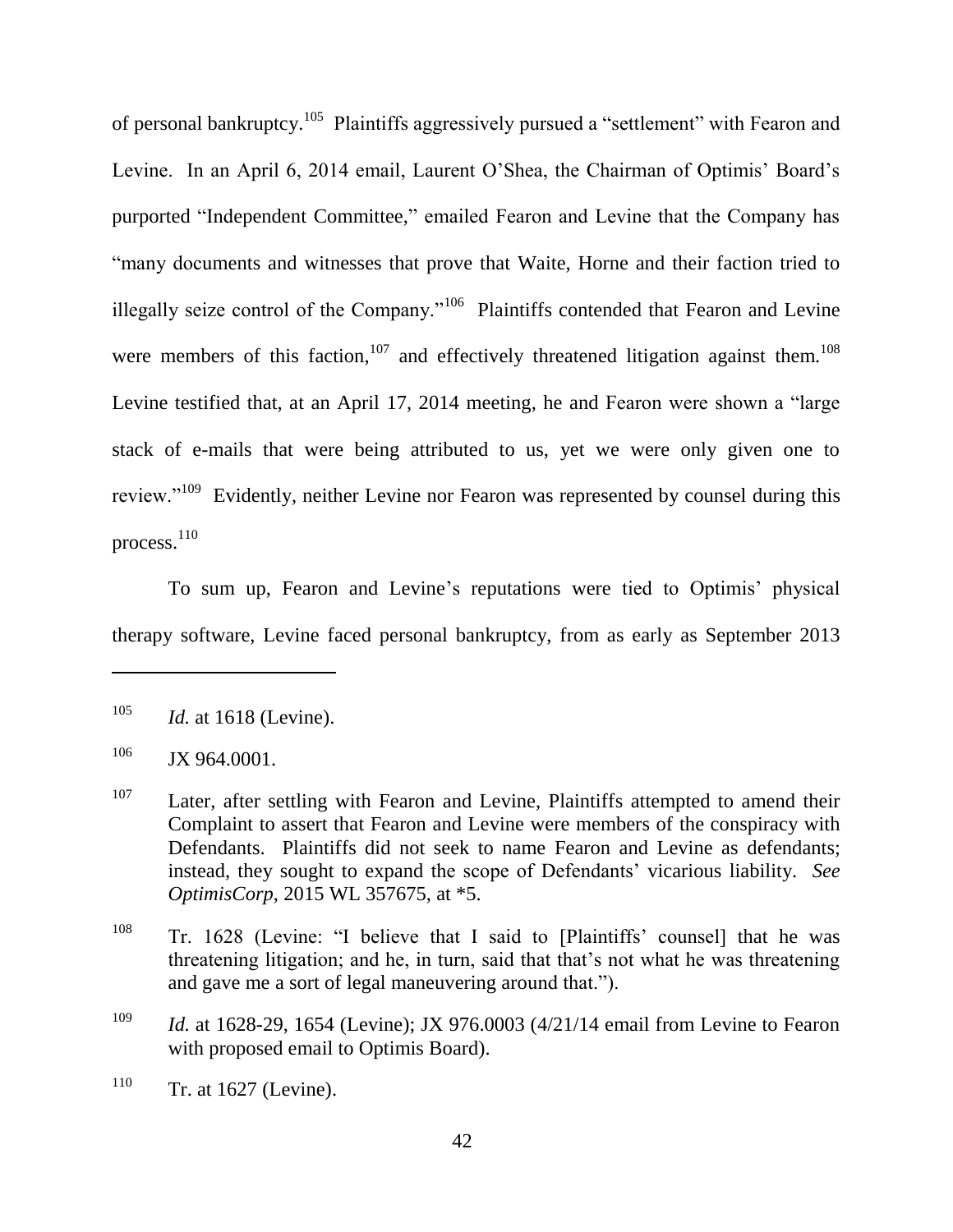Fearon had expressed a fear of any lawsuits relating to separating from the Company, <sup>111</sup> and Plaintiffs were threatening to sue them while alleging that the Company had extensive evidence implicating Fearon and Levine in wrongdoing, but apparently not letting them review it. In May 2014, Fearon and Levine settled.<sup>112</sup> They executed mutual releases with the Company. There is no evidence, however, that, as of that time, either Fearon or Levine understood what, if any, legitimate claims the Company might have against them.

Contemporaneous documents from before the settlement make clear that both Fearon and Levine disliked Morelli.<sup>113</sup> Indeed, Fearon said she "never disliked a person

 $111$  JX 877.0001 (9/26/13 email from Fearon to Levine: "Biggest thing is I do not want any lawsuits..losing ground financially has already happened..costing us money going forward is not acceptable  $\dots$ .").

<sup>112</sup> Levine testified that Optimis' actions to meet his financial demands and provide his back pay were separate from and unrelated to the mutual releases. Tr. 1622- 23. This testimony was not credible. Fearon and Levine made their financial demand as early as fall 2012, but Morelli did not meet those demands until he sought their assistance in this litigation. I infer from the close temporal relationship between the mutual releases and salary increases that the two were a package deal, even if they occurred with some minor gap in time.

<sup>&</sup>lt;sup>113</sup> *E.g.*, JX 186.0001  $(4/21/12$  email from Fearon to Gunn) ("[unquotable profanity]"); JX 267.0001  $(8/21/12$  email from Fearon to Gunn) ("Alan is the master manipulator."); JX 295.0001 (8/27/12 email from Fearon to Levine: "He is such a f---ing manipulative a--hole  $\ldots$  how can I trust a single thing he says in this e-mail"); *id.* at .0001 (8/27/12 email from Levine to Fearon: "Yep . . . my thoughts as well . . . He has destroyed any relationships that he has had in this company . . . and those that rally around him do so only for their own benefit, and not for the company  $\ldots$  since those that built the company will all be gone at some point.").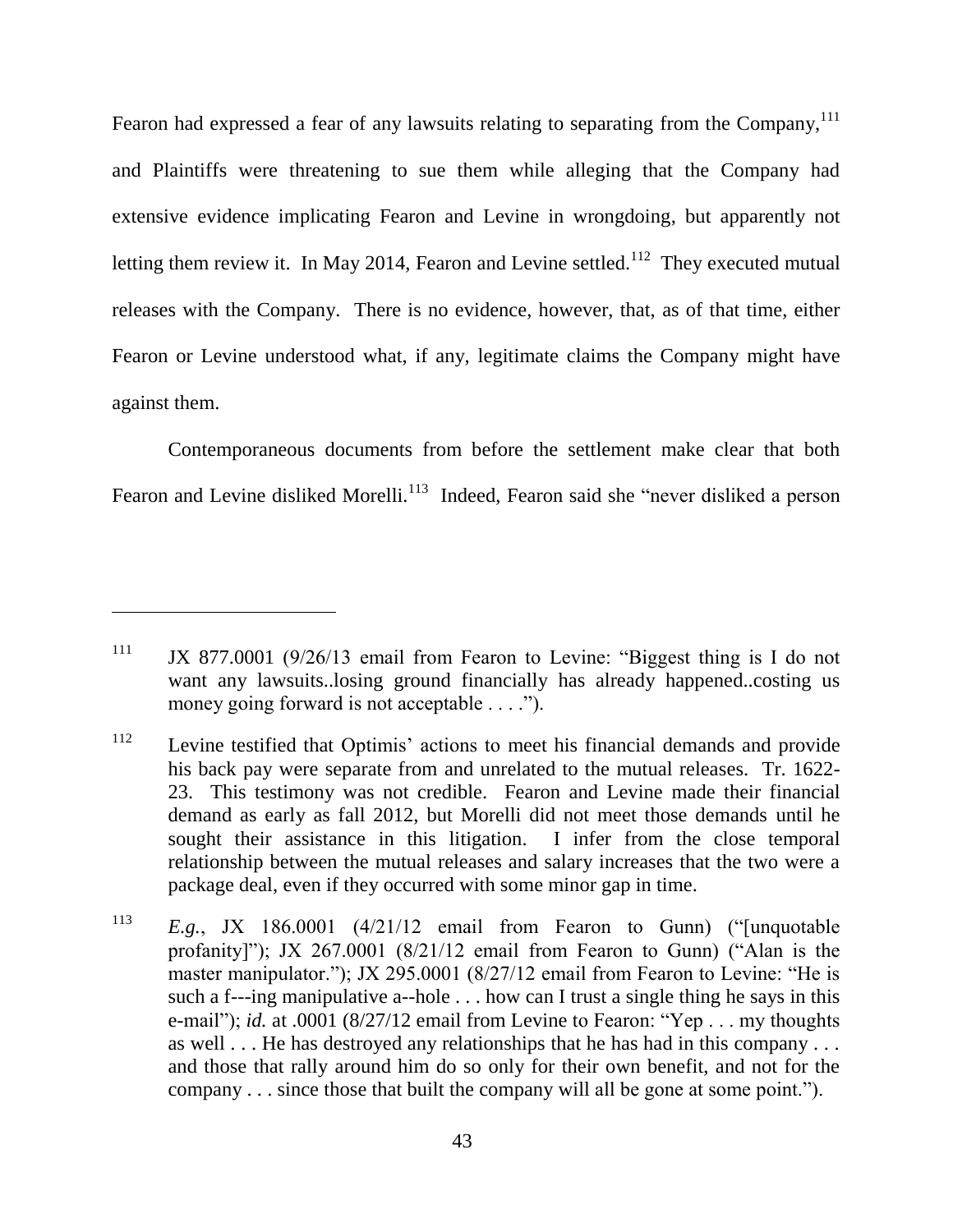as much as" Morelli "ever in [her] life."<sup>114</sup> As a result of the settlement, however, Fearon and Levine's salaries were raised to \$150,000 each, and they each received substantial back pay. $^{115}$  Fearon and Levine then provided highly favorable affidavits to the Company,  $^{116}$  all of which Plaintiffs concealed for months.<sup>117</sup> Those affidavits, which are nearly identical, aver that Fearon and Levine were members of a group attempting to take control of Optimis, and, like the Final Geller Declaration, are closely keyed to the allegations in this action.<sup>118</sup>

For example, both deceptively state: "Prior to February 2012, several individuals at Optimis, including John Waite, George Rohlinger, Jeanine Gunn and Will Horne, as

 $114$  JX 547.0001 (11/6/12 email from Fearon to Gunn, which goes on: "Total disregard for anyone or thing other than his own self interest. . . . I really cannot believe I was such a poor judge of character");  $Tr. 750-51$ .

<sup>115</sup> Tr. 775-77 (Fearon); *id.* at 1618-23 (Levine).

 $116$  JX 1001 [hereinafter "Levine Aff."]; JX 1002 [hereinafter "Fearon Aff."].

<sup>117</sup> This issue was dealt with in my previous Memorandum Opinion, *OptimisCorp v. Waite*, 2015 WL 357675 (Del. Ch. Jan. 28, 2015) (concluding that Plaintiffs' actions amounted to a knowing concealment).

<sup>&</sup>lt;sup>118</sup> *E.g.*, Levine Aff.  $\P 6$  ("This plan [to 'give Alan a nudge'] was discussed regularly among executives and employees of the company, including Waite, Rohlinger, Horne, Gunn, Tom DiAngeles (Gunn's husband), Fearon and me. At some point, Waite also told me that, if Morelli insisted on remaining as CEO, he (Morelli) might have to be removed against his will."); Fearon Aff.  $\P$  6 (nearly identical); Levine Aff. ¶ 10 ("Despite Morelli's status as CEO, and his authority under the Stockholders Agreement to control the company, Waite, Rohlinger, Horne and Gunn encouraged Fearon and me to do whatever was necessary to oppose the directions given by Morelli, in spite of his leadership position at Optimis."); Fearon Aff. ¶ 10 (nearly identical). As shown *infra*, at least this latter statement is false.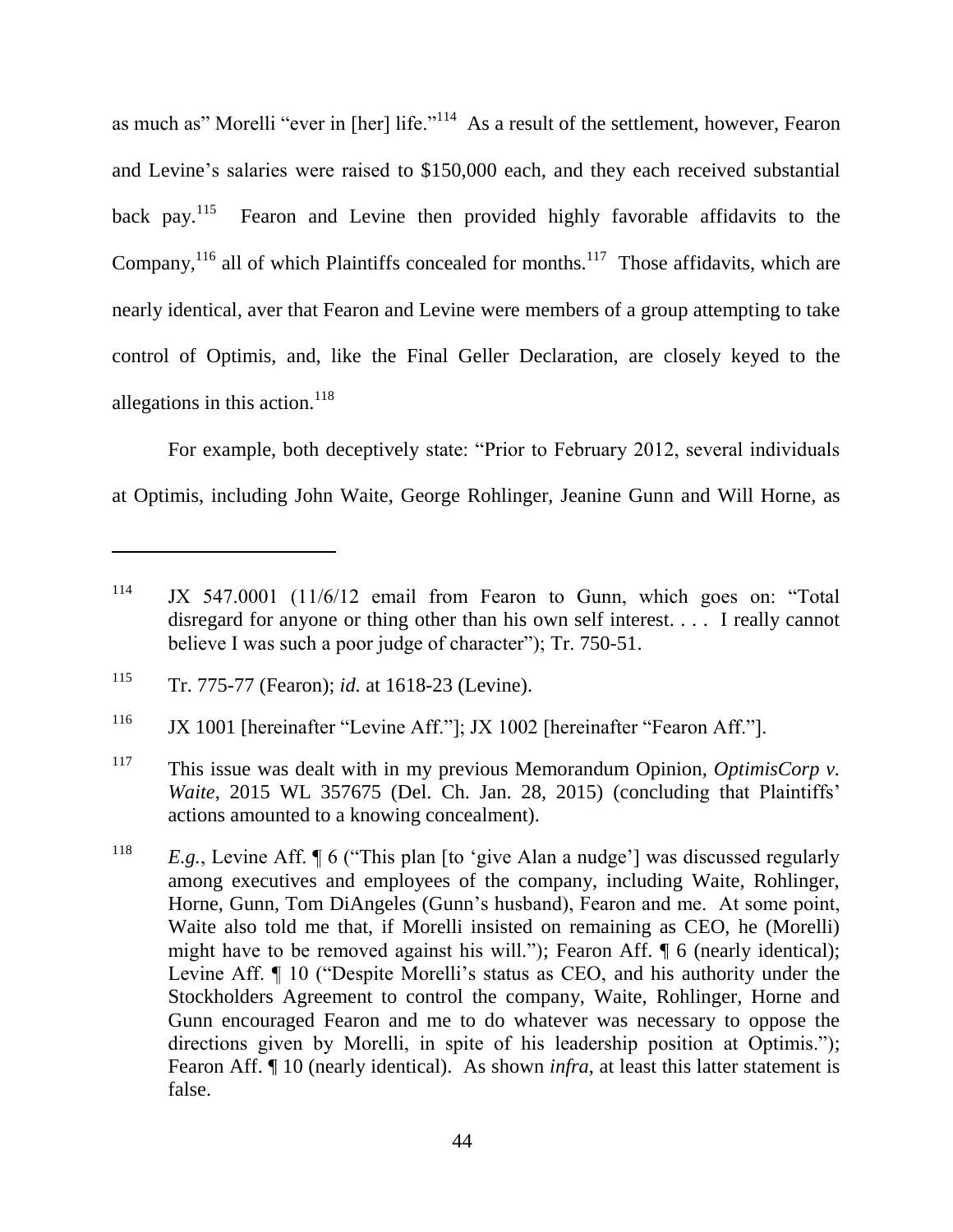well as Fearon and I, had an interest in taking control of Optimis away from Morelli  $\ldots$   $\cdot$  <sup>119</sup> Fearon and Levine's testimony at trial, however, indicated that their concerns focused on having sufficient resources allocated to the OptimisPT software and the difficulty they and others were having convincing Morelli of that. In that context, they discussed removing Morelli's oversight of the product, not taking control of the Company.<sup>120</sup> As described in Section II *infra*, there is an important difference between the two.

#### **F. Other Questionable Conduct by Plaintiffs**

Geller, Fearon, and Levine were not the only instances of Plaintiffs threatening or attempting to threaten or pay witnesses in connection with testimony. Chris Olsen, Rancho's controller, credibly testified that there was a "litigation atmosphere at the company" following the Director Defendants' termination,<sup>121</sup> and that siding with the Director Defendants essentially meant that you would be added to this lawsuit.<sup>122</sup>

Olsen attended a meeting at a Starbucks in Anaheim, California with Morelli, O'Shea, and an individual identified as Mr. Lin. According to Olsen, "the gist of the discussion was they knew I was complicit. They knew that I was involved in these selfdealing situations. And if I come clean and if I provide them all the information, that

<sup>&</sup>lt;sup>119</sup> Levine Aff. ¶ 3; Fearon Aff. ¶ 3 (identical, but "Fearon" reads "Levine").

<sup>120</sup> *E.g.*, Tr. 697-98, 714, 718, 727-28, 782-83 (Fearon); *id.* at 1571-72, 1577, 1578- 79, 1604, 1609 (Levine).

 $121$  *Id.* at 1221.

<sup>122</sup> *Id.* at 1217.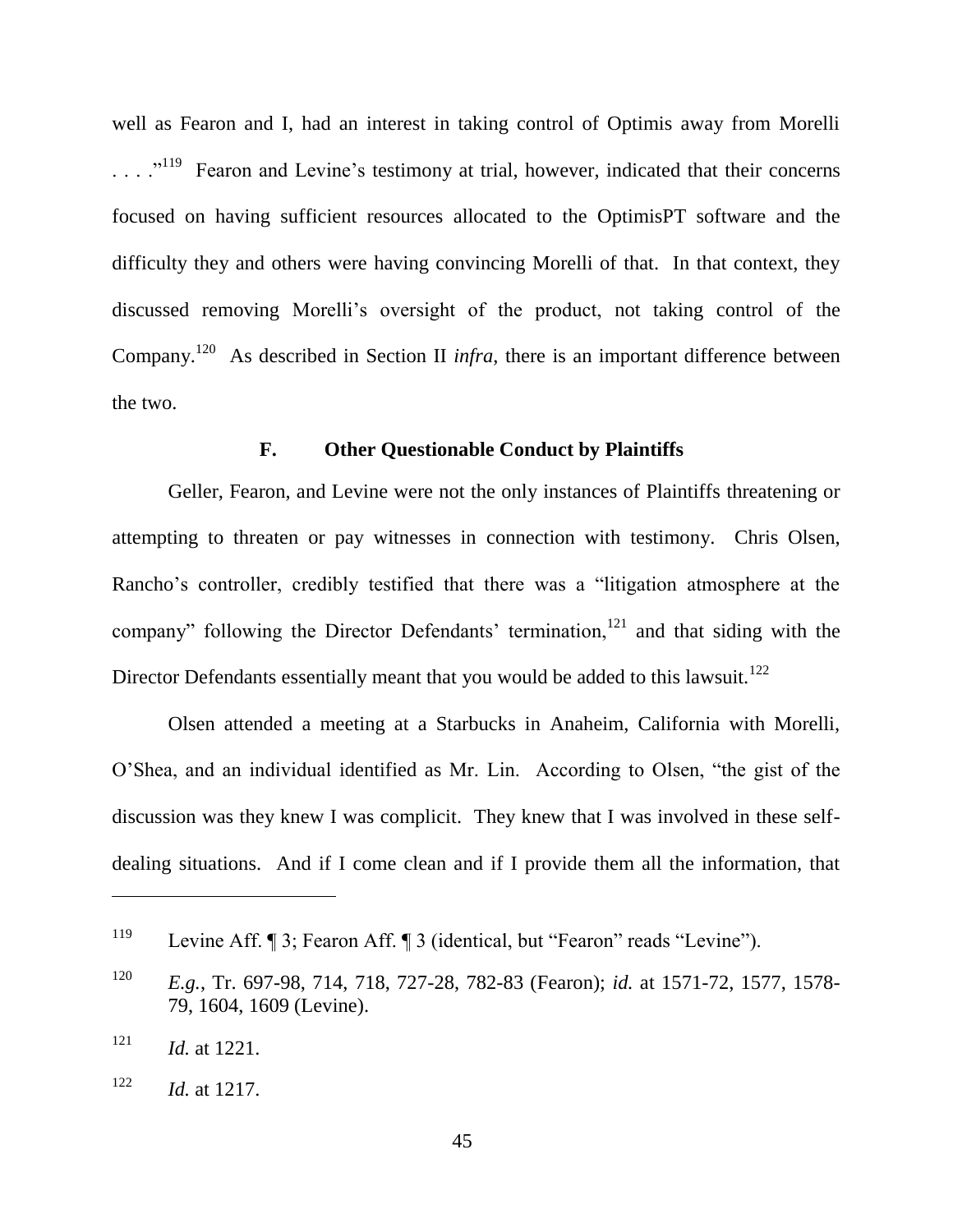they'll give me a cooperation agreement and resolve me of any liability."<sup>123</sup> No evidence in the voluminous record in this case implicates Olsen in any purported wrongdoing. Nevertheless, and consistent with their actions with respect to Fearon, Levine, and Geller, Plaintiffs asked Olsen to sign a pre-prepared declaration. Olsen said he "crossed out the majority of the declaration to where  $\dots$  I could, in good faith, sign as being true."<sup>124</sup> There is no evidence of further communications between Optimis and Olsen on this subject. Olsen eventually left Rancho because "it was just an unbearable situation" that included unknown individuals having "gone through everything in [his] office" and "blam[ing] him for doing something wrong." $125$ 

Olsen, apparently after consulting with his attorney, had decided to record the Starbucks meeting.<sup>126</sup> The existence of that recording was not revealed until the middle of trial.<sup>127</sup> It was not played at trial or offered in evidence. In cross-examining Olsen,

<sup>123</sup> *Id.* at 1219. Plaintiffs took a similar stance against Atkins, one of the Director Defendants. Sometime after he was fired from Rancho, Atkins was offered the chance to return if he surrendered one million of his Optimis shares, which appear to have been about one-third of his holdings, and admitted wrongdoing. *Id.* at 1494-95 (Atkins). Atkins declined.

<sup>124</sup> *Id.* at 1220.

<sup>125</sup> *Id.* at 1221.

<sup>126</sup> *Id.* at 1230-31.

 $127$  Olsen was a third-party witness and did not tell Defendants about the recording until the day before he testified. Tr. 1194 (counsel for Director Defendants). Defendants promptly turned the tape over to Plaintiffs. *Id.* at 1194-95. Plaintiffs attempted to use the existence of the audiotape as a basis for excluding Olsen's testimony at trial, despite the fact that no one sought to admit the tape into evidence. *Id.* at 1192 (counsel for Plaintiffs). I denied that request. *Id.* at 1198.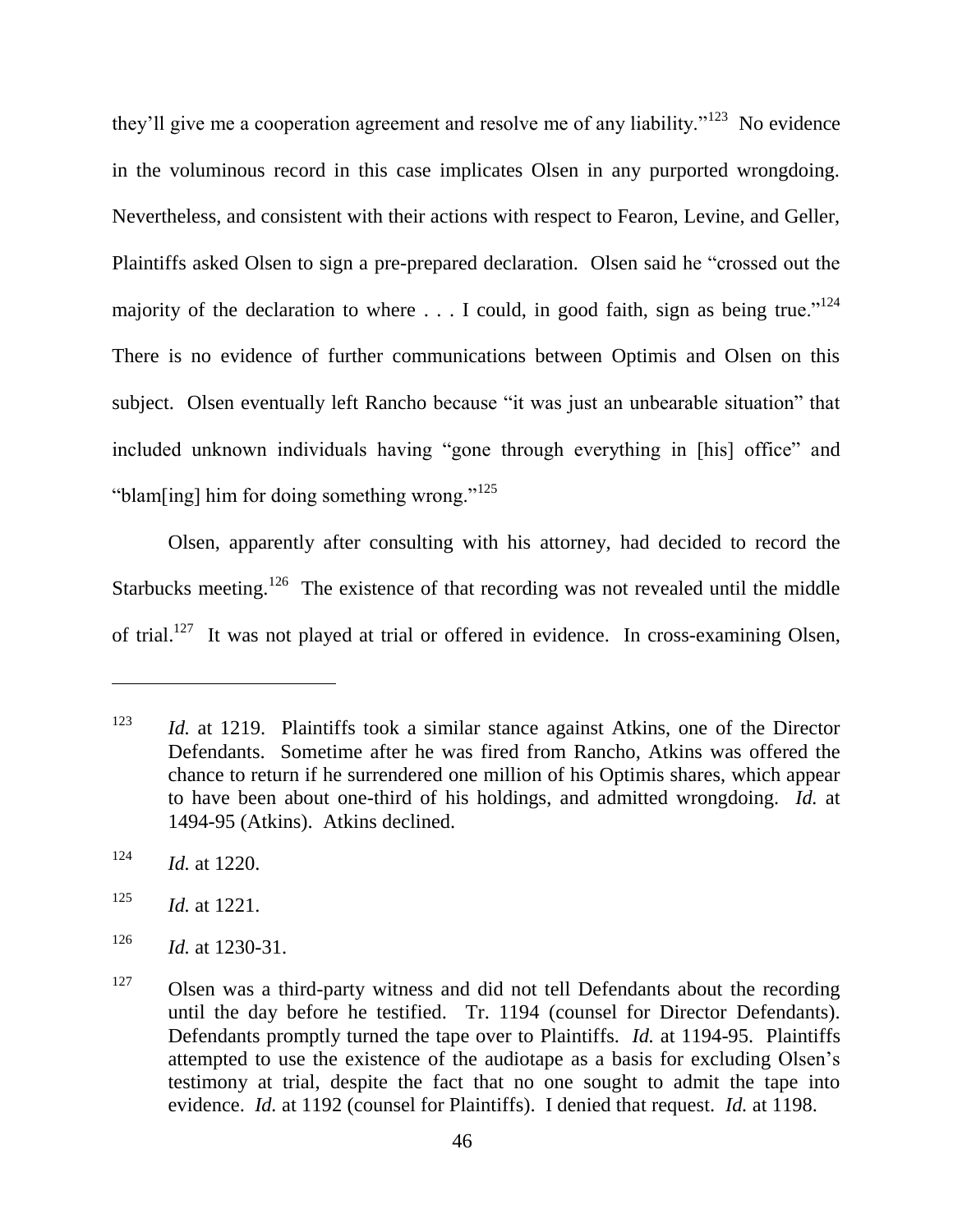Darius Ogloza, one of Plaintiffs' California attorneys who was admitted *pro hac vice*, 128 quickly embarked on a line of questioning that a reasonable lay person—and certainly one who, like Olsen, had experienced Plaintiffs' out-of-court threats of civil lawsuits would perceive as threatening criminal charges.<sup>129</sup> I perceived it as such, notwithstanding counsel's protestations that the questioning went to "bias."<sup>130</sup>

This is not the only instance of Plaintiffs arguably threatening criminal proceedings against a witness. Another occurred in California against Geller. In October or November of 2012, after Geller's sexual harassment claims had been reported, Morelli, through his California lawyers, had a private investigator contact Geller.<sup>131</sup> She understood the import of the investigator's voicemail to be that "if I did not sit down and talk with him and basically try to work this out, that I would be sued by Alan."<sup>132</sup> An

 $128$  D.I. 32.

 $129$  Tr. 1231 ("And do you understand that your making that recording may have violated California law?").

<sup>130</sup> *Id.* at 1231-32. The California Rules of Professional Conduct expressly prohibit lawyers from threatening "to present criminal, administrative, or disciplinary charges to obtain an advantage in a civil dispute." Cal. Rules of Prof'l Conduct R. 5-100(a). In Delaware, such threats may be permissible in certain instances. *See*  Del. State Bar Assoc. Comm. On Prof'l Ethics Op. 1995-2 (Dec. 2, 1995), *available at* [http://media.dsba.org/ethics/pdfs/1995-2.pdf.](http://media.dsba.org/ethics/pdfs/1995-2.pdf)

<sup>131</sup> Geller Dep. 107-08.

 $132$  *Id.* at 108.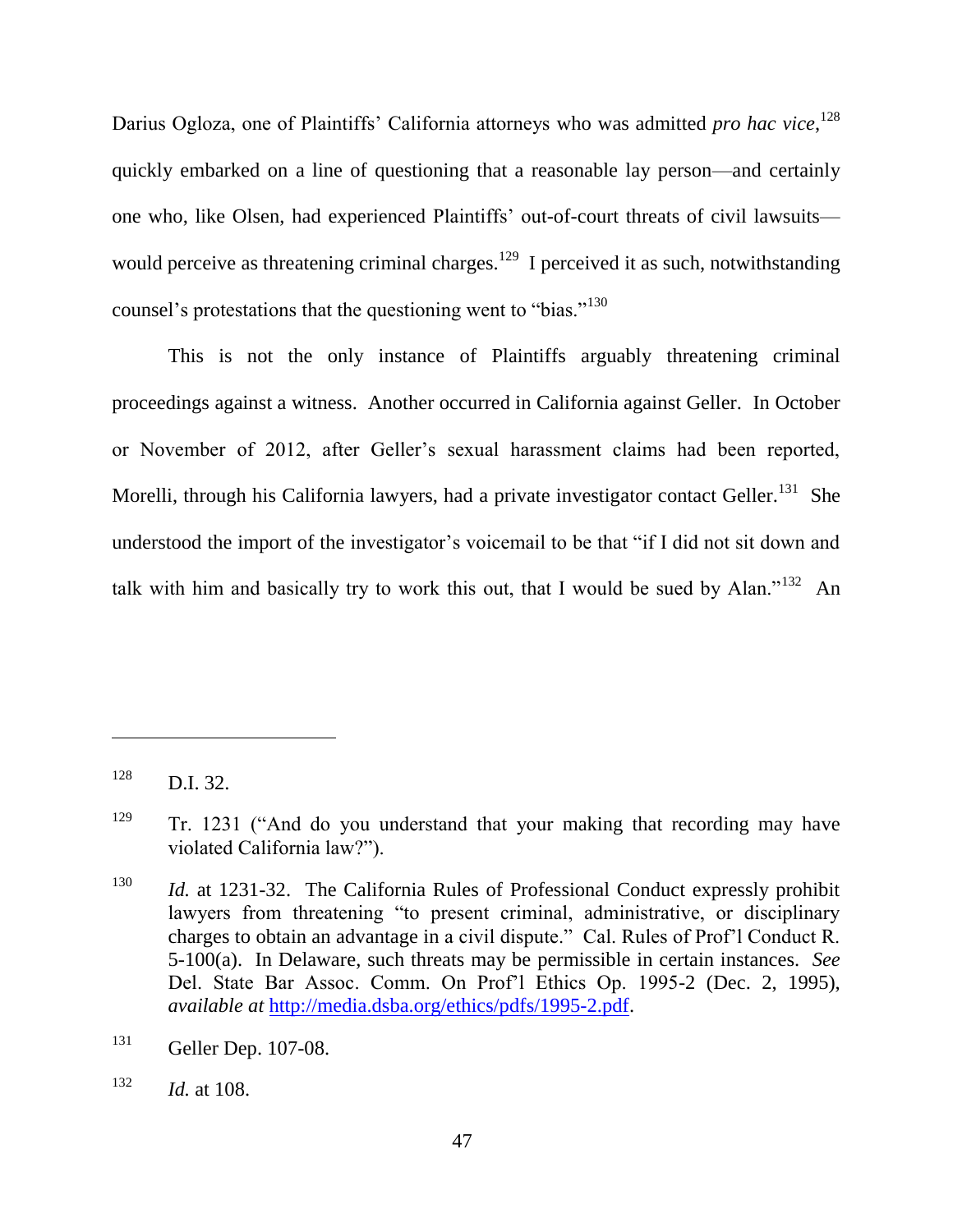audio recording of that voicemail was played at trial during cross-examination of Morelli.<sup>133</sup> The investigator stated, in part:

> Evening, Tina. . . . I'm a retired FBI agent and a consultant . . . . I've been retained by the law firm of Pepper Hamilton which is representing Alan Morelli to look into the dispute that concerns his purported ouster as CEO of your company ... And, you know, what I'm afraid is going to happen is that when it comes out, this videotape<sup>134</sup>—which I'm afraid it appears is made in violation of California law and could possibly subject you to some criminal prosecution for it. . . . [W]e should expect that Mr. Waite and the others are going to try to blame that whole thing on you to try to avoid any responsibility themselves for it. . . . I think you're too good of a person for that, and I'm worried about you. I don't want to see that happen to you. You don't deserve that. And if you'll help me understand exactly what role these people played in putting you up to this . . . I think I can offer you some help, just to help you save yourself. Because what I want to do basically is offer you a lifeline. $135$

Morelli, under cross-examination by Horne's counsel, expressed some discomfort with the voicemail at trial, stating that the "criminal prosecution" element "doesn't seem appropriate or could be misconstrued or misperceived as some sort of threat, potentially."<sup>136</sup> Later that same day, under cross-examination by the Director Defendants' counsel, Morelli declared: "I don't read this as threatening at all."<sup>137</sup>

<sup>&</sup>lt;sup>133</sup> A transcript of the voicemail also is in the record. JX 613.

<sup>&</sup>lt;sup>134</sup> Geller secretly recorded one physical therapy session with Morelli. That tape is not in the record.

<sup>&</sup>lt;sup>135</sup> Tr. 624-26 (Mike McCall voicemail).

 $136$  *Id.* at 526.

<sup>137</sup> *Id.* at 628.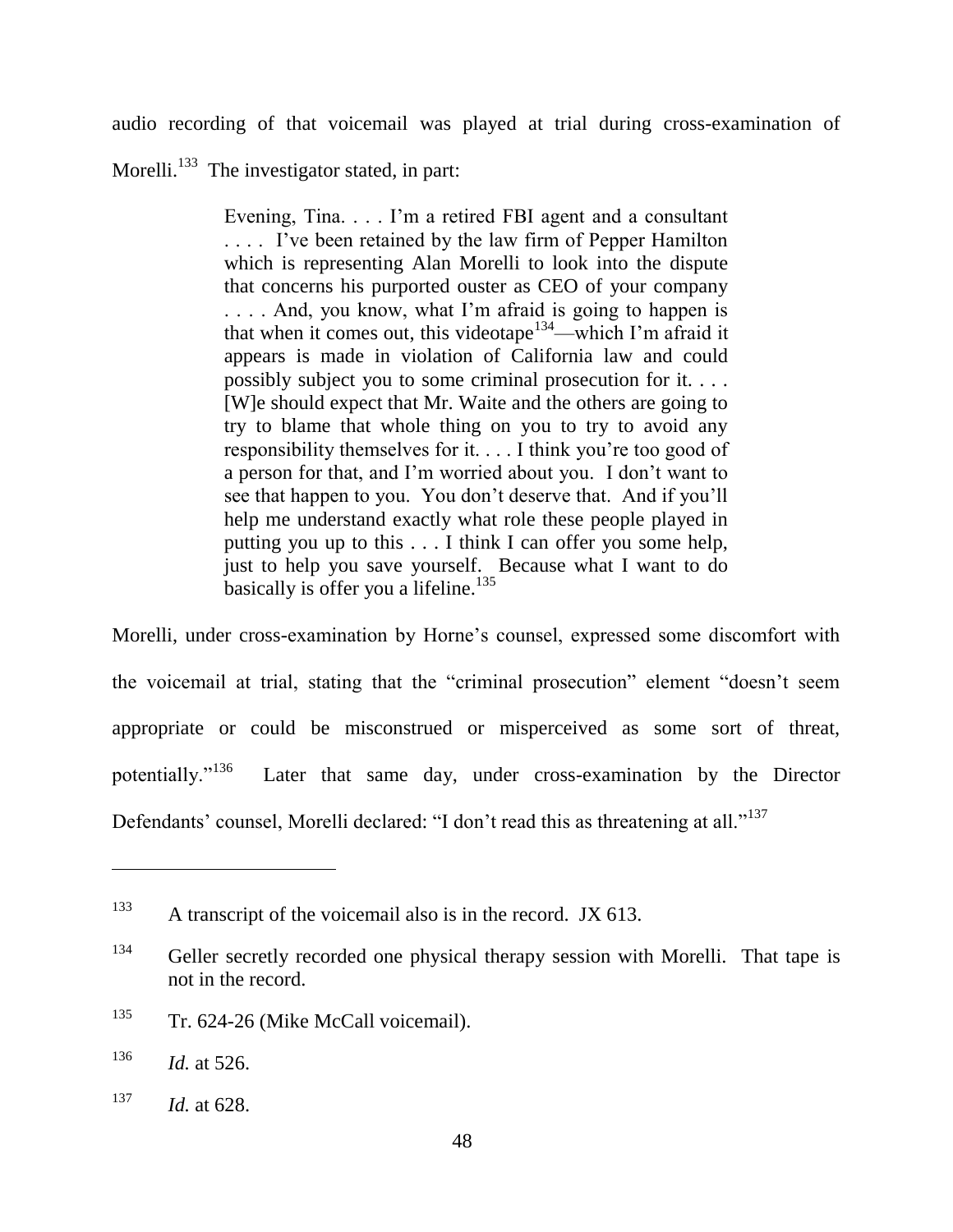Finally, I note that Morelli ultimately did file a criminal complaint against Geller with the LAPD relating to the video recording she made.<sup>138</sup> On November 21, 2012, about a month after Morelli's temporary ouster, Geller emailed Nancy Kreile, the Company's Human Resources manager, that "Alan appears to be retaliating against me for filing the sexual harassment claim against him. A Detective Windsor from the LAPD left me a message to call him back" regarding a case filed by Morelli.<sup>139</sup>

Later, on March 4, 2014, by which time Plaintiffs had settled with Geller, they provided to the LAPD a lengthy letter (the "Criminal Complaint") that included, among other items, copies of the Final Geller Declaration, the misleading Summary Statement, and the Schaedel Declaration.<sup>140</sup> The Criminal Complaint includes a fourteen-page chronology of events about the actions that led to this lawsuit, but does not mention that Plaintiffs settled with Geller. Only in the annex listing the various actors does the Criminal Complaint state that "Tina has settled her lawsuit against Morelli and Optimis."<sup>141</sup> There is no indication, however, that the Final Geller Declaration, the Summary Statement, or the Schaedel Declaration resulted from that settlement. The Criminal Complaint requests that the LAPD investigate and prosecute the

<sup>&</sup>lt;sup>138</sup> JX 569 (11/14/12 Morelli email to Holger Beckman, an Optimis employee, regarding the complaint); JX 582 (11/21/12 Morelli email to the LAPD).

 $139$  JX 583.0001.

<sup>&</sup>lt;sup>140</sup> JX 944.0039-.0048.

<sup>141</sup> *Id.* at .0018.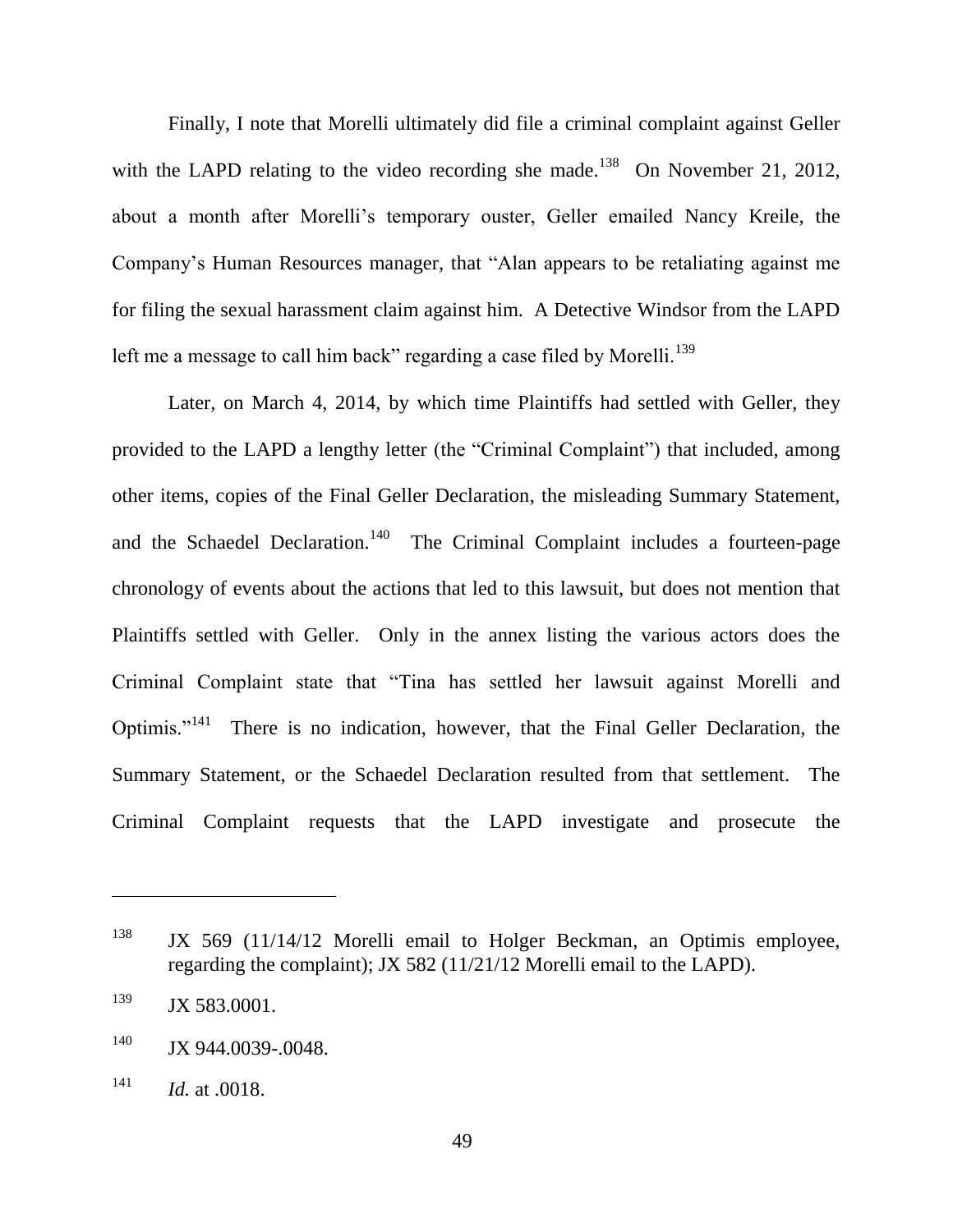"Insurgents," $142$  a defined term meaning "several high-ranking former executives and board members" that includes "John Waite, George Rohlinger, Laura Brys, Bill Atkins, Greg Smith and others."<sup>143</sup>

## **G. The Integrity of These Proceedings Has Been Undermined**

The foregoing review reveals a persistent and troubling course of conduct by Plaintiffs to gain an advantage in this proceeding. Plaintiffs threatened and paid Geller, eventually breaking her down over the course of six months, to acquire the language they wanted to use in this proceeding and then disowned her after she recanted the language in the Final Geller Declaration during her deposition. While she was still Plaintiffs' witness, however, they submitted that Declaration to the LAPD as "evidence" of Defendants' purported wrongdoing. In addition, after stringing them along for over a year, Plaintiffs met all of Fearon and Levine's financial demands in return for favorable testimony in this case. Plaintiffs also attempted to get Olsen to sign a declaration full of statements he believed were false, but he refused. After discovering that Olsen recorded the meeting in which Morelli threatened Olsen with a civil lawsuit, Plaintiffs arguably threatened him in open court with criminal proceedings.

 $142$  *Id.* at .0002 ("We believe that the Insurgents violated the following federal laws and California Penal Code sections and, in some cases, are still violating them, in an attempt to regain control of Optimis and conceal evidence of their wrongdoing."); *id.* ("We have obtained evidence that the Insurgents and their coconspirators not only engaged in an illegal recording of Mr. Morelli, but also violated federal and California law by engaging in commercial bribery, embezzlement, extortion, forgery, fraud, theft, perjury and related crimes.").

<sup>143</sup> *Id.* at .0001.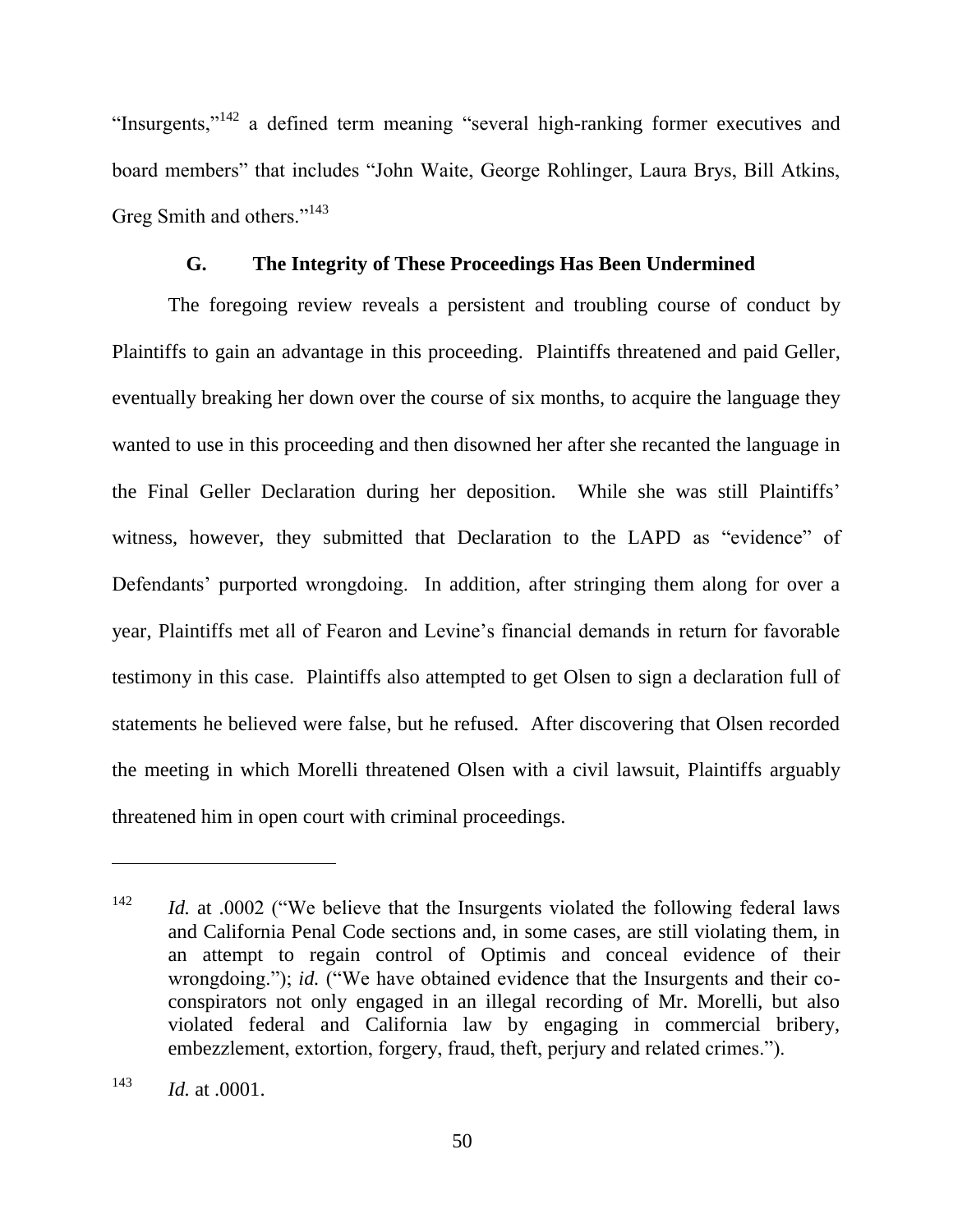I recognize that parties have a right to vigorously pursue their claims. I also assume that, misguided as I consider it to be, Morelli and his counsel believe their rhetoric regarding a vast conspiracy to take control of Optimis away from Morelli for the alleged insurgents' own self-serving motives. But, even so, the conduct I have described here is beyond the pale. Specifically, I find that Plaintiffs' conduct was "prejudicial to the administration of justice"<sup>144</sup> and has undermined the integrity of these proceedings by materially impacting the Court's ability reliably and accurately to find the facts. The *crucial allegation* underlying Plaintiffs' breach of loyalty claims is that Defendants used Geller as a pretext to take over the Company. When deposed, she demolished the reliability of the key statements in the Final Geller Declaration that might support a finding that Defendants engaged in a takeover conspiracy and used Geller's sexual harassment claims as a pretext. I, therefore, find it appropriate to disregard, in their entirety, all of the documents in the Geller Settlement and to reject any attempt by Plaintiffs to use those documents affirmatively to impeach Geller or any other witness. Relying on those documents is impossible based on the cynical context and manner in which they were created. As a result of Plaintiffs' improper conduct, I instead find credible and reliable what Geller said at her deposition and resolve any doubts about her credibility in favor of Defendants.<sup>145</sup>

 $144$  DLRPC R. 8.4(d).

 $145$  I have reviewed the relevant portions of the videotape of the Geller deposition and, in fact, I generally found her statements there cogent, credible, and consistent with the other evidence and testimony I found reliable. In addition, I note that Geller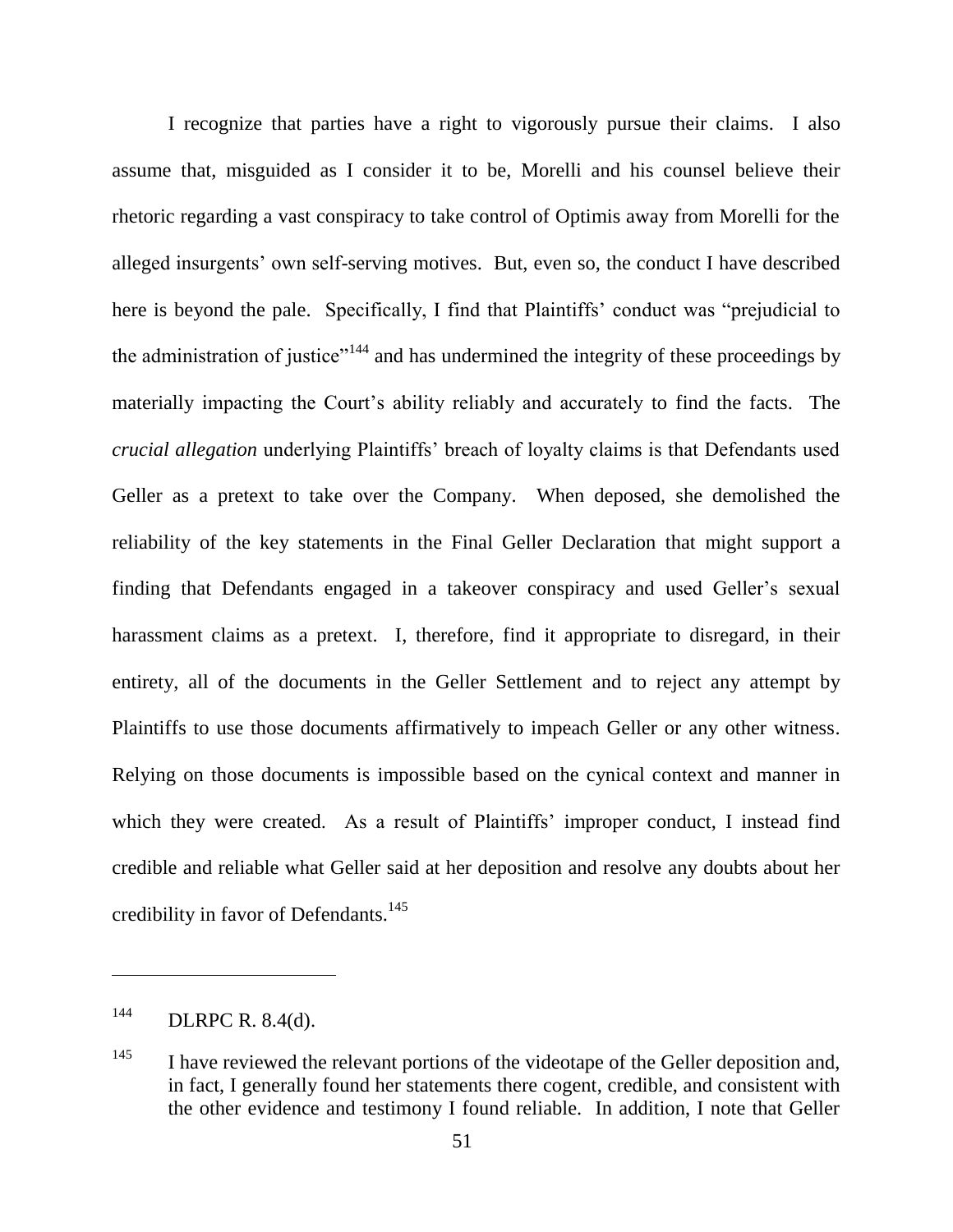With respect to Fearon and Levine, their affidavits attempted to prove the conspiracy Plaintiffs allege. Overall, however, I conclude that Plaintiffs essentially struck a hard bargain with them at a time when Levine, at least, was vulnerable financially. While there is less evidence of wrongdoing with respect to those settlements, I find that the manner and circumstances in which Plaintiffs obtained the two nearly identical affidavits from Fearon and Levine improperly influenced their testimony. I also find that portions of the affidavits Fearon and Levine submitted in this case were materially misleading, as was revealed by their testimony at trial. Upon close examination, I found their trial testimony, which differed in important ways from the affidavits, largely credible. Based on the course of events that led to them testifying for Plaintiffs at trial—and the stark contrast between their affidavits and trial testimony and their pre-trial views of Morelli and his management of Optimis—I have determined as a sanction for Plaintiffs' conduct to resolve any doubts in favor of Defendants in those instances where the reliability of the testimony of Fearon or Levine is questionable.<sup>146</sup>

had every financial incentive to stick to the Final Geller Declaration, particularly if it was true. I have seen no evidence of a countervailing interest that would cause her not to tell the truth at her deposition.

<sup>&</sup>lt;sup>146</sup> I have no question about the credibility of Olsen's testimony. Plaintiffs' conduct relating to him, ranging from the seeming threat of criminal action in court to Morelli's bogus lawsuit threats and request for a favorable affidavit, is disturbing. It also is consistent with Morelli's repeated attempts to involve the LAPD in this matter. These actions bolster my conclusion to impose the sanctions I have in this action.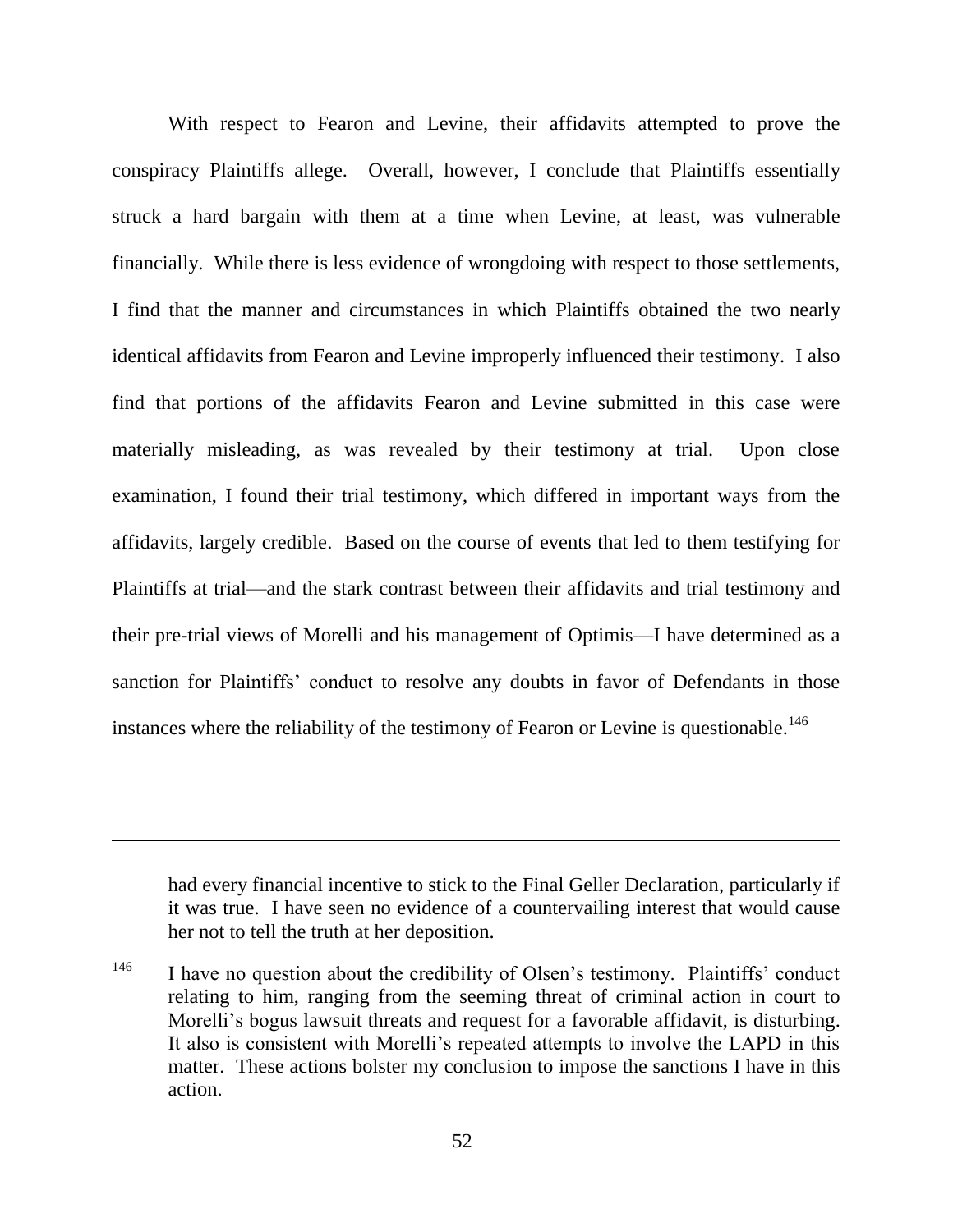Defendants have requested that I dismiss this action in its entirety as a result of Plaintiffs' conduct. There is precedent for such a harsh sanction.<sup>147</sup> I am not convinced, however, that such a broad-brush remedy is appropriate here. Virtually all of the misconduct related to Plaintiffs' claim of a far-ranging and broad-based conspiracy to remove Morelli from his position as CEO of Optimis and strip him (and the Initial Stockholders he controls) of their ability to appoint five of the nine Optimis directors until 2015. Based on the serious and highly prejudicial nature of the witness tampering and other misconduct by Plaintiffs that I have found, I hold that the appropriate sanction for that misconduct also includes dismissal with prejudice of their conspiracy claim against all Defendants. I decline, however, to order dismissal on that basis of Plaintiffs' other claims. Instead, I conclude that the best course of action is to draw inferences related to the credibility of the affected witnesses against Plaintiffs to the extent described in this Section and Section V.F *infra*, and I have done so in the remainder of this Opinion. This relief is consistent with my findings that Plaintiffs' conduct has affected the reliability of certain witnesses and the fact that Plaintiffs bear the burden of proof.

Finally, and in the alternative, because I am making this decision after trial—and in the interest of completeness and judicial efficiency—I have considered fully Plaintiffs' conspiracy claims in the analysis that follows, notwithstanding my dismissal of that claim as a sanction. For the reasons stated in the analysis, I conclude that the Plaintiffs failed to

<sup>147</sup> *See Bessenyei v. Vermillion, Inc.*, 2012 WL 5830214 (Del. Ch. Nov. 16, 2012); *Parfi Hldg. AB v. Mirror Image Internet, Inc.*, 954 A.2d 911 (Del. Ch. 2008).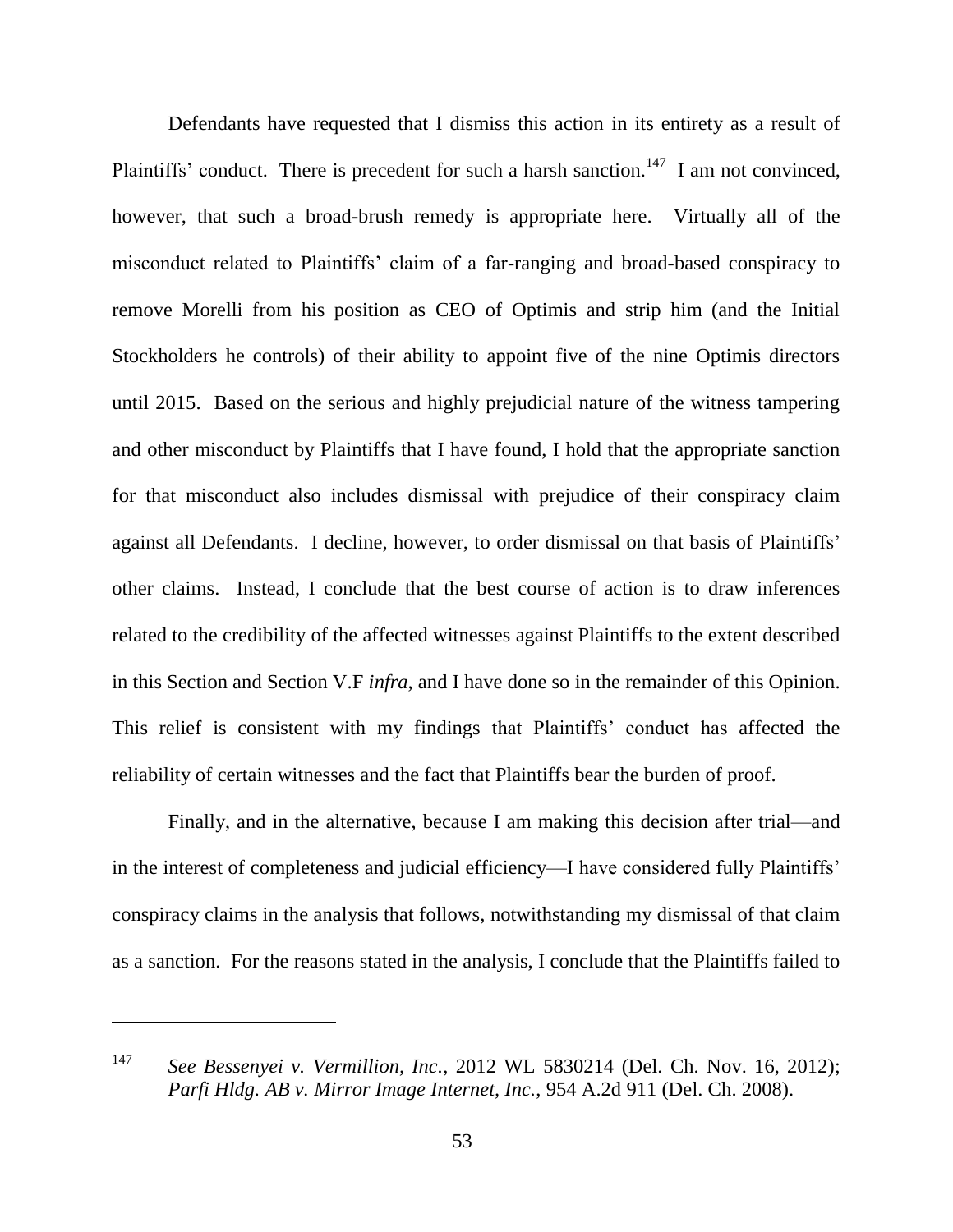prove that claim as to any of the Defendants, which provides a separate and independent basis for its dismissal.

## **II. FACTUAL BACKGROUND**

In the preceding Section, several of the relevant actors were introduced. This Section recites my remaining factual findings as to what happened in this case. The record is voluminous. Trial took place over six days, with thirteen witnesses testifying in person, including two experts. There were over 1,100 exhibits plus the depositions of thirty-two individuals, many of which lasted more than a single day.<sup>148</sup> Unfortunately, almost all of the key facts are disputed. In addition, each side has advanced numerous evidentiary objections and challenged the credibility of several of the witnesses who provided important testimony. The latter complication has been compounded by the fact that certain key witnesses, such as Geller and George Rohlinger, did not appear at trial, and the Court, therefore, has had to make credibility determinations on the basis of their video depositions.<sup>149</sup>

#### **A. Threshold Evidentiary Issues**

Before proceeding to the merits, I must address two additional threshold issues. First, Plaintiffs have moved for an adverse inference against Horne because he deleted an entire email account, comprising thousands of emails, from his computer. Plaintiffs did not brief their spoliation request after trial until their reply brief, preventing Horne from

<sup>&</sup>lt;sup>148</sup> The parties waived first-level hearsay objections to the deposition testimony of those witnesses. JS § VI.G.7.

<sup>&</sup>lt;sup>149</sup> The parties submitted video depositions of some twenty-three witnesses.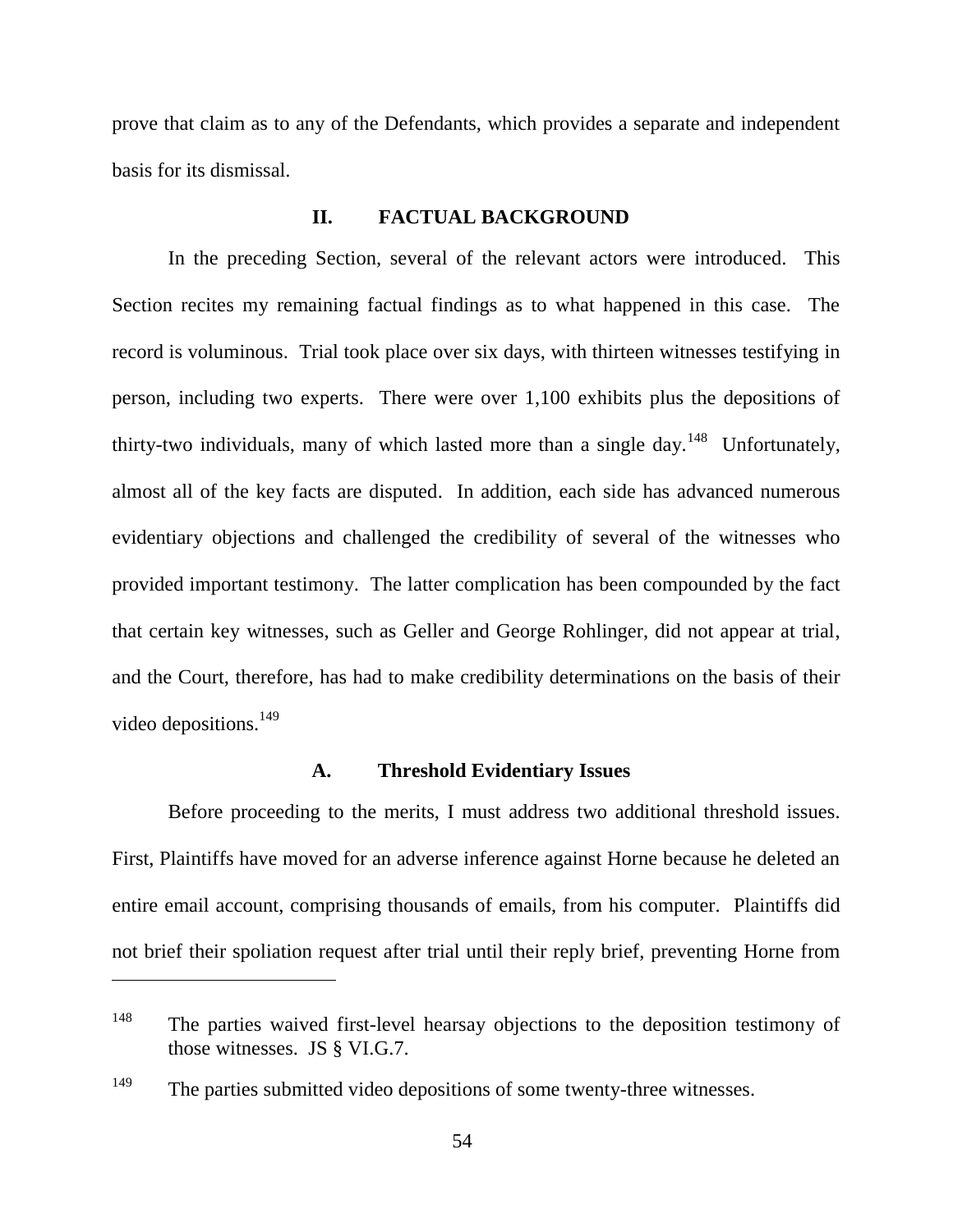having an opportunity to respond to it. Thus, I find that Plaintiffs have waived this argument.<sup>150</sup>

Additionally, and as an independent holding, I find that the requested adverse inference is not warranted. "A party in litigation or who has reason to anticipate litigation has an affirmative duty to preserve evidence that might be relevant to issues in the lawsuit."<sup>151</sup> Here, Horne admittedly deleted his personal email account, comprising thousands of emails, from his work computer in May 2013 after he essentially was told he was about to be fired.<sup>152</sup> Plaintiffs request that I draw an adverse inference that the deleted emails would support Plaintiffs' claims.

―An adverse inference . . . is appropriate where a litigant intentionally or recklessly destroys evidence, when it knows that the item in question is relevant to a legal dispute or it was otherwise under a legal duty to preserve the item."<sup>153</sup> Here, an adverse inference is not appropriate for two reasons. First, there is no evidence that the allegedly

<sup>150</sup> Plaintiffs originally moved for a spoliation adverse inference in a motion *in limine*, and I advised the parties in the Pre-Trial Conference that I intended to deny that motion unless Plaintiffs made a stronger showing at trial. Pre-Trial Conf. Tr. 7-8. Plaintiffs did not address that request in their opening post-trial brief and devoted only one page to it in their reply brief. In these circumstances, I conclude that Plaintiffs' request is waived and, in any event, has not been supported by the record. *Zutrau v. Jansing*, 2013 WL 1092817, at \*6 (Del. Ch. Mar. 18, 2013); *Emerald P'rs v. Berlin*, 2003 WL 21003437, at \*43 & n.144 (Del. Ch. Apr. 28, 2003).

<sup>151</sup> *Beard Research, Inc. v. Kates*, 981 A.2d 1175, 1185 (Del. Ch. 2009).

<sup>&</sup>lt;sup>152</sup> I do not find credible Horne's testimony that he reviewed the emails before deleting them, at least not in any serious depth. Tr. 1374-75.

<sup>153</sup> *Sears, Roebuck & Co. v. Midcap*, 893 A.2d 542, 552 (Del. 2006).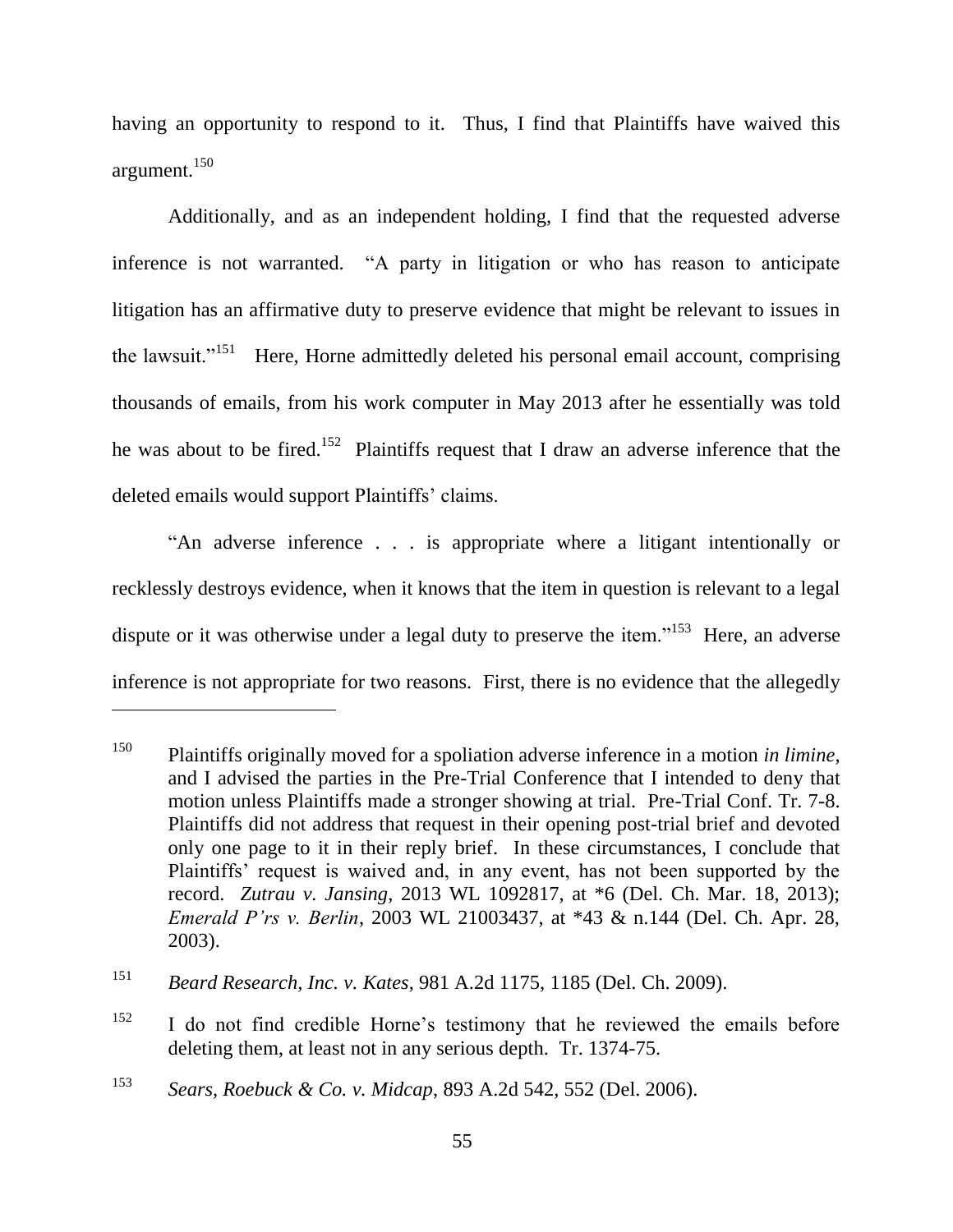destroyed emails are not available to Plaintiffs. In originally moving for an adverse inference based on spoliation, Plaintiffs pointed to 23 emails from Horne's personal email account that allegedly were deleted; all preceded December 2012.<sup>154</sup> Horne deleted his personal email account from his Optimis computer shortly before being fired in May 2013 and having to turn in his computer. But, the Company's computers, including Horne's devices, were imaged for Plaintiffs in either December 2012 or January 2013.<sup>155</sup> Thus, Plaintiffs had a copy of the emails that allegedly were destroyed and there was no spoliation. Second, Plaintiffs have not shown that Horne, who was not represented by counsel in May 2013, had any reason to believe he would be sued in this action, which was not filed until August, three months later, or any other litigation. Horne was not an Optimis board member and the 225 Action, in which he *was not* a named defendant, settled in March 2013.<sup>156</sup> For all of these reasons, I deny Plaintiffs' request for an adverse inference against Horne based on spoliation.

Plaintiffs also have pled a conspiracy. In motion practice before trial, I limited the persons Plaintiffs could claim participated in that conspiracy to the Director Defendants,

<sup>154</sup> D.I. 194, Ex. 10.

<sup>&</sup>lt;sup>155</sup> JX 645, 648; D.I. 200, Exs. A-B.

<sup>156</sup> Tr. 1375-76 (Horne). I reject Plaintiffs' argument that Horne should have been aware of the possibility of litigation because he was a member of a far-reaching conspiracy, because, as discussed *infra*, Plaintiffs have not proven the existence of such a conspiracy.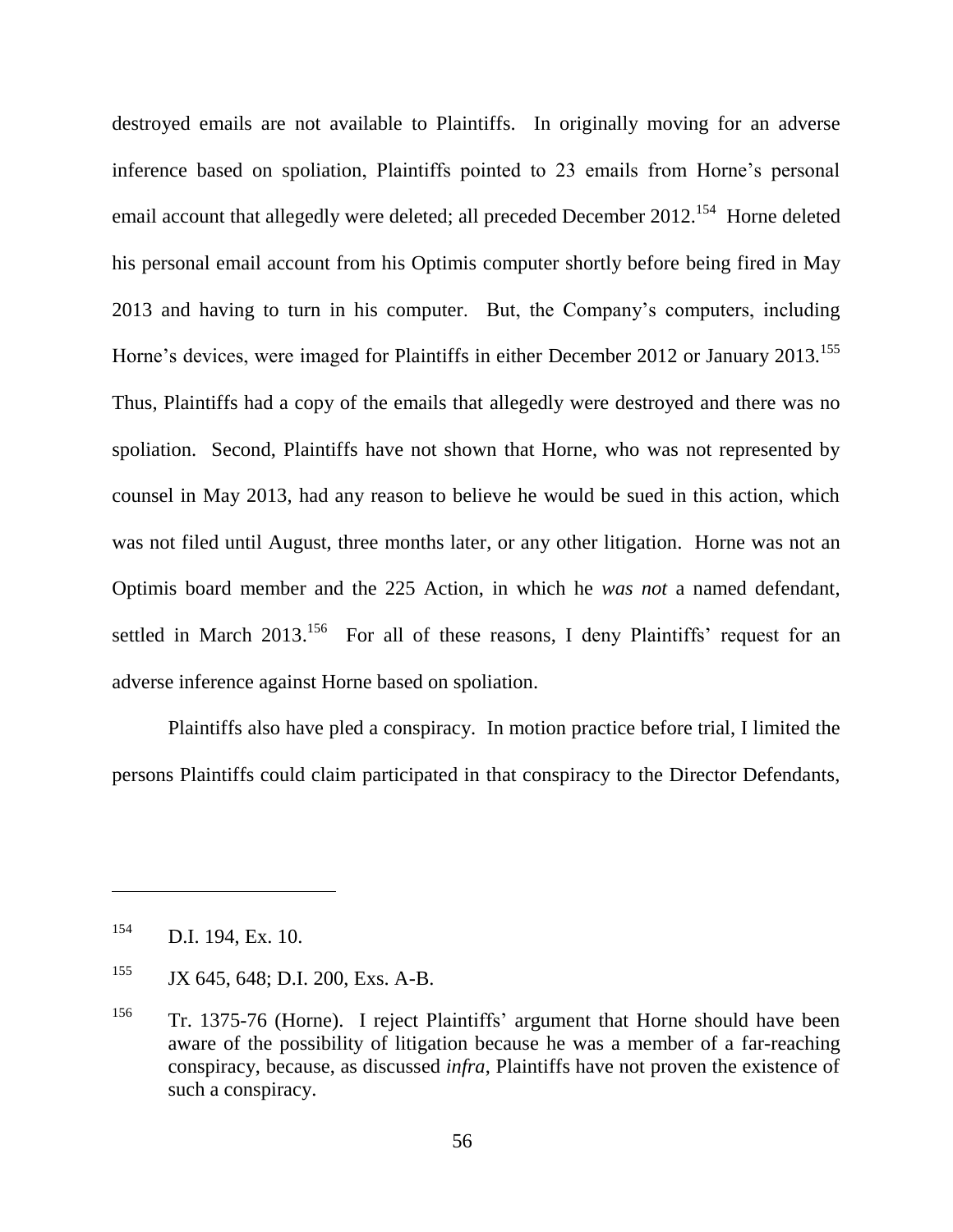Defendant Horne, Joe Godges, and George Rohlinger.<sup>157</sup> Whether a conspiracy exists affects the admissibility of certain statements by Rohlinger and Godges objected to by Defendants on grounds of hearsay.<sup>158</sup> I conclude in Section V.A *infra* that no conspiracy exists. Accordingly, I sustain Defendants' objections to several out-of-court statements attributed to either Rohlinger or Godges on the grounds that they are hearsay and inadmissible.

Because I conclude that there is no conspiracy, I use the term Director Defendants only when it is unambiguous and a helpful shorthand. Throughout their pleadings and briefing, Plaintiffs repeatedly and vaguely referred to allegedly wrongful actions by the Director Defendants or Defendants generally. At trial, it was shown that neither Defendants nor the Director Defendants were monolithic groups of actors as Plaintiffs alleged them to be.

## **B. Rancho Physical Therapy and the Director Defendants**

William Atkins founded Rancho Physical Therapy in 1984 in Temecula, California. The business experienced rapid growth as the surrounding communities grew. Atkins knew John Waite and asked him to join Rancho, which Waite did in June 1990 after he finished graduate school. Greg Smith, Waite's roommate in college, also joined the business in September 1990. At that time "Rancho was one single office,"<sup>159</sup>

<sup>157</sup> *OptimisCorp*, 2015 WL 357675, at \*12.

 $158$  D.R.E.  $801(d)(2)(E)$ .

<sup>159</sup> *Id.* at 1253 (Smith).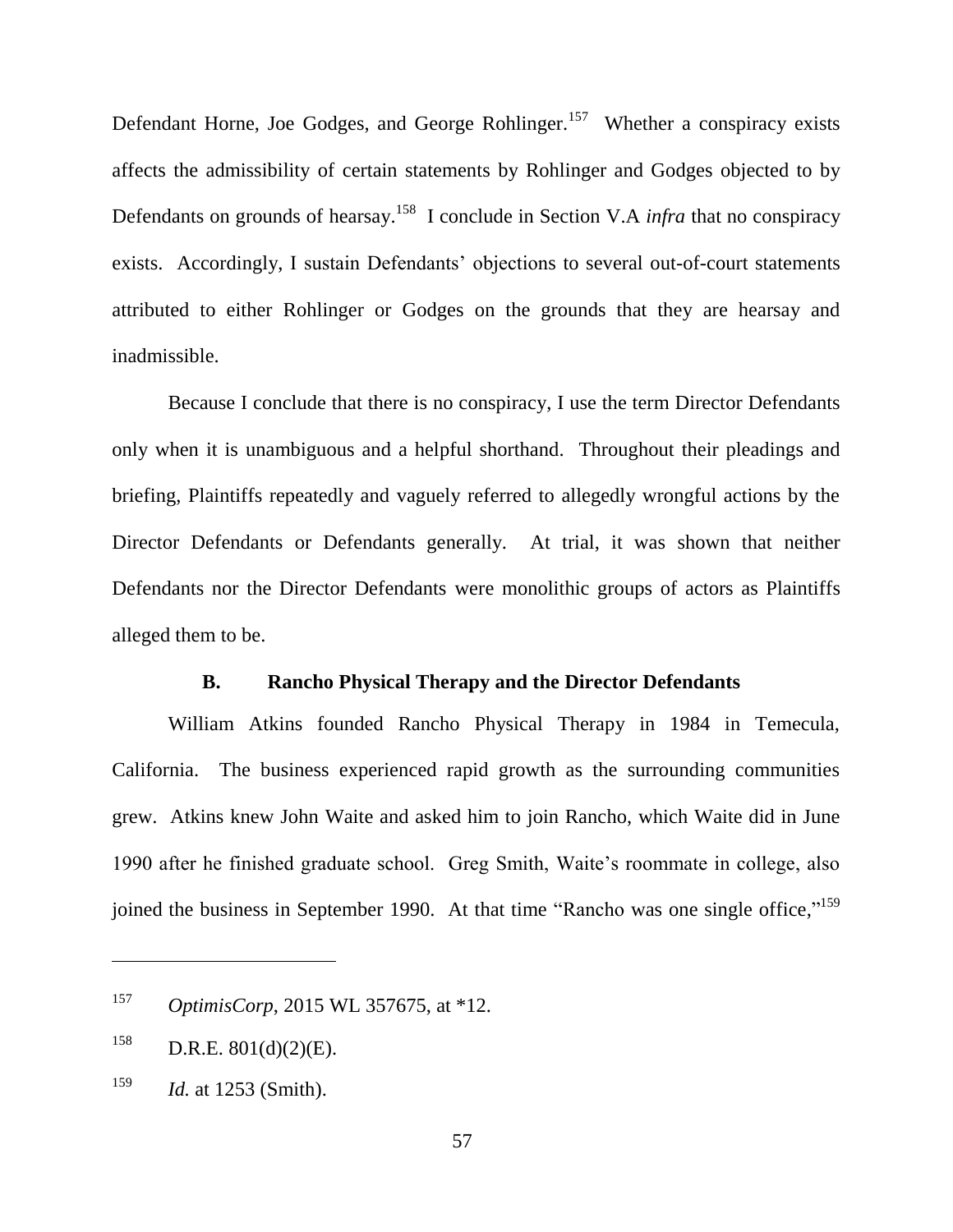but under these three partners "it was exploding" in terms of growth.<sup>160</sup> By 2006, Rancho had nineteen offices. The business overall was quite successful. Atkins attributed Rancho's success to the Company's "corporate values" and "culture."<sup>161</sup>

Sometime in 2006, the Director Defendants met with Morelli and discussed a potential transaction with Optimis, which then was called Physical Therapy Holdings, Inc. This meeting occurred after Joe Godges—a man variously described as a "true" expert in the field of orthopedics<sup>"162</sup> and an "icon" in the physical therapy profession<sup>163</sup> suggested to Waite that they should meet with Morelli. According to Smith and Waite, Morelli's "concept was to try and have consistent care in all the different physical therapy practices,"<sup>164</sup> as opposed to the then-fragmented outpatient physical therapy environment; it was a plan to "change the physical therapy world."<sup>165</sup>

The parties negotiated an acquisition over a lengthy period of time. As a prospective seller, Atkins was "very, very hesitant"<sup>166</sup> because it was a stock-for-stock transaction with no cash consideration. According to Smith, around 2005, the Director

 $\overline{a}$ 

<sup>163</sup> *Id.* at 1255 (Smith); *id.* at 1465 (Atkins).

<sup>164</sup> *Id.* at 1254 (Smith).

<sup>165</sup> *Id.* at 1014 (Waite).

<sup>160</sup> *Id.* at 1459 (Atkins); *id.* at 1013 (Waite).

<sup>161</sup> *Id.* at 1461.

<sup>162</sup> *Id.* at 1014 (Waite).

<sup>166</sup> *Id.* at 1461.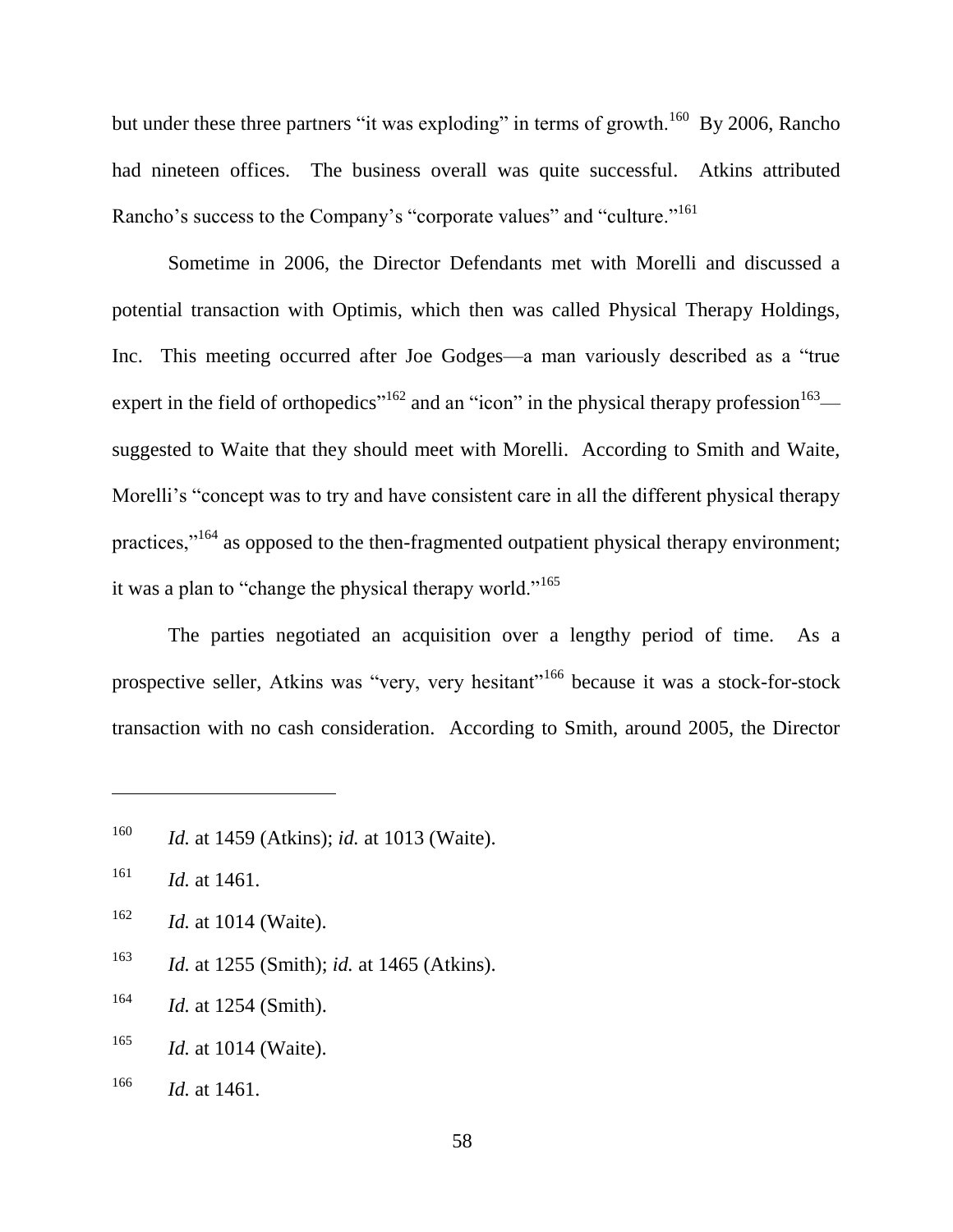Defendants had been offered about \$12 million for Rancho.<sup>167</sup> An all-stock deal eventually was struck, however, and Rancho became a wholly owned subsidiary of Optimis as of June 14, 2007. The Director Defendants each received Optimis shares, and they created a stock option pool so that Rancho's employees could share in the ultimate upside of the transaction. The Director Defendants—as well as several of the other individuals who sold businesses to Morelli and Optimis—expected some sort of liquidity event in the relatively near future.<sup>168</sup>

The Rancho transaction included, in addition to the Stock Purchase Agreement,<sup>169</sup> two other elements. The first was the Director Defendants' employment contracts, all three of which are substantively identical (the "Employment Agreements").<sup>170</sup> Through these agreements, the Director Defendants tied their fortunes to Optimis' success or failure in another respect as well: they each took substantial pay cuts. While operating Rancho, they were making between  $$500,000$  and  $$700,000$  a year.<sup>171</sup> The Employment

<sup>167</sup> *Id.* at 1254.

<sup>&</sup>lt;sup>168</sup> *E.g.*, *id.* at 1471 (Atkins: "The finish line was always our liquidity event... We did this so that we could get Optimis to a point where it could be publicly traded or whatever or someone would buy us or something like that, so that we could get our money out of investing our entire company. . . . [I]t was supposed to be maybe three, four years at the most."); Garlock Dep. 49 ("That liquidation [sic] event was to occur within three to five years, at the long range."); Jennings Dep. 14.

 $^{169}$  JX 61.

<sup>&</sup>lt;sup>170</sup> JX 64 (Smith); JX 65 (Atkins); JX 66 (Waite). For convenience, when referring to a term in these identical agreements, I use the citation "Empl. Agmt."

 $171$  Tr. 1020 (Waite).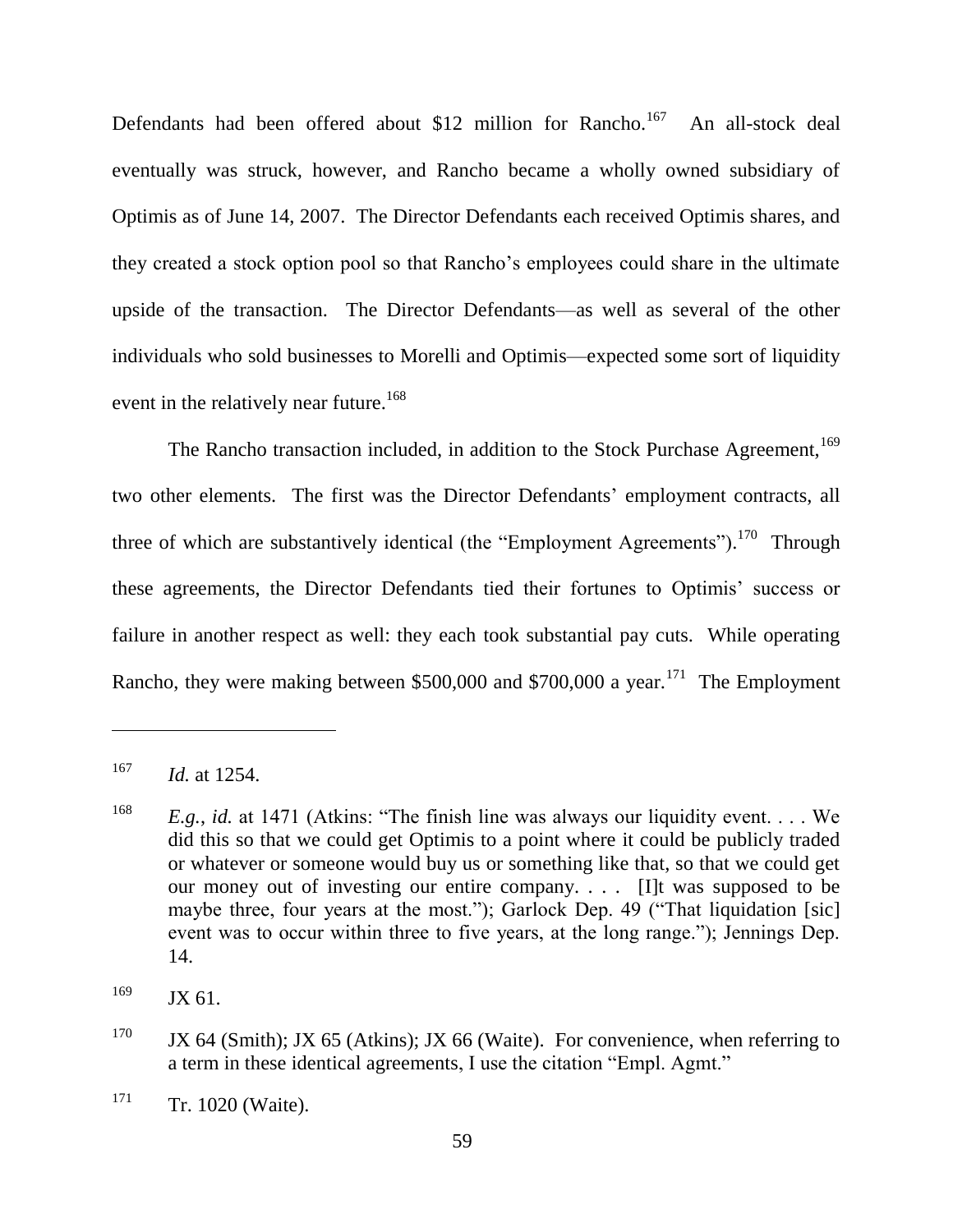Agreements set their base salaries initially at \$100,000 and then at \$150,000 two years later. $172$  The Employment Agreements were between the Director Defendants and Rancho. 173

Consistent with the vision of a near-term liquidity event, the Employment Agreements had four-year terms. Thereafter, the Employment Agreements could be extended for successive one-year terms by agreement of Rancho and the Director Defendants. The Employment Agreements also included protections for the Director Defendants. For example, they provided that:

> In the event that there has not been a liquidity event that would allow Employee to liquidate at least 30% of the total number of shares to which Employee is entitled to receive . . . and the Common Stock Value is less than or equal to \$5.00 per share and the Employee has been in material compliance with the terms and conditions of this Agreement, then the [Rancho] board of directors shall have the discretion to extend the Initial Term [of four years] of this Agreement by one successive year and reevaluate these conditions in future years. 174

The Rancho board consisted of five members, two appointed by Optimis and three appointed by the Director Defendants.<sup>175</sup>

 $172$  Empl. Agmt. § 3.1. Bonuses were available if certain EBITDA targets were achieved. *Id.* § 3.2.

<sup>173</sup> *Id.* Recital 1.

 $174$  *Id.* § 2.2.

<sup>&</sup>lt;sup>175</sup> JX 63 (Rancho Operating Plan) § (b).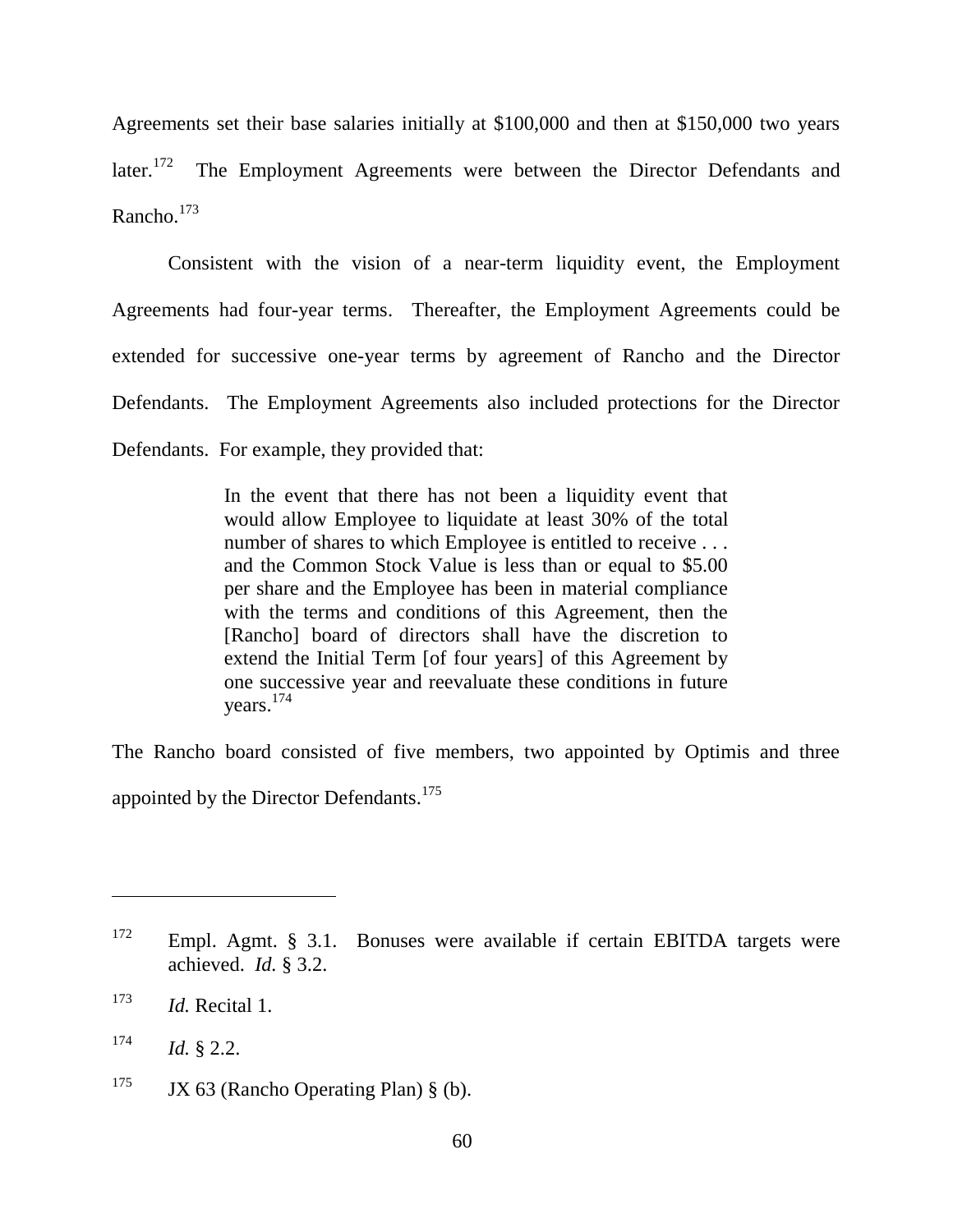The final element of the Rancho-Optimis transaction was the stockholders agreement (the "Stockholders Agreement"). $176$ That agreement gave the "Initial" Stockholders<sup>"</sup> of Physical Therapy Holdings, *i.e.*, Optimis, the right to appoint five members to the nine-member Optimis Board of Directors (the "Board")<sup>177</sup> for a period of seven years.<sup>178</sup> Morelli, individually and by virtue of controlling Plaintiff Analog, controls the overwhelming majority of the shares held by the Initial Stockholders. Accordingly, the Board appointment rights effectively belonged to Morelli. The Stockholders Agreement granted the Director Defendants the right to appoint two members to the Optimis Board.<sup>179</sup> At all relevant times, however, all three Director Defendants served on the Optimis Board.

## **C. Optimis: The Company's Business and Structure**

Optimis, then called Physical Therapy Holdings, was founded in 2006 by Morelli, Scott McKee, and Holger Beckman. Godges was one of the initial employees of the Company. Morelli's goal was "to develop software that would increase the quality of care, starting with traditional rehabilitation, and then to build on that nucleus of software" to move "towards the health and wellness industry."<sup>180</sup> Beginning with the acquisition of

 $176$  JX 62 [hereinafter "SHA"].

 $177$  *Id.* § 3.3(a).

<sup>&</sup>lt;sup>178</sup> *Id.* § 9(a). The SHA later was amended and its term extended to February 25, 2015.

 $179$  *Id.* § 3.3(b).

<sup>&</sup>lt;sup>180</sup> Tr. 274 (Morelli).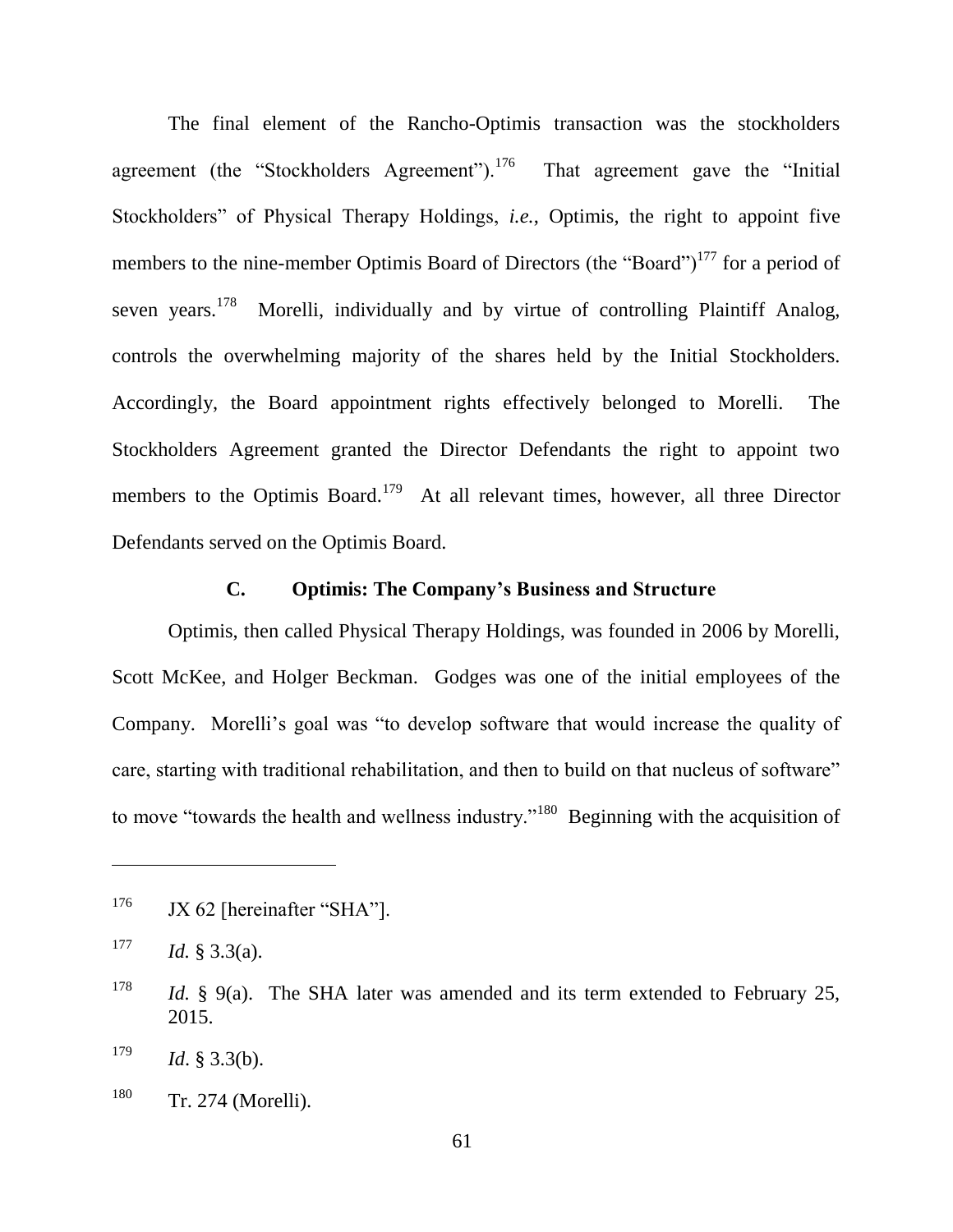Rancho, the Company essentially had two divisions, which I will refer to as the "Clinical" Services Division" and the "Software Division." They overlapped to a degree.

Morelli testified at trial that the Clinical Services Division consists of clinics that render traditional physical therapy rehabilitation care, which are primarily sports and orthopedic clinics. Optimis owns 51 such clinics, nineteen of which were operated by Rancho.<sup>181</sup> In addition to providing physical therapy, the clinics also helped beta test and develop the software. The Software Division develops the Company's software, which consists of two separate packages: OptimisPT and Optimis*Sport*.

OptimisPT primarily is a documentation program that deals with electronic medical records. The Company began developing this software immediately after its founding in 2006. The eventual goal for OptimisPT was to have its own billing program, which would allow "a physical therapy clinic [to] just have one piece of software," as opposed to being forced to license both an electronic medical records program and a billing program.<sup>182</sup> As of trial, Optimis still had not completed the billing component of OptimisPT. The PT software also helped physical therapy clinics comply with Medicare and other third-party regulations by providing the therapist "prompts and information about whether or not they're documented to be compliant with their services."<sup>183</sup>

<sup>181</sup> *Id.* at 274-75 (Morelli).

<sup>182</sup> *Id.* at 276 (Morelli).

<sup>183</sup> *Id.* at 680 (Fearon).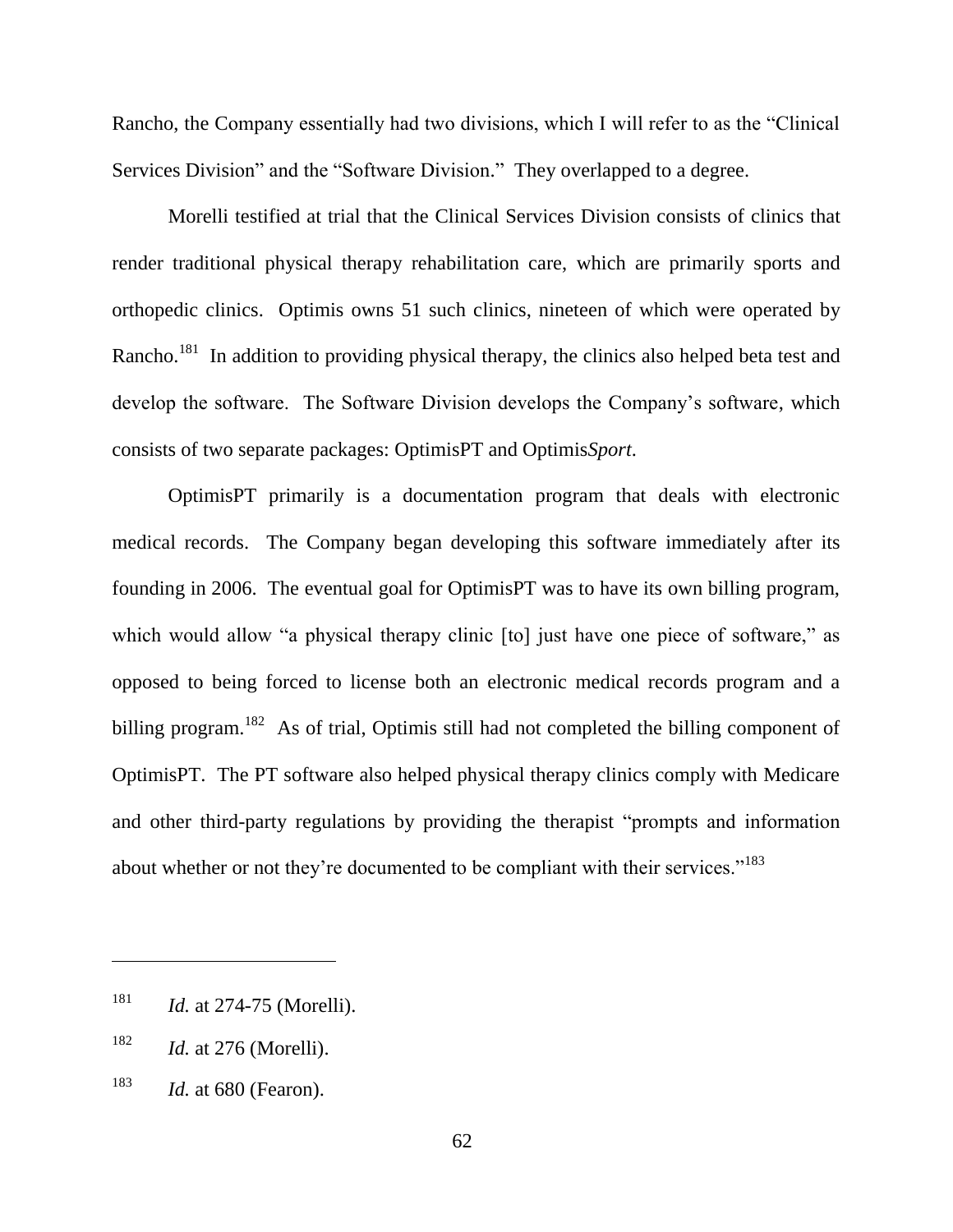Part of what made the PT software unique was that it "incorporated a way for the clinician to really communicate their clinical decision-making" and "took the clinician's information and gave them a decision tree to follow . . . and then document accordingly."<sup>184</sup> Fearon's belief that the potential for the PT software was "[h]uge" is what caused her to join the Company in the first place.<sup>185</sup> Levine also thought that OptimisPT was "the best thing on the market" and the only software product "that ha[d] embedded clinical decision support systems" and "embedded compliance elements."<sup>186</sup>

The Company began developing Optimis*Sport* around 2009. As such, it was not even under development when the Director Defendants joined the Company in 2007 or when Fearon and Levine joined in 2008. Morelli views the Sport software as the key product for the Company's long-term success and "doesn't see any comparison" between it and the PT software.<sup>187</sup> As will be shown, the Director Defendants—and basically everyone else alleged to have conspired with them—considered PT to be the crucial software that the Company needed to develop in the near term. The Sport software was designed to go beyond traditional rehabilitation into more of a health and wellness field.

It is not clear from the evidence exactly what the Sport software does beyond generally being a wellness program. It was not sufficiently developed during most of the

<sup>184</sup> *Id.* at 679-80 (Fearon).

<sup>185</sup> *Id.* at 681.

<sup>186</sup> *Id.* at 1598.

<sup>187</sup> *Id.* at 279 (Morelli).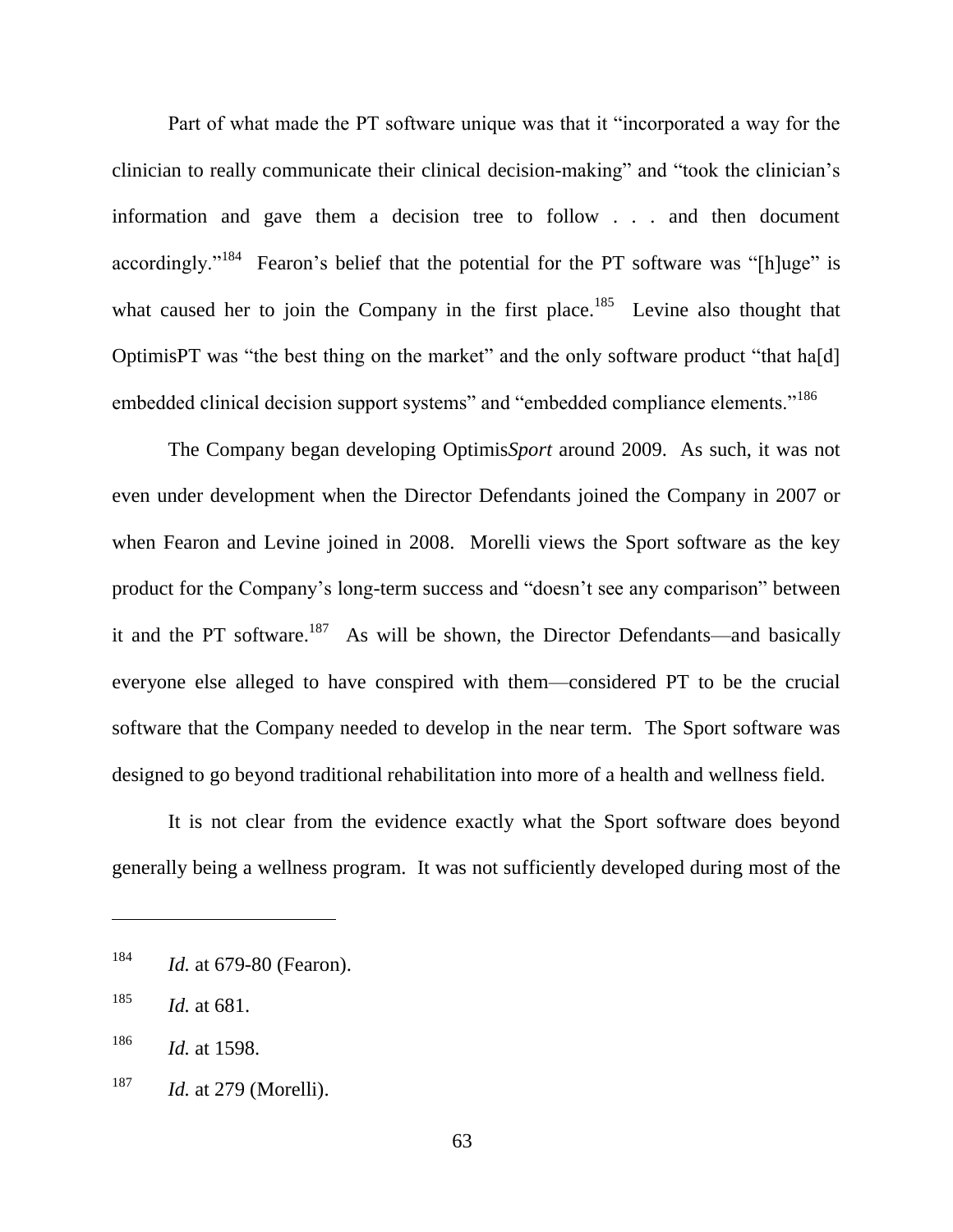time period relevant to this case even to be marketable.<sup>188</sup> Part of Sport involved weight management,<sup>189</sup> but the other wellness aspects of the software are not evident from the record, except that it was intended to be a continuation of the care begun under the PT program. "OptimisSport was to pick up where OptimisPT leaves off."<sup>190</sup> PT, however, was designed to document care largely or entirely paid for under third-party reimbursement regimes and Medicare in particular. Generally, it seems, once reimbursement from Medicare or private insurance has ended, "traditional rehabilitation ... just stops."<sup>191</sup> Optimis*Sport* and clinical services rendered under that software, by contrast, would be paid for by the clients out-of-pocket or, perhaps, by some similar method such as a health savings account.<sup>192</sup>

Optimis' business structure contemplated a symbiotic relationship between the Clinical Services Division and the Software Division. The revenues from the Clinical Services Division financed the Software Division, which developed PT and Sport, and

<sup>&</sup>lt;sup>188</sup> *Id.* at 1474 (Atkins: describing an instance where he was attempting to promote Optimis*Sport* at a trade show and stating: "I had a lot of discomfort because we could not define OptimisSport. It was a lot of ideas but there was nothing concrete. . . . We had four boxes. There is a marketing component, a business component. There was nothing behind the boxes. Nothing was done on it.").

<sup>189</sup> *Id.*

<sup>190</sup> *Id.* at 370 (Morelli).

<sup>191</sup> *Id.* at 369.

<sup>192</sup> *Id.* at 372-73 (Morelli).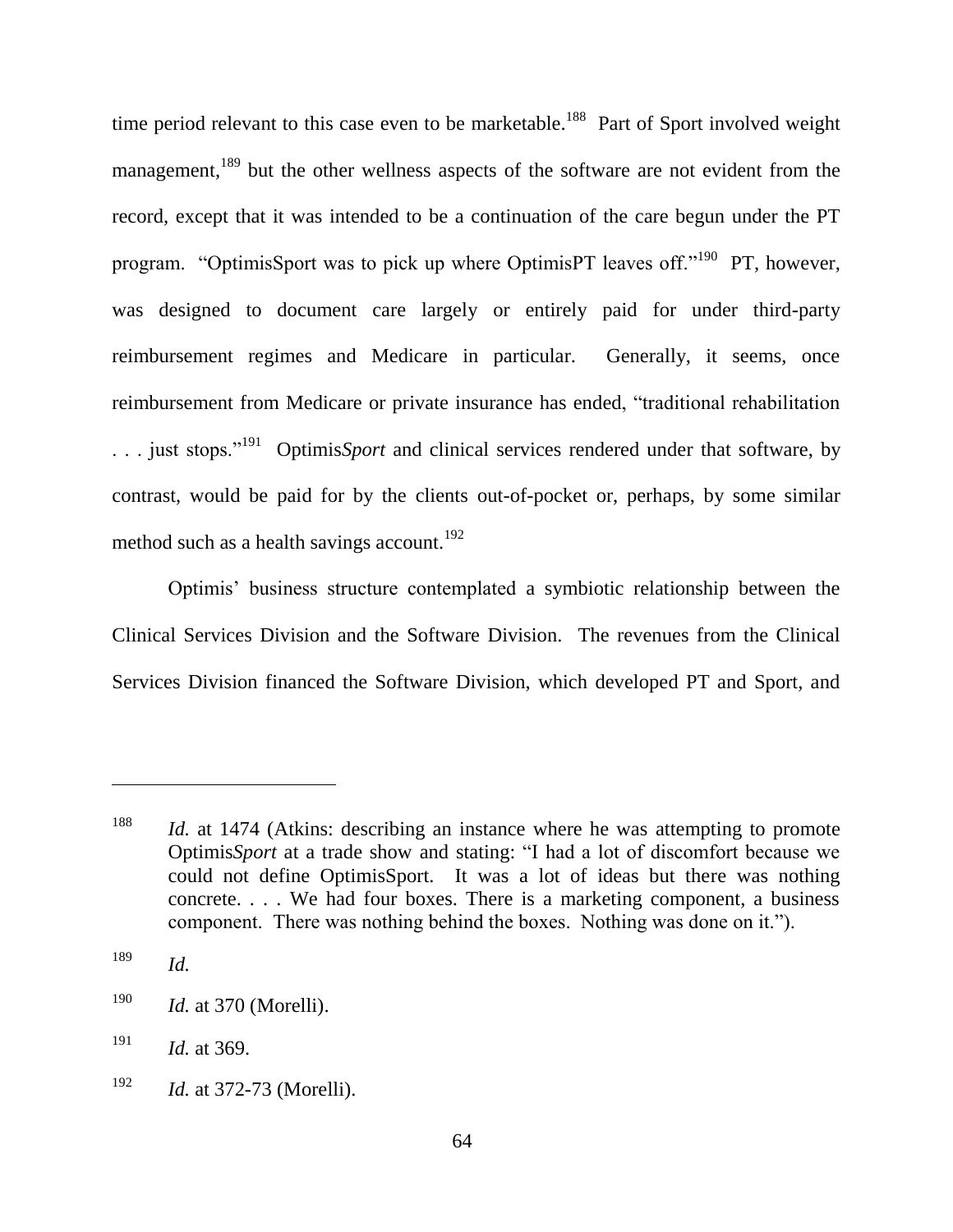then the Clinical Services Division would beta test the software.<sup>193</sup> As Waite testified, ―the business model was that the clinics spun off the revenue to pay for the development of the software, but we also used the software every day."<sup>194</sup> For example, Rancho, the Company's largest clinical unit, "ran more than a million patient records through Version 1" of OptimisPT.<sup>195</sup> The Company's Pacific Palisades clinic, which was run by Geller, was a testing ground for the Sport product,  $196$  but the Clinical Services Division did not utilize the Sport software on a wide-scale basis. One implication of the interrelationship between the Software Division and the Clinical Services Division is that a failure of OptimisPT could negatively affect the operation of the clinics that produce the revenue needed to improve the software, potentially causing a downward spiral.<sup>197</sup>

The physical structure and geography of the Company bears emphasizing. Optimis' headquarters is located in two houses on the same street in Pacific Palisades that are owned by Morelli. The houses, based on their location on the street, are known as the "Upper Bubble" and the "Lower Bubble." The "lower bubble is where all the programmers worked, and then the upper bubble is where the admin work was done."<sup>198</sup>

- <sup>196</sup> *E.g.*, *id.* at 1476-77 (Atkins).
- <sup>197</sup> *Id.* at 1038-40 (Waite); *id.* at 1265-67 (Smith).
- <sup>198</sup> *Id.* at 44 (Owens).

<sup>193</sup> *Id.* at 1039-40 (Waite); *id.* at 1264 (Atkins).

<sup>194</sup> *Id.* at 1039.

<sup>195</sup> *Id.* at 1036 (Waite).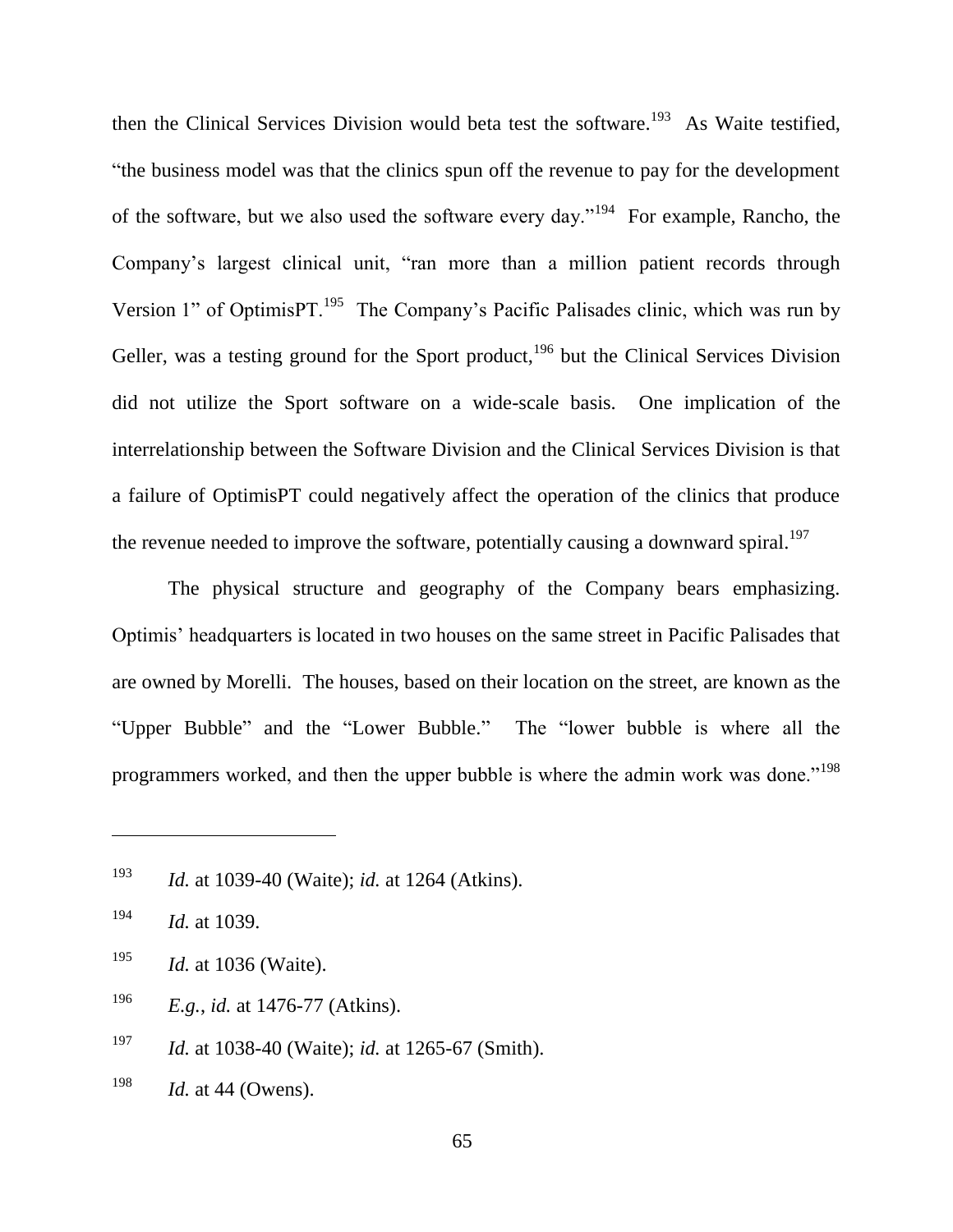The Upper Bubble also was Morelli's personal residence. His bedroom doubled as his office, and it was not uncommon to have meetings in Morelli's bedroom-office.<sup>199</sup>

Much of the Company's work was done remotely. The Director Defendants operated the Rancho clinics out of Murrieta, California, which is roughly two hours away from Pacific Palisades. The Company's other clinics were even farther away, with the exception of the Palisades clinic. The Achieve physical therapy clinics, for example, are in Chicago. The MVP clinics are located in Washington State.

Many of the key employees in the Company also were geographically remote from Optimis' Pacific Palisades headquarters. Fearon, who became an employee in 2008, after she and Levine sold their consulting firm to Optimis, is the Executive Vice President of Business Strategy. She oversees OptimisPT and assists with development, upkeep, and market placement, as well as compliance with regulations such as HIPAA. Fearon is based in Phoenix, Arizona. Levine, Fearon's business partner, is based in South Florida. He is Optimis' Executive Vice President of Compliance and Consulting Services. George Rohlinger, the Company's former Chief Business Development Officer, was based out of Idaho. Jeannine Gunn, who worked for Optimis from January 2010 until June 21, 2013, was the Director of Implementation for OptimisPT. She was based in both Tacoma, Washington and Cincinnati, Ohio. Accordingly, a substantial amount of the Company's work was done remotely, whether telephonically or electronically, through email, for example.

<sup>199</sup> Brys Dep. 32.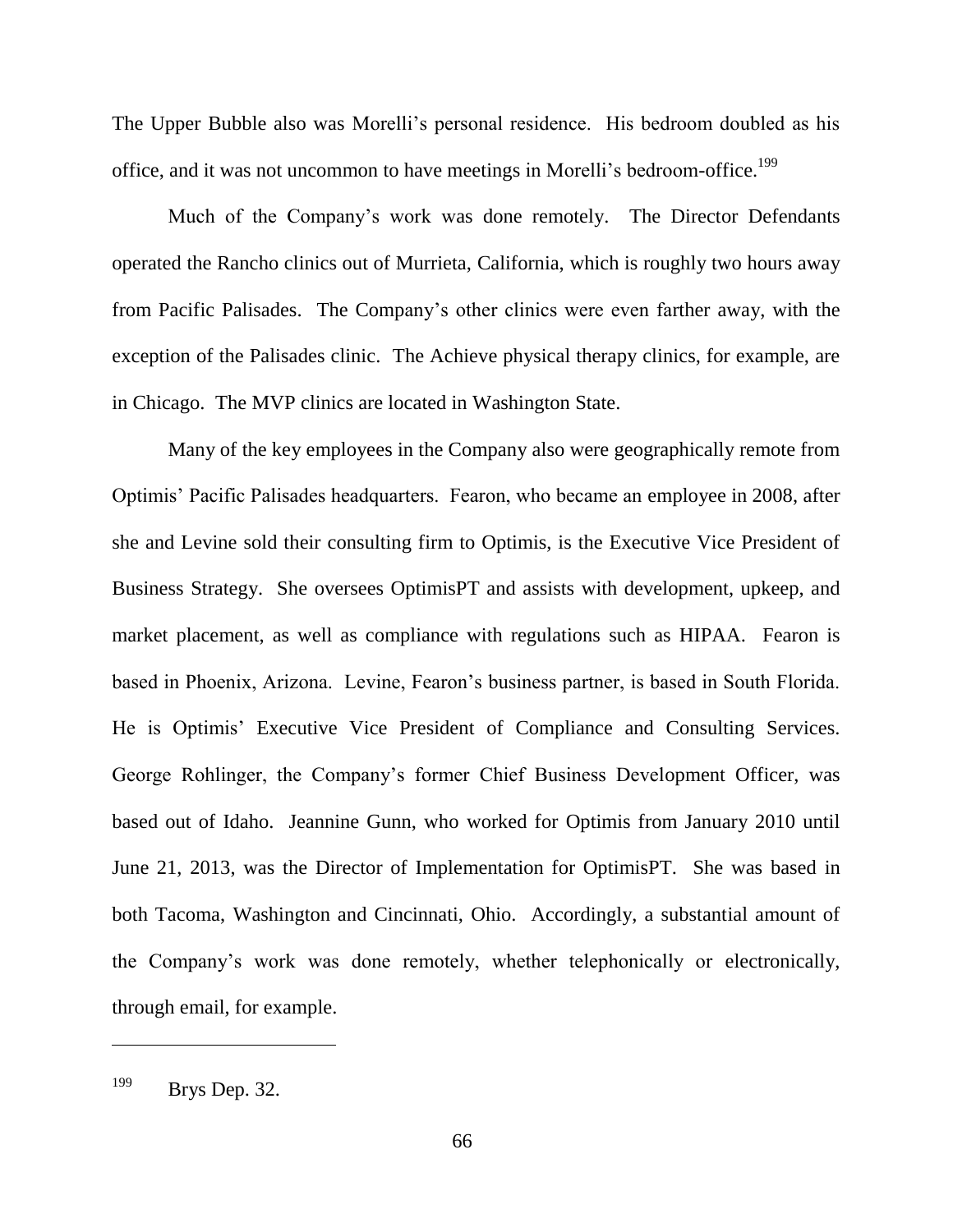Some relevant employees, however, spent a substantial amount of time at the Upper Bubble. Geller is one; Horne is another. Horne started with Optimis as a consultant in the summer of 2006 and eventually became the Company's CFO. Although originally based in Seattle, Washington, he later acquired an apartment in Pacific Palisades. Horne apparently did not use his apartment much, because he was staying with Terry Doherty, Morelli's former wife, whom he started dating in the fall of  $2010^{200}$ Laura Brys was Optimis' General Counsel from around April 30, 2012 through January 15, 2013; she also appears to have spent a fair amount of time in the Upper Bubble.

#### **D. Alan Morelli: The Man and His Management of Optimis**

Morelli unquestionably is the driving force behind this litigation. He claims to be the victim of a vast conspiracy that undermined his authority and attempted to seize control of Optimis from him. As a result of the Stockholders Agreement, Morelli had the power to appoint five of the nine Optimis Board members. He also has served as Optimis' CEO and Chairman of the Board since its inception. Defendants characterize him as a narcissist, in that he has, among other things, an inflated sense of selfimportance and a lack of empathy for others.<sup>201</sup> Defendants further argue that Morelli's character affects his credibility, explains the series of events that led to this lawsuit, and

<sup>&</sup>lt;sup>200</sup> Tr. 1311-12, 1319, 1339-41 (Horne).

 $^{201}$  Post-Trial Arg. 105-06.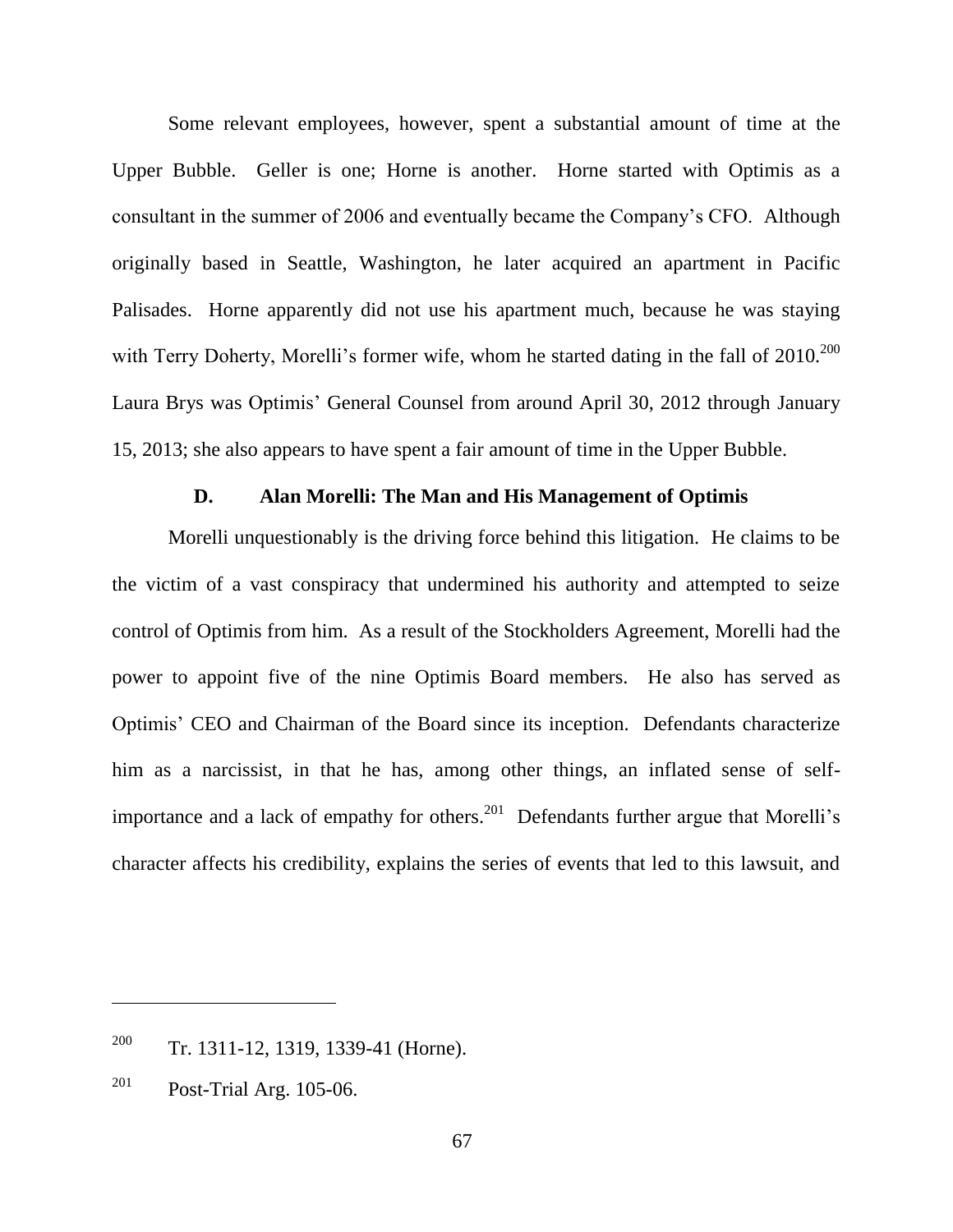even provides a rationale for how the litigation has been conducted.<sup>202</sup> Because, to some degree, that may be true, I briefly review here Morelli's background and his management of Optimis.

Morelli has a J.D. from Georgetown University and worked as a corporate attorney for the Wilmington office of Skadden, Arps, Slate, Meagher & Flom LLP (―Skadden‖). Skadden serves as Plaintiffs' lead counsel in this action. Morelli later moved to Los Angeles and became a partner at the law firm of Manatt, Phelps & Phillips.

Although not a physical therapist, Morelli is an athlete, as were many Optimis employees. In fact, Morelli is a tri-athlete and at one time won the "Member of the Year" award from the LA Tri Club for having led that club of tri-athletes to its first national championship.<sup>203</sup> Several witnesses described Morelli as a visionary and an ideas-man,

 $202$  According to Horne, this litigation is economically irrational and its purpose is "annihilation of those who disagreed with" Morelli. Horne's Post-Trial Answering Br. [hereinafter "HAB"] 70. Plaintiffs' damages expert testified that Optimis has spent \$10 million pursuing this case. Tr. 916 (Bratic). Horne further argues that this lawsuit is all about control of the Company. There may be some truth to the latter position. Before this litigation, the Director Defendants and Morelli each controlled about one-third of the outstanding shares of Optimis' stock. As a result of the 225 Action, Morelli, apparently at the suggestion of the Board he controls, caused the Company to provide him advancement in the form of 1.6 to 2 million shares of stock. *Id.* at 588-98, 668-69 (Morelli). In a similar vein of trying to increase Morelli's ownership share, one condition the Company sought for "forgiving" Atkins was that he would need to surrender a million of his shares. *Id.* at 1494-95 (Atkins).

 $203$  Tr. 338 (Morelli).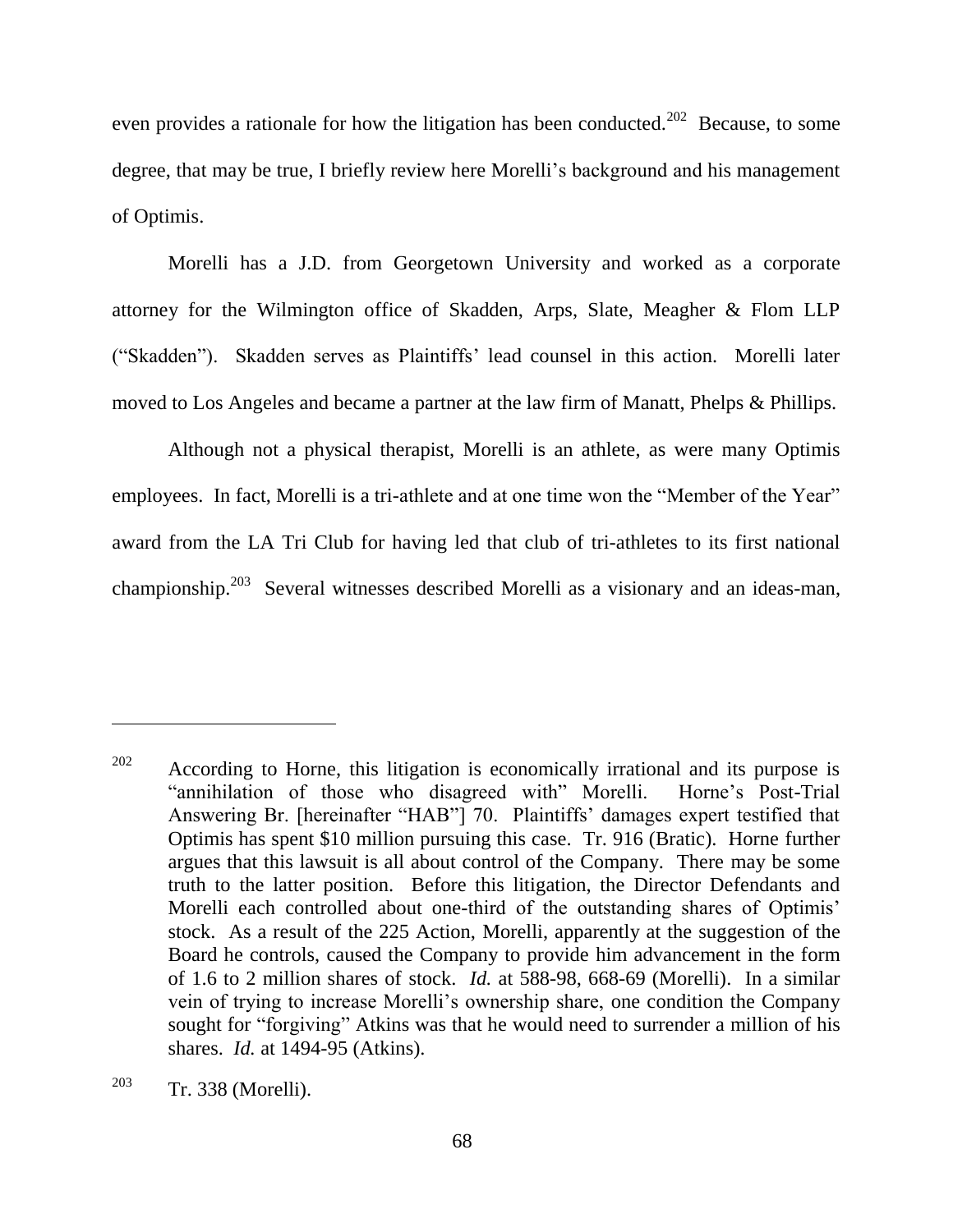with big goals for the future of the physical therapy industry.<sup>204</sup> Morelli also was extremely successful in selling his vision to others and getting them to join him. Fearon and Levine sold their successful consulting company to Optimis in an all-stock transaction, and the Director Defendants did likewise with respect to Rancho. All of the Company's other acquisitions of physical therapy businesses appear to have been stockfor-stock transactions as well.

On the other hand, numerous witnesses convincingly testified that Morelli was controlling, belittling to others, dismissive, intolerant of dissent or criticism, and had poor communication skills. Indeed, some of the most striking testimony came from Plaintiffs' own witnesses. Kevin Owens, Plaintiffs' first witness, is illustrative. Owens competed in international athletic events and had a marketing background. He began consulting for the Company in 2007 or 2008 and remained until May 2011. He was married at the time to Joan Lynch, an employee of ESPN who also consulted for Optimis. Owens admired Morelli and viewed him as a mentor. While at Optimis, Owens worked with the Optimis*Sport* team and assisted with some of the Company's events, such as the Distance

<sup>204</sup> *E.g.*, *id.* at 1503 (Atkins: stating that he wanted Morelli to remain a consultant even after being fired as CEO because "I wanted to have access to his mind, his vision, those kind of things"); *id.* at 1568 (Levine: "Alan is a CEO, he's a visionary  $\ldots$  his talent is not in operations.  $\ldots$  But he is a great visionary."). Rohlinger characterized Morelli as "a very smart man" who "had great vision for" Optimis. Rohlinger Dep. 285.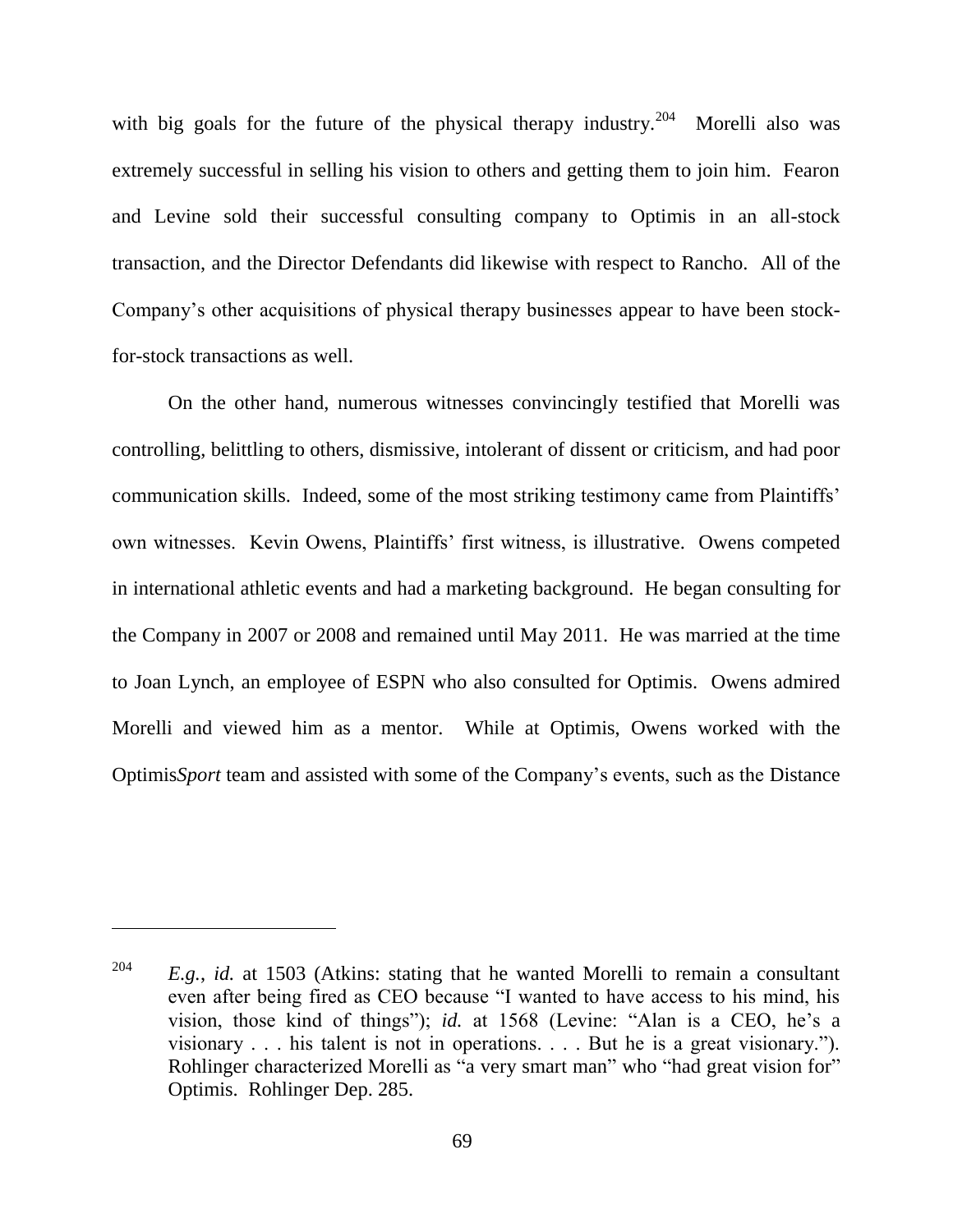Swim Challenge (the "DSC").<sup>205</sup> He was to be paid for his work entirely in stock options, but he apparently never received any. $^{206}$ 

After moving to L.A. in early 2011, Owens worked out of the Upper Bubble. Although he tried to become more involved with selling the Sport and PT products, Morelli forced Owens to focus only on the DSC. According to Owens, Morelli "put me in . . . literally a back room with a phone and said, 'You are to call swim sponsorships and get them.<sup> $1207$ </sup> On at least one occasion, Morelli actually screamed at Owens to go and find sponsorships.<sup>208</sup> Owens understandably "was not very happy with this, being belittled or treated in that way."<sup>209</sup> Although he had learned that others in the Company opposed the DSC as a waste of money, Owens did not bother telling Morelli because Morelli "wasn't listening to a single word I said, and it wouldn't have mattered, so I  $\frac{d}{d}$  didn't bring it up."<sup>210</sup> When Owens attempted to follow up on customer contacts, Morelli either prevented him from doing so or else insisted that any emails to customers be

<sup>205</sup> Tr. 6-22, 39 (Owens). I describe the DSC *infra*. In brief, it was a marketing event that Optimis held three consecutive years that was designed to draw attention to the Company and the *Sport* product. The event involved mainly a long-distance swim, but participants also could do shorter swims.

<sup>&</sup>lt;sup>206</sup> *Id.* at 24. The Company also refused to pay for Owens's expenses to relocate from the East Coast to L.A. *Id.* at 78.

<sup>207</sup> *Id.* at 58.

<sup>208</sup> *Id.* at 122.

<sup>209</sup> *Id.* at 58.

<sup>210</sup> *Id.* at 70.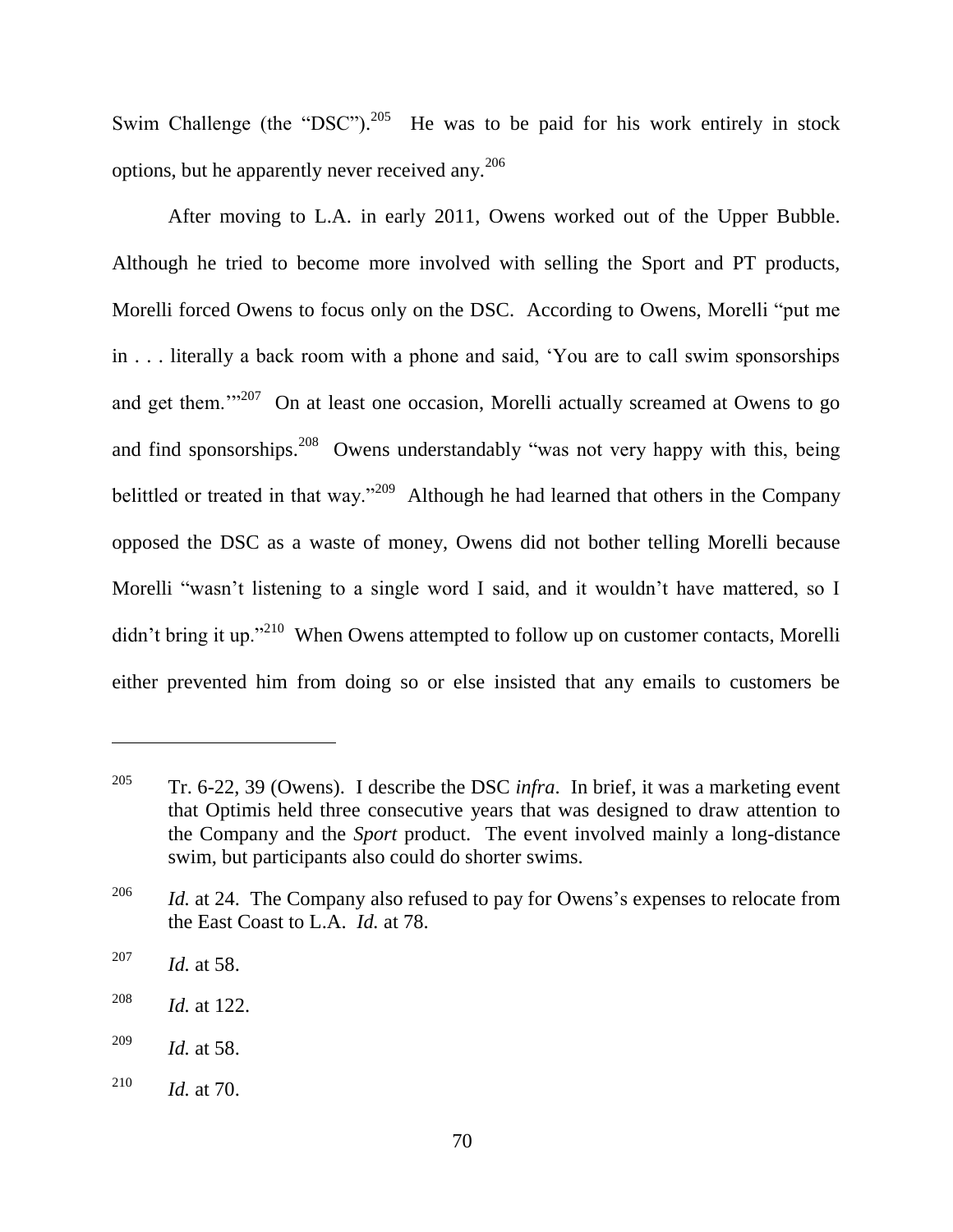cleared by him first. Owens found, however, that Morelli was slow or nonresponsive in replying to his draft emails. $^{211}$ 

Owens described the situation as "demoralizing at best" and the working environment at Optimis as "utterly dysfunctional."<sup>212</sup> After yet another instance where Morelli told Owens not to deal with potential customers, but instead just to sell swim sponsorships, Owens attempted suicide.<sup>213</sup> Yet, even after that, Owens determined to make one last effort with Optimis.

In late April or early May 2011, Owens sent Morelli a proposal (the "Owens" Proposal") that would shift Owens from selling swim sponsorships to running sales for Optimis, which is how Owens believed he would be most beneficial to the Company. In exchange, Owens proposed that he receive up to 10% of revenue.<sup>214</sup> The relative merit of the Owens Proposal is immaterial. What is relevant is Morelli's reaction to it.

In an email to Horne, Waite, and Rohlinger, Morelli referred to the Proposal as "Kevin's bizarre ultimatum" and viewed it as a "very blunt power play" by Owens and his wife that they "intended to use . . . to exert undue influence to coerce me/us into

<sup>211</sup> *Id.* at 131-32.

<sup>212</sup> *Id.* at 78, 79.

<sup>213</sup> *Id.* at 81.

<sup>&</sup>lt;sup>214</sup> *Id.* at 85-87; JX 101.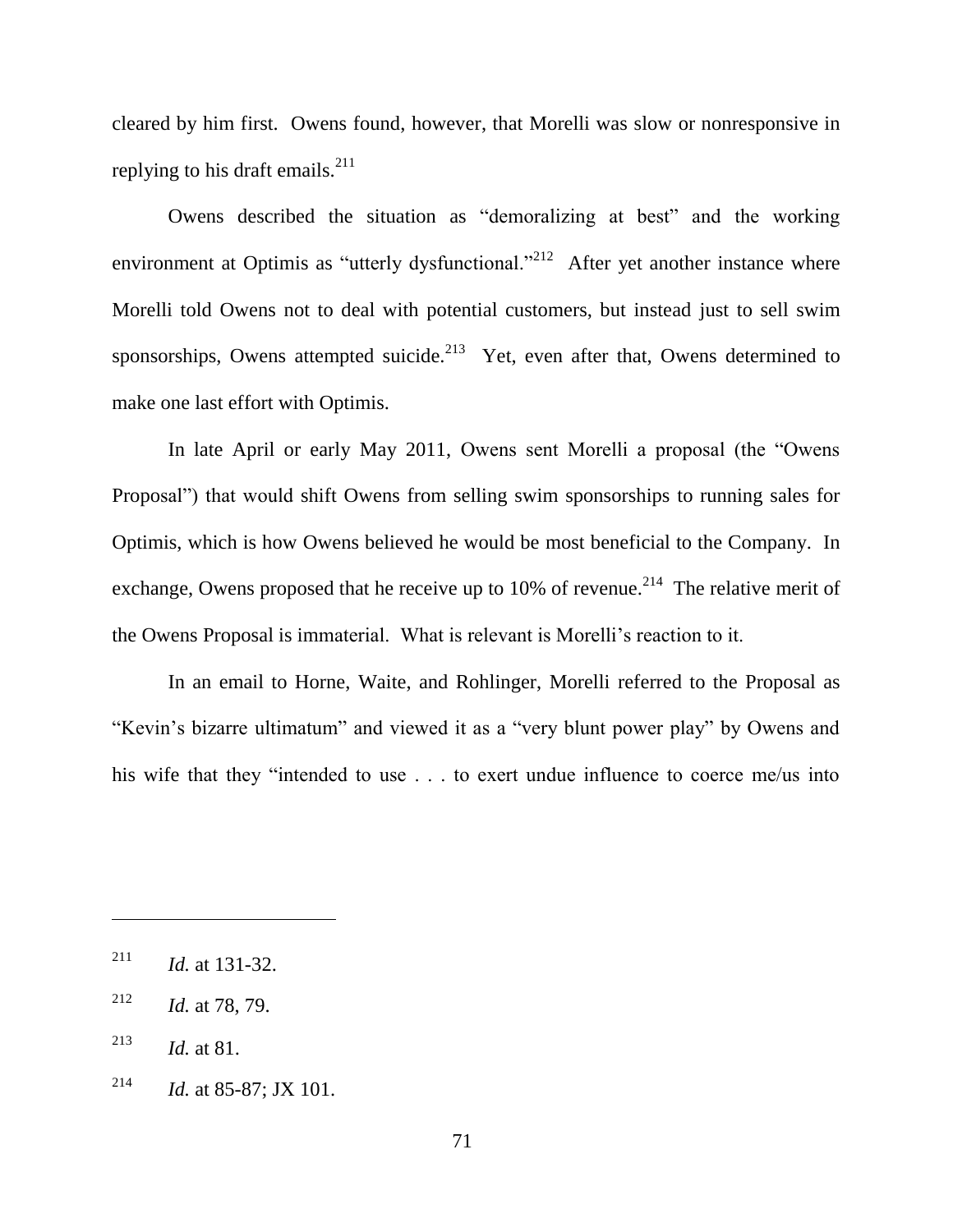giving Kevin an inappropriate amount of power and compensation and her a direct stock option deal. $1^{215}$  Morelli, who was the best man at Owens's wedding in 2010, continued:

> Don't be misled by the fact that it resembles a Unabombertype manifesto, written by a slow  $5<sup>th</sup>$  grader; it is an ultimatum, designed to use (read: mis-use) the authority given to Joan . . . as a way to pressure us to give Kevin 10% of all our sales, whether or not he is involved, and be able to exert contractual rights that manipulate our ability to hire, etc., restricting the company's ability to make sound business decisions due to his undue influence. This might not be so bad except for the fact that Kevin is child-like, never does what he says and he craves power like Will craves Starbucks coffee. . . . That itch you are feeling to push the green button is all part of a coercive, Pavlovian divide-and-conquer strategy by Joan and Kevin, which is a little bit juvenile and a lot of bit corrupt. $^{216}$

At trial, Morelli reiterated that he viewed the Owens Proposal as a corrupt blackmail attempt. $217$  After Morelli rejected his proposal, Owens left the Company.

Other witnesses for Plaintiffs echoed some of Owens's concerns. Fearon complained about Morelli's non-direct management style and "very poor" communication, testifying that "communication would often be diverted, or you'd send communication and then not hear anything and then not know how to direct your actions."<sup>218</sup> Others at the Company counseled Fearon against directly voicing complaints to Morelli, warning her "that this is not something that is going to go well if you try to

<sup>&</sup>lt;sup>215</sup> JX 102.0001 (5/4, 5/5 emails from Morelli to Waite, Horne, and Rohlinger).

<sup>216</sup> *Id.* at .0002.

 $217$  Tr. 510, 513-14.

<sup>218</sup> *Id.* at 690, 749.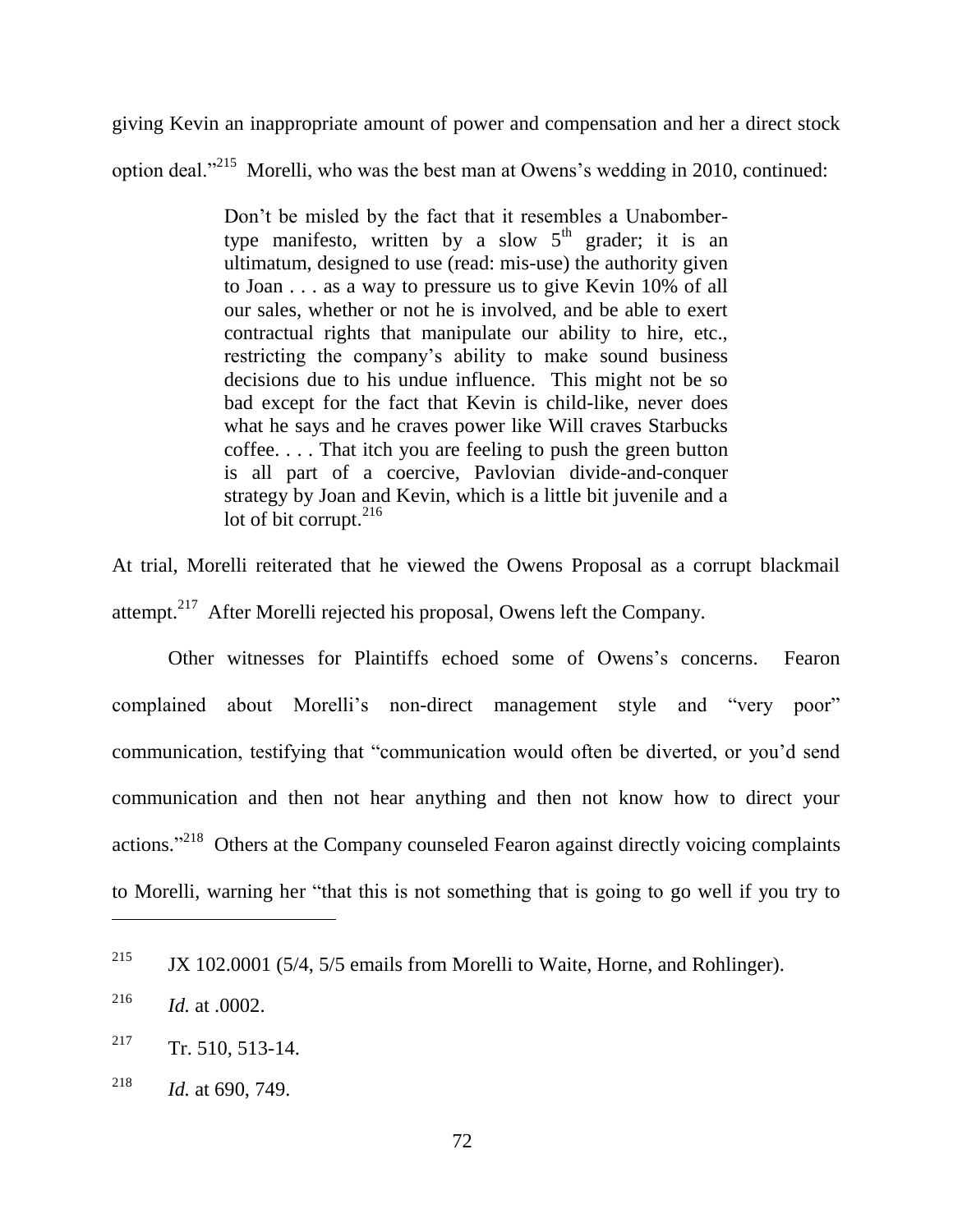address it head on."<sup>219</sup> Levine confirmed that it was difficult or impossible to approach Morelli directly with problems, particularly alone.<sup>220</sup> Morelli on at least one occasion discouraged him from attending a board meeting and, on multiple occasions, chewed Levine out for raising concerns.<sup>221</sup>

Levine also observed what he "believed to be paranoid behavior" and discussed the concept of "Alan's shiny penny." The "shiny pennies" were new people "with new ideas, and they would have Alan's ear for a while. And then, typically, most of those individuals either fell into bad graces or would challenge Alan to a direction, different than he wanted to go," and then Morelli would move on to a new "shiny penny." $^{222}$ 

Olsen, a non-party witness called by Defendants, also testified about Morelli's behavior. As previously noted, he believed a "very threatening type of atmosphere" existed at Optimis following the Director Defendants' termination.<sup>223</sup> In addition, Olsen

<sup>&</sup>lt;sup>219</sup> *Id.* at 703-04 (Fearon). Her contemporaneous emails comport with this testimony. JX 196.0001 ( $5/2/11$  email from Fearon to Gunn: "I have nothing to lose . . . if Alan goes off . . it is just one more incidence where he discounts a key individual in the company . . . further weakening the structure."); *see also supra* notes 113-14.

<sup>&</sup>lt;sup>220</sup> Tr. 1613 ( $\cdot$ I think my deposition lays out several very what I would call volatile conversations between Alan and myself. . . . And so I knew for me, specifically, that . . . I was not going to put myself in that situation again. Certainly not alone.").

<sup>&</sup>lt;sup>221</sup> *Id.* at 1614 (Levine).

<sup>&</sup>lt;sup>222</sup> *Id.* at 1614-15. *See also* Gunn Dep. 63 ("The running term around the office are [sic] 'new shiny pennies,' whether those are new individuals or new projects.").

 $223$  Tr. 1214.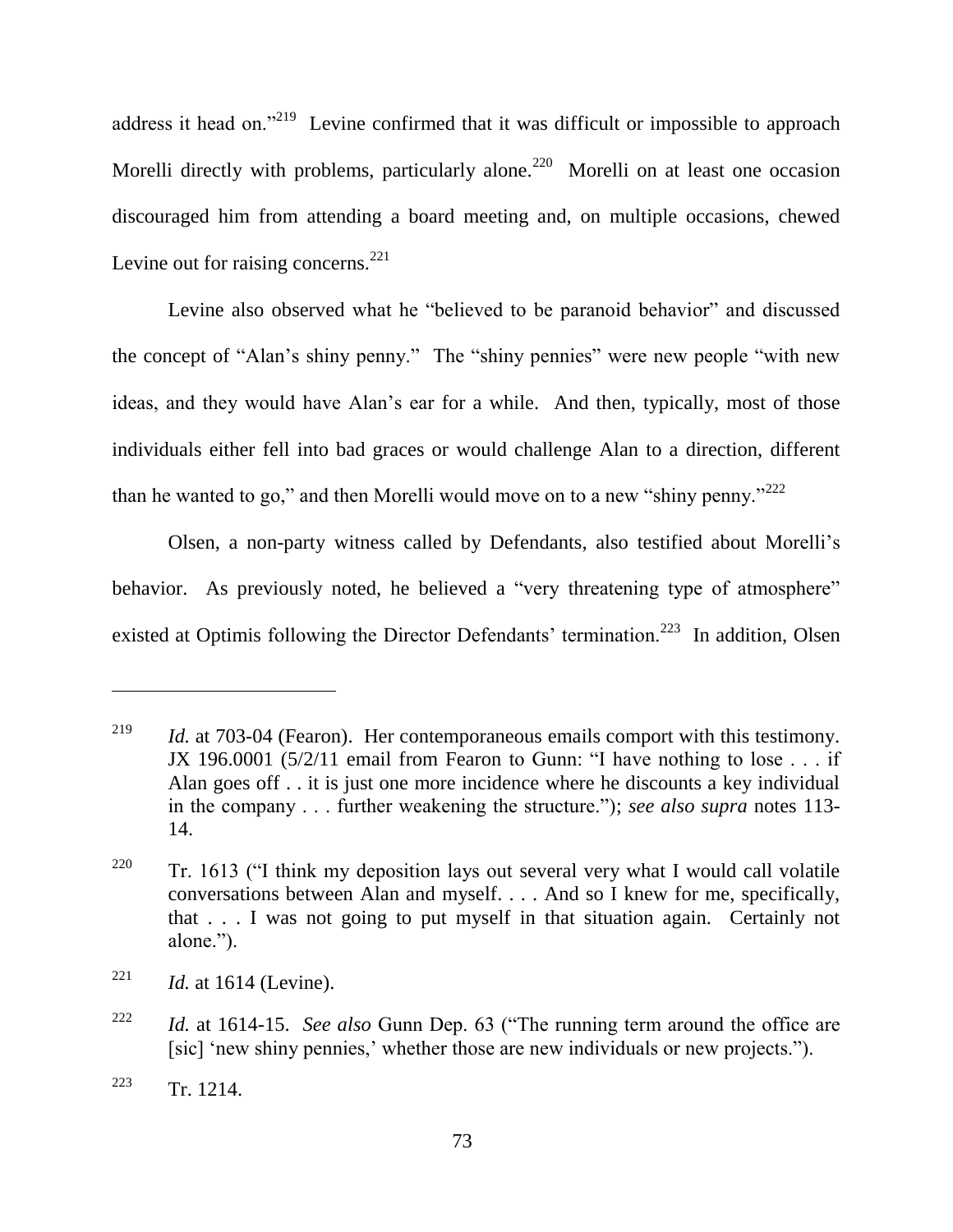described a meeting where one of the Rancho therapists asked Morelli when the Director Defendants were going to come back and "Morelli pretty much exploded on [the person]. And it was at that point that kind of everybody was taken aback. At that point, communication, all communication stopped. $224$  This testimony is consistent with Atkins's recollection of a Board meeting where Godges, a revered figure in the physical therapy community, asked some questions about Optimis*Sport* and Morelli "really went off on him in a way that was almost shocking. I've never seen someone treated that way in a professional setting." $^{225}$  Smith similarly described the incident, testifying that Morelli "completely unloaded on him. I was—frankly, I was taken back by how rude and how condescending and how mean he was to Mr. Godges. . . . I mean, the meeting got deathly quiet. He just—he humiliated him in front of us."  $226$  As a result, Smith stated: "I don't think anybody really wanted to step up and confront [Morelli], you know, with anything at any of the board meetings for fear that he was going to lambaste you and basically put you in your place." $227$  Although Defendants obviously have a fair amount

 $^{224}$  *Id.* at 1215.

 $^{225}$  *Id.* at 1465.

<sup>&</sup>lt;sup>226</sup> *Id.* at 1260.

<sup>&</sup>lt;sup>227</sup> *Id.* at 1260-61. Horne testified that "Alan had a way of alienating people that he was upset with." *Id.* at 1319. Waite also stated that Morelli "doesn't take disagreement very well. He doesn't like it very much when people disagree with what he's doing or question sort of how things are being run." *Id.* at 1041. Consistent with these descriptions, Geller testified that "I could have an opinion that went against him, but I think that became less tolerable as it went along. . . . I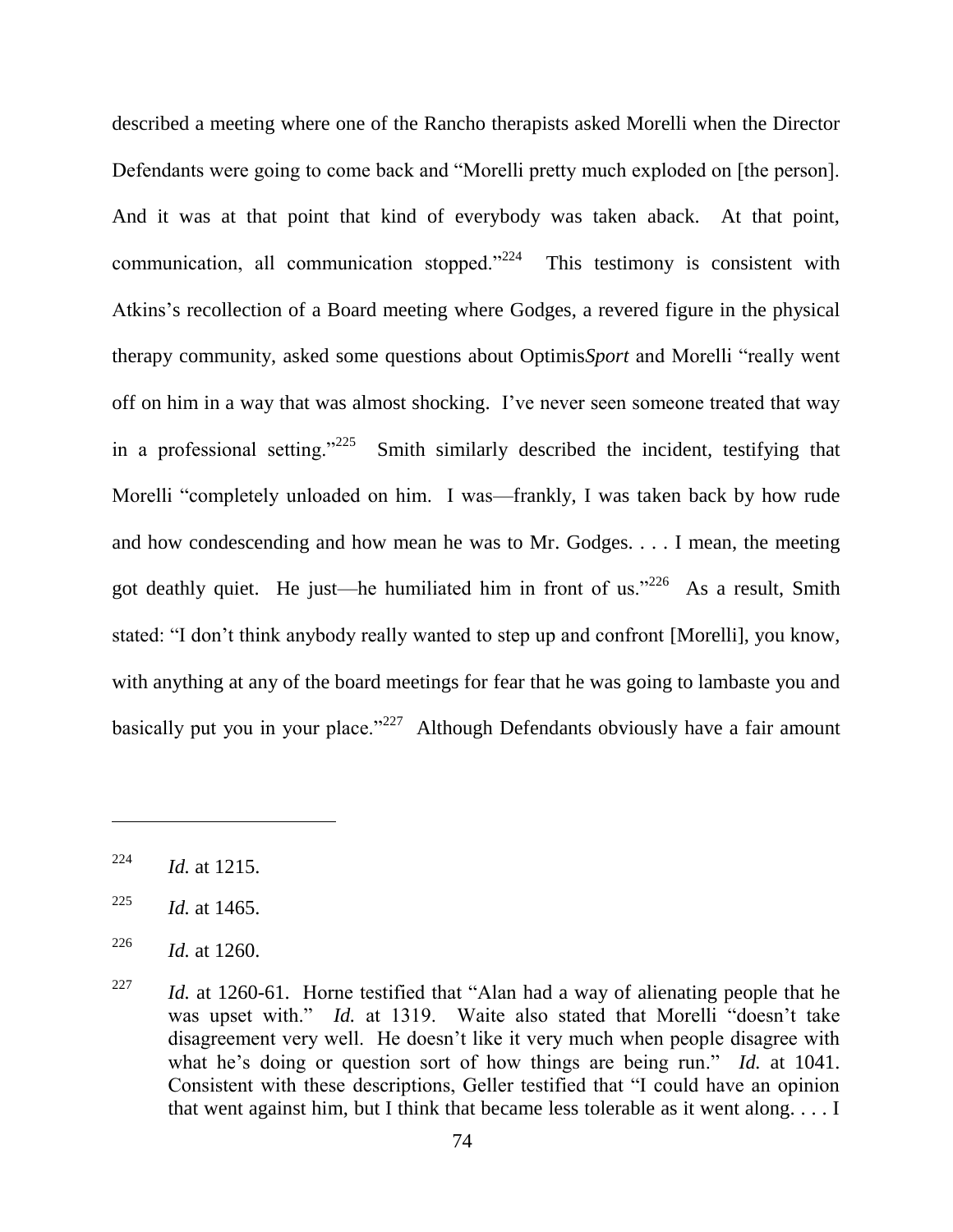of animosity towards Morelli, I credit their testimony on his management style, because it comports with that of Plaintiffs' own witnesses.

## **E. Optimis Grows, Software Development Lags, Frustration Begins**

The record contains little information on the early years of Optimis following the Rancho acquisition in June 2007. Olsen described Rancho's performance as an Optimis subsidiary as "[s]tellar."<sup>228</sup> The Director Defendants received all of the incentive bonuses under their Employment Agreements.<sup>229</sup> After Rancho, the Company completed several other acquisitions and eventually grew to fifty-one clinics.<sup>230</sup>

In early 2009, Morelli asked Waite to serve as the COO of Optimis, and Waite agreed. In November of that same year, the Company launched OptimisPT at the largest annual conference of private practice physical therapists.<sup>231</sup> According to Waite, "it

just had to say what he thought I should say, or he would react poorly.  $\ldots$  He would almost try to punish somebody in a juvenile way." Geller Dep. 21.

 $228$  Tr. 1206.

<sup>&</sup>lt;sup>229</sup> Morelli now believes that "those [bonus] calculations are highly suspect in hindsight" and contends that "those calculations are very much in dispute." *Id.* at 576. But, there are not any claims in this litigation challenging those payments.

<sup>&</sup>lt;sup>230</sup> Between 2007 and 2009, the Company acquired nine physical therapy companies: Rancho Physical Therapy, MVP Physical Therapy, Achieve Physical Therapy, Fortney's Physical Therapy, Fearon Physical Therapy—which was owned by Helene Fearon's husband—Beachside Physical Therapy, Cascade Physical Therapy, Sovereign Physical Therapy, and Schrier Physical Therapy. *Id.* at 282 (Morelli). Fearon, Schrier, and Sovereign exercised their rescission rights under their acquisition agreements and left the Company. I excluded claims relating to those rescissions from this action in my previous Memorandum Opinion. *OptimisCorp*, 2015 WL 357675, at \*12.

<sup>&</sup>lt;sup>231</sup> Tr. 687 (Fearon).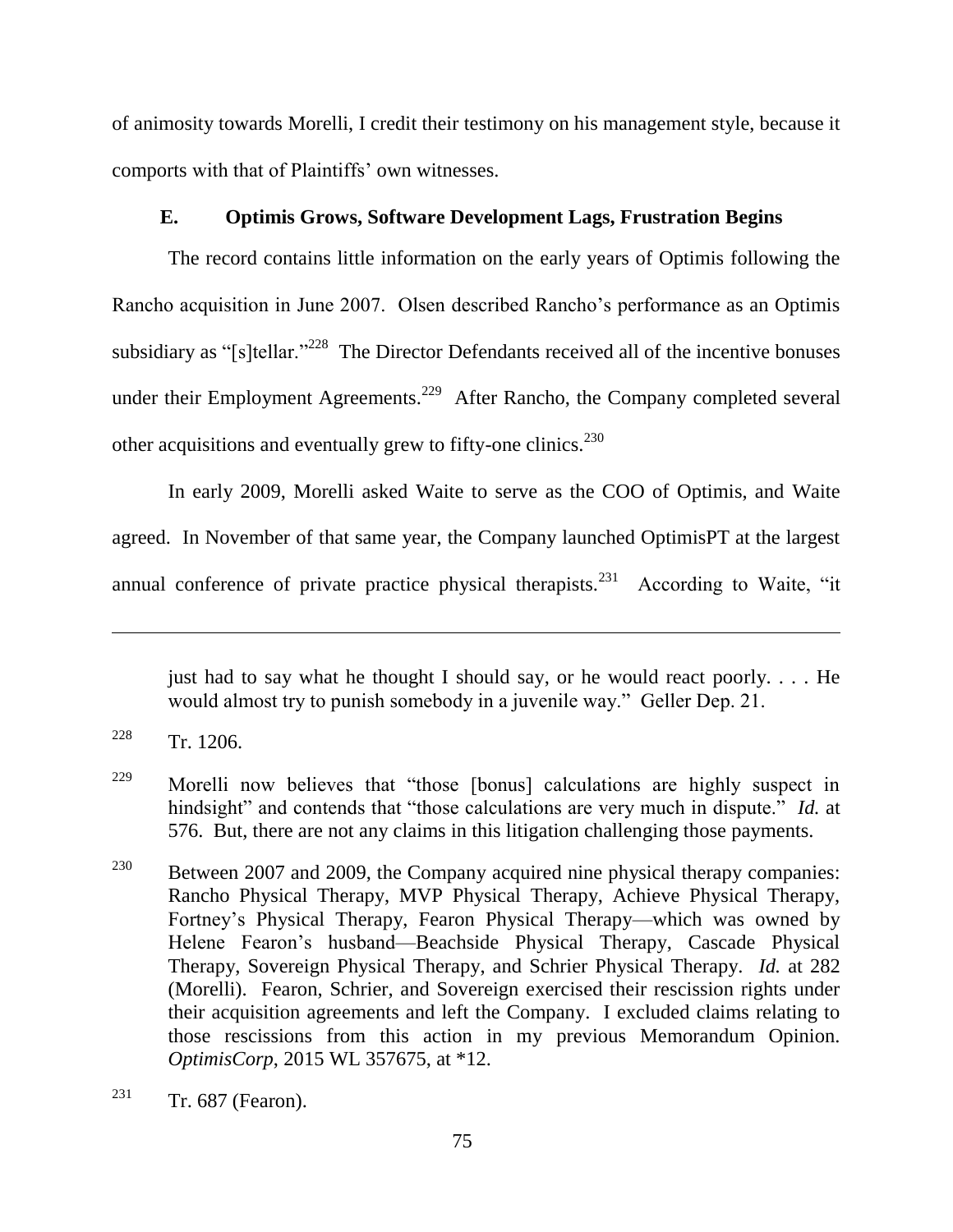exceeded all of our expectations in terms of the reception that we got in the marketplace.<sup>2232</sup> Later in 2009, Optimis started raising capital, using a private placement memorandum ("PPM").<sup>233</sup> Waite participated and also sold his family and friends on Optimis. Smith similarly raised funds for the Company from his family, with his mother investing \$80,000, his younger brother investing \$200,000, and some of his friends investing a total of  $$50,000.<sup>234</sup>$ 

The early years of the Company appear to have been successful. Fearon described the atmosphere then as good and the relationships among the executives as "collaborative, friendly, a lot of joking around."<sup>235</sup> Trouble began in the latter half of 2010. By that time, both the PT and Sport products were in development and were competing for limited resources. The Director Defendants had been with the Company for three years, and the promised liquidity event was nowhere in sight. Additionally, the Company began spending its limited money on marketing events, geared more for the then-conceptual Sport product.

One of those events was the Optimis*Sport* DSC. The DSC, which was conceived of by Morelli and promoted as the world's longest open-water swim, took place in Santa Monica Bay. The purpose of this product-branding event was to "show the general

<sup>232</sup> *Id.* at 1025 (Waite).

<sup>&</sup>lt;sup>233</sup> JX 75.

<sup>234</sup> *Id.* at 1257-58.

<sup>235</sup> *Id.* at 686.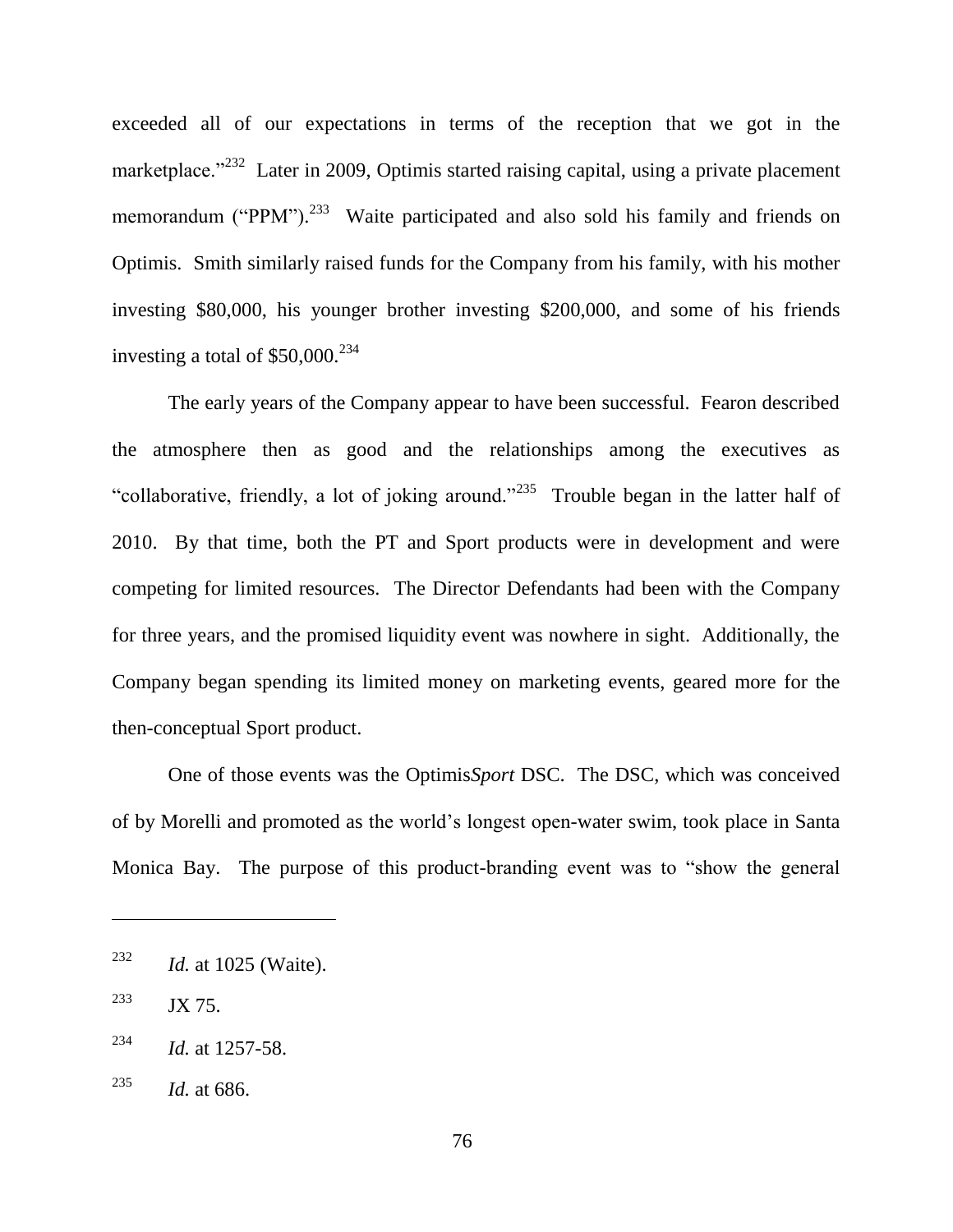population what the human body can do" and encourage people to "just get up and move."<sup>236</sup> The capstone of the event was the 12.6 mile swim, although it also included shorter swims of 4.8 and 1.2 miles. Tapping Joan Lynch's contacts at ESPN, the 2010 event received significant coverage, both in advance and of the actual event itself, including from sources other than ESPN. Between 150 and 200 swimmers participated in the inaugural event, which was held in October  $2010^{237}$  Overall, Owens thought the 2010 event went "very well," and Morelli considered it a success. $238$ 

Plaintiffs claim that Defendants tortiously interfered with the DSC. The event was held for three consecutive years: 2010, 2011, and 2012. Plaintiffs' allegations with respect to this claim are vague and it remains unclear whether they allege tortious interference as to all three years or one year in particular. The only evidence relating to potential interference with the 2010 event relates to Waite. He swam the 1.2 mile distance in the 2010 DSC.<sup>239</sup> According to Owens, he met Waite at the event and said to him, "This is great" to which Waite replied "Yeah, but this is a big waste of money and we're not going to do it again." Waite denied Owens's account, but even assuming Owens's recollection is correct, I find it immaterial. It is undisputed that Waite did

<sup>236</sup> *Id.* at 33 (Owens).

<sup>237</sup> *Generally id.* at 30-39.

<sup>238</sup> *Id.* at 33 (Owens); *id.* at 338 (Morelli).

<sup>239</sup> *Id.* at 1030-31 (Waite).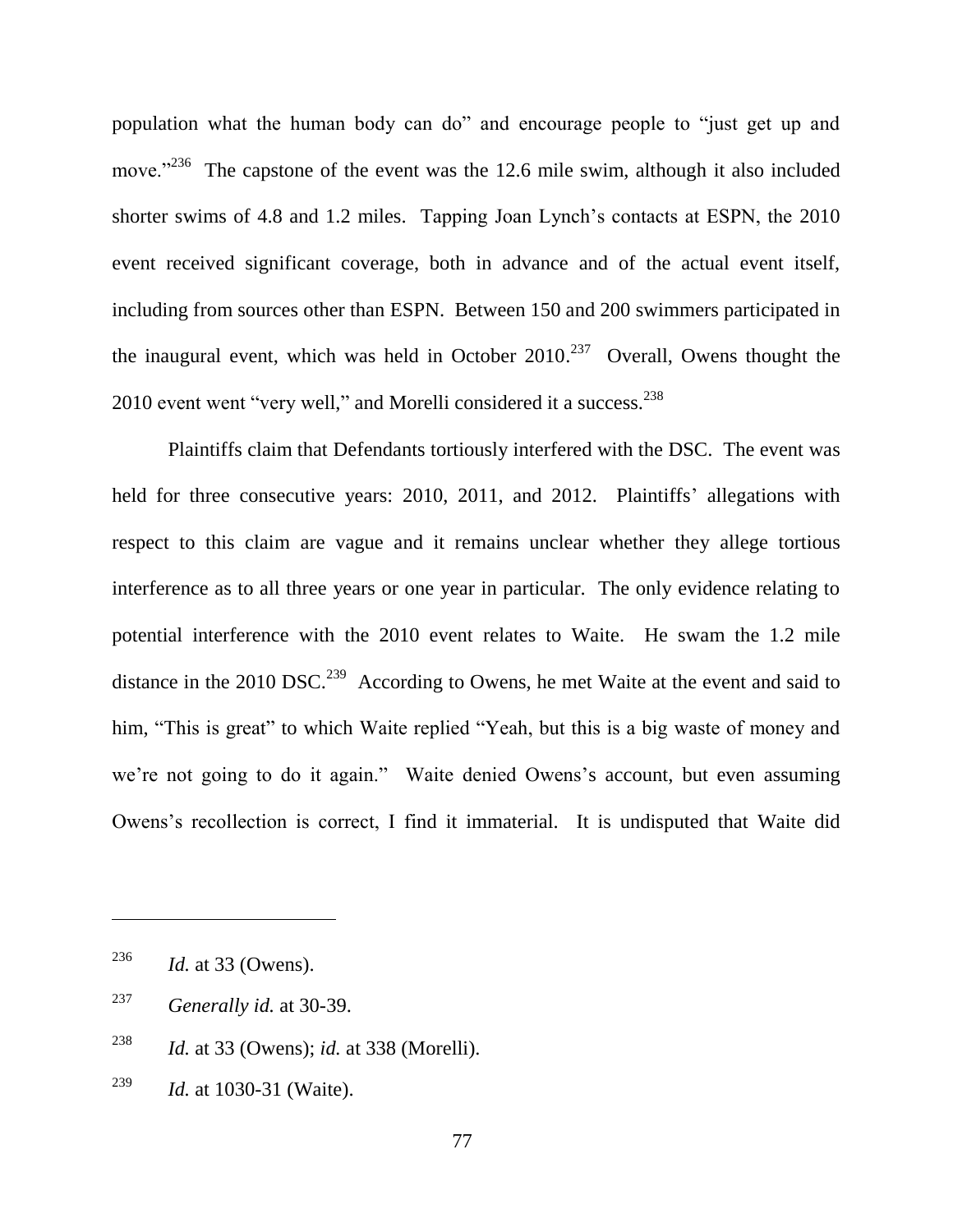participate in 2010 and there is no evidence that he did anything to interfere with the event that Morelli agreed was successful.

The bigger problems at Optimis in 2010 related to the software. Although the launch of the PT product in 2009 was successful, Optimis struggled to improve upon it. In November 2010, the Company's employees again displayed the PT product at the private practices conference where they had received a good reception the previous year. The Company had added certain new aspects to the PT product, but they apparently were not entirely ready for release. As Fearon testified: "[A]t that meeting, I experienced being very disappointed in how we presented our product, because part of our product was really good, and the public was asking for more. And the other part of our product ... it was kind of not well-formed or it was half-baked ... .<sup>240</sup> Fearon and Levine were highly respected consultants to the physical therapy market, and their recommendation of the PT product was likely to cause more therapists to acquire it. By the same token, Fearon and Levine had a vested interest in seeing that the product succeeded, because they were putting their reputations on the line in standing behind PT. In that context, I consider it important that Fearon believed Morelli was devoting insufficient resources to PT to enable Optimis to meet market expectations.<sup>241</sup> Substantial resources were being devoted instead to Optimis*Sport* and the DSC.

<sup>240</sup> *Id.* at 687.

<sup>&</sup>lt;sup>241</sup> *Id.* at 688-90.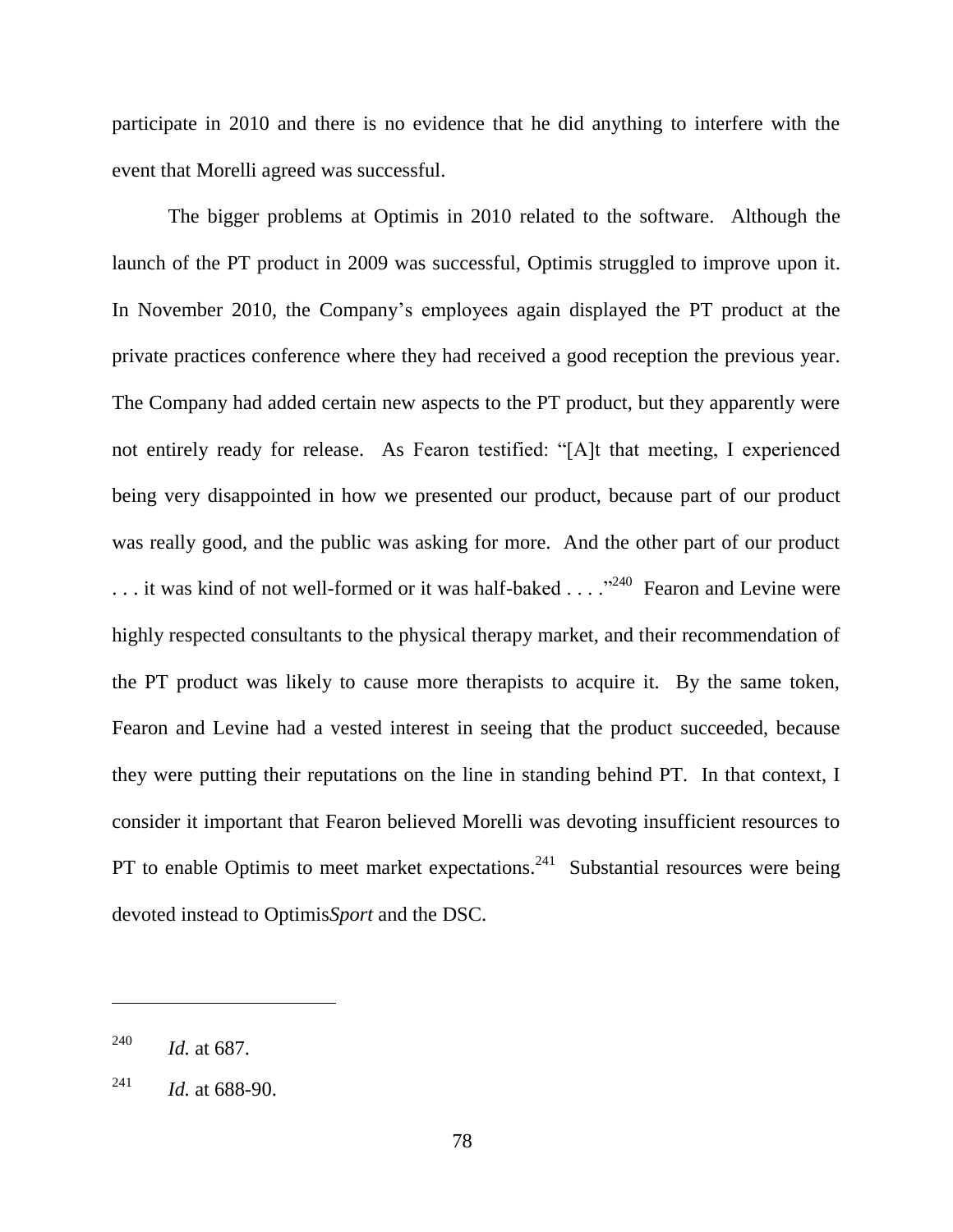Plaintiffs have accused Defendants and others of hiding their frustration with Optimis' resource allocation from Morelli and secretly opposing Sport. The evidence does not support these allegations. Morelli knew about the frustration. Plaintiffs' witness David Hwang was Optimis' Director of Branding and worked on marketing and graphic design for the Sport product. He told Morelli in 2010 that other employees had a negative view of Optimis*Sport*. 242 Morelli dismissed his concerns, however, and told Hwang he was being negative and needed to learn to work better with others.<sup>243</sup>

Plaintiffs also relied heavily on an email chain among the Director Defendants from November 30 through December 1, 2010 (the "2010 Emails").<sup>244</sup> According to Plaintiffs, this email chain evidences a conspiracy and reveals that the Director Defendants were plotting to seize the Company as early as November 30, 2010. The conspiracy allegedly came to fruition almost two years later with Morelli's ouster on October 20, 2012. In the email chain, Defendant Smith expressed concerns about the status of OptimisPT and suggested raising them directly at an upcoming Board meeting. Plaintiffs focus on the following two lines from Waite's response: "If we were to create that confrontation at the board level, then we must be in a position to do what would amount to a hostile take over. I am not sure that is what we want to do right now."<sup>245</sup>

<sup>242</sup> *Id.* at 159-61 (Hwang).

<sup>243</sup> *Id.* at 232.

 $244$  JX 84.

<sup>&</sup>lt;sup>245</sup> *Id.* at .0001 (11/30/10 email from Waite to Smith and Atkins).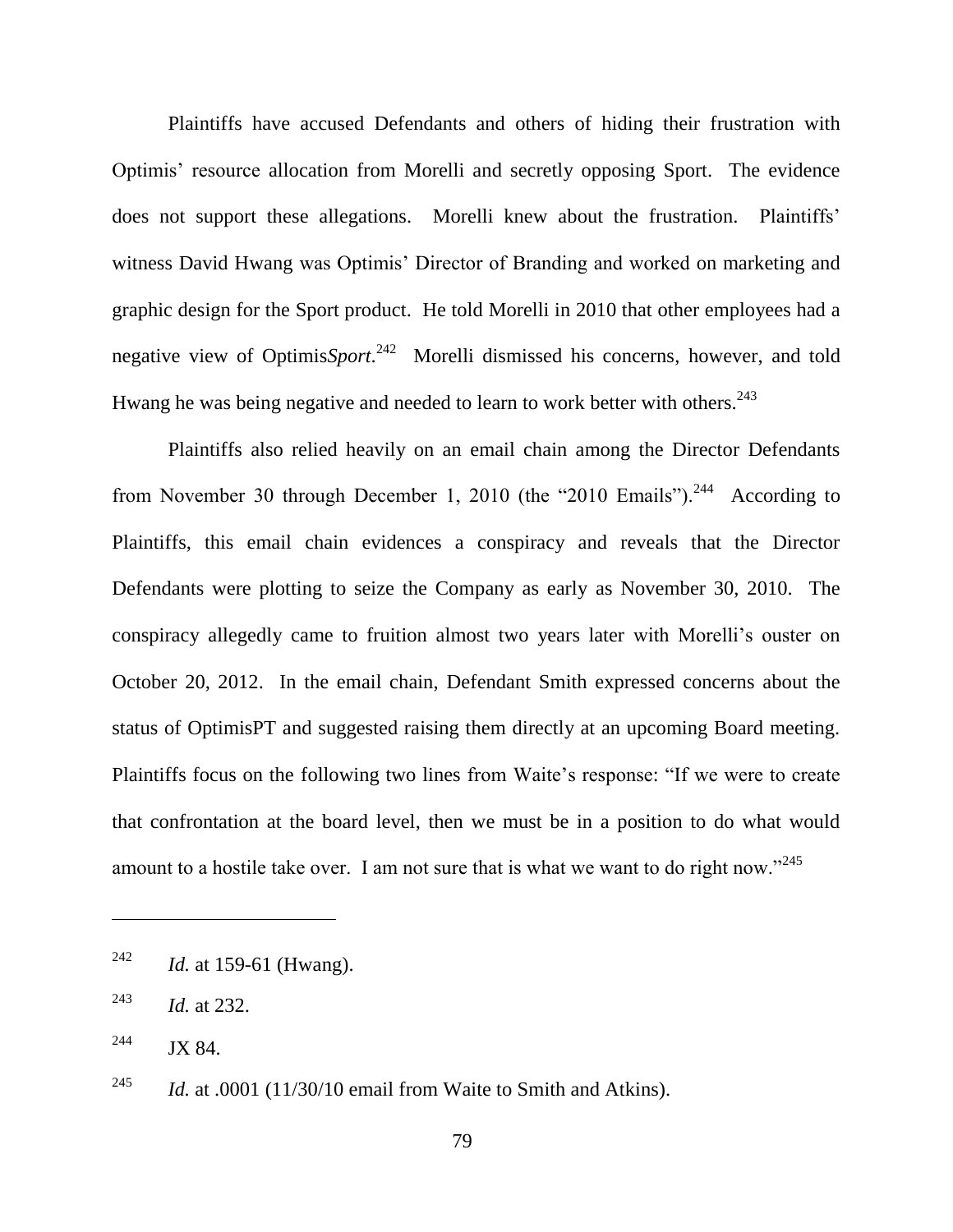At trial, the Director Defendants testified—credibly, consistent with the text of the emails, and in accordance with Fearon's testimony—as to the context of the 2010 Emails. Kim Frost, a Rancho employee, had discussed with Smith and Atkins that the PT software was experiencing problems whereby Rancho was "actually losing charges." $246$ Smith explained that the PT software was dropping charges and that "[d]ropped charges basically means you lose revenue. So if you drop charges and they go away, if they disappear, it's difficult to recapture that."<sup>247</sup> Accordingly, I find that in late 2010 instability of the PT software and slower than expected improvement of that product were serious problems for the Company.

The 2010 Emails, when read in full, actually demonstrate the opposite of what Plaintiffs contend. Because Plaintiffs relied on these emails as evidence of a conspiracy, I quote them at some length. The first email is a message Waite forwarded from Frost that discussed PT software errors relating to charges.<sup>248</sup> Smith then replied to Atkins and

<sup>&</sup>lt;sup>246</sup> Tr. 1038 (Waite).

<sup>&</sup>lt;sup>247</sup> *Id.* at 1265; *id.* at 1469 (Atkins: "And not that I'm a software genius in any shape or form, but I know that the entire company ran off of this software. And so it looked like this was going to explode. And this, in my mind, looking forward, was going to . . . have a tremendous negative effect on not only just Rancho. Since Rancho was about 70 percent of the income of the entire company, if this were to happen, this would be catastrophic.").

<sup>&</sup>lt;sup>248</sup> JX 84.0002 (11/30/10 email from Frost to Director Defendants and others: "Yesterday I found about 8 errors on the Charge approval screen . . . . Today I moved on to testing the batching process and have found some other errors that have been written up  $\dots$ .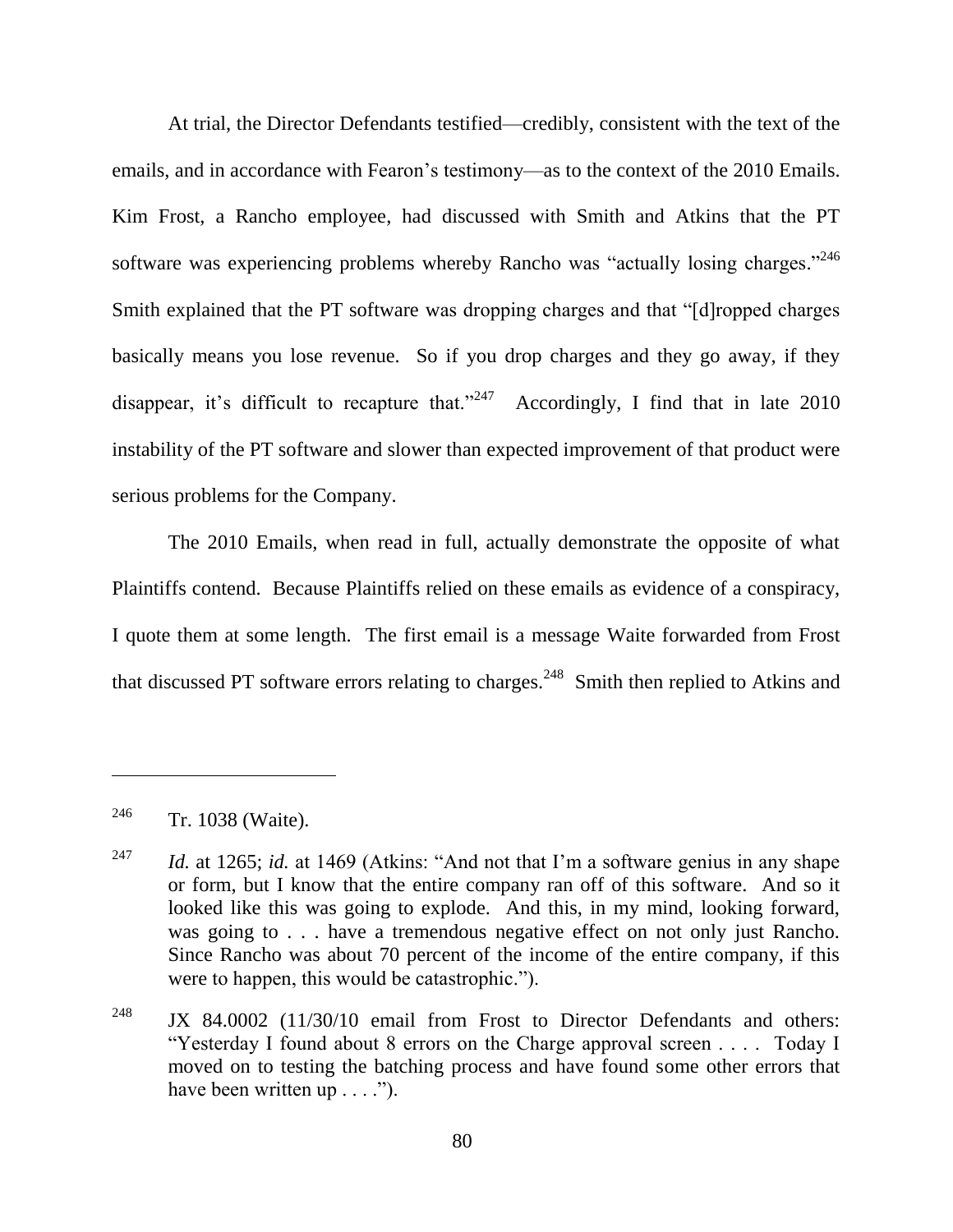Waite. Smith first mentioned the "fragility of our current situation as it relates to our data

bases in V1 and CS [OptimisPT] software" and then wrote:

We also need to discuss our game plan for the board meeting. We are at a critical juncture and we need to address the concerns at the meeting. We also need to discuss the poor financial budgeting and lack of fiduciary responsibility as it relates to expenses Optimis is incurring. I know everyone is concerned and we should discuss how we plan on broaching this at the meeting. As the three largest shareholders, there is a lot at stake for all of us.  $249$ 

Atkins testified that Smith is the most confrontational of the three Director Defendants.<sup>250</sup>

This is consistent with Smith's demeanor at trial and his testimony.<sup>251</sup> Smith described

Waite as someone who was less confrontational and would calm him down.<sup>252</sup>

Waite responded to Smith's email by advising against confronting Morelli

directly. Waite's email stated, in part:

I have come to believe that we need to think carefully about our approach and keep in mind our goal, which is to create a liquidity event for all of us. Upon reflection, I am not sure that confronting this situation at a board meeting with other[s] present is the best approach to getting us to our goal of liquidity. I am afraid that confronting Alan at a board meeting, in front of colleagues, embarrassing him in his home will make us feel better in the short term, but in the long run will likely result in some rapidly deteriorating issues of

<sup>&</sup>lt;sup>249</sup> *Id.* at .0001-.0002 (11/30/10 email from Smith to Atkins and Waite).

 $250$  Tr. 1469.

<sup>&</sup>lt;sup>251</sup> *Id.* at 1267 (Smith: "But I was really fired up. Frankly, I wanted to confront Mr. Morelli and confront the development team and say, you know, 'You guys got to figure this out."").

<sup>252</sup> *Id.*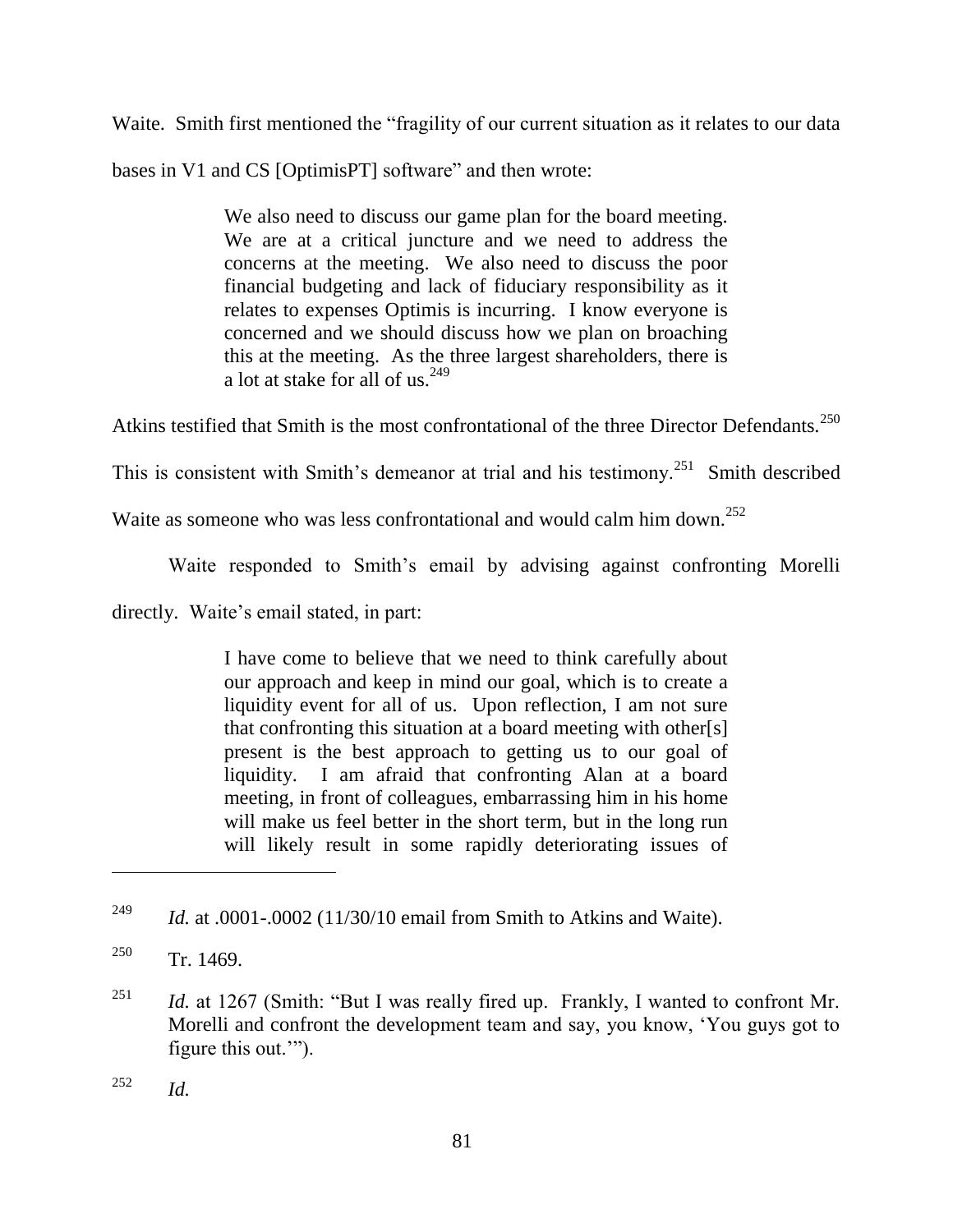management which may create significant negative effects on operations which may include litigation, etc. If we were to create that confrontation at the board level, then we must be in a position to do what would amount to a hostile take over. I am not sure that is what we want to do right now.

Alan is hell bent on creating a listing of a class of equity in 2011. That is our goal as well. He has deep connections which are likely to make that process go more smoothly and get us a better outcome.<sup>253</sup>

Atkins wrote back: "I have to agree that now is the time to keep the wheels on so we can get to the finish line," which was always the liquidity event. $254$ 

Atkins further testified that "John [Waite] was our conduit to Optimis. If we wanted to have a connection to the Optimis folks, John was that."<sup>255</sup> As COO of Optimis, Waite had the most interactions with Morelli and was most aware of Morelli's character and behavior, which I described at length *supra*. I find nothing nefarious, therefore, in Waite's counseling against confronting Morelli directly about development of the PT software, for which Morelli, as CEO, was responsible, and fearing that a confrontation would be counterproductive. Conversely, I reject Plaintiffs' assertion that the 2010 Emails reveal a conspiracy. Instead, particularly against the backdrop of the other evidence, those emails show three large stockholders frustrated with the CEO and concerned that the PT software's instability could threaten the Company's future. I also

<sup>&</sup>lt;sup>253</sup> JX 84.0001 (11/30/10 email from Waite to Smith and Atkins).

<sup>254</sup> *Id.* (12/1/10 email from Atkins to Smith and Waite). *See also* Tr. 1471 (Atkins); *id*. at 1267-68 (Smith).

 $255$  Tr. at 1470.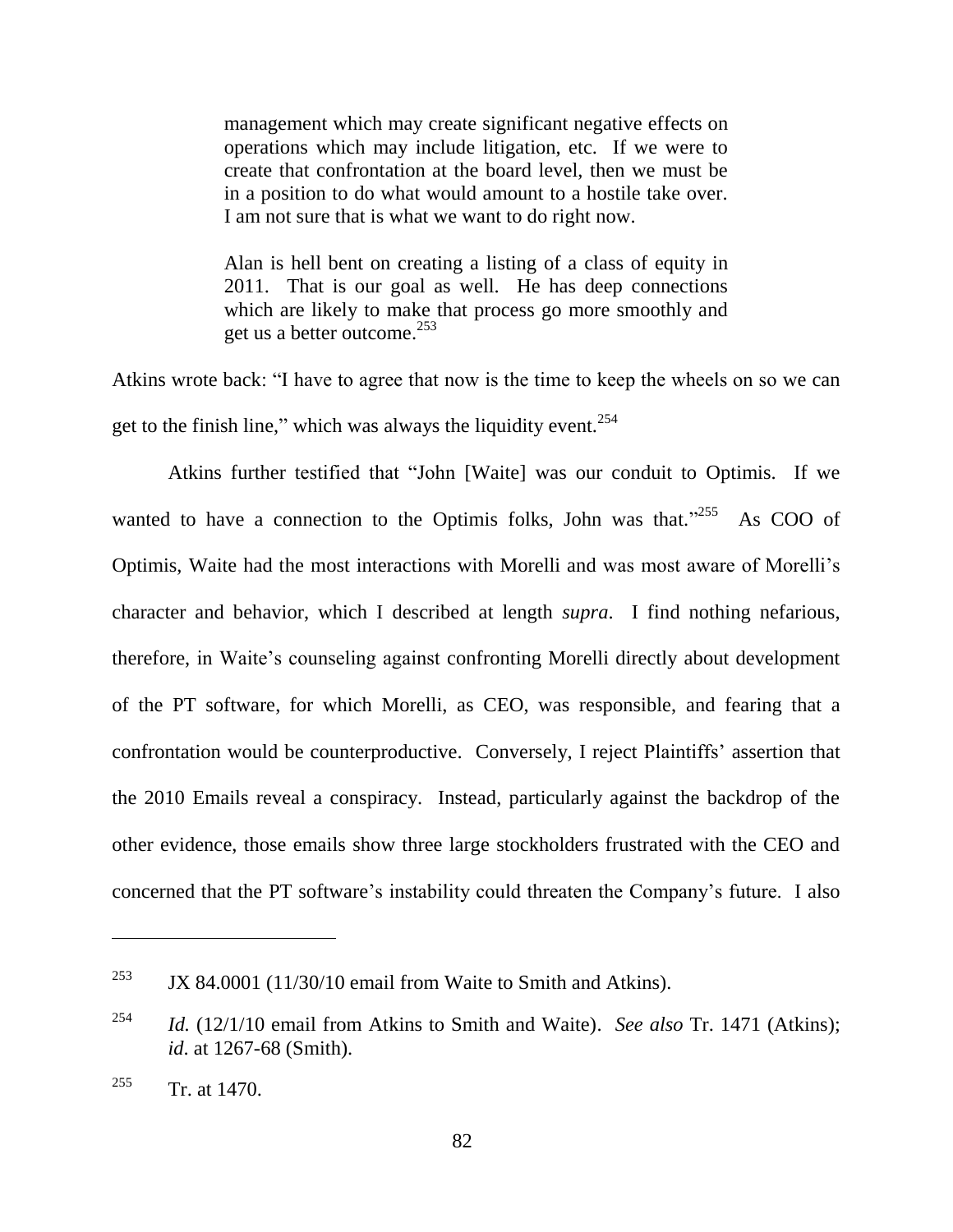do not view the 2010 Emails as suggesting that the Director Defendants were hoping to take control of Optimis for their own self-interest or otherwise seeking to gain a benefit not available to all stockholders. Rather, the most reasonable inference from those emails is that the Director Defendants' primary interest was in continuing to work to achieve a liquidity event that would benefit everyone, which included working with Morelli on raising capital.

In sum, based on the foregoing evidence, I find that none of the evidence regarding events that occurred in 2010 provides any material support for Plaintiffs' various theories of liability.

## **F. 2011: Software Development Stalls, Employees Battle Over Resource Allocation, Frustration with Morelli Increases**

The state of affairs at Optimis continued going downhill in 2011. Much of the evidence in this case focuses on 2012, but Plaintiffs contend that Defendants, and particularly the Director Defendants, were engaged in a conspiracy during the entirety of 2011. Despite this allegedly ongoing conspiracy, there is little evidence of any purportedly wrongful action in 2011.

Virtually no significant improvements were made on OptimisPT during  $2011$ <sup>256</sup> Hwang testified that he was told in 2011 not to work with the developers on Sport, which he understood to mean that the developers were being shifted to PT, and he reported that

<sup>256</sup> *Id.* at 756 (Fearon).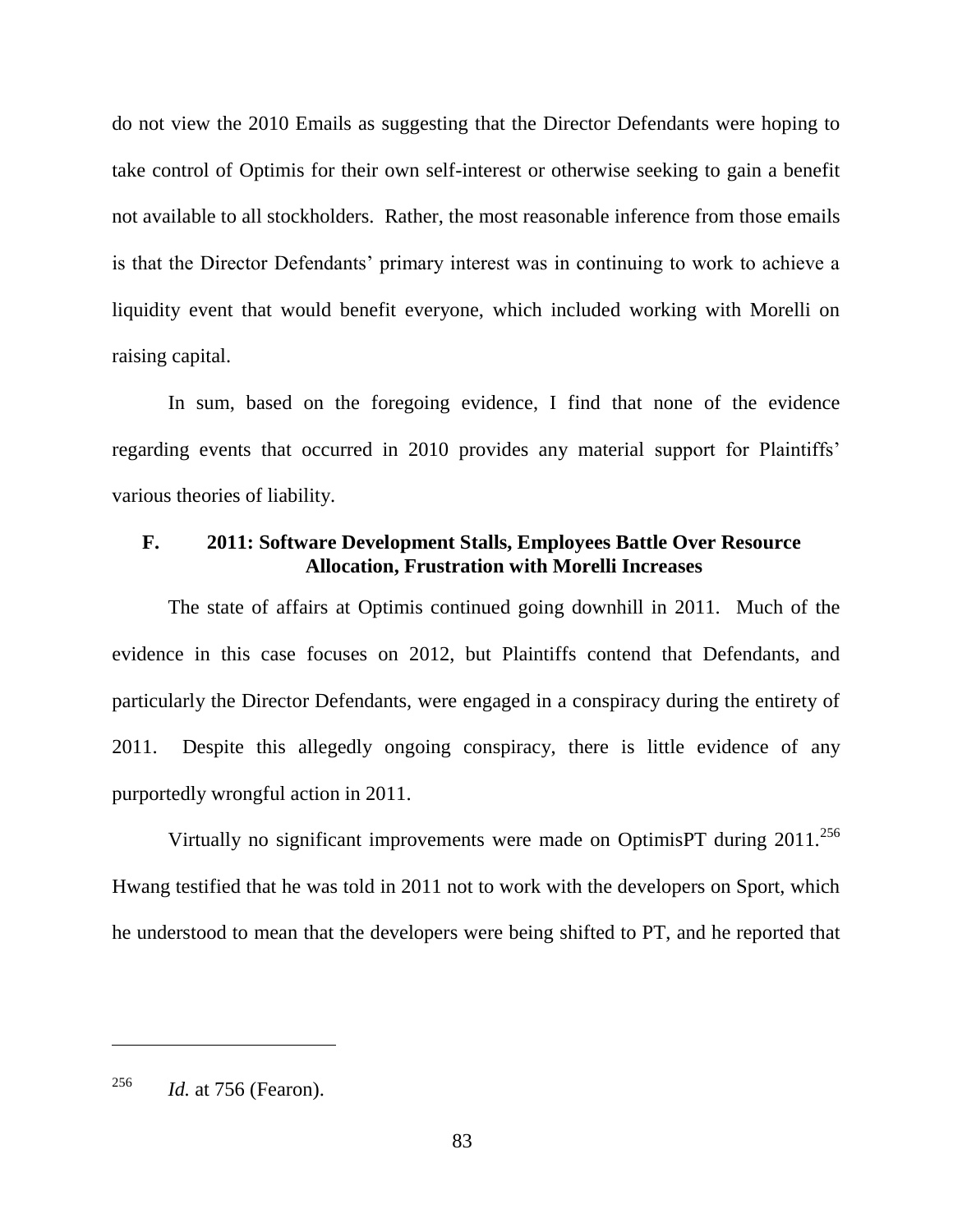to Morelli.<sup>257</sup> According to Hwang, "[e]verybody reported directly to Mr. Morelli."<sup>258</sup> In these circumstances, I find that, more likely than not, Morelli did know in 2011 about the unhappiness among some of the Company's employees over allocating resources to Optimis*Sport* instead of OptimisPT.

Owens also testified about 2011. While he was working on the DSC, Owens met with Horne, the CFO, at Starbucks in March 2011. Horne allegedly told Owens: "The swim is not going to happen this year. The board's not behind the swim. It's a waste of money."<sup>259</sup> Horne further allegedly said "Alan will be out in six months if we don't go public.  $\ldots$  So just keep your head down and keep your mouth shut.<sup>3260</sup> Horne denied saying these things.<sup>261</sup> Regardless, Owens testified that, notwithstanding what Horne allegedly told him, he continued to work on the 2011 DSC to the best of his ability.<sup>262</sup>

<sup>257</sup> *Id.* at 255-56.

<sup>258</sup> *Id.* at 255.

<sup>259</sup> *Id.* at 54 (Owens).

<sup>260</sup> *Id.* at 56.

<sup>&</sup>lt;sup>261</sup> *Id.* at 1321-22. In many respects, Owens's testimony on behalf of Plaintiffs, and especially Morelli, did more harm than good. I found Owens to be a wellmeaning, but easily manipulated person. Despite the extremely poor work environment at Optimis, including Morelli's demeaning treatment of him personally, Owens later emailed Morelli in April 2013 offering unsolicited aid and stating "you are and always have been a friend." JX 743  $(4/18/13 \text{ email from})$ Owens to Morelli). To the extent Owens offered testimony favorable to Morelli, I found that evidence unreliable and biased.

 $262$  Tr. 127-28.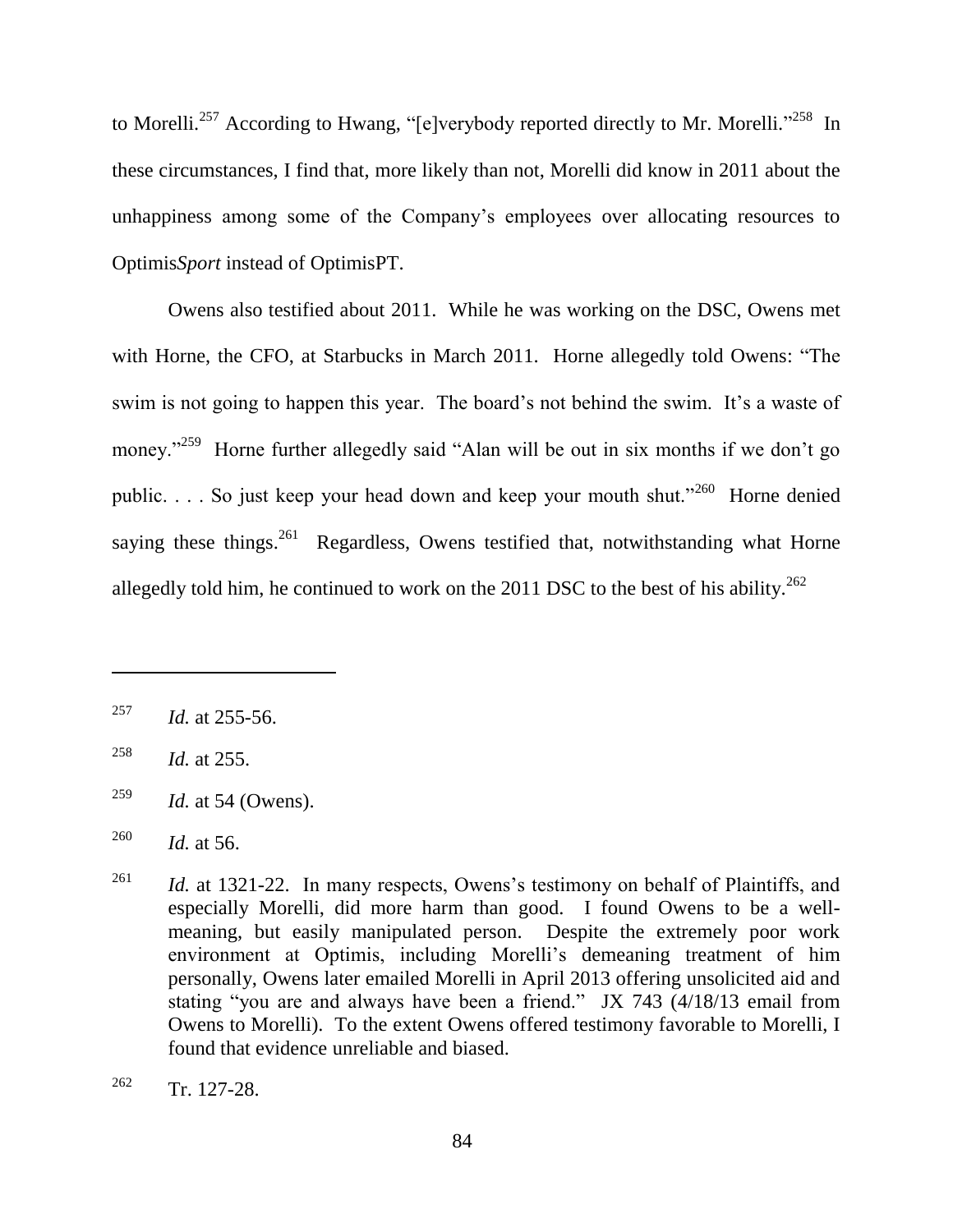As further evidence that Defendants allegedly interfered with the 2011 DSC, Plaintiffs point to the fact that the LA Tri Club withdrew their sponsorship of the event. Owens testified that he met with Paul Hekimian, an Optimis consultant and the head of the LA Tri Club, regarding the 2011 DSC. Rohlinger participated in that meeting by phone and Owens allegedly heard Rohlinger say "We're not even going to have that event this year."<sup>263</sup> Plaintiffs aver that Rohlinger's comment caused the LA Tri Club to withdraw their sponsorship, but they failed to prove that such a causal connection exists. The LA Tri Club not only withdrew their sponsorship of the DSC for 2011, but also revoked Morelli's membership.<sup>264</sup> Indeed, several members from the LA Tri Club sued Morelli because they never received the stock options they were promised for assisting with the  $2010$  DSC.<sup>265</sup>

As previously mentioned, Owens had left Optimis by May 2011. The DSC happened later that year. Waite again swam in the event, participating in the 2.4 mile swim.<sup>266</sup> Morelli again described the event as successful, with about 400 participants, including some celebrities, and some television coverage as well. $^{267}$ 

- <sup>264</sup> *Id.* at 344-45 (Morelli).
- <sup>265</sup> *Id.* at 345 (Morelli).
- <sup>266</sup> *Id.* at 1031.
- <sup>267</sup> *Id.* at 346-47.

<sup>263</sup> *Id.* at 63-66.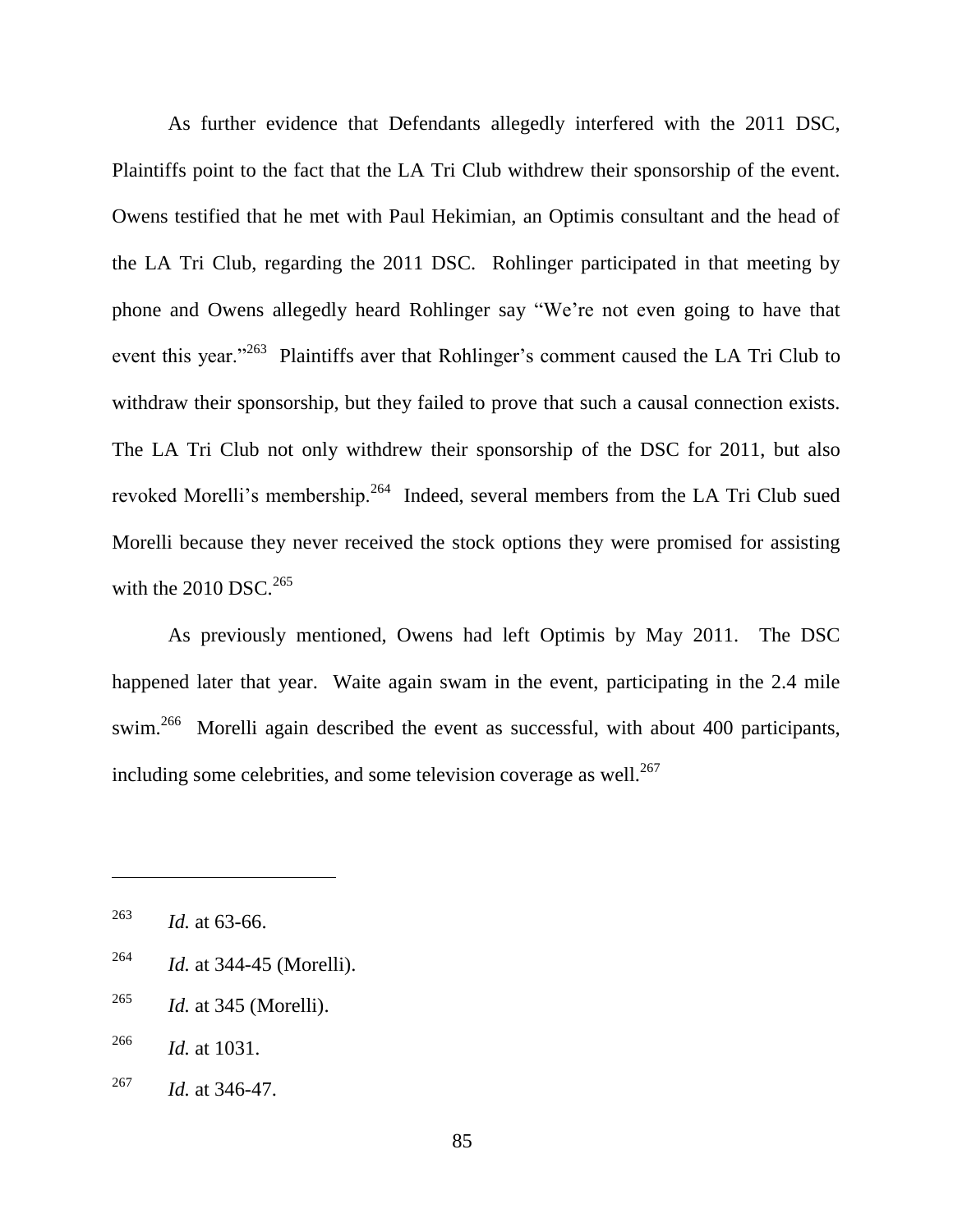The other event of note in 2011 was the opening of a physical therapy clinic in Pacific Palisades. Morelli knew Tina Geller through the LA Tri Club and he recruited her to join the Company in February 2010. In October or November 2011, Optimis opened the Pacific Palisades clinic that was to be run by Geller. That clinic "was Alan's idea to promote the OptimisSport software . . . . He called it a Petri dish for the OptimisSport software."<sup>268</sup>

At the end of 2011, the Company again was in need of capital. In December 2011, Optimis had another PPM prepared. The Director Defendants—who, according to Plaintiffs, were over a year into their conspiracy to "sabotage[e] the Company's strategic plan<sup> $269$ </sup>—again answered the call. Optimis raised about \$860,000, almost all of which came from two people: a friend of Waite's and Atkins's brother-in-law.<sup>270</sup>

### **G. The February 2012 Chicago Conference**

In 2012, the alleged conspiracy gained speed. The first activity occurred in February 2012. Although the Company largely operated remotely, employees and executives would meet at various times throughout the year at conferences and conventions. One of those conferences was the combined sections meeting, a physical therapy conference, in February 2012 in Chicago (the "February 2012 Conference"). Attendees included Horne, Rohlinger, Geller, Morelli, Gunn, Fearon, and Levine.

<sup>268</sup> Geller Dep. 13.

 $^{269}$  POB 45.

<sup>270</sup> Tr. 1322, 1335-36 (Horne); *id.* at 1467 (Atkins).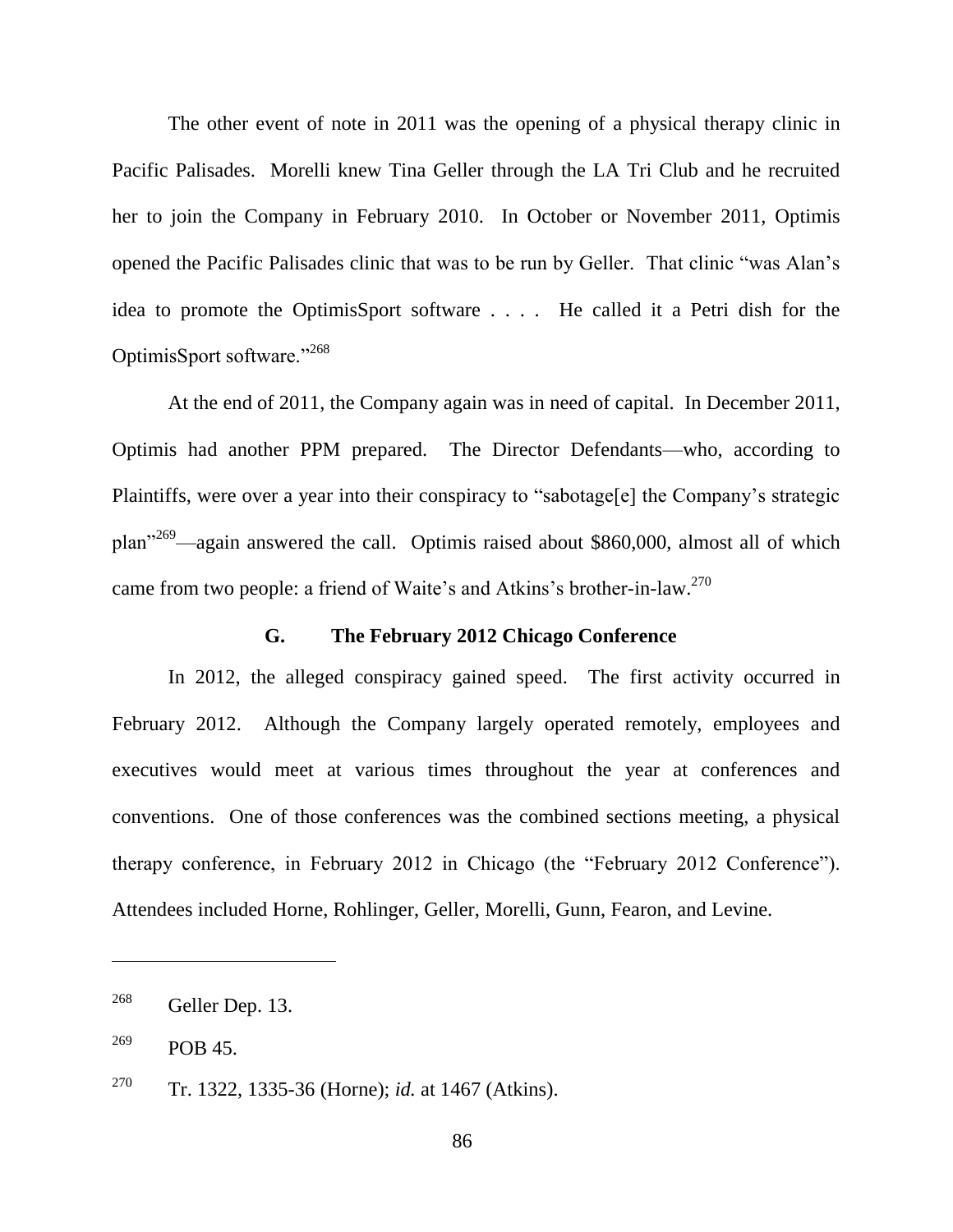Before Geller became the director of the Pacific Palisades clinic, her position at the Company was not entirely clear.<sup>271</sup> She apparently was involved in Optimis*Sport*, but also seems to have functioned as Morelli's personal physical therapist. The oral sex incidents began in mid- to late-2011 and gradually ended as she started working more at the Palisades clinic in spring of 2012. Geller began working at the clinic part time when it opened in late 2011 and worked there full time by April 2012.<sup>272</sup>

Geller described the February 2012 Conference at her deposition. I find her account credible and largely consistent with Horne's recollection. One evening at the conference, Morelli asked Geller to perform physical therapy on him and then he "tried" making sexual advances," but Geller avoided them, saying she had to meet the rest of the Optimis employees downstairs.<sup>273</sup> She ended up at the hotel bar. A group of employees was returning from dinner and Horne apparently was among them. He saw Geller at the bar and, according to Horne, she motioned for him to join her. He did. $^{274}$  The two spoke for a period of time, which Horne described as  $20-30$  minutes<sup>275</sup> and Geller recalled being about an hour. $276$ 

<sup>274</sup> Tr. 1338, 1409-13 (Horne).

 $^{276}$  Geller Dep. 52.

 $271$  Geller Dep. 11 (describing unclear job duties and stating that Optimis was her "first corporate job" so she did not know that this was unusual).

<sup>272</sup> *Id.* at 19, 29.

<sup>&</sup>lt;sup>273</sup> *Id.* at 51-52.

<sup>275</sup> *Id.* at 1412.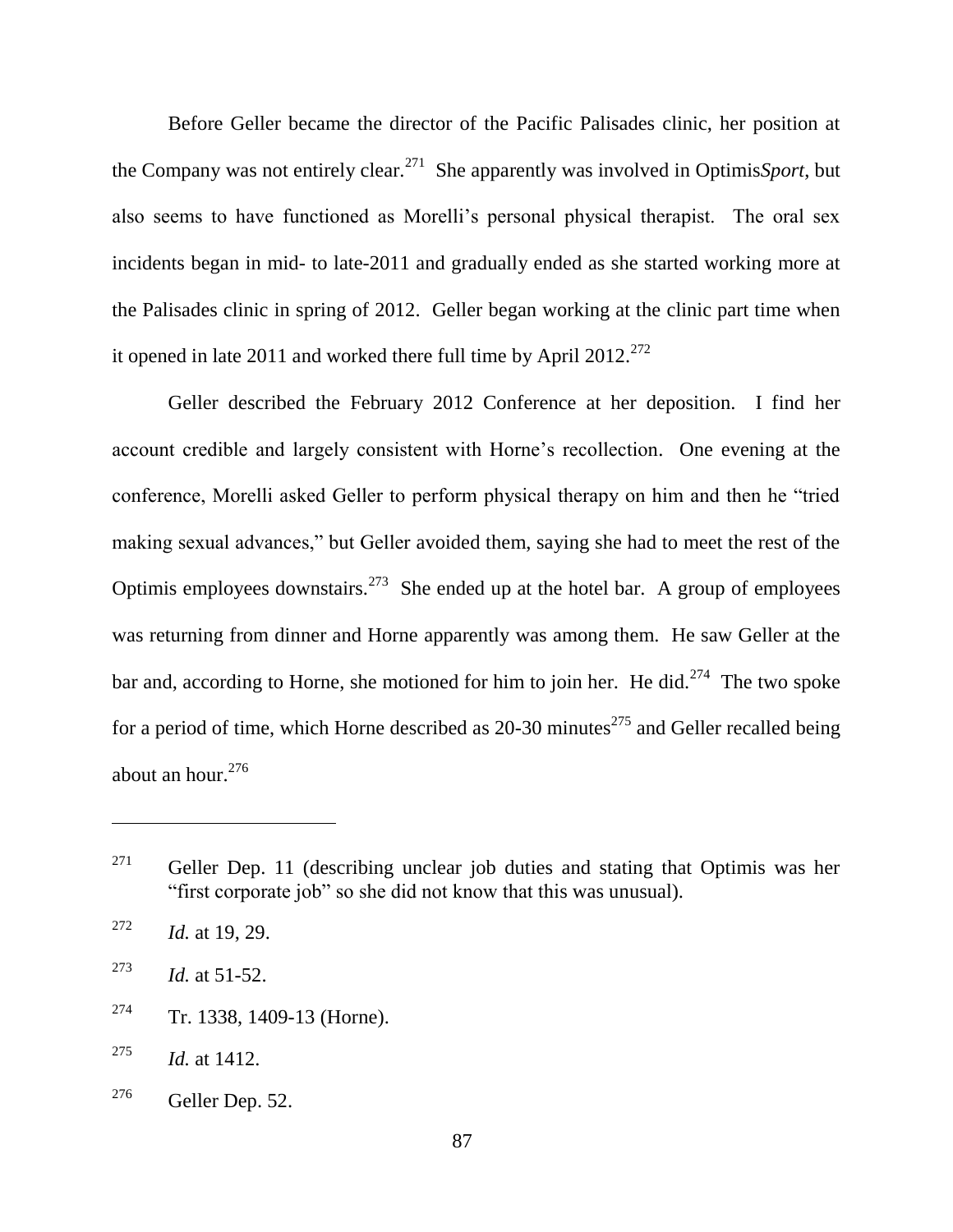According to Geller, Morelli was mentioned while she and Horne were talking and she commented to the effect that "if he ever lays his hands on me again, I might just kill him."<sup>277</sup> Horne's recollection is that Geller said that "while she was at his [Morelli's] house in Palisades, the upper bubble, Alan had inappropriately touched her during a PT session. She said he was incredibly upset at her and threw her out of the room when she questioned him on his behavior."<sup>278</sup> Horne also testified that he explicitly asked Geller whether it was sexual harassment, which he had an obligation to report.<sup>279</sup> Geller did not mention that, but they both testified that Geller asked Horne not to tell anyone, to which Horne agreed.<sup>280</sup> Horne attributed Geller's remarks about Morelli to "a one-time event, a misunderstanding. I didn't believe it was sexual harassment. I didn't believe Alan would have done anything.<sup>281</sup> He then offered Geller the use of his apartment in Pacific Palisades. He confided in her that he was not using it because he was staying with Morelli's former wife. According to Horne, he "just figured if [Geller] was using it, that would eliminate any possibility of this happening in the future and just eliminate the situation."<sup>282</sup> Geller similarly testified that she believed Horne offered her the apartment

<sup>280</sup> *Id.* at 1339; Geller Dep. 55.

<sup>282</sup> *Id.*

<sup>277</sup> *Id.* at 51.

<sup>278</sup> Tr. 1339.

<sup>279</sup> *Id.* at 1339, 1413.

 $281$  Tr. 1340.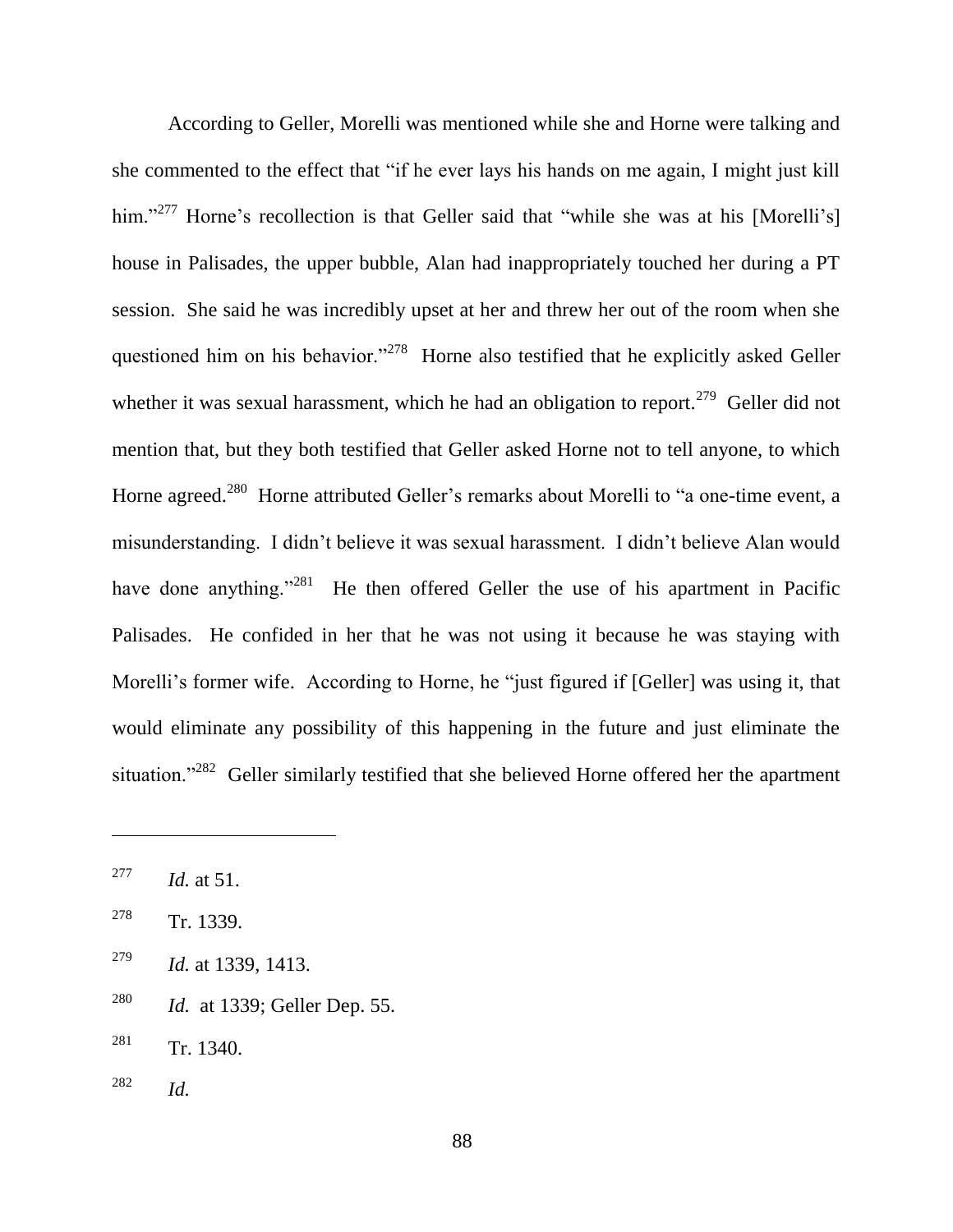"to get me to not to have to stay at Alan's place anymore."<sup>283</sup> Horne evidently allowed Geller to use his apartment rent-free.

Notwithstanding Horne's promise not to tell anyone what Geller told him, he soon told Rohlinger. Horne testified that this conversation—which he allegedly forgot to disclose in his interrogatory answers in this case—occurred within days, or at most two weeks, of the February 2012 Conference.<sup>284</sup> Horne said that he called Rohlinger to determine whether he should report the incident to Kreile in HR. According to Horne, Rohlinger told him to report it, but he convinced himself not to.<sup>285</sup> Rohlinger vaguely recalled the conversation with Horne when asked about it at his deposition. He testified that it occurred in Chicago at the conference, possibly in person, and that Horne mentioned inappropriate touching. Rohlinger did not remember any further details, and said that he concluded that he personally had no obligation to report the matter.<sup>286</sup>

Levine also attended the February 2012 Conference and testified about a matter unrelated to Geller. According to Levine, he spoke with Waite, who told him that, shortly after Rancho became a subsidiary of Optimis, Morelli had told Waite that "at some point he would need to step away as managing the company, but that that was

 $283$  Geller Dep. 84. Geller's husband also worked for Optimis. His exact job is unclear, but he appears to have been involved in Optimis*Sport*. The record does not indicate where the Gellers lived, but it seems that, at least on some occasions, Geller stayed at the Upper Bubble when working late.

 $284$  Tr. 1414-15.

<sup>285</sup> *Id.* at 1342-44.

 $^{286}$  Rohlinger Dep. 50-55.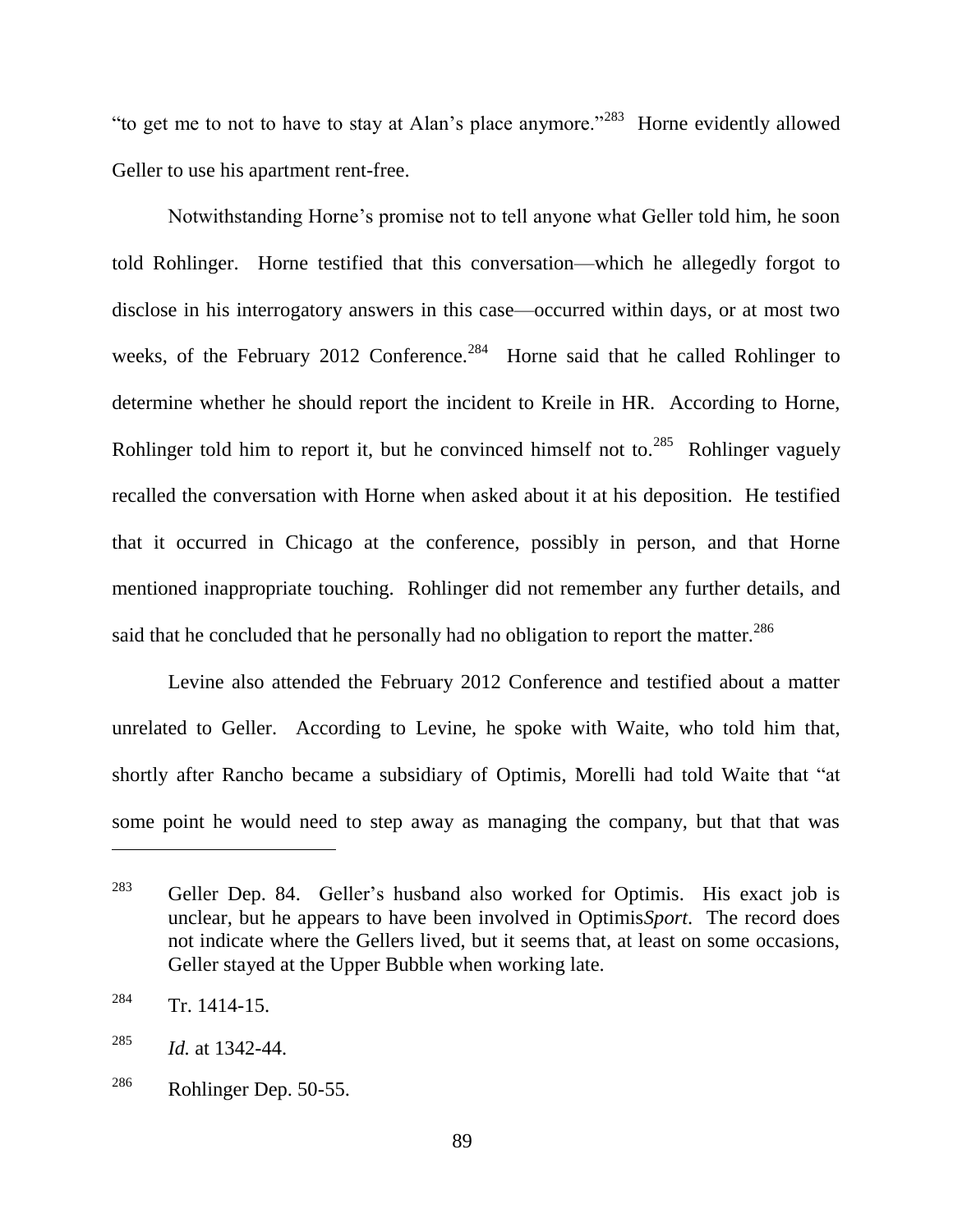going to be hard. Alan recognized his control issues, and that he may need to be sort of assisted out of that role, or sort of, you know, pushed out of that role if he continued to take control.<sup>287</sup> According to Levine, Waite then said: "You know, we may just need to give Alan a nudge."<sup>288</sup>

#### **H. Suspicious Events Immediately After the February 2012 Conference**

According to Plaintiffs, after Horne told Rohlinger about the sexual harassment allegations, Rohlinger told Waite, but that is heavily disputed. Based on the latter allegation, Plaintiffs suggest that Waite and his alleged co-conspirators waited seven months until September 2012 to use those allegations as a pretext to remove Morelli from power.

As the reader may have noticed, there is little, if any, evidence tying either Atkins or Smith to the actions taken by Waite or evidence tying Horne to any of the Director Defendants. Rohlinger, according to Plaintiffs, is the link. Rohlinger was the Company's Idaho-based Chief Business Development Officer. He is not a defendant, but allegedly is a member of the conspiracy. He did not testify at trial, but he was deposed. Plaintiffs' position is that Rohlinger was Waite's close friend and that Rohlinger, therefore, would have told Waite about what Horne told him.

Rohlinger is a former investment banker with an MBA from Harvard Business School. He, too, met Morelli through the LA Tri Club and worked for the Company from

 $287$  Tr. 1568.

<sup>288</sup> *Id.*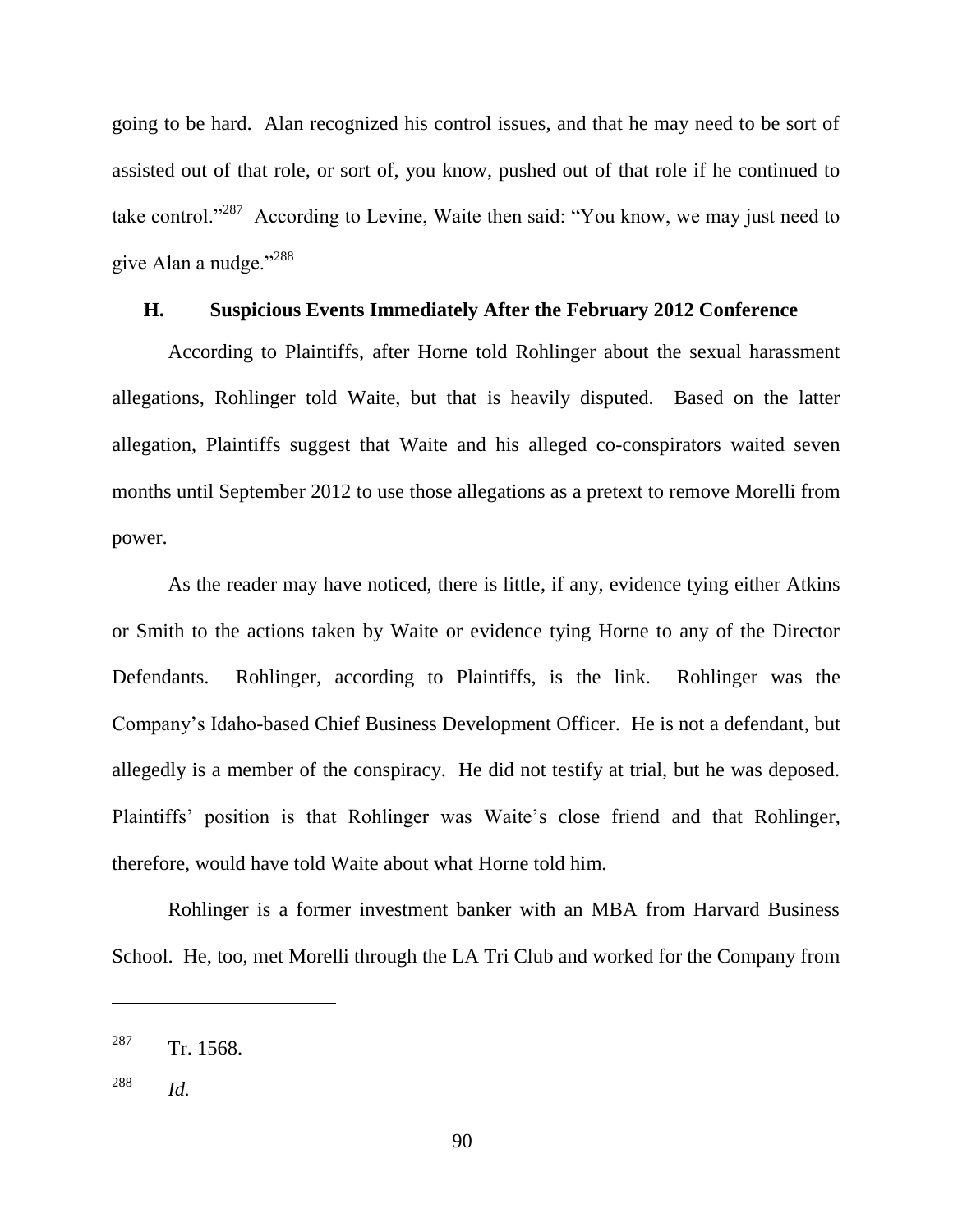April 2009 through June  $2013<sup>289</sup>$  Initially, Rohlinger worked with the Software Division and was tasked with overseeing the development of OptimisPT. In late 2010 or early 2011, however, he was reassigned to the Clinical Services Division. According to Morelli, Rohlinger thereafter had no technical duties "based on the reporting structure" of the Company, but he "crept back into it almost like an alternative management team."<sup>290</sup> Rohlinger, by contrast, did not view the transition as "that black and white."<sup>291</sup> Like other witnesses, he testified that the Company lacked a formal organization chart.<sup>292</sup> Once Rohlinger joined the Clinical Services Division, he and Waite developed a "very" good professional relationship" and they spoke almost daily.<sup>293</sup>

Rohlinger did not recall discussing with Waite, or anyone else, the incident that Geller told Horne about and Horne subsequently relayed to Rohlinger.<sup>294</sup> Likewise, Waite denied that Rohlinger ever told him about his conversation with Horne.<sup>295</sup> Plaintiffs contend that the most reasonable inference from the evidence is that Rohlinger did tell Waite. I return to this issue later, but I note that, even if Waite was told, the

- $^{291}$  Rohlinger Dep. 17.
- <sup>292</sup> *Id.* at 19; *e.g.*, Gunn Dep. 22-23.
- $^{293}$  Rohlinger Dep. 287-88.
- <sup>294</sup> *Id.* at 56, 95-96, 337.
- $295$  Tr. 1120-21.

 $^{289}$  Rohlinger Dep. 14-16.

<sup>290</sup> Tr. 359.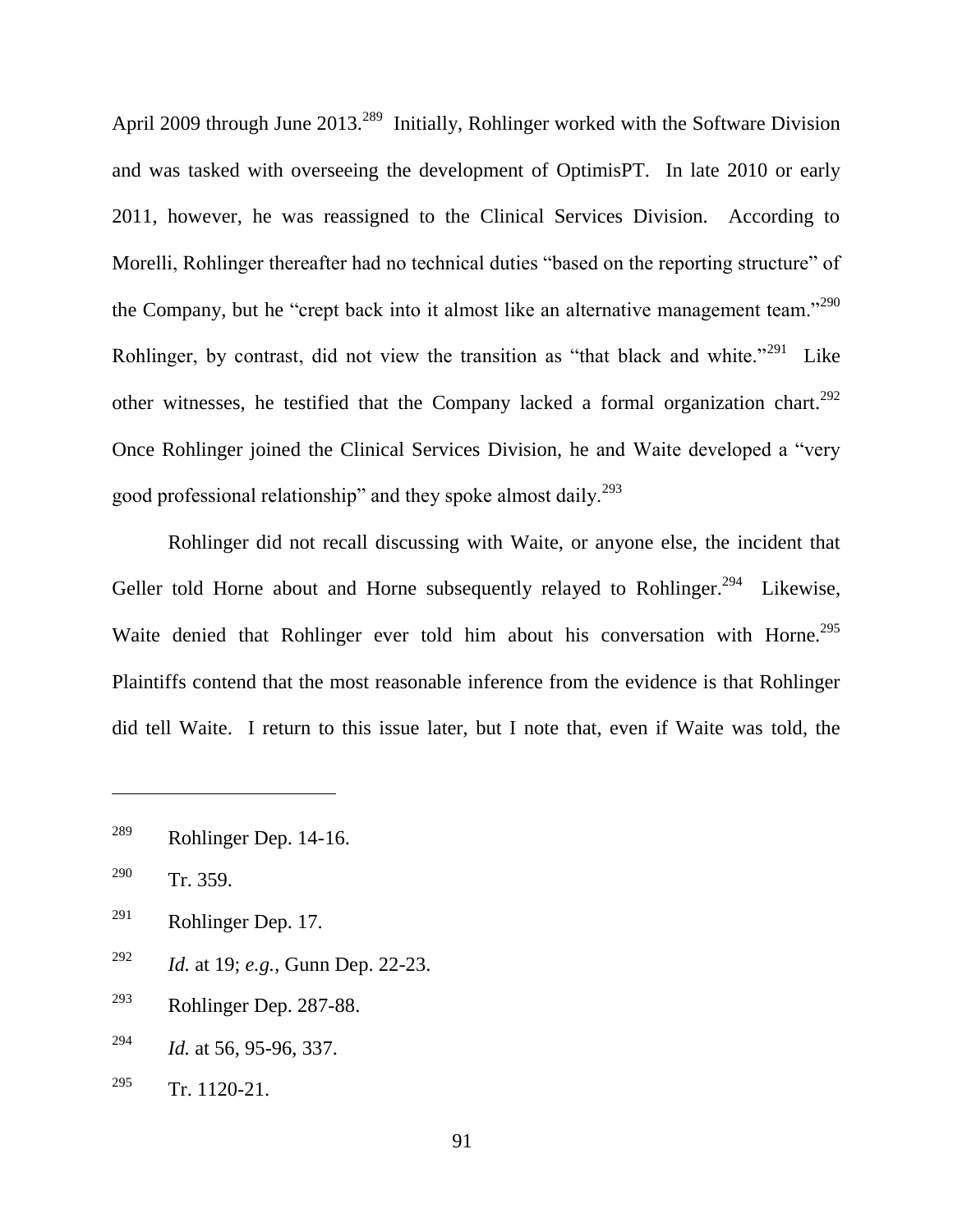evidence at most would support a finding that he was aware of one incident of inappropriate touching between Morelli and Geller. The actions that Geller later revealed to Solomon were more explicit and there is no evidence that Waite, Horne, or Rohlinger knew of those allegations before the investigation into Geller's claims.

Two other events occurred shortly after the February 2012 Conference that Plaintiffs contend support both the Horne-Rohlinger-Waite inference and a conspiracy generally. Defendants offer neutral explanations for these events. Plaintiffs have the burden of proof.

#### **1. Circulation of the Optimis Sexual Harassment Policy**

The first event relates to Waite allegedly finding out from Rohlinger about Geller's complaint regarding Morelli's behavior. Shortly after the February 2012 Conference, sexual harassment compliance materials were circulated around the Company. Plaintiffs contend that Defendants caused these materials to be circulated. Their theory appears to be that Defendants were attempting to alert Geller to the possibility that she could bring a claim against Morelli. The problem with this theory, despite the suspicious timing, is that the sexual harassment policy apparently was circulated largely by Kreile, in her Human Resources role, and Jessica Eastman, Morelli's assistant.<sup>296</sup> Additionally, Morelli was copied on one of the emails circulating

<sup>&</sup>lt;sup>296</sup> JX 123 (2/15/12 Kreile Memo re: Sexual Harassment Procedures); JX 124  $(2/15/12$  email from Kreile to Waite and Rohlinger); JX 133.0001 (2/21/12 email from Kreile to Horne: "Hi Will, attached is our sexual harassment policy. The first attachment describes our policy and you can use your judgment whether you wish to distribute it to Optimis managers. Required is the distribution of the actual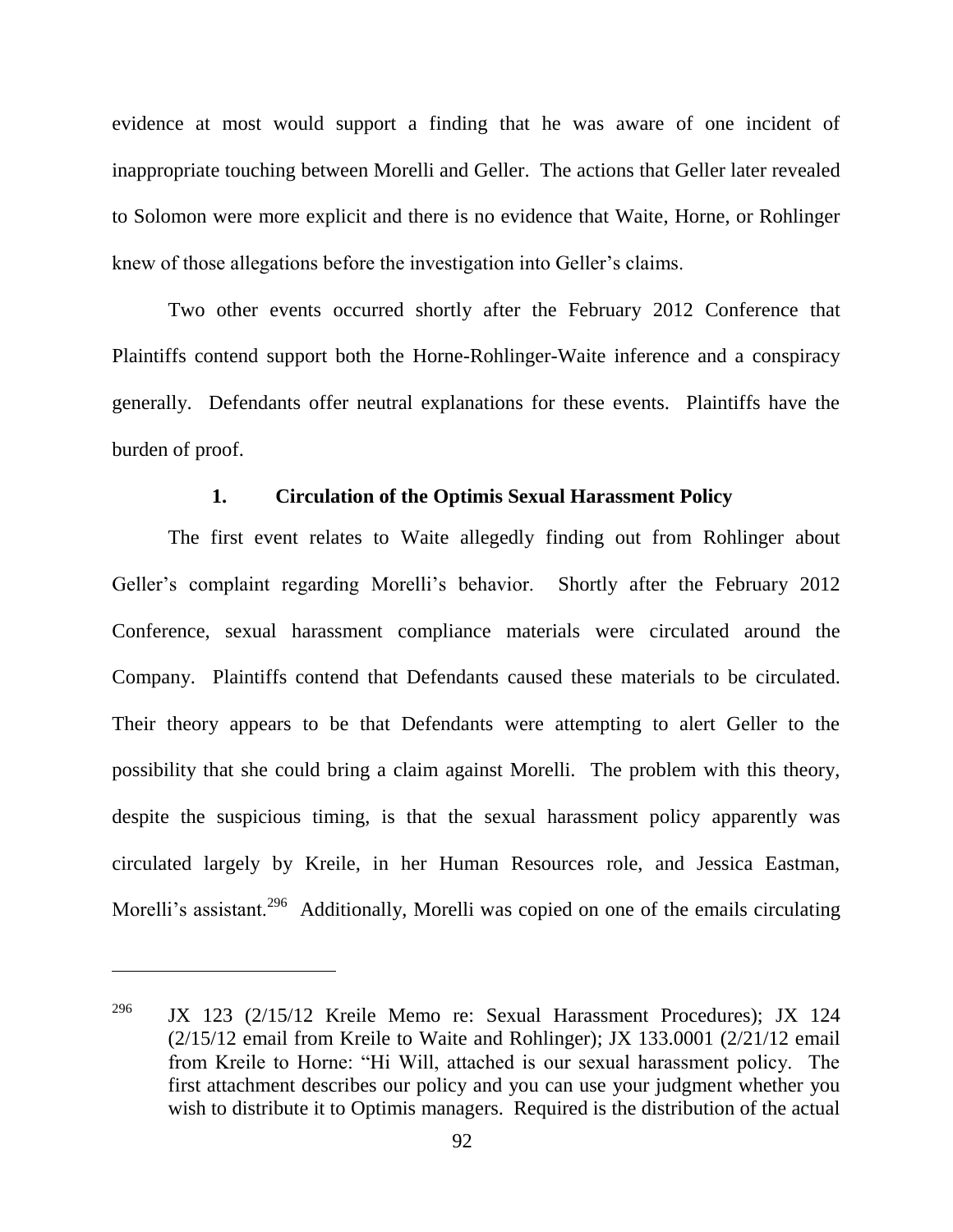the sexual harassment policy, so this distribution was not secretive.<sup>297</sup> Waite described Kreile's email as routine, annual sexual harassment training.<sup>298</sup> Rohlinger recalled nothing about this subject.<sup>299</sup> Kreile testified at her deposition that "ideally every year the sexual harassment pamphlet and policy would go out," and she attributed her email to Rohlinger and Waite as being related to that goal.<sup>300</sup> There are emails from both  $2010$ and 2011 relating to sexual harassment training, but not a circulation of the sexual harassment policy.<sup>301</sup>

policy to all employees. Please let me know if you prefer that I send to Jessica [Eastman, Morelli's assistant,] for distribution or if you wish to handle. This is required by California law and we need to proceed asap. . . . I ask that Jessica collect the signature sheets from all Optimis employees and return to me  $\dots$ . JX 137.0001 (3/2/12 email from Eastman to Horne, Kreile, and Waite: "Hi Nancy – I'll get this started on our end. If you could handle the team in Murrieta, that would be great.").

- <sup>297</sup> JX 138 (3/2/12 email from Eastman to Morelli and many others). Notably, Kreile specifically acknowledged receipt of Geller's signature. JX 139.0001 (3/2/12 email from Kreile to Eastman, Waite, and Horne: "I already have this back from Tina, as she was included in the Rancho directors distribution."). Given the events that unfolded, this specific mention seems suspicious. But, by virtue of running the Pacific Palisades clinic, Geller also was the only Optimis employee working at a clinic; all of the other clinics were run by the subsidiaries. Waite, as COO, had primary responsibility for the clinics.
- <sup>298</sup> Tr. 1051-52.

- $^{299}$  Rohlinger Dep. 89-99.
- <sup>300</sup> Kreile Dep. 119.
- $301$  JX 1113 (8/11/10 email from Morelli to Kreile and others regarding sexual harassment training); JX 1115 (1/21/11 email from Kreile to Eastman regarding Morelli's sexual harassment training).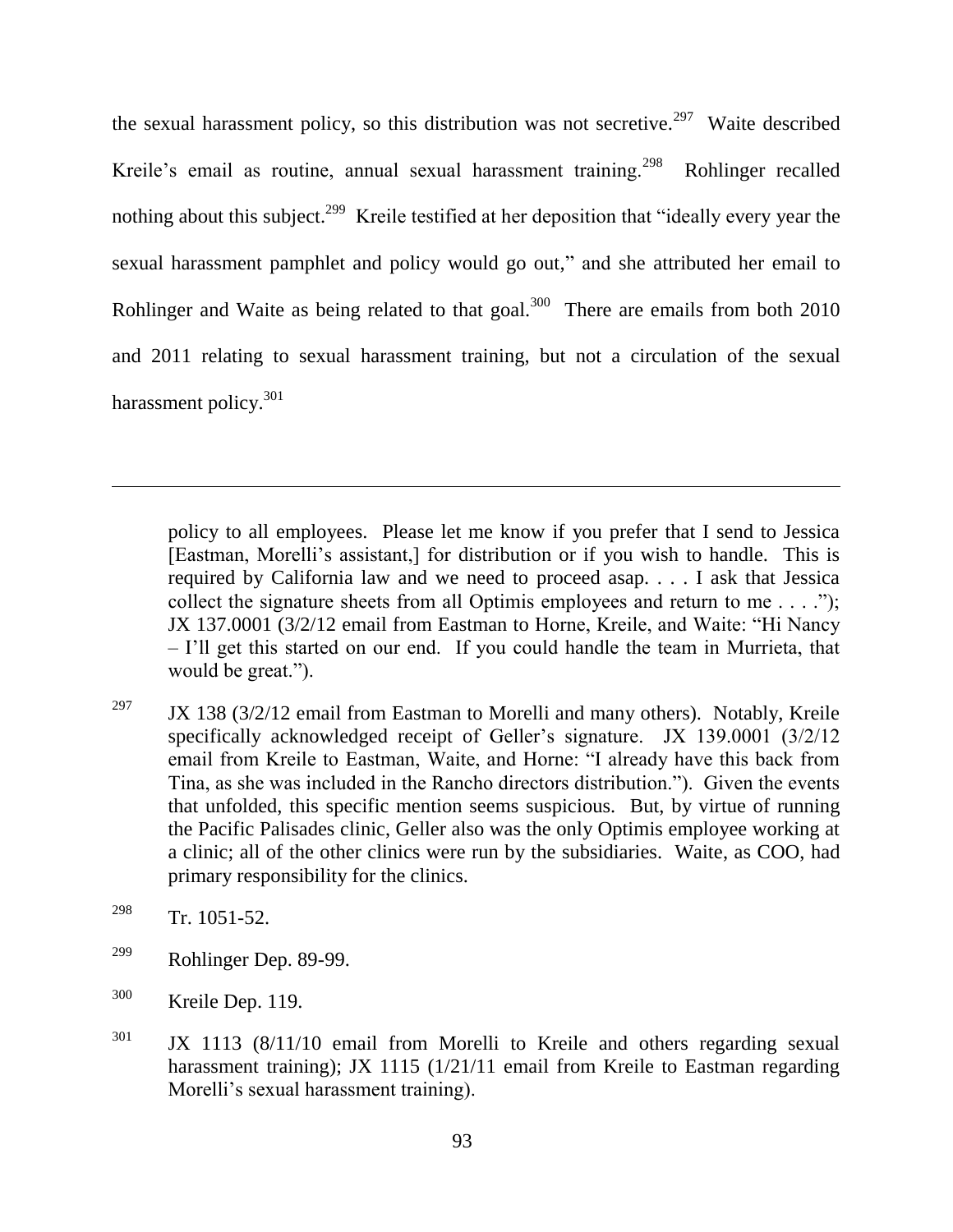#### **2. Circulation of the Stockholders Agreement**

The other event relates to the Stockholders Agreement. On February 20, 2012, Horne sent the Stockholders Agreement to Rohlinger as an attachment to an email sent from Horne's personal email account to Rohlinger's personal email account. The email contains no text.<sup>302</sup> Later that day, Rohlinger forwarded the email to Waite's personal email account, also without text.<sup>303</sup> Plaintiffs contend that these emails show members of the conspiracy planning their next moves on how to remove Morelli from power.

Waite did not recall why the Stockholders Agreement was being circulated.<sup>304</sup> Horne testified that he sent the document to Rohlinger, because Rohlinger had just discovered its existence, considered it material, and was unhappy that it had not been disclosed in the Company's previous  $PPMs$ <sup>305</sup> Horne believes he used his personal email because it was the one that was open when Rohlinger called him and asked about the Stockholders Agreement. To the extent Rohlinger had any recall about the February 2012 circulation of the Stockholders Agreement, he testified that he was surprised when he found out about the existence of the Stockholders Agreement.<sup>306</sup> Additionally,

<sup>302</sup> JX 130.

 $303$  JX 129. Waite responded to this email the next day, writing: "I don't see the changes as significant. Compare the MVP doc to this one which is Rancho and see what you think." JX 132,0001. The record contains no explanation of the subject to which Waite was referring.

 $304$  Tr. 1144-46.

<sup>305</sup> *Id.* at 1335-38.

<sup>306</sup> Rohlinger Dep. 100-05. *See also id.* at 78-79 (discussing PPMs).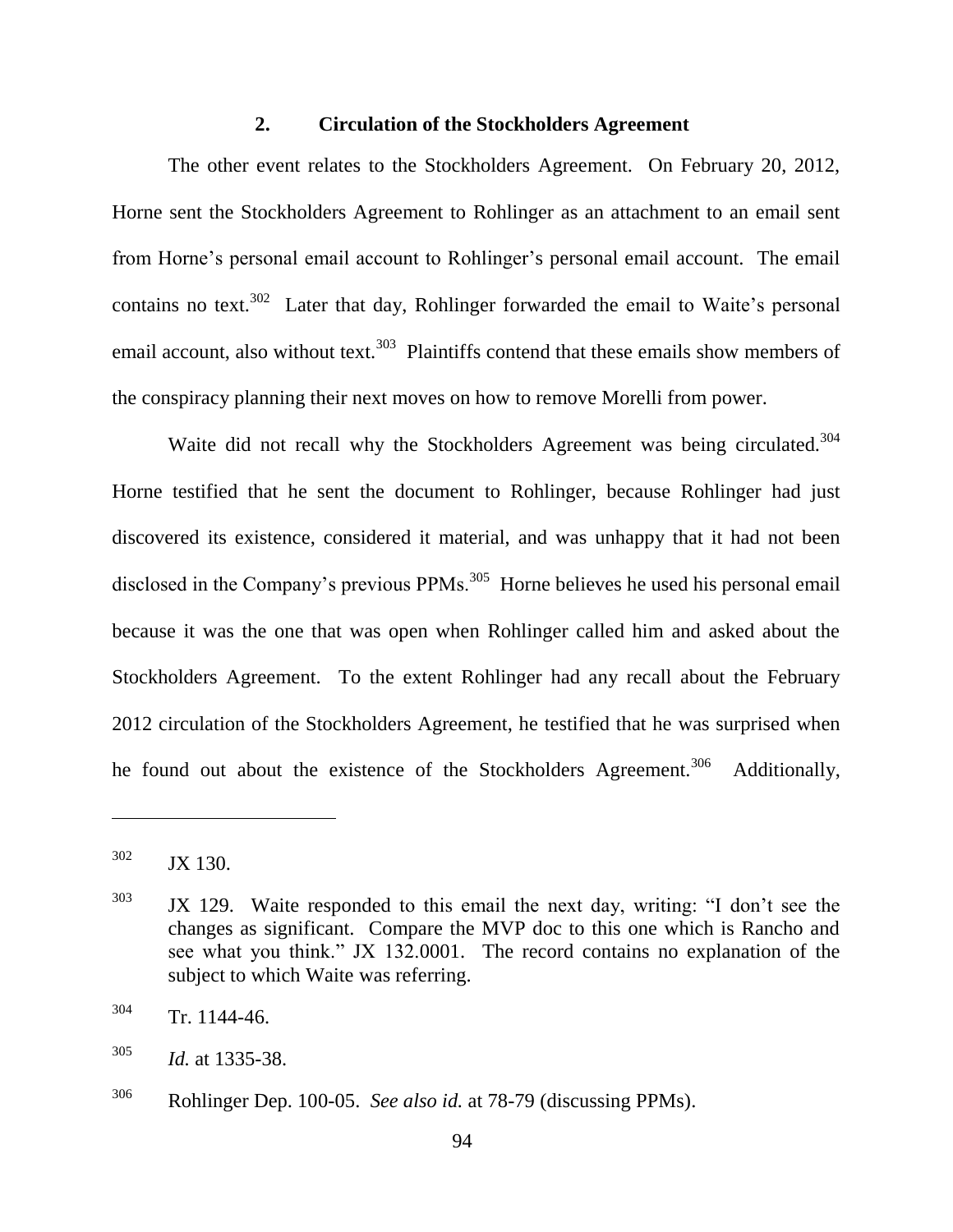differences in the PPMs themselves comport with Horne's testimony. Neither the 2009 PPM nor the 2011 PPM disclosed the Stockholders Agreements, but the June 2012 PPM did. $307$ 

# **I. During 2012 Tensions Over the Company's Direction Approach the Breaking Point**

#### **1. No confidence in Morelli**

By spring 2012, many key employees had lost faith in Morelli's ability to manage the Company successfully. A group of at least five people—Gunn, Rohlinger, Waite, Fearon, and Levine—appear to have been engaging in a regular practice of using personal emails to gripe about their unhappiness about Morelli.<sup>308</sup> Resource allocation issues were high on the list of concerns, and morale was low.<sup>309</sup> The goal of these back-channel

<sup>307</sup> *Compare* JX 75 (2009 PPM), *and* JX 37 (2011 PPM), *with* JX 229.0012 (June 2012 PPM disclosing the Stockholders Agreement). The disclosure, listed under the "Risk Factors" section of the PPM, includes the subheading: "The majority of our shareholders have entered into a Stockholders Agreement which provides our Chief Executive Officer with the right to designate the majority of our Board of Directors." JX 229.0012.

<sup>308</sup> *E.g.*, JX 192.0001 (4/29/12 email from Gunn to Waite, Rohlinger, Levine, and Fearon: "I have used our non Optimis emails for this type of communication and would request we continue to use those as we have this discussion."). Waite could offer no explanation for the use of personal emails. I find Gunn the most credible witness on this point. She testified at her deposition that by spring 2012 she felt Morelli "was more than likely monitoring emails." Gunn Dep. 75. *See also* Jim Lynch Dep. 27 ("I felt uncomfortable having those conversations on work e-mail. At some point, I was told that it would not be unusual to have someone go through those e-mails and look at them.").

 $309$  JX 192 ("Alan is focussing [sic] on all products that do not involve OptimisPT and is treating this team poorly."); Tr. 695-97 (Fearon). One line of questioning of Fearon misleadingly suggested that it was the back-channel criticisms of Morelli that were bringing down morale. Tr. 701. Further questioning, however, clarified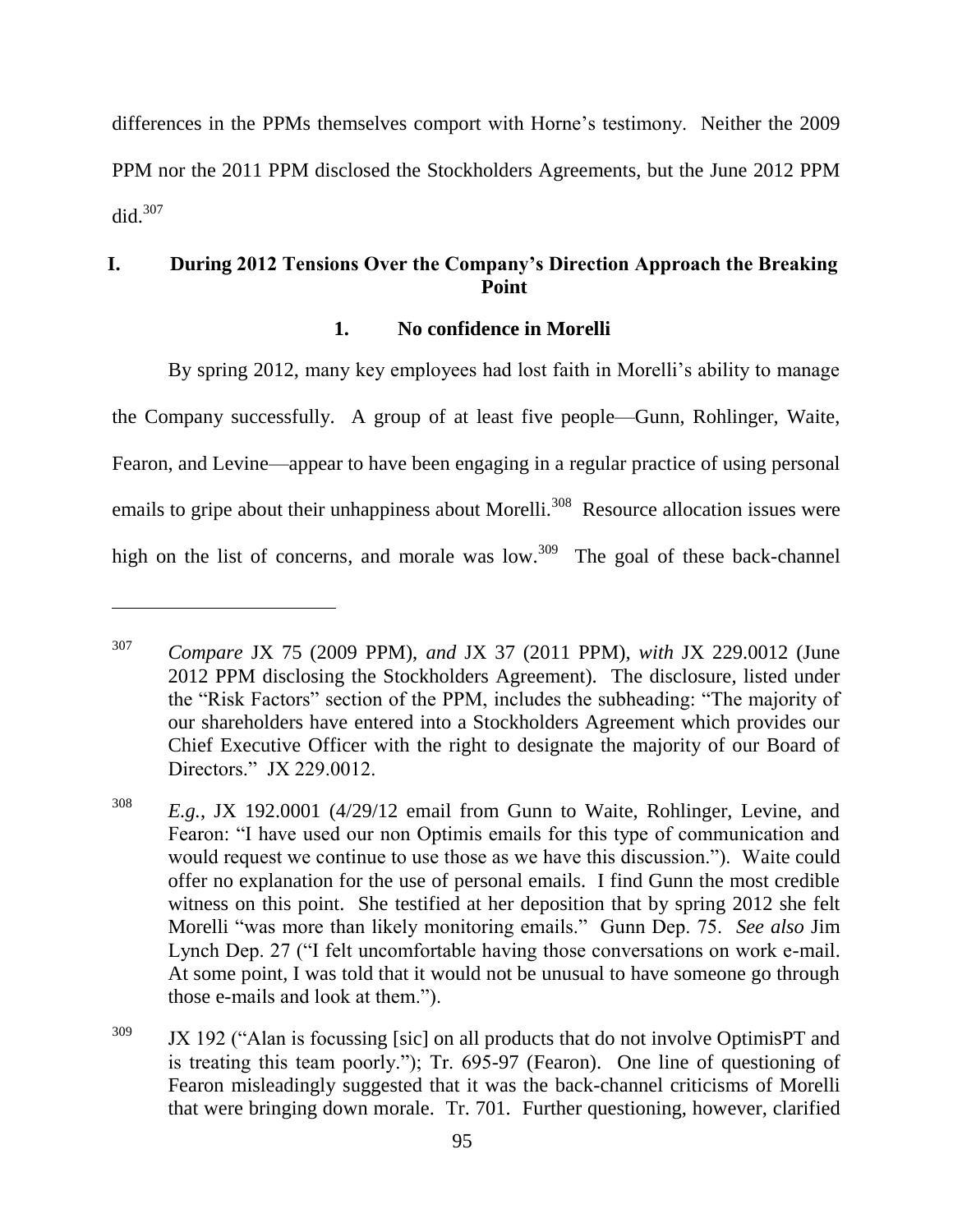discussions, according to Fearon, was trying to "effect change" and "[t]rying to get something done that would help us accomplish the goal of the OptimisPT product."<sup>310</sup>

Fearon provided the clearest testimony on the problems in this timeframe. She began holding off on pursuing various opportunities that could have been good for the Company because she "didn't feel confident in my CEO because of  $\ldots$  the way he communicated.<sup>311</sup> For example, Fearon had business contacts with a company named WorkWell, but the business relationship with WorkWell failed because "Alan had difficulty communicating in some of our meetings with their executives.<sup>312</sup> Fearon also described an opportunity for Optimis at a university-based hospital system that did not materialize "because we couldn't get our act together to be able to have the software be at

that she perceived morale to be low because of decisions about product "development or resources" that were the responsibility of Morelli. *Id.* at 702.

<sup>310</sup> Tr. 697-98. In May 2012, Fearon emailed Gunn that Rohlinger had told her that he was "undertaking an effort to see what actually would be involved in taking control of parts of the company and leaving others to those that are engaged there." JX 196  $(5/2/12$  email from Fearon to Gunn). Though they have highlighted this email's existence, Plaintiffs have failed to offer a cogent explanation of its import. Additionally, because I find that there is no conspiracy, use of this email to prove a takeover plot by Defendants would make it hearsay and, therefore, inadmissible.

 $311$  Tr. 707.

<sup>312</sup> *Id.*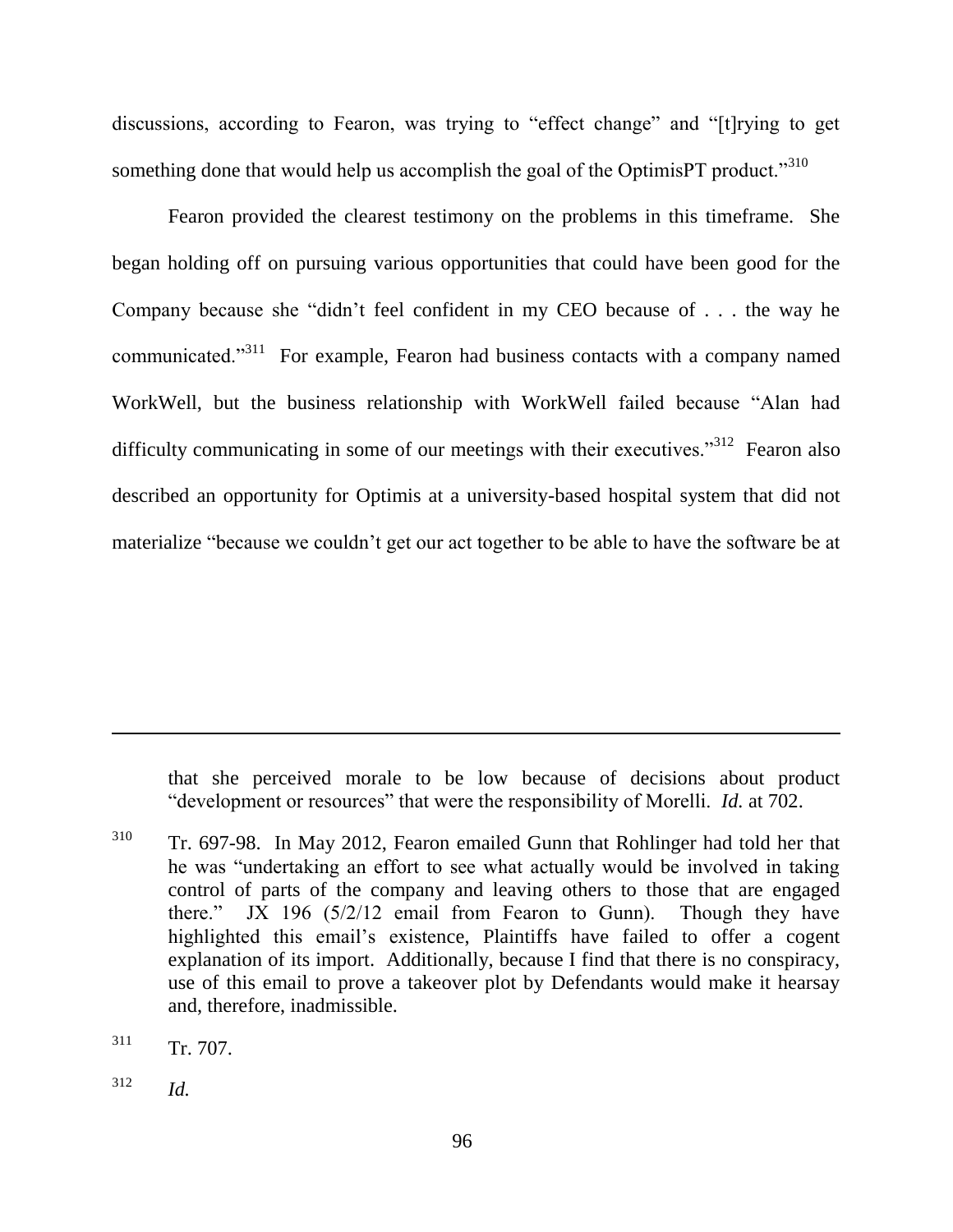a level where we could actually do that type of integration."<sup>313</sup> She provided other examples as well. $314$ 

It also seems that several opportunities failed because OptimisPT had not reached the desired level of development, which Fearon blamed on the resource allocation decisions made by Morelli. In her words, she held off on pursuing opportunities because "what I was watching was the chief executives of the company basically having zero to no confidence in the CEO and actually trying to do something about that."<sup>315</sup>

### **2. The Director Defendants extend their Employment Agreements**

The Director Defendants renewed their Employment Agreements in spring 2012.<sup>316</sup> The Director Defendants had renewed the Employment Agreements in 2011 on the same terms that had existed in  $2010$ .<sup>317</sup> Morelli had disagreements with the Director Defendants over extending the Employment Agreements in 2012.<sup>318</sup> Because the Director Defendants viewed the Employment Agreements as their safety net, they were

<sup>313</sup> *Id.* at 709.

 $314$  *Id.* at 709-10.

<sup>315</sup> *Id.* at 744.

<sup>316</sup> This factual section is abbreviated, because Plaintiffs have abandoned all claims directly related to the Employment Agreements. Alternatively, I consider them waived. *Emerald P'rs v. Berlin*, 2003 WL 21003437, at \*43 & n.144 (Del. Ch. Apr. 28, 2003).

<sup>317</sup> JX 64.0012-.0013; JX 65.0012-.0013; JX 66.0012-.0013.

<sup>&</sup>lt;sup>318</sup> JX 176 (4/9/12 email from Morelli to Director Defendants regarding extensions).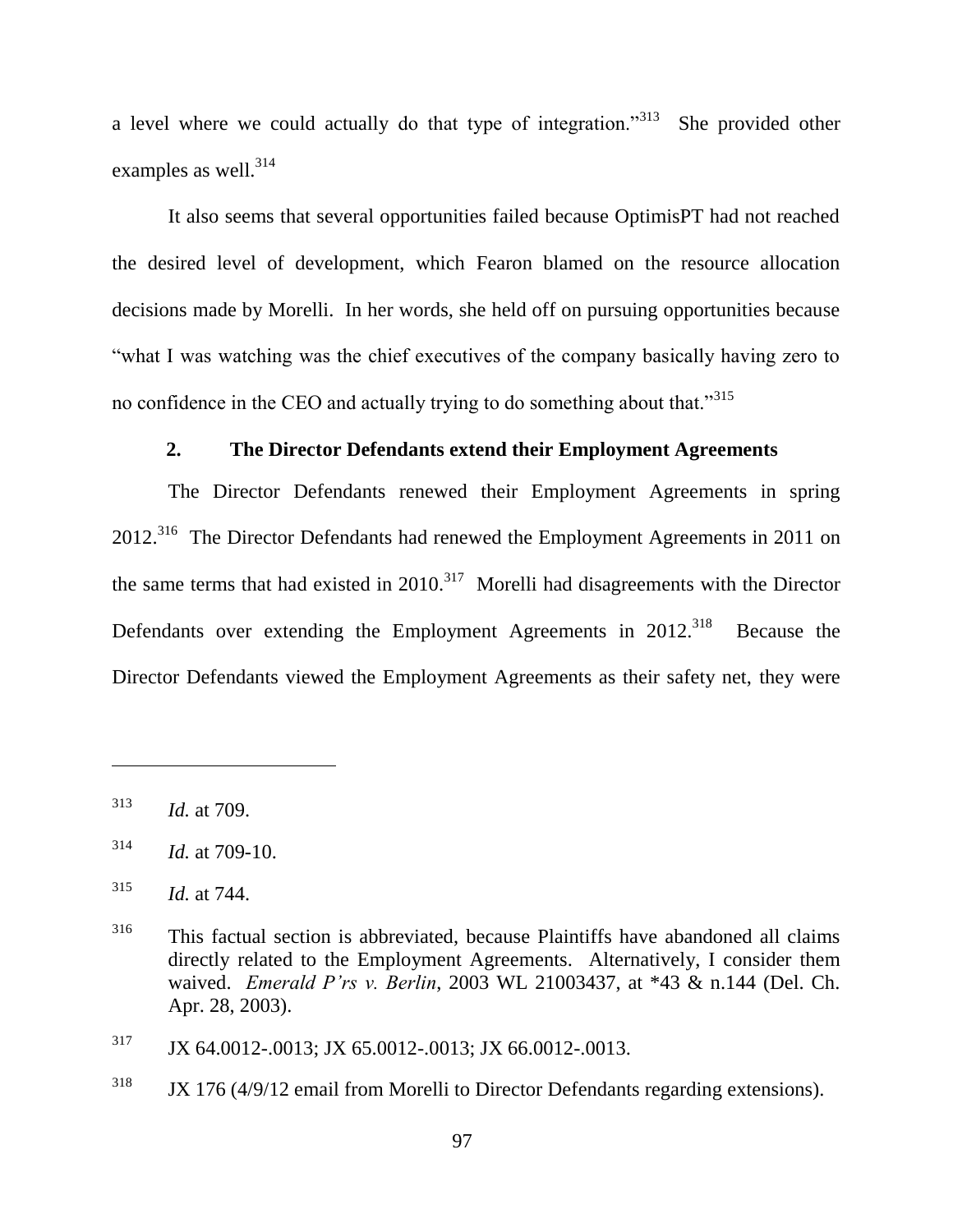quite unhappy about Morelli's resistance.<sup>319</sup> A Rancho board meeting was necessary to extend the Employment Agreements; such a meeting had not been held in years. On or about April 26, 2012, the Director Defendants, without telling Morelli, purportedly removed him from the Rancho board on the basis that, under Rancho's bylaws, he could not be a board member because he was not a physical therapist.<sup>320</sup> As Plaintiffs since have pointed out, Rancho's bylaws also required that the Rancho directors be stockholders of Rancho. Because Optimis owned all of the shares of Rancho, none of the Director Defendants technically could have been on the Rancho board either.<sup>321</sup>

At the April 26, 2012 Rancho board meeting, the Director Defendants and the remaining Rancho director, Joe Godges, approved the extension of the Employment Agreements.<sup>322</sup> Under that extension, the base salaries of the Director Defendants remained the same as they were in 2009 and 2010, and the EBITDA targets they needed to meet to earn bonuses were increased. The change to the bonus provision appears consistent with the alterations Morelli was demanding in exchange for renewing the agreements.<sup>323</sup>

- <sup>320</sup> JX 58.0002; JX 190.0003.
- $321$  JX 58.0002.

<sup>322</sup> JX 190.0003-.0004. Plaintiffs dispute whether such a meeting actually was held.

 $1323$  *Id.* at .0004, JX 191 (4/26/12 email from Waite to Morelli: "I have had a chance to review these terms with Greg and Bill and we look good to go. I appreciate your and Will's work on getting this completed  $\dots$ .").

 $E.g., JX$  185 (4/20/12 email from Smith to Waite and Atkins: "I do not want the comp committee making the decisions on my employment contract do you?").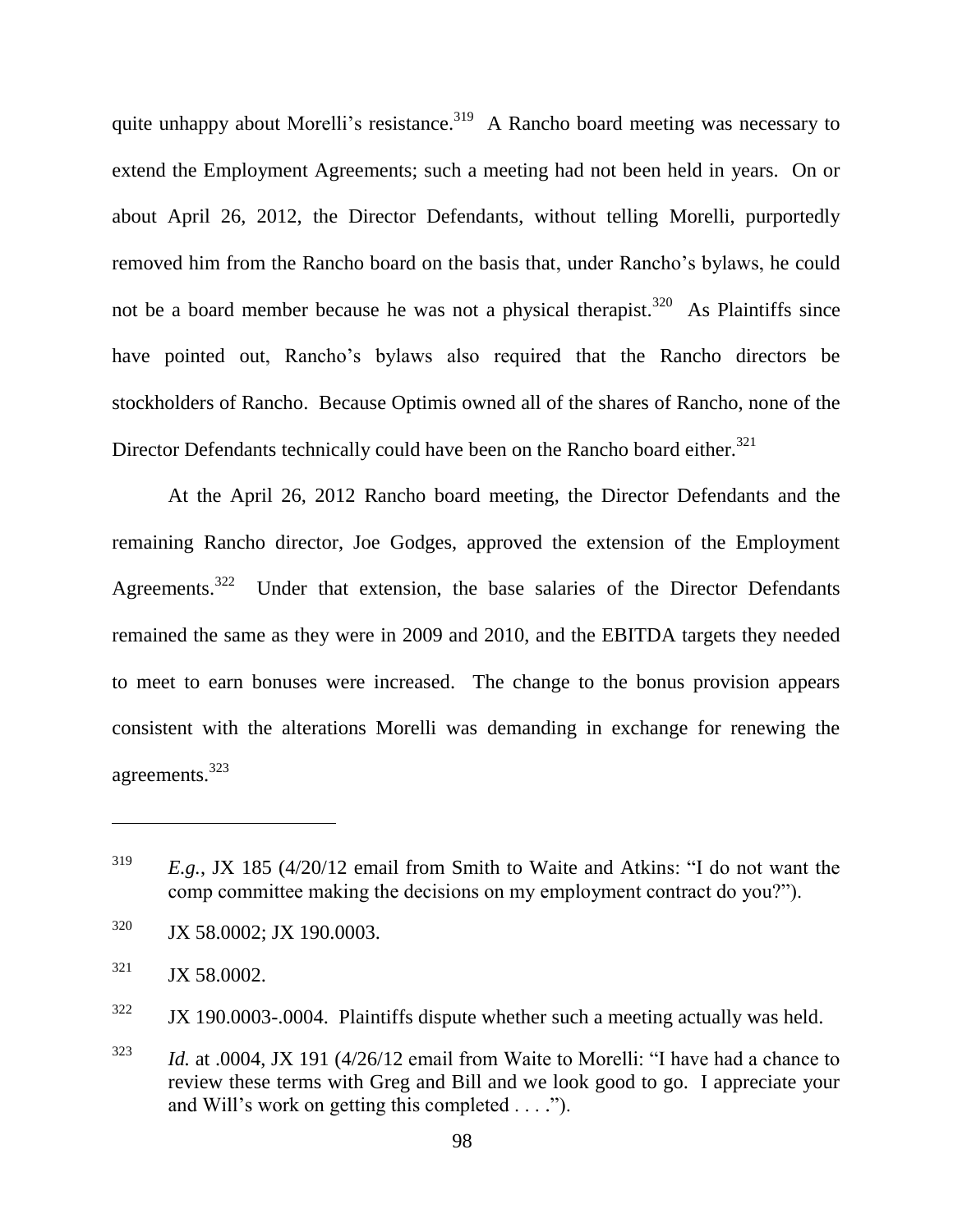#### **3. The June 2012 Meeting: A "conspiracy" of inaction**

By the middle of 2012, the problems already described continued to fester. A June email chain shows not only the frustrations of the employees, but also demonstrates Morelli's awareness of the problem. Gunn apparently suggested to Morelli that the software developers go to Rancho and work on site so that they could understand how the software functioned in the real ebb and flow of a physical therapy office.<sup>324</sup> Morelli responded: "Under no circumstances are we going to have these developers go out to Rancho. Aside from the big loss in productivity, I have also observed—the [sic] *for the last couple of years*—that our staff never comes back the same from those trips . . . likely due to confusing messages that they get. $1^{325}$ 

Gunn forwarded these messages to Waite, who then wrote to Rohlinger, describing the situation as "f---ing ridiculous and clearly about control. He [Morelli] is losing his grip on this company and can feel who he is losing it too."<sup>326</sup> The import of the second sentence is unclear because of one of two typos.<sup>327</sup> Plaintiffs focus on the end of Waite's email, which reads: "I don't expect there is much time left. We must

 $\overline{a}$ 

 $327$  It is unclear if the typo is the "too" or the inclusion of the word "who." The sentence either reads "He is losing grip on this company and can feel  $\ldots$  he is losing it too" or "He is losing grip on this company and can feel who he is losing it to[]." The meaning of the sentence is quite different depending on which reading is correct. Waite remembered nothing about this email. Tr. 1165-73 (Waite).

 $324$  JX 233.0002.

 $325$  JX 233.0003 (6/17/12 email from Morelli to Gunn) (emphasis added).

 $326$  JX 233.0001 (6/18/12 email from Waite to Rohlinger).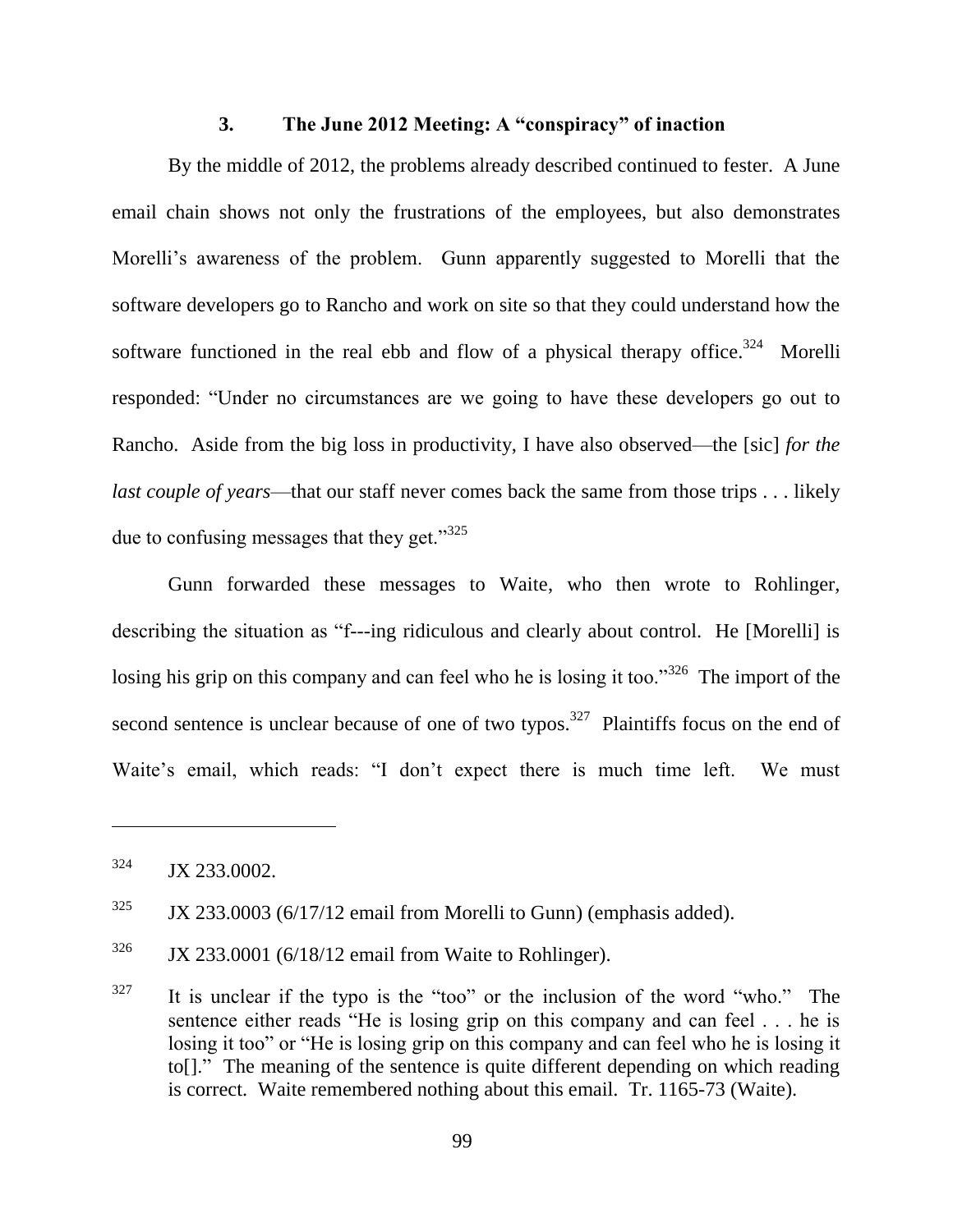individually and collectively stay focused on doing the right thing. Set a clear path and execute. I realize my role in this approach and am committed.<sup>3328</sup> Plaintiffs contend that this indicates a conspiracy, the same conspiracy that allegedly began in late 2010, with the end goal approaching.

At some point during 2012, there was another conference in Tampa, Florida. Levine recalled a conversation with Waite in which Waite listened to Levine's concerns and basically placated him and told him that he would attempt to deal with it. Much like Smith's testimony regarding Waite, Levine observed that "John was very good at sort of making—certainly me feel that he understood and he empathized with what I was feeling."<sup>329</sup> According to Levine, however, by June of 2012 he had "been hearing the same thing for over a year" from Waite and no progress was occurring. $330$ 

Plaintiffs repeatedly asked questions of Levine consistent with the misleading affidavits he and Fearon filed about a conspiracy bent on "taking control" from Morelli to achieve some self-interested goal of the conspirators. When the Court asked Levine directly what the goal of this group of individuals was, he answered:

 $328$  JX 233.0001. Waite testified unconvincingly that the final sentences of this email likely refer to him staying focused and running the Clinical Services Division, but he remembered nothing specific about the email.

 $329$  Tr. 1570; *id.* at 1575 ("I always felt a little better when I talked to John. I mean, he has a way of soothing you."). *See also* Jim Lynch Dep. 41 ("Mr. Waite provided an environment where I felt comfortable objecting with anything. . . . He encouraged me to express my opinions, and if I had concerns, he reaffirmed them and made me feel that it was okay to feel a certain way.").

<sup>330</sup> Tr. 1572.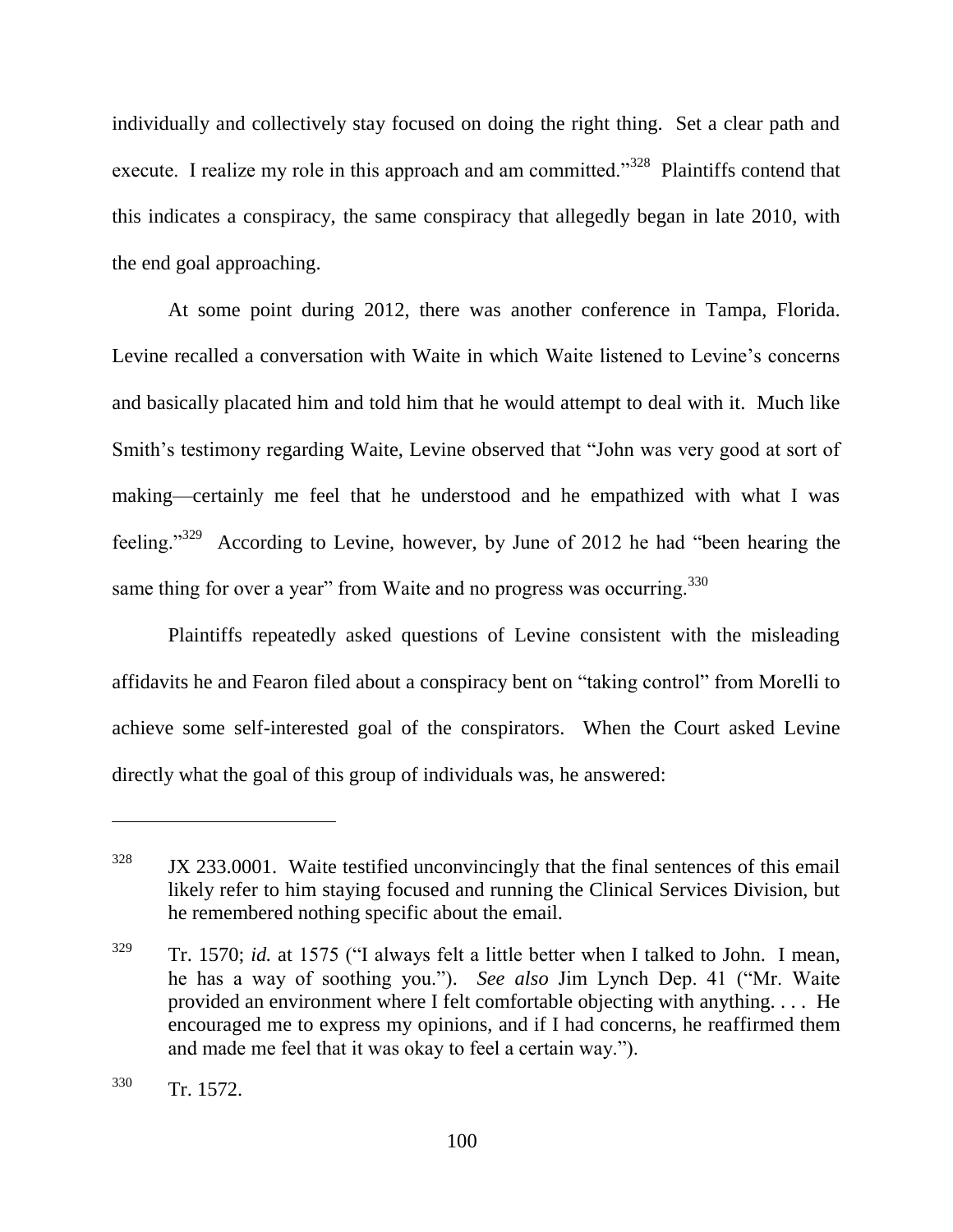My sense was there was a constant understanding that there were resources being diverted away from what we thought was our primary mission, was moving OptimisPT forward in the market. We had very strong projections for the future. And Alan's—almost Alan's entire focus seemed to be on OptimisSport. And while OptimisSport was certainly part of the vision, it was not something that we—that I felt, that I believed, that we were ready to move into without making sure that we were credible in the industry for OptimisPT. And every time we would bring this up [to Morelli] . . . Alan would start to pontificate on the vision, which was wellness and OptimisSport services.<sup>331</sup>

Levine further explained that he "and the group that [he] was working with, wanted [Morelli] out of the way of any day-to-day working at OptimisPT, because it just seemed like ... everything was getting diverted."<sup>332</sup> Having carefully considered this evidence, I find that Levine's testimony supports the view that the goal he, Fearon, Waite, and others had was to salvage the PT product in the marketplace and prevent Morelli from interfering with its development. The goal was not to engage in a hostile takeover for the sake of harming Morelli or some other unexplained reason unique to Defendants and not shared by the Optimis stockholders generally (other than Morelli, perhaps). As Fearon testified, all of the actions she took during the relevant time period were because she believed they were in the best interests of the Company.<sup>333</sup>

<sup>331</sup> *Id.* at 1571.

<sup>332</sup> *Id.* at 1572.

<sup>333</sup> *Id.* at 782-83.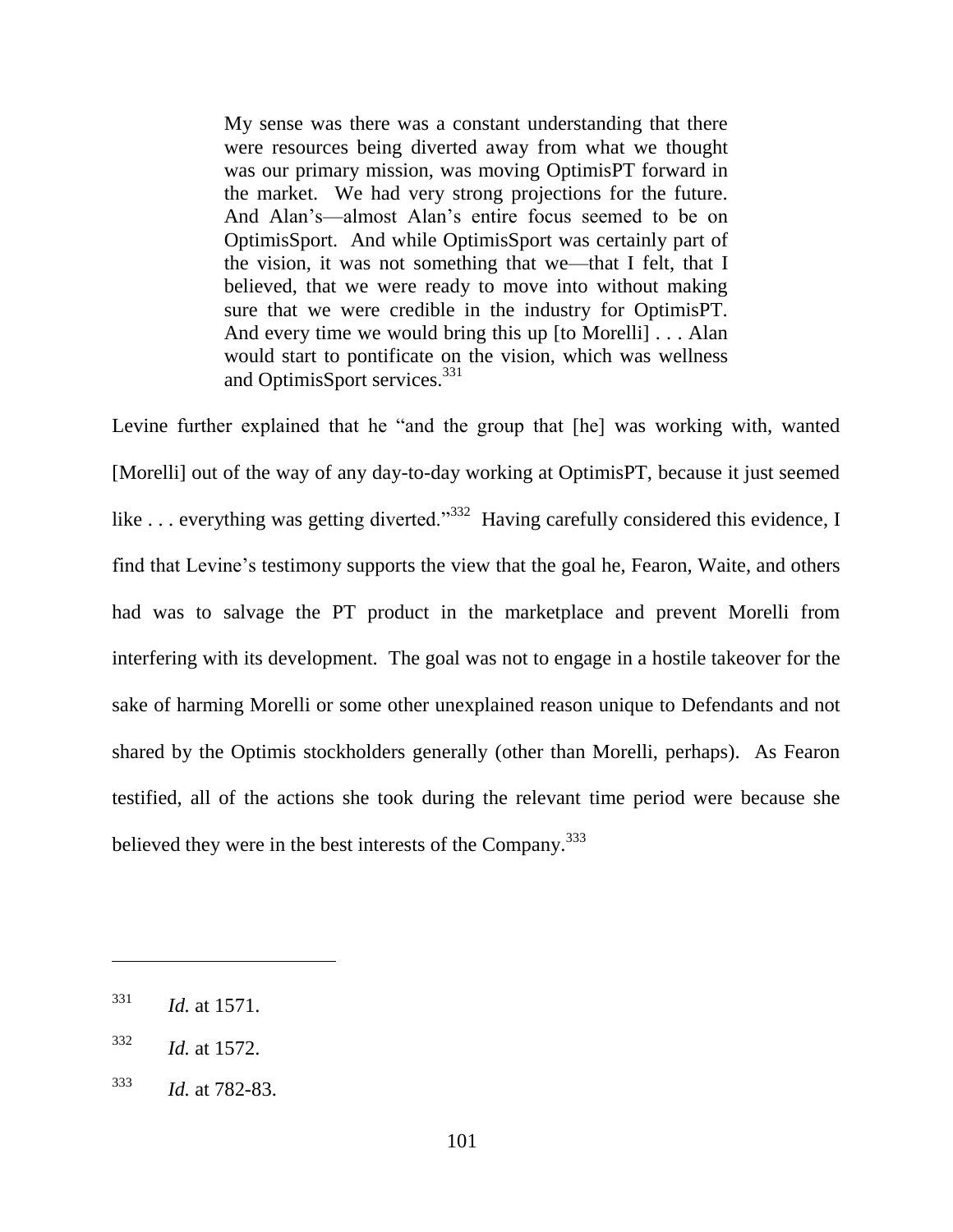The evidence does not support a finding that Fearon, Levine, Waite, or Rohlinger were involved in a takeover conspiracy. In this regard, Levine's testimony about the pro-PT group again is illuminating: "And it just seemed like every time we got together it was nothing but a gripe session. We didn't have a plan. We didn't have a strategy. We didn't have anything. And it just became more and more frustrating."<sup>334</sup> This evidence, from Plaintiffs' own witnesses, is inconsistent with the self-serving, disloyal conspiracy Plaintiffs contend existed.

On June 15, 2012, Levine wrote to Waite, Rohlinger, Gunn, and Fearon, stating that he and Fearon were questioning their long-term affiliation with Optimis and requesting a face-to-face meeting.<sup>335</sup> Plaintiffs highlight this email, because Levine referred to it in a text message to Rohlinger as his "coup d'état"<sup>336</sup> email and because it includes the following lines:

> If we have any hopes of a positive outcome for all of us [presumably the long-awaited liquidity event], we will need to take some drastic measures, and things will have to be different moving forward. We have all spent too much political and reputational capital thus far, and we either need to stop the bleeding or amputate the effected [sic] limb in which ever way could save this company from itself. Or, as I said to John, we either need to take the bull by horns or recognize it is going to the slaughterhouse and figure out how to save ourselves!<sup>337</sup>

<sup>334</sup> *Id.* at 1573.

 $335$  JX 230.

<sup>&</sup>lt;sup>336</sup> JX 28,0010.

<sup>&</sup>lt;sup>337</sup> JX 230.0001.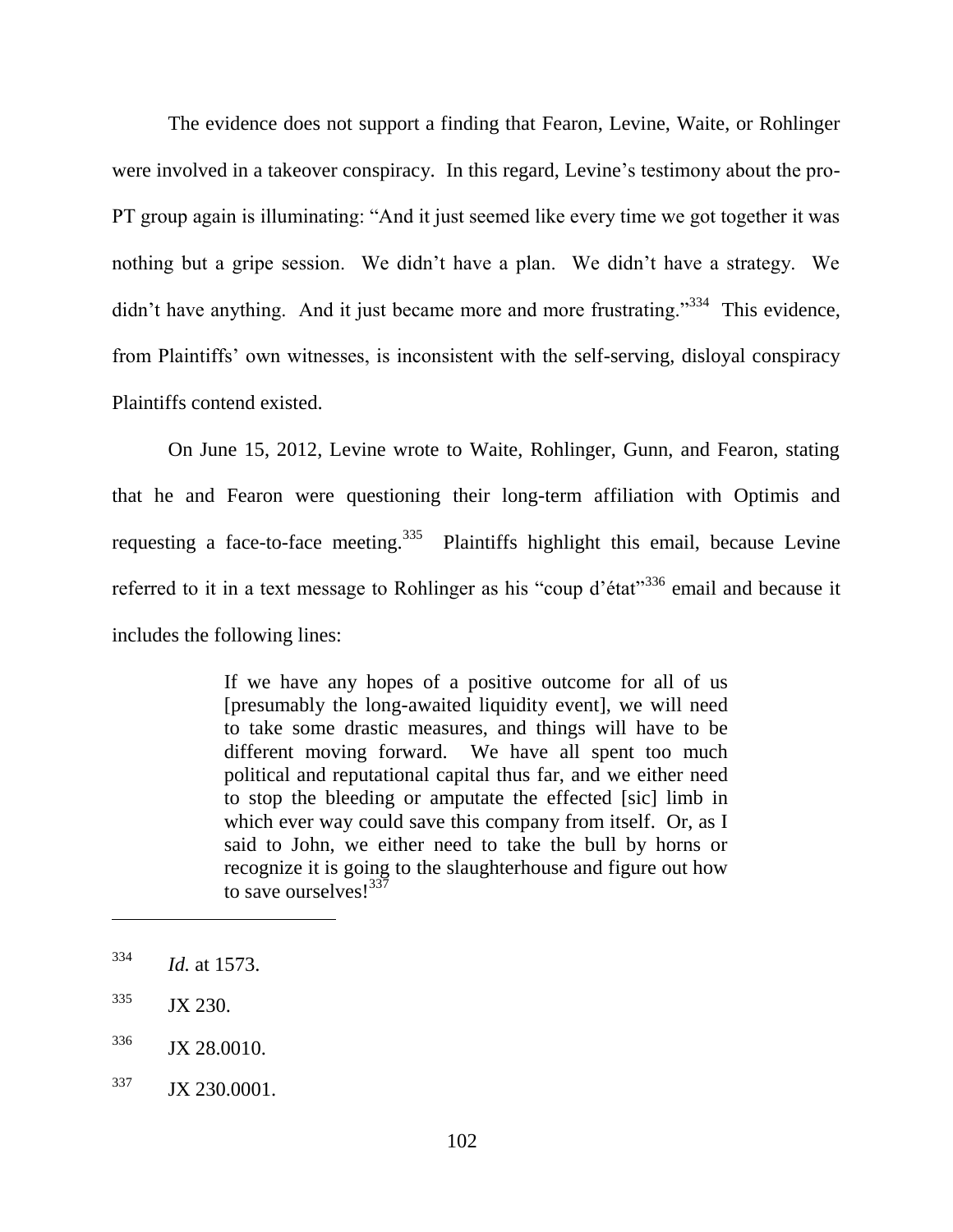The language is colorful and direct, but I do not read Levine's email as stating much more than what I just described. Virtually all of the actors he addressed had a vested interest in the success of Optimis. In several cases, the actors had staked their reputations and financial well-being on OptimisPT. In addition, they all shared the view that the Company was in difficulty, largely due to Morelli's poor leadership and his refusal to allocate sufficient resources to Optimis PT to ensure its success.

By the time of trial, Fearon and Levine had settled with Optimis and Morelli, and received the higher salaries Morelli previously had denied them. Fearon and Levine both appeared as witnesses for Plaintiffs. Nevertheless, Fearon acknowledged that she understood Levine's email to mean "changing the things that were wrong by stopping them and trying to improve the things that needed to be done—or the methodologies that needed to be taken to get OptimisPT in a different place."<sup>338</sup> Levine testified that "I thought we needed to get Alan out of the way. I didn't know how to do it. . . . But clearly, for me, it was a revolution. For me, in my mind, it was about getting rid of the current administration and putting somebody else in power.<sup>339</sup> As a stockholder of Optimis and a professional heavily invested in its success, Levine was entitled to hold

<sup>338</sup> *Id.* at 714.

<sup>339</sup> Tr. 1583.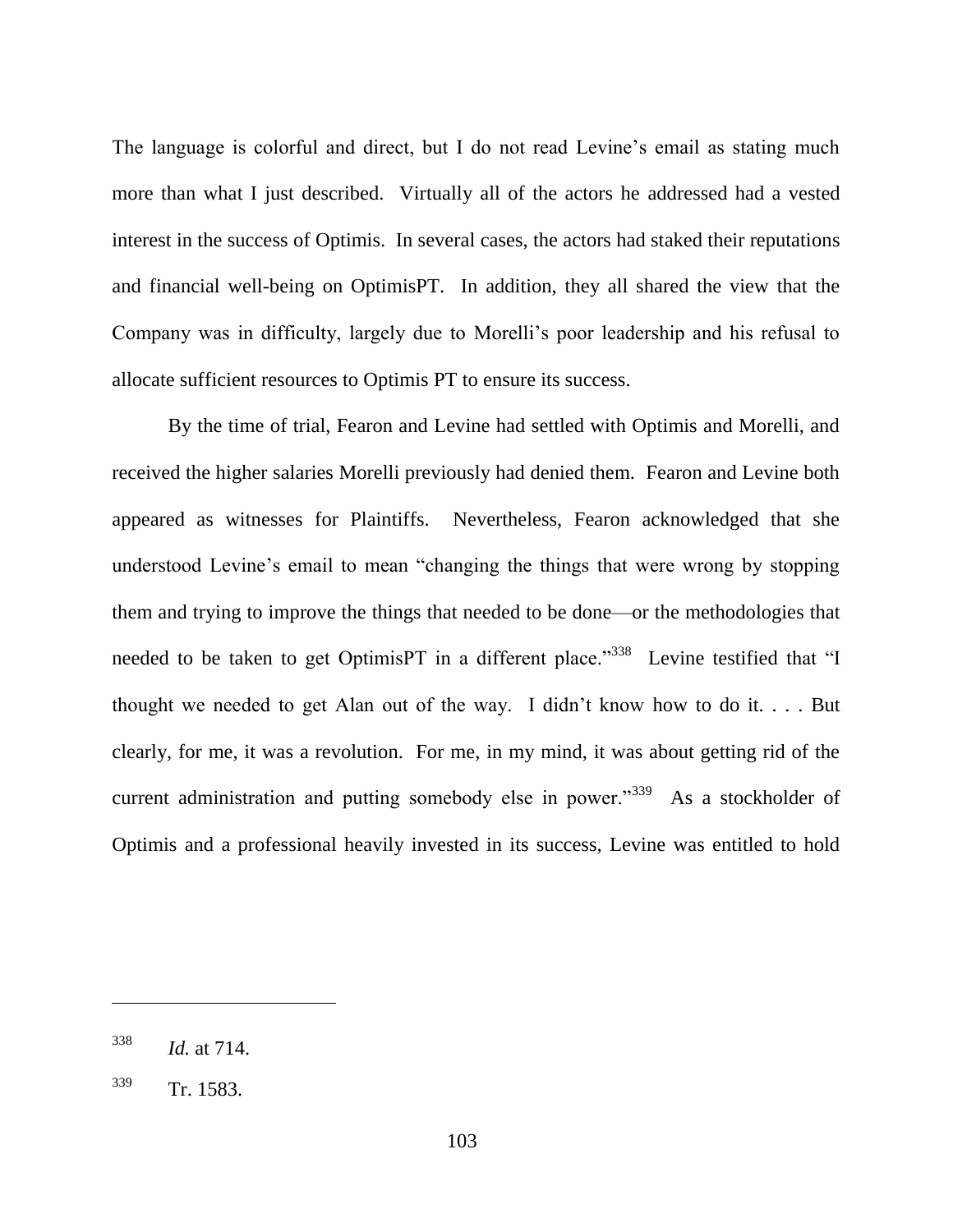those views. I do not find his statement to be cogent and reliable evidence of the state of mind of Waite and the other Defendants, however.<sup>340</sup>

The meeting did occur on June 26, 2012, with Fearon and Levine participating from separate remote locations.<sup>341</sup> The testimony about the meeting does not support Plaintiffs' claim that there was a plot to seize control of the Company illegally. According to Levine, he advocated sitting down "together with Alan to tell him what our concerns were and to tell him that we expected something different."<sup>342</sup> Rohlinger was "emphatically shaking his head no" and Waite disagreed with that course of action, saying "don't poke the tiger."<sup>343</sup> I also note, however, that the June 26 meeting also appears to be the first time Levine learned of the Stockholders Agreement.<sup>344</sup>

The only concrete action that emerged from the June 26, 2012 meeting was taken independently by Fearon and Levine, neither of whom is a defendant in this action. As described in Section I.E *supra*, their Employment Agreements expired in December 2012 and they took it upon themselves to send a letter to Morelli, dated October 6, 2012, outlining their demands, including for raises and improvements to OptimisPT.<sup>345</sup> Levine

<sup>341</sup> *Id.* at 1584-85 (Levine).

- <sup>343</sup> *Id.* at 1587 (Levine).
- <sup>344</sup> *Id.* at 1588 (Levine).
- $345$  JX 317.

<sup>340</sup> Levine is not a defendant in this action.

<sup>342</sup> *Id.* at 1586.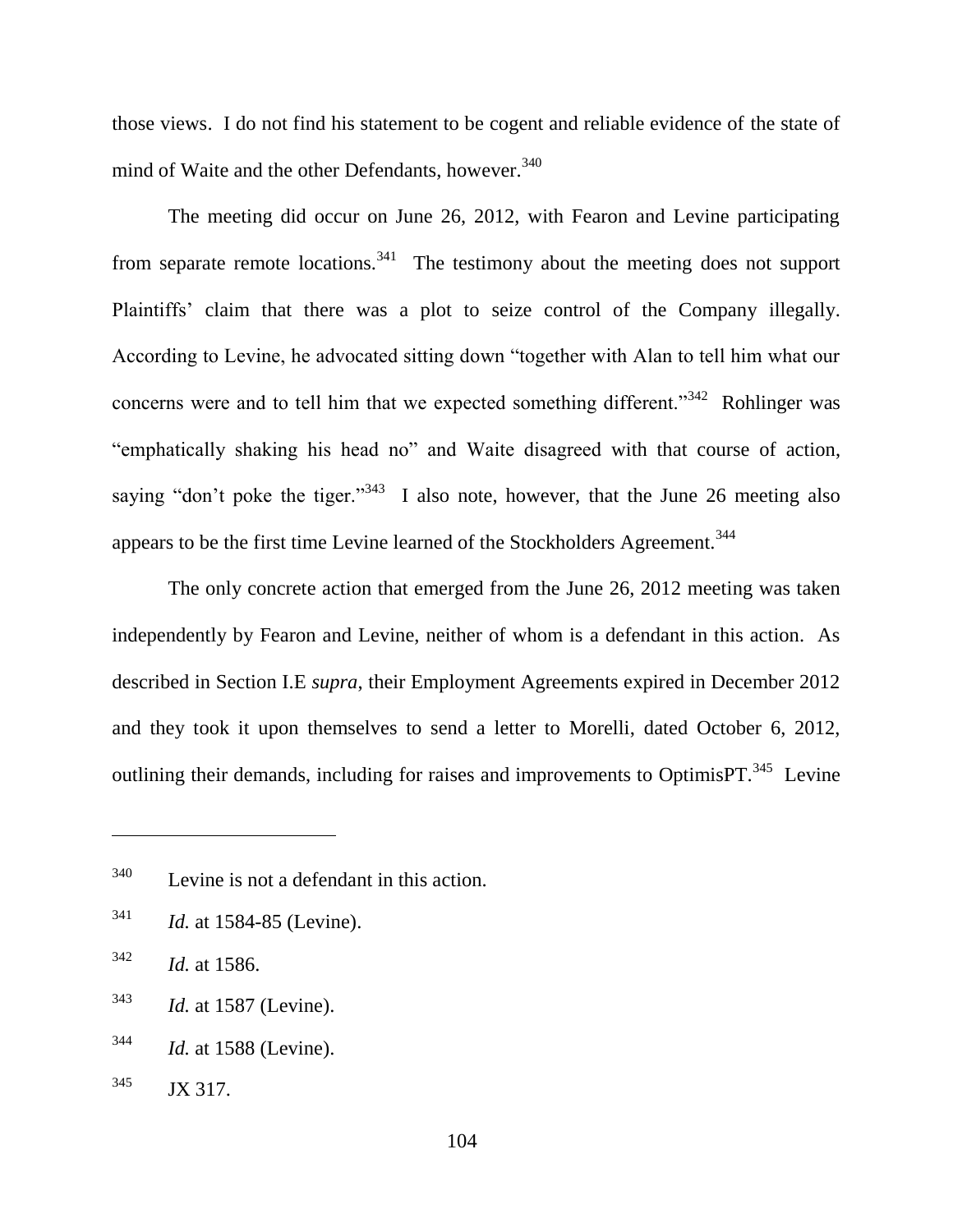sent a draft of that letter to Waite in June, who, apparently anticipating Morelli's reaction, forwarded the draft to Rohlinger in an email that states: "FYI eeek."<sup>346</sup> Although Levine and Fearon sought input on the letter from Waite and others, they did not receive any.<sup>347</sup> There were changes between the draft and the letter sent in October. According to Fearon, "those were things that we added, thinking to ourselves, well, we need to do this. No one's giving us direction. We asked, they're ignoring us."<sup>348</sup>

In sum, the end result of the June 26 meeting was an October letter by two individuals not on trial. At the meeting, Waite, the only Defendant in attendance, advised against "poking the tiger." Fearon and Levine then proceeded on their own.

# **4. The Company struggles to raise capital and again hosts the DSC**

By the end of the summer of 2012, the Company again sought to raise capital in the equities market. Although originally looking for an investment of \$4 million, the Company was unsuccessful despite attending "a lot of meetings in August and September.<sup>349</sup> The Company also was in discussions with Wells Fargo for a loan in the amount of \$1 million unsecured and \$2.5 million secured by Rancho's accounts receivable and a personal guarantee by Morelli. That loan was at roughly 3%, as opposed to a competing loan from the Bank of the Internet ("B of I") at 6.75%. Morelli, however,

<sup>&</sup>lt;sup>346</sup> JX 239,0001.

<sup>347</sup> Tr. 724 (Fearon).

<sup>348</sup> *Id.* at 723-24.

<sup>&</sup>lt;sup>349</sup> *Id.* at 1323 (Horne); JX 289 (Sept. 2012 PPM). The September 2012 PPM, like the June 2012 PPM, disclosed the Stockholders Agreement. *Id.* at .0017-.0018.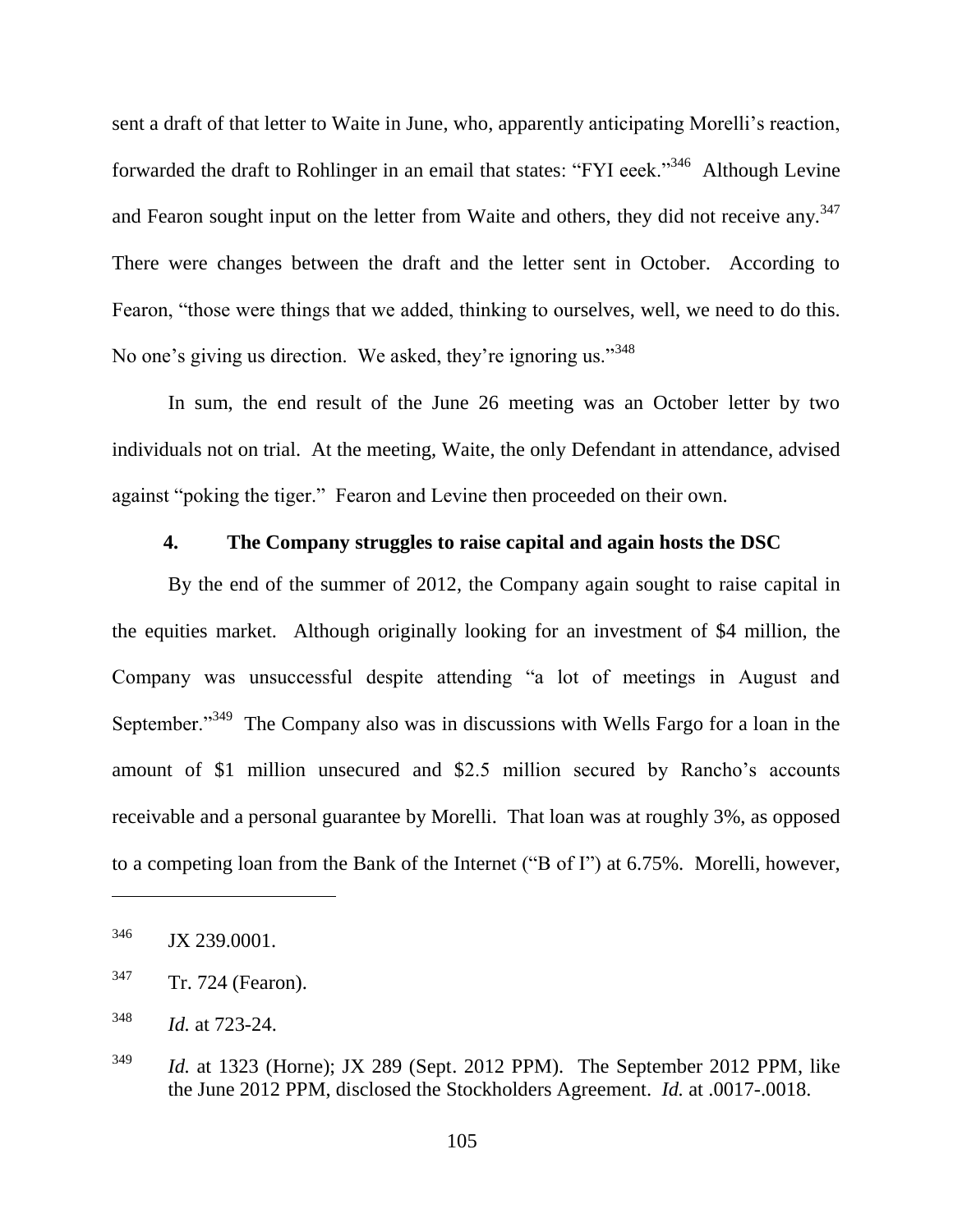was unable or unwilling to execute a personal guarantee, so the Wells Fargo deal was not pursued.<sup>350</sup>

Notwithstanding the Company's financial challenges, Optimis again held the DSC sometime in mid-August.<sup>351</sup> Waite again participated in the event.<sup>352</sup> Morelli appears to accuse Defendants of sabotaging the American Lung Association's ("ALA") sponsorship of the 2012 event. The testimony on this issue is unclear, but it seems that the ALA, in late 2011, agreed to sponsor the 2012 DSC, or that Morelli believed they were sponsoring it. 353 The ALA dropped their sponsorship, however, and Morelli blames that on misinformation allegedly provided to the ALA by Defendants.<sup>354</sup> But, the relevant testimony was all speculative. In fact, the documentary record contradicts Morelli's testimony. A May 4 email to Morelli from a representative of the ALA stated that the ALA never had reached a sponsorship agreement with Optimis and spelled out several irreconcilable differences, such as ALA limits on cross-promotions with a for-profit company and budgeting problems for the event.<sup>355</sup> Morelli contemplated suing the

<sup>350</sup> Tr. 1207-09 (Olsen).

<sup>351</sup> *Id.* at 730 (Fearon).

<sup>352</sup> *Id.* at 1031 (Waite). Horne and Atkins also swam in the event at least once, but it is not clear which years they participated. *Id.* at 1384 (Horne); *id.* at 1475-76 (Atkins).

<sup>353</sup> *Id.* at 348-49 (Morelli).

<sup>354</sup> *Id.* at 350-52.

<sup>355</sup> JX 1086; Tr. 500-02 (Morelli).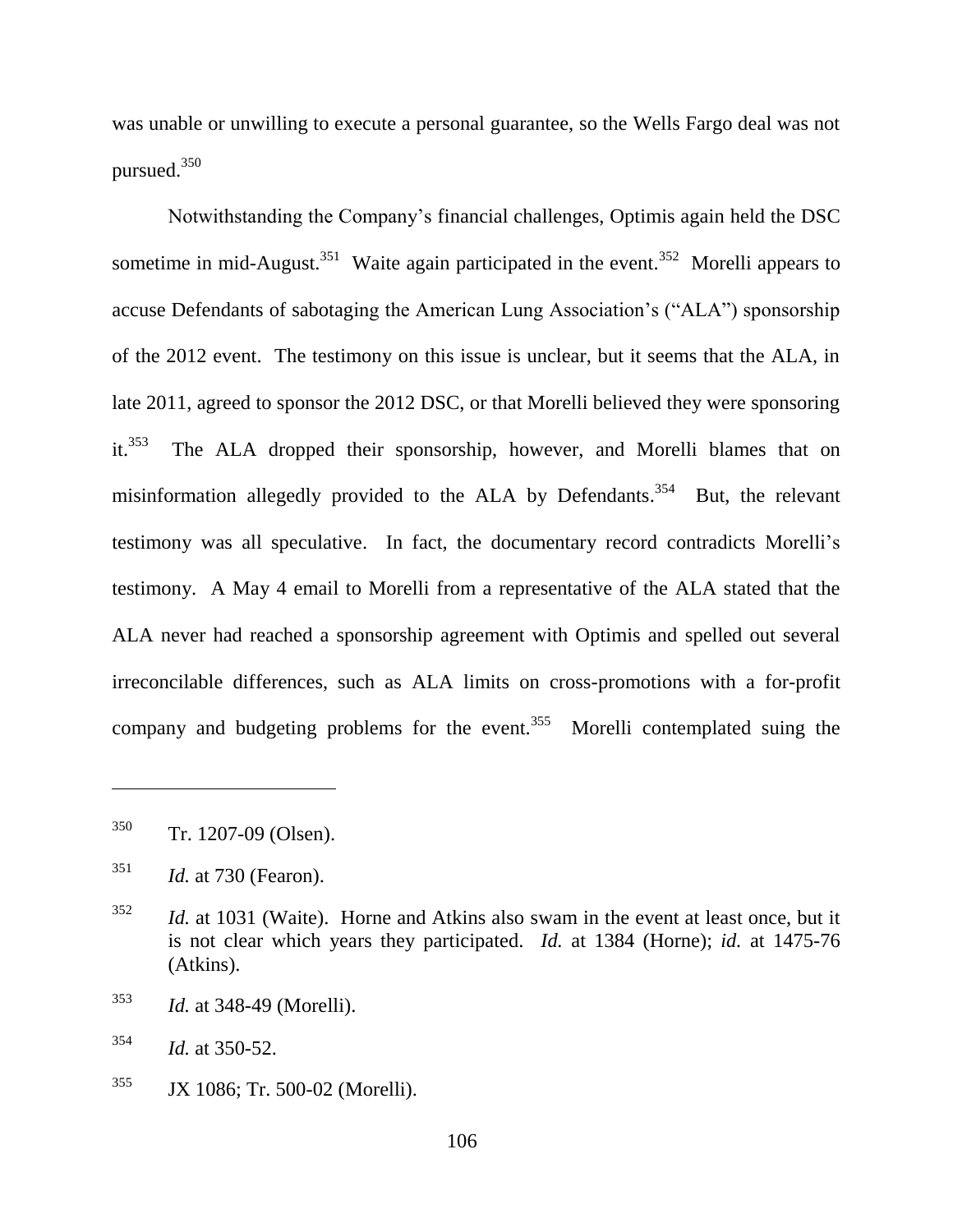ALA.<sup>356</sup> Nevertheless, he testified that the 2012 DSC was a success, but claimed it lost money because of the lack of the ALA sponsorship.<sup>357</sup> In any event, Plaintiffs failed to prove by a preponderance of the evidence that Defendants collectively or any of them individually caused the loss of that sponsorship.

#### **J. The Geller Sexual Harassment Allegations and Subsequent Investigation**

In a September 21, 2012 phone call with Waite, Geller told him about some inappropriate conduct by Morelli. Defendants' version of events is that, upon hearing that she might be reassigned to work in close proximity to Morelli, Geller became concerned, contacted Waite and told him about the inappropriate contact by Morelli, and that Waite then turned the matter over to Kreile in Human Resources with minimal involvement thereafter. Plaintiffs contend that Defendants bribed Geller and coaxed her to bring the sexual harassment complaint against Morelli and then Defendants manipulated the investigation. In the following Subsections, I find Defendants' version of the facts to be more accurate.

#### **1. Knowledge of Geller's allegations and the call to Waite**

Plaintiffs contend that several individuals knew of Geller's allegations before she made them to Waite in September. The implication is that the claims were stale—indeed, Plaintiffs contend they are false—and instead were used by Defendants as a pretext to oust Morelli.

<sup>356</sup> Brys Dep. 33-34.

<sup>357</sup> *Id.* at 658-59. The DSC was never designed to be a money-making event, and there is no evidence that it ever broke even.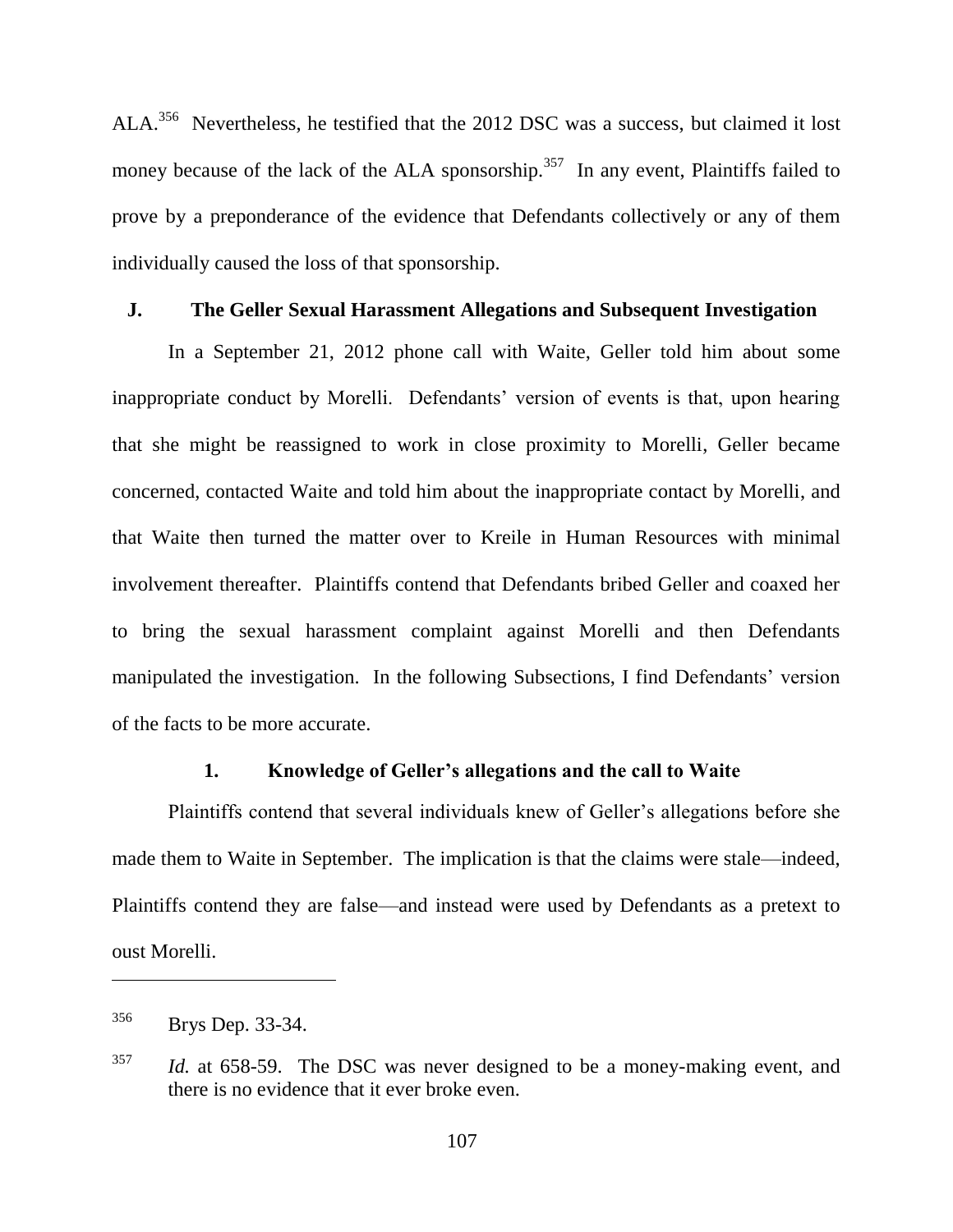At trial, Fearon testified that by mid-August 2012 she had heard from Gunn about an inappropriate sexual relationship between Geller and Morelli—though Fearon did not provide details of what she had heard.<sup>358</sup> Geller testified that she had made remarks to Gunn "in general passing" about Morelli's behavior.<sup>359</sup> Gunn admitted that she learned of the allegations from Geller herself, but testified that did not occur until late September at a conference.<sup>360</sup> Thus, Gunn denied telling Fearon about those allegations in or before the middle of August.<sup>361</sup> Levine also claims to have been aware of the allegations in mid-August, presumably because Fearon told him.<sup>362</sup> In Section I.F *supra*, I concluded that it would be appropriate to resolve doubts against Fearon and Levine. At the same time, however, I consider Gunn's credibility rather questionable and note that she, like Rohlinger, did not testify at trial, had limited recall at key moments of her deposition, or was evasive in responding to Plaintiffs' questioning. I return to this matter *infra*, but, even if Fearon and Levine did know something about Geller's situation, there is no evidence that Waite knew or that Fearon or Levine told Waite themselves.

<sup>358</sup> *Id.* at 729-30.

<sup>359</sup> Geller Dep. 56.

<sup>360</sup> Gunn Dep. 50.

<sup>361</sup> *Id.* at 91.

<sup>362</sup> Tr. 1589-91.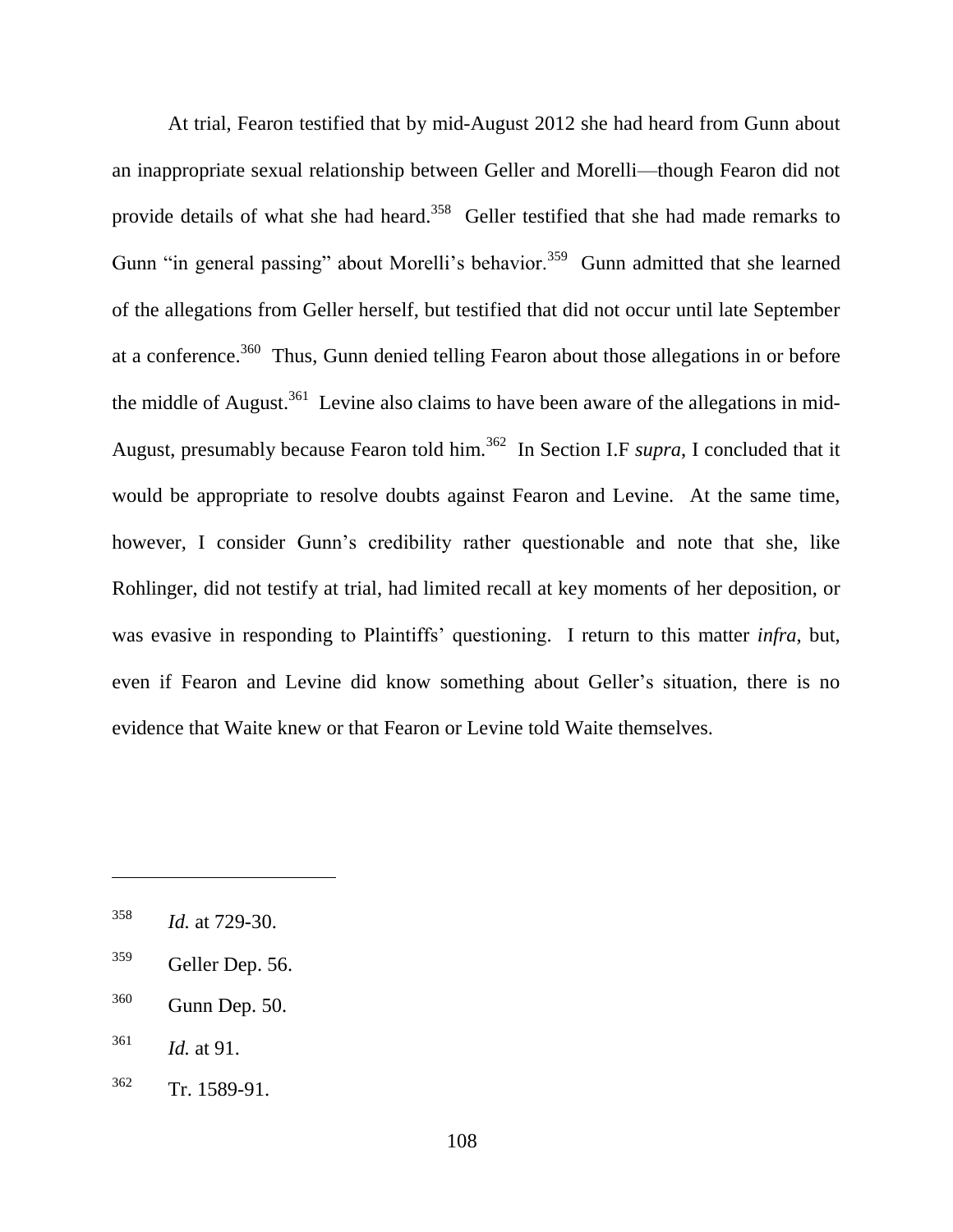Two people were aware of Geller's allegations early on: Horne and Rohlinger. At his deposition, Rohlinger claimed to have heard Horne's story and put it out of his mind. He could not recall discussing the matter with anyone else or telling anyone else.

Plaintiffs assert that Horne suddenly became much more friendly and helpful to Geller after learning of her allegations. After their conversation in February 2012, Horne did let Geller use his apartment rent-free while he was staying with Doherty. The record is unclear on how frequently Geller made use of the apartment. Plaintiffs also allege that Horne promised Geller a share of the profits of the Pacific Palisades clinic to induce her to make false accusations against Morelli. The basis for this proposition appears to be the interview notes of Nancy Solomon, the attorney who investigated the sexual harassment claims. According to those notes, Geller told Solomon that Horne discussed a proposed salary change with Geller in March or April 2012. Specifically, Horne mentioned a reduction in salary in exchange for a percentage of the profits from the Pacific Palisades clinic. I note, however, that that clinic had never had profits. Apparently this change was never implemented.<sup>363</sup>

Based on this evidence, I find unpersuasive Plaintiffs' suggestion that Horne bribed Geller to bring false sexual harassment claims against Morelli in September 2012. As to the apartment, Plaintiffs have not proven any link between Horne allowing Geller to use his apartment beginning in February and Geller telling Waite about Morelli's allegedly inappropriate conduct in September. Plaintiffs have not shown that Horne

<sup>363</sup> JX 54.0005.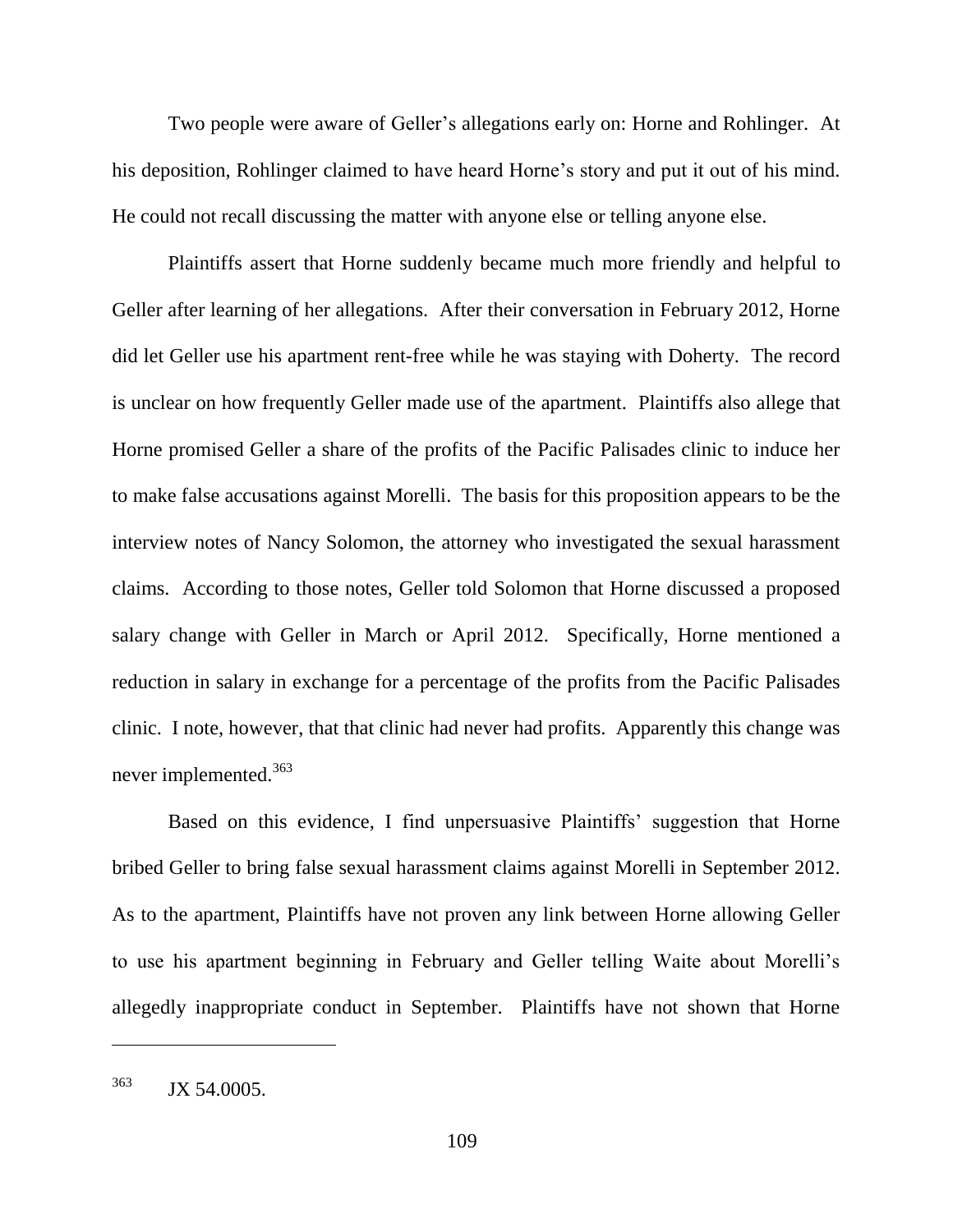encouraged Geller to make the complaints or that Horne asked anything of Geller for using his apartment.<sup>364</sup>

## **2. Geller's version of events**

I carefully reviewed Geller's video deposition with respect to the chain of events that led to the October 20, 2012 board meeting. I find that account persuasive, consistent with the other evidence, and credible.

Geller began providing physical therapy services to Morelli in late 2010. Geller described the incidents involving oral sex as occurring at nighttime in Morelli's officebedroom. According to her, "[Morelli] would generally be at night naked already because he had just [sic] a massage, and then he would ask me to work on him after the massage, so he would still be naked."<sup>365</sup> Though he would be wearing a sheet, Morelli often had a noticeable erection. Morelli would motion or otherwise suggest to her that he wanted oral sex. On some instances. Geller would initiate because she "could tell that he was in that kind of mood" and it "was easier to initiate and get it over with than to try and reject it and go through a whole world of trouble."<sup>366</sup> According to Geller, these incidents ended once she left the Upper Bubble and began working in the Pacific Palisades clinic. The clinic opened in October or November of 2011 and she was there

<sup>&</sup>lt;sup>364</sup> Horne also had given another employee, Jessica Eastman, a key to his apartment so that she could "shower in the morning" after working out and "[wouldn't] have to shower at Alan's houses." Eastman Dep. 48.

<sup>365</sup> Geller Dep. 26.

<sup>366</sup> *Id.*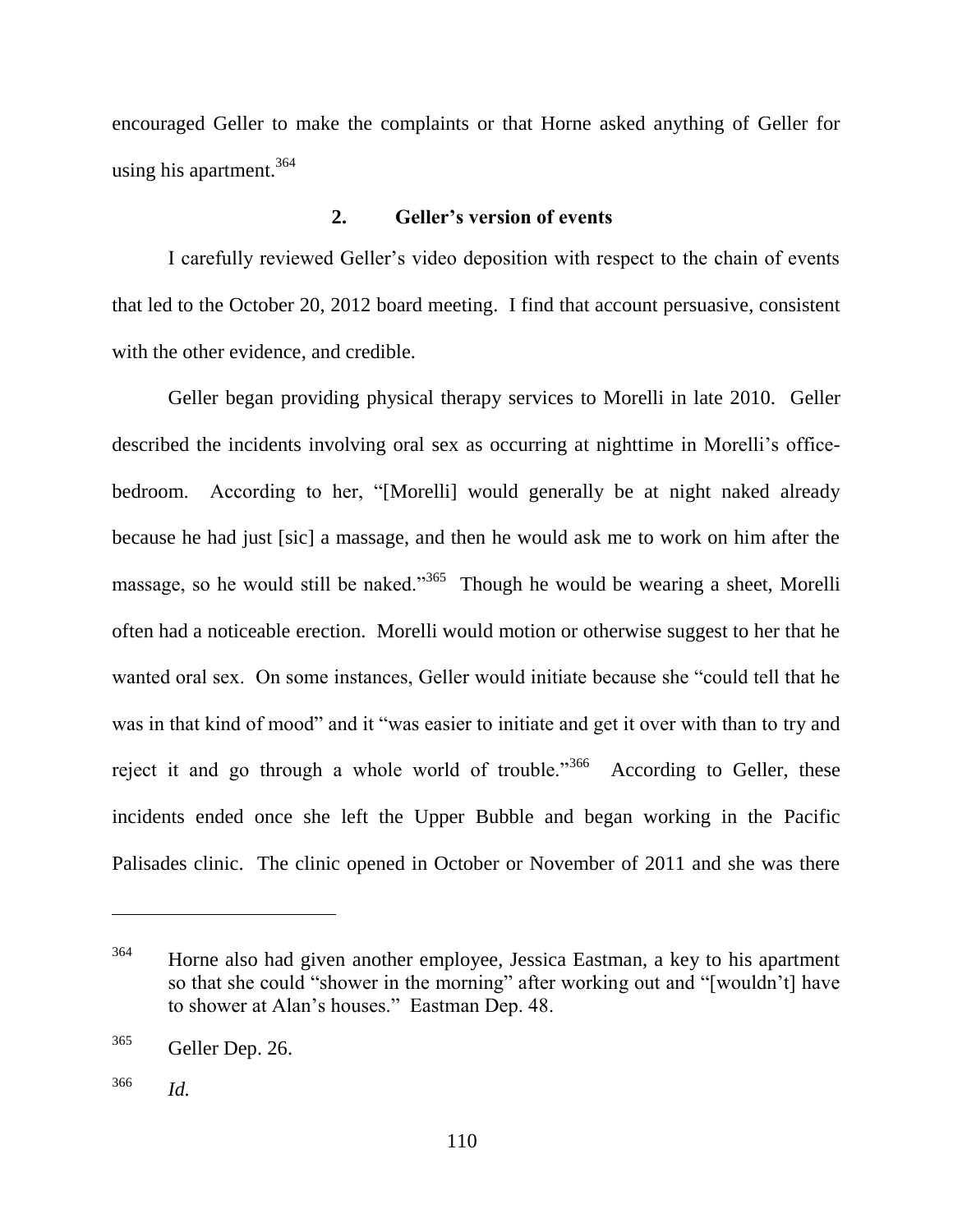increasingly from that time onwards. By early 2012, Geller was spending almost all of her time at the clinic. The incidents of oral sex apparently began in October 2011, with only physical touching before that.<sup>367</sup> According to Geller, she acquiesced to Morelli's fondling of her and his requests for oral sex because if she did not, he would ostracize her socially or threaten her and her husband's jobs.<sup>368</sup>

Morelli allegedly also made advances on Geller at the February 2012 Conference, as she described in her conversation with Horne, recounted *supra*. The incidents with Morelli had stopped entirely by summer 2012, if not somewhat sooner. In the September 21 phone conversation with Waite, Geller said that she had heard Morelli was going to hire a new physical therapist for the Pacific Palisades clinic and that this might result in Geller returning to the Upper Bubble. Geller testified: "I was afraid that . . . I'd be forced to be back at the house and be forced to be subjected to the inappropriate touching and sexual manner that I did not want. And I couldn't stand to be put back in that situation again."<sup>369</sup> This explanation for Geller's telling Waite about her concerns regarding the interaction between her and Morelli is consistent with Solomon's notes of her interviews

<sup>367</sup> *Id.* at 126.

<sup>368</sup> *Id.* at 104-05.

<sup>369</sup> *Id.* at 63.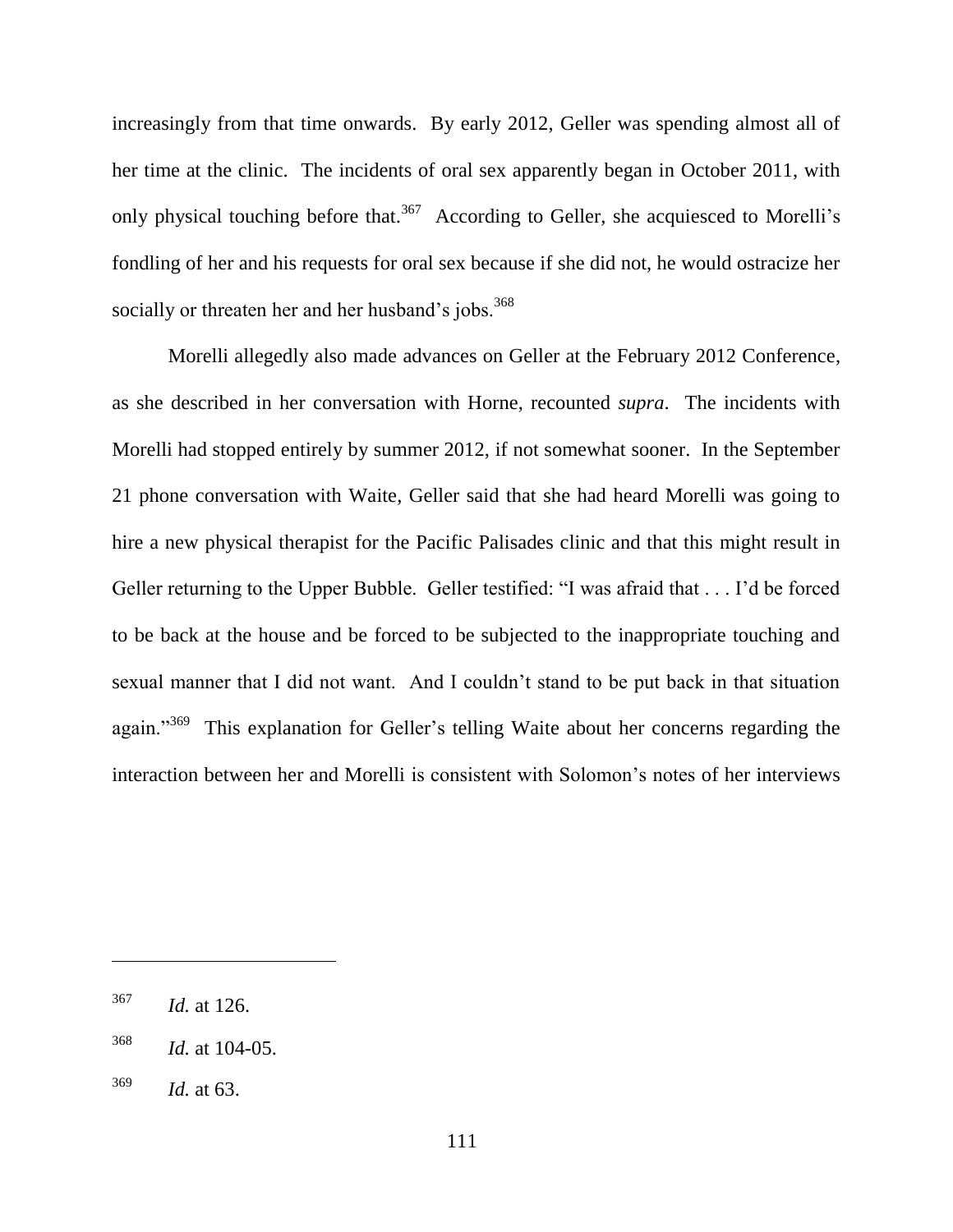with Geller.<sup>370</sup> It also is consistent with Waite's testimony regarding his initial phone conversation with Geller. 371

Consistent with how others have described Waite's management style, he told Geller that the she would be okay and that everything would be alright.<sup>372</sup> That first substantive call happened on the morning of September 21, a Friday. Waite promptly reported the matter to Kreile.<sup>373</sup> Kreile contacted the Company's insurer, Professional Liability Insurance Services, Inc. ("PLIS"), the same day. $374$ 

#### **3. The investigation**

Plaintiffs allege that Defendants manipulated the investigation. But, the evidence does not support that allegation. Plaintiffs also criticize Waite for not reporting Geller's claims to the Board. The record strongly suggests, however, that it would have been futile for Waite to do that. After Morelli was terminated, he fired every director he could that voted to remove him, installed a new board, re-appointed himself CEO, and began investigating Defendants and litigating against them.

After receiving the claim, PLIS apparently contacted Leonid Zilberman, a California employment lawyer with sixteen years of experience working for the firm

 $374$  Kreile Dep. 56-61; JX 282 ("Notification of Claim or Potential Claim").

<sup>370</sup> JX 54.0001, .0005.

 $371$  Tr. 1066-67.

<sup>372</sup> Geller Dep. 63.

<sup>373</sup> Tr. 1069-70 (Waite); JX 285.0001 (9/21/12 email from Waite to Kreile referencing the "potentially volatile HR issue" just discussed by telephone).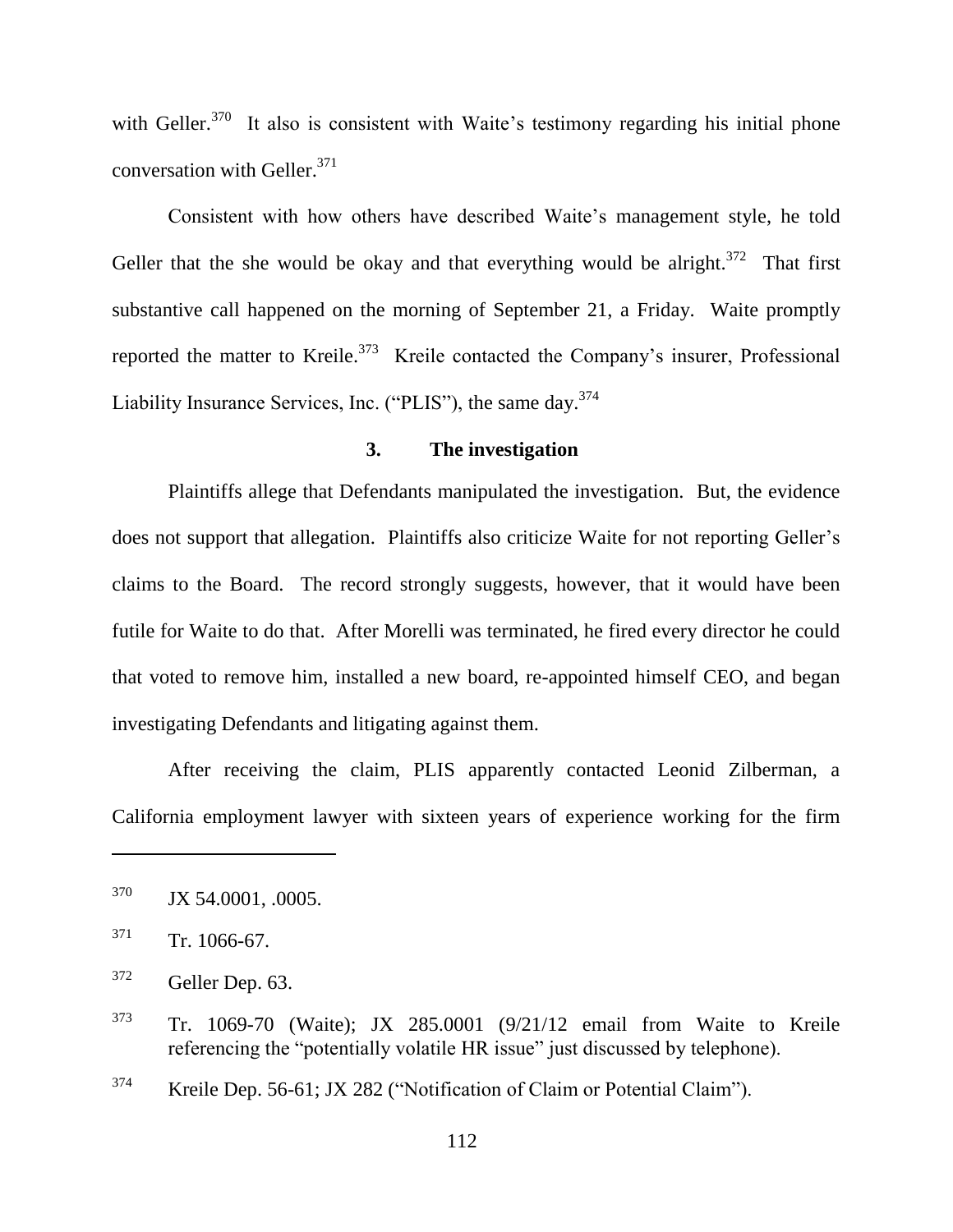Wilson Turner Kosmo LLP.<sup>375</sup> He previously had handled an entirely unrelated dispute involving two Rancho employees; Kreile was Zilberman's contact for that matter as well. Zilberman first contacted Kreile on September 24, 2012, a Monday and the first business day after Kreile filed a notice of potential claim with PLIS.<sup>376</sup> Zilberman testified at his deposition that, in the case of allegations of harassment against senior management, and the CEO in particular, the "three things that are the most important are that the investigation be done promptly, that the investigation be thorough and that the investigation be impartial. $1^{377}$  After concluding that no one internally at Optimis could run the investigation without being accused of bias, Zilberman hired an outside investigator: Nancy Solomon.<sup>378</sup> This was the beginning of the "Geller Investigation."

There is no evidence that Defendants, or anyone at the Company, had any involvement in Solomon's retention. In fact, her retention agreement is with the Wilson Kosmo Turner law firm, not with Optimis.<sup>379</sup> Solomon interviewed nine employees, some more than once. The result of that investigation was sixty-seven pages of singlespaced typed notes and a thirty-four page report listing her factual findings, including credibility determinations. Morelli admitted that Geller provided oral sex to him, but

 $375$  Zilberman Dep. 9-10.

 $376$  JX 305.

<sup>377</sup> Zilberman Dep. 24-25.

<sup>378</sup> *Id.* at 25. Zilberman's concern about bias related to the fact that the other employees all reported to Morelli as CEO and thus might fear losing their jobs.

 $^{379}$  *Id.* at 30-33; JX 291 ("Engagement Agreement").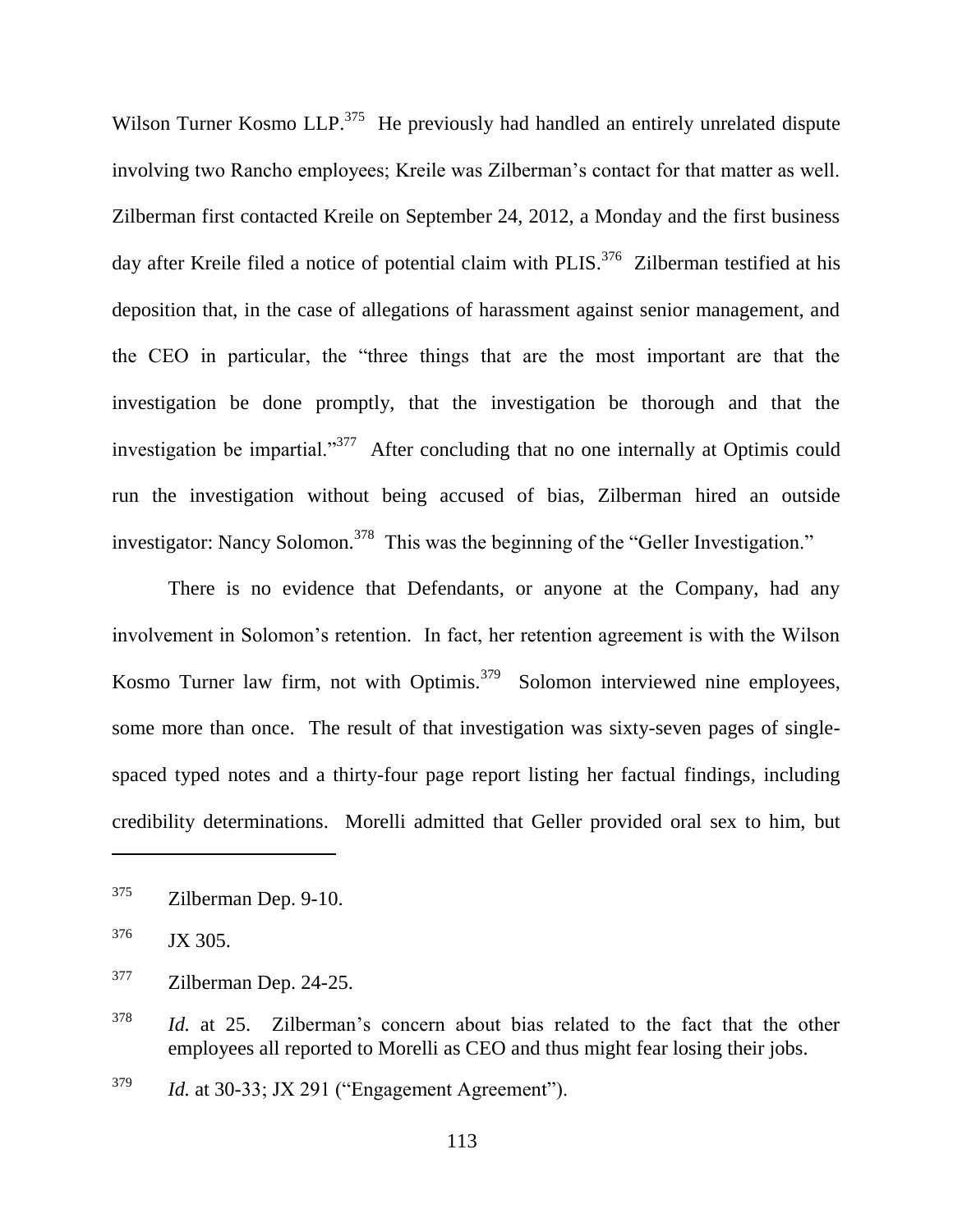contended that she initiated it. $380$  Solomon did not find Morelli to be a credible witness. $381$  Similarly, I did not find credible many of Morelli's statements regarding Geller.

It is not necessary to detail every aspect of the investigation. Rather, I note several salient points. Optimis has a specific sexual harassment training program for supervisors. Morelli received a "certificate of completion," but he never completed the training. He had his assistant, Eastman, complete it for him.<sup>382</sup> Unburdened by such training, Morelli testified that it "did not occur to me at that time" that receiving oral sex from a subordinate in his bedroom-office, while she was performing work duties, created a risk of sexual harassment.<sup>383</sup>

Morelli's behavior during the investigation also casts doubt on his credibility. On or about October 3, 2012, Morelli met for about an hour and a half in his bedroom-office with the Company's General Counsel, Brys, and CFO, Horne. According to Brys,

 $380$  Tr. 404 (Morelli: denying he ever initiated the sex and testifying that, "It wasn't ever different. It was Tina Geller who initiated it."); Solomon Dep. 40.

 $381$  Solomon Dep. 46-48; *id.* at 47 ("It seems more he was trying to build an explanation for the things as the interview went on . . . .‖); JX 401.0032 [hereinafter "Solomon Report"]. There is a dispute among the parties as to the usage of the Solomon Report. I do not rely on it for the truth of the matter asserted, but I conclude that the report is not hearsay when used for another purpose, such as showing the apparent thoroughness of the investigation or the statements upon which the Board relied when it met on October 20, 2012. *See*  801(c). Therefore, I overrule Plaintiffs' objection to the use of the Solomon Report.

<sup>382</sup> Tr. 485-87 (Morelli); Eastman Dep. 50-53.

<sup>383</sup> Tr. 476.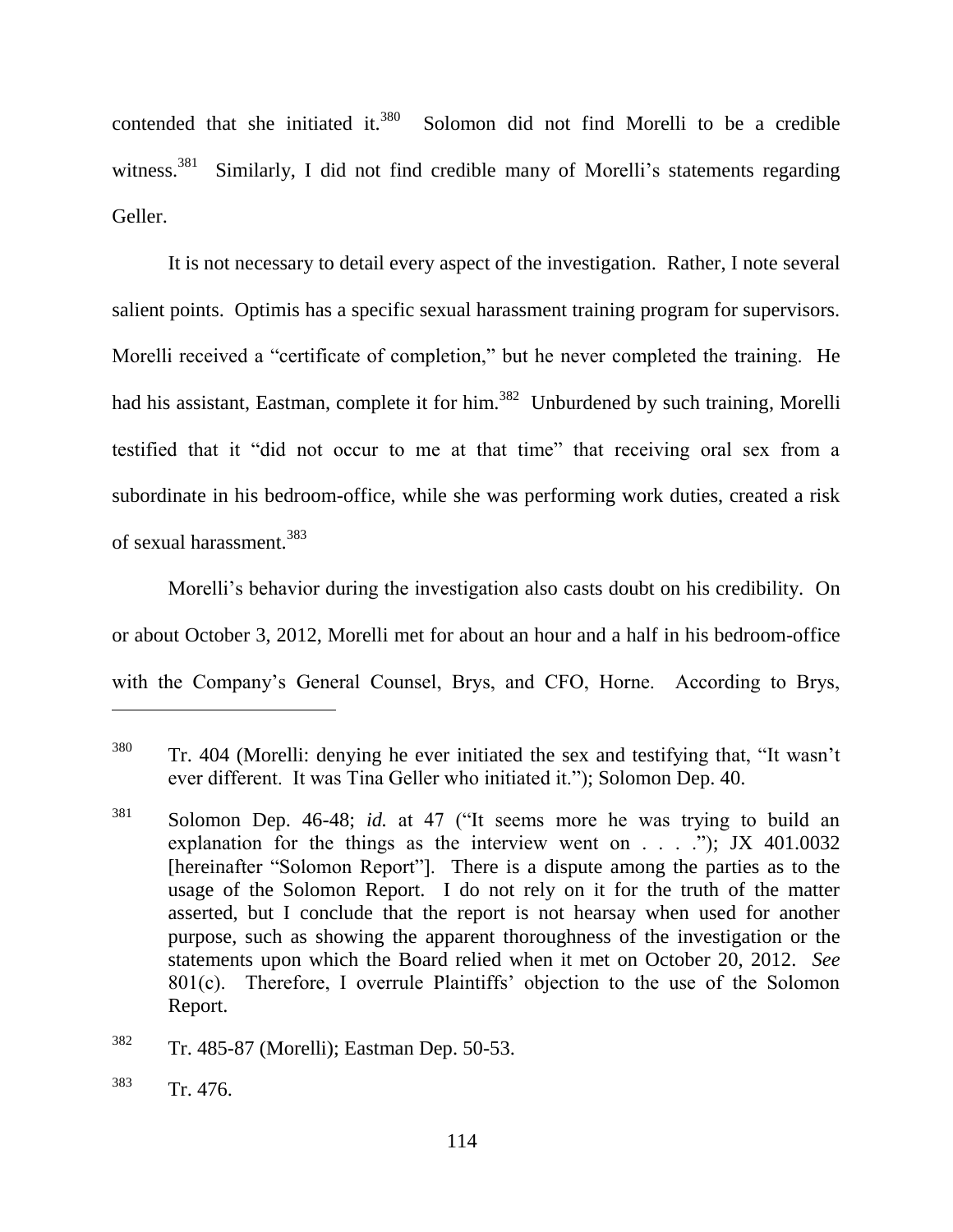Morelli "told me to call Ms. Geller and tell her to withdraw the claim" because it would be expensive and bad for the Company.<sup>384</sup> Horne also recalls Morelli asking them to convince Geller to drop her claims.<sup>385</sup> Brys and Horne told Zilberman about this meeting and Zilberman advised them that it would not serve the Company well if they pressured Geller to drop the claim.<sup>386</sup>

In addition, Morelli met with Solomon on October 10 in person and then spoke with her by phone on October 17. According to Morelli, Solomon was being rushed to complete her report, and although he had lots of evidence to support his claims that he wanted to provide her, she did not provide him sufficient time to do so. This is contrary to the overwhelming weight of the evidence. The only witness who asserts that Solomon was rushed is Morelli.<sup>387</sup> I find Morelli's testimony on this point unreliable, in part because, in my view, it reflects his mistaken perception that Solomon was part of, or actively being manipulated by, a conspiracy out to get him, which included at least seventeen people.<sup>388</sup> Nor did Morelli ever provide to Solomon any of the additional

 $\overline{a}$ 

<sup>386</sup> Zilberman Dep. 60-62.

<sup>384</sup> Brys Dep. 20.

<sup>385</sup> Tr. 1348-51 (Horne).

<sup>387</sup> Tr. 406-10.

<sup>388</sup> *Id.* at 605-06. This conspiratorial mindset surfaced repeatedly throughout Morelli's testimony. *E.g.*, *id.* at 515-16 ("I mean, it was a bittersweet situation emailing Nancy Kreile, who was working closely with John Waite, who I suspected might be involved. I mean, even e-mailing the general counsel was, in hindsight, a mistake, because she just took my e-mails and immediately forwarded them to John Waite, as Nancy Kreile did."); *id.* at 613 ("So was he hired—was Zilberman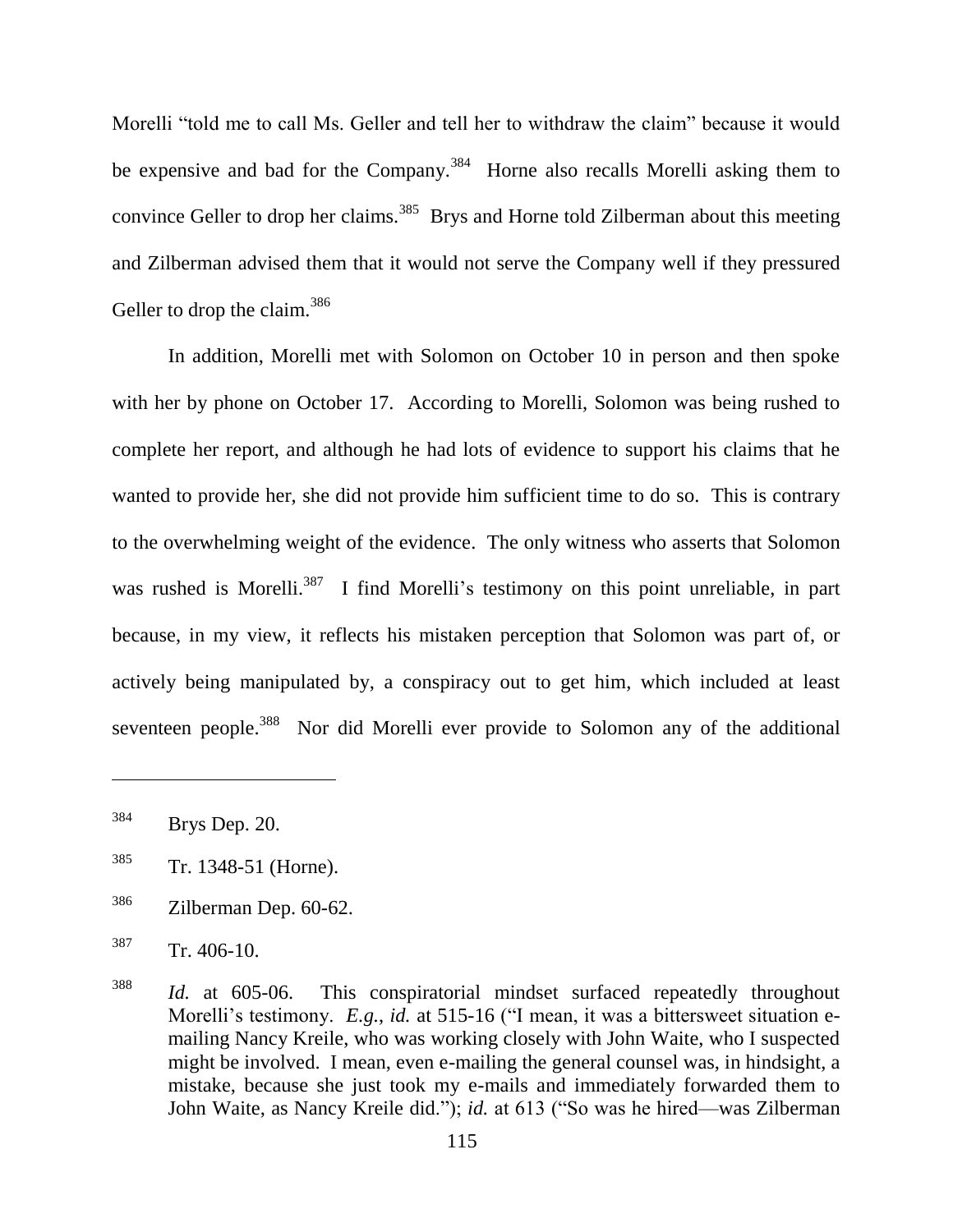exonerating information he allegedly had. Moreover, Solomon repeatedly denied being rushed, and Zilberman did not perceive her to be rushed.<sup>389</sup>

As part of his defensive strategy, Morelli also filed his own sexual harassment complaint against Geller on October  $17.^{390}$  Indeed, he anticipated making that claim as early as October 11, one day after his first meeting with Solomon.<sup>391</sup> I conclude that this counter-complaint was part of Morelli's overall defensive strategy with the objective of maintaining his position as Optimis' CEO, because he thought "it was the best hope for the company for [him] to remain CEO." $392$ 

Plaintiffs also contend that Horne's interviews with Solomon evidence a conspiracy. At his deposition in May and July 2014, Horne testified that he and Morelli

hired before PLIS was notified? I don't know that we know that conclusively. It was a very, very unusual set of circumstances that led to Mr. Zilberman and Ms. Solomon either appointing themselves or being appointed by the insurance company.").

<sup>389</sup> Solomon Dep. 23-24; JX 402 (sworn declaration of Solomon stating that she was not rushed and that Morelli's claim to the contrary was a fabrication); Zilberman Dep. 64-66, 80-81, 92-96. Plaintiffs' counsel also attempted to "prove" Solomon was rushed or manipulated in a lengthy and contentious portion of her deposition that reviewed virtually every one of a large number of typos and purported grammatical errors in her report. This questioning does show Solomon could use a proofreader and would benefit from reading over her work more carefully. It does not negate the thoroughness of the Solomon Report, however. The findings of that report are consistent with the testimony of everyone except Morelli.

 $390$  JX 376.

 $391$  JX 337 (10/12/12 email from Morelli to Kreile referencing a conversation with Brys the previous day).

 $392$  Tr. 479.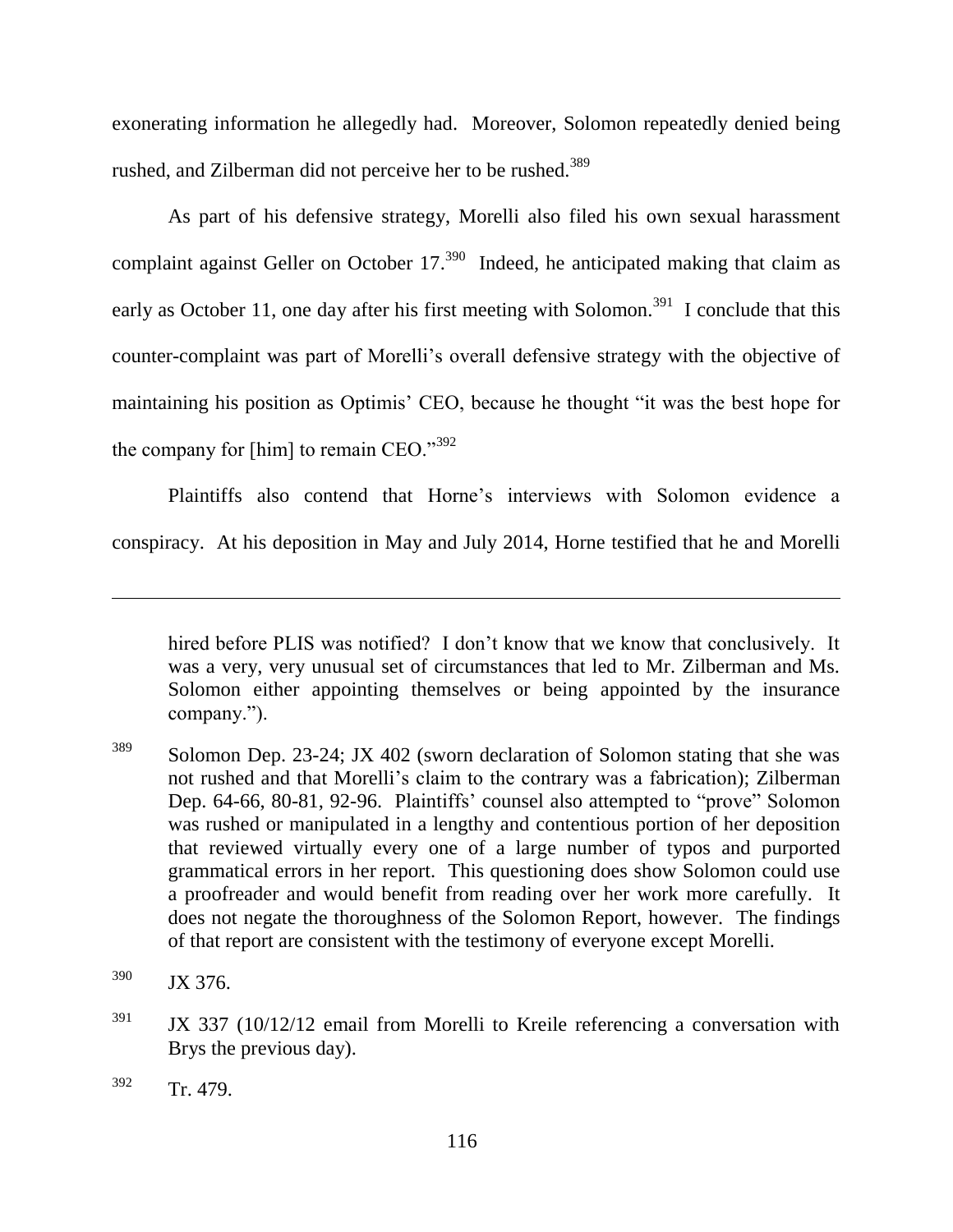had a "great working relationship" and that he considered Morelli "a good friend."<sup>393</sup> But, Horne never revealed to Morelli that since 2010 Horne had been involved with Morelli's former wife. In addition, Plaintiffs point out that Horne, referring to Morelli, told Solomon that "[P]ersonally I hate the mother f-cker"<sup>394</sup> and that he asked Solomon not to include the fact that he was involved with Doherty, and she complied.<sup>395</sup> Plaintiffs argue that this and other evidence shows that Horne is a liar and has a motive to undermine Morelli.

I agree that Horne's contradictory testimony is troubling, but I do not see the situation to be as clear cut as Plaintiffs. Solomon's interview notes also reveal that Horne stated that he "would never [have] assumed Alan would have been capable of anything [Geller had] accused him of."<sup>396</sup> At trial, Horne attributed his stated hatred of Morelli to his belief that the sexual harassment allegations were hurting the Company: "We spent six years building a company, and I saw it all crumbling, and I was incredibly upset at Mr. Morelli at that time."<sup>397</sup> Solomon "did not feel in any way that [Horne] was trying to bury Mr. Morelli."<sup>398</sup> And, by telling Solomon about his relationship with Doherty,

- <sup>394</sup> JX 54.0024; Tr. 1446 (Horne).
- <sup>395</sup> Tr. 1455-56 (Horne).

- <sup>396</sup> JX 54.0020; Tr. 1448 (Horne).
- <sup>397</sup> Tr. 1447 (Horne).
- <sup>398</sup> Solomon Dep. 50.

<sup>393</sup> *Id.* at 1445 (Horne testifying about his deposition statements).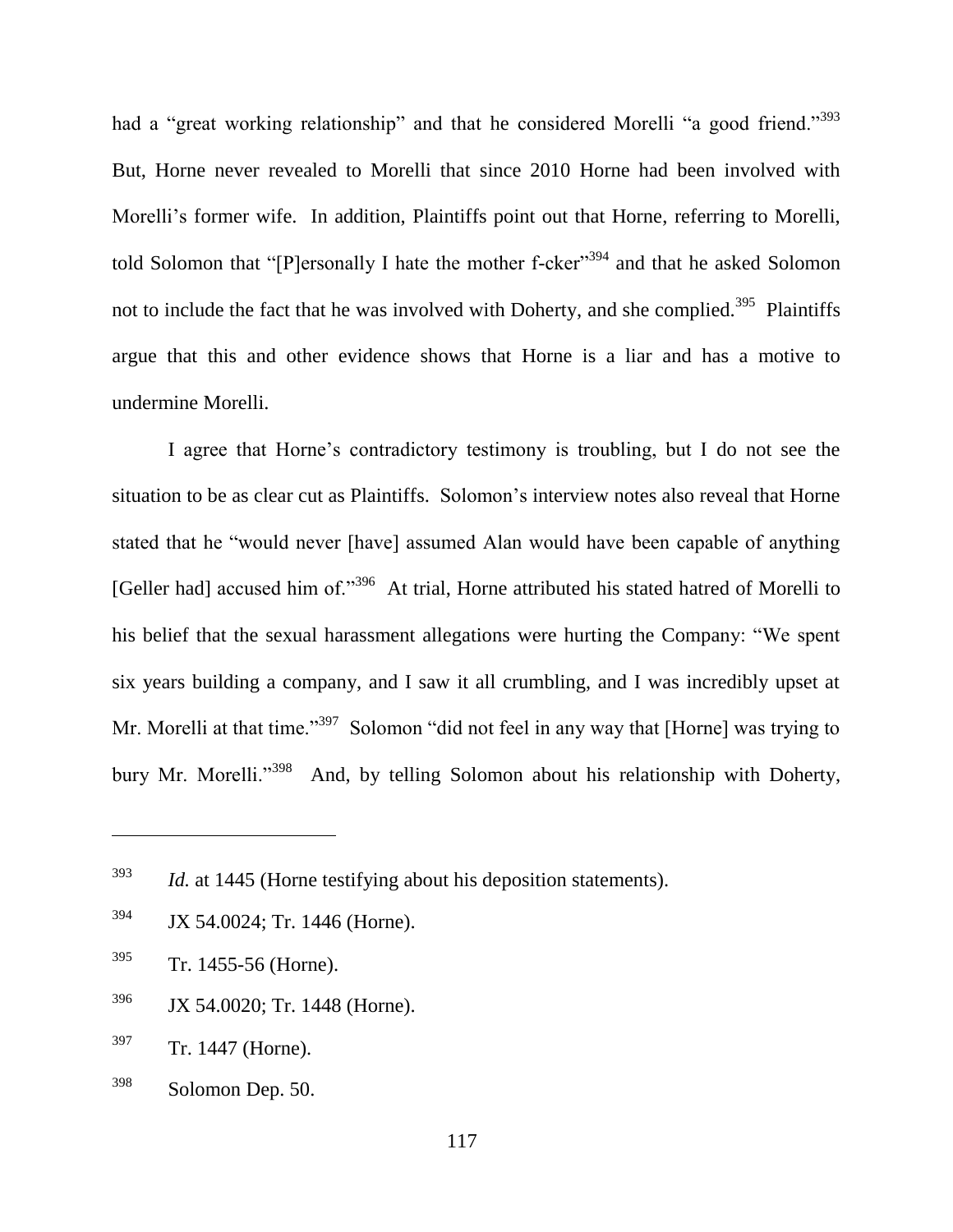Horne at least revealed to her a bias he may have had. Taking account of all the evidence regarding Horne, I do not consider it appropriate to disregard all of his testimony as not credible, but I agree that it is important to examine anything he said with a degree of skepticism.

Plaintiffs also contend the investigation was tainted because Geller communicated with Defendants several times during the investigation, despite being told by Solomon not to talk to anyone about it. Although this allegedly shows that Geller was in cahoots with Defendants, I do not find these contacts to be material.

Geller called Waite—the ranking officer at the Company aside from Morelli and the person to whom Geller first reported the allegations in September 2012—numerous times during the course of the investigation. Geller's phone records indicate that she and Waite had thirty-seven phone calls totaling more than three hours during the relevant period.<sup>399</sup> In one of his shakiest moments on the stand, Waite testified that he only recalled two phone calls.<sup>400</sup> Geller testified that she repeatedly called Waite and others because she was looking for reassurance. She was "in a highly emotional state and really scared for [her] life" because she was afraid of what Morelli was going to do to her. $401$ 

<sup>&</sup>lt;sup>399</sup> JX 278.

<sup>&</sup>lt;sup>400</sup> Tr. 1097-108. Waite also did not disclose any calls beyond those two in his interrogatory responses.

 $401$  Geller Dep. 307. This testimony, which I find credible, is consistent with Solomon's notes, which are replete with statements that Geller was afraid of Morelli. JX 54.0004 ("john [Waite] promised this would be quiet that we wouldn't be approaching Alan. Otherwise I would have never met with you. So if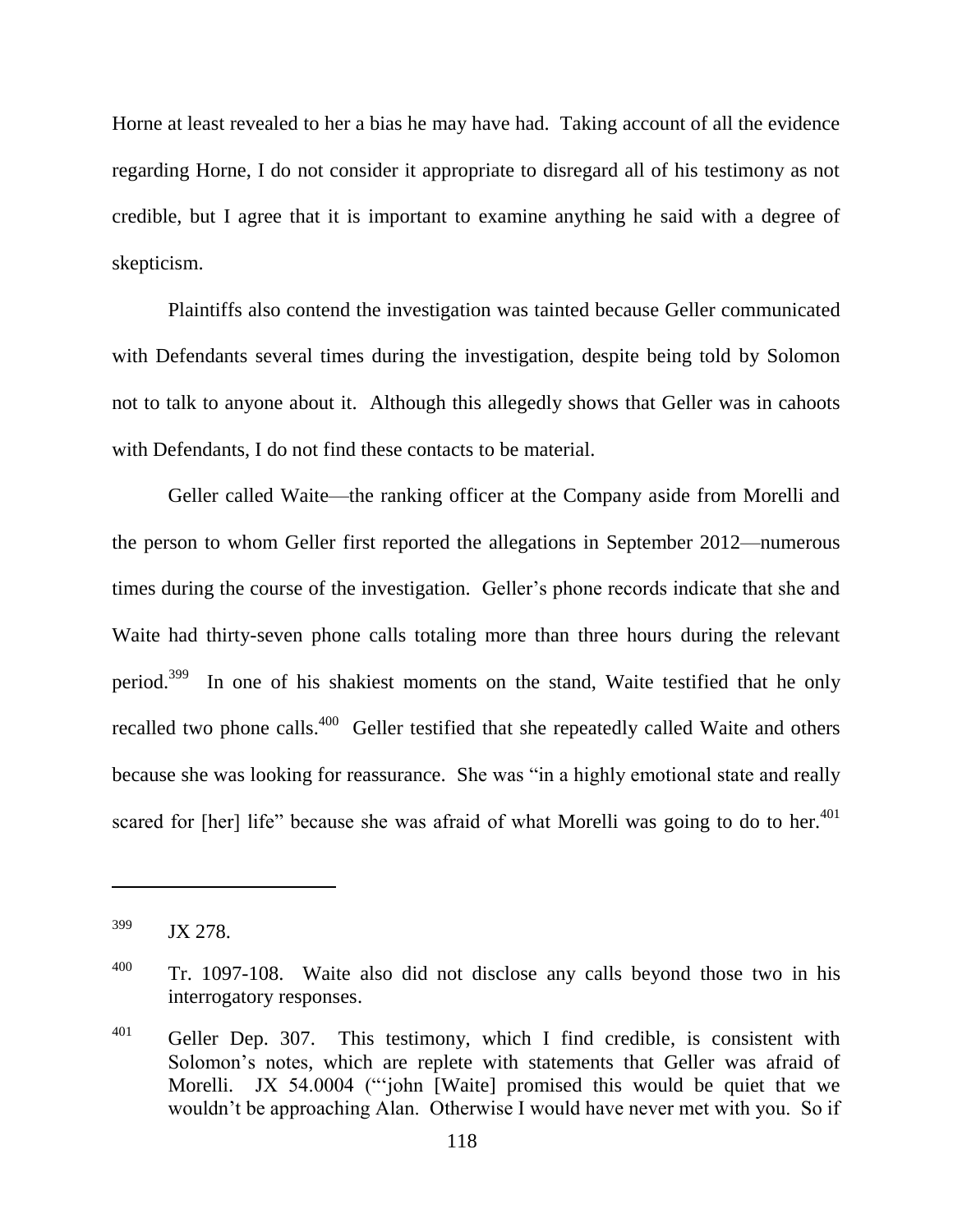The phone records show that many of the calls were only one or two minutes long, suggesting missed calls or voicemails, which I exclude, and the overwhelming majority were from Geller to Waite. There were nine calls of five minutes or longer between September 19 and October  $2^{402}$  On September 24, the next business day after Geller told Waite about Morelli's inappropriate touching, Geller had two calls with Waite each in excess of thirty minutes. On September 25, Geller had a five-minute call and a sixminute call with Waite. Geller had her first interview with Solomon on September 27 and talked with Waite for thirteen minutes that day.

This pattern of phone calls comports with Geller being concerned about what was going to happen to her. During the same time period, she also called Horne, who testified: "She was scared of Alan. She was scared of retaliation. She was scared about her job. She was scared about Mo's [her husband's] job."<sup>403</sup>

Plaintiffs emphasize that Geller talked to Solomon, but did not tell her everything, and then scheduled another interview to tell her the entire story. After her first interview,

this comes out and he finds out and I get screwed in all this…' she starts to cry again."); *id.* at .0005 ("'I don't know what he'll do but I know he'll go ape sh-t"'); *id.* at .0006 ("she is quiet and then whispers 'He can't find out.""). Numerous additional examples follow in the next nine pages of notes. D.R.E.  $801(d)(1)(B)$ ; D.R.E. 803(2)-(3); D.R.E. 807.

 $\frac{402}{1}$  JX 278. One of the calls, on October 1, is seven minutes long and appears to be call-waiting. I excluded that call from my tabulations.

<sup>&</sup>lt;sup>403</sup> Tr. 1346. This is consistent with Geller's testimony. Geller Dep. 100-01.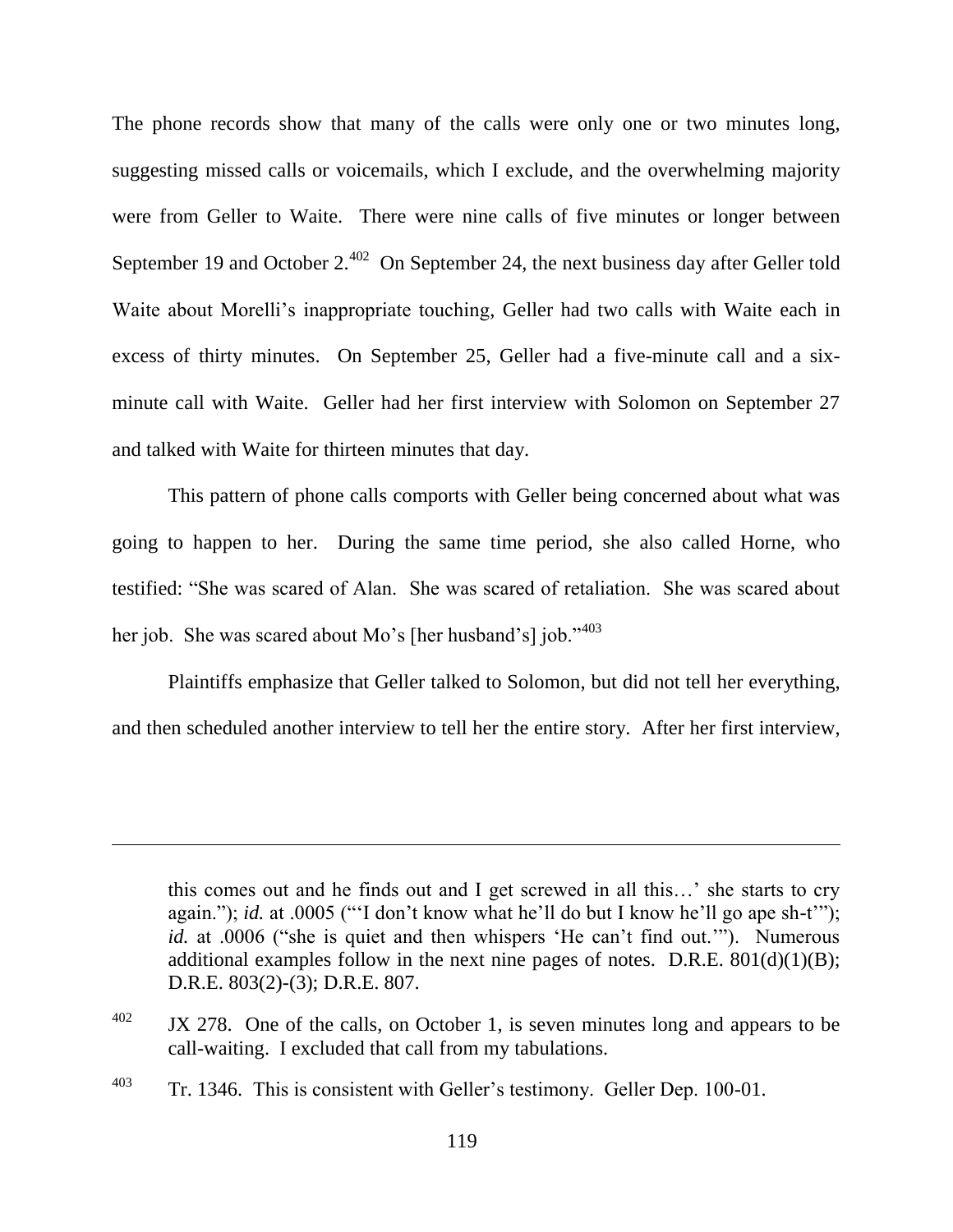Geller, as noted, talked to several people,<sup>404</sup> including Gunn, who encouraged her to tell the whole story, whatever it may be.<sup>405</sup> Geller soon decided to schedule a second interview with Solomon to tell her everything. Plaintiffs contend that this shows that Waite and Horne, among others, either convinced Geller to change her story or were telling Geller what to say.

Plaintiffs' argument is unpersuasive. Solomon's notes indicate that during the first interview, Geller stated that Morelli touched her inappropriately and requested that Geller provide physical therapy while he was naked under a sheet with a visible erection. During the second interview, Geller added more detail and disclosed the oral sex.<sup>406</sup> Accordingly, it is not true that Geller did an about face between the first and second

<sup>&</sup>lt;sup>404</sup> There were only three calls of any significance with Waite between the first and second interviews: the thirteen-minute call on September 27 and calls of sixteen and five minutes on October 1. JX 278.

<sup>405</sup> Gunn Dep. 50-52, 95-96; Geller Dep. 316-17.

 $406$  JX 54. Solomon's interview notes are not hearsay when used for this purpose. Hearsay is "a statement, other than one made by the declarant while testifying at the trial or hearing, offered in evidence to prove the truth of the matter asserted." D.R.E. 801(c). Here, I rely on the notes only because they indicate *what* Geller said to Solomon. Delaware Rule of Evidence 801(c) tracks Federal Rule of Evidence 801(c). In the comments to Federal Rule of Evidence 801, the advisory committee noted: "If the significance of an offered statement lies solely in the fact that it was made, no issue is raised as to the truth of anything asserted, and the statement is not hearsay." F.R.E.  $801$  cmt. c (1972). To the extent there is a double hearsay objection based on the fact that the interview notes represent an out of court statement by Solomon that Geller made the statements Solomon recorded, I hold that the notes qualify under the exception to the hearsay rules for records of regularly conducted activity. *See* D.R.E. 803(c); Solomon Dep. 14-27, 67-68.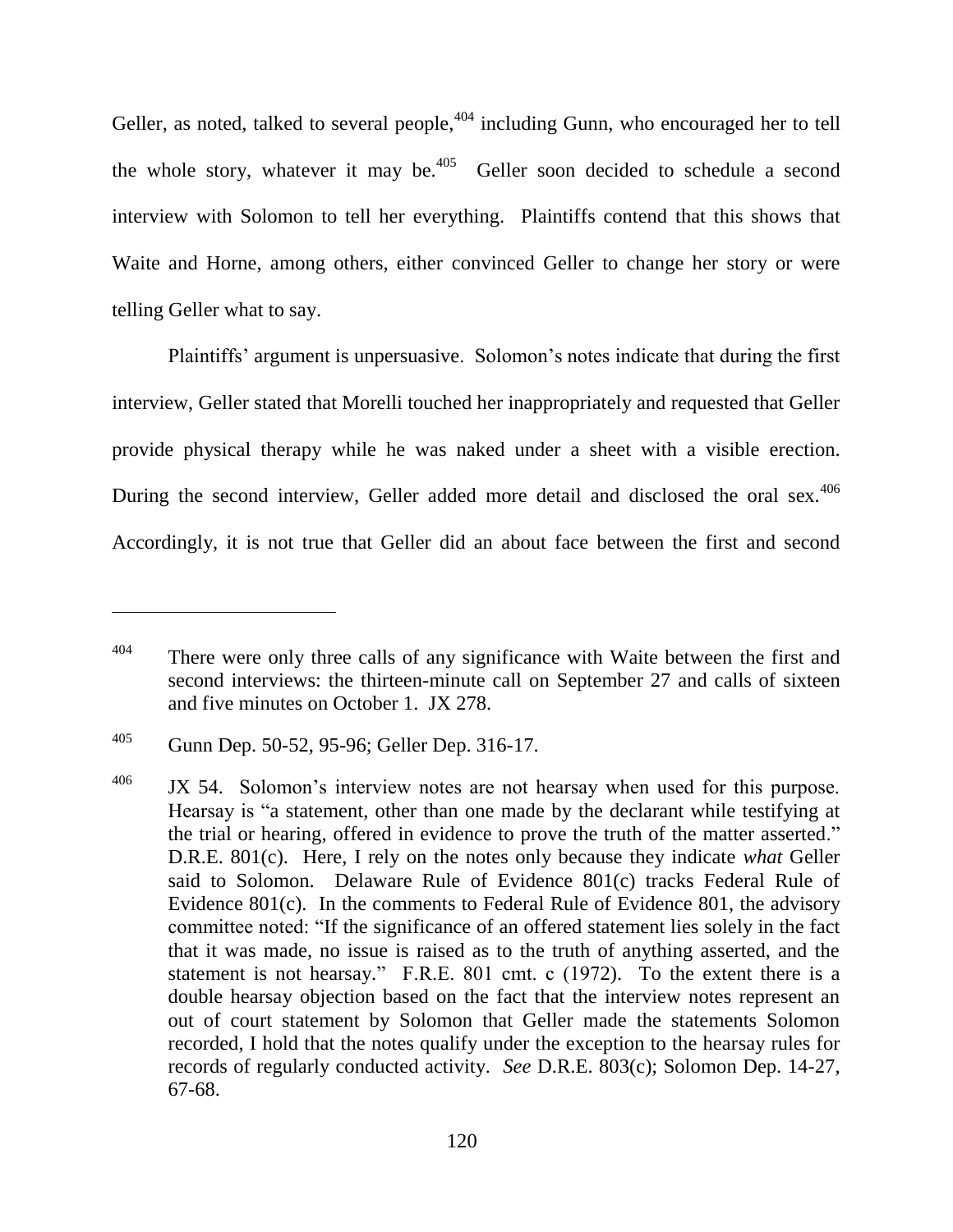interviews on September 27 and October 2 and told two different stories or that the two interviews are inconsistent on key points. 407

At her deposition, Geller repeatedly denied that anyone encouraged her to bring the allegations or told her what to say to Solomon.<sup>408</sup> Overall, Geller's story is consistent and cohesive: she became concerned after hearing that a new therapist would be going to the Pacific Palisades clinic, meaning she could be working back in the Upper Bubble with Morelli; in the course of discussing that concern with Waite, she told him something about Morelli's prior behavior; Waite notified Kreile in HR, who began the investigative process; Geller was interviewed once, was nervous, and presumably did not tell Solomon the facts about which she was most embarrassed; because Geller remained afraid that Morelli would find out and punish her, she called others at the Company to seek solace, and then, after talking to Gunn, she resolved to tell Solomon the rest of the story, which she did.

 $407$  Solomon testified that it is not unusual in sexual harassment investigations for the witnesses to be reluctant during interviews. Solomon Dep. 42.

<sup>&</sup>lt;sup>408</sup> Geller Dep. 298 ("Mr. Waite or Mr. Horne or Mr. Smith or Mr. Atkins never, ever had me—hinted to me that I should bring allegations against Alan, ever."); *id.* at 310 ("It is my testimony that Mr. Waite never gave me any incentive at all to ever file a harassment case or to tell Nancy [Solomon] anything that he wanted me to tell her."); *id.* at 314 ("I didn't know what was going on. Nobody asked me to file a harassment case. Nobody asked me to tell Nancy Solomon anything. Nobody asked me to do anything. I just want to know what is going to happen to me. I didn't give a sh-t about what was happening to the company at that point. It wasn't my concern.").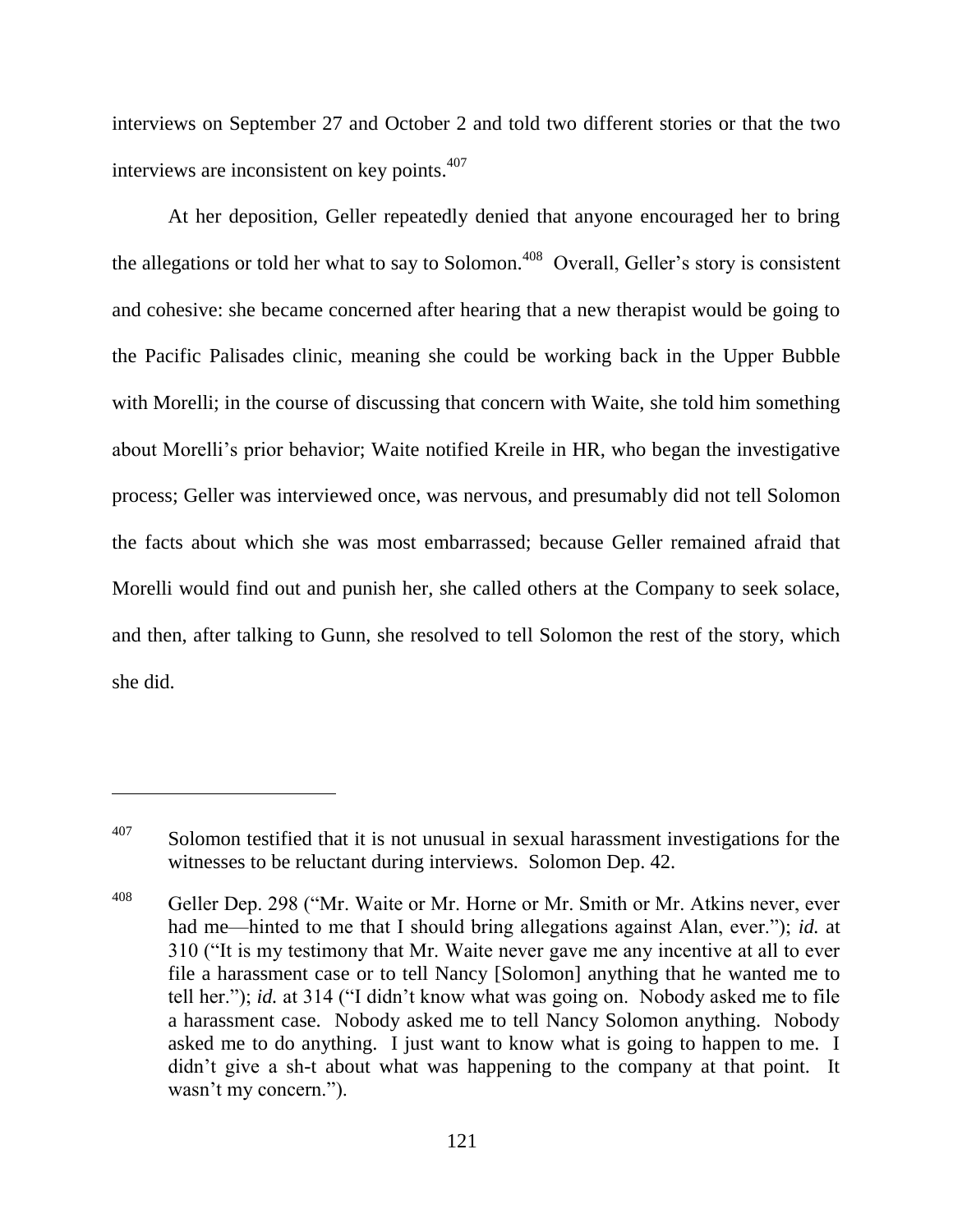Plaintiffs, at trial, essentially attempted to prove the sexual harassment allegations were false or, at least, that the sexual contact between Geller and Morelli was consensual by portraying Geller as promiscuous and putting on the stand David Hwang, with whom she had an affair while working at Optimis.<sup>409</sup> Hwang offered numerous hearsay statements purportedly made by Geller that Plaintiffs have attempted to introduce into evidence by arguing that they were statements against interest. I need not reach Defendants' hearsay objections to these statements, however, because I do not find credible Hwang's testimony with respect to Geller and Morelli. Hwang said that, when he heard about the sexual harassment claim, he "thought it was probably made up" and that "it was something that [Geller] was doing either to get money or to get what she wants."<sup>410</sup> Hwang reached these conclusions without knowing that Geller and Morelli admittedly had engaged in sexual activity.<sup>411</sup> Hwang testified that he *knew* Geller's complaint was false, even before he began investigating it as a member of one of the special investigative committees the Company formed after the abortive attempt to oust Morelli.<sup>412</sup> Thus, I find Hwang too biased against Geller to be credible on this issue.<sup>413</sup>

<sup>&</sup>lt;sup>409</sup> This affair occurred from March 2011 to October 2011. Tr. 162 (Hwang).

<sup>410</sup> *Id.* at 189.

<sup>&</sup>lt;sup>411</sup> *Id.* at 251-52.

<sup>412</sup> *Id.* at 262. Hwang's comments also support Defendants' contention that the Company's investigative committees were looking for facts to support their own pre-formed conclusions.

<sup>&</sup>lt;sup>413</sup> Hwang also filed with HR a vaguely worded complaint against Geller shortly after Morelli's ouster. JX 544 (11/5/12 email from Hwang to Kreile). Hwang testified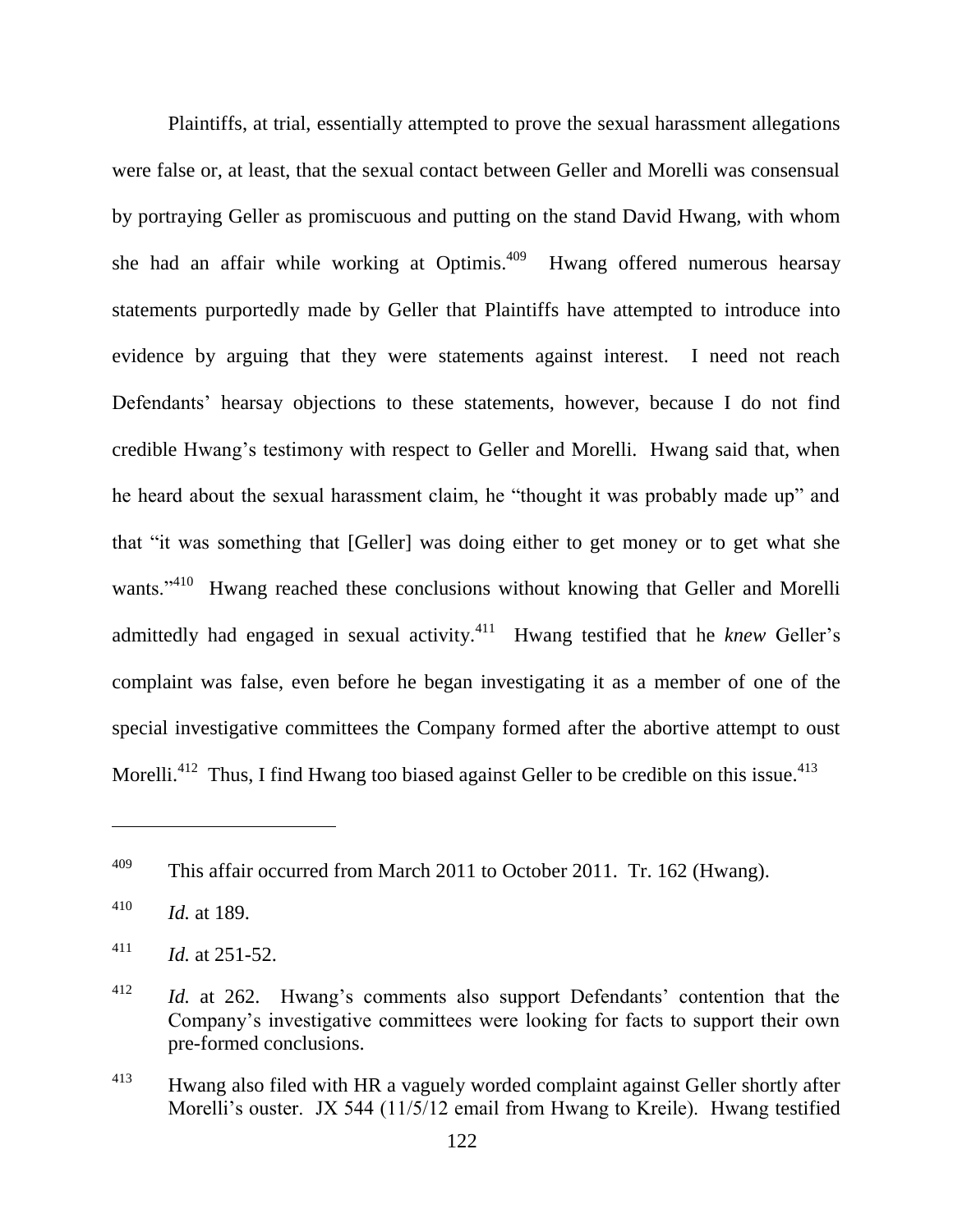### **K. Contingency Planning by the Optimis Executives**

Plaintiffs make much of the fact that certain Optimis executives were engaging in contingency planning in case Morelli was terminated as a result of the sexual harassment investigation. Considering the seriousness of the allegations and Zilberman's emphasis on the need to move quickly, I consider Defendants' actions to be reasonable.

Zilberman and Solomon were not the only attorneys involved with the sexual harassment claims at this time. Following a conversation in which Zilberman indicated that there could be a situation where PLIS's interests and the Company's interests deviate, Brys, the Company's General Counsel, retained Tom Kaufman of the law firm Sheppard Mullin to serve as outside counsel for Optimis. "He was there to provide a resource to the board of directors, to provide his recommendations and opinions to the extent it was requested, whether or not Mr. Zilberman was capable of doing so, based on any perceived conflict of interest on the part of Mr. Zilberman." According to Brys, Kaufman's retention was not a reflection of dissatisfaction with Zilberman and "to the extent [she] ever sought advice from both counsel, they agreed."<sup>415</sup>

that he did not mention Geller by name because he did not like to think about her, then or now. Tr. 241.

<sup>&</sup>lt;sup>414</sup> Brys Dep. 103. Because Brys is in separate litigation against the Company, she has a potential bias, but having reviewed her deposition, I found her credible.

<sup>415</sup> *Id.* at 104.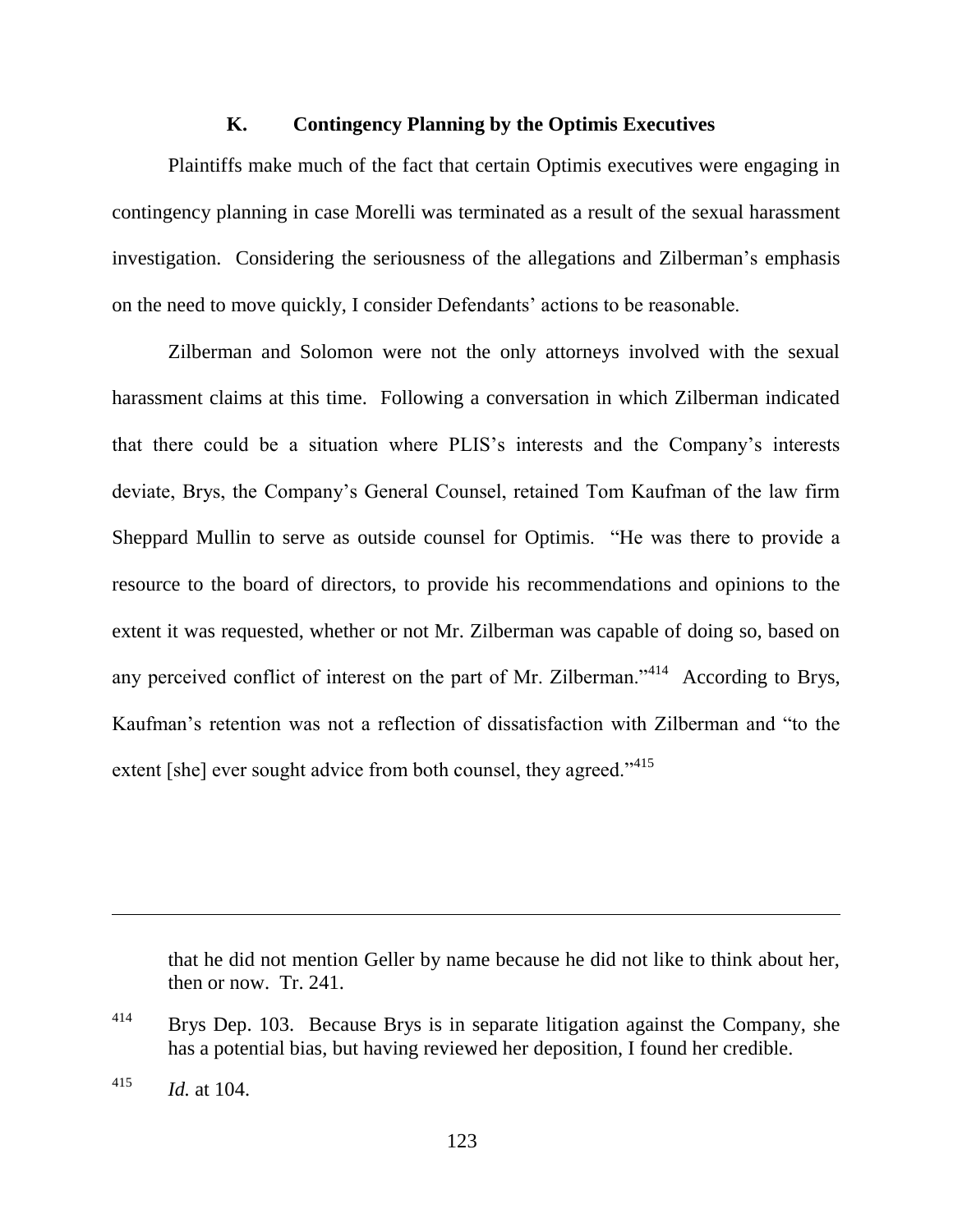Throughout the process, Waite and Brys received periodic updates from Zilberman.<sup>416</sup> Horne received only one update. That occurred during the conversation in which Horne and Brys discussed with Zilberman the meeting in which Morelli asked Horne and Brys to convince Geller to withdraw the complaint.

Entering the week of October 14-20, the chronology becomes less clear. Zilberman had advised Waite that a board meeting should be held promptly to discuss the investigation and Solomon's report, which would be ready later in the week. $417$  Waite began setting up a board meeting, which eventually was scheduled for Saturday, October 20 (the "October 20 Meeting"). Zilberman did not think that was too soon.<sup>418</sup>

Two things needed to be done in preparation for the special meeting of the Board on October 20. The first involved the Stockholders Agreement. The second was dissemination of a notice for a special meeting.

Horne attended a meeting at some point before October 20 in which Waite or Brys said that, based on the outcome of the investigation, Morelli may need to be fired. Horne then pointed out that the Stockholders Agreement probably would need to be amended. He reasoned that: "If the board decided that Mr. Morelli needed to be removed as CEO,

<sup>416</sup> Tr. 1072 (Waite).

<sup>417</sup> *Id.* at 1073-75 (Waite).

 $418$  Zilberman Dep. 90-91. Brys testified similarly: "To my knowledge, at the advice of Mr. Zilberman and Mr. Kaufman, who were acting as employment counsel for the company, they recommended having the board of directors meeting based on a very sensitive report as soon as possible." Brys Dep. 166.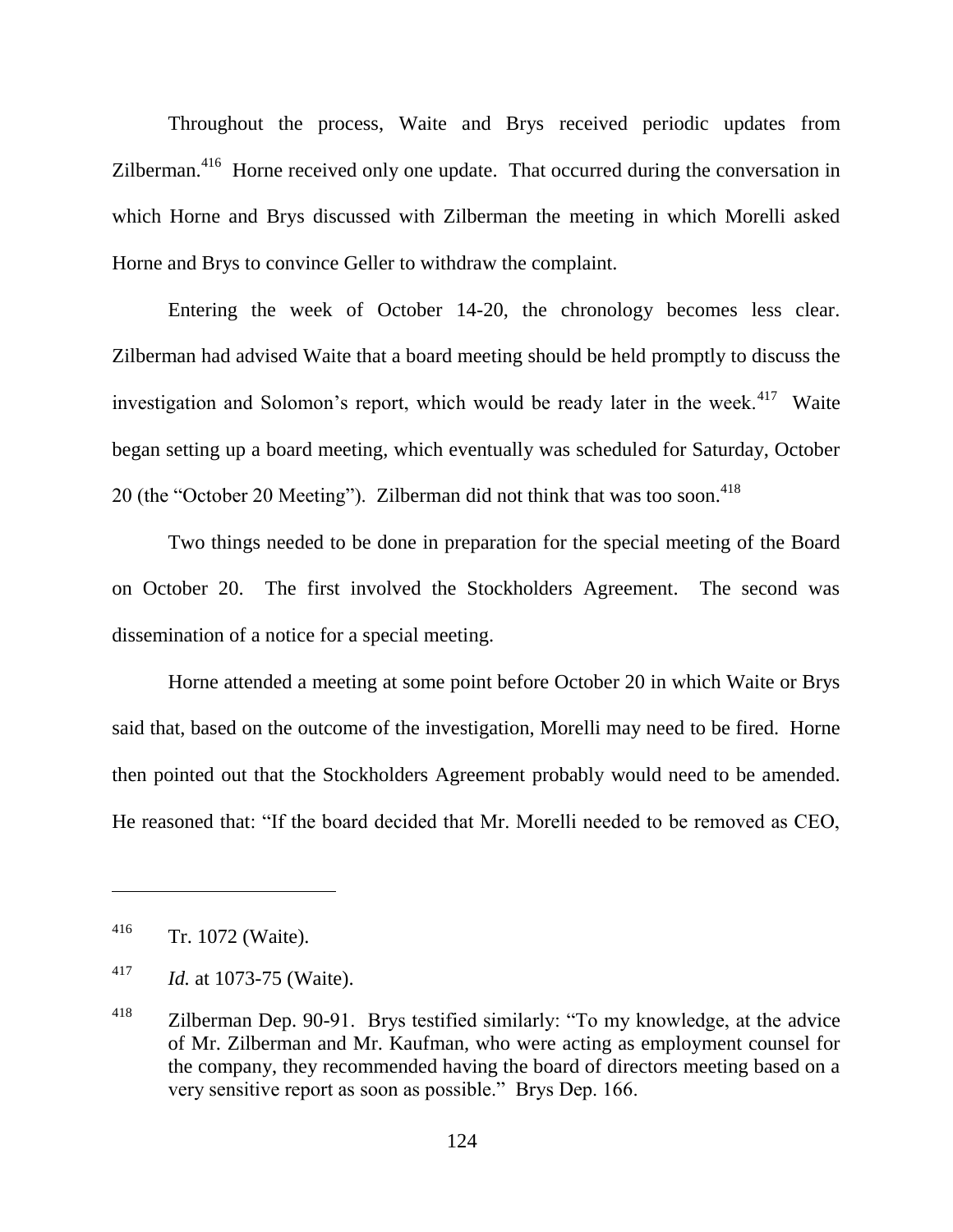then if he had the ability to just turn around, appoint new board members and reappoint himself as CEO, I think that would go against the spirit of what needed to be done." $419$ This led to the development of Amendment No. 2 to the Stockholders Agreement, but Horne had no further involvement with that amendment.

Amendment No. 2 appears to have been drafted by Waite's personal counsel.<sup>420</sup> Waite understood Amendment No. 2 to require a two-step process, in that he needed to have it approved by the vote of the holders of a majority of Optimis' stock and have the Board approve the amendment. According to Waite, in the days before the October 20 Meeting, he contacted other stockholders in the following manner:

> I was very careful not to describe to them that this was anything related to Mr. Morelli's sexual harassment investigation. I simply told them that, as a stockholder, I was interested in changing the provisions of the stockholders' agreement to put the control of . . . who's elected to the board in the hands of the ... broader shareholder base.<sup>421</sup>

This approach does not appear to satisfy Delaware law, but it is largely moot, because Amendment No. 2 was vacated on or about March 21, 2013, in connection with the 225 Action.

A notice of the special meeting also had to be prepared. At this point, another attorney, Allen Sussman, becomes important. Sussman is a partner at the law firm of

<sup>419</sup> Tr. 1357-58; Brys Dep. 157.

<sup>420</sup> Brys Dep. 150-52.

 $^{421}$  Tr. 1084; JX 411.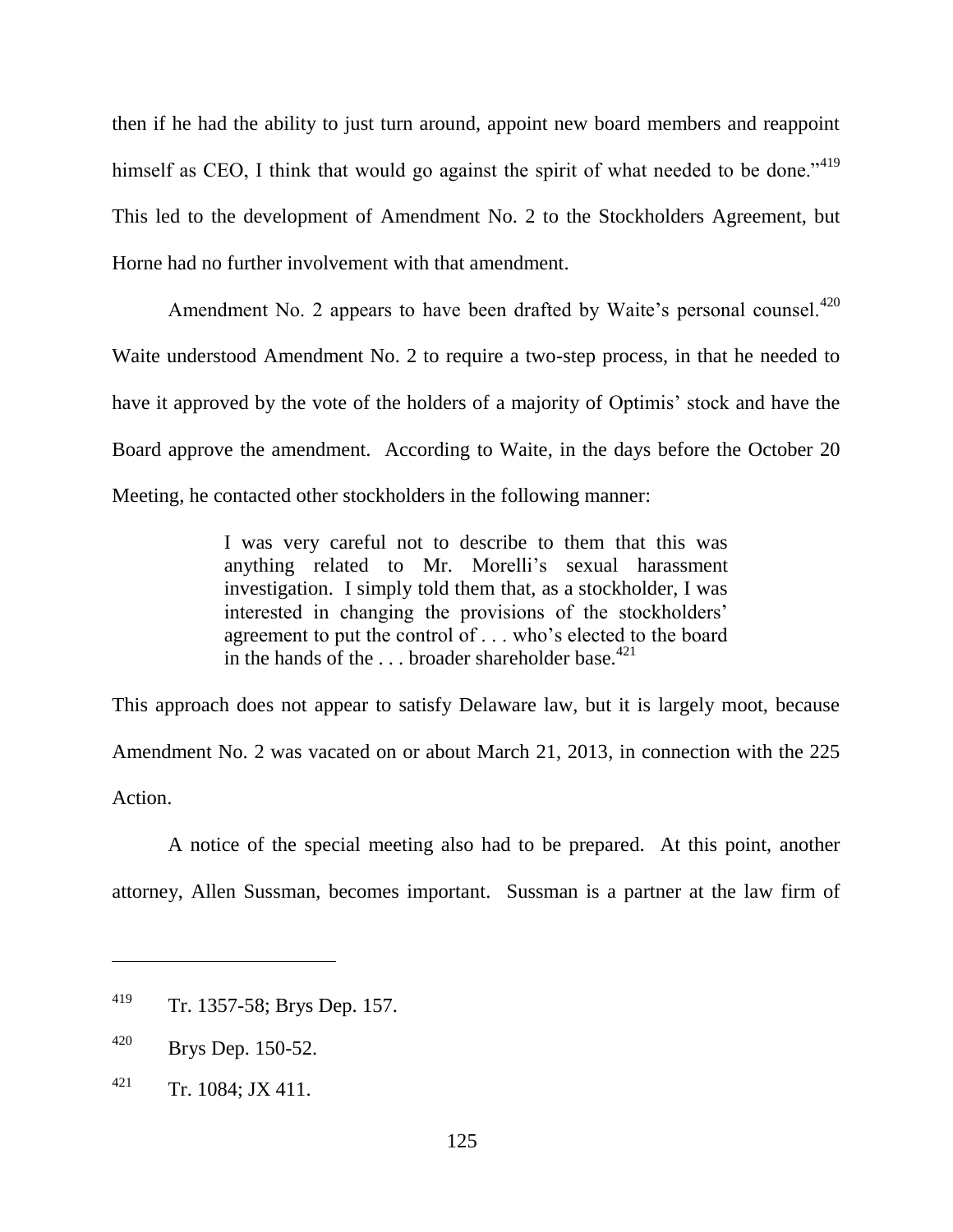Loeb & Loeb in Los Angeles and practices corporate and securities law from a transactional standpoint. He is a friend of Morelli and, at the time of the October 20 Meeting, he had represented Optimis for some time, was serving as Optimis' corporate secretary, and previously had represented Morelli personally. Horne called Sussman on October 7 and told him about the ongoing investigation.<sup>422</sup> Sussman testified that he told Horne that the Company was his client, but that he "was not comfortable acting as the company's counsel with respect to this matter because of [his] personal relationship with Alan."<sup>423</sup> Sussman allegedly made this clear to Waite and Brys as well.<sup>424</sup> Nevertheless, Sussman agreed to continue acting as corporate secretary. I find as a fact that at least Waite and Brys were confused about Sussman's role and attempted to rely on him to a limited extent for legal advice, which resulted in a faulty notice for the special meeting. The insufficiency of the notice was one of the reasons Morelli succeeded in settling the 225 Action on favorable terms.  $425$ 

Brys and Waite, the two employees involved in preparing for the October 20 Meeting, believed Sussman could provide them some legal advice. According to Brys,

 $422$  Tr. 810-12 (Sussman).

<sup>423</sup> *Id.* at 813.

 $^{424}$  *Id.* at 815-16.

<sup>&</sup>lt;sup>425</sup> JX 454 (special meeting notice); JX 684 (Settlement of 225 Action). This problem might have been avoided if Sussman had advised the Company in writing about the scope of his representation. *See* Cal. R. of Prof'l Conduct R. 3-310. Sussman admitted that he did not inform Waite, Brys, Horne, or anyone else in writing of the conflict or the scope of his representation. Sussman denied that he was providing legal advice. Tr. 857-59.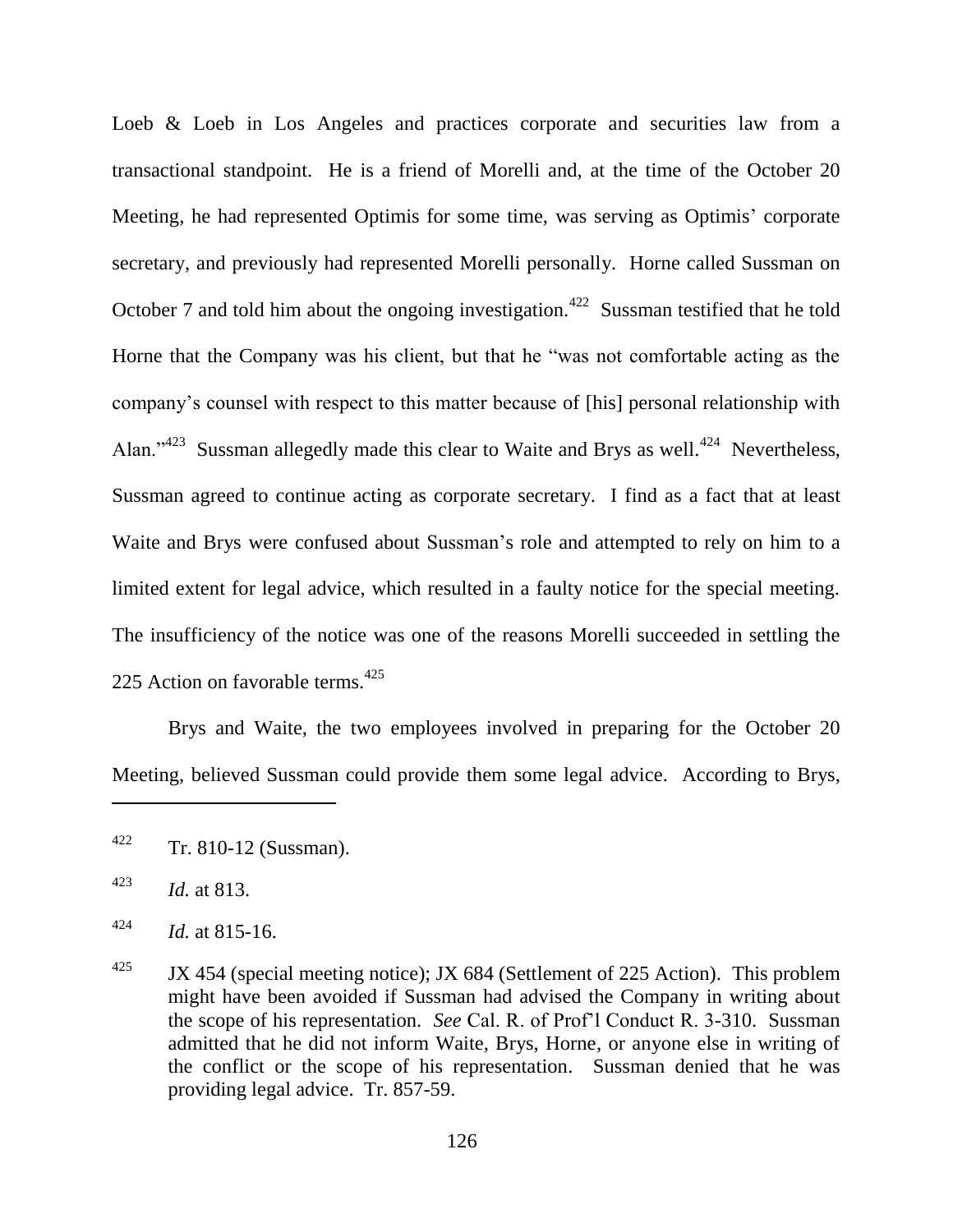Sussman advised her that "he could review documents and advise as to whether or not the documents that were presented complied with the Delaware law and the company documents already to date," but that "any actions taken subsequently that would be involved in the termination of Mr. Morelli, he did not feel like he could render advice on." $426$  Waite initially understood that Sussman was providing legal advice to the Company, but during the week before the meeting he told Waite to get another attorney.<sup>427</sup> As discussed below, Waite did hire another attorney and explained in a November 4, 2012 email that the attorney was hired "specifically because Allen Sussman informed Laura [Brys] and I that he would not be able to provide any advice to the company because of his conflict with his friendship with Morelli."<sup>428</sup>

It is unclear from the contemporaneous documents when Waite concluded that Sussman was conflicted, but the emails comport with Brys's understanding that Sussman could provide limited legal advice. On October 15, Brys sent emails to Sussman attaching for his review the Bylaws, the existing Stockholders Agreement, Amendment No. 1, and the draft notice of the special meeting. The communications are labeled "confidential attorney-client communication and attorney work product" and specifically ask Sussman if he has any revisions or questions.<sup>429</sup> This evidence undermines Plaintiffs'

<sup>426</sup> Brys Dep. 181; *see also id.* at 115-16.

<sup>427</sup> Tr. 1076 (Waite).

 $^{428}$  JX 539.0001.

 $^{429}$  JX 362.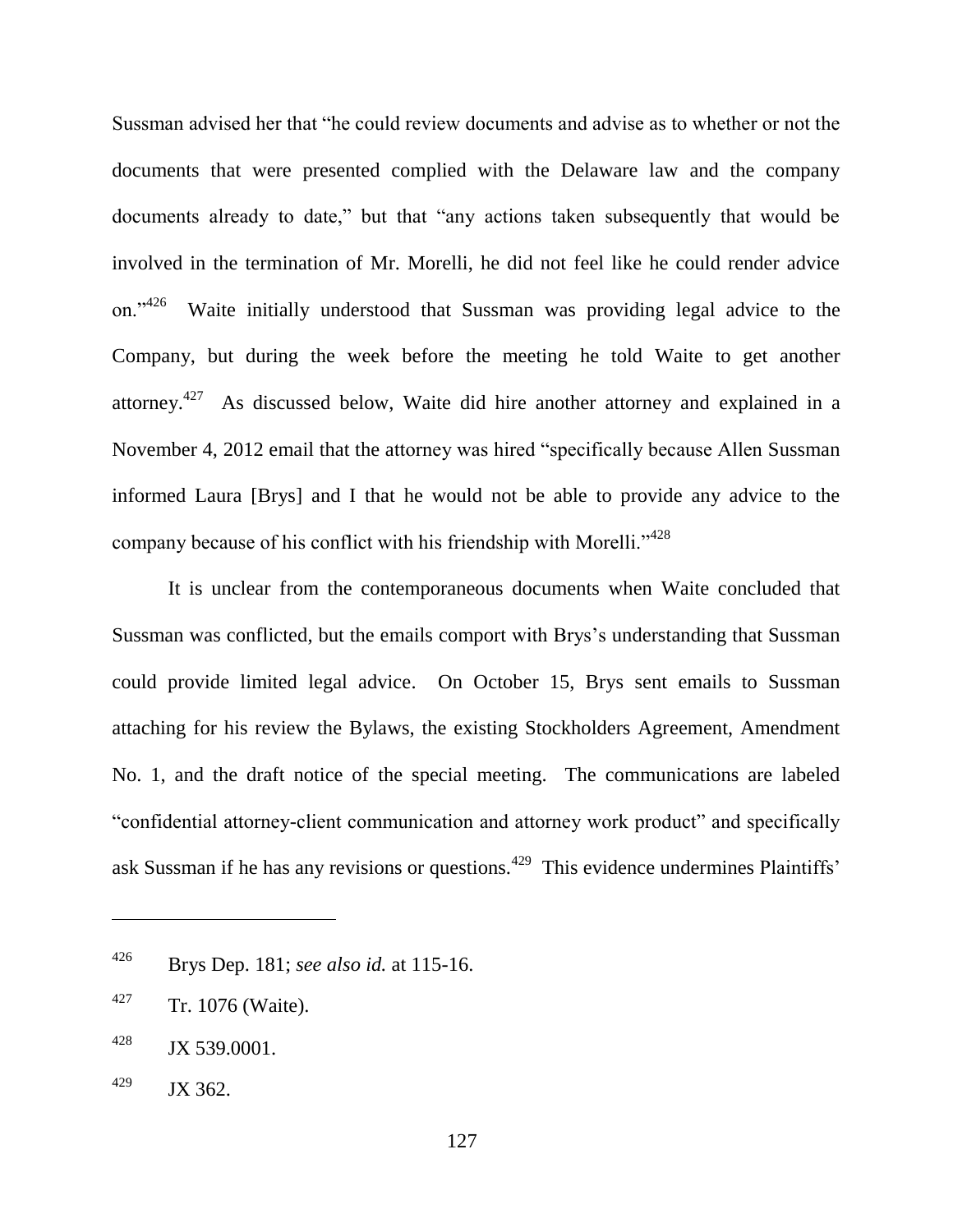position and Sussman's testimony that Waite and Brys understood Sussman was completely conflicted and unable to help them prepare for the meeting.<sup>430</sup> Plaintiffs have pointed to no evidence that Sussman attempted to dispel Brys's belief that he would review the corporate documents she was sending him. In the end, Waite sent out a Notice of a Special Meeting of the Board of Directors on October 18 scheduling the October 20 Meeting.<sup>431</sup> That Notice lacked an agenda of the topics to be covered at the meeting and, therefore, was defective.<sup>432</sup>

Brys, who was pregnant, was admitted to the hospital by the evening of October 18. That same day, Waite "literally pulled David Robbins' name out of the newspaper," called him at his firm at the time, Bingham McCutchen, and begged him to represent the Company. Robbins apparently agreed to get the Company through the October 20

<sup>430</sup> *See also* JX 358 (10/16/12 email from Brys to Sussman attaching Certificate of Incorporation); JX 365 (10/17/12 email from Waite to Sussman attaching Amendment No. 2 to the Stockholders Agreement and asking Sussman to "review" and provide me with any feedback about whether you see any issues").

 $431$  JX 392 (10/18/12 email from Waite to Board).

 $432$  After listening to Sussman's testimony at trial, Waite implausibly testified that he specifically asked Sussman whether he needed an agenda for the meeting notice and that Sussman said "I checked Delaware law. It's not required to have an agenda." Tr. 1076. Based on all the evidence, I have disregarded this aspect of Waite's testimony as unreliable. *See id.* at 1077.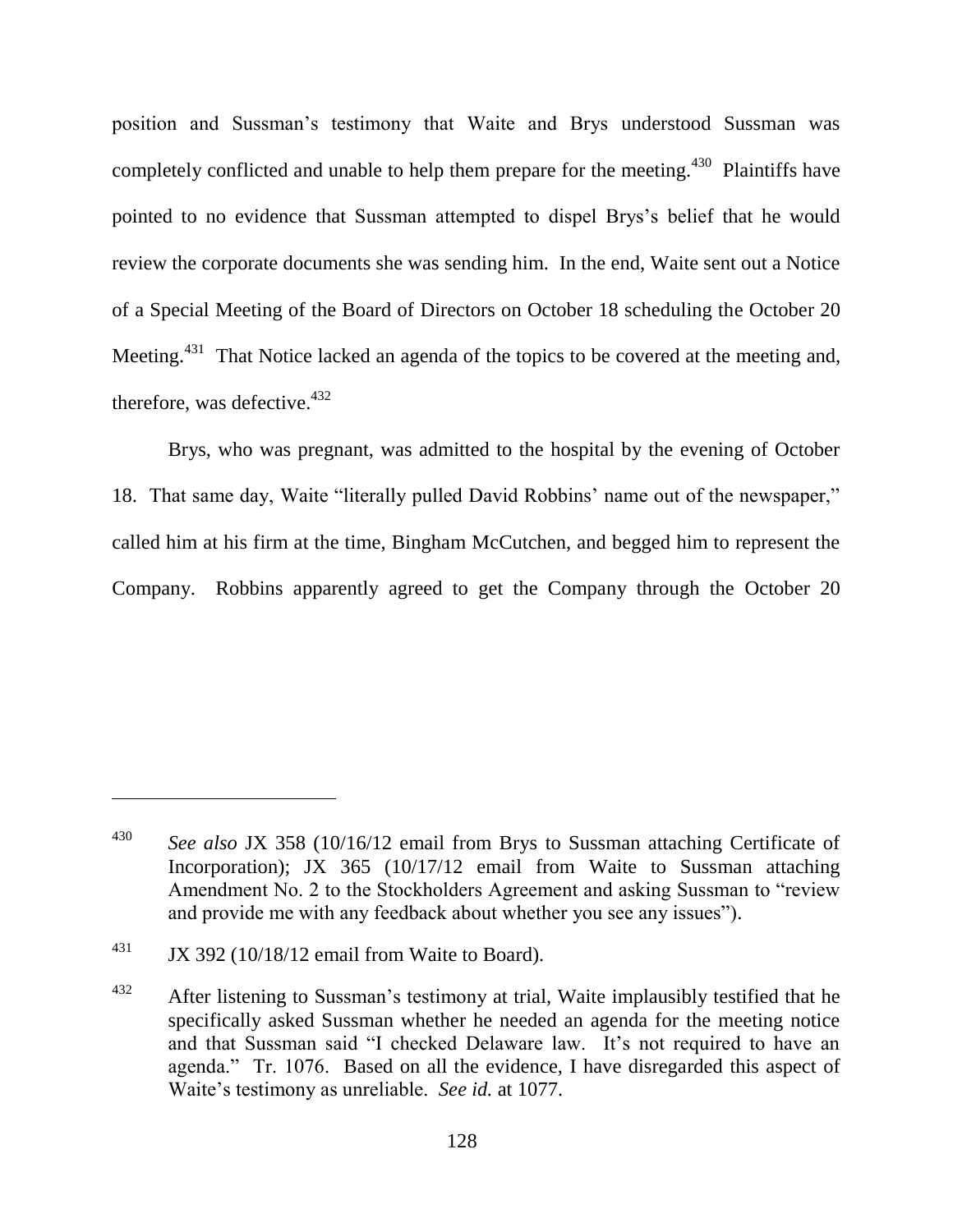Meeting.<sup>433</sup> It appears from the record that Robbins's role was to attend the October 20 Meeting and represent a Special Committee of the Board (which did not yet exist).<sup>434</sup>

### **L. The October 20, 2012 Meeting**

The October 20 Meeting bears few of the hallmarks of good governance. Brys, the General Counsel, was still in the hospital and did not attend the meeting. Sussman, the conflicted outside attorney, attended and acted as Corporate Secretary. Zilberman participated and presented Solomon's report, among other things. Kaufman was present, representing the Company. Robbins also attended the meeting in the role described above.

The Board then consisted of nine directors: Waite, Atkins, Smith, Ashraf Abdelhamid, Morelli, Brian Wing, Maureen Fahey, Terrence O'Keefe, and Godges. The latter five individuals were Morelli appointees. The Director Defendants served, in part, by virtue of their own appointment rights under the Stockholders Agreement. Abdelhamid also had a contractual right to serve on the Board as a result of Optimis' acquisition of his physical therapy practice.

The October 20 Meeting was held at the offices of Sussman's firm. He arrived around 11:30 am. Eight directors attended in person; O'Keefe participated by telephone.

<sup>433</sup> *Id.* at 1077-78 (Waite).

<sup>&</sup>lt;sup>434</sup> JX 398. Robbins's October 18 engagement letter is addressed to Godges as the leader of the Special Committee. The letter was signed, however, by John Waite on October 31. It states that Robbins would represent "the Special Committee" only" for the purpose of assisting in the "evaluation, review and possible termination of Alan Morelli." *Id.* at .0001.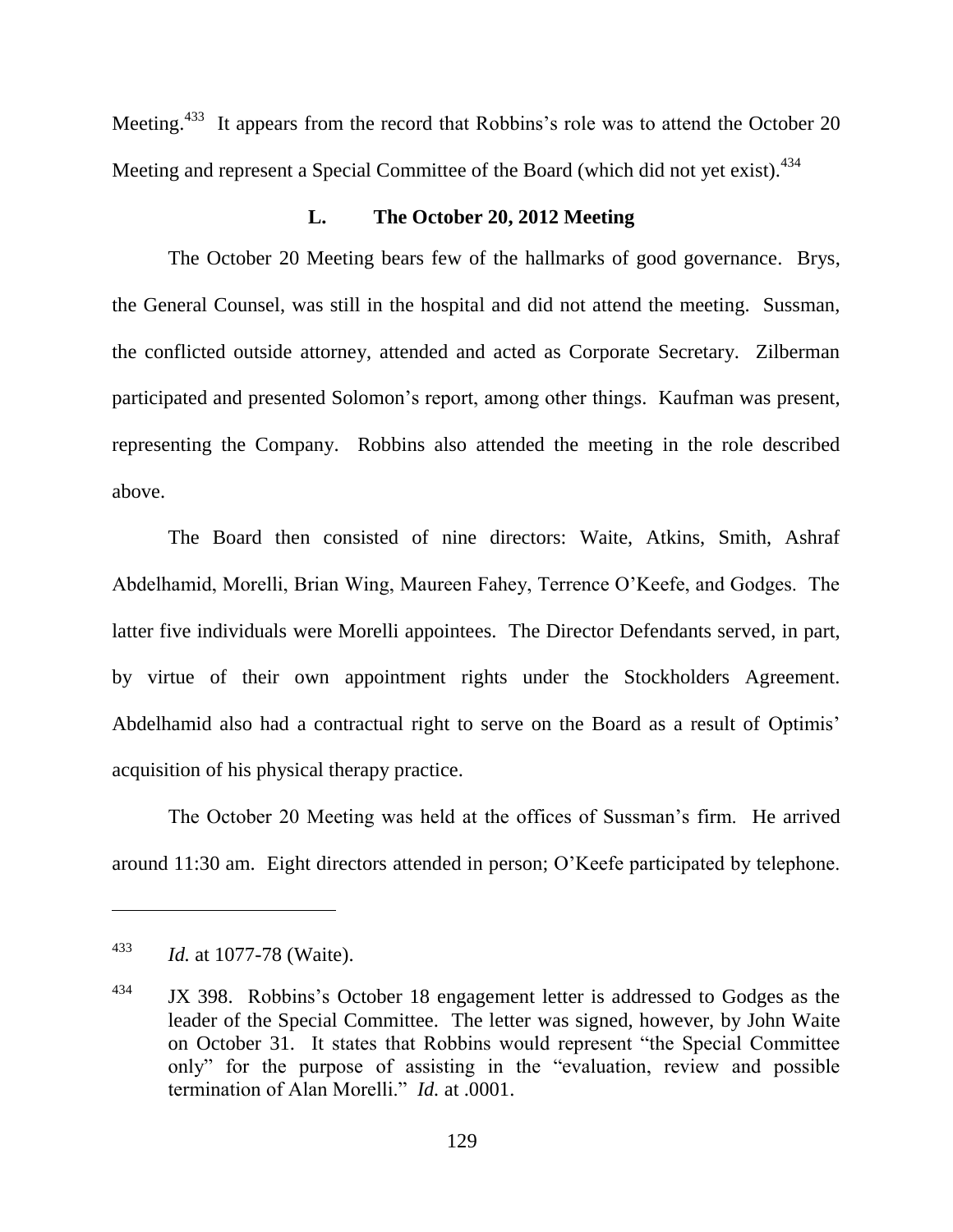Robbins and Kaufman were present from the beginning, as was Tim Miller, Waite's personal attorney.<sup>435</sup> The full board had assembled, with Waite leading the meeting, and it was convened once Morelli arrived. $436$  Although he did not come with his own counsel, Morelli immediately denied knowing what the meeting was about because there was no agenda with the notice. He then moved to adjourn the meeting so that he could get his personal counsel. That motion failed by a divided vote.<sup>437</sup> I find that Morelli, a former corporate litigation partner, knew the purpose of the meeting in advance,<sup>438</sup> and took advantage of the defective notice to create a defense for himself in future litigation.

A series of initial objections were made. Fahey, who apparently had served on "Fortune 25" corporate boards before, complained that the Board should have been contacted earlier and that an independent committee should have investigated the

<sup>435</sup> Tr. 817-20 (Sussman).

<sup>436</sup> *Id.* at 417 (Morelli); *id.* at 1079-80 (Waite).

<sup>437</sup> *Id.* at 416-18 (Morelli); *id.* at 821-23 (Sussman); *id.* at 1080 (Waite).

<sup>&</sup>lt;sup>438</sup> Morelli's actions in the days immediately preceding the October 20 Meeting, including the fact that he had been interviewed for several hours by Solomon, show that he knew about the meeting and its purpose. In an email to Brys the day before the meeting notice was sent, Morelli wrote: "To hold a Board of Directors meeting this Saturday would preclude me from seeking to defend the false claims that Tina Geller has alleged against me." JX 372.0001. Similarly, on October 17, Morelli emailed Brian Wing asking to speak with him and bring him "up to speed on some developments." JX 403.0002. The next day, Morelli emailed Wing: ―Thank you again for catching up with me, Brian. I would greatly appreciate any assistance you are willing to provide." Morelli then provided Wing with the phone numbers or contact information for all the other directors, except Atkins. Morelli concluded his email: "Also, don't think for one minute that this power struggle is going to prevent us from doing our swim to Africa next summer.  $\ldots$ " JX 403.0001.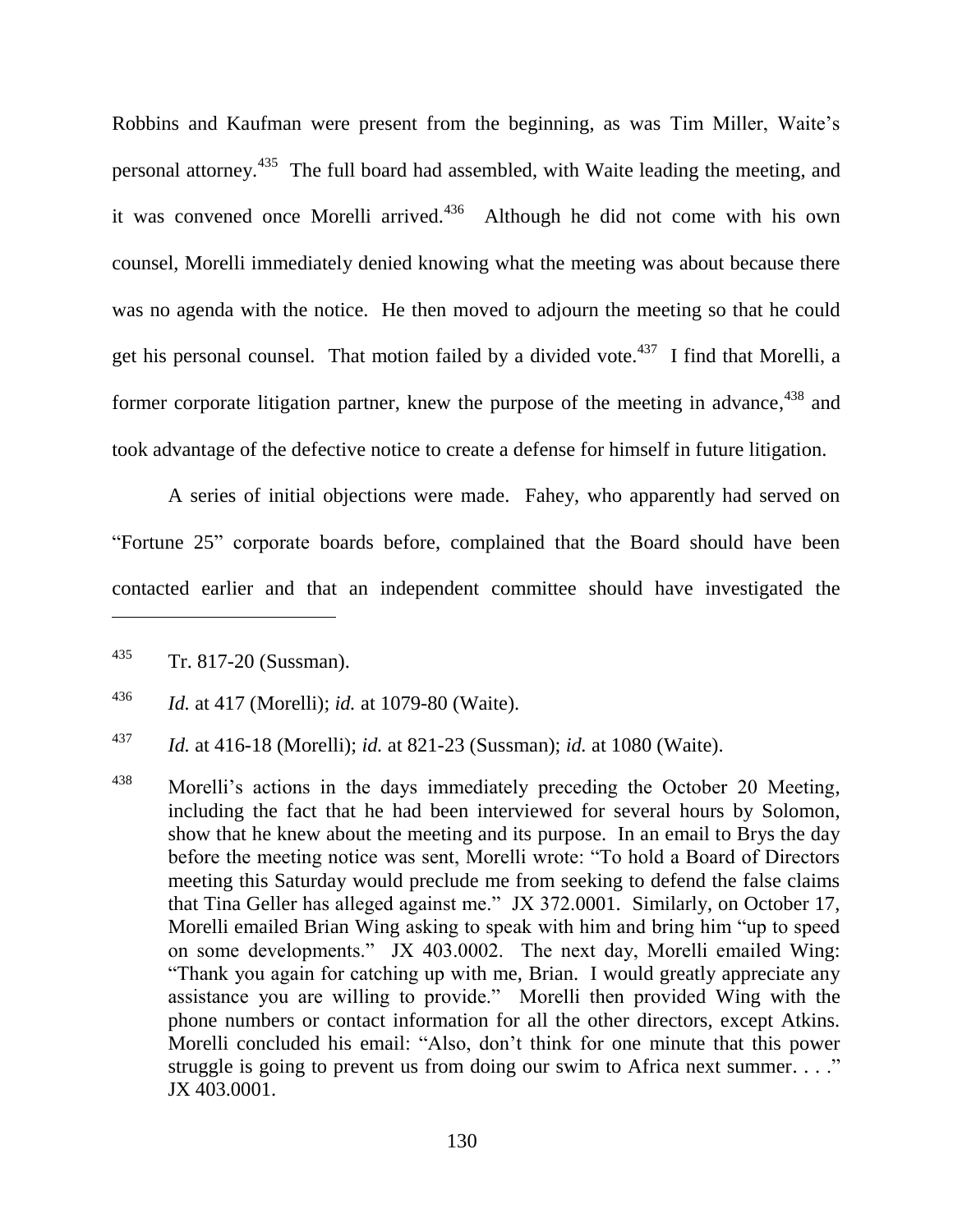complaint.<sup>439</sup> Wing mistakenly objected that the investigator was not independent because she was hired by Waite. $440$  The Board then created an ad hoc committee, comprised of everyone except Morelli, to discuss the Solomon Report and the sexual harassment allegations in a different room (the "Ad Hoc Committee").<sup>441</sup>

According to Morelli, *before* the Board entered the Ad Hoc Committee, he tried to circulate a written consent "to replace members of the board pursuant to the stockholders agreement." <sup>442</sup> This testimony is incorrect. First, it is inconsistent with Morelli's repeated claim that he had no idea why the meeting was occurring.<sup> $443$ </sup> Giving Morelli the benefit of the doubt, he may have brought the written consents as a fall-back position, if his lack of notice ploy failed. In that case, he waited too long to raise the consents, because the record indicates that no one understood him to be talking about written consents before the Ad Hoc Committee convened.<sup>444</sup>

<sup>&</sup>lt;sup>439</sup> Tr. 823-24 (Sussman); JX 431.0001.

<sup>440</sup> Tr. 824 (Sussman); JX 431.0001.

 $441$  Tr. 420-21 (Morelli); *id.* at 825-29 (Sussman); *id.* at 1080 (Waite) ("And this whole process was led on the advice of Lonny Zilberman of how this should be run. He stated he told me that Mr. Morelli was not allowed to be in the subcommittee."). This Ad Hoc Committee appears to correspond to the special committee that Robbins undertook to represent.

<sup>442</sup> *Id*. at 420.

<sup>&</sup>lt;sup>443</sup> That Morelli made that claim is borne out by the testimony of the Director Defendants. *Id.* at 1080 (Waite); *id.* at 1480 (Atkins).

<sup>&</sup>lt;sup>444</sup> Sussman testified that Morelli was saying something about the Stockholders Agreement as the Board broke to convene the Ad Hoc Committee meeting, but Sussman "didn't have the details of exactly what he was saying." *Id.* at 827.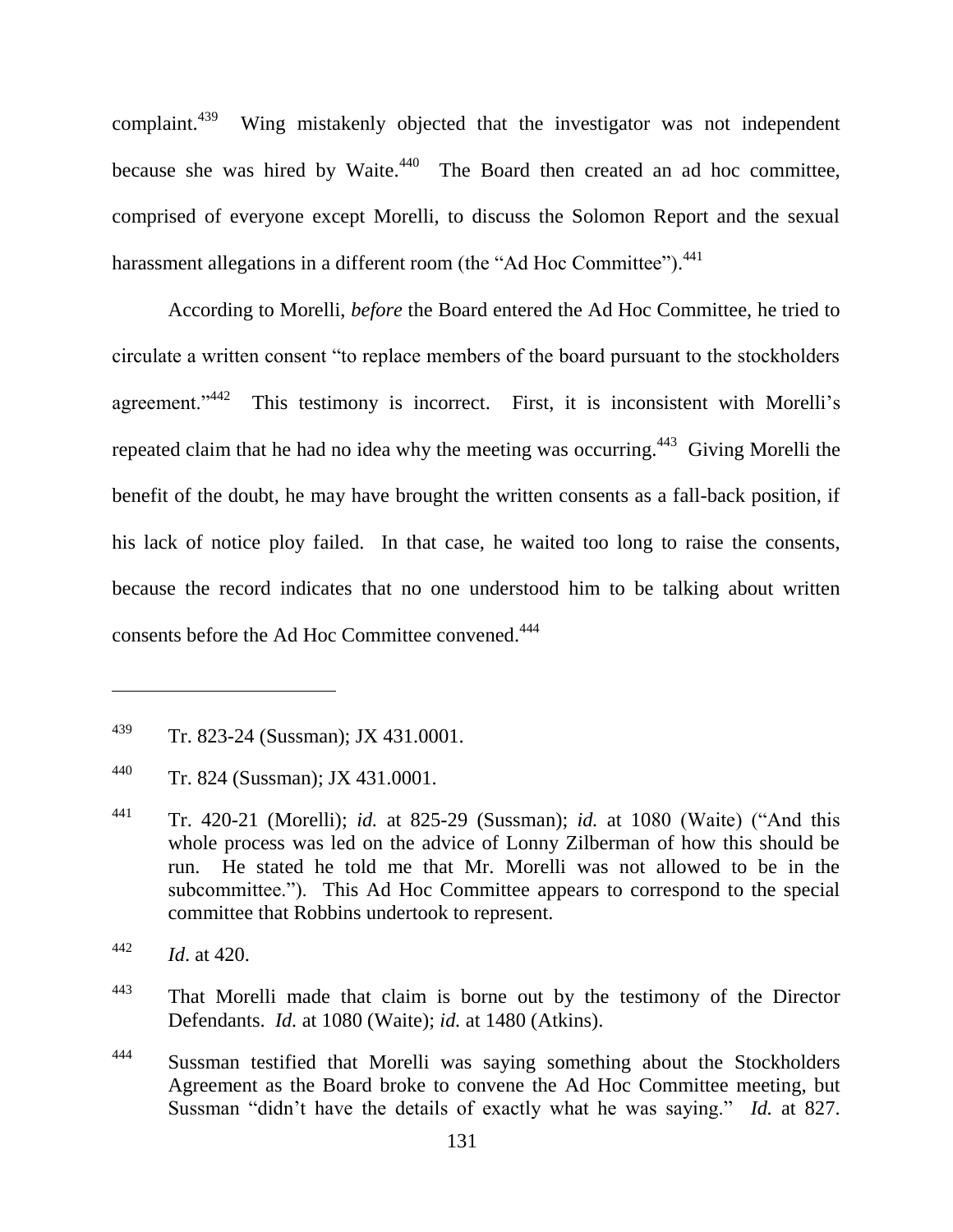With Morelli excluded, the Ad Hoc Committee began discussing the results of the sexual harassment investigation. Zilberman led the discussion and reviewed the Solomon Report with the Committee. He described his job as being to "report and summarize the investigation, the process, and the results or findings and then give my advice."<sup>445</sup> He summarized the investigation and the findings, provided the Committee members with a copy of the Solomon Report and the Solomon Declaration, and provided three recommendations to the Board: (1) move Optimis' business out of Morelli's house; (2) terminate Morelli as CEO; and (3) aggressively and quickly negotiate a settlement with Geller.<sup>446</sup> Zilberman recommended that Morelli be fired because, in his professional opinion, based on Morelli's admissions and the findings of the investigator, "nothing short of termination was the appropriate remedial measure."<sup>447</sup> Zilberman stated that not terminating Morelli seriously could compromise the Company's ability to defend a

Also, Sussman's contemporaneous notes, which are fairly detailed, lack any indication that Morelli attempted to circulate a written consent during the first part of the Board meeting or that Morelli even said anything about the Stockholders Agreement. JX 431.0001-.0002. Consistent with the fact that Morelli *later* attempted to circulate a written consent, Sussman's notes reflect that effort, *id.* at .0006, and are consistent with the rest of the testimony, as discussed *infra*.

<sup>445</sup> Zilberman Dep. 106.

<sup>446</sup> *Id.* at 109-13.

<sup>447</sup> *Id.* at 113.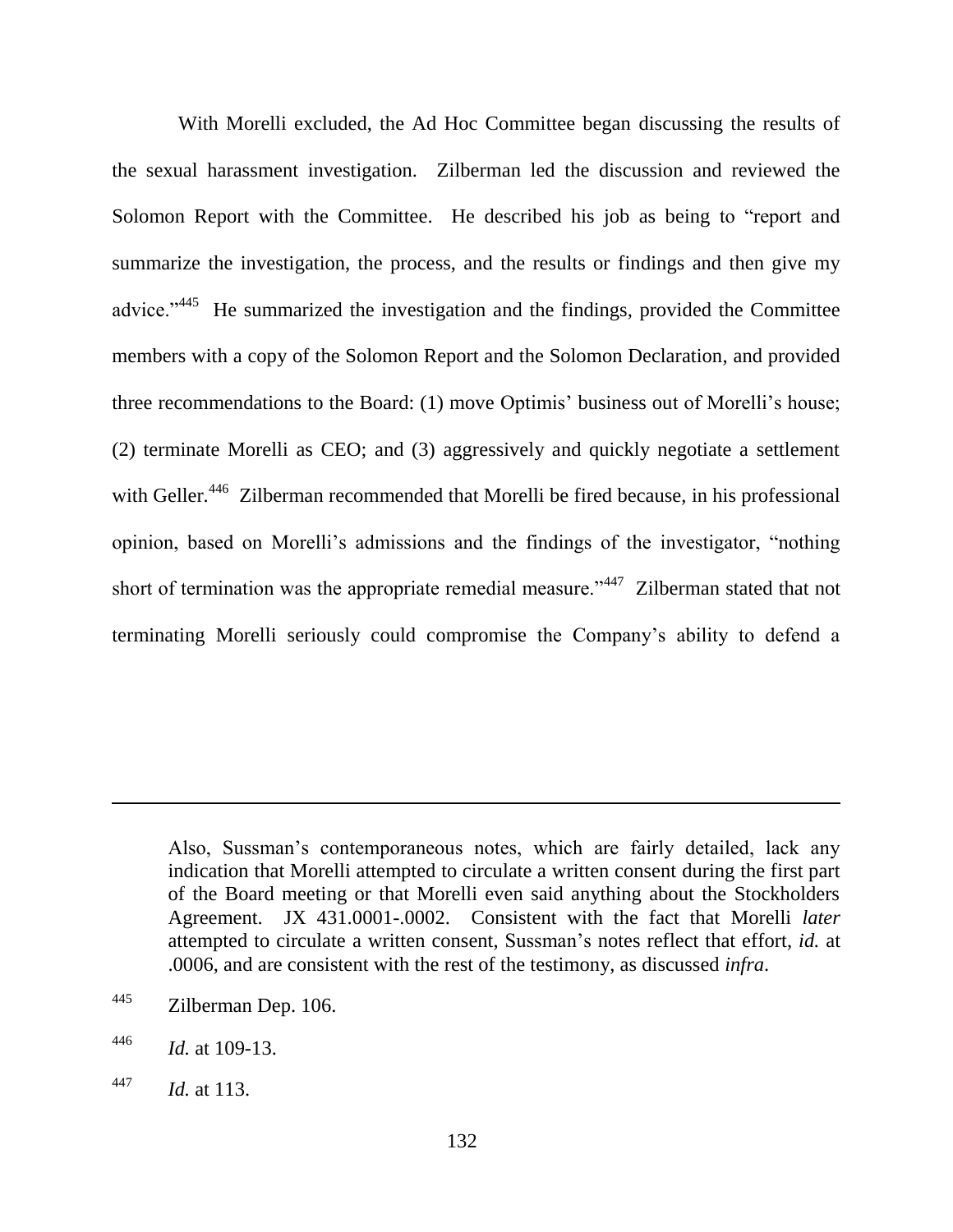subsequent sexual harassment suit by Geller.<sup>448</sup> After providing this advice, Zilberman gave his number to the Ad Hoc Committee and left the meeting.

Zilberman's account is consistent with Sussman's recollection and notes and the testimony of Waite, Smith, and Atkins.<sup>449</sup> Both Smith and Waite recalled that either Zilberman or Robbins made a comment to the effect that this was either "the most clearcut case for termination of a CEO that I've seen in my entire career<sup> $1450$ </sup> or "the worst case of sexual harassment I've seen."<sup>451</sup>

Under Robbins's guidance, the Ad Hoc Committee then debated the presentation by Zilberman.<sup>452</sup> Kaufman's role in this process is unclear, but he apparently seconded Zilberman's advice. $453$  Wing attempted to defend Morelli and wanted to put him on a leave of absence, but Robbins advised that the Board basically had no choice but to fire Morelli.<sup>454</sup> At one point, the Ad Hoc Committee also discussed Optimis' excessive expenses, which included massages, treadmills, landscaping, and a housekeeper at the

 $\overline{a}$ 

<sup>452</sup> *Id.* at 836, 839 (Sussman).

<sup>454</sup> *Id.* at 836 (Sussman).

<sup>448</sup> *Id.* at 113-16. Zilberman also gave other real world examples of CEOs being terminated for sexual misconduct. *Id.* at 117-18.

<sup>449</sup> Tr. 829-35 (Sussman); JX 431.0002-.0004; Tr. 1081-82 (Waite); *id.* at 1282-83 (Smith); *id.* at 1481-83 (Atkins).

<sup>450</sup> Tr. 1082 (Waite). Sussman's notes reference the same comment. *Id.* at 836 (Sussman); JX 431.0005.

 $451$  Tr. 1283 (Smith).

<sup>453</sup> *Id.* at 1483 (Atkins).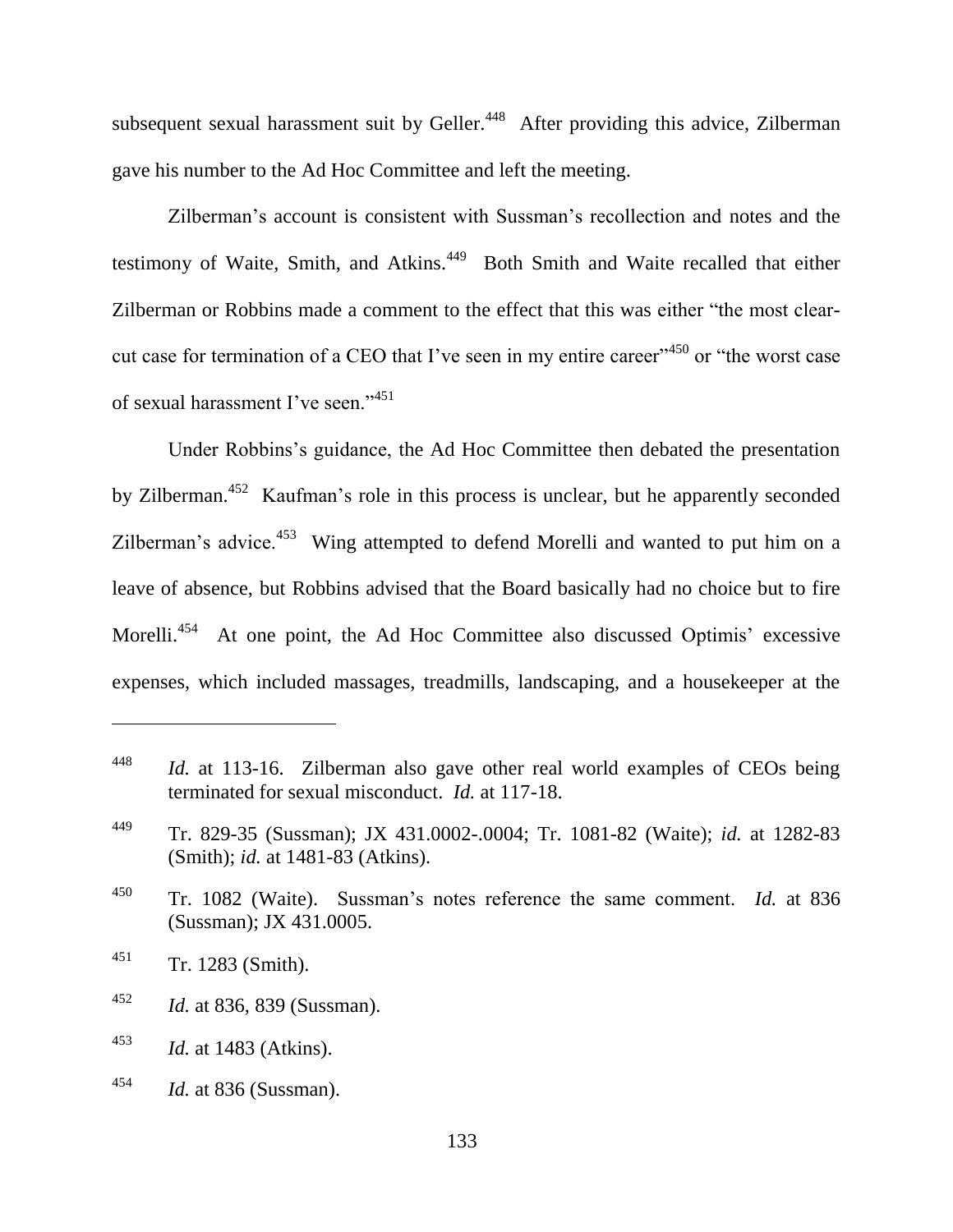Upper Bubble.<sup>455</sup> Ultimately, the Committee passed a series of motions to: (1) appoint Godges the chairman of the Committee (7-0-1, Wing abstained); (2) approve the engagement of Bingham McCutchen and hire Robbins (8-0); (3) recommend the full Board terminate Morelli (7-1, Wing abstained or opposed); and (4) appoint Waite as interim CEO with no additional compensation  $(8-0)$ .<sup>456</sup>

The full Board then reconvened. Wing went downstairs to get Morelli and came back without him, because Morelli apparently was consulting with his lawyer. After waiting a few minutes, the Board reconvened. Waite then moved to approve Amendment No. 2. Although Wing objected to proceeding without Morelli, the Board proceeded and approved the amendment 7-1-0, with Wing opposed and Morelli not present.<sup>457</sup> Sussman understood Amendment No. 2 to strip Morelli of his ability to appoint a majority of the Board.<sup>458</sup> The amendment also stripped the Director Defendants and Abdelhamid of their Board-appointment rights.<sup>459</sup> Smith and Atkins understood that Amendment No. 2 was necessary so that Morelli could not undo the Board's actions and re-appoint himself, which would endanger the Company in a subsequent sexual harassment lawsuit.<sup>460</sup>

- <sup>456</sup> *Id.* at 840-42 (Sussman); JX 431.0005.
- <sup>457</sup> Tr. 843-47 (Sussman).

- <sup>459</sup> *Id.* at 1085 (Waite).
- <sup>460</sup> *Id.* at 1283-85 (Smith); *id.* at 1483-84 (Atkins).

<sup>455</sup> *Id.* at 837-38 (Sussman).

<sup>458</sup> *Id.* at 846.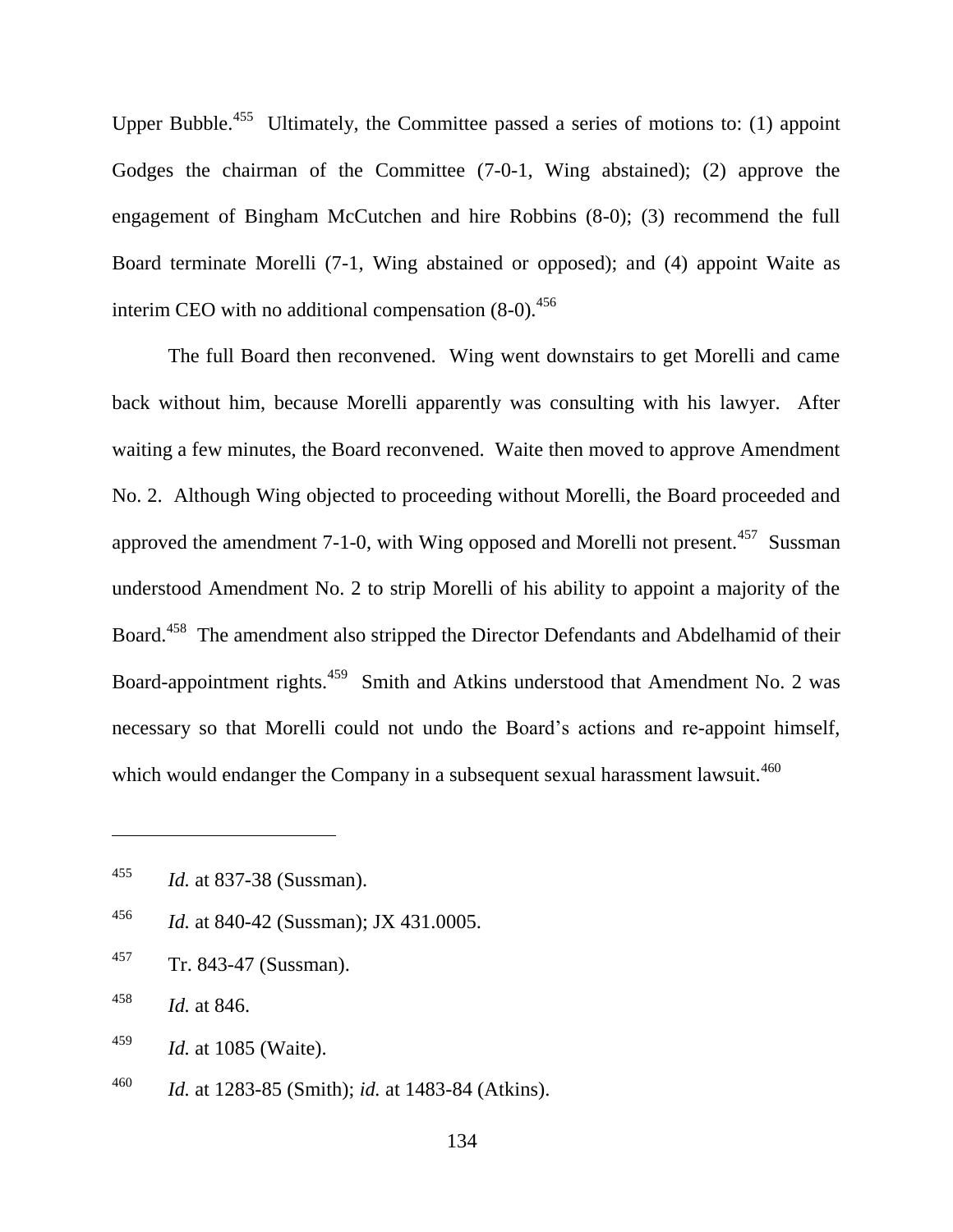When he returned to the Board meeting, Morelli raised numerous objections and attempted to circulate written consents to remove all of the Board members he had appointed; Sussman, however, told him it was too late.<sup>461</sup> Robbins then read portions of the Solomon Report aloud and the full Board voted to terminate Morelli, with Wing again not voting or voting against and Morelli not voting. A series of other pre-prepared motions were considered as well. 462

## **M. Morelli's Shadow Board and the Section 225 Action**

Soon after the meeting, Sussman met with Wing, Morelli's supporter on the Board, to fill in his (Sussman's) notes.<sup>463</sup> Sussman also had frequent contacts with Morelli in the aftermath of the meeting. One of the more perplexing documents in the record, JX 432, is a draft of Sussman's contemporaneous notes being converted into a more formal document. On the second and third pages, the draft switches to Morelli writing in the first person. Either Sussman gave Morelli the October 20 Meeting notes and let him embellish them, or Sussman incorporated Morelli's first-person notes wholesale.

Morelli rapidly moved to reassert control over the Company. Sometime shortly after the October 20 Meeting, Doherty told Morelli that she had been in a relationship

<sup>461</sup> *Id.* at 424-27 (Morelli); *id.* at 847-48 (Sussman); *id.* at 1086 (Waite); *id.* at 1287 (Smith); *id.* at 1484 (Atkins); JX 431.0006 ("Alan handed out written consent and request for electing 5 directors.").

<sup>462</sup> Tr. 849-50 (Sussman).

<sup>&</sup>lt;sup>463</sup> *Id.* at 877. Interestingly, Sussman did not compare notes with anyone else.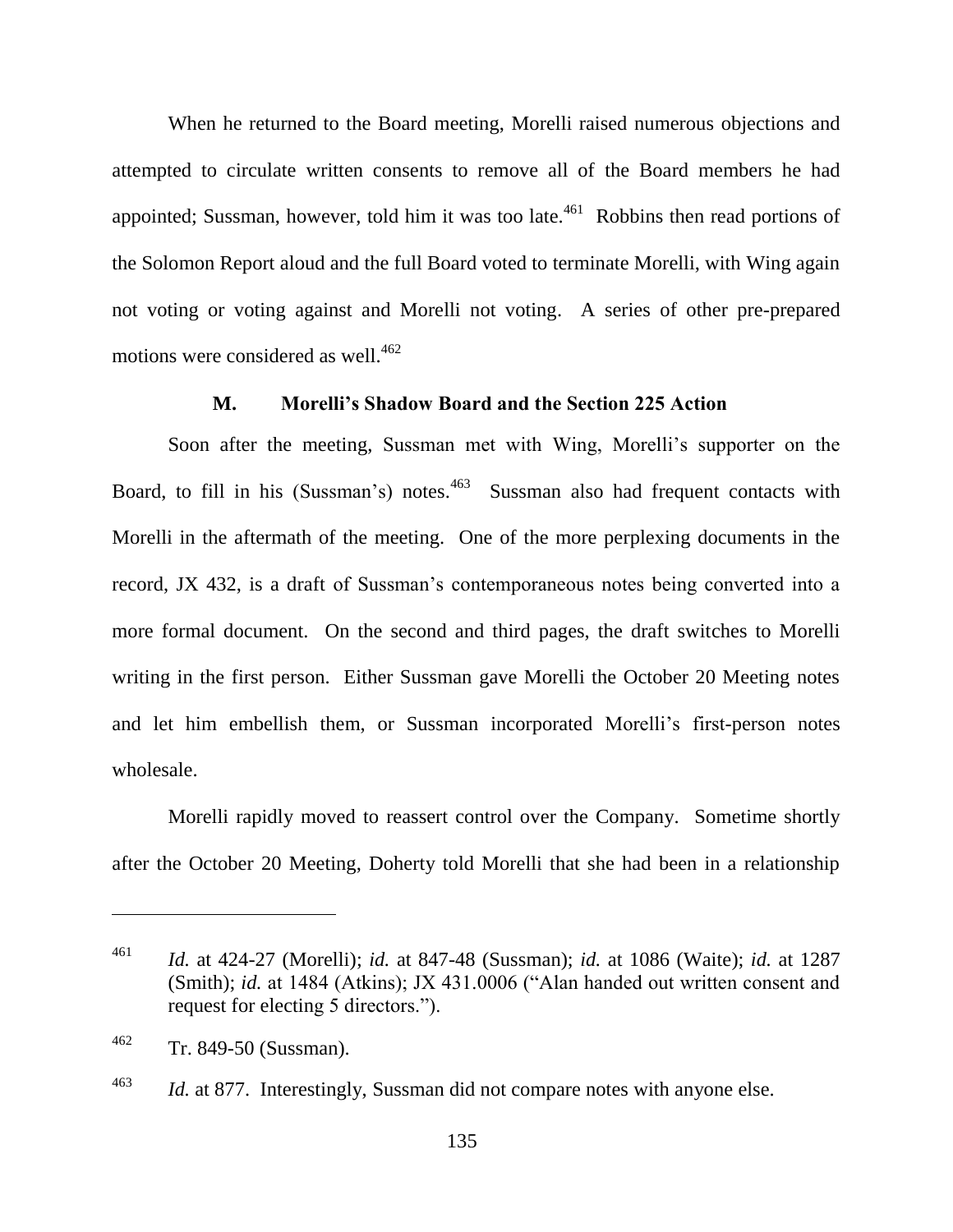with Horne.<sup>464</sup> Morelli noticed a special meeting of the Board on October 23.<sup>465</sup> Before that, Morelli removed Fahey, O'Keefe, and Godges—all of whom voted against him and replaced them with Bert Camp, Larry O'Shea, and Scott Schroeder. In a trial full of questionable testimony, Morelli astonishingly denied that he removed Fahey, O'Keefe, and Godges because they voted to terminate him, but he offered no other explanation for that action.<sup>466</sup> Morelli's reconstituted Board met on October 25. At this meeting, Morelli "suggested that [the board] investigate this purported claim of sexual harassment, which made no sense, and then . . . investigate the circumstances surrounding this coup attempt five days earlier."<sup>467</sup> Thereafter, a special committee was created that included Hwang and others, who spent the next two years reviewing internal Company documents and emails.<sup>468</sup>

Litigation followed, first in California, which was voluntarily dismissed, and then in Delaware. Morelli filed the 225 Action on November 1, 2012, against Waite, Godges, O'Keefe, and Fahey. This Court entered a status quo order in that action on December

<sup>464</sup> Tr. 1320 (Horne).

 $^{465}$  JX 454.

<sup>&</sup>lt;sup>466</sup> Tr. 599-601. Morelli also denied that he controlled the Board, despite the fact that he is the largest Initial Stockholder and the Initial Stockholders had the right to appoint five of the nine Board members. *Id.* at 592, 599. These sorts of statements undermined Morelli's credibility.

<sup>467</sup> *Id.* at 436.

<sup>468</sup> *Id.* at 216-17, 223 (Hwang). If Hwang's timeline is accurate, the special committee continued to investigate Morelli's termination until shortly after the filing of the Complaint in this action on August 5, 2013.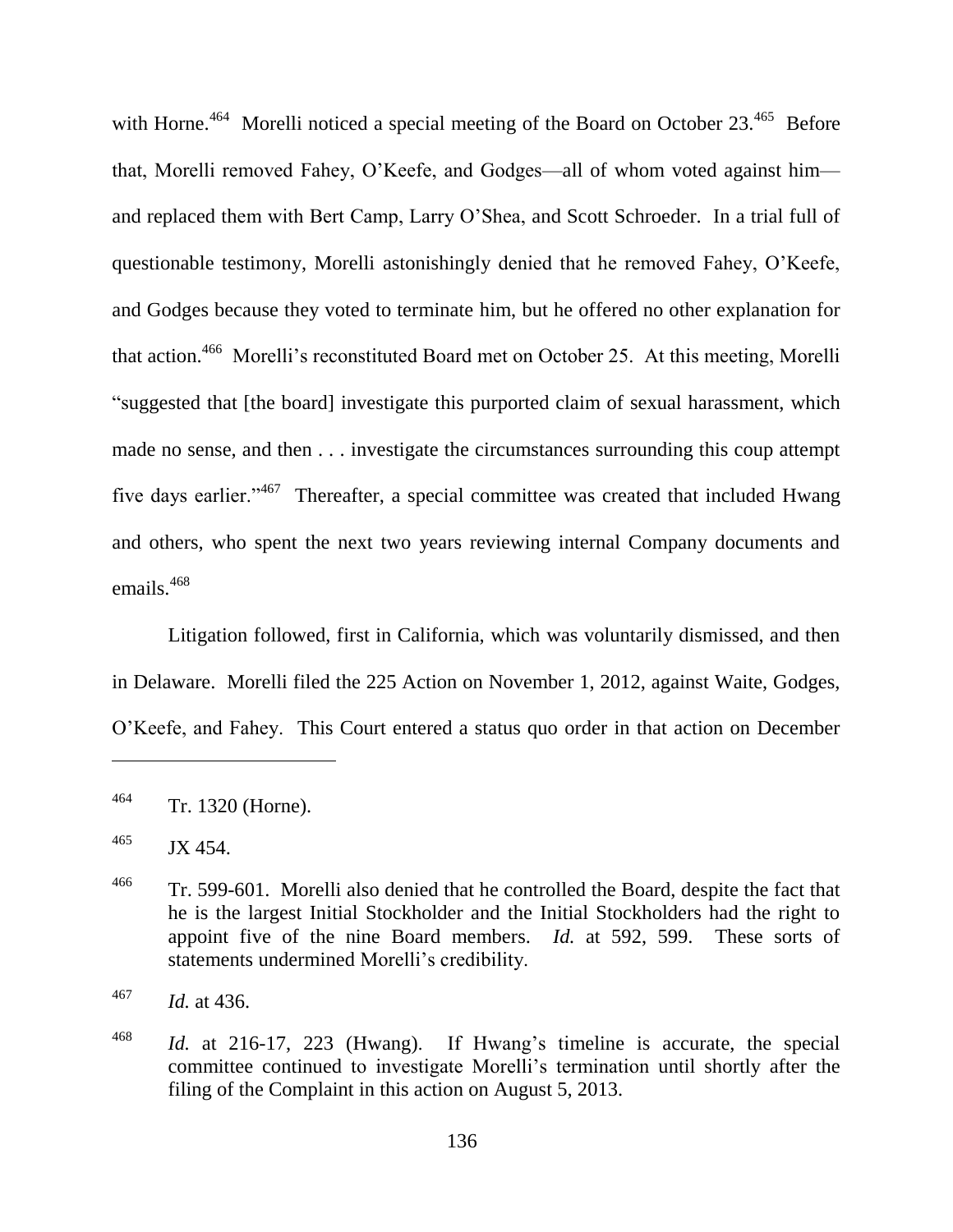27, 2012. As a part of the 225 Action, the Company's computers were imaged to preserve documents.

### **N. Suspicious Post-October 20 Activities**

In support of their conspiracy theory, Plaintiffs emphasize the Director Defendants' treatment of Geller after Morelli was ousted on October 20. The evidence indicates that the Pacific Palisades clinic was the worst-performing clinic in the Company and that Geller was not a great employee.<sup>469</sup> The Pacific Palisades clinic, however, was a testing ground for Optimis*Sport*, so that clinic is not exactly comparable to the others. Regardless, financially, the Pacific Palisades clinic performed poorly. In November 2012, Geller received a pay raise that was approved by Waite to equalize her salary with that of other clinical directors.<sup>470</sup> Plaintiffs contend that raise was payment for Geller's role in the conspiracy.

Plaintiffs also note that Geller missed an in-house residency exam on September 20, 2012, but later received permission to join the remediation program and complete the residency.<sup>471</sup> Waite testified that Geller's clinic, being an unusual setup, had low patient volume, which made it difficult for her to complete the number of clinical hours required for the residency, and that Godges, Geller's mentor, recommended she be allowed to

<sup>469</sup> *Id.* at 1116 (Waite).

<sup>470</sup> *Id.* at 1131-32, 1180-81 (Waite). Kreile Dep. 172-76; JX 594 (11/28/12 email from Kreile to Waite: pointing out that Geller makes \$5 to \$7 an hour less than others).

 $471$  Tr. 1130 (Waite). At least one other Optimis physical therapist had been offered remediation. *Id.* at 1182 (Waite).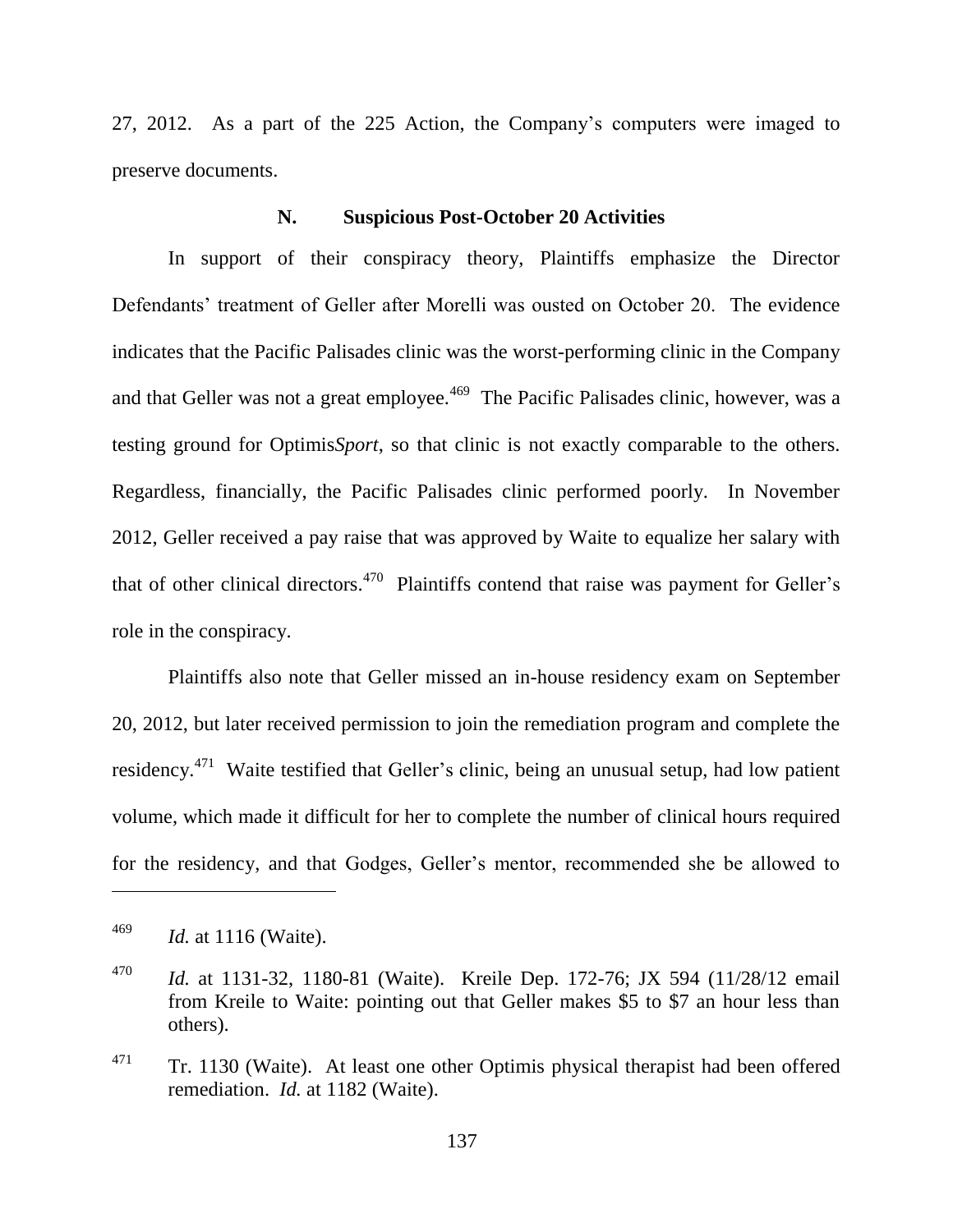remediate.<sup>472</sup> Additionally, a September 21, 2012 email from Kreile to Waite suggested that dropping Geller from the residency program would be a bad idea based on her allegations.<sup>473</sup>

#### **O. Terminations, Resignations, and Lawsuits**

Following the October 20 Meeting, Waite controlled Optimis in terms of day-today operations, but only for a short while. On December 27, 2012, this Court entered a status quo order in the 225 Action restoring Optimis, in part, to the conditions that existed before the October 20 Meeting: Morelli continued as CEO; Waite remained COO; and the Board consisted of the same nine members as on October 20. But, the status quo order also required the appointment of an Interim Chief Administrative Officer, a role filled by James Patton, who was granted "full authority to act for the Company and who shall be responsible for running the Company on a day-to-day basis."<sup> $474$ </sup> The order placed restrictions on transactions and activities out of the ordinary course of business. Thus, for all practical purposes, control of the Company during this time was split between Waite and Morelli as any deviations from the status quo order required consent of both parties.

The 225 Action settled on March 21, 2013, and Amendment No. 2 was invalidated. Morelli returned to power as CEO. The parties to the 225 Action agreed to

<sup>472</sup> *Id.* at 1130, 1182 (Waite); *see also id.* at 1277-78 (Atkins: describing remediation program and Geller's clinic).

 $1473$  JX 284.

<sup>474</sup> Status Quo Order, *Morelli v. Waite*, C.A. No. 8001-VCP, D.I. 31 ¶ 3 (Dec. 27, 2012). The Status Quo Order was amended slightly on January 17, 2013. *Id.* at D.I. 36. Another amendment followed on March 8, 2013. *Id.* at D.I. 60.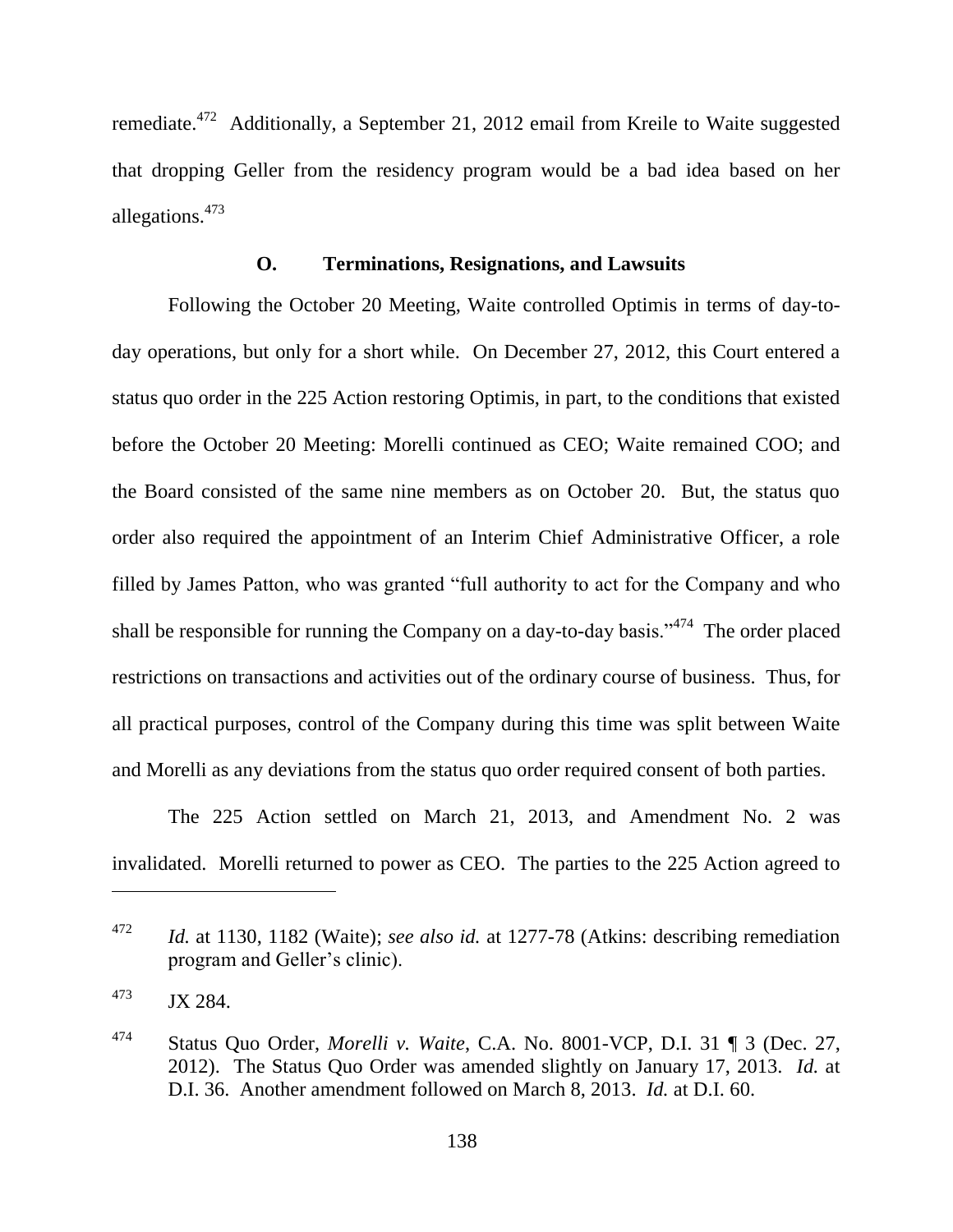form a special committee comprised of Wing and Abdelhamid to investigate the circumstances leading to the October 20 Action (the "225 Committee"). The relation of the 225 Committee to Morelli's separate investigative committee (the "Special Committee") is unclear, but every member of the Special Committee was appointed to the Board by Morelli, making its independence and neutrality highly questionable. Neither the 225 Committee nor the Special Committee has issued a report of its findings.

On March 22, 2013, PLIS denied coverage on Geller's sexual harassment claims. On March 25, the Board—including Horne's alleged co-conspirators, the Director Defendants—voted to remove all authority from Horne.<sup>475</sup> Geller commenced the first of her lawsuits on March 26, 2013, by filing a complaint with the Department of Fair Employment & Housing.<sup>476</sup> On April 10, Geller filed a suit for sexual harassment in the Superior Court of Los Angeles. $477$  The Board formally suspended Horne on April 16, 2013, and officially terminated him on May 10, 2013. Shortly before he was terminated, Horne deleted his personal email account from his computer, as discussed in Section II.A *supra*.

The financial condition of the Company in early 2013 bears noting. At various points in this litigation, Plaintiffs have accused Defendants of attempting to drive the Company into bankruptcy. The evidence indicates that, as of year-end 2012 and first-

 $175$  JX 699.0009.

 $^{476}$  JX 703.

 $1477$  JX 726.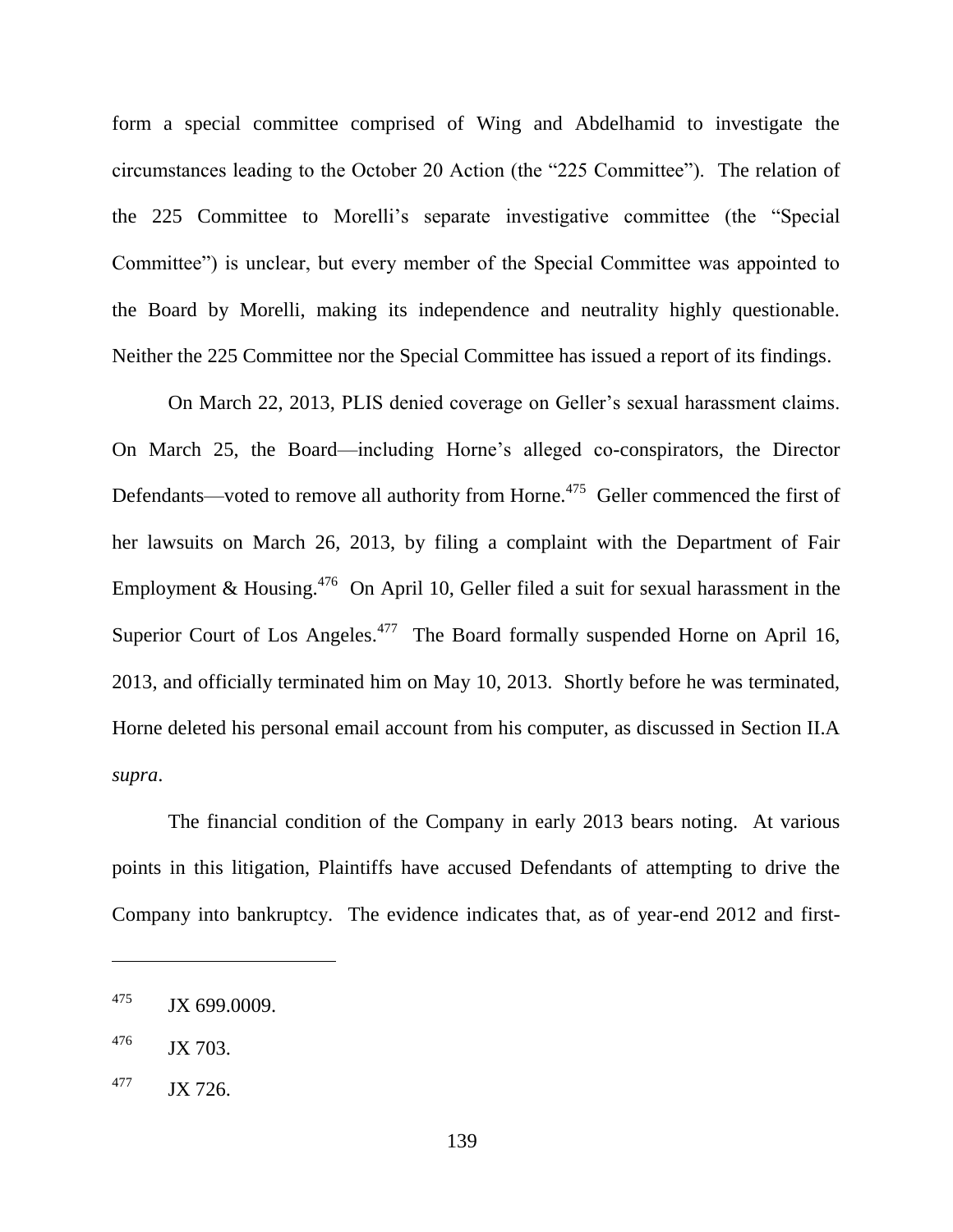quarter 2013, the Company's cash position had declined to roughly \$600,000 and it faced a risk of running out of funds.<sup> $478$ </sup> Accordingly, the Company was looking for financing and was negotiating with B of I toward that end.

On June 25, 2013, the same day the B of I loan was supposed to close, the Director Defendants resigned from the Board, and Waite resigned as COO. In a letter to the Board, they stated that the corporate structure of Rancho violated California law because it was a professional corporation—and they listed pages of alleged misdeeds and incidents of mismanagement by Morelli. $479$  The next day the Director Defendants filed an action in California seeking to rescind the 2007 Rancho transaction (the "Rescission Action"). $480$  On July 1, 2013, the Director Defendants were removed from the Rancho Board. Plaintiffs deride the Rescission Action as bad faith litigation, but, in its wake and on the same day, July 1, they restructured Optimis by assigning Rancho to Edwin Tinoco.<sup>481</sup> This restructuring seemingly cured the defect complained of in the Rescission Action. As a result of the assignment, however, Optimis no longer wholly owns Rancho. Instead, it now receives 55 percent of Rancho's revenues.<sup>482</sup>

<sup>478</sup> *Id.* at 1224-25 (Olsen); *id.* at 1382-83 (Horne); JX 682 (3/5/13 email from Horne to the Board and others: laying out financial concerns and basically attributing the Company's problems to Morelli).

 $^{479}$  JX 784.

 $^{480}$  JX 790.

 $^{481}$  JX 800.

<sup>482</sup> *Id.* at .0014.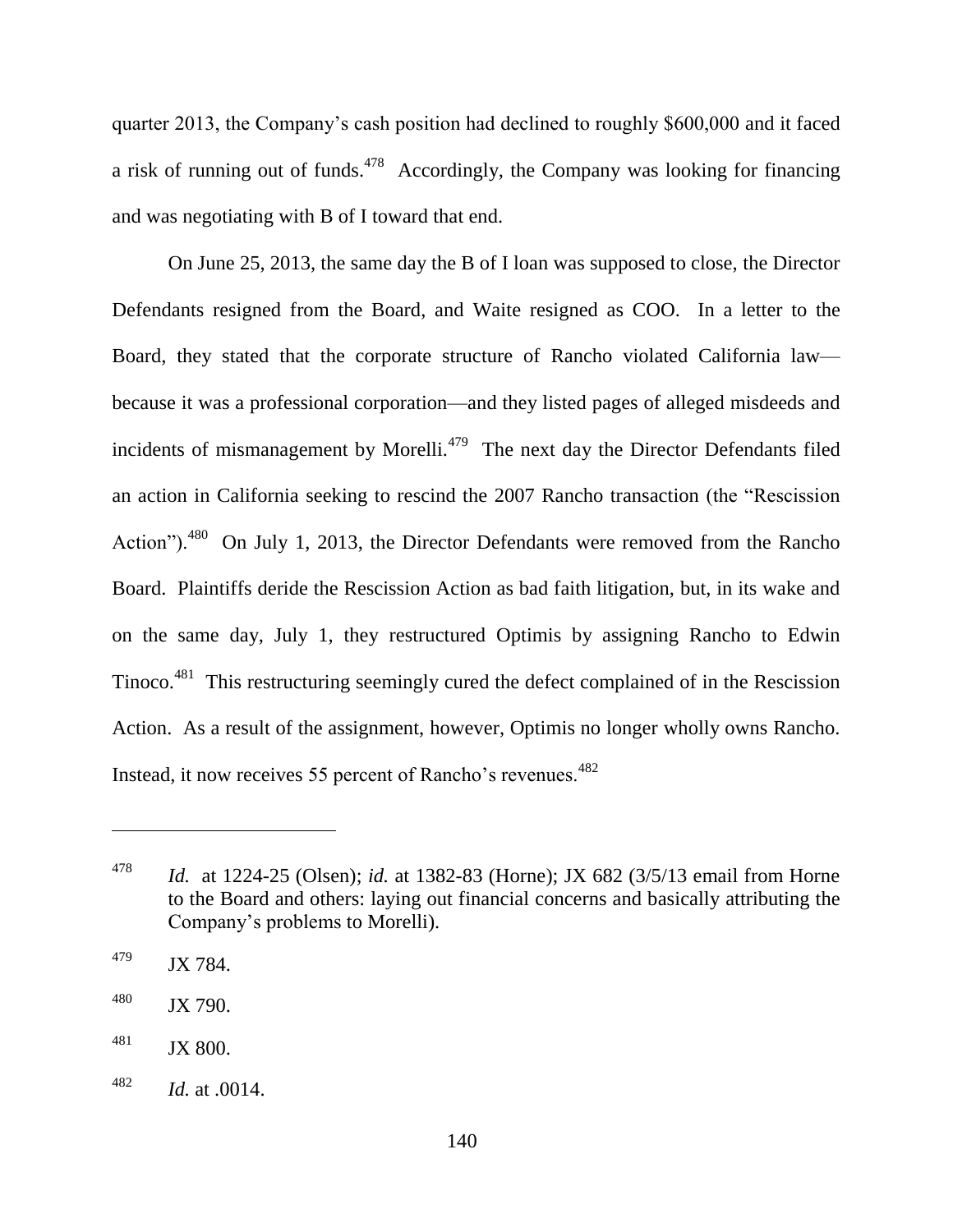Tinoco appears to be a friendly third party to Plaintiffs. Olsen described him as inexperienced and not respected by the Rancho staff. $483$  Yet, four days into his job, on July 5, 2013, Tinoco terminated the Director Defendants' employment with Rancho, ending their successful careers as physical therapists there.<sup>484</sup> Predictably, Morelli denied having anything to do with the decision to terminate the Director Defendants.<sup>485</sup> Smith and Atkins, in particular, described the firing as extremely painful.<sup>486</sup> On August 23, 2013, the Rescission Action was voluntarily dismissed without prejudice. $487$ 

#### **P. History of This Lawsuit**

This brings the story full circle to the events detailed in Section I. Plaintiffs filed the Complaint in this action on August 5, 2013. The Board, now entirely under Morelli's control, previously had authorized the Company to sue the Director Defendants.<sup>488</sup> On August 16, I denied a motion to expedite. On October 17, 2013, the Company sued Zilberman, his law firm, and Brys, as well as 100 unnamed Does, in a California action,

 $483$  Tr. 1216-17.

<sup>&</sup>lt;sup>484</sup> JX 805.

<sup>&</sup>lt;sup>485</sup> Tr. 644. There is no evidence that Tinoco ever met any of the Director Defendants. *Id.* at 1089 (Waite).

<sup>486</sup> *Id.* at 1289 (Smith); *id.* at 1492-93 (Atkins).

<sup>487</sup> JX 845.

 $488$  JX 808. There is no evidence that the Company ever authorized suit against Horne.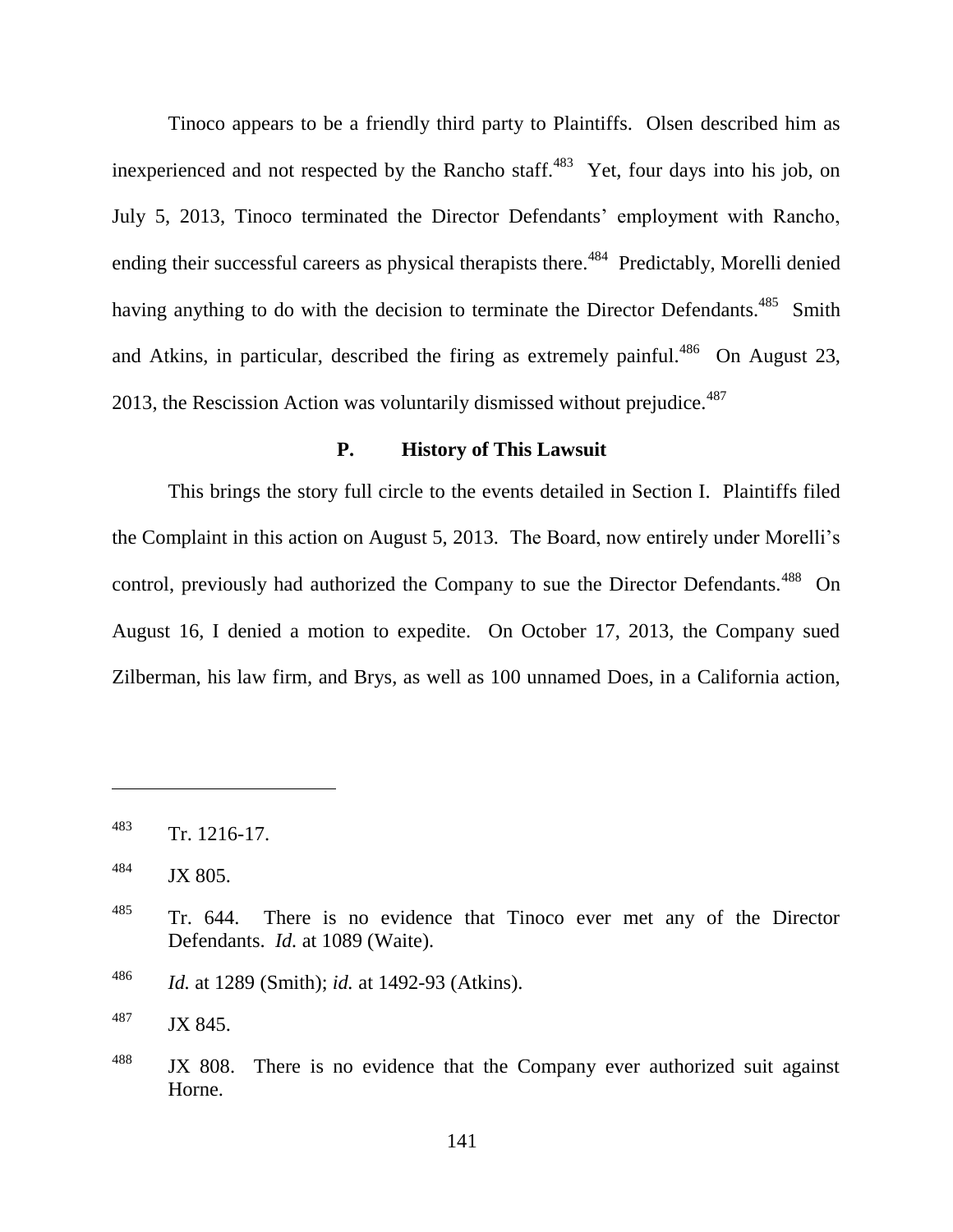alleging malpractice and breaches of fiduciary duty.<sup>489</sup> This case before me essentially remained inactive until Plaintiffs finalized the Geller Settlement in December 2013, after which discovery began in earnest. In May 2014, Plaintiffs settled with Fearon and Levine. Continuing on the warpath, Optimis sued PLIS in California for bad faith breach of insurance contract, negligent retention of counsel, and aiding and abetting breaches of fiduciary duty.<sup>490</sup>

The Director Defendants and Horne separately moved for summary judgment in August and September 2014. Plaintiffs responded to those motions by submitting the affidavits of Fearon and Levine, who had not been identified as likely witnesses before that point. The related briefing was extensive. Plaintiffs then moved to amend their complaint and the parties briefed numerous motions *in limine*. When it became clear that this case was not ready for trial, I rescheduled the trial, for the third time, to early February 2015. On January 28, 2015, I denied the summary judgment motions. That same day, I issued a Memorandum Opinion denying Plaintiffs' motion to amend and granting in part Defendants' motion *in limine* to exclude certain undisclosed causes of action.<sup>491</sup> Although I concluded that the Complaint adequately pled a conspiracy, I held that Plaintiffs' discovery conduct effectively amounted to a knowing concealment of the

<sup>&</sup>lt;sup>489</sup> JX 884. Brys previously had filed suit against the Company in February 2013 for retaliation and wrongful termination. JX 43.

 $^{490}$  JX 948.

<sup>491</sup> *OptimisCorp v. Waite*, 2015 WL 357675 (Del. Ch. Jan. 28, 2015).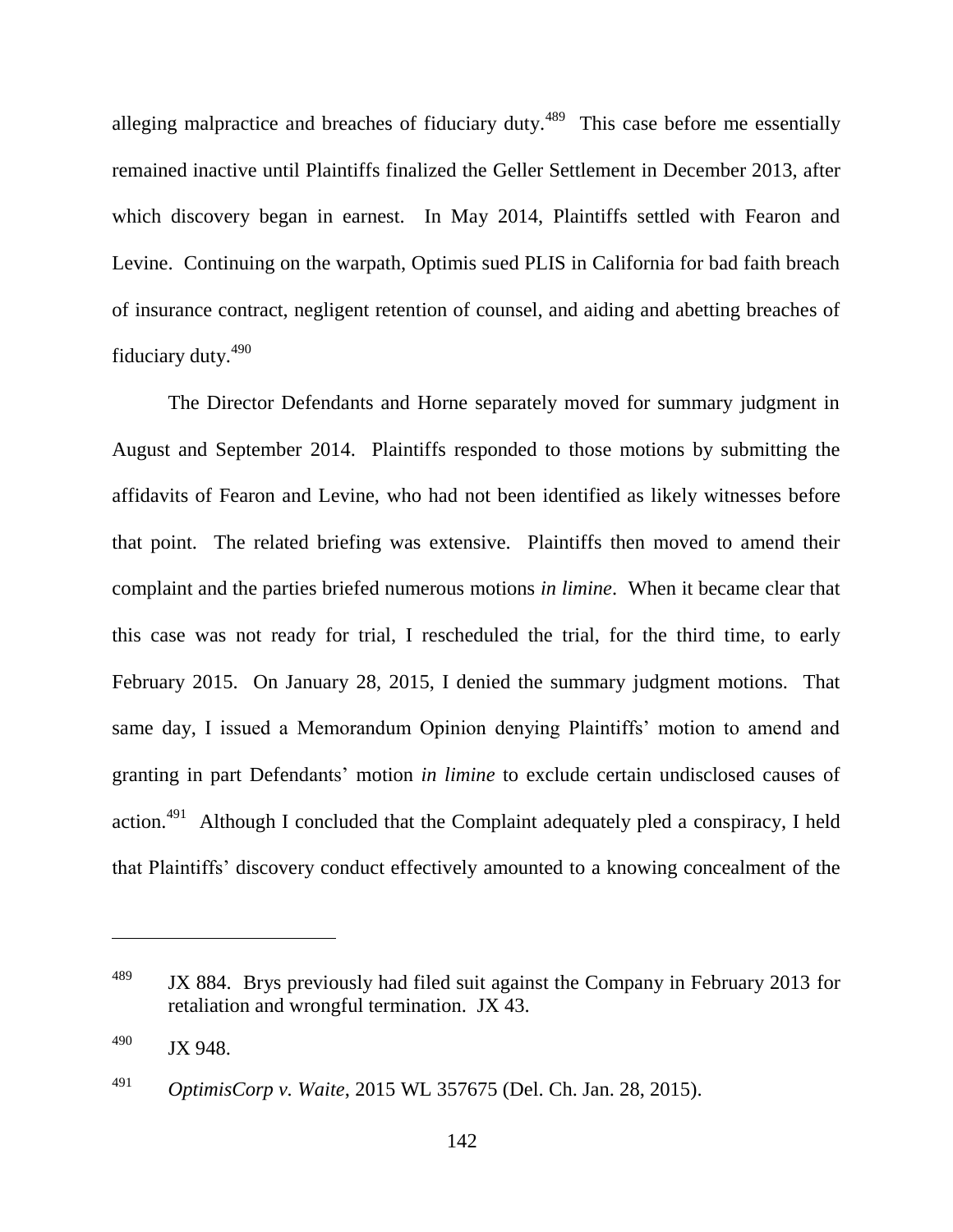scope of their claims. Based on that, and as a sanction for Plaintiffs' failure to supplement their interrogatory responses under Rule  $26(e)(1)(A)$ , I ordered that: Fearon, Levine, and Gunn would be excluded from any alleged conspiracy; claims relating to the Fearon Rescission would be excluded from this case; and Plaintiffs would be barred from attempting to impose liability on Defendants for any acts not then disclosed in the record.

I presided over a six-day trial from February 6-13, 2015. The parties extensively briefed the issues and I heard post-trial argument on April 30, 2015.

## **III. STANDARD OF REVIEW**

Plaintiffs have the burden of proving each element, including damages, of each of their causes of action against each Defendant by a preponderance of the evidence. ―‗Proof by a preponderance of the evidence means proof that something is more likely than not. It means that certain evidence, when compared to the evidence opposed to it, has the more convincing force and makes you believe that something is more likely true than not.<sup> $m492$ </sup> By implication, the preponderance of the evidence standard also means that if the evidence is in equipoise, Plaintiffs lose.

# **IV. PARTIES' CONTENTIONS & STATE OF THE LITIGATION**

Defendants' main contention is that they have done nothing wrong. The Director Defendants contend that there is no conspiracy and that Plaintiffs' litigation strategy has forced them to try to prove a negative. Once the conspiracy is eliminated, it is clear that

<sup>492</sup> *Agilent Techs., Inc. v. Kirkland*, 2010 WL 610725, at \*13 (Del. Ch. Feb. 18, 2010) (quoting *Del. Express Shuttle, Inc. v. Older*, 2002 WL 31458243, at \*17 (Del. Ch. Oct. 23, 2002)).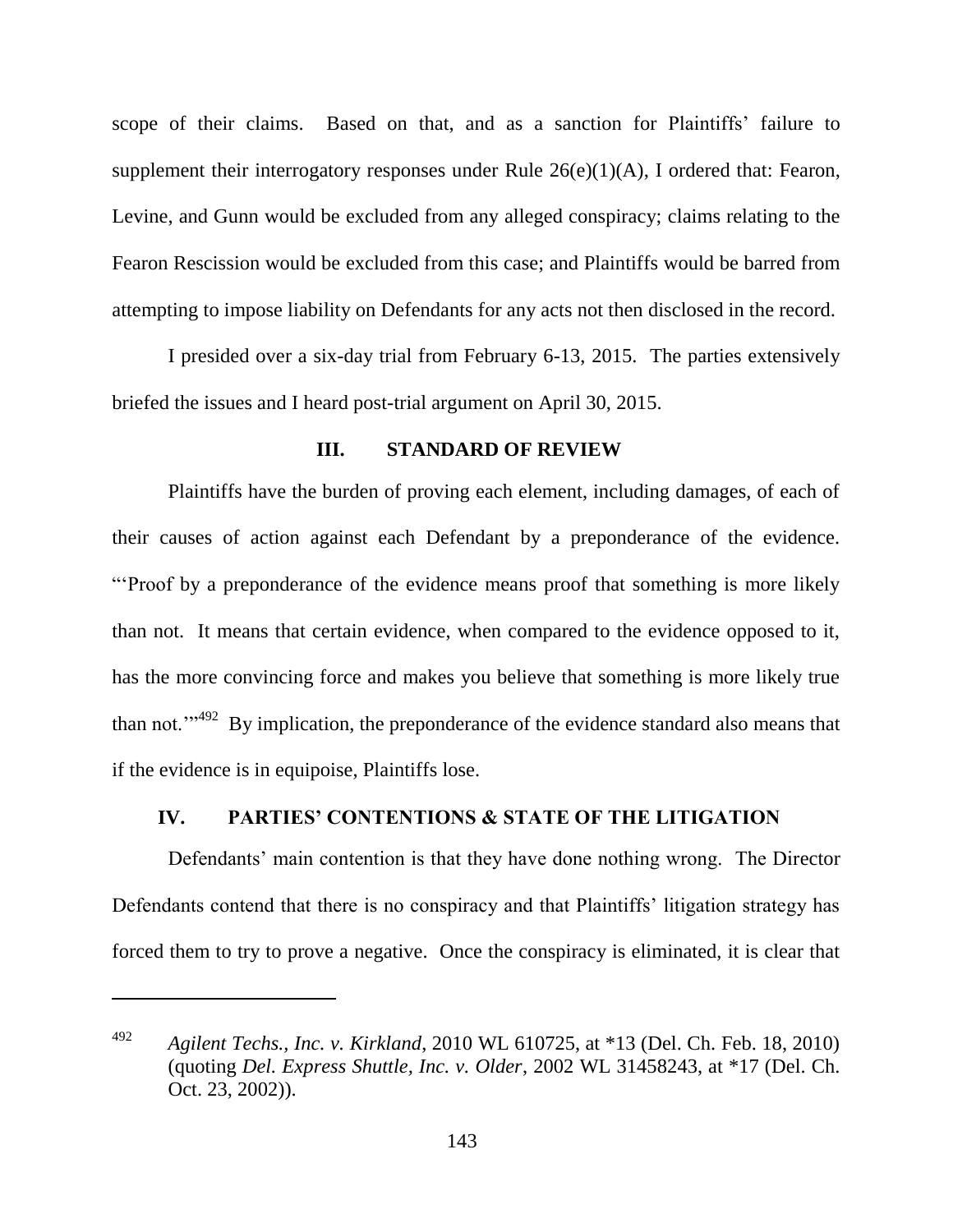Atkins and Smith had virtually no involvement in the most of the alleged fiduciary duty breaches. The Director Defendants further argue that the duty of loyalty claims fail, that the breach of contract claims are legally insufficient, and that the Rescission Action was a good faith, privileged action that cannot give rise to liability. Defendant Horne denies that he was involved in any wrongdoing. Horne repeatedly has emphasized that there is no evidence the Board ever authorized suit against him. Horne argues, therefore, that this lawsuit is a vendetta by Morelli against him because of his relationship with Morelli's former wife, and that Morelli's pursuit of this lawsuit against him on behalf of Optimis, but without Board authority, is an improper use of corporate funds for personal purposes.<sup>493</sup> Plaintiffs' primary claims against Horne at this point are for aiding and abetting.

All Defendants strenuously have complained that the claims against them have been a shifting target and impossible to defend against without enormous expense. They contend that it was not until Plaintiffs filed their final post-trial brief that it was possible to ascertain exactly what claims were being pursued in this litigation.

In addition to the sprawling conspiracy and the rescission claims I previously excluded, Plaintiffs have abandoned their claims for at least the following alleged wrongs: (1) Horne wrongfully disclosed confidential Company information to Doherty for use in her divorce proceedings against Morelli; (2) Horne improperly set a \$2 million

<sup>&</sup>lt;sup>493</sup> Based on my dismissal of the claims against Horne on the merits, I do not reach the lack of authority to sue defense.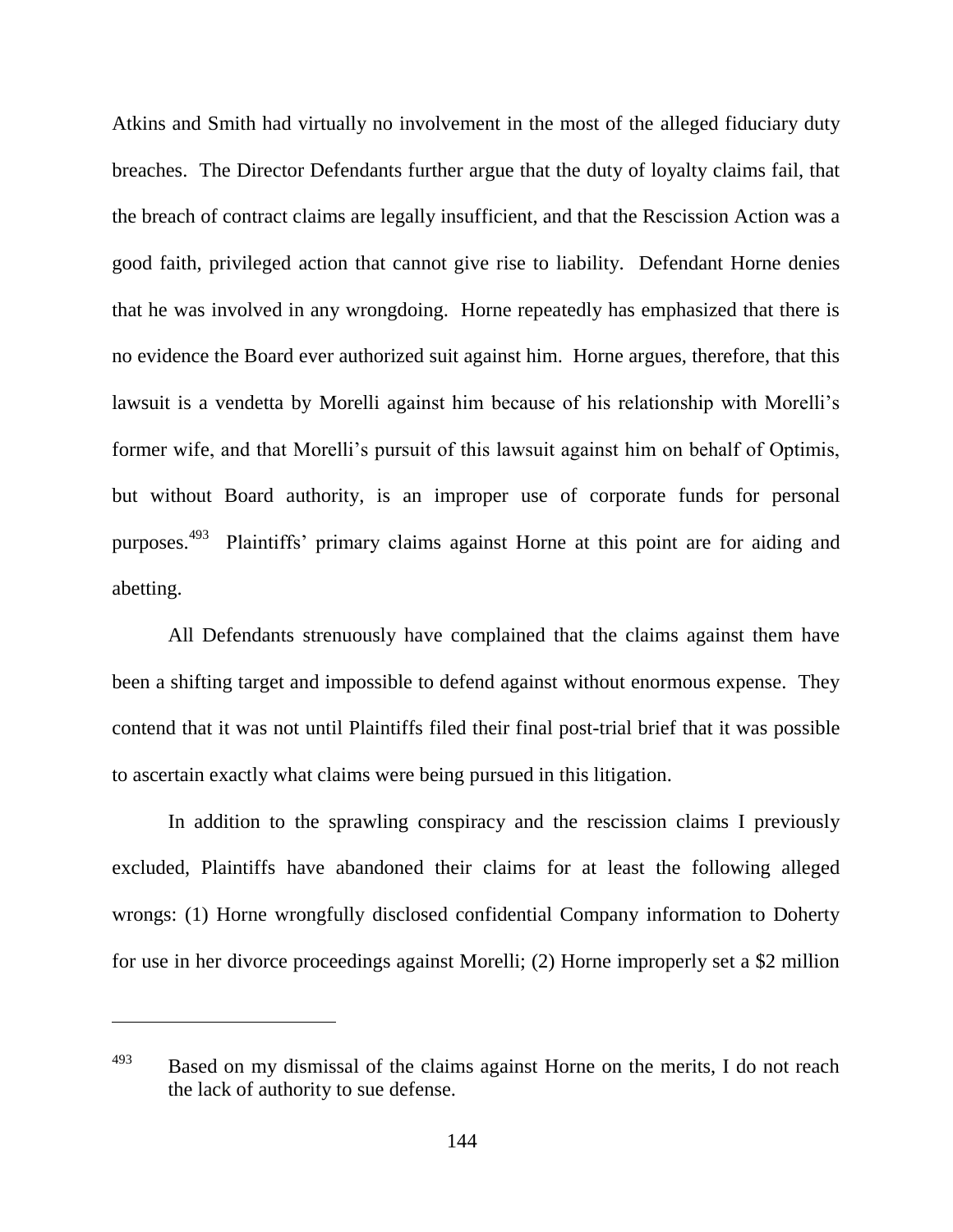reserve for Geller's claims; (3) Horne, and possibly the Director Defendants, deliberately attempted to drive the Company into bankruptcy so that he (or they) could buy its assets at fire-sale prices; (4) the Director Defendants wrongfully extended their Employment Agreements with Rancho; (5) the Director Defendants have unfairly competed with Rancho by working at All-Star Physical Therapy; (6) the Director Defendants stole reams of confidential information from Rancho shortly before they left; (7) the Director Defendants wrongfully poached employees from Rancho; (8) Defendants tortiously interfered with at least eight contracts or business opportunities in addition to the three still at issue and discussed in this Opinion; and (9) duty of care violations by some or all of Defendants. To the extent Plaintiffs contend that they have not abandoned these claims, I hereby deem them waived. $494$ 

With only the slightest risk of oversimplification, a fair summary of Plaintiffs' position is that everything that has gone wrong at Optimis since at least 2012 is Defendants' fault. Plaintiffs seek over \$50 million in damages and an extension of the Stockholders Agreement (and thus Morelli's control) for two additional years. According to Plaintiffs, at least Horne, the Director Defendants, Rohlinger, and Godges conspired for years to breach their fiduciary duties. Those breaches include conspiring to: oust Morelli and seize control of the Company; sabotage the Company's strategic plan; attempt to gain control of Optimis by ambush; try to steal Rancho; and interfere with the

<sup>494</sup> *Emerald P'rs v. Berlin*, 2003 WL 21003437, at \*43 & n.144 (Del. Ch. Apr. 28, 2003).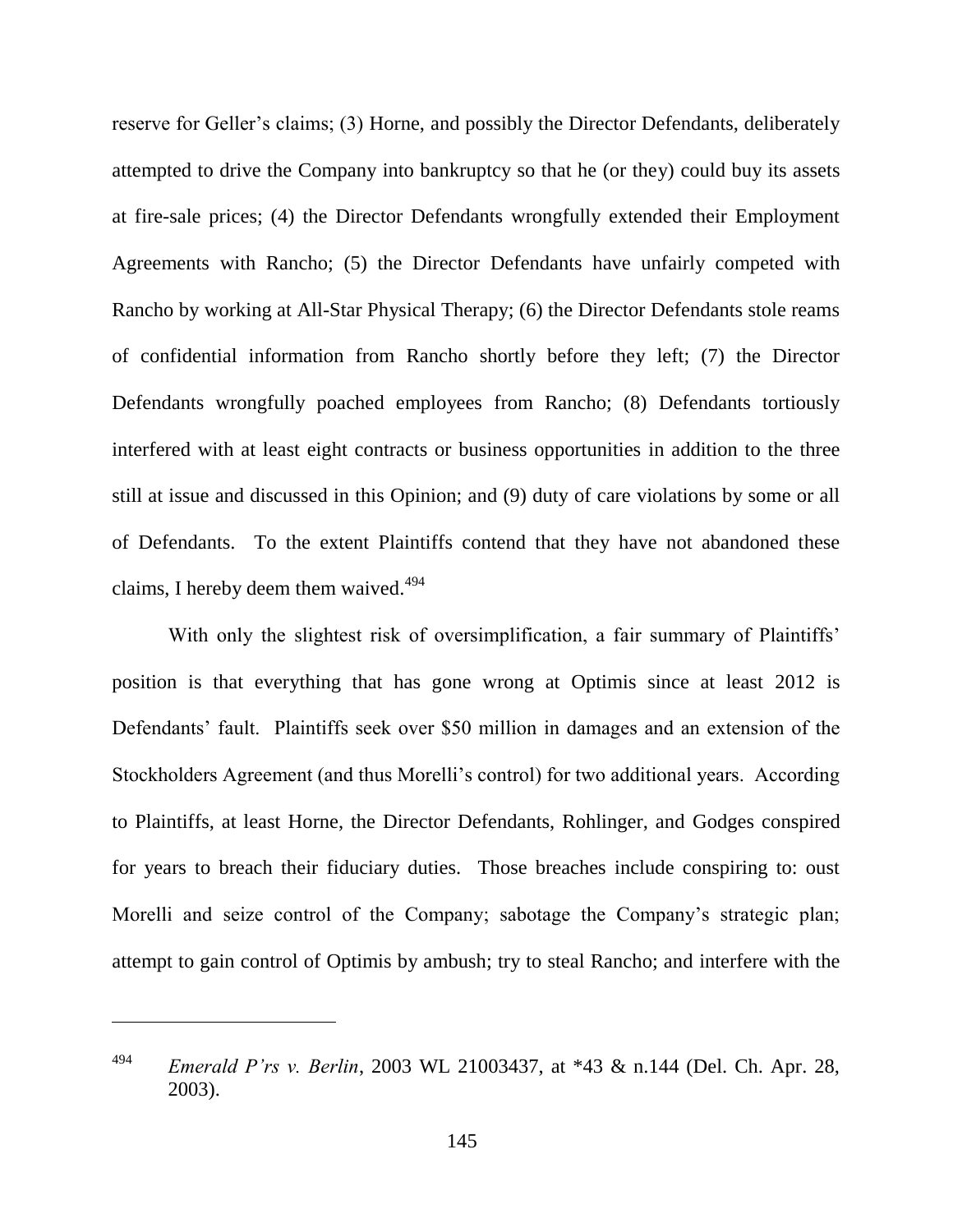B of I financing. Plaintiffs also contend that Defendants breached the Stockholders Agreement or the related implied covenant of good faith and fair dealing. Finally, Plaintiffs assert that Defendants tortiously interfered with the DSC, the B of I financing, and a potential relationship with the Preferred Therapy Provider Network. Horne is alleged to have at least aided and abetted these wrongs.

# **V. LEGAL ANALYSIS**

#### **A. There Is No Conspiracy**

Since the summary judgment briefing, Defendants have contended that the conspiracy claims must be dismissed because they fail as a matter of law. Delaware law requires an independent tort underlying a civil conspiracy. As such, the breach of contract claims cannot serve as a predicate for the alleged civil conspiracy.<sup>495</sup> This leaves the breach of fiduciary duty claims and the tortious interference claims. While these claims can form the basis of a civil conspiracy, Defendants contend that the law precludes a conspiracy among fiduciaries to breach fiduciary duties.<sup>496</sup> In support of their position, Defendants cite cases such as *Albert v. Alex. Brown Management Services, Inc.*,

<sup>&</sup>lt;sup>495</sup> *NACCO Indus., Inc. v. Applica Inc.,* 997 A.2d 1, 35 (Del. Ch. 2009) ("A breach of contract is not an underlying wrong that can give rise to a civil conspiracy claim.‖); *Kuroda v. SPJS Hldgs., L.L.C.*, 971 A.2d 872, 892 (Del. Ch. 2009) (―[U]nless the breach also constitutes an independent tort, a breach of contract cannot constitute an underlying wrong on which a claim for civil conspiracy could be based; similarly, a claim for civil conspiracy cannot be predicated on a breach of the implied *contractual* covenant of good faith and fair dealing unless the breach also constitutes an independent tort.") (emphasis original).

 $496$  In relation to Optimis, the alleged conspirators here, namely, the Director Defendants, Horne, Godges, and Rohlinger, all were directors or officers or, in the case of Waite, both.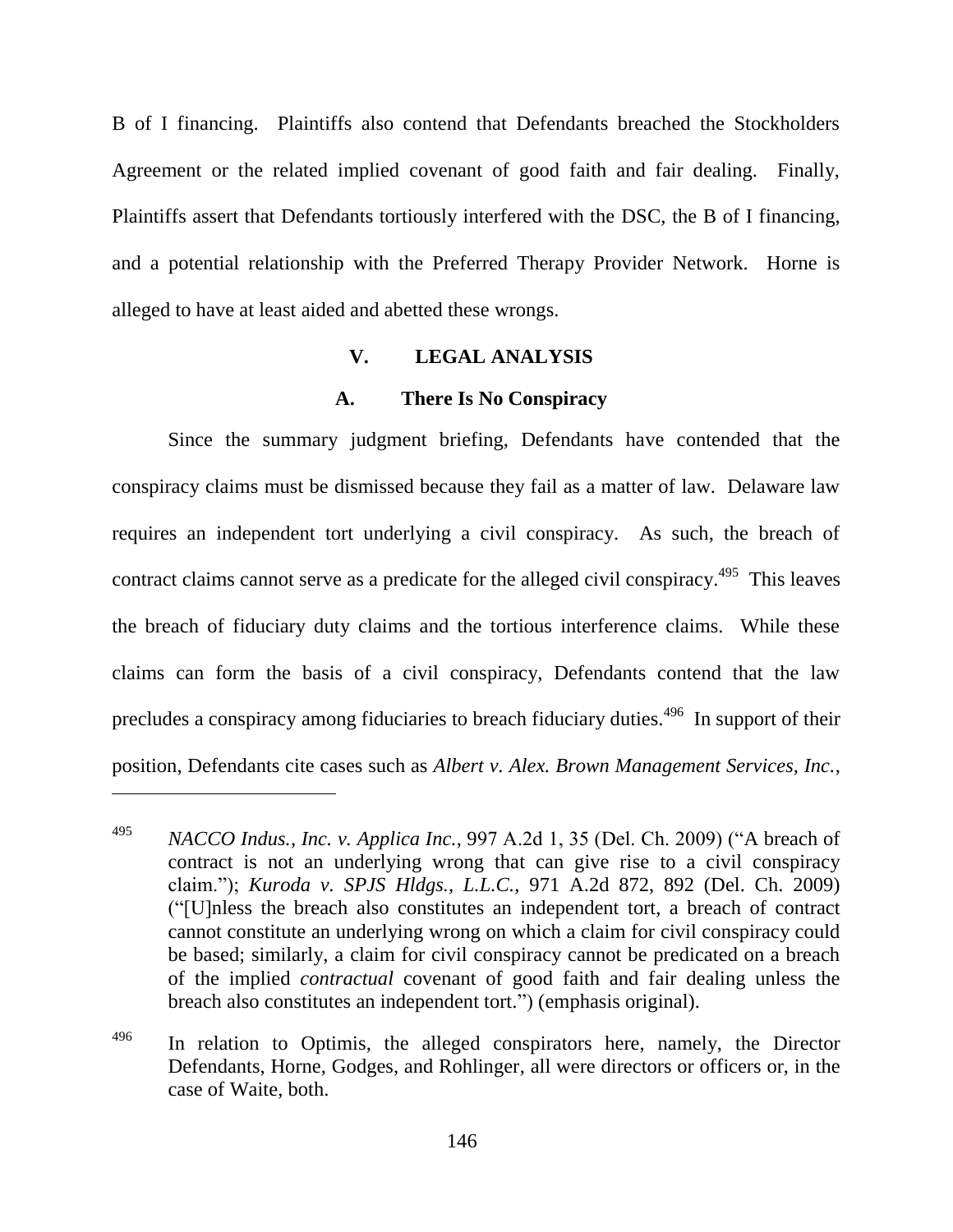which states: "[C]ivil conspiracy is vicarious liability. It holds a third party, not a fiduciary, responsible for a violation of fiduciary duty."497

Defendants have the stronger argument on this issue. The case law on vicarious liability and fiduciaries admittedly is less than crystalline. In the fiduciary duty context, conspiracy is treated essentially as coterminous with aiding and abetting.<sup>498</sup> It would make little sense, therefore, particularly given the vicarious liability that attaches to conspiracy,  $499$  for a lower standard to apply to conspiracy than aiding and abetting.  $500$  In

 $^{497}$  2005 WL 2130607, at  $*11$  (Del. Ch. Aug. 26, 2005). Plaintiffs, by contrast, cited other cases that did not include the non-fiduciary requirement in their articulation of the conspiracy standard. *E.g.*, *Nicolet, Inc. v. Nutt*, 525 A.2d 146, 149-50 (Del. 1987) ("Plaintiffs must prove:  $(1)$  A confederation of two or more persons;  $(2)$  An unlawful act done in furtherance of the conspiracy; and  $(3)$  Actual damage."). *Nicolet* did not address the issue of a conspiracy among fiduciaries predicated on a breach of fiduciary duties.

<sup>498</sup> *Allied Capital Corp. v. GC-Sun Hldgs., L.P.*, 910 A.2d 1020, 1038 (Del. Ch. 2006) (―Indeed, our state courts have noted that in cases involving the internal affairs of corporations, aiding and abetting claims represent a context-specific application of civil conspiracy law.‖) (collecting cases); *See also Gilbert v. El Paso Co.*, 490 A.2d 1050, 1057 (Del. Ch. 1984) (stating the elements of civil conspiracy as  $(1)$ ) the existence of a fiduciary relationship, (2) a breach of the fiduciary's duty and (3) knowing participation in that breach by the party not in direct fiduciary relationship . . . [and (4)] damages resulting from the action of the conspiracy parties"), *aff'd*, 575 A.2d 1131 (Del. 1990).

<sup>&</sup>lt;sup>499</sup> *Nicolet*, 525 A.2d at 150 ("Under Delaware law, a conspirator is jointly and severally liable for the acts of co-conspirators committed in furtherance of the conspiracy.").

<sup>500</sup> *See Parfi Hldg. AB v. Mirror Image Internet, Inc.*, 794 A.2d 1211, 1238 (Del. Ch. 2001) ("Civil conspiracy thus provides a mechanism to impute liability to those not a direct party to the underlying tort. As such, it can be viewed as parallel to aiding and abetting.‖), *rev'd on other grounds*, 817 A.2d 149 (Del. 2002); *see also Allied Capital Corp.*, 910 A.2d at 1038-39 ("Like the test for civil conspiracy, the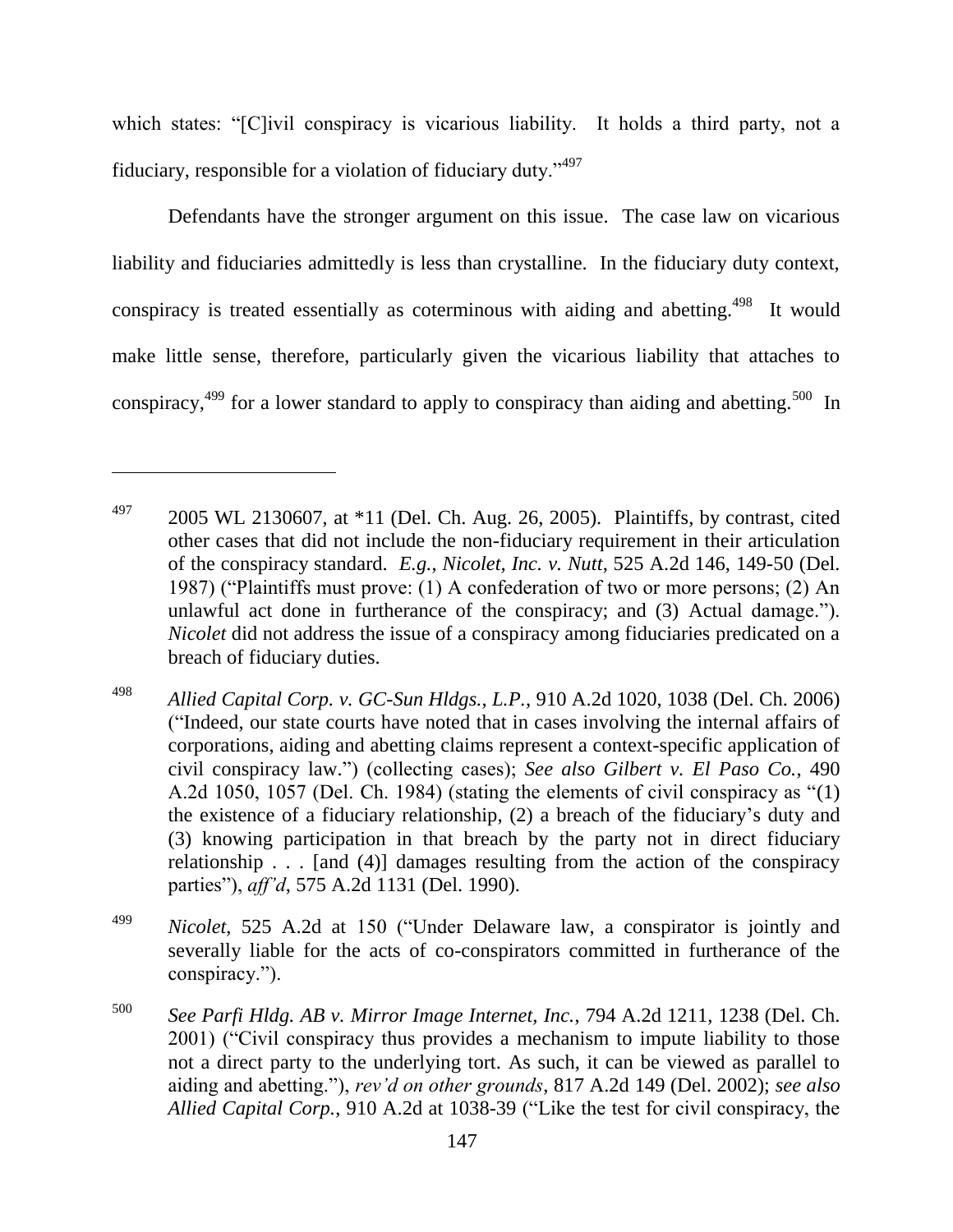those instances where a fiduciary takes actions that would amount to aiding and abetting by a non-fiduciary, that conduct amounts to a direct breach of fiduciary duties.<sup>501</sup> Presumably, the same would be true of a conspiracy: an actor's entry into a conspiracy to facilitate another actor's breach of fiduciary duty to an entity to which the first actor owed a fiduciary duty would itself be a breach of the first actor's fiduciary duties. This conceptual complexity, coupled with the minimal additional benefit likely to result from holding a fiduciary vicariously, rather than directly, liable for participating in another fiduciary's breach of duty suggests one reason why it is highly doubtful that a conspiracy of fiduciaries is a legally cognizable cause of action.<sup>502</sup>

Equally importantly, even if I were to recognize such a cause of action, Plaintiffs have not satisfied their burden of proving that a conspiracy existed. All of the recitations

 $\overline{a}$ 

test for stating an aiding and abetting claim is a stringent one, turning on proof of scienter—a plaintiff must prove: (1) the existence of a fiduciary relationship, (2) a breach of the fiduciary's duty and (3) knowing participation in that breach by the non-fiduciary.").

<sup>501</sup> *Gantler v. Stephens*, 965 A.2d 695, 708-09 (Del. 2009); *Higher Educ. Mgmt. Gp., Inc. v. Mathews*, 2014 WL 5573325, at \*13 & n.78 (Del. Ch. Nov. 3, 2014) (citing *Gantler* for the proposition that any conduct of the CFO's "rising to the level of aiding and abetting would be a breach of his own fiduciary duties".

<sup>502</sup> *Cf. In re Nine Sys. Corp.*, 2014 WL 4383127, at \*48 (Del. Ch. Sept. 4, 2014) (allowing aiding and abetting claim to be pled in the alternative and holding: "In other words, the Plaintiffs are limited to one recovery—breach of fiduciary duty or aiding and abetting"). I do not read *Microsoft Corp. v. Amphus, Inc.*, 2013 WL 5899003 (Del. Ch. Oct. 31, 2013), cited by Plaintiffs, as to the contrary. That case, at the pleadings stage, allowed a conspiracy claim to proceed as against a director, a separate entity operated by the director, and a third company. *Id.* at \*2, \*15-16. As such, it did not involve the situation here, where all alleged coconspirators are fiduciaries.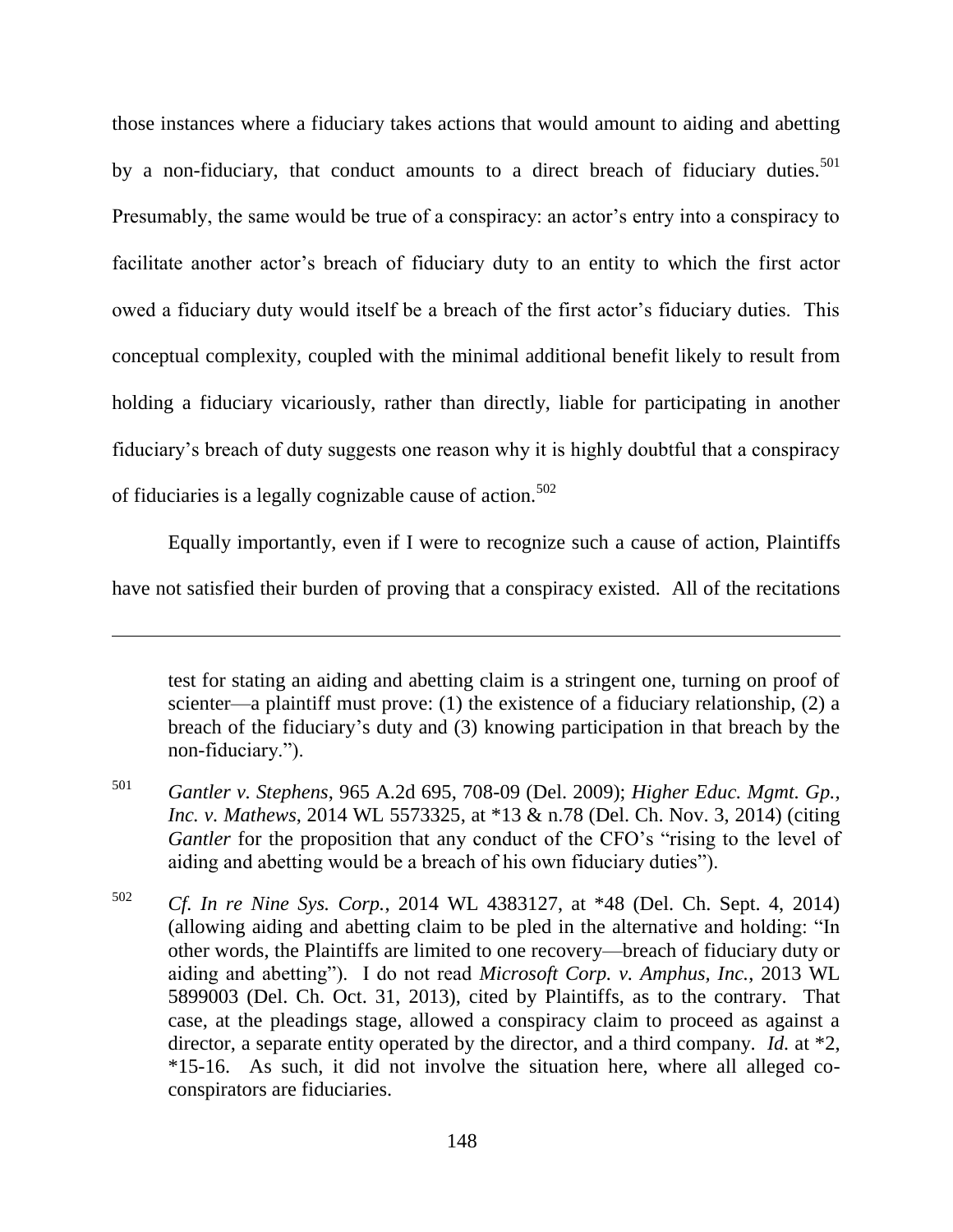of the elements of a conspiracy require a "confederation." Given the overlap with aiding and abetting law in the context of alleged breaches of fiduciary duties, the confederation requirement includes "knowing participation" in the conspiracy. Although it is true that there need not be an explicit agreement, plaintiffs still must prove knowing participation in a conspiracy.<sup>503</sup> They have failed to do so.

The main problem is that the evidence on which Plaintiffs chiefly rely simply does not say what Plaintiffs argue it does. For example, Plaintiffs rely on the 2010 Emails as evidence of the start of the conspiracy. The "hostile takeover" line to which Plaintiffs point is taken entirely out of context.<sup>504</sup> Although the 2010 Emails indicate a group of stockholders and directors coordinating their actions, the actions under discussion related to concerns about one of the Company's primary products and the difficulty of airing

<sup>503</sup> *See Gilbert v. El Paso Co*., 490 A.2d at 1057. Plaintiffs suggest that proof of a conspiracy "can be inferred from the behavior of the alleged conspirators." POB 42. That may be true, but Plaintiffs must prove the conspiracy or facts such that only a conspiracy could be inferred from them. *Malpiede v. Townson*, 780 A.2d 1075, 1097 (Del. 2001) (holding, in the analogous aiding and abetting context that: ―Knowing participation in a board's fiduciary breach requires that the third party act with the knowledge that the conduct advocated or assisted constitutes such a breach"); *id.* at 1097 n.79 ("It may be that some circumstances will arise in which the terms of the negotiated transaction themselves are so suspect as to permit, if proven, an inference of knowledge of an intended breach of trust.") (quoting *Greenfield v. Tele-Commc'ns, Inc.*, 1989 WL 48738, 15 Del. J. Corp. L. 182, 188 (Del. Ch. May 10, 1989)). Accordingly, because Plaintiffs must prove every element of their claims, they similarly must prove that an inference is appropriate under the preponderance of the evidence standard.

<sup>504</sup> JX 84.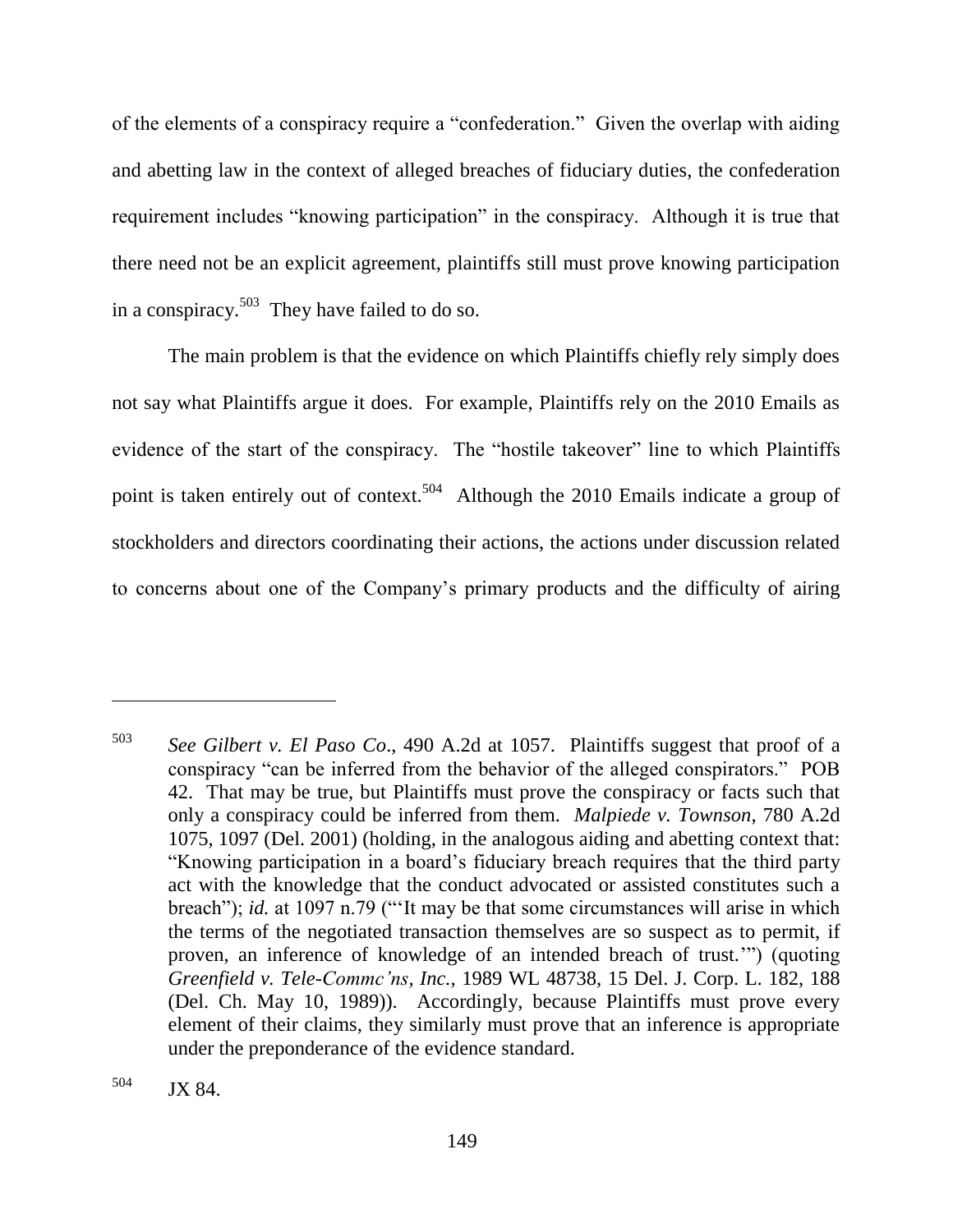such concerns in a public setting with a CEO like Morelli. Such discussions are a far cry from the disloyal takeover plot Plaintiffs allege.

Absent the 2010 Emails, there is no evidence suggesting a concerted group effort to take over the Company. Based on the facts that I have found, the most reasonable interpretation of the evidence is that there were several independent groups of individuals in the Company, each focused on OptimisPT, but not operating in a confederation to commit a wrongful act. Neither Atkins nor Smith had much involvement with the dayto-day operations of Optimis; they focused on running their Rancho clinics. To the extent they had a unified goal with Waite, that goal was to improve the PT software and achieve a liquidity event, an outcome that would be shared with all stockholders. Fearon and Levine similarly sought to improve OptimisPT, to which their reputations were linked, and also wanted their employment agreements extended and improved. Contrary to pursuing some form of confederated action with one or more of Defendants, Fearon and Levine struck out on their own because Waite could not address their concerns. Horne only enters the alleged conspiracy because of an email that includes no text in February 2012. That email was to Rohlinger. Similarly, Horne's telling Rohlinger about Geller's allegations does not implicate him in a takeover plot. Even if Rohlinger did later tell Waite, the only item tying Horne to the purported machinations by Waite is the February 2012 emailing of the Stockholders Agreement. Defendants have proffered an innocent, non-conspiracy explanation for that email that is supported by the contemporaneous documents: disclosure of the Stockholders Agreement in the PPMs. But, even if the purpose of the email was to enable Horne and Rohlinger to review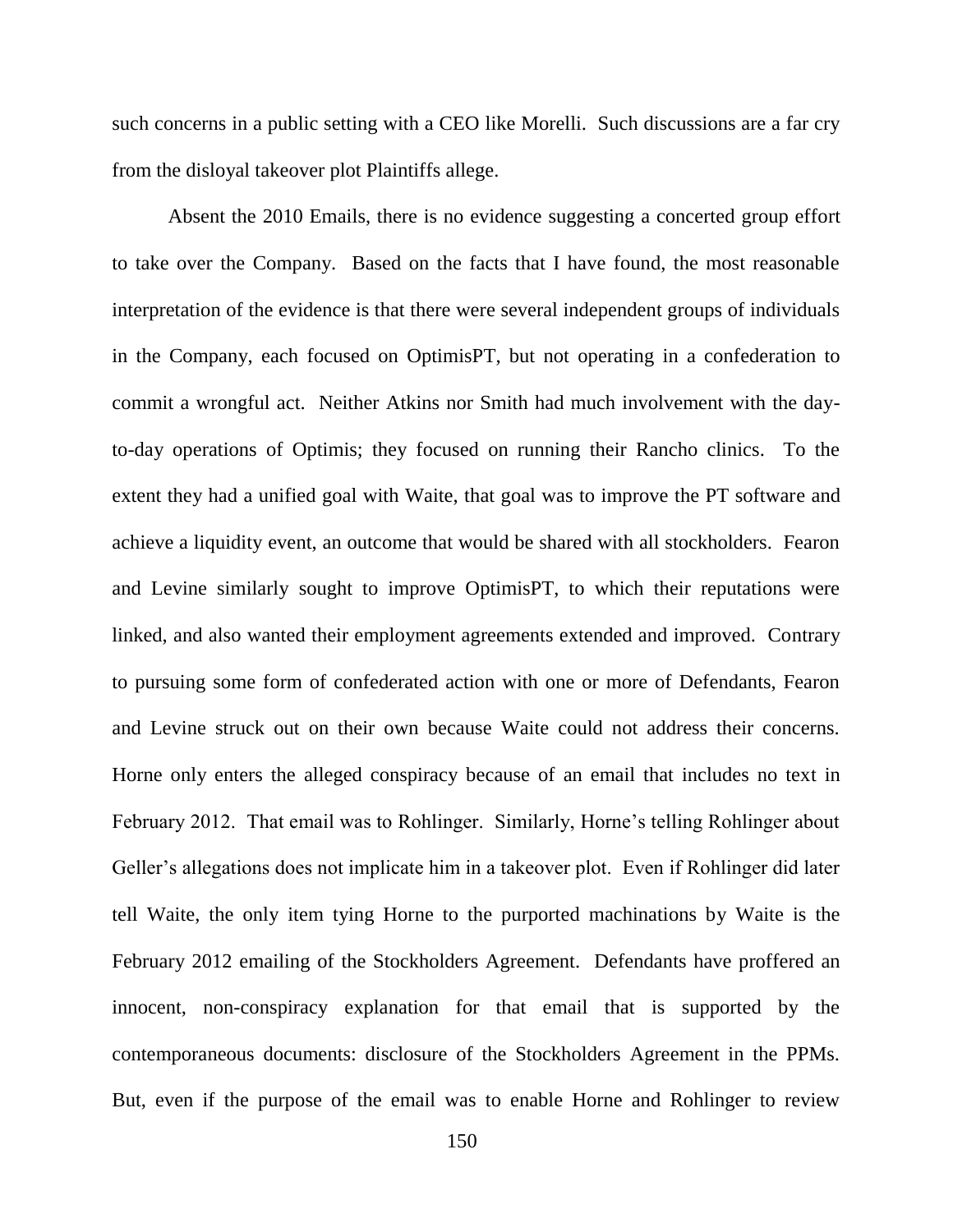Morelli's rights under the Stockholders Agreement to appoint five of the nine Optimis directors, as Plaintiffs imply, there is nothing improper about that.

Additionally, the June 2012 email from Waite to Rohlinger<sup>505</sup> on which Plaintiffs focus does nothing to implicate either Horne, Atkins, or Smith. The best reading of that email is Waite venting. Indeed, the most direct communication that plausibly could support a reading of an active plot to remove Morelli was written by Levine.<sup>506</sup> But, Plaintiffs settled with Levine and I have precluded Plaintiffs from contending he is part of the alleged conspiracy among Defendants. Moreover, even if he was part of the alleged conspiracy, Waite and Rohlinger both advised Levine at the June 2012 Meeting not to confront Morelli as Levine planned. Eventually, Fearon and Levine proceeded to contact Morelli on their own, without any assistance from any of Defendants.

Levine's testimony about the June 2012 Meeting—which is temporally close to the alleged fruition of the conspiracy—undermines the idea that there was a confederation, particularly one dating back to late 2010. At trial, Levine explained his frustration with the lack of progress on OptimisPT and on resolving his and Fearon's complaints.<sup>507</sup> The evidence does not support a finding that Defendants, or even Waite, Rohlinger, and Levine, considered as a group, participated in a confederation to undermine Morelli. Levine, Plaintiffs' witness, again is on point. He stated: "And it just

<sup>505</sup> JX 233.

<sup>506</sup> JX 230.

<sup>507</sup> Tr. 1572.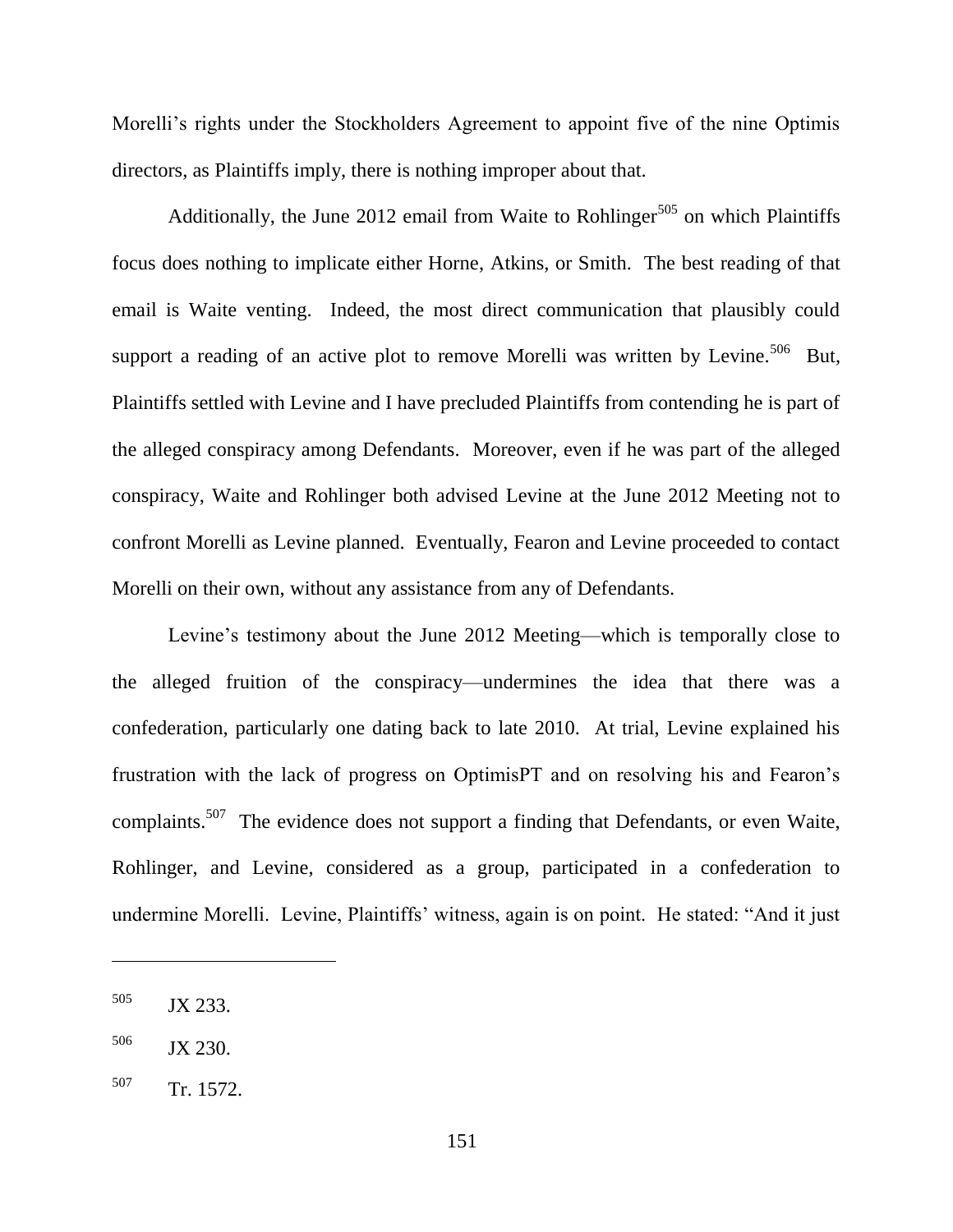seemed like every time we got together it was nothing but a gripe session. We didn't have a plan. We didn't have a strategy. We didn't have anything. And it just became more and more frustrating."<sup>508</sup> This lack of a plan, the absence of a strategy, and Waite's inability to resolve Fearon and Levine's concerns is what led Fearon and Levine to send their formal letter to Morelli threatening to leave the Company if their demands were not met. Such evidence cuts sharply against a finding that Defendants were in a conspiracy to breach their fiduciary duties by undermining Morelli and attempting to take control of Optimis.

Waite is the most active of any of Defendants in the alleged conspiracy. His activity, however, primarily involved assuaging others or advising others *against* doing things. The evidence does not show a plot between him and the other Director Defendants or any of the Director Defendants, Horne, and Rohlinger to commit the wrongs Plaintiffs allege. Rather, the facts indicate several individuals both independently and collectively discussing their complaints about Morelli. All of those individuals owed fiduciary duties to Optimis and cared deeply about the success of Optimis; they may have disliked Morelli and sincerely wanted him gone, not out of animus toward him (with the possible exception of Defendant Horne), but instead based on a belief that he was doing a poor job as CEO. As Defendants' briefing—and the preceding paragraphs—show, it is difficult to "disprove" a conspiracy. But, Plaintiffs have the burden of proof. They have not shown that Defendants participated in a confederation that involved breaches of

<sup>508</sup> *Id.* at 1573.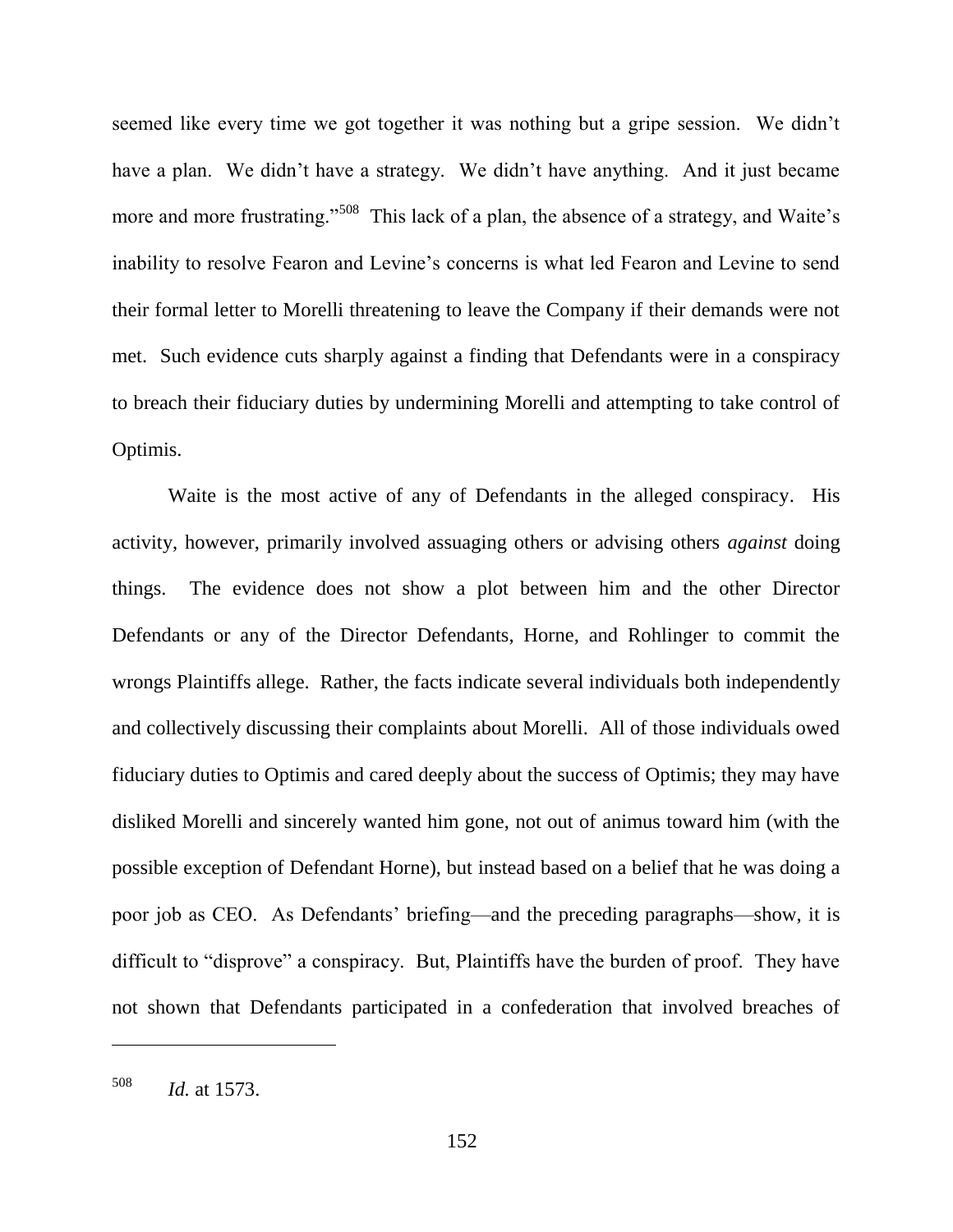fiduciary duty. The main evidence upon which they rely—the 2010 Emails and the June 2012 Meeting—does not support their position. Moreover, the key piece of the puzzle, Defendants allegedly having bribed and cajoled Geller to disclose her sexual harassment complaints, was not proven.

In sum, I seriously question whether a cause of action exists under Delaware law for a conspiracy among fiduciaries to breach a fiduciary duty. Even if such a cause of action exists, however, Plaintiffs have not met their burden of proving the existence of such a conspiracy in this case. As a result, I dismiss Plaintiffs' claim of conspiracy and proceed to examine the alleged wrongs committed by the various Defendants separately.

# **B. The Duty of Loyalty**

Plaintiffs' arguments raise basic questions as to what the duty of loyalty requires.

The classic formulation of that duty comes from *Guth v. Loft, Inc.*, in which the Delaware

Supreme Court stated:

Corporate officers and directors are not permitted to use their position of trust and confidence *to further their private interests*. . . . A public policy, existing through the years, and derived from a profound knowledge of human characteristics and motives, has established a rule that demands of a corporate officer or director, peremptorily and inexorably, the most scrupulous observance of his duty, not only affirmatively to protect the interests of the corporation committed to his charge, but also to refrain from doing anything that would work injury to the corporation, or to deprive it of profit or advantage which his skill and ability might properly bring to it, or to enable it to make in the reasonable and lawful exercise of its powers. . . . The occasions for the determination of honesty, good faith and loyal conduct are many and varied, and no hard and fast rule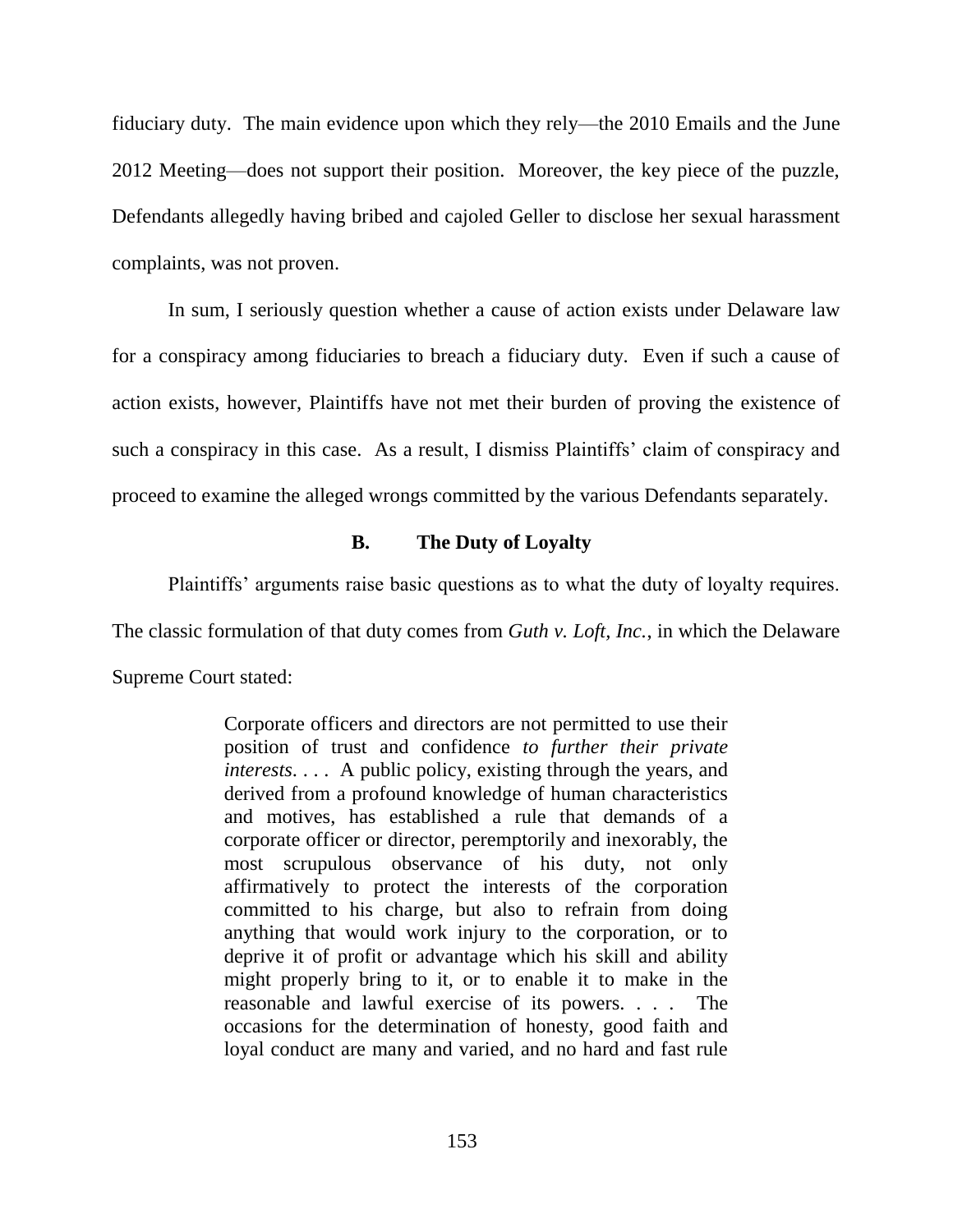can be formulated. The standard of loyalty is measured by no fixed scale. $509$ 

―Essentially, the duty of loyalty mandates that the best interest of the corporation and its shareholders takes precedence over any interest possessed by a director, officer or controlling shareholder *and not shared by the stockholders generally*."<sup>510</sup> "In short, directors must eschew any conflict between duty and self-interest."<sup>511</sup>

Plaintiffs allege four duty of loyalty breaches: (1) undermining the Company's strategic plan; (2) attempting to gain control of Optimis by ambush; (3) attempting to steal Rancho from Optimis; and (4) interfering with the B of I financing. I address these purported wrongs in turn.

Plaintiffs' arguments suffer from two fatal flaws. The first is that Plaintiffs allege a takeover scheme bereft of a motive or interest not shared with the other stockholders generally. Defendants allegedly engaged in a years-long takeover effort. For what selfinterested reason? Plaintiffs have offered no convincing explanation. The second problem, which may be the cause of the first, is that Plaintiffs seem to presume that Morelli has a right to be CEO. He does not. The facts instead show that, at least until the 225 Action, Defendants acted in the best interests of Optimis, the entity, which they believed coincided with their own interests as stockholders.

<sup>509</sup> 5 A.2d 503, 510 (Del. 1939) (emphasis added).

<sup>510</sup> *Cede & Co. v. Technicolor, Inc.*, 634 A.2d 345, 361 (Del. 1993), *modified in irrelevant part*, 636 A.2d 956 (Del. 1994) (emphasis added).

<sup>511</sup> *Ivanhoe P'rs v. Newmont Mining Corp.*, 535 A.2d 1334, 1345 (Del. 1987).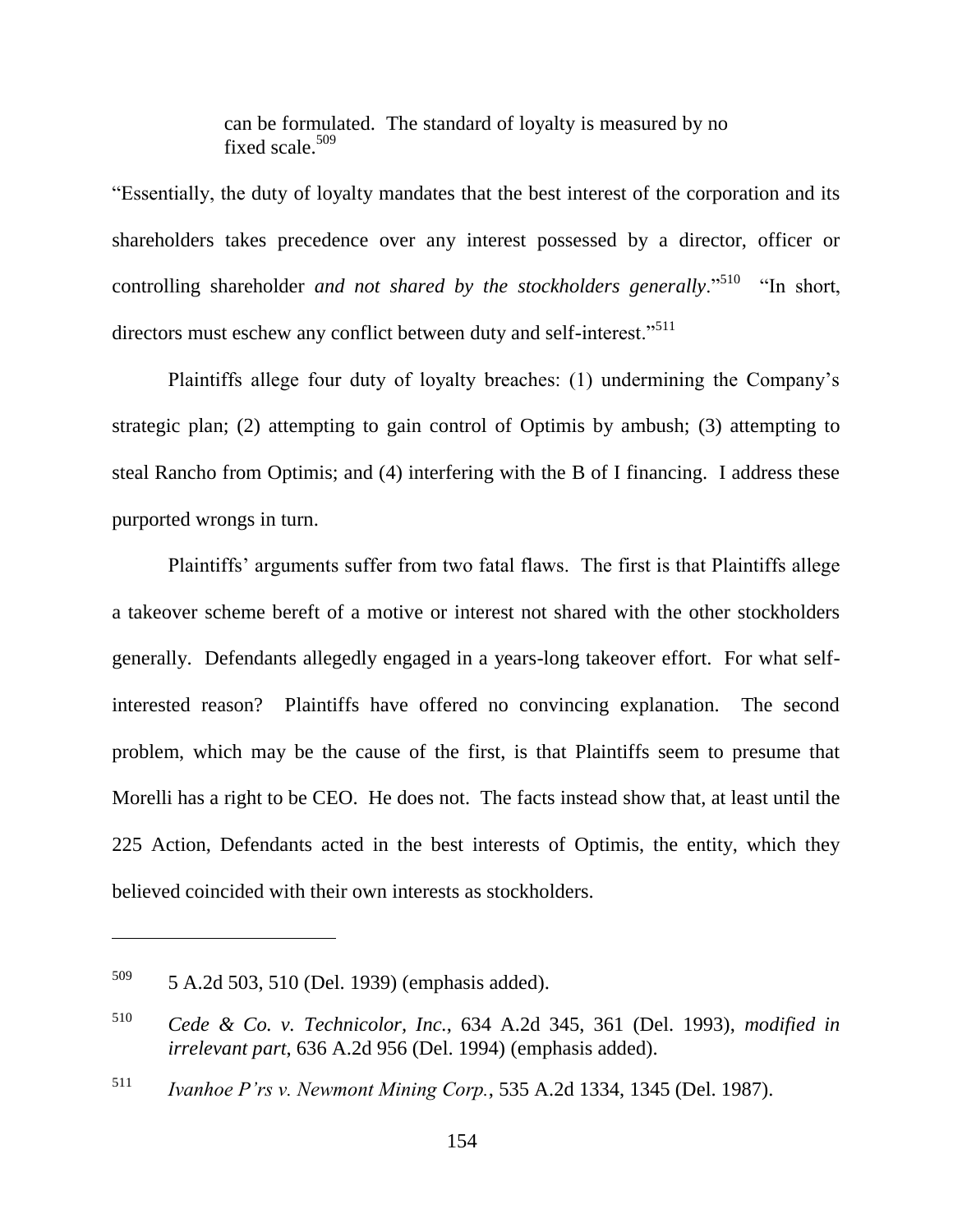#### **1. Sabotaging the Company's strategic plan**

This is the most nebulous wrong Plaintiffs allege. The claim seems to be that Optimis*Sport* was the long-run vision of the Company and Defendants undermined it. The evidence clearly shows that Morelli believed Optimis*Sport* was the path forward. The evidence also shows, however, that the Director Defendants, then the Company's largest stockholders and the managers of Rancho, the Company's largest asset and the generator of most of its cash, believed that the first priority should be to stabilize and perfect OptimisPT. At least Fearon, Levine, and Gunn all believed similarly. Plaintiffs' arguments on this point are convoluted, but appear to be that Defendants secretly opposed Optimis*Sport* and the DSC, reallocated resources to OptimisPT, undermined Morelli's authority, and hid all of this by communicating through private emails. It is unclear whether Plaintiffs are asserting a violation of the duty of candor or the duty of loyalty, or some sort of hybrid claim. They cite two cases in support of their sabotage argument: HMG/Courtland Properties, Inc. v. Gray<sup>512</sup> and *Hollinger International Inc. v. Black*.<sup>513</sup> Neither supports the sweeping liability theory for which Plaintiffs advocate.

Both *HMG/Courtland* and *Hollinger* involved self-dealing transactions. There is no self-dealing transaction in this case. *HMG/Courtland Properties* involved a suit by a corporation against, principally, the corporation's former president and a former director. The individual defendants stood on both sides of the challenged transactions, did not

<sup>512</sup> 749 A.2d 94 (Del. Ch. 1999).

<sup>513</sup> 844 A.2d 1022 (Del. Ch. 2004), *aff'd*, 872 A.2d 559 (Del. 2005).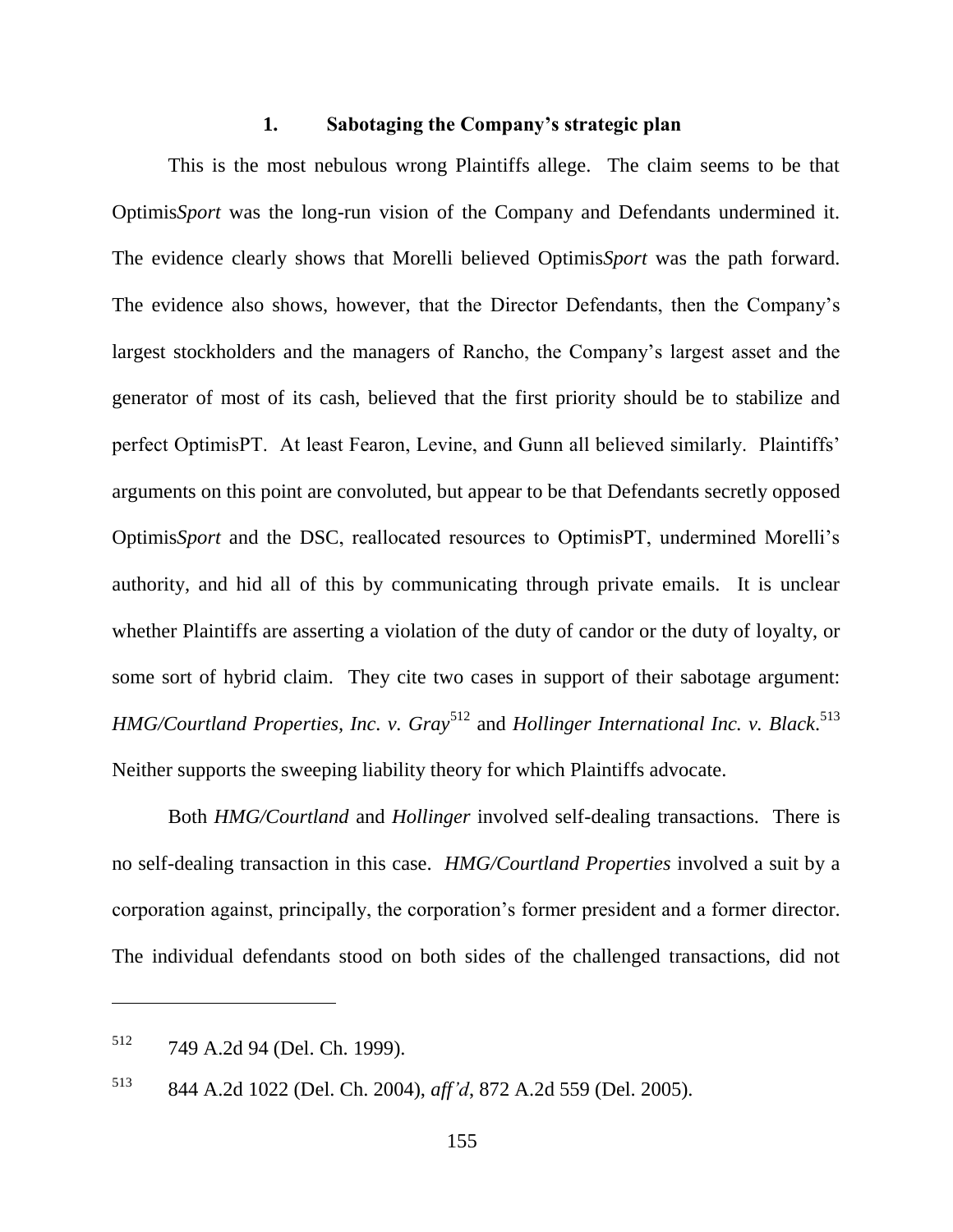disclose that interest, and later misled the company's board about their involvement.<sup>514</sup> In discussing a fraud claim, the Court noted that the "directors . . . had an 'unremitting obligation' to deal candidly with their fellow directors."<sup>515</sup> Thus, the directors had an affirmative obligation to disclose their conflicting interests in the transactions. The situation in *Hollinger* is even more factually inapposite to this case. There, the Court recounted at length the antics of Lord Conrad Black, who: deliberately undermined the board's ability to consider a transaction and instead diverted the opportunity to himself; misled the board as to his ongoing, secret efforts to sell pieces of the company; improperly used confidential information to advance his own interests; and effectively encouraged his secret buyers to try and bribe the financial advisor to approve the sale.<sup>516</sup>

Both *HMG/Courtland* and *Hollinger*, therefore, involved classic examples of conflicted transactions where an interest adverse to the company was not disclosed. In this case, there was no transaction at all and Plaintiffs have not shown some sort of self-

<sup>&</sup>lt;sup>514</sup> *HMG/Courtland Props.*, 749 A.2d at 114 ("Gray's undisclosed, buy-side interest in the Transactions is a classic case of self-dealing.").

<sup>515</sup> *Id.* at 119 (quoting *Mills Acq. Co. v. Macmillan, Inc.*, 559 A.2d 1261, 1283 (Del. 1989)).

<sup>&</sup>lt;sup>516</sup> *Hollinger Int'l*, 844 A.2d at 1062 ("In sum, Black intentionally subverted the International Strategic Process he had pledged to support through a course of conduct involving misleading and deceptive conduct toward his fellow directors, all designed with the goal of presenting them with a 'fait accompli.'  $\ldots$  It is difficult to conceive of a meaningful definition of the duty of loyalty that tolerates conduct of this kind.").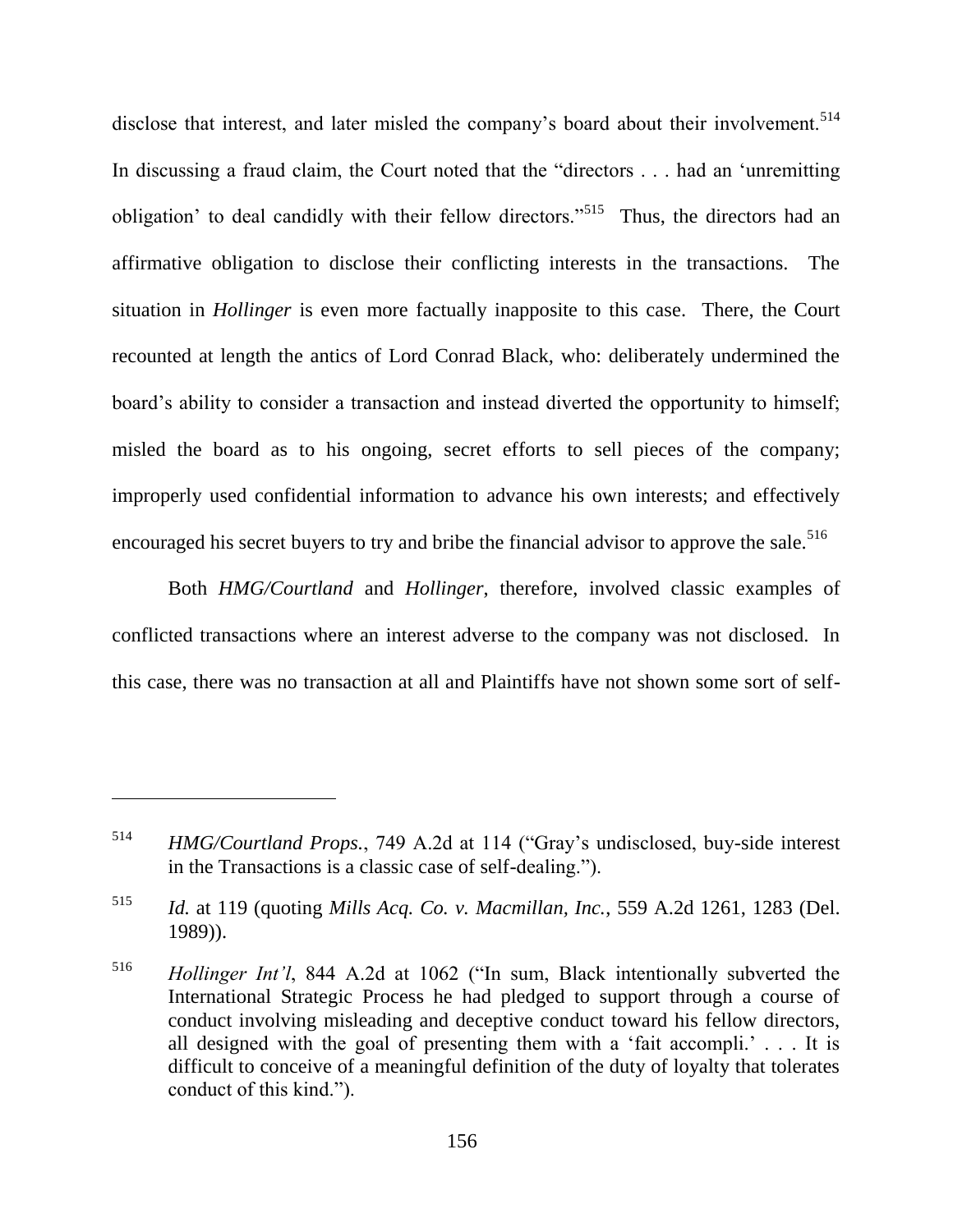interest that led Defendants to engage in purportedly disloyal acts. The cases Plaintiffs rely on have no application to the facts of this case.

Plaintiffs also argue that the Company's strategic vision involved devoting resources to both OptimisPT and Optimis*Sport*, that Defendants sabotaged that plan, and that, accordingly, Defendants breached their duty of loyalty. This argument fails at several levels, but principally because Plaintiffs have not proven that Defendants acted in a manner that elevated any personal interest above the Company's interests, even considering idiosyncratic motivators like pride or greed. Plaintiffs have shown no special interest or benefit that accrued to Defendants that would not have accrued to all of Optimis' stockholders. In short, Plaintiffs have not shown the key element of disloyalty.

The factual record, as recounted above, indicates that the Company, in fact, did decide to pursue two products simultaneously. Plaintiffs rely heavily on the minutes of several meetings of the Optimis Board to suggest some sort of Board-approved strategy. But, this evidence is weak. It includes statements like "Optimis*PT*: George Rohlinger led a discussion about the developments in our beta program since the last Board of Directors meeting . . . .<sup>517</sup> and "Mr. Morelli led a discussion about Optimis*Sport* and Optimis*Sport* Events."<sup>518</sup> Conspicuously absent from the Board minutes is any discussion of the resource allocation between the two products or any action on a resolution regarding that issue. Plaintiffs have pointed to no such Board-determined, specific allocation of

<sup>&</sup>lt;sup>517</sup> JX 30.0001.

<sup>518</sup> *Id.* at .0012.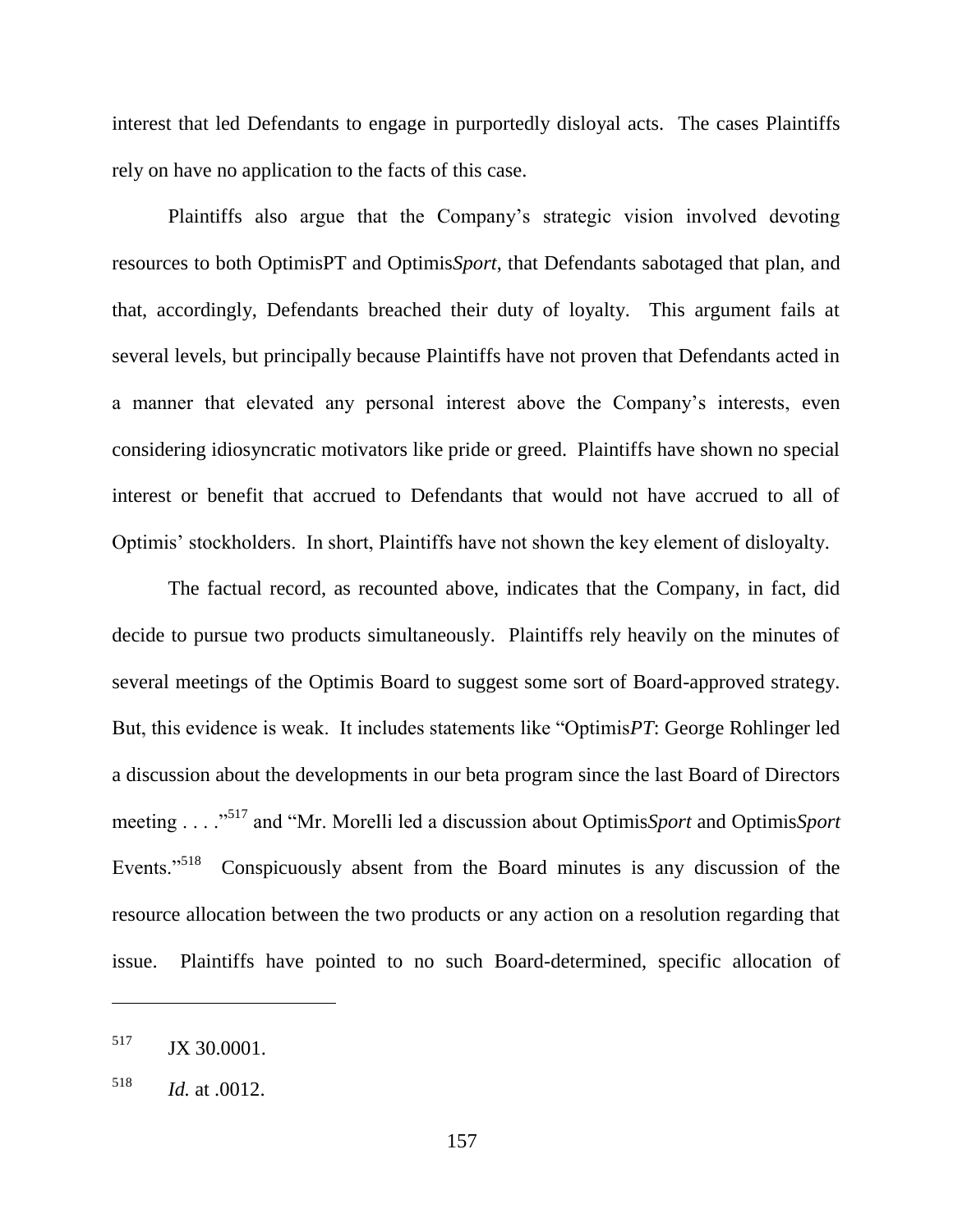resources. In a company with finite resources attempting to develop and market two separate products, it is not unusual that a decision to expend more effort on one product results in less effort being spent on the other. Plaintiffs have not proven that the Company explicitly had decided on a particular resource allocation scheme or that Defendants subsequently undermined it for self-interested reasons. Absent such a clear allocation program, it is difficult to see how Defendants acted disloyally in supporting providing a greater share of the available resources for OptimisPT, which they believed would better serve the interests of Optimis and its stockholders. Instead, the Company's day-to-day operations involved the customary battle for limited resources.

Plaintiffs attempt to turn this competition, which manifested itself in a difference of opinion between Morelli and the Director Defendants, into a breach of the duty of loyalty. The actions complained of do not amount to such a breach. For example, several executives thought the DSC was a waste of money. Even if Horne told Owens not to work on the event, Owens did not listen. That disputed fact, regarding Horne's alleged statement, is about the strongest evidence Plaintiffs marshal of "sabotage." Plaintiffs further contend that "Defendants repeatedly challenged Morelli's authority and allocation of assets within the Company, all outside of Morelli's presence."<sup>519</sup> The duty of loyalty is owed to the corporation and the stockholders at large, not to Morelli.<sup>520</sup> The

 $^{519}$  Pls.' Post-Trial Reply Br. [hereinafter "PRB"] 13.

<sup>520</sup> *See, e.g.*, *Unocal Corp. v. Mesa Petroleum Co.*, 493 A.2d 946, 955 (Del. 1985) (―[C]orporate directors have a fiduciary duty to act in the best interests of the corporation's stockholders.‖); *eBay Domestic Hldgs., Inc. v. Newmark*, 16 A.3d 1,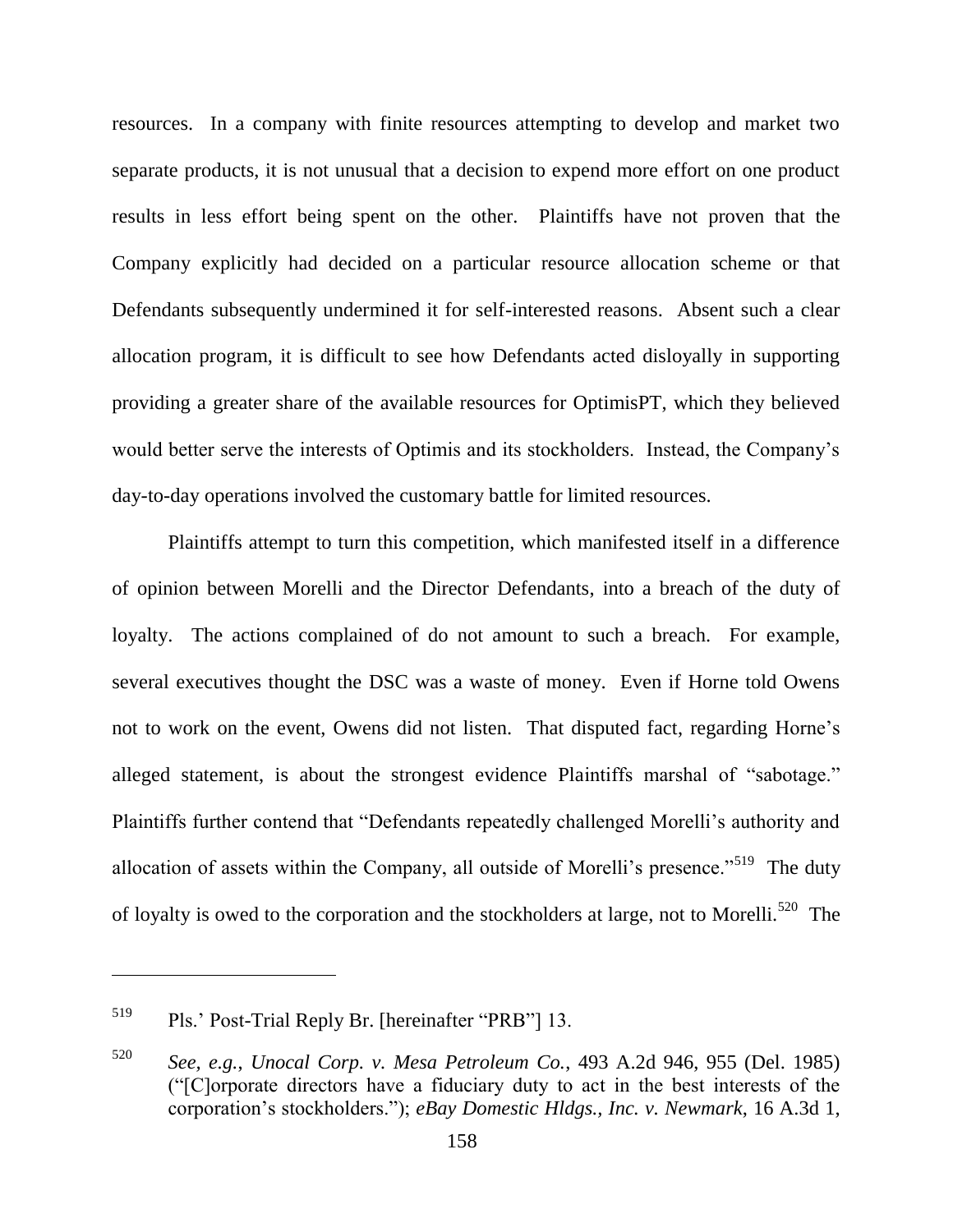duty of loyalty does not require Defendants to act like lemmings with respect to Morelli. The evidence may show that Defendants did not like Morelli, but Plaintiffs have not proven that Defendants "undermined" his authority such that they acted disloyally *to Optimis*.

Plaintiffs also argue that Defendants orchestrated a clandestine scheme of secretly diverting resources and hiding it all from Morelli. But, Morelli knew about the disagreements over Sport and PT. Hwang, for example, told Morelli about them directly.<sup>521</sup> Moreover, Morelli's own emails indicate that he was aware of the allegedly secret resource diversion problem.<sup>522</sup> Additionally, the weight of the evidence shows that Morelli, who worked in close proximity to the developers, decided the Company's direction with respect to the software as he saw fit.<sup>523</sup> Thus, I find that Morelli knew about the resource allocation dispute.

34 (Del. Ch. 2010) (explaining that directors' fiduciary duties include "acting to promote the value of the corporation for the benefit of the stockholders."); *Gilbert v. El Paso Co.*, 1988 WL 124325, 14 DEL. J. CORP. L. 727, 743 (Del. Ch. Nov. 21, 1988) ("The directors' fiduciary duty runs to the corporation and to the entire body of shareholders generally, as opposed to specific shareholders or shareholder subgroups.‖), *aff'd*, 575 A.2d 1131 (Del. 1990).

 $521$  Tr. 255-56.

 $\overline{a}$ 

 $522$  JX 233.0003.

 $523$  *See, e.g.*, Brys Dep. 193 ( $^{\circ}$ Q. Do you agree with Mr. Morelli's assessment that there was a power struggle going on in around [sic] this time? A. No. I don't agree with his assessment. . . . Because everyone reported to Mr. Morelli. He . . . decided how the company was going to be managed and that's how the company was managed and directed. So a struggle implies a competing power. I didn't see  $one.$ ").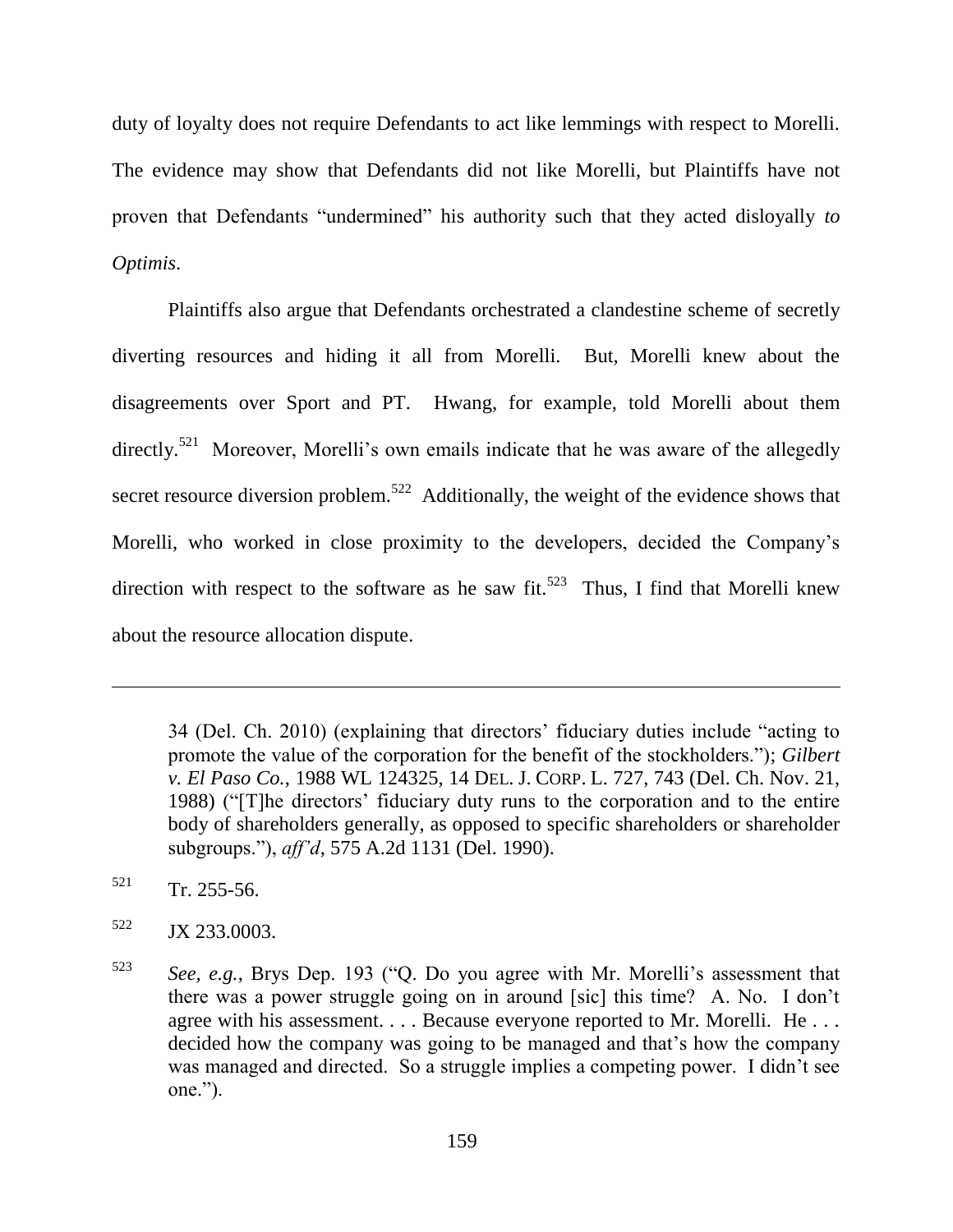The evidence shows that Defendants, particularly the Director Defendants and Fearon and Levine, believed that the best thing for Optimis would be the completion of OptimisPT. That position was not unreasonable: it was the OptimisPT product that led many successful business people to sell their businesses to Morelli in stock-for-stock transactions; PT is the product with market share; and it is the product that has a proven revenue-generating structure—third-party reimbursement, as opposed to Sport's apparent reliance on out-of-pocket payments. Also, PT was the only Optimis product that was described with any specificity at trial. It remains unclear exactly what Sport consists of, what it will do, how it will work, and how it will generate positive cash flow.<sup>524</sup> Thus, I find that the battle for resources within the Company was driven by a good faith, reasonable belief that the Company's best interests lay in focusing more on completing the PT product. $525$ 

Plaintiffs allege that Defendants' "self-interested motivation" was eliminating Morelli so they "could force a liquidity event for themselves."<sup>526</sup> This argument lacks merit. There is no evidence Defendants took any action to force a liquidity event.

 $524$  Atkins credibly testified that he previously had experimented with a weight-loss program at Rancho that was not run through a reimbursement platform. That program was difficult to monetize effectively and, in fact, most of those efforts lost money. Tr. 1465-66. When Atkins explained this to Morelli, he replied: "I don't know if you know that much about this . . . . What we're doing is much bigger than what you've done." *Id.* at 1466.

<sup>525</sup> *See* Rohlinger Dep. 69-72, 116 (testifying that the dilution of resources across OptimisPT and Optimis*Sport* was detrimental to all of the Company's products).

<sup>526</sup> POB 13-14.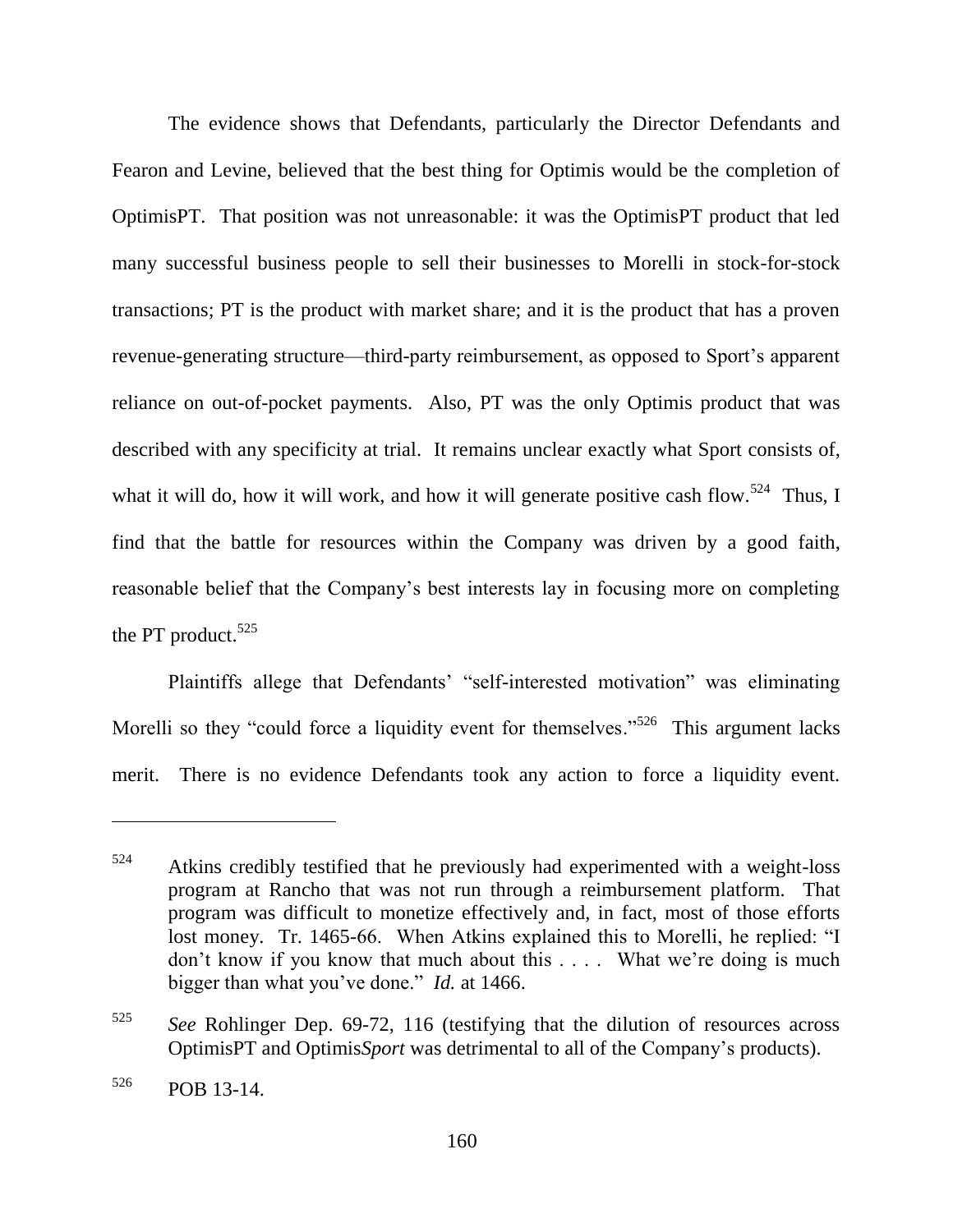Indeed, the evidence in the record is to the contrary: the "hostile takeover" email, for example, expressly discusses following Morelli's plan because he was best situated to bring about a liquidity event.<sup>527</sup> Viewing the evidence as a whole, I find that Defendants shared the hope, as Morelli had promised, of achieving an advantageous liquidity event in the relatively near future. Morelli apparently believed the most effective means to that end was focusing primarily on the Sport product. Defendants, for different reasons in some cases, disagreed; they believed giving priority to development of the PT product in the near term would maximize the Company's chances for a liquidity event.

Plaintiffs suggest that I could find Defendants liable even if they acted selflessly and in the best interest of the Company.<sup>528</sup> It is difficult to envision a situation that would provide a useful analogy to this case where that would be true. In any event, Plaintiffs have not explained how a non-self-interested fiduciary could act disloyally when pursuing an objectively reasonable goal.

<sup>527</sup> JX 84.

 $528$  *See Guttman v. Huang*, 823 A.2d 492, 506 n.34 (Del. Ch. 2003) ("There might be situations when a director acts in subjective good faith and is yet not loyal (*e.g.*, if the director is interested in a transaction subject to the entire fairness standard and cannot prove financial fairness), but there is no case in which a director can act in subjective bad faith towards the corporation and act loyally.‖); *see also Johnston v. Pedersen*, 28 A.3d 1079, 1092 (Del. Ch. Sept. 23, 2011) ("The defendant directors therefore breached their duty of loyalty by issuing the Series B Preferred. Despite this fiduciary failing, they have convinced me that they acted in good faith. To reiterate, they honestly believed that a period of "stability" (*i.e.* entrenched incumbency) would be in the best interests of  $[the company].$  These cases involve either a failure of proof (*Guttman*) or subjective beliefs that objectively are unreasonable under Delaware law (*Johnston*). Plaintiffs also cite *VGS, Inc. v. Castiel* for this proposition. I discuss that case *infra*.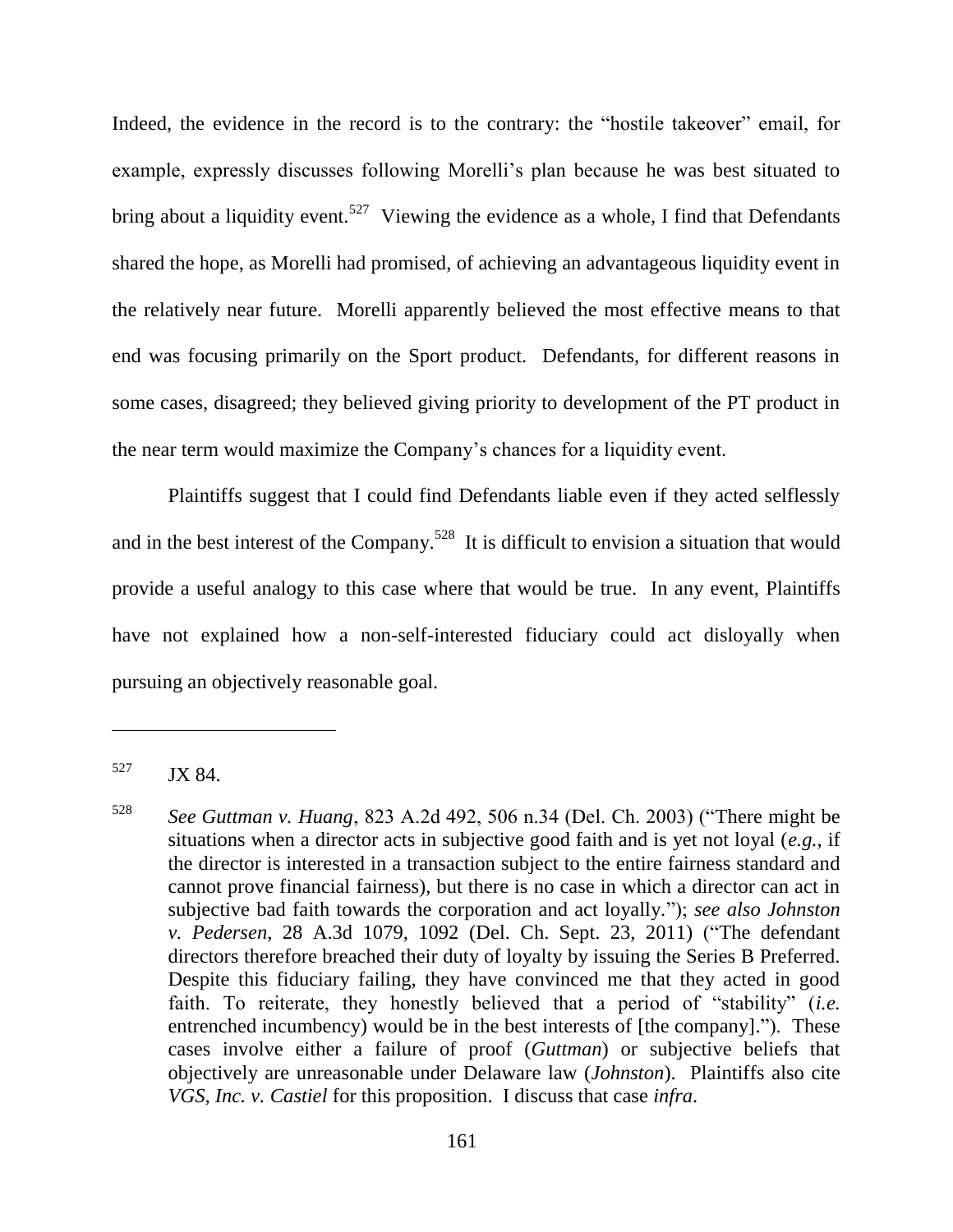Finally, Plaintiffs suggest, without elaborating, that there was a breach of the duty of candor here. The gist of this argument appears to be that Defendants had a duty to tell the Board that they opposed the Optimis*Sport* product. There is no evidence that the Board, before October 20, 2012, operated as any substantial check on Morelli in any area or served any useful purpose other than rubber-stamping his proposals. When a Board member did something Morelli disliked, such as disagree with him, he reacted negatively. For example, when Godges, a highly respected figure in the physical therapy field, crossed Morelli at a Board meeting, Morelli browbeat him into submission. Morelli's demeaning treatment of Godges surprised and concerned the Director Defendants.<sup>529</sup> Not surprisingly, therefore, Defendants were reluctant to cross Morelli, especially in the "public" setting of a Board meeting. Plaintiffs have not cited, and I am not aware of, any case holding that a director's disagreement with the amount of resources devoted to a specific product line without telling the Board amounts to disloyalty, particularly when no Board action on that issue has been sought.

As stated, Plaintiffs have not proven that the Board set an allocation of resources as between PT and Sport. Plaintiffs have not shown that any Defendant acted disloyally—*i.e.*, that a Defendant put the Company's and the stockholders' interests second to some personal interest—by competing for those resources on a day-to-day level. In any event, as discussed above, the evidence shows that Morelli knew there were internal disagreements over the allocation between Sport and PT. Because Plaintiffs

<sup>529</sup> *See supra* notes 225-27 and accompanying text.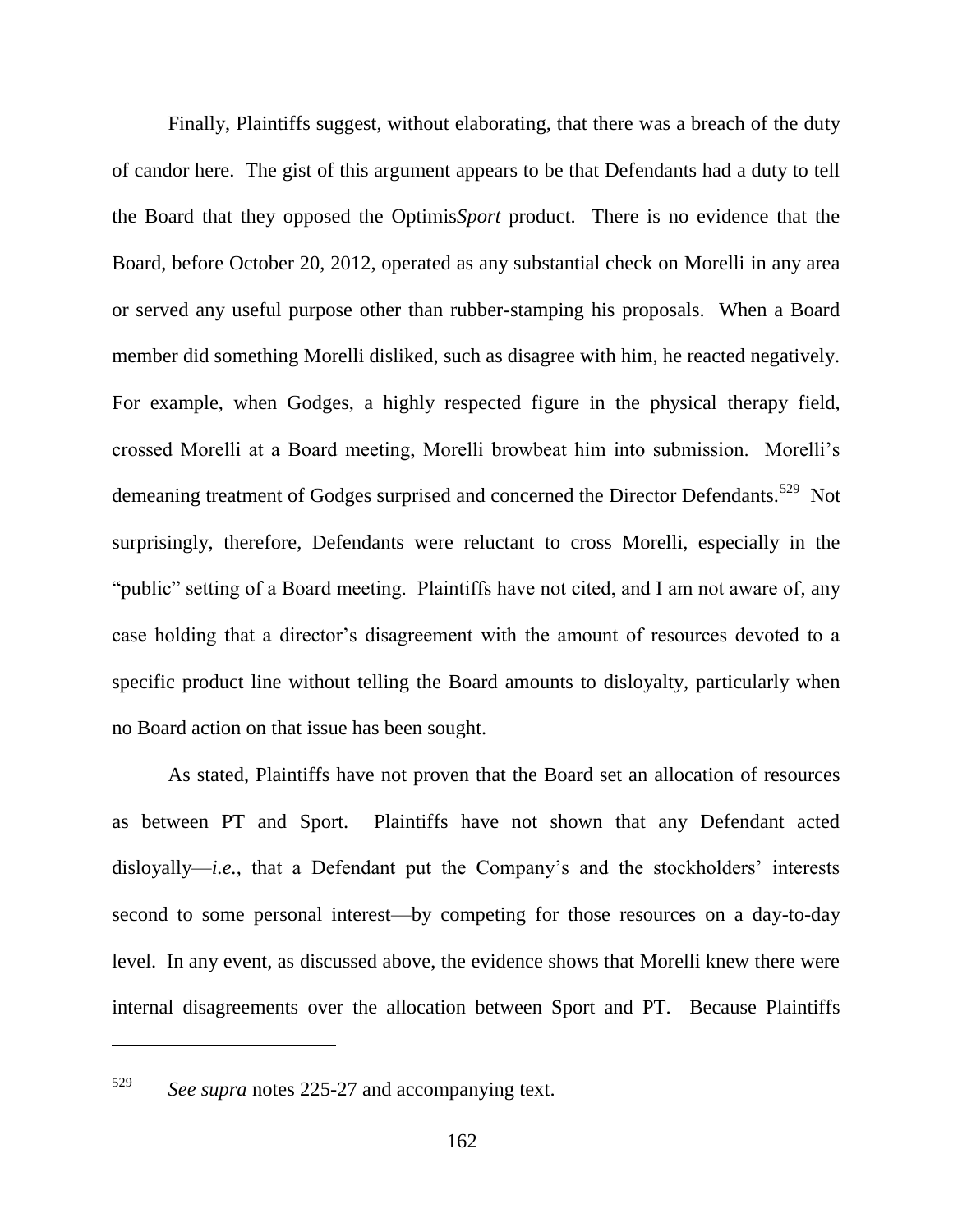failed to prove by a preponderance of the evidence that Defendants acted in some way other than loyally to the Company, I reject their duty of candor claim as fatally flawed.

Plaintiffs bear the burden of proving that each Defendant "sabotaged" the Company's strategic direction. They have not shown, however, that any Defendant had a motive contrary to that of the stockholders at large. Similarly, Plaintiffs have shown no evidence that Atkins or Smith did anything to sabotage the DSC or Optimis*Sport*. Plaintiffs have not proven that Horne took actions sufficient to constitute disloyalty—at worst, he told an employee, who ignored him, not to work on a project Horne believed was a waste of money, but in which he nevertheless participated. Plaintiffs also have not shown that Waite did anything more than compete for limited resources within the Company and vent about Morelli's performance as CEO. Based on the evidence presented at trial, therefore, I conclude that Defendants and others in the Company favoring OptimisPT proceeded in good faith and in the reasonable belief that they were acting in the best interests of Optimis and its stockholders.<sup>530</sup> Thus, I conclude that Plaintiffs have not proven that Defendants undermined the Company's strategic vision.

# **2. Attempting to gain control of Optimis by ambush**

Plaintiffs' second theory of liability is the closest to a traditional duty of loyalty violation. Although not directly an interested transaction, Plaintiffs argue that Morelli's ouster was self-interested—driven by a hatred of Morelli or a decision to divest him of his contractual right to control the composition of the Board until early 2015 by whatever

<sup>530</sup> *E.g.*, Tr. 782-83 (Fearon).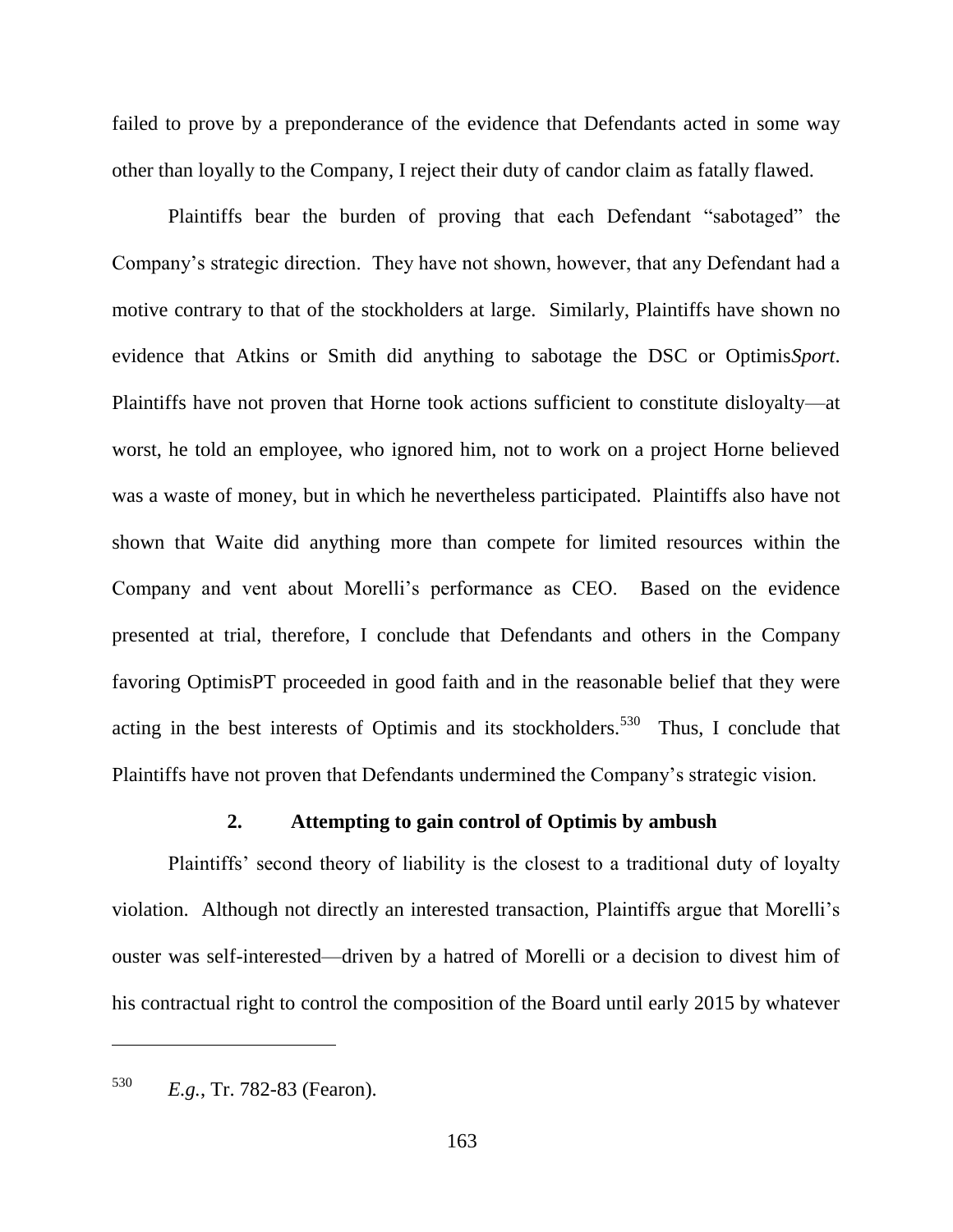means necessary—and fell below minimum standards of fairness. A primary premise of this theory is that the sexual harassment investigation was a sham and a pretext to eliminate Morelli. Plaintiffs contend that the entire process was "tainted by defendants' undisclosed material conflicts."<sup>531</sup> I reject this argument, but note that, in making it, Plaintiffs relied heavily on certain Delaware case law that appears supportive. Having carefully considered those cases, I conclude that the main ones were incorrectly decided and I decline to follow them. In rejecting those cases and applying the law to the facts as I have found them, I find that the process to oust Morelli, though procedurally bungled, was a good faith effort to act in the best interests of the Company and that no liability attaches to that attempt.

# **a. The super-director theory**

The first element of Plaintiffs' argument is that Morelli, as a director and controller,<sup>532</sup> was entitled to advance notice of the October 20 Meeting and a chance to exercise his contractual rights and reconstitute the Board. By depriving him of that right, Defendants allegedly breached their duty of loyalty. To evaluate Plaintiffs' legal position, it is necessary to examine a line of four cases dating to 1992.

<sup>531</sup> PRB 18.

<sup>532</sup> Under the Stockholders Agreement, the Initial Stockholders had the right to appoint a majority of the Board. Morelli, individually and through Analog, controlled the vast majority of the shares held by the Initial Stockholders. Accordingly, he unilaterally could determine a majority of the Board. *See supra*  notes 177-79 and accompanying text.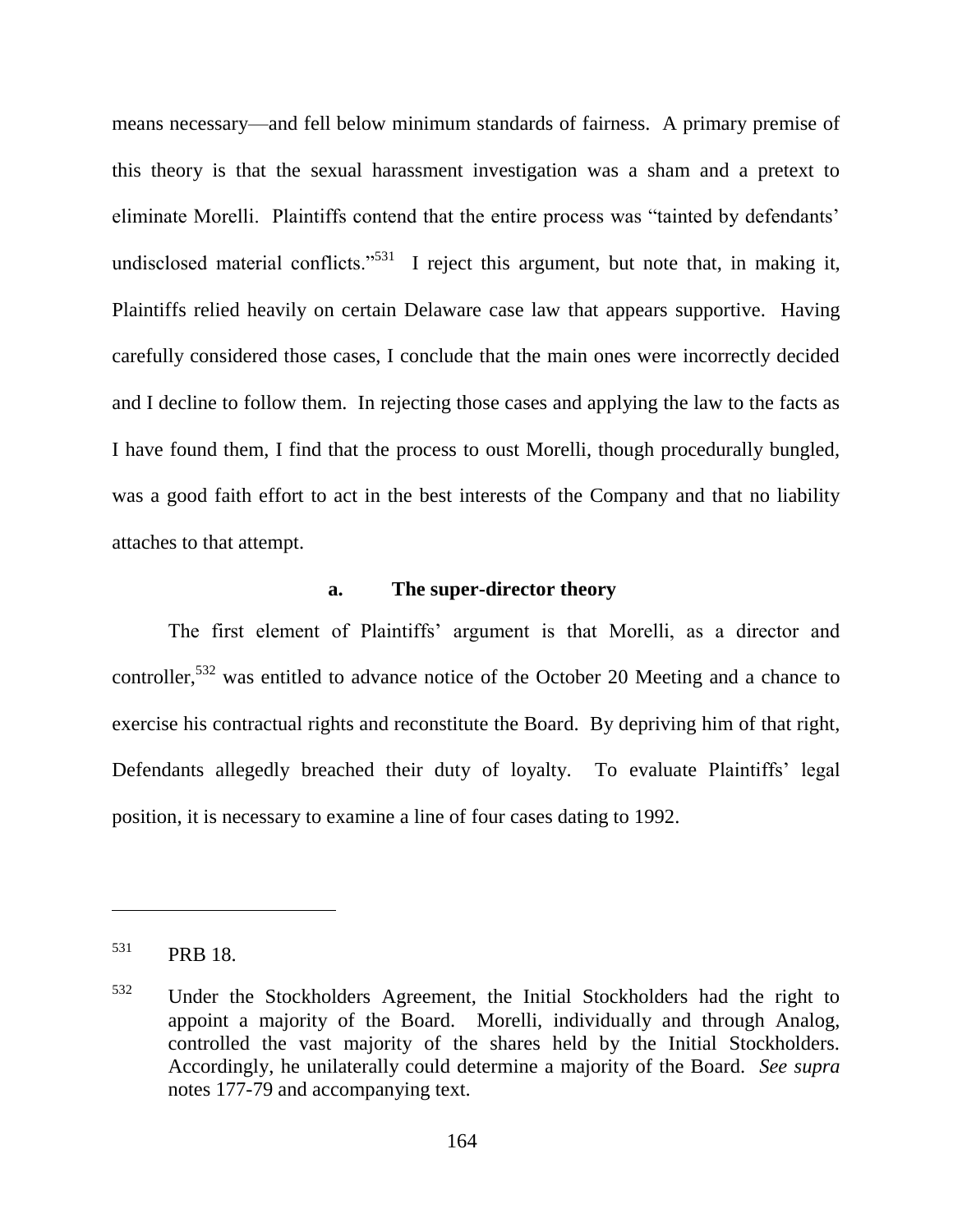The first of those cases was *Koch v. Stearn*.<sup>533</sup> In that case, the company, Showcase Communications Network, Inc. ("Showcase"), had a four-member board. Stearn, the President, CEO, and majority stockholder, controlled two board seats; Koch, an outside director who owned preferred stock, had the right to appoint two board members and the right to elect a fifth director if certain covenants were breached. The board initially consisted of Stearn, his appointee Ginsberg, Koch, and his designee Bunn. When Showcase ended up in poor financial condition, Koch offered to invest more money if Stearn resigned. On April 6, 1992, Bunn faxed Showcase's attorney a letter asking him and Stearn to attend a special board meeting the next morning. That same day, Bunn circulated to Koch and Ginsberg draft resolutions that provided, among other things, for Stearn's removal, but no one sent those resolutions to Stearn.<sup>534</sup>

At the meeting, after Stearn refused to reconsider the financing offer, Bunn proposed the resolution removing him as President and CEO and replacing him with Ginsberg. Stearn at some point attempted to remove Ginsberg. Koch later purported to exercise his power to appoint a fifth director. A Section 225 action followed. According to the Court, the "validity of the board action taken on April 7th . . . depends upon whether Stearn was tricked or deceived into attending the meeting.<sup>5535</sup> The Court found

<sup>533</sup> 1992 WL 181717, 18 DEL. J. CORP. L. 730 (Del. Ch. July 28, 1992), *vacated*, 628 A.2d 44 (Del. 1993), *overruled in part (despite being vacated)*, *Klaassen v. Allegro Dev. Corp.*, 106 A.3d 1035 (Del. 2014).

<sup>534</sup> *Id.* at 732-35.

<sup>535</sup> *Id.* at 737.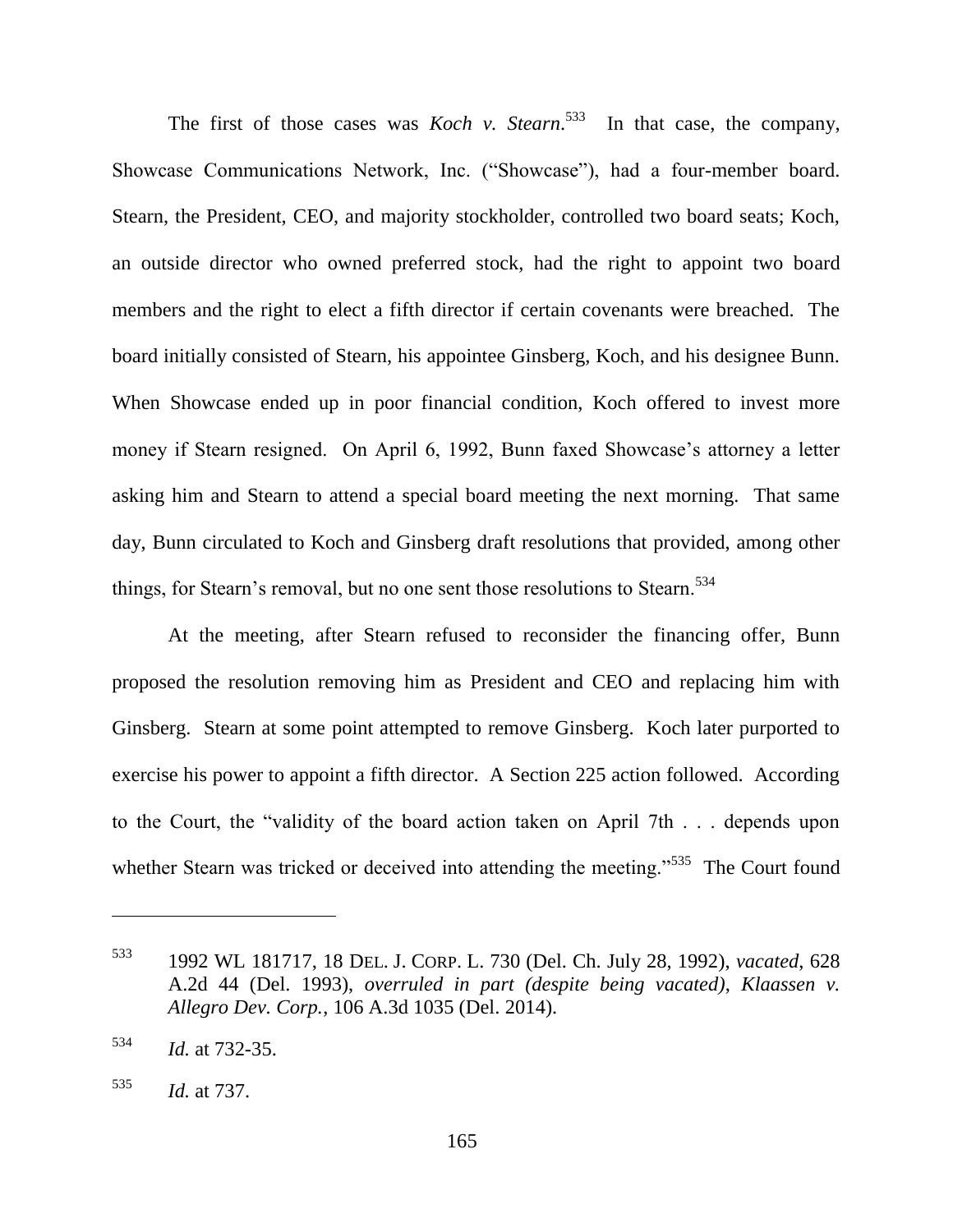that Stearn was tricked into attending, even though Stearn suspected his removal would be discussed. More importantly for present purposes, the Court concluded that Stearn was "disadvantaged" by the failure of the other directors to clue him in on their plans:

> If Stearn had seen the draft resolutions before the meeting, he could have exercised his right to remove Ginsberg as a director and he could have replaced Ginsberg with another nominee who would vote with Stearn to block Stearn's removal. Without doubt, Stearn's inability to thus protect himself constituted a disadvantage. Thus, I conclude that the actions taken at the April 7th board meeting were void and of no effect.<sup>536</sup>

The Court cited no authority in support of its decision and I am aware of no case previously so holding. To the contrary, it long has been the law of Delaware that a Delaware corporation is managed by the directors.<sup>537</sup> The *Koch* opinion, however, suggests that a CEO with board-appointment rights must receive notice of board action against him so that he can preempt the Board.

<sup>536</sup> *Id.* at 738.

 $537$  8 *Del. C.* § 141(a) ("The business and affairs of every corporation organized under this chapter shall be managed by or under the direction of a board of directors . . . . . . . . . . . . *McMullin v. Beran*, 765 A.2d 910, 916 (Del. 2000) ("One of the fundamental principles of the Delaware General Corporation Law statute is that the business affairs of a corporation are managed by or under the direction of its board of directors."); *Aronson v. Lewis*, 473 A.2d 805, 811 (Del. 1984) ("A cardinal precept of the General Corporation Law of the State of Delaware is that directors, rather than shareholders, manage the business and affairs of the corporation.‖), *overruled in irrelevant part*, *Brehm v. Eisner*, 746 A.2d 244 (Del. 2000).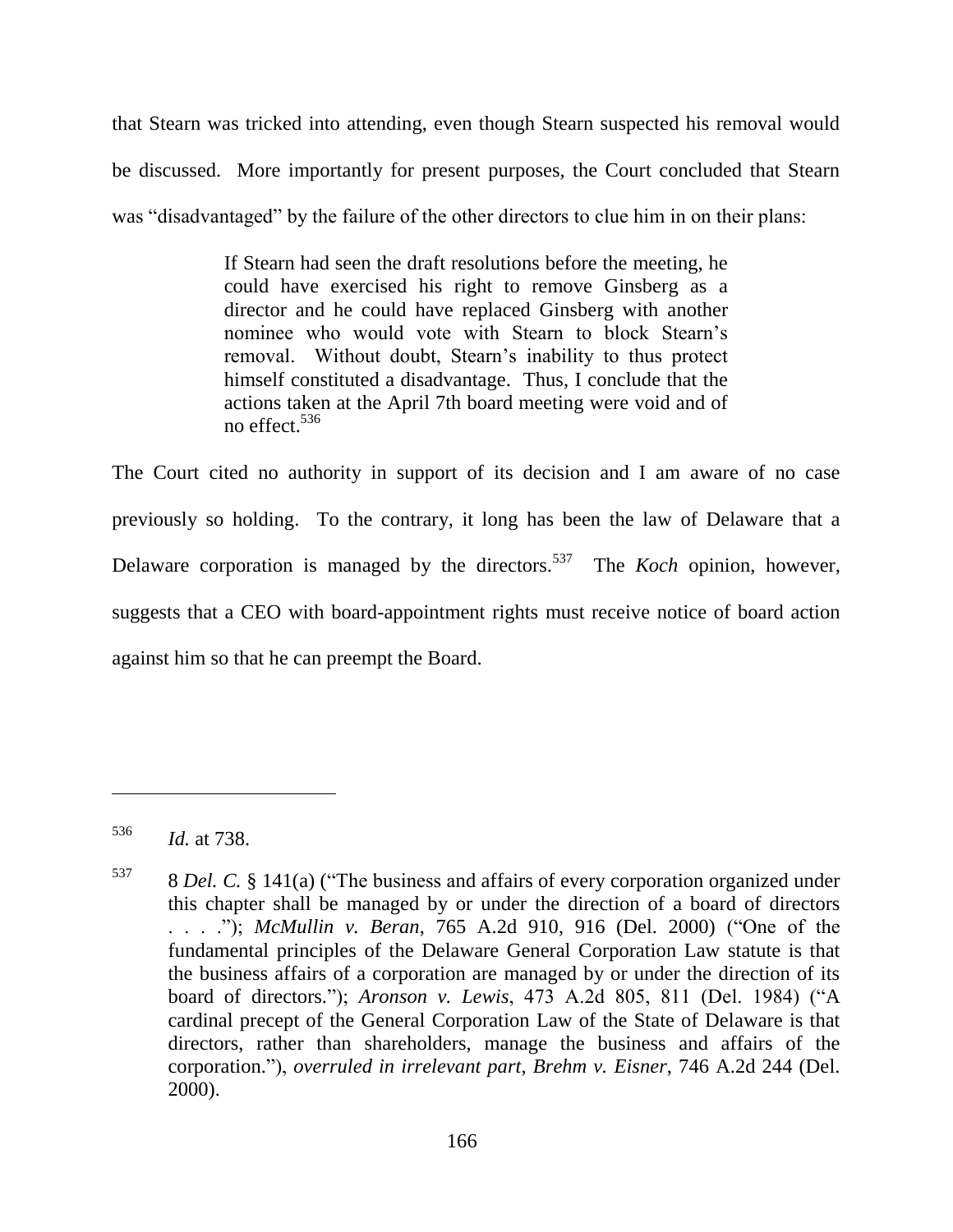The Delaware Supreme Court vacated *Koch*, but its holding still was relied on in the case of *VGS, Inc. v. Castiel*, 538 a case upon which Plaintiffs rely heavily. *VGS* involved an LLC. Castiel, directly or indirectly, owned 75% of the member interests and 75% of the voting rights. Sahagen, a venture capitalist, owned the other 25% of the member interests and the voting rights. Castiel had the right to appoint two directors, and Sahagen had the right to appoint one. The board consisted of Castiel, his appointee Quinn, and Sahagen. Sahagen eventually convinced Quinn that Castiel was a bad manager and needed to be terminated. The pair then used a provision in the LLC's operating agreement allowing the use of non-unanimous written consents and effected a merger whereby Castiel's ownership interest was diluted to  $37.5\%$ .<sup>539</sup>

The Court held that Sahagen and Quinn breached the duty of loyalty they owed to Castiel, as another LLC member.<sup>540</sup> In so holding, the Court stated:

> When Sahagen and Quinn, fully recognizing that this [ability to appoint two directors] was Castiel's protection against actions adverse to his majority interest, acted in secret, without notice, they failed to discharge their duty of loyalty to him in good faith. They owed Castiel a duty to give him prior notice even if he would have interfered with a plan that they

<sup>538</sup> 2000 WL 1277372 (Del. Ch. Aug. 31, 2000), *aff'd*, 781 A.2d 696 (Del. 2001) (TABLE).

 $\frac{539}{1}$  *Id.* at \*1-2.

<sup>&</sup>lt;sup>540</sup> This holding is inapplicable in the corporate context. Fiduciary duties are owed to the entity and the stockholders at large, not a single stockholder, even if that person is a majority stockholder. *See supra* note 520.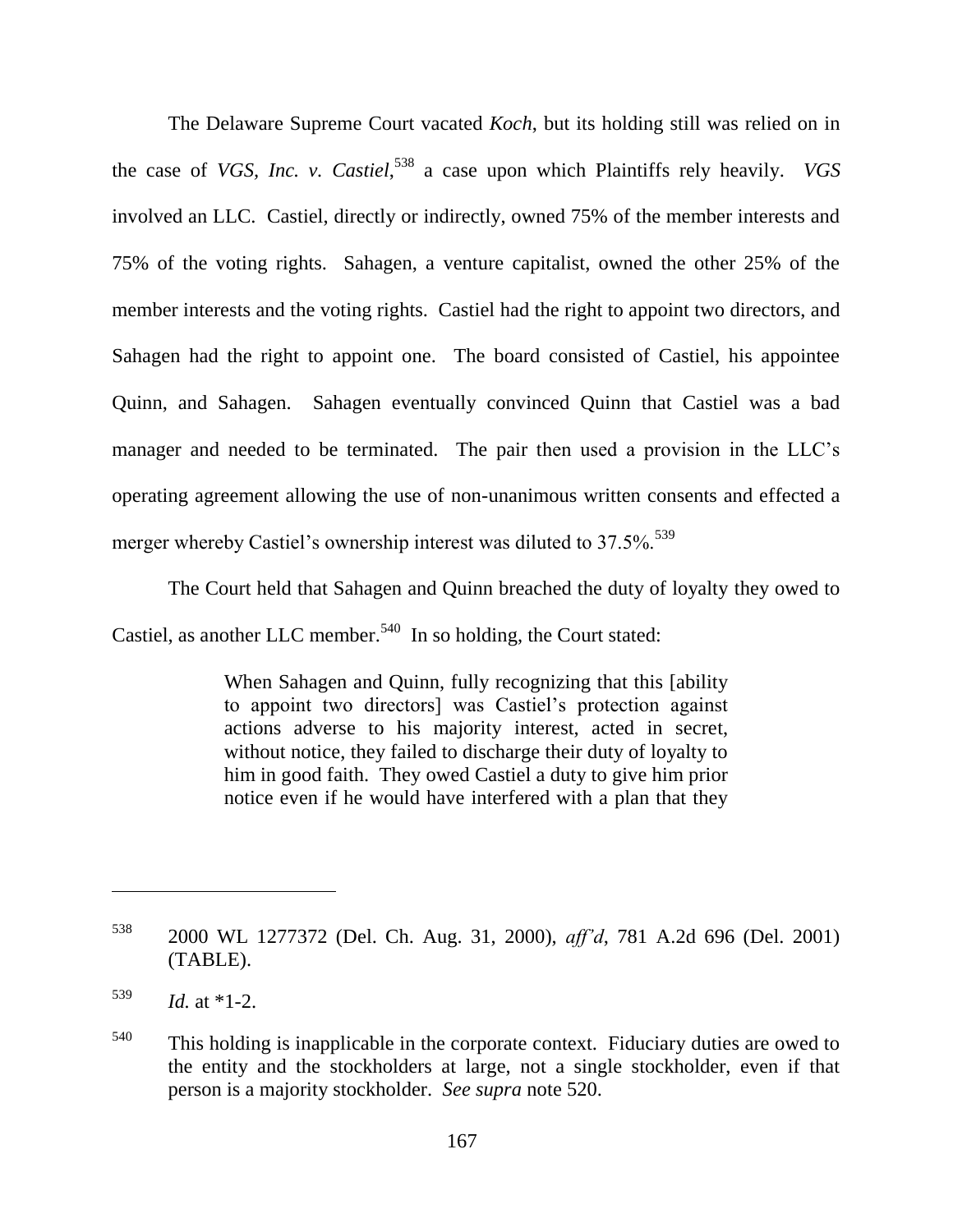conscientiously believed to be in the best interest of the  $LLC.<sup>541</sup>$ 

Next, in 2002, this Court issued a memorandum opinion in the case of *Adlerstein v. Wertheimer*, <sup>542</sup> a Section 225 case upon which Plaintiffs principally rely. *Adlerstein*  based its holding on *VGS*, an LLC case,<sup>543</sup> and *Koch*, which was vacated. *Adlerstein* concerned SpectruMedix Corporation ("SpectruMedix") and its former chairman and CEO, Adlerstein. As of 2000, Adlerstein owned about 21% of the equity of SpectruMedix, but controlled 73% of the vote. The company's board then consisted of Adlerstein, Wertheimer, an investment banker, and Mencher, a money manager with expertise in distressed investments. In March 2001, a sexual harassment allegation was lodged against Adlerstein, and an independent consultant later concluded that Adlerstein was guilty of sexual harassment and had not been cooperative during the investigation. Adlerstein also was less than forthcoming with the board about the company's cash situation, which was dire. When the board hired a restructuring consultant, Adlerstein

<sup>541</sup> *VGS*, 2000 WL 1277372, at \*4.

<sup>542</sup> 2002 WL 205684 (Del. Ch. Jan. 25, 2002).

<sup>543</sup> I question the applicability of *VGS* to corporate disputes. The facts of that case were dependent upon particular provisions of the LLC Operating Agreement in question. *See CML V, LLC v. Bax,* 28 A.3d 1037, 1043 (Del. 2011) ("Ultimately, LLCs and corporations are different; investors can choose to invest in an LLC, which offers one bundle of rights, or in a corporation, which offers an entirely separate bundle of rights.").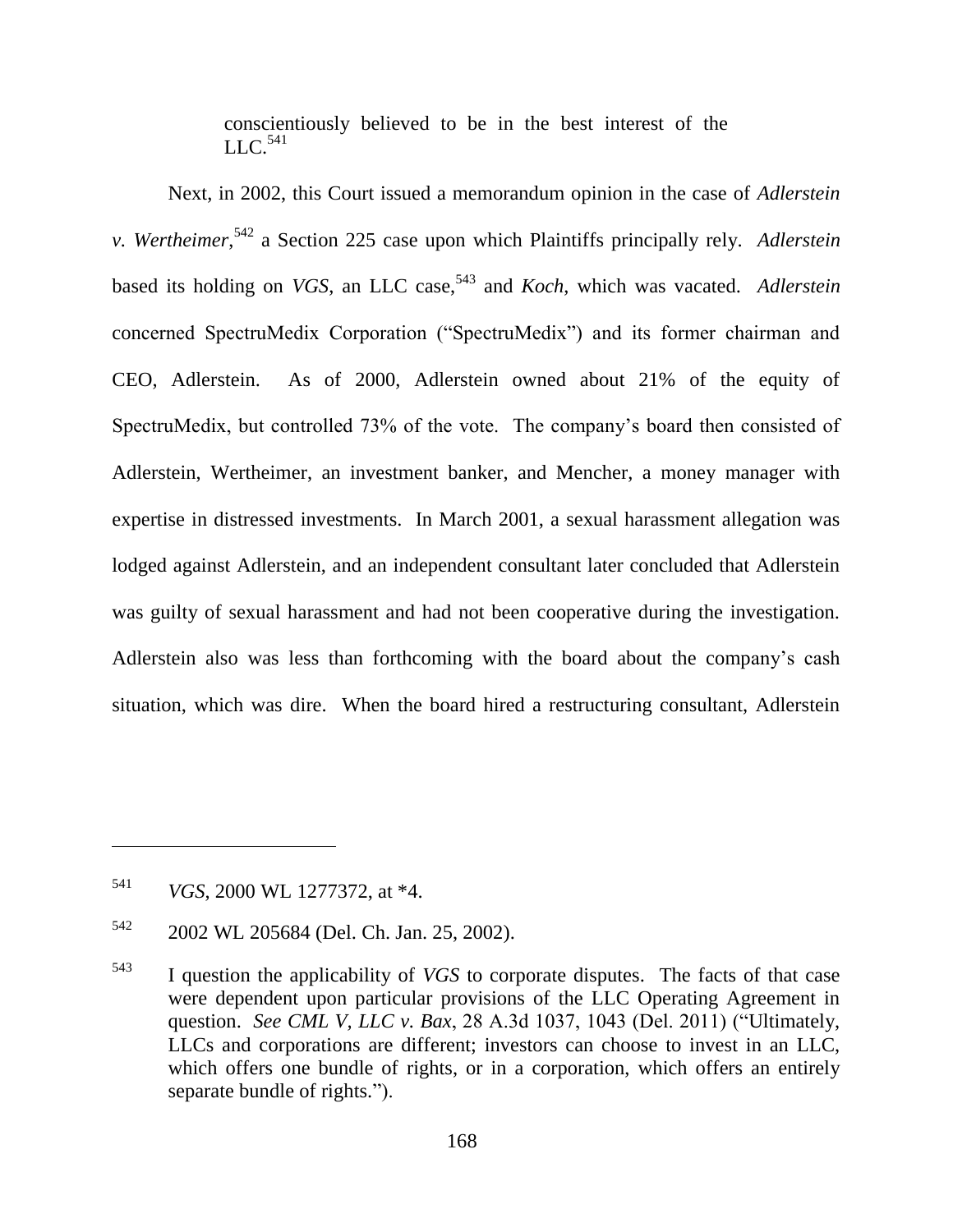interfered with his work. The consultant eventually advised the board that SpectruMedix could not succeed unless Adlerstein was removed.<sup>544</sup>

Wertheimer contacted Reich, an investor and manager with the wealth and ability to fix SpectruMedix. Reich offered to invest in the company, but only if Adlerstein were removed and Reich were put in charge. Soon thereafter, Wertheimer, Mencher, and Reich discussed firing Adlerstein for cause because of the sexual harassment. By early July 2001, the company was basically insolvent. On July 5, Wertheimer asked Adlerstein to attend a July 9 meeting. On July 6, Reich circulated draft transactional documents to Wertheimer and Mencher, but not Adlerstein. Adlerstein called the July 9 meeting to order and began discussing an ongoing arbitration. Wertheimer interrupted him, changed the topic to finances, and showed Adlerstein the term sheet for the Reich deal. Adlerstein rejected the proposal because it would dilute his shares and eliminate his voting control. Wertheimer then moved to vote on the transaction; he and Mencher voted in favor, thereby approving the deal. Next, Wertheimer and Mencher discussed removing Adlerstein for cause, which they did. $545$ 

In response to Adlerstein's challenge to the transaction under Section 225, the Court concluded that he had a right to know of the Reich investment deal in advance, because it would have eliminated his majority control. In a line relied upon by Plaintiffs, the Court stated: "This right to advance notice derives from a basic requirement of our

<sup>544</sup> *Adlerstein*, 2002 WL 205684, at \*1-4.

 $^{545}$  *Id.* at \*4-7.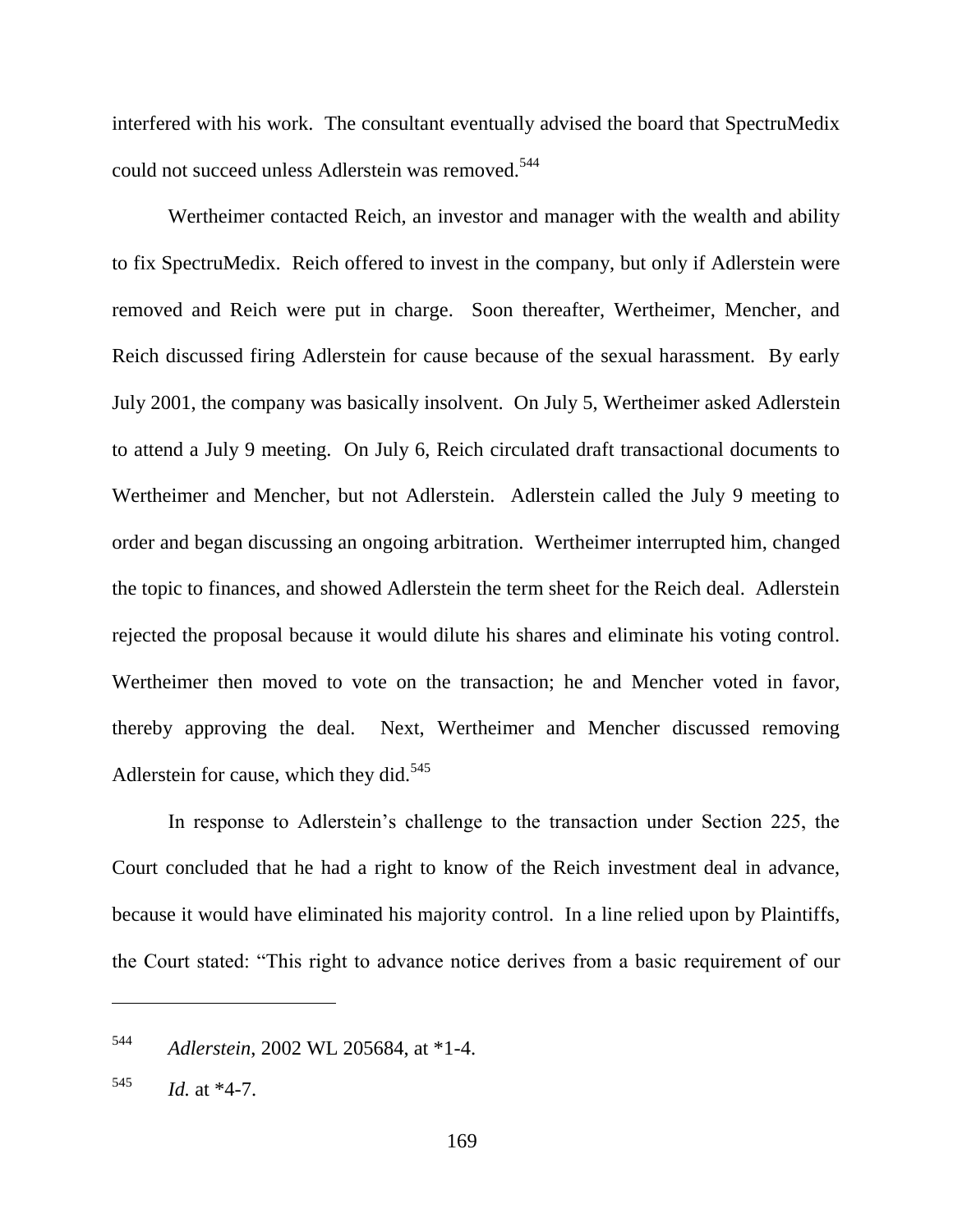corporation law that boards of directors conduct their affairs in a manner that satisfies minimum standards of fairness."<sup>546</sup> The Court continued:

> Adlerstein possessed the contractual power to prevent the issuance of the Series C Preferred Stock by executing a written consent removing one or both of Wertheimer and Mencher from the board. He may or may not have exercised this power had he been told about the plan in advance. But he was fully entitled to the opportunity to do so and the machinations of those individuals who deprived him of this opportunity were unfair and cannot be countenanced by this  $\frac{1}{\text{cent}}$  547

The Court stated that the result "flows from the fact that Adlerstein was both a director and a controlling stockholder, not from either status individually."<sup>548</sup> The Court further held that the "authority of both *Koch* and *VGS* strongly support the conclusion that Adlerstein had a right to such advance notice in order that he might have taken steps to protect his interest."<sup>549</sup>

 $546$  *Id.* at \*9.

<sup>547</sup> *Id.*

<sup>548</sup> *Id.* at \*9 n.28. In explaining its rationale, the Court recognized that Adlerstein would not have been entitled to notice as a stockholder, or as a director. But, the Court held that, "when a director either is the controlling stockholder or represents the controlling stockholder, our law takes a different view of the matter where the decision to withhold advance notice is done for the purpose of preventing the controlling stockholder/director from exercising his or her contractual right to put a halt to the other directors' schemes." *Id.* 

 $^{549}$  *Id.* at \*11.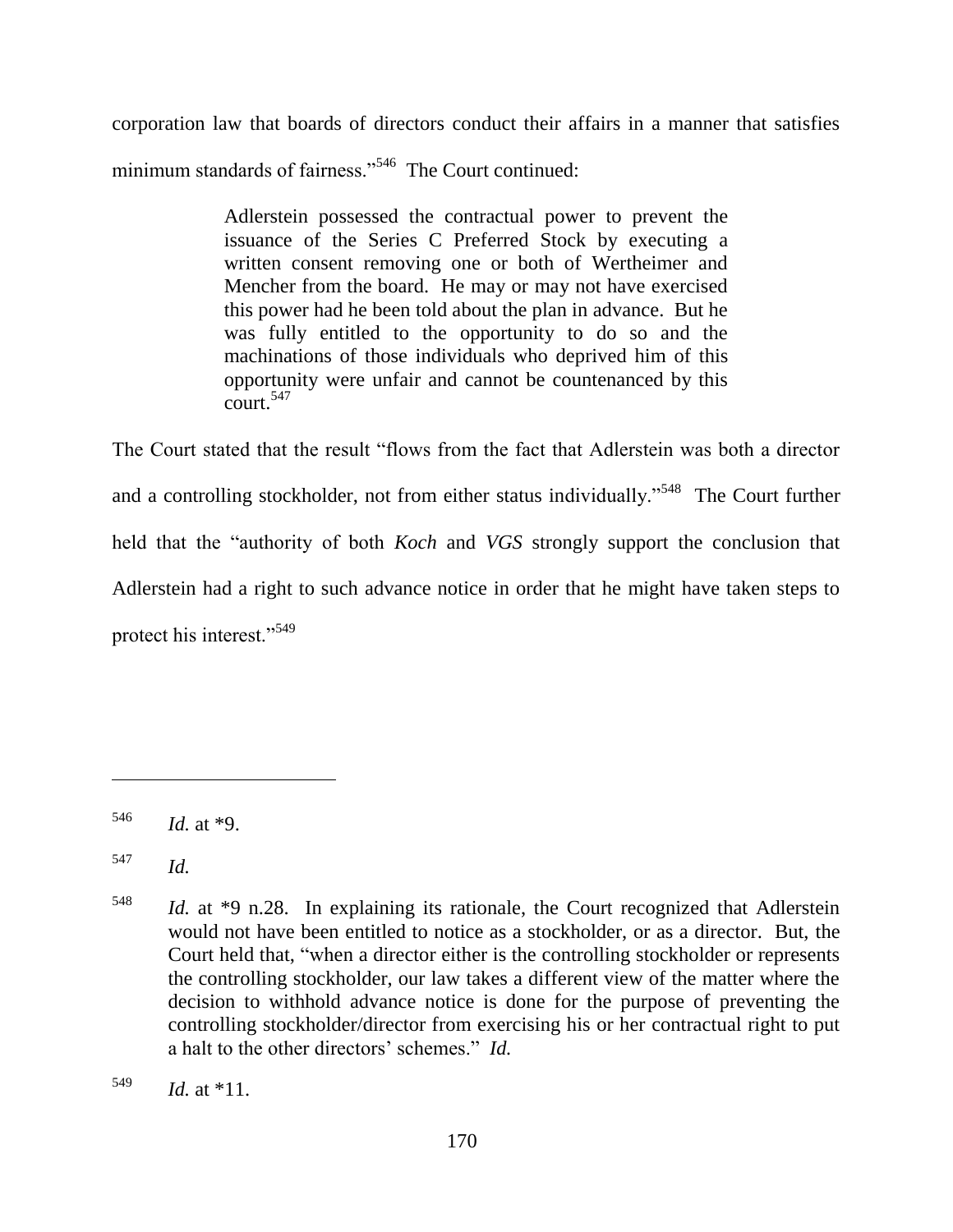The final case in this line is *Fogel v. U.S. Energy Systems, Inc.*<sup>550</sup> There, Fogel was the CEO and chairman of the board, which included three other board members. The company in question was in financial distress and the board determined, on June 14, 2007, to hire a restructuring officer and to meet again on June 29. Over that fifteen-day period, the three independent directors discussed Fogel's performance and eventually decided that he should be fired. By the morning of the 29th, the other directors had resolved to terminate Fogel, and they asked him to resign voluntarily by the end of the day. One of the directors called him that evening; Fogel declined to resign and the director told him he was fired. On July 1, Fogel attempted to call a special meeting of the stockholders to remove the directors, as authorized by the company's bylaws. That same day, the board ignored Fogel's call for a special meeting and passed a resolution terminating him. $551$ 

Fogel subsequently filed a Section 225 action. The Court determined that the meeting where Fogel was terminated was not a board meeting under Delaware law and thus the action taken there was void. More importantly for present purposes, the Court held, in the alternative, that the action taken was void because Fogel was tricked into coming. Relying on *Koch* and *Adlerstein*, the Court held that, even though Fogel probably lacked the votes, "had he known [the purpose of the meeting] beforehand, he

<sup>550</sup> 2007 WL 4438978 (Del. Ch. Dec. 13, 2007), *overruled on other grounds*, *Klaassen v. Allegro Dev. Corp.*, 106 A.3d 1035 (Del. 2014).

 $\frac{551}{1}$  *Id.* at \*1-2.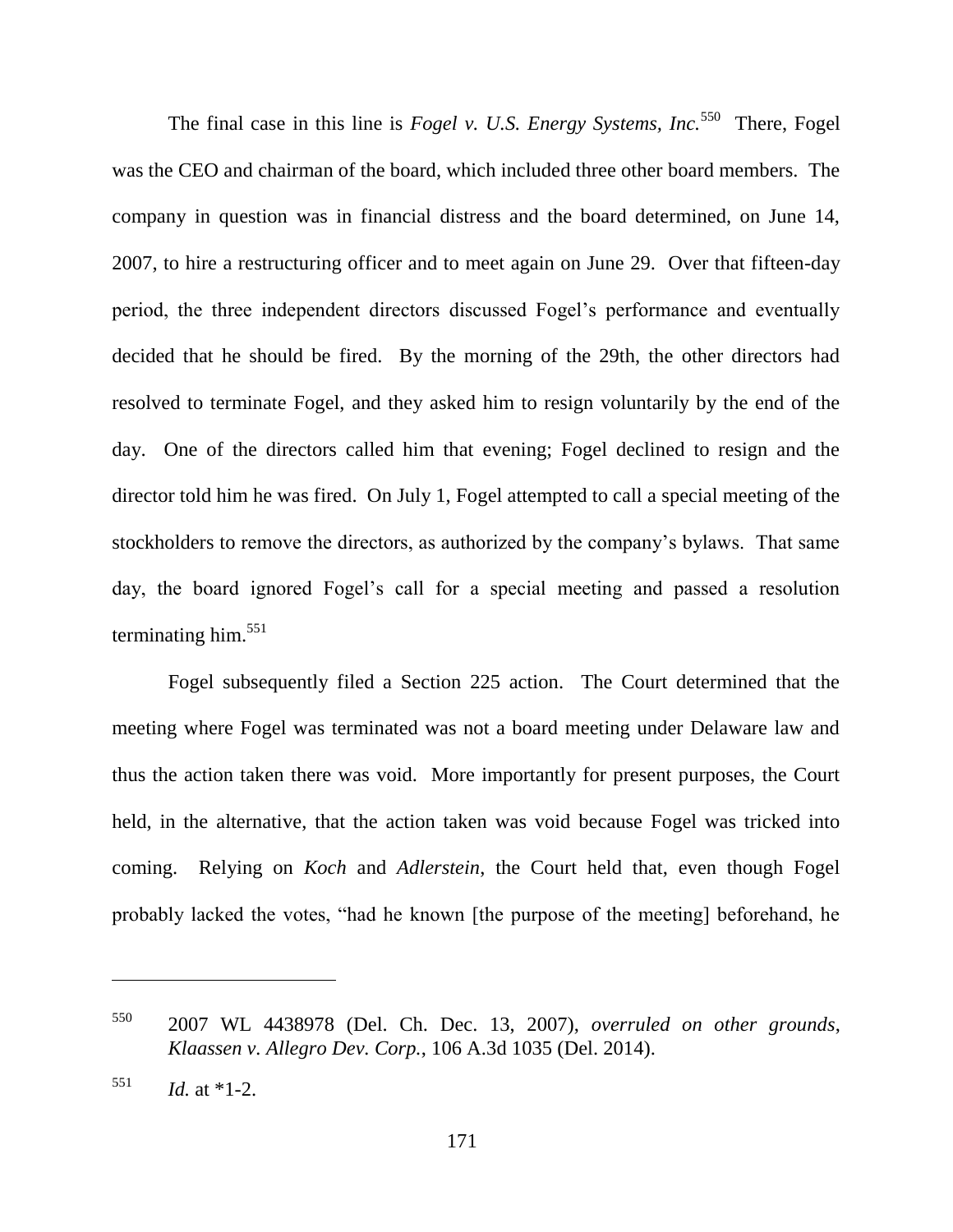could have exercised his right under the bylaws to call for a special meeting *before* the board met. The deception renders the meeting and any action taken there void."<sup>552</sup>

Plaintiffs rely on this line of cases, including primarily *Adlerstein* and *VGS*, for the proposition that it was a breach of the duty of loyalty for the Director Defendants not to provide Morelli fair notice of their intent to remove him and allow him to exercise his rights under the Stockholders Agreement. To the extent that one or more of the cases on which Plaintiffs rely can be read to stand for that proposition, I decline to follow those cases. 553

At least three of the four cases just discussed threaten the fundamental premise of Delaware law that a corporation is managed by the board of directors.<sup>554</sup> Vice Chancellor Laster examined these and other earlier cases at length in his opinion granting a stay in *Klaassen v. Allegro Development Corp*. 555 I agree with his criticisms of those precedents and summarize some of them here.

<sup>555</sup> 2013 WL 5967029 (Del. Ch. Nov. 7, 2013). On appeal in *Klaassen*, the Supreme Court recognized that Vice Chancellor Laster questioned the continuing viability

<sup>552</sup> *Id.* at \*4.

<sup>553</sup> I also note that money damages were not a component of any of these four cases, whereas the relief Plaintiffs seek here includes damages. Furthermore, *VGS* is factually distinguishable from this case. First, the machinations undertaken in that case depended upon specific provisions of the LLC Agreement in question. *See supra* note 543. Second, the primary holding of *VGS* was that Sahagen and Quinn breached their duty of loyalty to Castiel. Here, the analogous holding would be that Defendants breached their duty of loyalty to Morelli. But, no such duty exists in the corporate context. *See supra* notes 520 & 540.

<sup>554</sup> *See supra* note 537.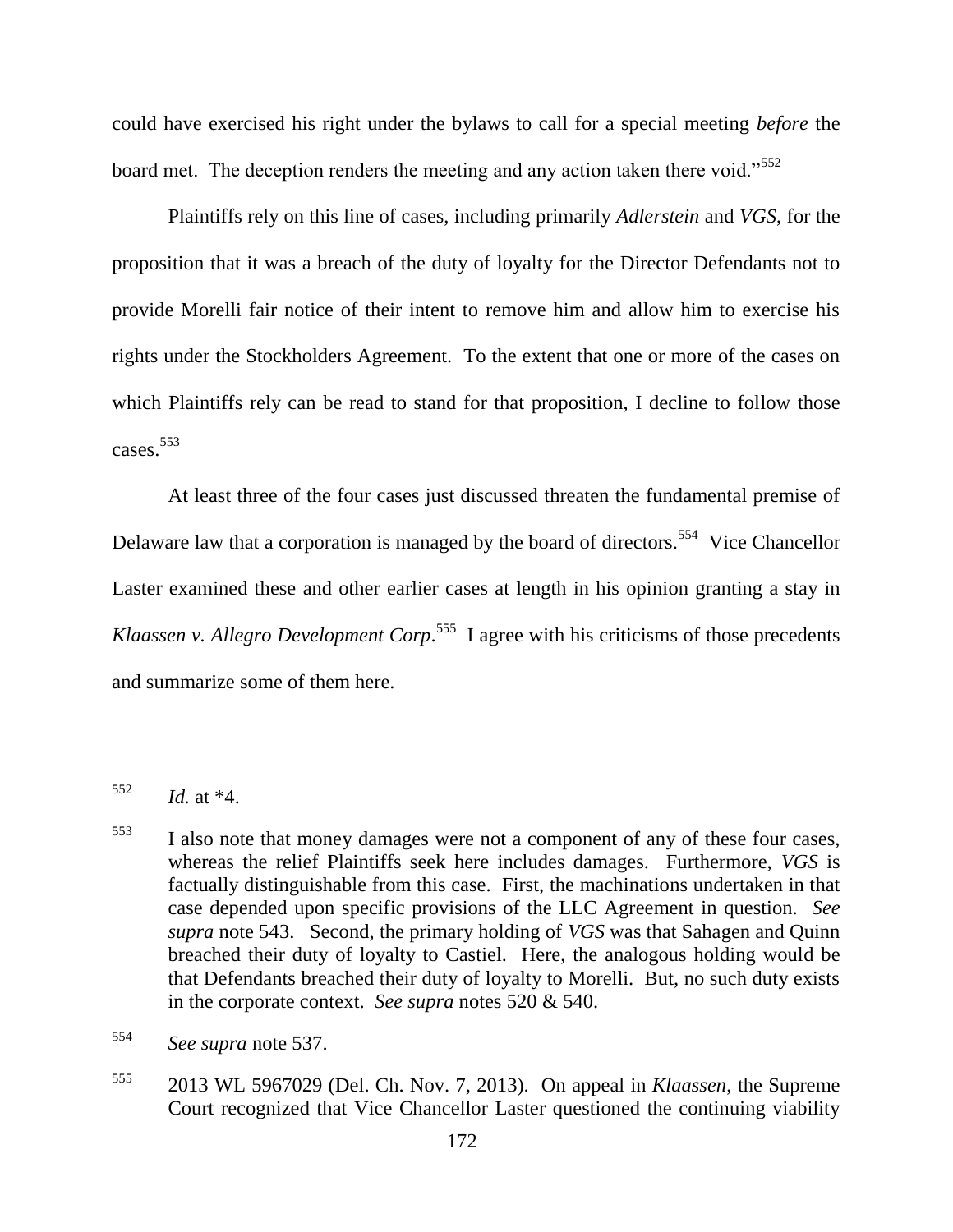In my view, the holdings of these cases depart from key tenets of Delaware law. In a Delaware corporation, the directors of the corporation manage the corporation and that principle is statutorily enshrined in Section 141(a). A written contract allowing board appointment rights cannot be used to thwart that precept of Delaware law.

Plaintiffs' theory, fairly understood, is that Morelli had absolute blocking rights against the Board because it would be unjust to take any action against him before he could exercise his rights to remove and reappoint a majority of the board. This would make him, for all intent and purposes, a "super-director whose powers trump the board's statutory authority under Section  $141(a)$ .<sup>556</sup> Rather than recognize such power in one individual, however, our law consistently has been to the contrary.<sup>557</sup> The board has a duty to act in the best interests of the entity and the stockholders as a whole. Thus, in appropriate instances, the fiduciary duties of directors may enable a board to take action

of these precedents, but did not address that concern because it was unnecessary to answer the question presented. 106 A.3d 1035, 1045 n.65 (Del. 2014). Whether or not *Koch*, *Adlerstein*, and *Fogel* are good law squarely has been raised in this case.

<sup>556</sup> *Klaassen*, 2013 WL 5967028, at \*3.

<sup>557</sup> *Phillips v. Insituform of N. Am., Inc.*, 1987 WL 16285, 13 DEL. J. CORP. L. 774, 790 (Del. Ch. Aug. 27, 1987) ("Much of plaintiffs' argument that the by-law amendments are invalid seems premised on an assumption that a right to designate a majority of the board involves legally the right to control the board's action and thus the corporation. However, so long as the law demands of directors, as I believe it does, fidelity to the corporation and all of its shareholders and does not recognize a special duty on the part of directors elected by a special class to the class electing them, such a premise must be regarded as legally incorrect.").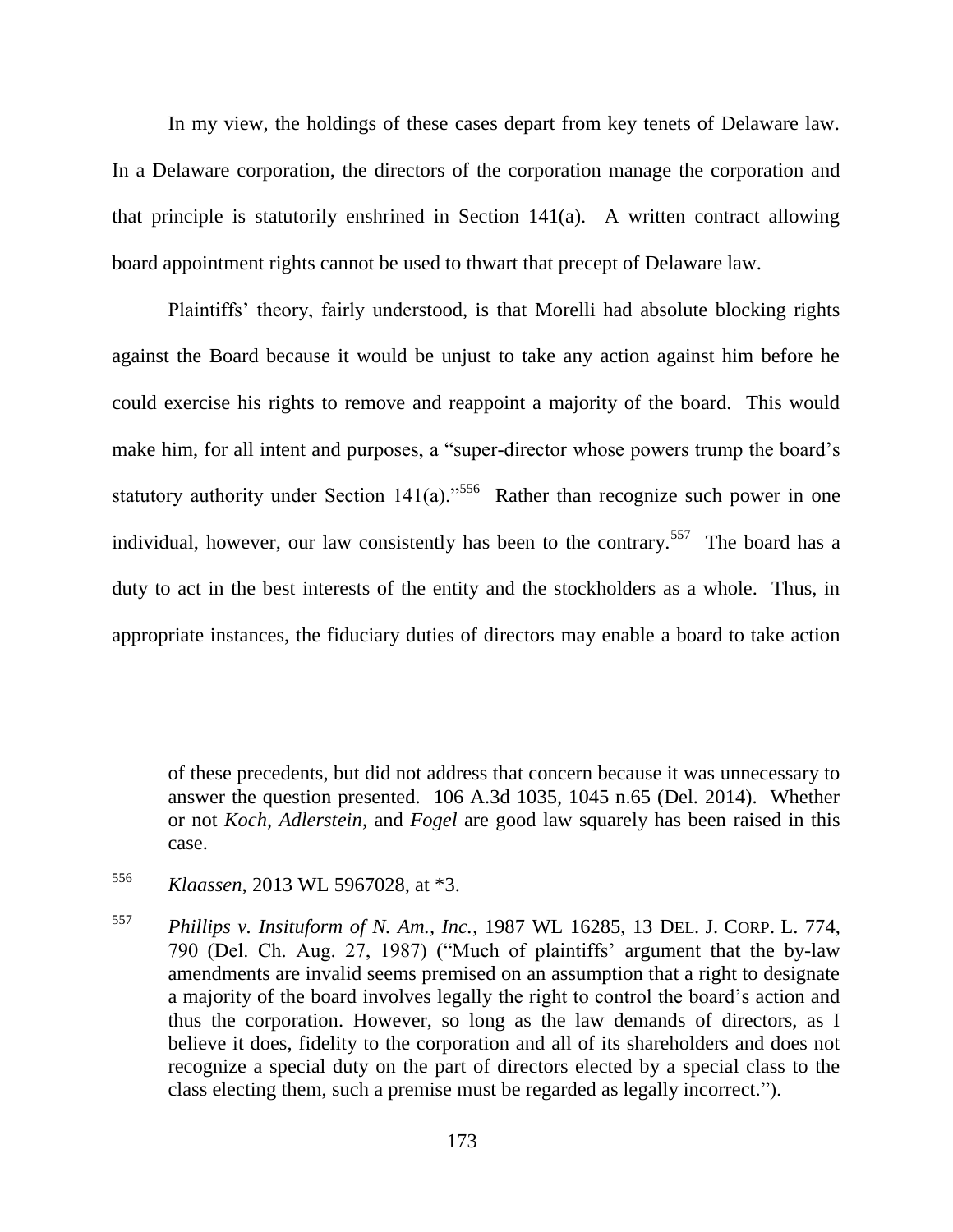against a controlling stockholder.<sup>558</sup> By contrast, the cases upon which Plaintiffs rely suggest that, even if the directors in the exercise of their fiduciary duties conclude that the CEO must be fired, the directors first must give the CEO the chance to fire a majority of the directors and replace them with his own hand-picked group of more acquiescent directors—a Catch-22 for Optimis in this case. Such a holding creates serious entrenchment problems and undermines one of the board's chief functions, which is the appointment of officers, and particularly the CEO, to manage the corporation's day-today affairs.<sup>559</sup> Thus, I consider the *Koch* line of cases difficult to square with the bedrock principle of Delaware law that the directors of a corporation manage the corporation's affairs.

Accordingly, I reject the first premise of Plaintiffs' ambush theory, *i.e.*, that Morelli was entitled to advance notice of the meeting so that he could replace the directors and thwart the Board. In the circumstances of this case, at least, I find the case

<sup>558</sup> *See, e.g., Mendel v. Carroll, 651 A.2d 297, 304 (Del. Ch. 1994) ("Where,* however, a board of directors acts in good faith and on the reasonable belief that a controlling shareholder is abusing its power and exploiting or threatening to exploit the vulnerability of minority shareholders, I suppose . . . that the board might permissibly take such an action [and dilute the controller's holdings].") (Allen, C.) (citing *Blasius Indus., Inc. v. Atlas Corp.*, 565 A.2d 651 (Del. Ch. 1988), *Freedman v. Restaurant Assoc.*, 1987 WL 14323 (Del. Ch. Oct. 16, 1987), and *Phillips*, 1987 WL 16285); *see also Hollinger Int'l, Inc. v. Black*, 844 A.2d 1022, 1088 (Del. Ch. 2004) ("By parity of reasoning, if actual action to dilute the majority might be justified, the less extreme act of interposing a rights plan should not be ruled out entirely as a permissible response to a controlling stockholder's serious acts of wrongdoing towards the corporation.") (Strine, V.C.), *aff'd*, 872 A.2d 559 (Del. 2005).

<sup>559</sup> *See Klaassen*, 2013 WL 5967028, at \*15 & nn.6-8 (collecting sources).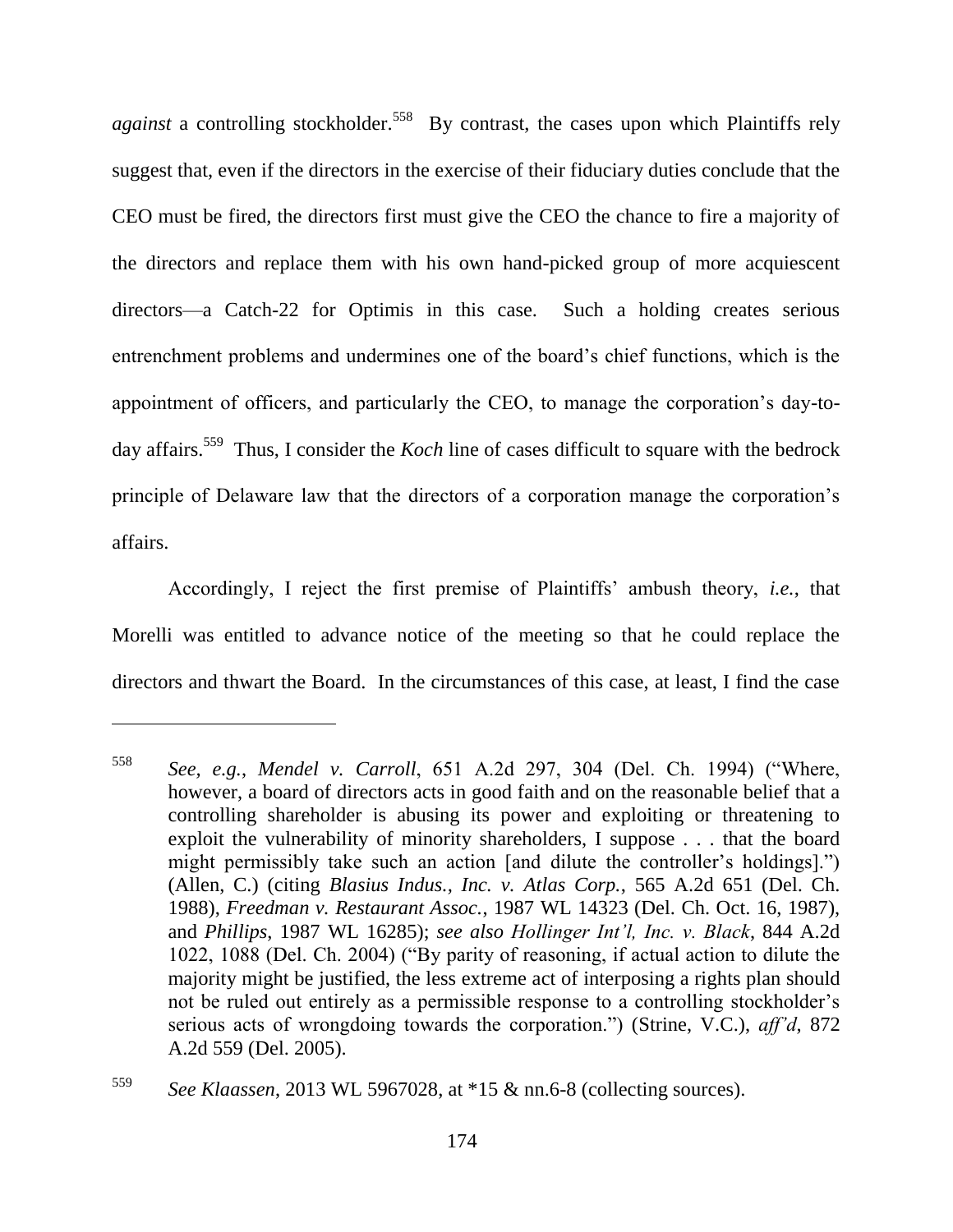law supporting Plaintiffs' argument to be unsound and I decline to follow it. Rather, each case must be examined on its own facts, especially in a Court of equity. Here, the first thing Morelli did after October 20, 2012, was fire all three of the Board members he had appointed who voted to terminate him as CEO. I have no doubt he would have terminated those directors in advance of the meeting if he had been given the opportunity. Thus, I hold that none of the Director Defendants breached their duty of loyalty by not advising Morelli in advance of his potential termination.

# **b. The Geller Investigation**

Plaintiffs further contend that Defendants breached their fiduciary duties by: (1) manipulating the Geller Investigation to provide a pretext to oust Morelli; (2) manipulating the information provided to the Board at the October 20 Meeting; and (3) botching the October 20 Meeting so badly that it amounted to bad faith. These claims rely on a number of factual premises that I have rejected. Accordingly, most of these contentions can be dismissed in short order. For instance, there is no evidence that Smith or Atkins played any role in the Geller Investigation.

As to Plaintiffs' contention that Defendants Waite or Horne manipulated the Geller investigation, Plaintiffs have the burden of proof. Because I have concluded that Geller's deposition testimony is credible, their manipulation argument is without merit. Plaintiffs failed to prove that anyone manipulated Geller. Even though she stated to Waite on September 21 that she did not want to make a sexual harassment claim, Waite acted reasonably and, perhaps, in accordance with the requirements of California law or, at least, Optimis' sexual harassment policy, when he reported Geller's accusations to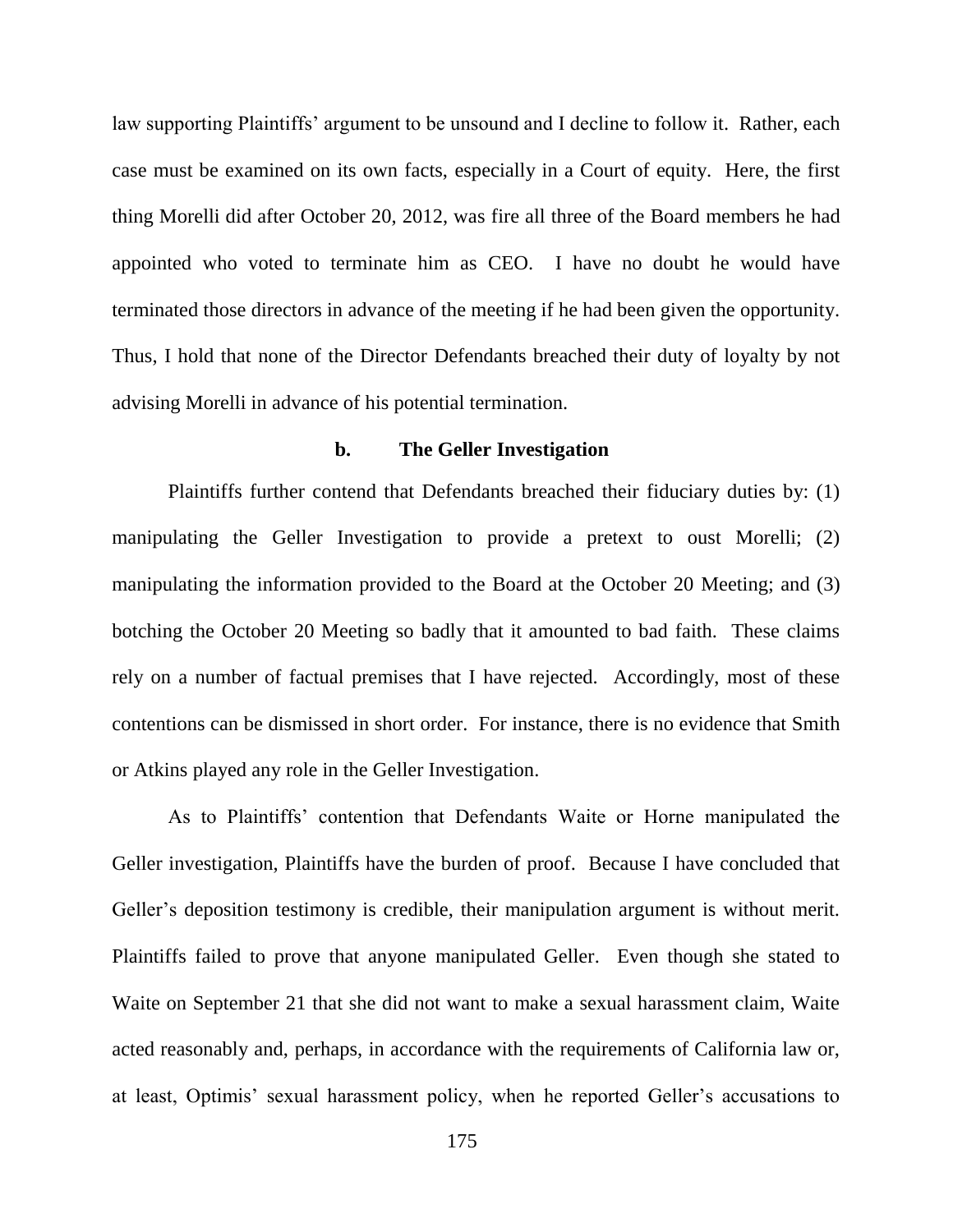Kreile. Plaintiffs did not prove by a preponderance of the evidence that Waite knew in advance of September 21 about Geller's allegations. *Even if he did*, however, Plaintiffs have not proven: (a) that anyone encouraged Geller to make the claim; or (b) that anyone encouraged Geller to change her story to Solomon between the first and second interviews. Plaintiffs allege that Defendants bribed Geller, but the evidence they rely on is too weak to overcome her testimony to the contrary. Plaintiffs showed that Geller had free use of Horne's apartment, and *after* October 20, 2012, her pay was *equalized* with other physical therapists and she was allowed to remediate her residency program. As discussed *supra*, there are innocuous explanations for each of these actions.Thus, based on the evidence presented, and my discussion of Plaintiffs' witness tampering, I conclude that Plaintiffs have failed to prove by a preponderance of the evidence that Defendants, individually or collectively, encouraged or bribed Geller to make her claims or encouraged or bribed her to change her story.

Plaintiffs' argument that Horne manipulated the investigation by telling Solomon about his affair with Doherty and asking her not to include that in her report is illogical. By telling Solomon about his relationship, Horne put his cards on the table and she fairly could evaluate his credibility. Similarly, even if Horne lied about previously being friends with Morelli, I do not understand how telling Solomon that he hated Morelli undermined the investigation in any way. Horne also told Solomon that he did not believe Morelli was capable of sexual harassment. In addition, Plaintiffs repeatedly argued that Waite manipulated the investigation by not telling Solomon about his takeover plot. But, Plaintiffs have not proven that Waite, individually or in concert with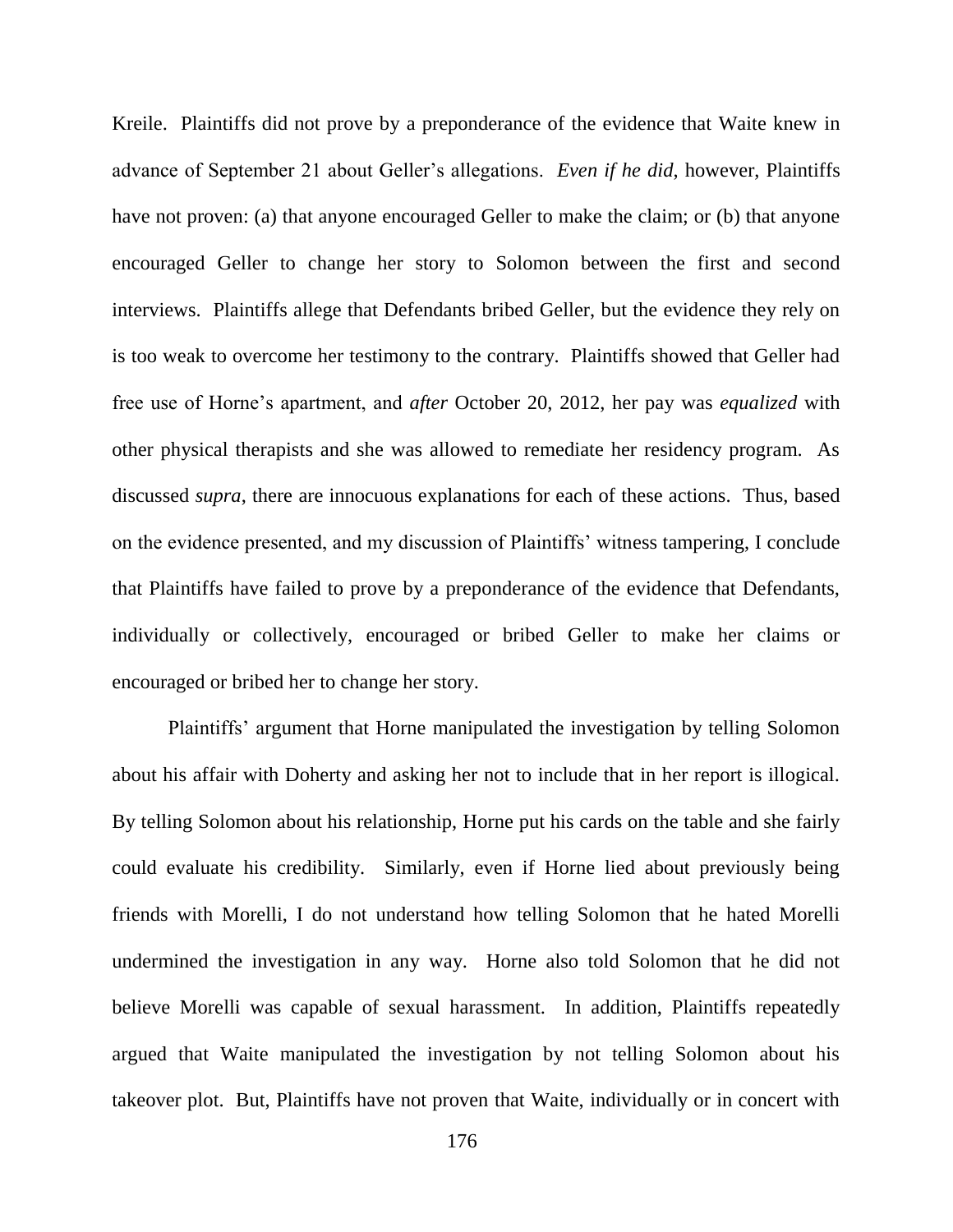others, was involved in a takeover plot; accordingly, they have not proven that Waite had any potential bias that he improperly failed to disclose to Solomon.

In any event, even assuming, hypothetically, that Waite personally wanted to oust Morelli and would lie to accomplish that goal, it remains unclear how that affects the propriety of Solomon's investigation. Under the facts as I have found them, Waite promptly turned the matter over to Kreile in HR. Kreile contacted the insurer. The insurer hired Zilberman. Zilberman hired Solomon. Solomon conducted the investigation and concluded that Geller was credible and that her allegations were corroborated by the testimony of others besides Waite. Solomon—who credibly denied she was rushed—provided her report to Zilberman, who made recommendations to the Board. Meanwhile, Brys engaged Kaufman as independent outside counsel to advise the Company. Thus, Plaintiffs have not proven that the Geller Investigation either was a pretext for a secret takeover plot or that it was compromised, lacked independence, or was not thorough. By contrast, the evidence supports the finding that this was a good faith, independent investigation by outside counsel that concluded Optimis' CEO apparently had engaged in sexual harassment. At a minimum, the evidence shows that the Director Defendants had no reason to question the expertise of Solomon or Zilberman or the reliability of the Solomon Report or Zilberman's advice regarding the Geller Investigation.

Plaintiffs' contrary argument, aside from being based on allegations of a wideranging conspiracy, which I have rejected, rests on allegations that one or more Defendants manipulated Geller, and then manipulated or fooled four different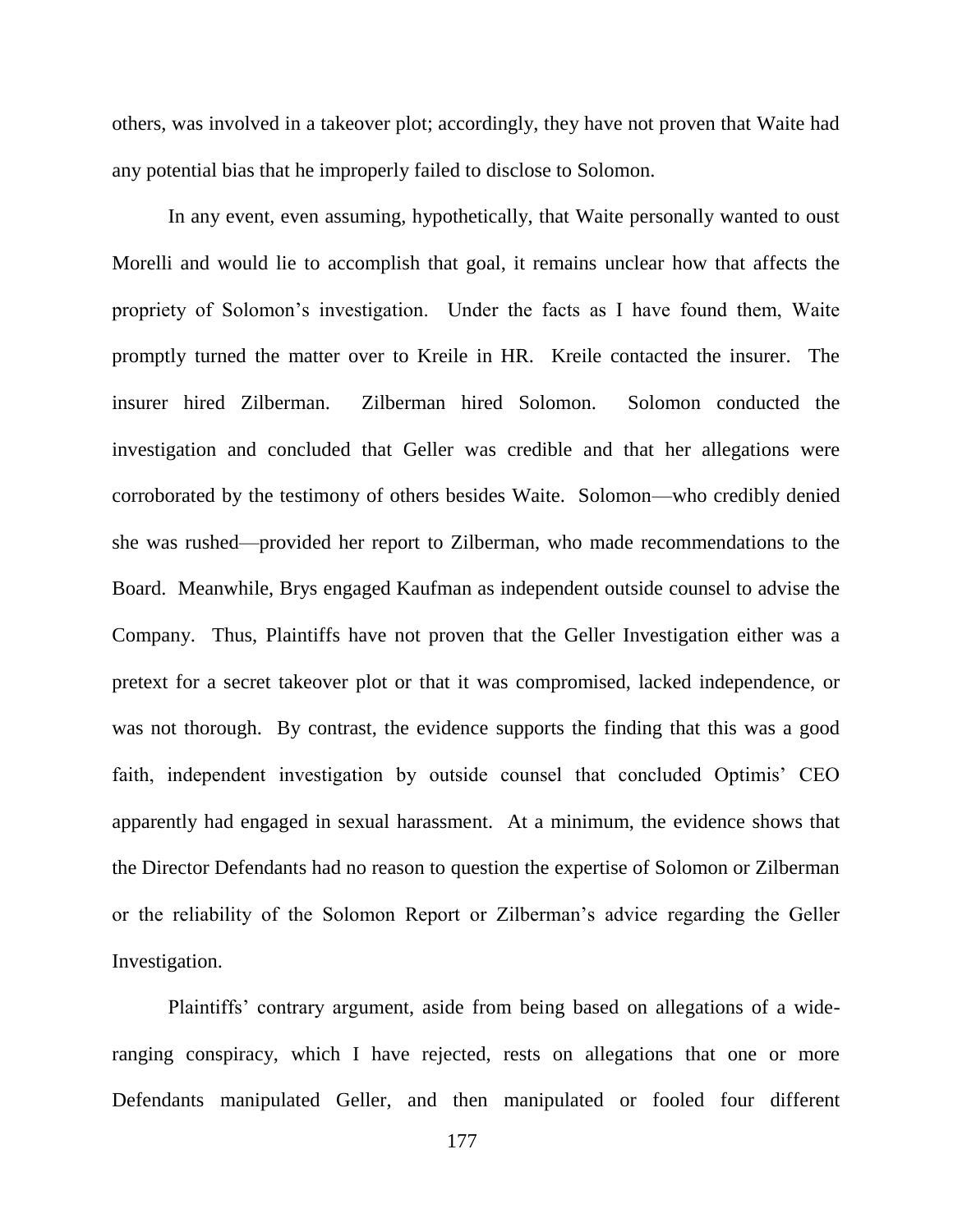independent third-party attorneys—Solomon, Zilberman, Kaufman, and Robbins. On one side of the evidentiary ledger, I have found (or the parties do not dispute) numerous facts that support Defendants' explanation of the challenged events, the bona fides of the investigation, and the actions Defendants took. Morelli admittedly had sexual contact with a subordinate in his bedroom-office while she was working. At least one other female employee previously had seen Morelli naked in his bedroom-office.<sup>560</sup> Defendants had no role in the selection of the investigator that did the fact-finding. Morelli, on the other hand, took actions to interfere with the investigation, such as attempting to convince Horne and Brys to get Geller to rescind her allegations and filing his own sexual harassment complaint against Geller. Thus, Plaintiffs have failed to prove that the Geller Investigation was a pretext or that Defendants manipulated that investigation.

#### **c. The October 20 Meeting**

The October 20 Meeting was not a model of corporate governance, but it does not provide a basis for any breach of the duty of loyalty. Viewing the October 20 Meeting in light of my findings that Plaintiffs have not proven: (1) a takeover motive by any of the Defendants; (2) the existence of a conspiracy; (3) that the Geller Investigation was a pretext; or (4) that Geller was manipulated, the meeting looks like nothing more than a board attempting in good faith to follow the advice provided by several separate legal

<sup>560</sup> Morelli's secretary, Eastman, had seen him come out of the shower in his bedroom-office completely naked. Eastman Dep. 29.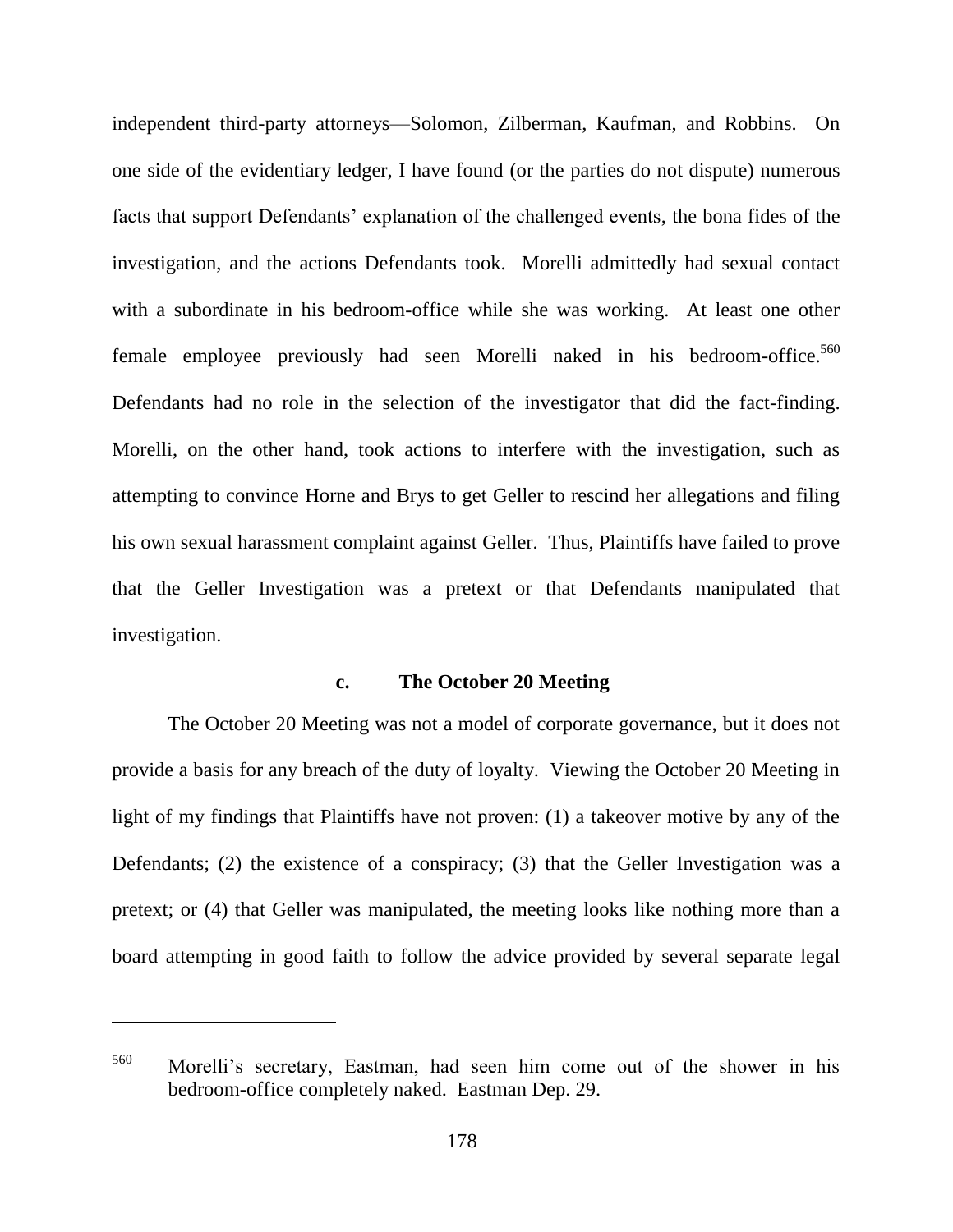advisors.<sup>561</sup> For incidental failings in this regard, Delaware law provides a safe harbor for directors under 8 *Del. C.* § 141(e).<sup>562</sup>

Directors are protected under Section  $141(e)$  "when the directors reasonably believe the information upon which they rely has been presented by an expert selected with reasonable care and is within that person's professional or expert competence."<sup>563</sup>

<sup>&</sup>lt;sup>561</sup> Plaintiffs assert that the Director Defendants manipulated the meeting in bad faith. Bad faith is a high standard. In *Stone v. Ritter*, 911 A.2d 362, 369-70 (Del. 2006), the Supreme Court gave the following examples of bad faith conduct: "where the fiduciary intentionally acts with a purpose other than that of advancing the best interests of the corporation, where the fiduciary acts with the intent to violate applicable positive law, or where the fiduciary intentionally fails to act in the face of a known duty to act, demonstrating a conscious disregard for his duties." Plaintiffs base their allegations of bad faith on their assertion that Defendants had a purpose other than advancing the Company's best interests. Because Plaintiffs failed to prove such a purpose, they have not shown that Defendants acted in bad faith at the October 20 Meeting.

 $562$  "<sup>4</sup> A member of the board of directors, or a member of any committee designated by the board of directors, shall, in the performance of such member's duties, be fully protected in relying in good faith upon the records of the corporation and upon such information, opinions, reports or statements presented to the corporation by any of the corporation's officers or employees, or committees of the board of directors, or by any other person as to matters the member reasonably believes are within such other person's professional or expert competence and who has been selected with reasonable care by or on behalf of the corporation." 8 *Del. C.*  $§ 141(e).$ 

<sup>563</sup> *Crescent/Mach I P'rs, L.P. v. Turner*, 846 A.2d 963, 985 (Del. Ch. 2000) (Steele, V.C. by designation) (internal quotations omitted) (quoting *In re Cheyenne Software, Inc. S'holders Litig.*, 1996 WL 652765, at \*2 (Del. Ch. Nov. 7, 1996)).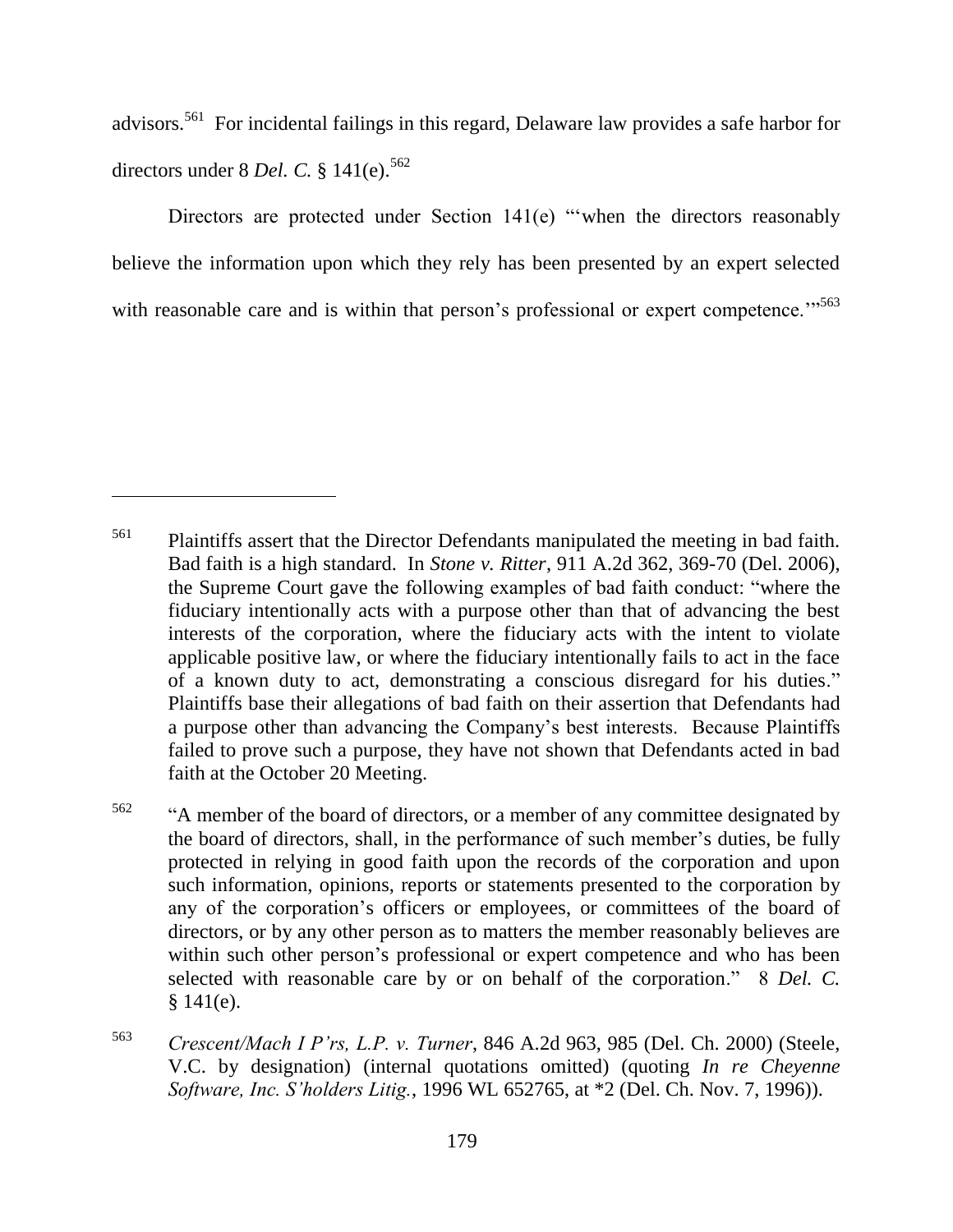To rebut the Director Defendants' claimed reliance on the advisors in question here, Plaintiffs would have to show that they were grossly negligent in so relying.<sup>564</sup>

It is not material that the full Board did not make the decision to hire these advisors. Section 141(e) expressly allows reliance on those selected "by *or on behalf of* the corporation.‖ Zilberman was hired by PLIS, the Company's insurer; therefore, he comes within the scope of the Section 141(e) safe harbor. In addition, Kaufman was hired by the Company's General Counsel, Brys, to represent Optimis in the event of any conflict between Zilberman and the Company. Those two attorneys were in agreement in every instance when Brys sought a legal opinion of both.<sup>565</sup> Although Robbins's retention is more questionable,<sup>566</sup> there is no indication that he was unqualified as a

<sup>564</sup> The Supreme Court has provided the following list of examples that, if proven, would rebut the protection offered by Section  $141(e)$ : "(a) the directors did not in fact rely on the expert; (b) their reliance was not in good faith; (c) they did not reasonably believe that the expert's advice was within the expert's professional competence; (d) the expert was not selected with reasonable care by or on behalf of the corporation, and the faulty selection process was attributable to the directors; (e) the subject matter . . . that was material and reasonably available was so obvious that the board's failure to consider it was grossly negligent regardless of the expert's advice or lack of advice; or (f) that the decision of the Board was so unconscionable as to constitute waste or fraud.‖ *Brehm v. Eisner*, 746 A.2d 244, 262 (Del. 2000).

<sup>565</sup> Brys Dep. 104.

<sup>&</sup>lt;sup>566</sup> Waite testified that he contacted Robbins because he "had apparently taken on Michael Eisner in some board battle or something like that." Tr. 1077 (Waite). This appears to be a reference Robbins's representation of Roy Disney and Stanley Gold in their Vote No campaign against Eisner. *See* Bruce Orwall et al., *Eisner Steps Down as Disney Chairman*, WALL ST. J. (Mar. 4, 2004), *available at* [http://www.wsj.com/articles/SB107832734296045356.](http://www.wsj.com/articles/SB107832734296045356)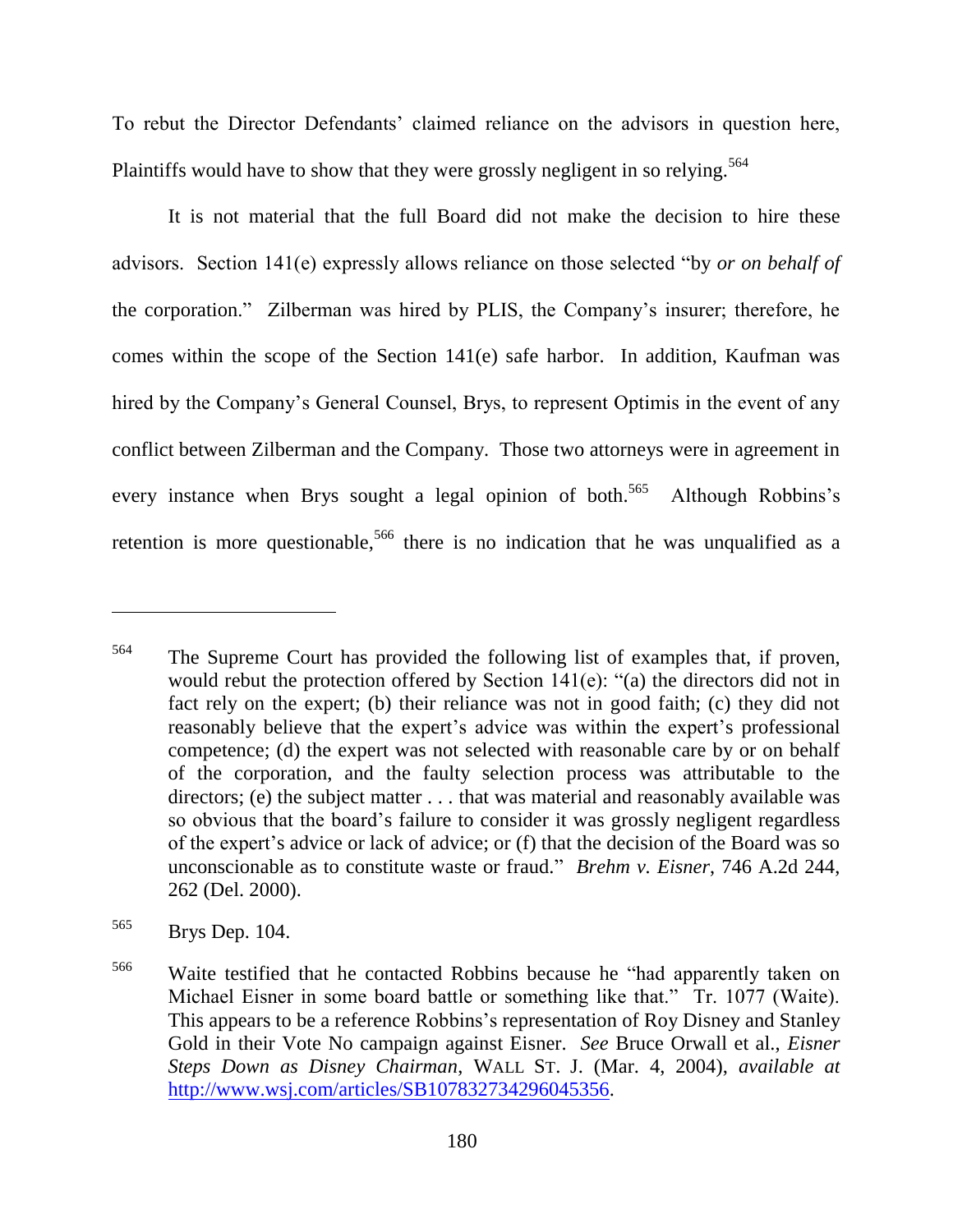corporate attorney. Indeed, the Ad Hoc Committee considered his credentials, which Sussman described as "impressive," and expressly approved his engagement.<sup>567</sup> Plaintiffs complain that none of the advisors was a Delaware attorney. Section 141(e), however, contains no such requirement. Furthermore, many of the issues involved at the October 20 Meeting related to sexual harassment under California law.<sup>568</sup>

Finally, Plaintiffs argue that the Director Defendants manipulated the information provided to the Board. There is no evidence of any such manipulation by either Smith or Atkins. This leaves Waite. Plaintiffs contend Waite had an obligation to tell the Board that he had known of Geller's allegations since February. This argument is unpersuasive because Plaintiffs failed to prove that Waite knew anything about those allegations before September 21, 2012, let alone the details he learned on that date. In any event, I find that any knowledge by Waite more than likely would not have affected Zilberman's advice or the Board's reliance upon it. Even if Waite knew of the allegations in advance, that does not change the fact that Solomon found Morelli engaged in unwelcome sexual interactions with Geller or that Zilberman, Kaufman, and Robbins all advised that Morelli

<sup>567</sup> Tr. 841 (Sussman).

<sup>568</sup> Plaintiffs speculate that the advisors did not review the relevant Delaware law or were unfamiliar with Optimis' corporate governance documents. Because this is a post-trial opinion, Plaintiffs must prove what they allege and they supplied no evidence to support such speculation. I also do not find persuasive the fact that the meeting may have been contrary to *Adlerstein*. The key inquiry is whether the Director Defendants had some reason to doubt that they reasonably could rely on their legal advisors. No evidence suggests that the existence of a potential problem under *Adlerstein* would have been known to or understood by Defendants.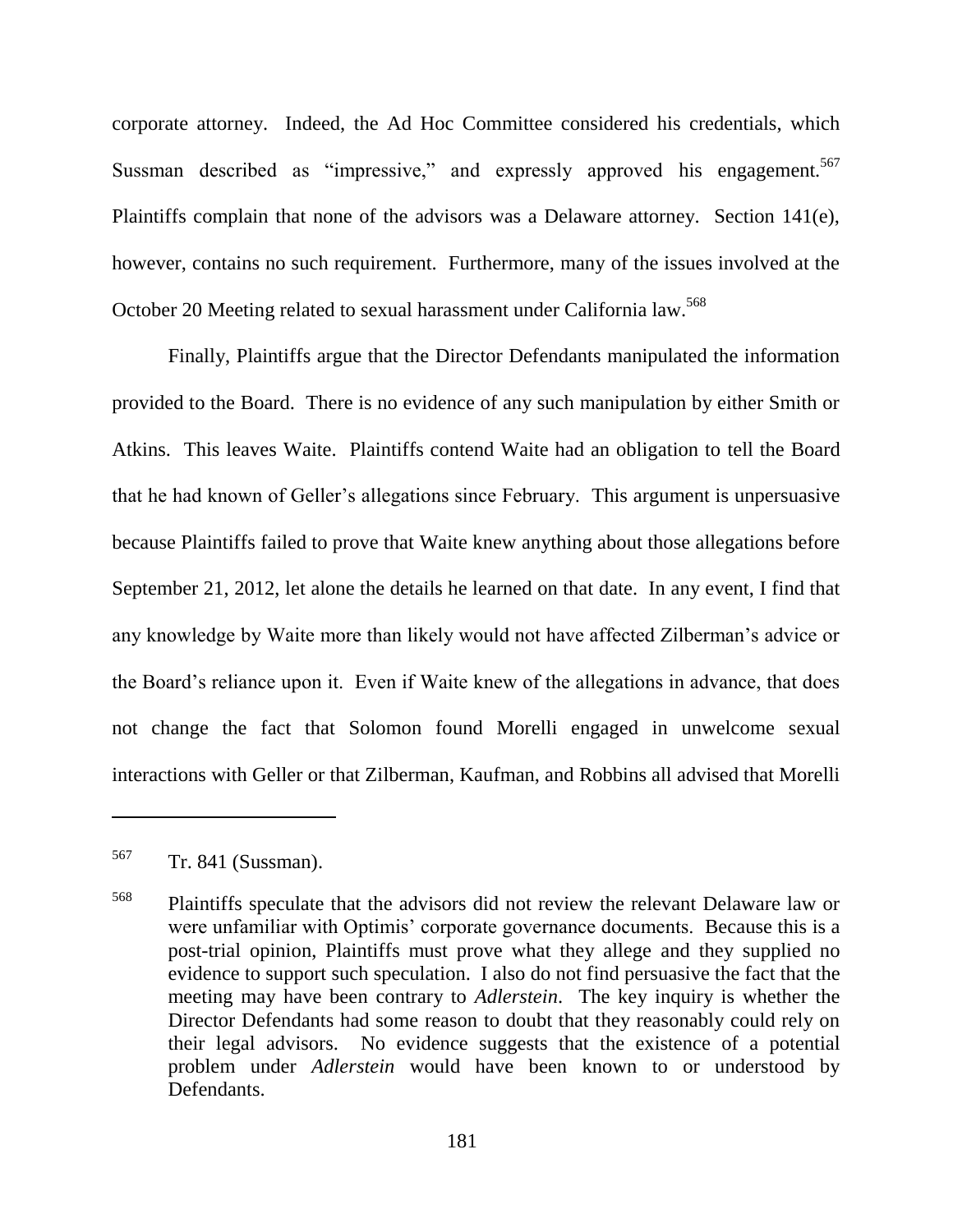should be fired for that apparent sexual harassment. Plaintiffs again complain that the Director Defendants hid their takeover motives and that Waite had numerous contacts with Geller during the investigation. But, Plaintiffs have not proven either a takeover motive or that Geller ever was encouraged to make the allegations in the first place or change her story.

Accordingly, Waite and the other Director Defendants were entitled under Section 141(e) of the DGCL to rely in good faith upon the three advisors that were present at the October 20 Meeting, and they did. The Director Defendants' actions leading up to and at that meeting, therefore, are fully protected. Waite relied in good faith upon advisors at every step of the way. He relied upon Brys, and probably Sussman, in drafting the meeting notice. He relied on Robbins and Zilberman in excluding Morelli from the meeting.<sup>569</sup> The Board relied on Zilberman and Solomon (via her report) in determining to fire Morelli.

Plaintiffs also contend that Waite misrepresented the effect of Amendment No. 2 to the Board. That amendment, among other things, eliminated the right of the Initial Stockholders (effectively, Morelli) to appoint a majority of the Board until 2015. According to Abdelhamid's deposition, Waite stated that the Amendment was no big

<sup>569</sup> *See also* J. Travis Laster and John Mark Zeberkiewicz, *The Rights and Duties of Blockholder Directors*, 70 BUS. LAW. 33, 57-60 (Winter 2014/2015) (discussing Delaware case law supporting the concept that, in certain situations, a conflicted director can be excluded from decision making relevant to that conflict).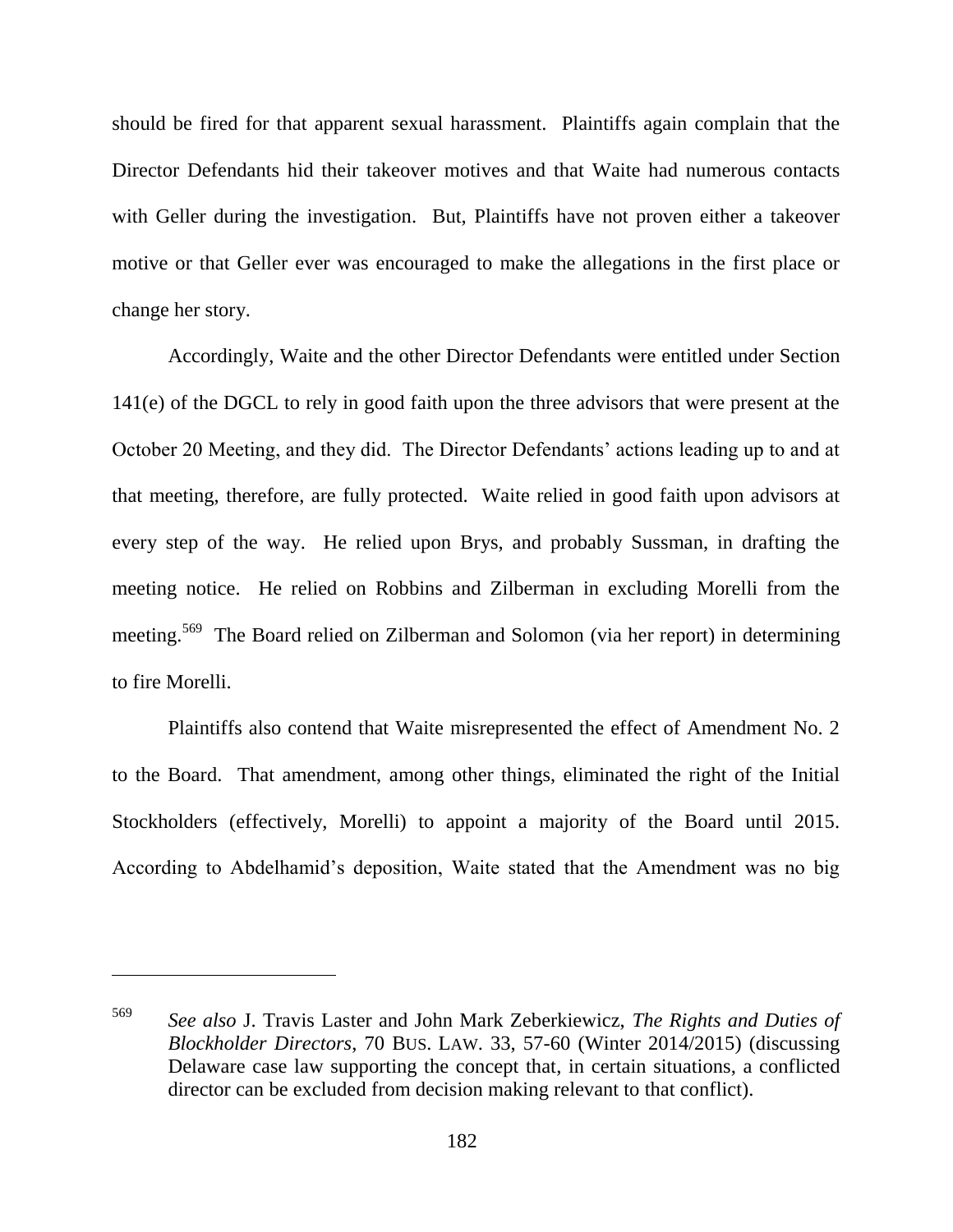$deal.<sup>570</sup>$  Assuming Waite made that statement, I agree with Plaintiffs that it was inaccurate and potentially misleading. Abdelhamid's deposition testimony is murky, however, in its descriptions and contrary to contemporaneous documents in which Abdelhamid and Waite discussed the fact that, by virtue of Amendment No. 2, Abdelhamid would lose his own Board appointment right, as would the Director Defendants.<sup>571</sup> Additionally, even if Waite did say that Amendment No. 2 was a small thing or that it would not affect Morelli, the other testimony supports a reasonable inference that, nonetheless, the Board understood that the purpose of the amendment was to prevent Morelli from undoing his own termination.<sup>572</sup> Plaintiffs also argue that the Director Defendants are liable for "failing to permit the board to consider Morelli's written consent to elect a new majority of directors."<sup>573</sup> I have found, however, that

<sup>570</sup> Abdelhamid Dep. 68-69.

 $571$  JX 411.0004.

<sup>572</sup> Tr. 645-47 (Sussman). Sussman's testimony is perhaps the most sympathetic to Plaintiffs' position. To the extent that Sussman implies that the Board did not understand the amendment and the need for Amendment No. 2, however, I do not consider his testimony reliable. The reason is that he seems to have misled Brys and Waite with respect to the meeting notice and then assisted Morelli in creating an agenda, and also because after the meeting Sussman met only with Wing, Morelli's ally on the Board, to work on documentation of the meeting. I also note that Sussman, a corporate attorney, recognized Morelli was being terminated and told Morelli something to the effect that it was "too late" when Morelli attempted to raise the issue of the written consents. *Id.* at 1484 (Atkins); *id.* at 1287 (Smith). All of the Director Defendants understood the purpose of the Amendment. *Id.* at 1083-86 (Waite); *id.* at 1284 (Smith); *id.* at 1483 (Atkins).

<sup>573</sup> POB 53.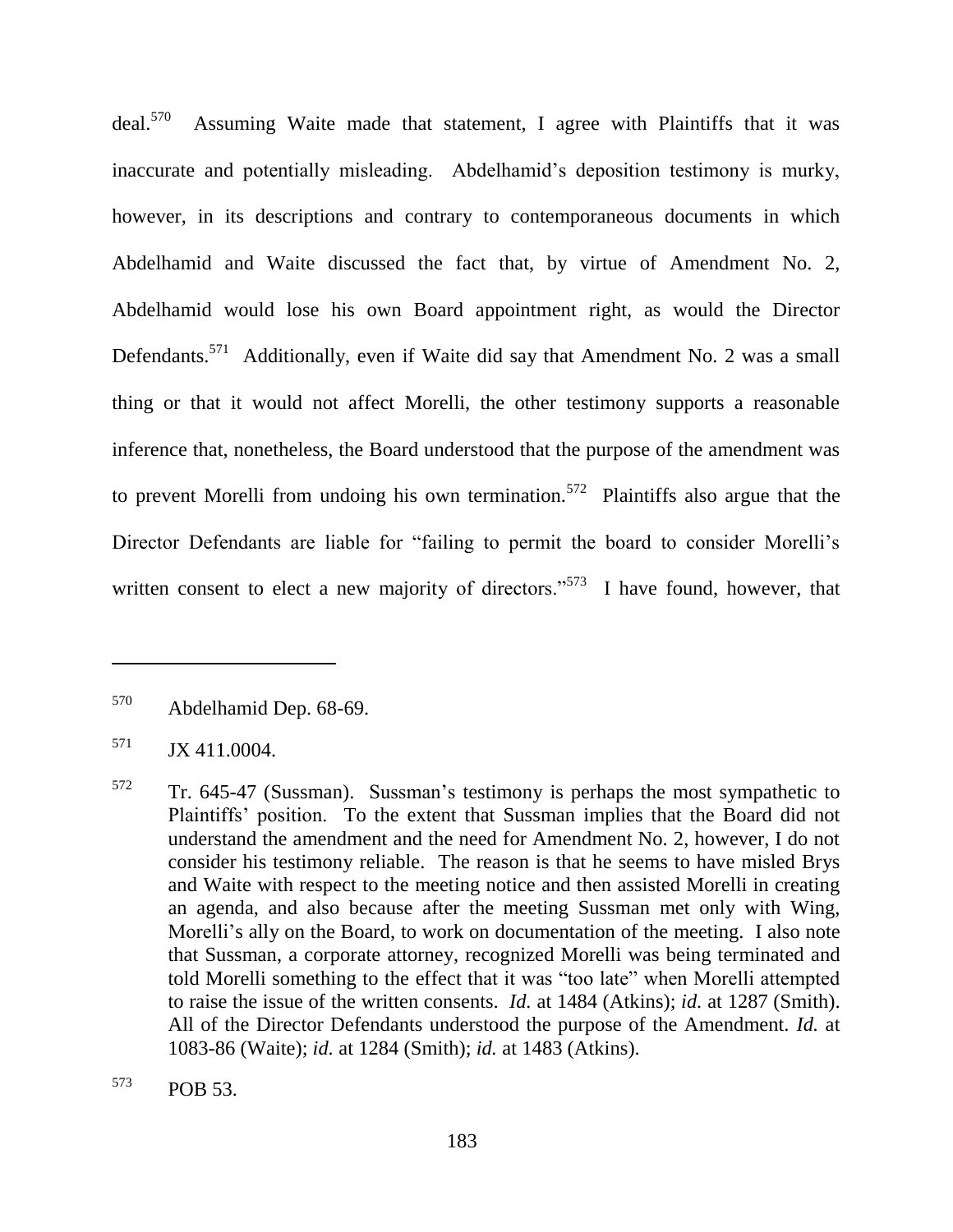Morelli did not present his written consents until after Amendment No. 2 had been approved, by which time Sussman informed Morelli that it was too late.<sup>574</sup>

Although the Board meeting had many flaws, the Director Defendants reasonably relied on several attorneys to guide them through the process. Plaintiffs have not proven a takeover motive or that the Director Defendants acted in bad faith as to the meeting. In particular, Plaintiffs have not proven that Defendants attempted to take over the company by "ambush" or in a way that falls below minimum standards of fairness. To the extent the *Koch* line of cases otherwise would lead to a different conclusion, I first note that I am not aware of the Delaware Supreme Court ever having endorsed that line of reasoning. Furthermore, if *Koch* or any of its progeny would lead to a different result here, I consider the reasoning of those cases flawed and decline to follow it in the circumstances of this case.

#### **3. Trying to steal Rancho**

Plaintiffs' third theory is that the Director Defendants breached their duty of loyalty by filing the Rescission Action without telling the Board about the underlying problem: a flawed corporate structure. Specifically, California Business & Professions Code § 2694 prohibits any non-licensed person (*i.e.*, Optimis) from being a shareholder

 $574$  Plaintiffs rely on the unclear deposition testimony of Abdelhamid to suggest that Morelli circulated the written consents before Amendment No. 2 was signed. Abdelhamid Dep. 68-69. I do not consider this chronology to be accurate or reliable, as it is contrary to the facts as I have found them, including Sussman's contemporaneous notes. *See supra* Section II.L; *see also infra* Section V.C.1.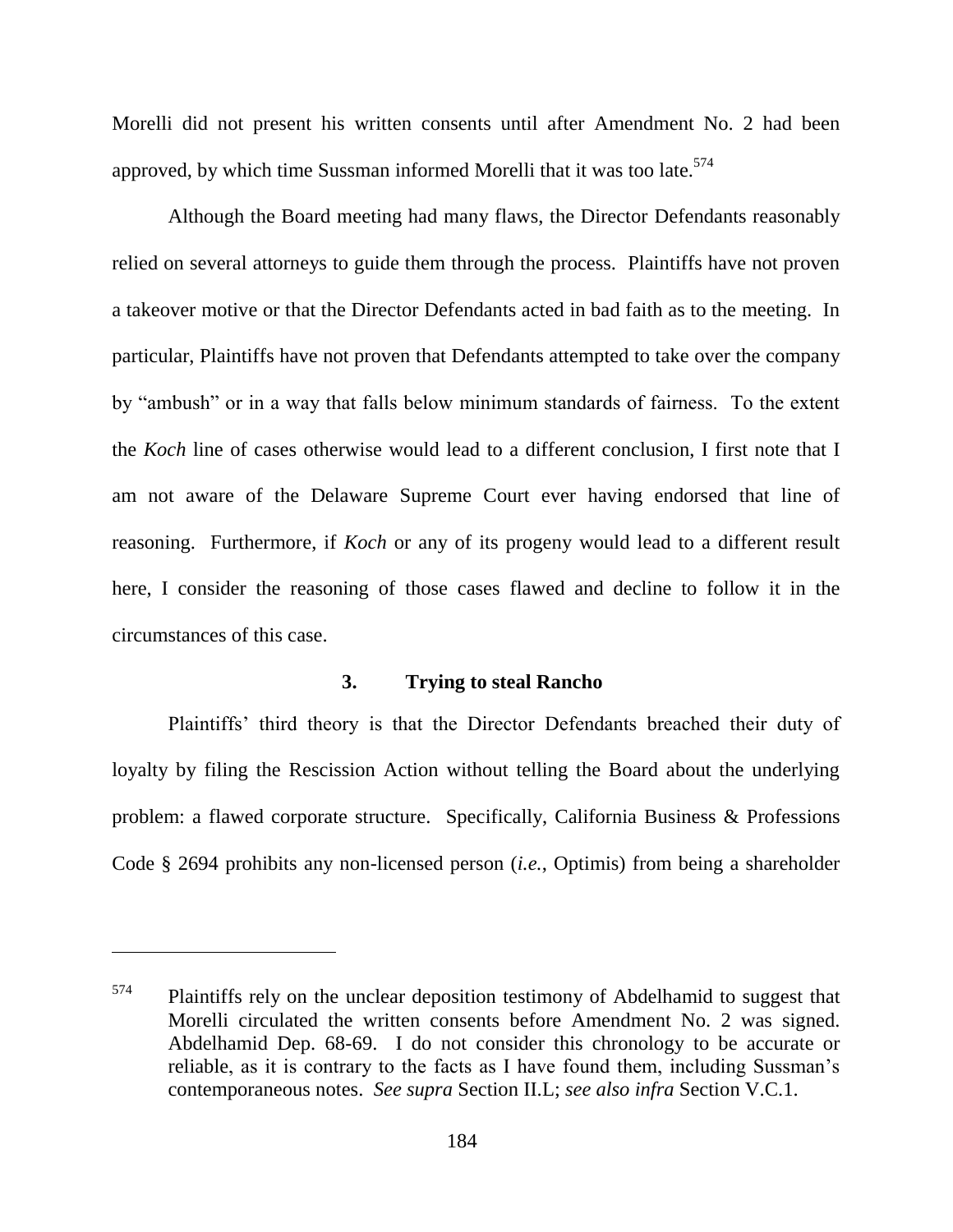of a physical therapy corporation,<sup>575</sup> and California Corporations Code §§ 13406(a) and 13407 render void any transfer of shares in a professional corporation, including physical therapy corporations, to such a non-licensed person.<sup>576</sup> Briefing on this issue by both Plaintiffs and the Director Defendants was sparse and largely unhelpful.

Preliminarily, I note that the Director Defendants did not breach their duty of loyalty by filing the Rescission Action because it was filed after they had resigned from Optimis. Because of the bright-line rule as to the temporal scope of directors' fiduciary duties,<sup>577</sup> filing the lawsuit itself could not have breached a duty they no longer owed. Furthermore, it cannot be said that the lawsuit was meritless. Shortly after the Director Defendants filed the Rescission Action, Optimis remedied the faulty corporate structure that the lawsuit pointed out by assigning Rancho to Tinoco, who is a physical therapist.

As Plaintiffs allege, however, the Director Defendants were aware of the illegal corporate structure while they were Optimis directors and failed to alert the rest of the Board. The Director Defendants instead secretly planned their lawsuit. This leaves Plaintiffs asserting that the Director Defendants breached their duty of candor by not

<sup>575</sup> Cal. Bus. & Prof. Code § 2694.

<sup>576</sup> Cal. Corp. Code §§ 13406(a), 13407.

 $577$  *In re Walt Disney Co. Deriv. Litig.*, 907 A.2d 693, 758 (Del. Ch. 2005) ("Just as Delaware law does not require directors-to-be to comply with their fiduciary duties, former directors owe no fiduciary duties . . . .") (footnote omitted), *aff'd*, 906 A.2d 27 (Del. 2006).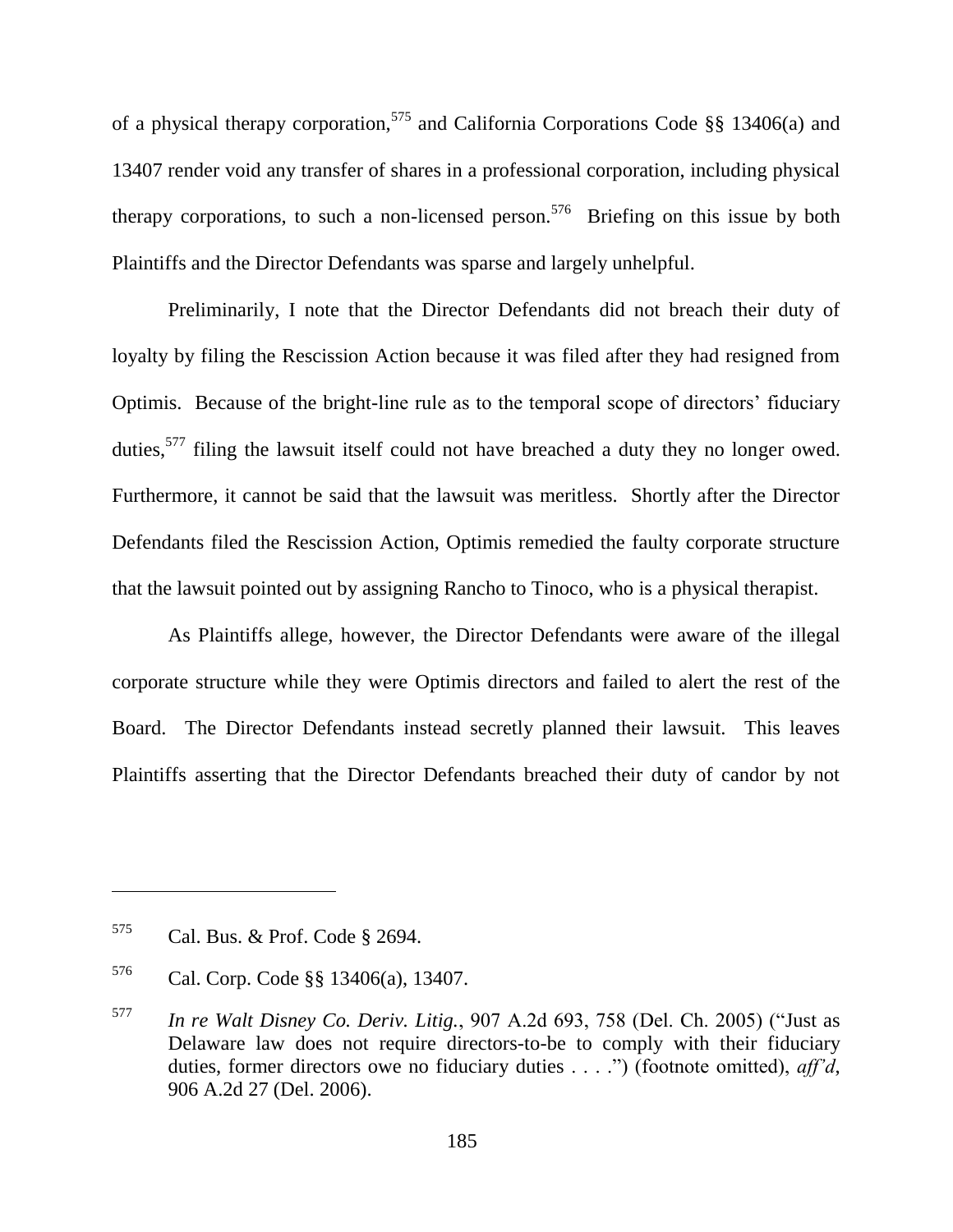revealing the defect that formed a primary basis for the Rescission Action.<sup>578</sup> The Director Defendants have offered no serious defense to the fact that they failed to inform the Board.<sup>579</sup> Their best argument in that respect stems from an analogy to unfair competition law, which recognizes that an agent or fiduciary can act consistently with his or her duty of loyalty while preparing to compete with the entity to which they owe fiduciary duties.<sup>580</sup> I consider this analogy inapt. There is a material distinction between a fiduciary's preparing to compete, such as by forming a new entity, and failing to disclose a material problem in a corporation's structure and then attempting, after resigning, to exploit that very flaw. The Director Defendants had a duty to deal candidly

 $578$  *See Mills Acq. Co. v. Macmillan, Inc.*, 559 A.2d 1261, 1283 (Del. 1989) ("[T]he duty of candor is one of the elementary principles of fair dealing . . . . At a minimum, this rule dictates that fiduciaries, corporate or otherwise, may not use superior information or knowledge to mislead others in the performance of their own fiduciary obligations."). The duty of candor, also called the duty of disclosure, can implicate either the duty of care or the duty of loyalty depending on the factual situation. *See generally In re Transkaryotic Therapies, Inc.*, 954 A.2d 346, 357-363 (Del. Ch. 2008) (discussing the evolution of the law on this issue). Here, I infer from the facts that the duty of loyalty is implicated.

<sup>&</sup>lt;sup>579</sup> The Director Defendants weakly contended that Morelli, as a corporate attorney, should have been aware of the problem with Optimis' corporate structure. Because it appears that no one focused on this issue in the more than five years since Optimis acquired Rancho, I see no merit in this finger-pointing defense.

<sup>580</sup> *Triton Constr. Co. v. E. Shore Elec. Servs., Inc.*, 2009 WL 1387115, at \*9 (Del. Ch. May 18, 2009) ( $\frac{4}{1}$ A]n agent can make arrangements or preparations to compete with his principal before terminating his agency, provided he does not act unfairly or injure his principal."), *aff'd*, 988 A.2d 938 (Del. 2010) (TABLE); *see also Seibold v. Camulos P'rs LP*, 2012 WL 4076182, at \*21-22 (Del. Ch. Sept. 17, 2012).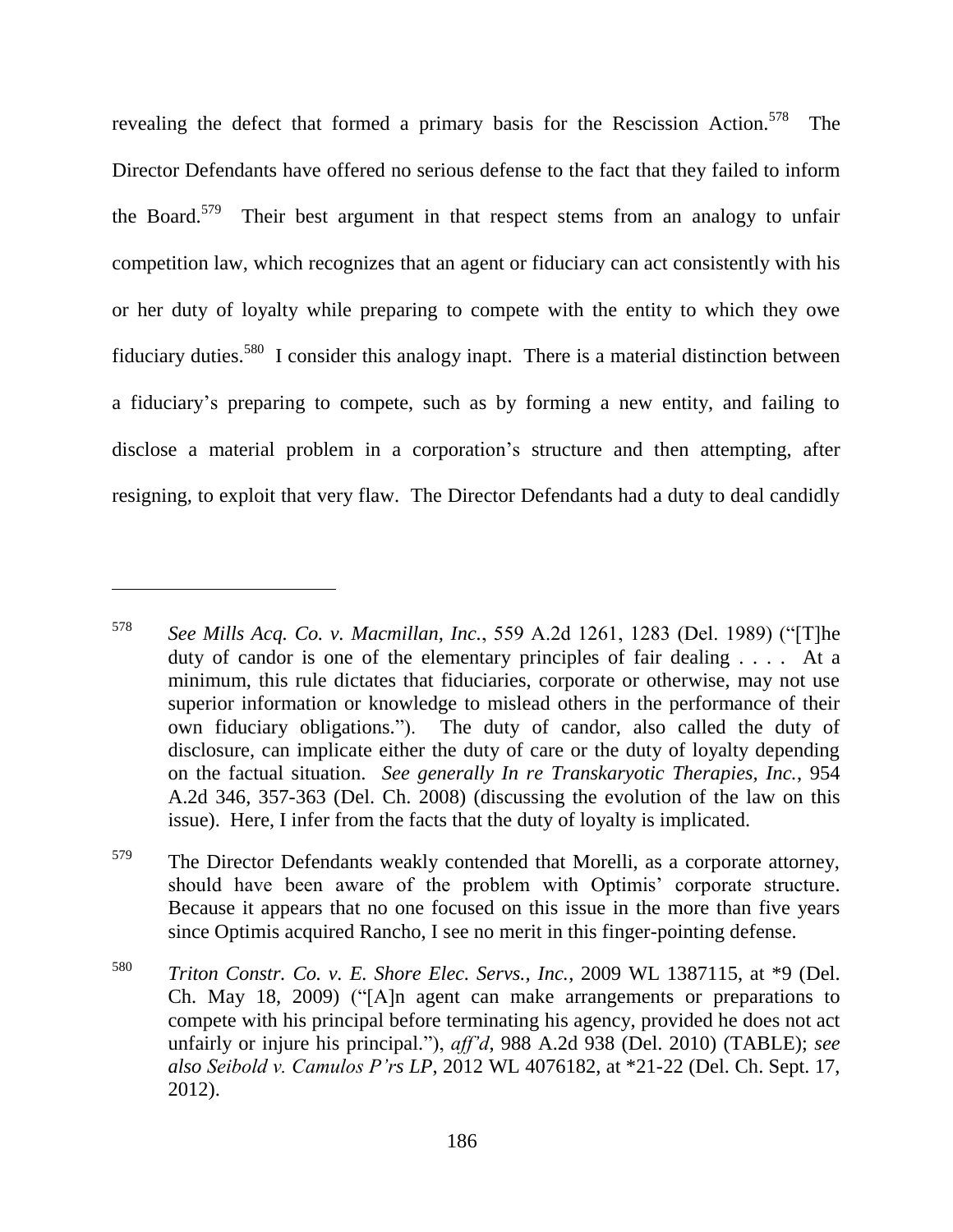with their fellow directors.<sup>581</sup> Having become aware of the problem with the Rancho-Optimis structure, I conclude that the Director Defendants breached their duty of candor by not alerting the Board to the issue. Because they acted intentionally for their own benefit, I further find the Director Defendants breached their duty of loyalty in this regard.

Having found that breach, however, I am not convinced that it warrants a monetary or equitable remedy. The negative effects about which Plaintiffs in fact complain relate to the Rescission Action. Optimis promptly cured the technical defect regarding the ownership of Rancho by assigning it to Tinoco. As discussed, however, the filing of the Rescission Action itself was not a breach of fiduciary duty because the Director Defendants owed no fiduciary duties at the time of its filing. Furthermore, Plaintiffs have offered no basis upon which I could award any non-speculative damages for this breach of the duty of loyalty, as discussed in Section V.F *infra*.

### **4. Interfering with the B of I financing**

Plaintiffs contend that the Director Defendants breached their fiduciary duties by unreasonably delaying the B of I financing, withdrawing their support, and then filing the Rescission Action. This is virtually identical to the tortious interference claim that I

<sup>581</sup> *Int'l Equity Capital Growth Fund, L.P. v. Clegg*, 1997 WL 208955, at \*7 (Del. Ch. Apr. 22, 1997) (noting that directors owe a "duty to disclose to other directors"); *see also Hoover Indus. v. Chase*, 1988 WL 73758, at \*2 (Del. Ch. July 13, 1988).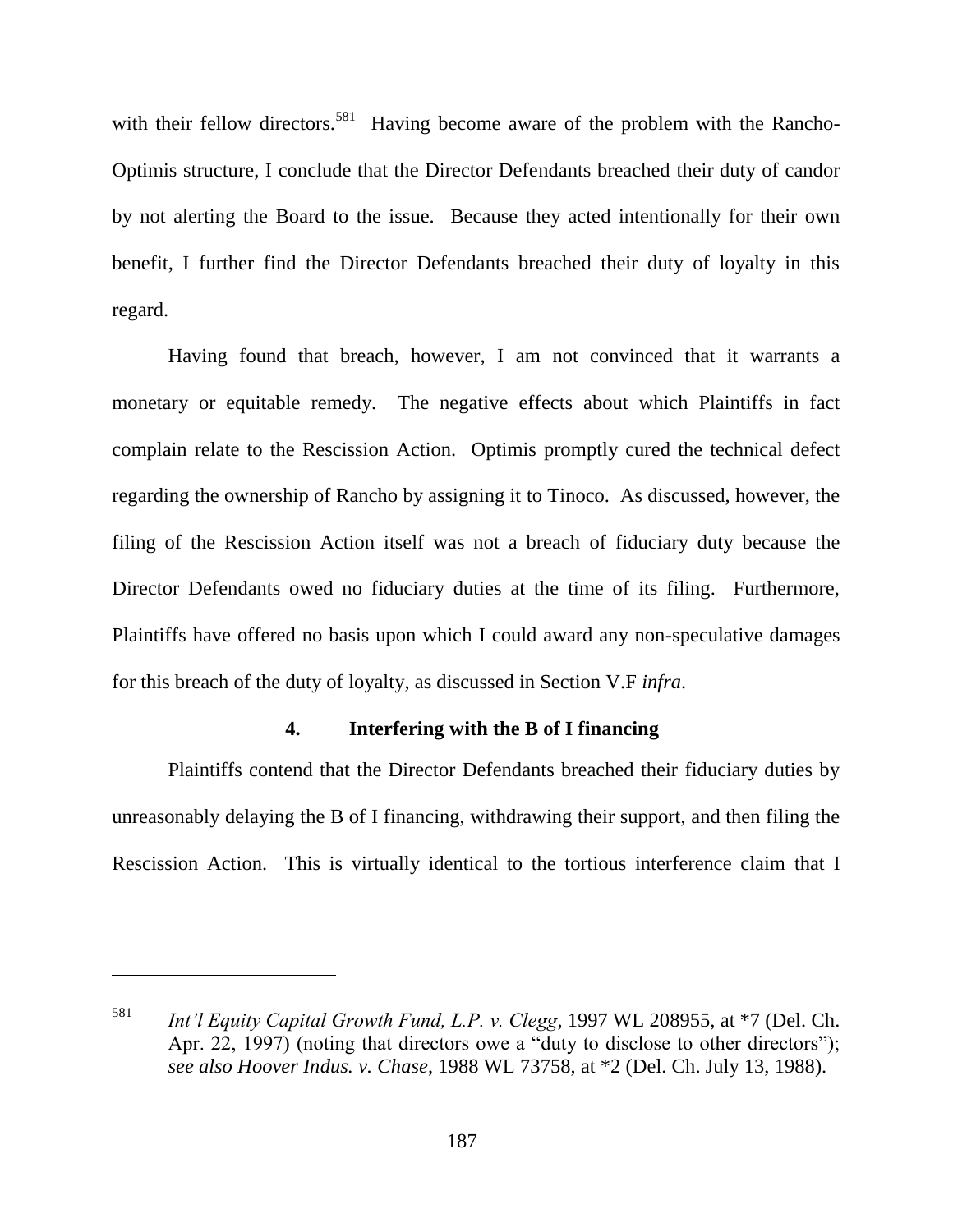discuss in Section V.D.3 *infra*. Overall, Plaintiffs contend that the Director Defendants breached their fiduciary duties by interfering with the Company's financing.<sup>582</sup>

The evidence of disloyally delaying the financing is weak. Morelli testified that it took longer than necessary to get the documentation together, and Plaintiffs seem to blame that on Defendants.<sup>583</sup> The evidence presented is insufficient to prove a breach of the duty of loyalty. Plaintiffs have not shown that this purported delay in providing documentation actually delayed the process of finalizing the loan or that any Defendant intentionally delayed providing the documentation. Additionally, it is difficult to understand how the Director Defendants breached their duty of loyalty by resigning from the Company. Leaving one's job could be a breach of contract, but the act of resigning and therefore choosing to no longer work for a company or owe it fiduciary duties, without more, generally would not give rise to a breach of the duty of loyalty, absent unusual circumstances such as those existing in *In re Puda Coal, Inc. Stockholders Litigation. 584*

<sup>582</sup> Plaintiffs rely on *Shocking Technologies, Inc. v. Michael*, 2012 WL 4482838, at  $*10$  (Del. Ch. Sept. 28, 2012) ("In short, a loyal director does not put the company in dire financial circumstances in order to obtain what he perceives as a benefit for himself and his associated investors."). That opinion was vacated after Plaintiffs filed their brief. 2015 WL 3455210 (Del. Ch. May 29, 2015). The principle for which Plaintiffs cite it, however, remains viable.

<sup>583</sup> Tr. 450-52.

<sup>584</sup> C.A. No. 6476-CS, at 22-23 (Del. Ch. Feb. 6, 2013) (TRANSCRIPT).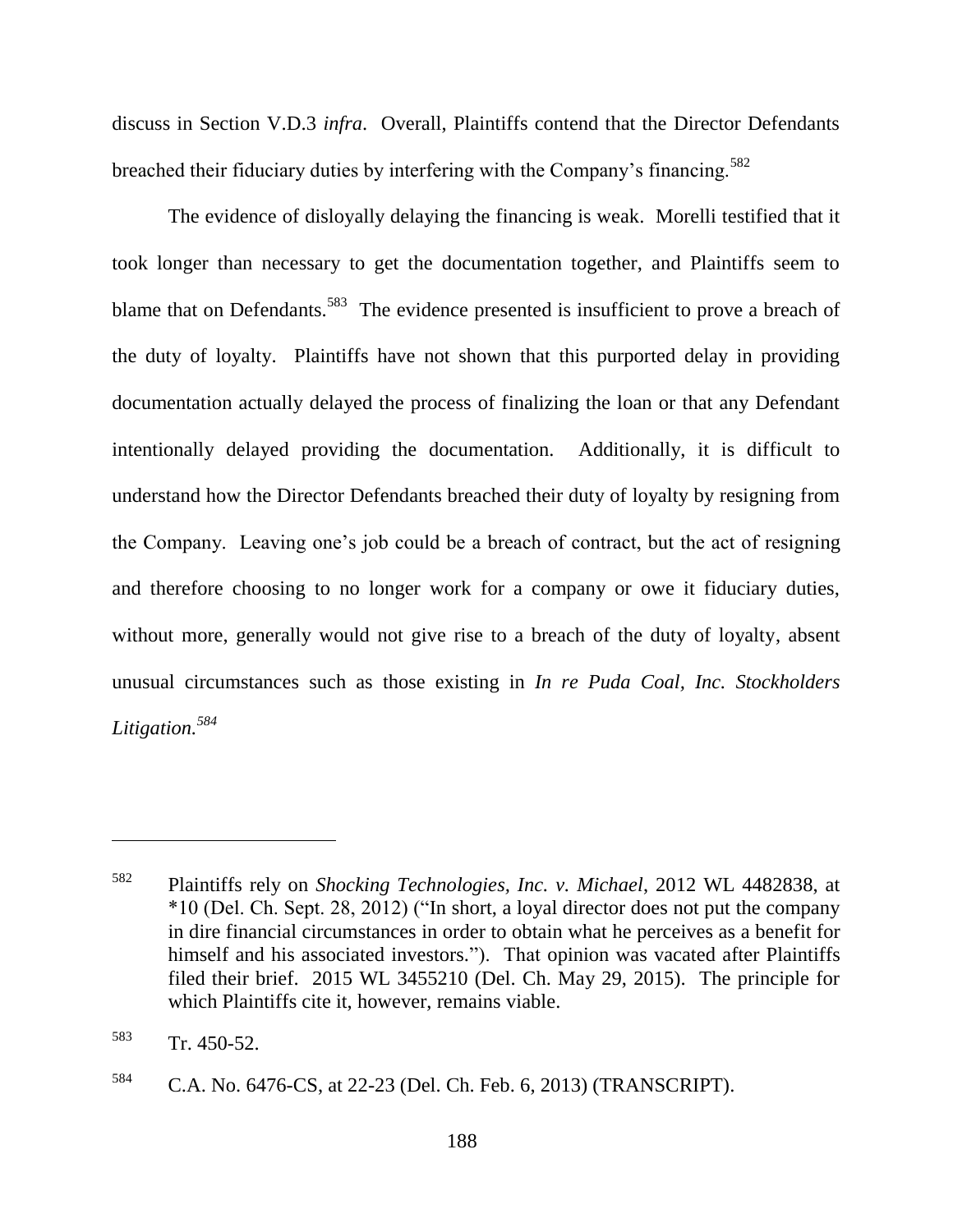Plaintiffs' real complaint is with the Rescission Action, which they contend scuttled the B of I financing. Again, the Director Defendants were not fiduciaries when that action was filed. Plaintiffs' claim appears to be that by filing a lawsuit at a time when the Director Defendants were not fiduciaries, those Defendants breached their fiduciary duties. This claim fails under its own logic. The disruption of the B of I financing is best understood as a tortious interference claim. I address that argument *infra*.

## **C. Plaintiffs Have Not Proven a Breach of Contract**

Plaintiffs contend that Defendants breached the Stockholders Agreement by adopting Amendment No. 2. These claims, which are asserted against all Defendants, are legally deficient for the reasons that follow.

#### **1. No Direct Breach**

―[T]o state a breach of contract claim, the plaintiff must demonstrate: first, the existence of the contract, whether express or implied; second, the breach of an obligation imposed by that contract; and third, the resultant damage to the plaintiff.<sup>5585</sup> There is no evidence that Defendant Horne ever signed Amendment No. 2, nor was Horne present at the October 20 Meeting. How he breached the Stockholders Agreement is unexplained by Plaintiffs.

In their breach of contract claims against the Director Defendants, Plaintiffs assert that they breached the Stockholders Agreement by refusing to honor the written consents

<sup>585</sup> *VLIW Tech., LLC v. Hewlett-Packard Co.*, 840 A.2d 606, 612 (Del. 2003).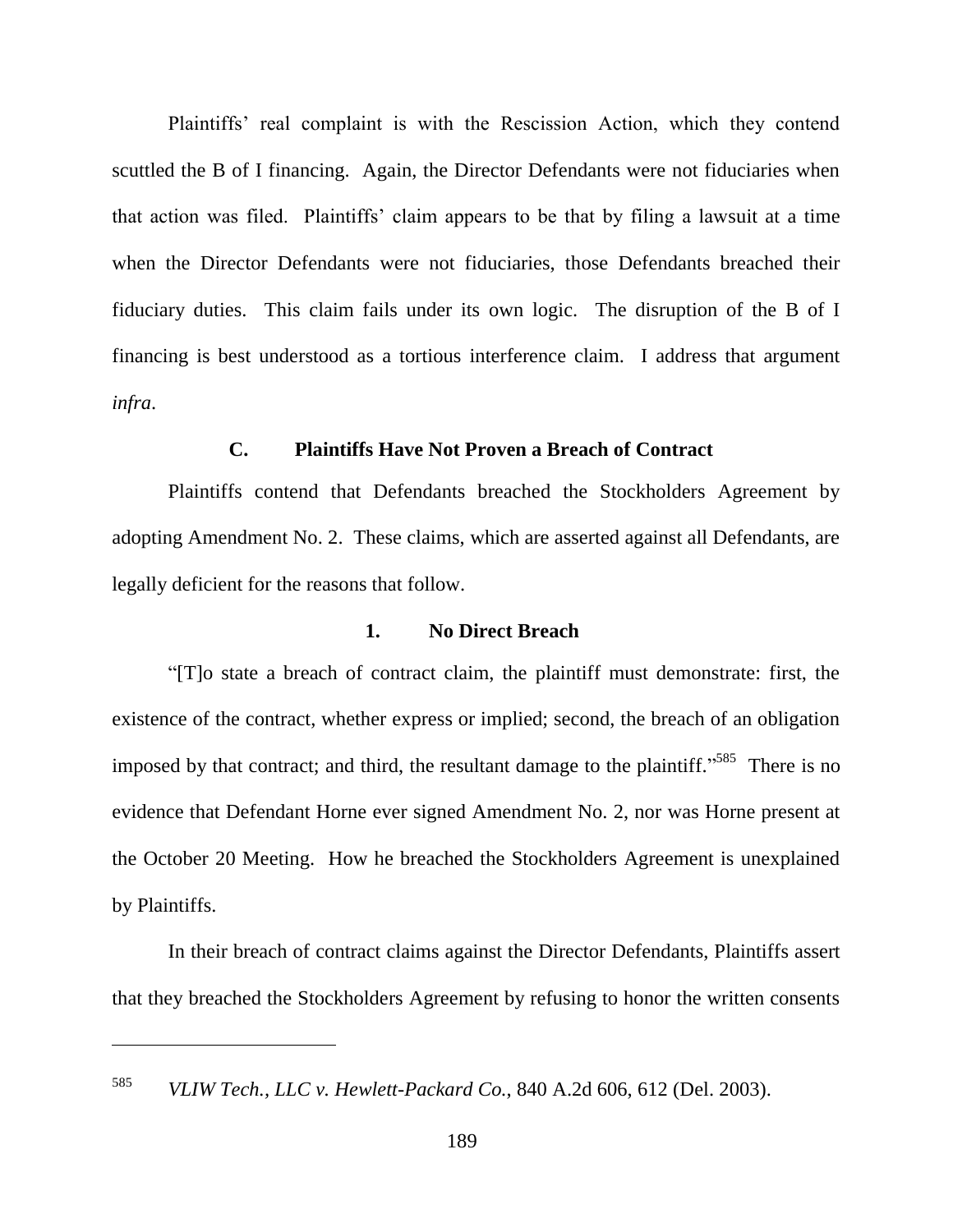presented by Morelli on October 20, 2012, thereby breaching Section 3.3(a) of that agreement. That section entitled the Initial Stockholders to appoint five members of the nine-member Board. Plaintiffs also assert a breach of Section 11, which is a "further assurances" clause.

Section 3.1 of the Stockholders Agreement requires the signatories "to vote or cause to be voted such Shares at any regular or special meeting of stockholders of the Company and/or give a written consent as a stockholder with respect to such Shares, in accordance with the provisions of this Agreement."<sup>586</sup> Those provisions included a requirement that "whenever members of the Board are to be elected by written consent," the Initial Stockholders and the Director Defendants "agree to vote or act with respect to their shares so as to: (a) cause and maintain the election to the Board of five (5) individuals designated by the holders of a majority of the Shares held by the Initial Stockholders."<sup>587</sup> The Stockholders Agreement is silent as to how the Initial Stockholders are to "designate" their candidates to the Director Defendants.

This breach of contract claim is meritless. Plaintiffs claim that the Director Defendants breached the Stockholders Agreement by not executing written consents to elect the new directors designated by the Initial Stockholders, *i.e.*, Morelli. Amendment No. 2 purported to eliminate Morelli's right to appoint a majority of the directors of the

<sup>586</sup> SHA § 3.1.

 $^{587}$  *Id.* § 3.3(a).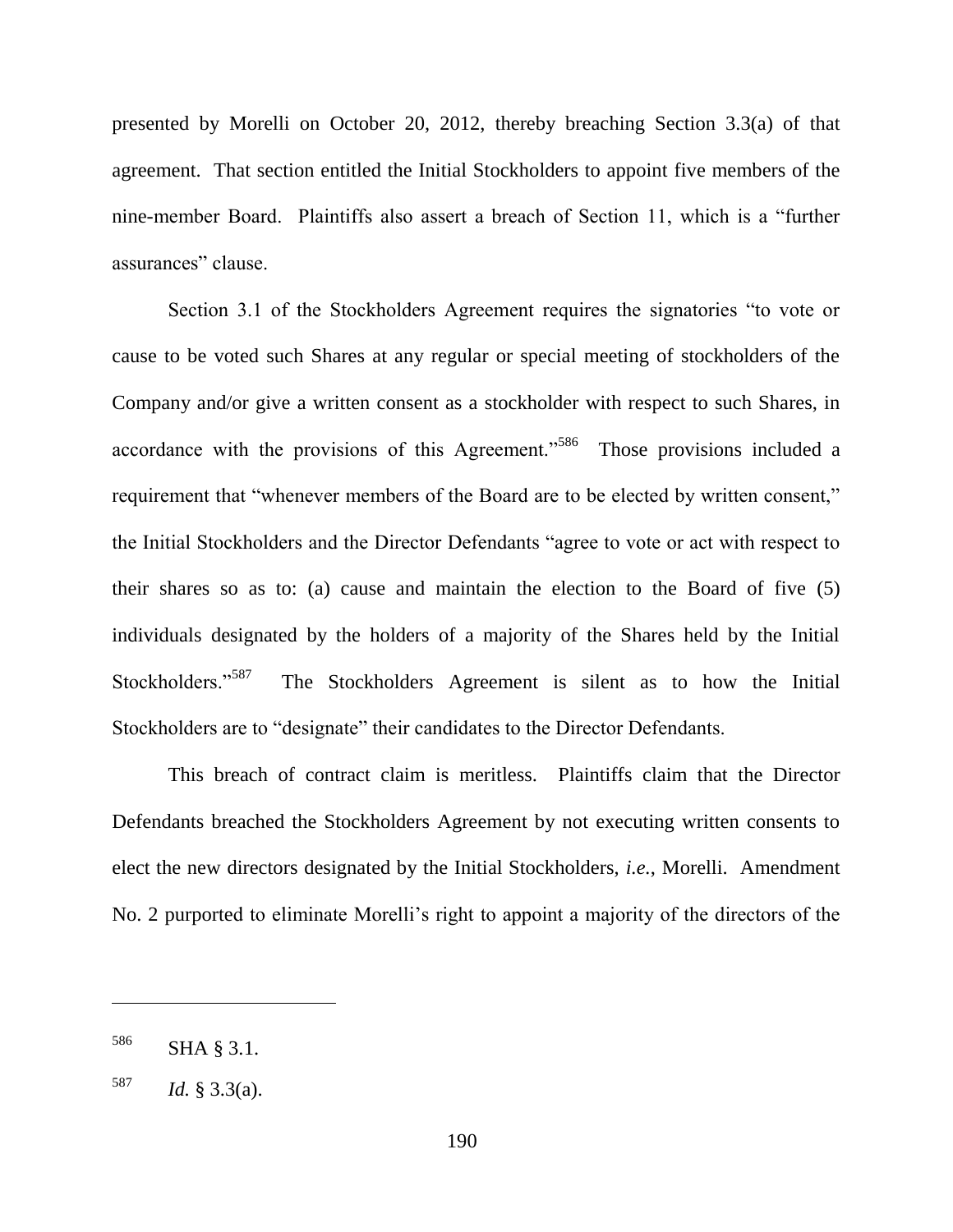Board.<sup>588</sup> Plaintiffs have not shown that Morelli demanded that the Director Defendants provide such written consents before Amendment No. 2 was adopted. Nor have Plaintiffs shown how Morelli still had the contractual right to require the Director Defendants to sign written consents when he did make his demand.<sup>589</sup> I have found that Morelli did not attempt to act by written consents from the stockholders, including consents to be obtained from the Director Defendants, until after the full Board was called to order for a

<sup>588</sup> JX 67.

<sup>&</sup>lt;sup>589</sup> Plaintiffs must prove the existence of the provision that allegedly was breached. Defendants have asserted that Section 3.3(a) could not have been breached because it had been amended out of existence. Plaintiffs seem to argue that Amendment No. 2 never took effect. The burden is on Plaintiffs, however, to prove that Section 3.3(a) remained in force at the time of the alleged breach, *i.e.*, to prove that Amendment No. 2 did not take effect. Two elements were necessary to effectuate Amendment No. 2: (1) the votes of a majority of the stockholderparties to the underlying agreement; and (2) approval by the Board. In their posttrial briefing, Plaintiffs seemingly contested only the latter of those requirements. But, the Board did approve Amendment No. 2. The only way that approval would not have completed the amendment process was if the Board's actions were void. The Delaware Supreme Court, however, has held that board action "taken in violation of an equitable rule" is voidable, not void. *Klaassen v. Allegro Dev. Corp.*, 106 A.3d 1035, 1046-47 (Del. 2014). Accordingly, even though the parties settled the 225 Action in March 2013 and determined that "any actions of the board purportedly taken at [the October 20 Meeting] were void," JX 684.0004, I am not persuaded that that means Amendment No. 2 was not effective *when Morelli attempted to act by the written consents*. Rather, I assume that the actions taken at the October 20 Meeting were only voidable, as the holding in *Klaassen* suggests, and therefore remained in force until voided by the settlement agreement. *See generally* C. Stephen Bigler & Seth Barrett Tillman, *Void or Voidable?—Curing Defects in Stock Issuances Under Delaware Law*, 63 BUS. LAW. 1109, 1115-16 (August 2008) (discussing the distinction between void and voidable and noting that the latter is capable of ratification); *see also Klaassen*, 106 A.3d at 1046 (noting that voidable acts are susceptible to equitable defenses).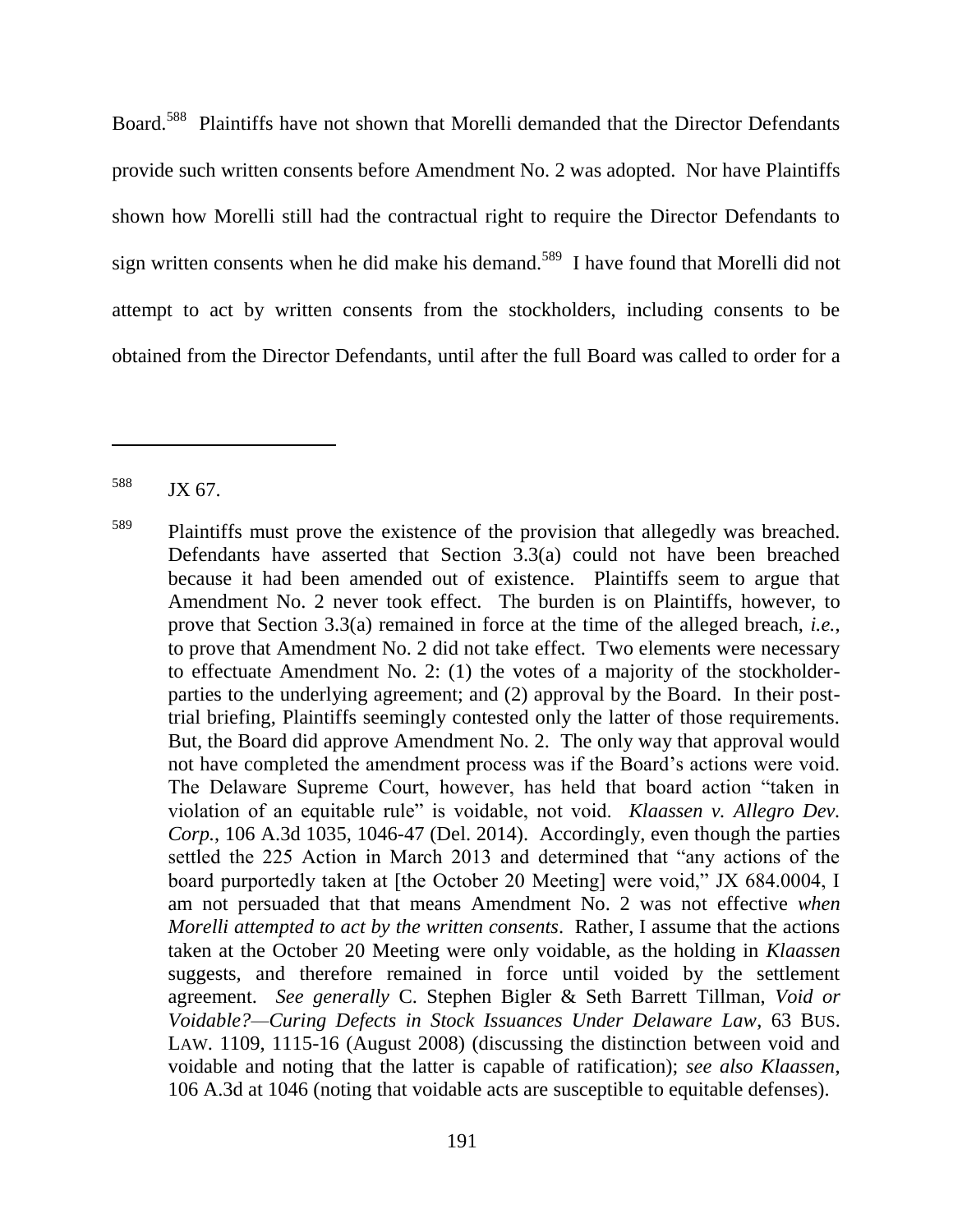second time and Amendment No. 2 was adopted. By that time, he no longer had the right to appoint a majority of the Board.<sup>590</sup>

# **2. The Implied Covenant Claims Are Fatally Flawed**

Plaintiffs' implied covenant claims are more colorable, but still not meritorious.

Plaintiffs make several arguments in this regard, some of which were not introduced until

the post-trial briefing. The first is that Amendment No. 2 violated the implied covenant

One instance where a party is excused from complying with a contract is when the counterparty is in material breach of that contract. *BioLife Solutions, Inc. v. Endocare, Inc.*, 838 A.2d 268, 278 (Del. Ch. 2003) ("A party is excused from performance under a contract if the other party is in material breach thereof."). Consistent with my rejection of the *Koch* line of cases, I consider it conceivable that Delaware law would excuse what otherwise would be a breach of a stockholders agreement in certain instances, such as when enforcement of the agreement would undermine the principle established by 8 *Del. C.* § 141(a) and consideration of fiduciary duties implicated in a specific situation.

Although I need not reach this issue, I question whether Morelli would have had the right to demand that the Director Defendants execute written consents so that he could thwart the Board from determining, in the exercise of its fiduciary duties, whether Morelli needed to be terminated as CEO. *See Rohe v. Reliance Training Network, Inc.*, 2000 WL 1038190, at \*16 n.50 (Del. Ch. July 21, 2000) (Strine, V.C.) ("II may well be that the director's right to demand a vote was conditioned on his compliance with an implied covenant not to intentionally breach his duty of loyalty to the corporation. If the director breached that implied covenant, his prior material breach could, as a doctrinal matter, be said to excuse subsequent nonperformance by the other party.‖); *see also Hollinger Int'l*, 844 A.2d at 1076 n.122 (citing *Rohe* for the proposition that "an agreement to vote for a director could be excused if the director later engaged in material misconduct justifying removal".

<sup>590</sup> As discussed in Section V.B.2.c *supra*, I have rejected, as a factual matter, Plaintiffs' contention that Morelli attempted to act by written consent during the morning session of the October 20 Meeting. If Morelli properly had invoked Sections 3.1 and 3.3 of the Stockholders Agreement in the morning, the question of whether the Director Defendants would have violated the Stockholders Agreement would be more difficult, but the answer is not as clear as Plaintiffs argue.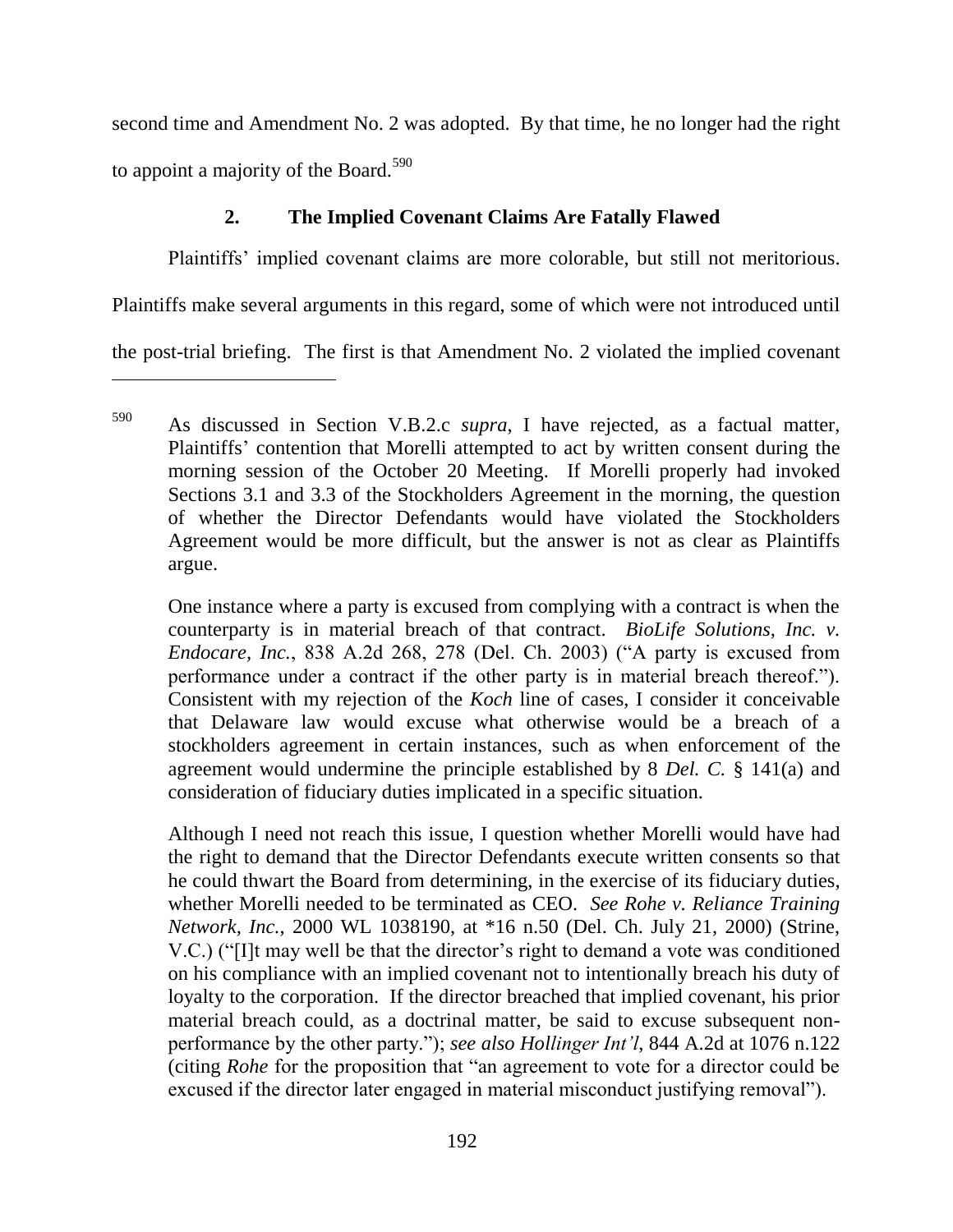of good faith and fair dealing by generally depriving Morelli of the benefit of the bargain under the Stockholders Agreement. The second argument is that the process of enacting Amendment No. 2 fell below minimal standards of fairness. The third position is that Waite solicited the stockholder consents needed to implement Amendment No. 2 by false pretenses. Under Delaware law, none of these allegations satisfy the standard for stating an implied covenant claim.

―The ‗implied covenant of good faith and fair dealing involves . . . inferring contractual terms to handle developments or contractual gaps that . . . neither party anticipated.' It does not apply when the contract addresses the conduct at issue."<sup>591</sup> The implied covenant "is recognized only where a contract is silent as to the issue in dispute."<sup>592</sup> It is not a tool to re-write contracts and it "cannot be invoked to override the express terms of the contract."<sup>593</sup> Indeed, "courts should be most chary about implying a contractual protection when the contract could easily have been drafted to expressly provide for it."<sup>594</sup>

<sup>591</sup> *Nationwide Emerging Managers, LLC v. Northpointe Hldgs., LLC*, 112 A.2d 878, 896 (Del. 2015) (quoting *Nemec v. Shrader*, 991 A.2d 1120, 1125 (Del. 2010)) (footnotes omitted). *See also Lazard Tech. P'rs, LLC v. Qinetiq N. Am. Operations LLC*, 114 A.3d 193, 196 n.12 (Del. 2015) (collecting cases).

<sup>592</sup> *AQSR India Private, Ltd. v. Bureau Veritas Hldgs., Inc.*, 2009 WL 1707910, at \*11 (Del. Ch. June 16, 2009).

<sup>593</sup> *Kuroda v. SPJS Hldgs., L.L.C.*, 971 A.2d 872, 888 (Del. Ch. 2009).

<sup>594</sup> *Allied Capital Corp. v. GC-Sun Hldgs., L.P.*, 910 A.2d 1020, 1035 (Del. Ch. 2006).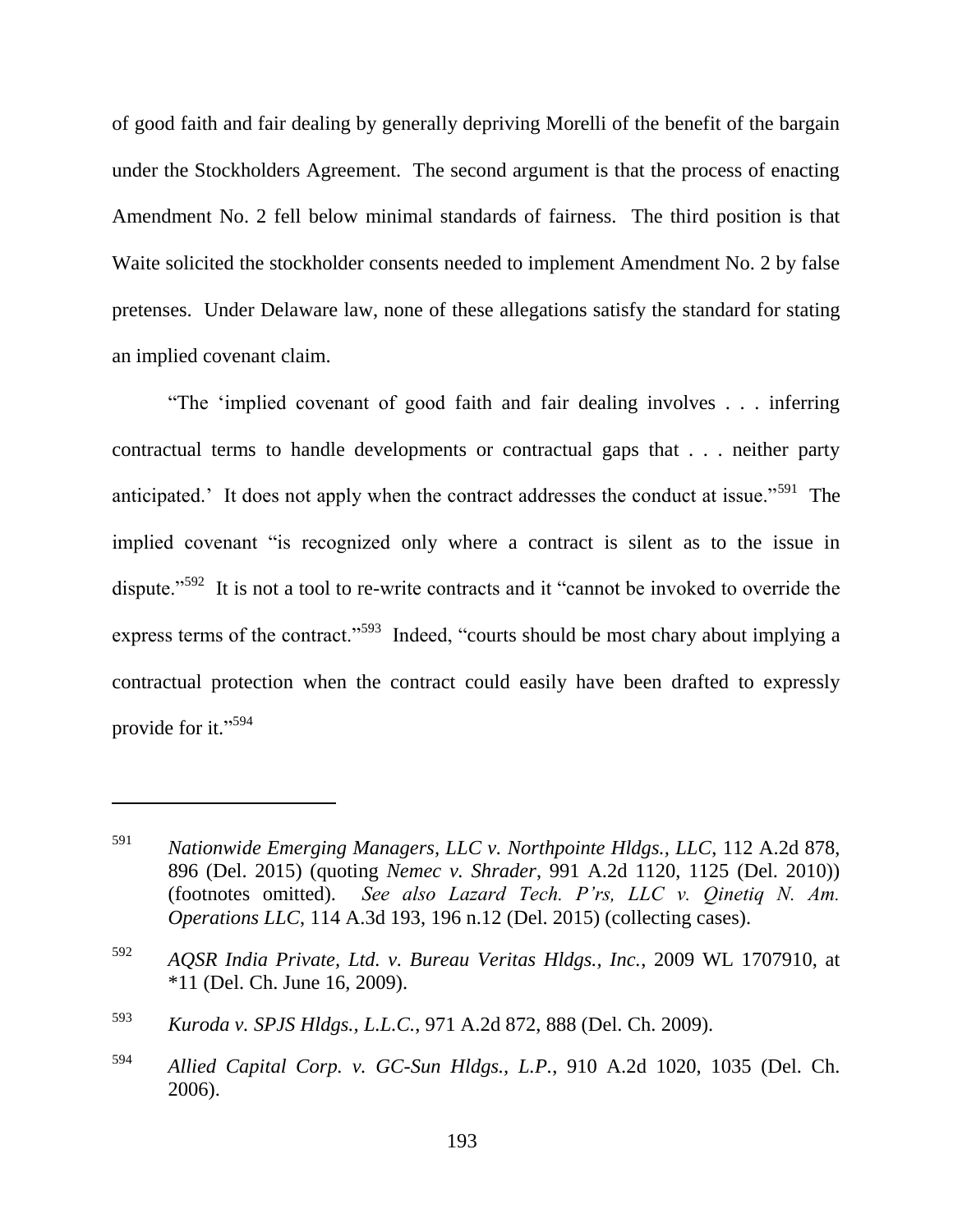Plaintiffs' first argument is that they were denied the fruits of their bargain, *i.e.*, the right to appoint five members of the Board. Even though the Stockholders Agreement has a provision expressly allowing for amendment, and even though that provision literally was followed, Plaintiffs contend that Amendment No. 2 violated the implied covenant. This argument fails because the express terms of the contract cover this situation. The Stockholders Agreement previously had been amended to allow Achieve Physical Therapy, Abdelhamid's business, the right to appoint one board member.<sup>595</sup> Thus, the parties themselves previously amended the very provision of the Stockholders Agreement, Section 3.3, that Plaintiffs now suggest could not be further amended without violating the implied covenant.<sup>596</sup> Moreover, the Stockholders Agreement contains several other important provisions and rights, so it is not accurate to say, as Plaintiffs do, that the Stockholders Agreement was amended in a way that hollowed out the agreement.<sup>597</sup> Finally, if Morelli and the Initial Stockholders had

 $595$  JX 69.

<sup>596</sup> Plaintiffs' argument also ignores the fact that Amendment No. 2 stripped *everyone* of their board appointment rights: Morelli, the Director Defendants, and Abdelhamid. This is not a situation where a majority of the stockholders conspired to deprive only Morelli of a contractual right while benefiting themselves. Indeed, Morelli could have triumphed under Amendment No. 2 and had nine board members installed if he convinced a majority of the stockholders to favor his nominees.

<sup>597</sup> For example, Section 3.6 required consensus of the Rancho Stockholders and the Initial Stockholders on any Substantial Transactions, such as a merger, JX 68.0006, and Section 4 instituted a "Market Stand-Off" agreement to effectuate a future underwriting, *id.* at .0007-.0008. These provisions were not changed by Amendment No. 2.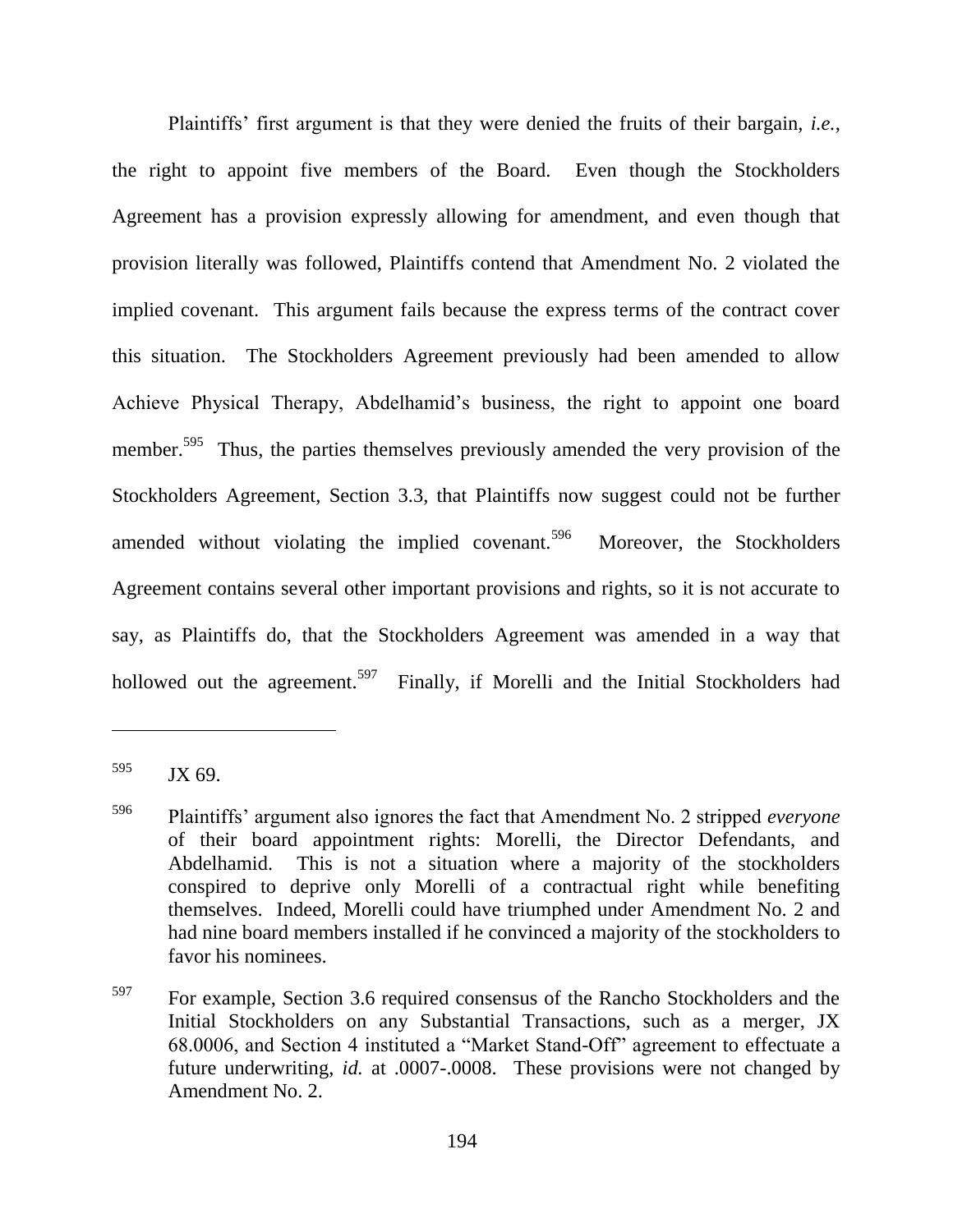wished to prevent amendment of their Board-appointment rights under the Stockholders Agreement, they could have bargained for that right at the outset. They did not and Morelli cannot seek here via an implied covenant claim what he failed to secure at the bargaining table.

Plaintiffs' second implied covenant claim is that the process by which the amendment was adopted fell below minimum standards of fairness. The argument is that Defendants left Morelli and Analog in the dark by not telling them about the amendment. This argument is based on *Adlerstein* and *VGS*. In addition to my having held that the reasoning in those cases does not control under the facts of this case, this argument is not a cognizable implied covenant claim, because the complained-of conduct—amendment was covered by an express term of the contract and because Plaintiffs have not identified an implied contractual provision that was violated. Basically, Plaintiffs assert that Defendants acted unfairly. But, unfairness alone is not an implied covenant claim; either the contract's terms, express or implied, were breached, or they were not. The implied covenant is not a license for the Court "to create a free-floating duty . . . unattached to the underlying legal document. $\cdots$ <sup>598</sup>

The final argument is that Defendants used false justifications to pass the Amendment. As previously discussed, Plaintiffs have not proven that Waite misrepresented the import of Amendment No. 2 to the Board. The second aspect of this

<sup>598</sup> *Nationwide Emerging Managers*, 112 A.2d at 896 n.72 (quoting *Dunlap v. State Farm Fire & Cas. Co.*, 878 A.2d 434, 441 (Del. 2005)).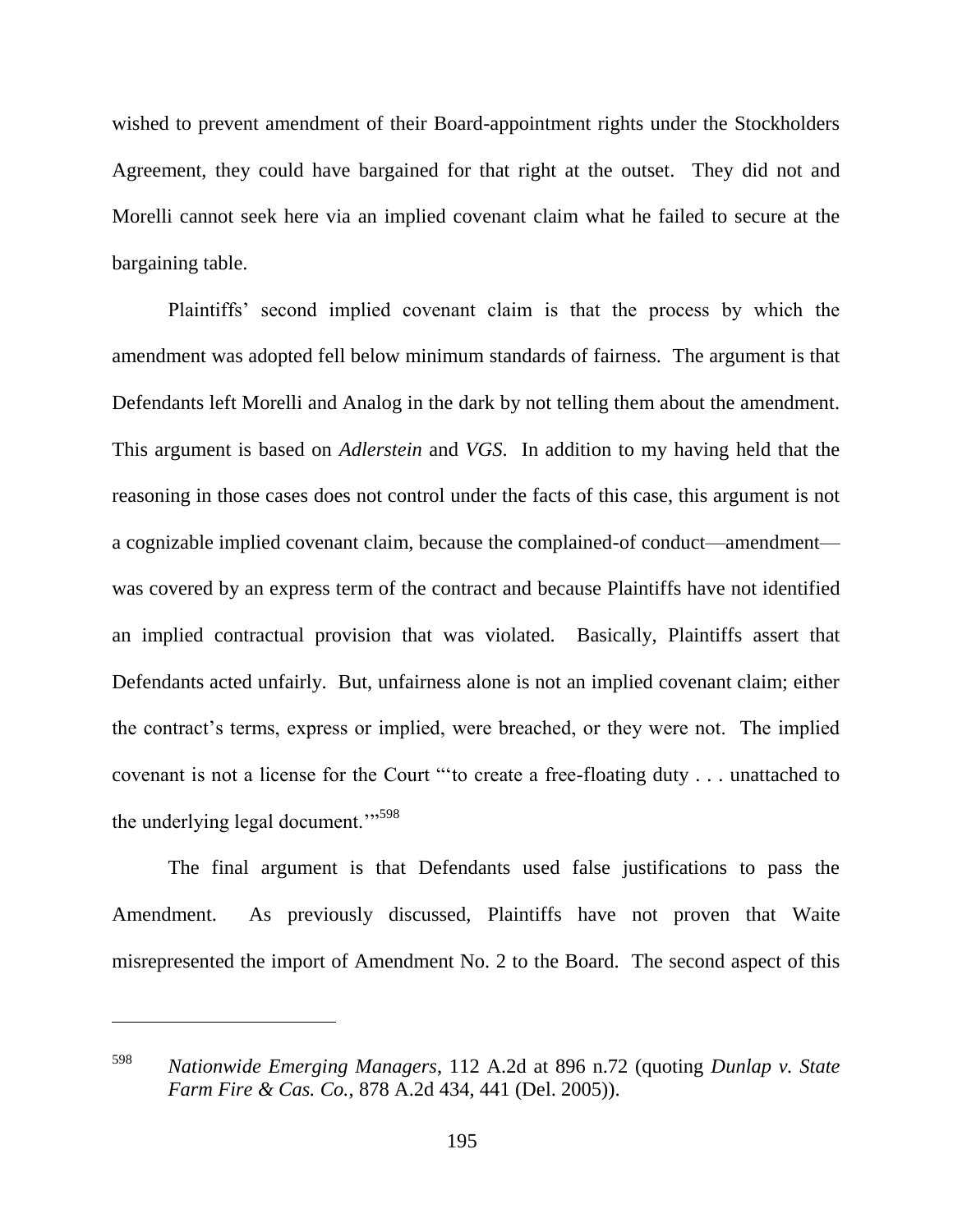argument is that Waite misrepresented the purpose of Amendment No. 2 to the other stockholders. This is not an implied covenant claim.<sup>599</sup> Instead, it appears to involve Plaintiffs asserting that other people, not parties to this litigation, fraudulently were induced into adopting Amendment No. 2. Plaintiffs have not explained how they have standing to bring fraudulent inducement claims on behalf of unnamed stockholders and then transform those claims into implied covenant claims. They do not have such standing because only parties to an agreement can assert a claim for breach of the implied covenant.<sup>600</sup>

For these reasons, Plaintiffs have failed to prove a breach of the Stockholders Agreement or the related implied covenant of good faith and fair dealing.

#### **D. Plaintiffs' Tortious Interference Claims**

Plaintiffs also assert three claims for tortious interference with prospective business relations. They have abandoned all of their tortious interference with contract claims. With the exception of the B of I financing situation, these claims border on frivolous. The only tortious interference claim asserted against Horne relates to the DSC.

―To prove a claim for tortious interference with prospective business relations, a plaintiff must show: (1) a reasonable probability of a business opportunity; (2) intentional

<sup>599</sup> Disingenuous invocation of a contractual provision, *i.e.*, utilizing a contractual provision with ulterior motives, is not an implied covenant claim. *Id.* at 897.

 $600$  *Gerber v. Enter. Prods. Hldgs., LLC*, 67 A.3d 400, 421 n.53 (Del. 2013) ("We reject [the] argument that the implied covenant applies to nonparties to the contract.‖), *overruled in irrelevant part*, *Winshall v. Viacom Int'l Inc.*, 76 A.3d 808 (Del. 2013).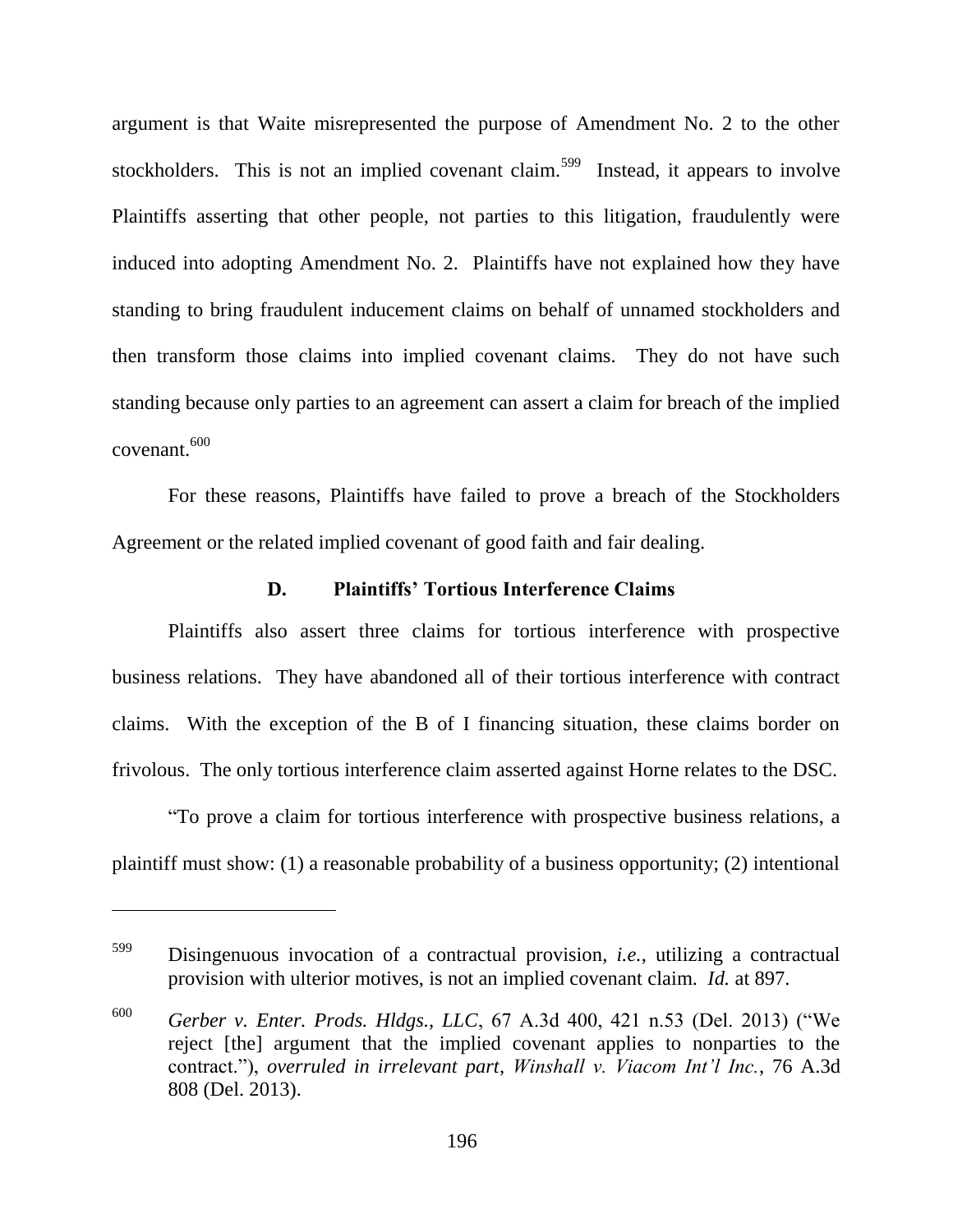interference by a defendant with that opportunity; (3) proximate causation; and (4) damages."<sup>601</sup> In the context of tortious interference with contract, Delaware law recognizes a privilege known as the stranger doctrine.  $602$  Defendants contend that the privilege also applies to tortious interference with prospective business relations. I question that, but consider it unnecessary to decide that here.

## **1. DSC**

Horne contends that Plaintiffs' interrogatory responses only allege interference with the 2012 DSC. It is true that those responses only allege that Defendants interfered with "the opportunity to obtain media coverage for the benefit of OptimisCorp in connection with the 2012 DSC in Los Angeles,  $CA.^{603}$  Nevertheless, Plaintiffs now appear to argue that Defendants tortiously interfered with that event in 2010, 2011, 2012,

<sup>601</sup> *Beard Research, Inc. v. Kates*, 8 A.3d 573, 607-08 (Del. Ch.), *aff'd sub nom. ASDI, Inc. v. Beard Research, Inc.*, 11 A.3d 749 (Del. 2010).

 $602$  The stranger doctrine is a slight extension of the principle that "a party to a contract cannot be liable both for breach of that contract and inducing that breach.‖ *Shearin v. E.F. Hutton Gp., Inc.*, 652 A.2d 578, 590 (Del. Ch. 1994). Under the stranger doctrine, "employees . . . of a contracting corporation cannot be held personally liable for inducing a breach of contract by their corporations when they act within their role." *Id.* Stated differently, "an officer or director may be held personally liable for tortious interference with a contract of the corporation if, and only if, said officer or director exceeds the scope of his agency in so doing." Int'l Ass'n of Heat & Frost Insulators & Asbestos Workers Local Union 42 v. *Absolute Envtl. Servs., Inc.*, 814 F. Supp. 392, 400 (D. Del. 1993). *See also Tenneco Auto. Inc. v. El Paso Corp.*, 2007 WL 92621, at \*5-6 (Del. Ch. Jan. 8, 2007) (describing the stranger doctrine and the policy underlying the privilege).

<sup>603</sup> JX 939.0024.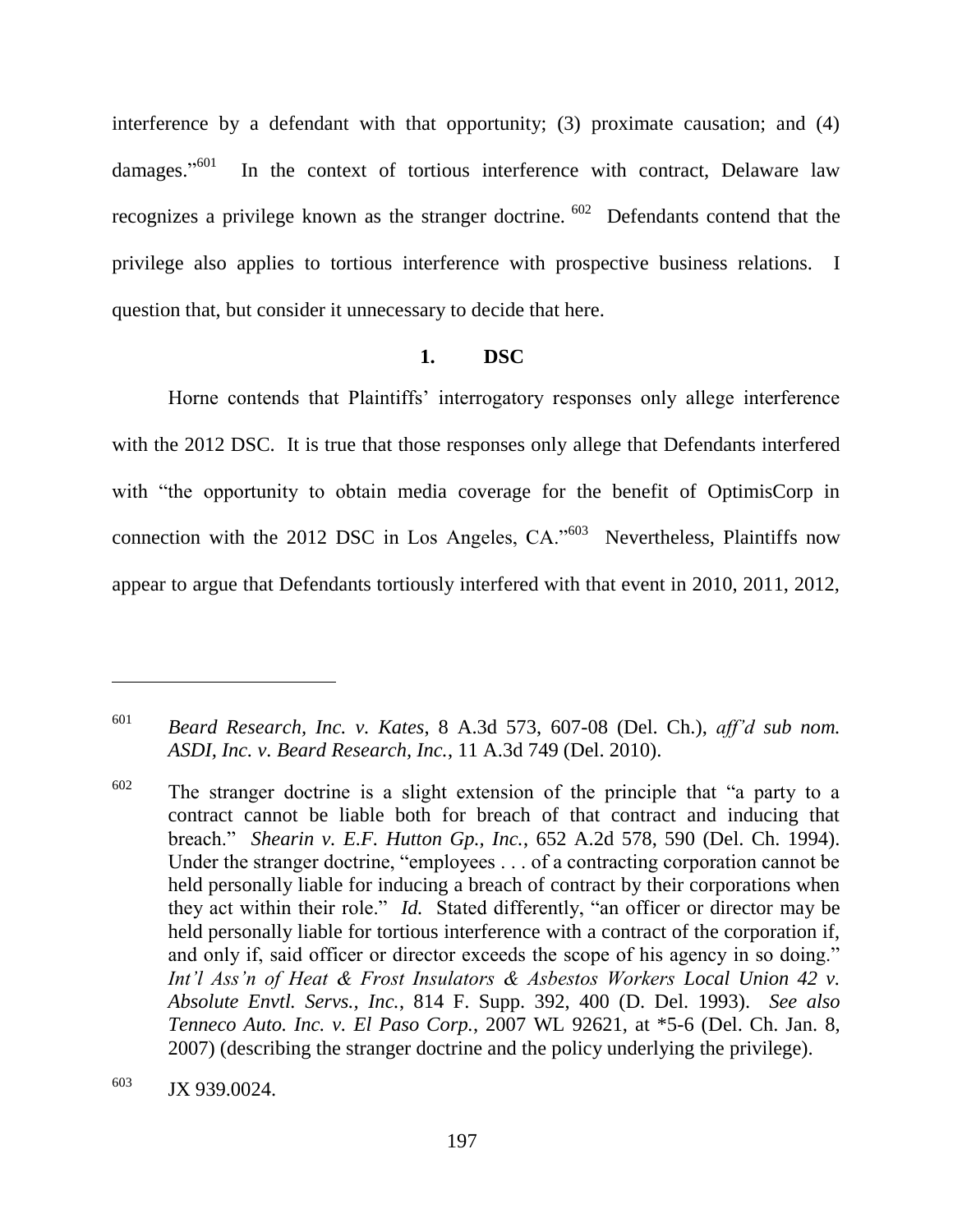and then "killed the event" thereafter.  $604$  This is consistent with Plaintiffs' generally shifting litigation strategy and, in itself, provides a sufficient basis to deny their claim as to the DSC in all respects except the 2012 event. Regardless, I find no evidence of tortious interference with the DSC in any year. $605$ 

The strongest evidence of "interference" is that Horne allegedly told Owens not to work on the DSC and that Waite called it a waste of time or money or both.<sup>606</sup> Plaintiffs also contend that Waite countermanded Morelli's instructions. This evidence falls woefully short of proving tortious interference. By his own testimony, Morelli acknowledged that the event was successful each year, particularly in 2010. And, Owens admitted that he ignored the alleged instruction from Horne not to work on the event. Waite participated in the event all three years, and each of the other Defendants, Atkins, Smith, and Horne, also participated at least once. Accordingly, Plaintiffs have not proven there ever was any "interference" with the DSC.

 $604$  POB 66.

<sup>&</sup>lt;sup>605</sup> I summarily dismiss Plaintiffs' *ipse dixit* claim that Defendants "killed" the event after 2012. This claim was not made previously, and Defendants were not given fair notice of it. In addition, Plaintiffs failed to identify any evidence supporting such a claim.

<sup>606</sup> Apparently, many people considered the DSC extravagant. *E.g.*, Brys Dep. 192- 93 ("There also was a disagreement because I think various members of the company thought that the Optimis DSC was—I wouldn't say a waste of money, but it consumed a lot of money and resources and did not give a lot back to the company.").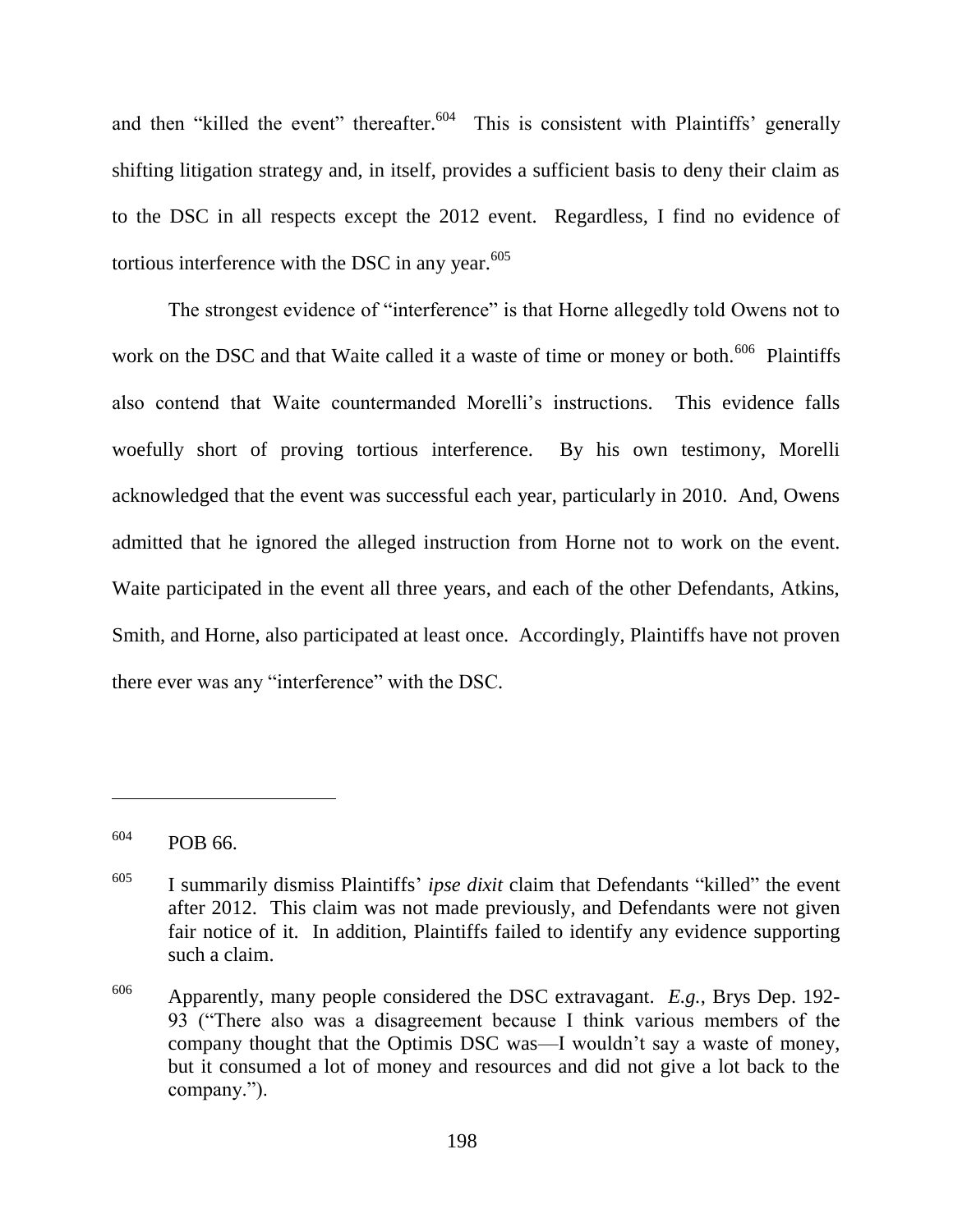Plaintiffs also completely failed to prove proximate causation, because the event took place each year and was successful. Plaintiffs seem to contend that, but for the alleged interference (that Plaintiffs have not proven), the event would have been *more* successful and the Company would have received *greater* media coverage and *better* advertising. In that regard, Plaintiffs rely primarily on two specific incidents: the withdrawal of the LA Tri Club's sponsorship and the ALA's decision not to sponsor the event. Neither of those incidents, however, was caused by Defendants. Plaintiffs allege, for example, that the LA Tri Club backed out because of Rohlinger's alleged phone comment to Owens. But, Rohlinger is not a defendant and Plaintiffs have not proven a conspiracy, so there is no basis to attribute his action to any of Defendants. Additionally, based on the evidence, I find that it is more probable than not that the LA Tri Club backed out because of their ongoing litigation with Morelli. Similarly, there is no evidence linking Defendants to the ALA's decision not to sponsor the DSC event. Instead, that decision appears to have resulted from the ALA's own policies and limitations as a non-profit entity.

Finally, Plaintiffs have advanced no persuasive evidence of damages. They cite no record evidence for their bald assertion that "the Company was damaged because it was not able to benefit from the visibility it otherwise would have gained through media coverage and greater penetration of its software into the marketplace. $10^{607}$ **Optimis** 

 $607$  POB 66.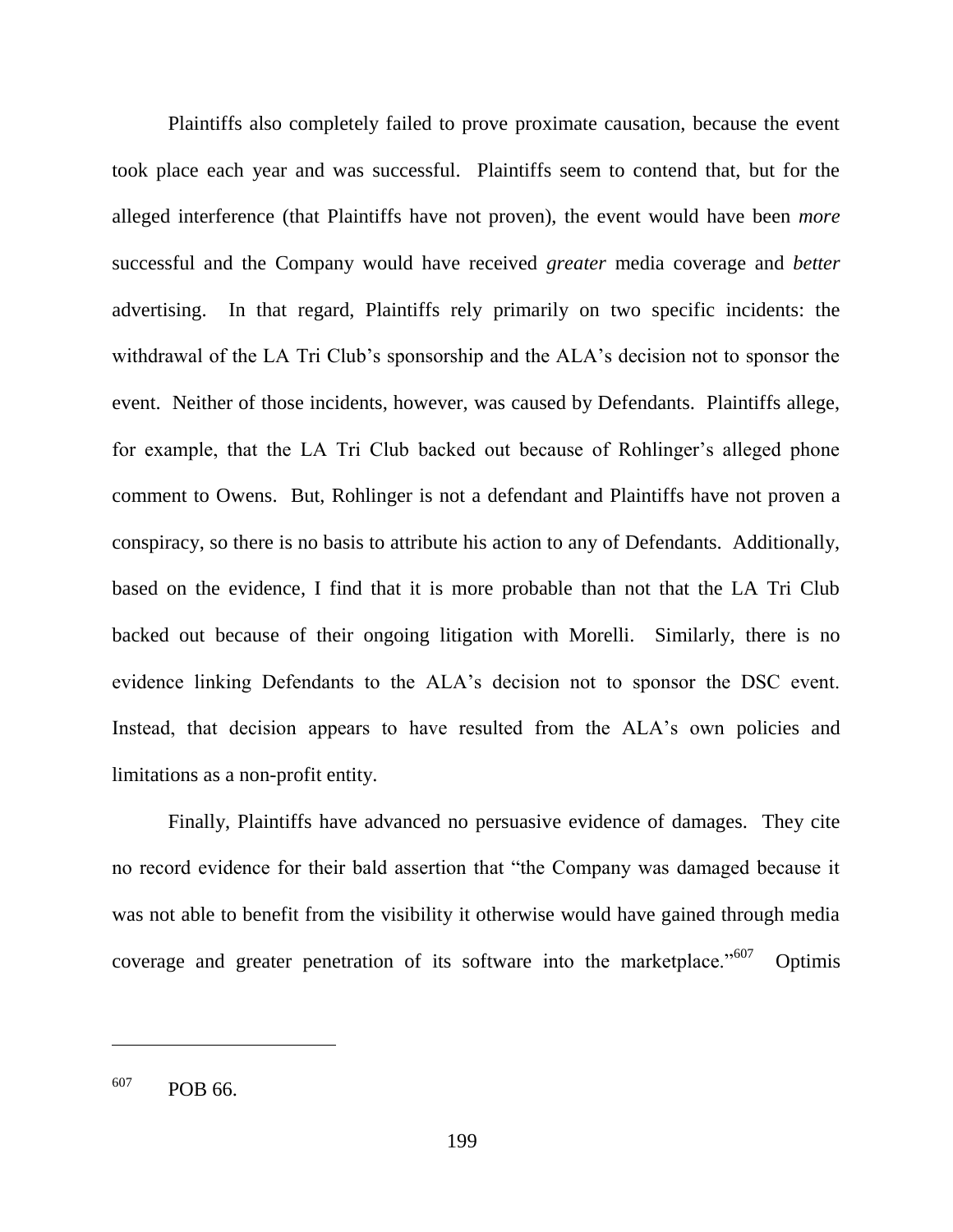successfully ran the DSC for at least three years, but Plaintiffs have not provided concrete evidence of a measurable benefit from that event in any of those years.

## **2. Preferred Therapy Provider Network**

Plaintiffs also contend that Defendants tortiously interfered with a potential business relationship with the Preferred Therapy Provider Network ("PTPN"). I did not include the story of PTPN in the fact Section *supra* because this claim is so flimsy that it borders on frivolous. The argument, basically, is that Waite's poor negotiating skills undermined a potential business relationship with PTPN. Plaintiffs contend that Waite deliberately sabotaged those negotiations.<sup>608</sup>

According to Morelli, the Company engaged in negotiations with PTPN to partner on some form of licensing agreement or similar venture in the fall and winter of 2010. This discussion "fizzled out at the end of  $2010$ ."<sup>609</sup> Morelli's version of events is that Michael Weinper, the president and cofounder of PTPN, had a wellness initiative called Physequality and that Optimis had a negotiating strategy under which Optimis would "present a firm stance to Michael Weinper that to succeed, he had to stop really trying to cram Physequality down the throats of his members and rebrand and present a new fresh strategy to them." $610$  Presumably, Physequality would be replaced by Optimis*Sport*, OptimisPT, or both. Morelli claims that, in the middle of a conference call with Weinper

 $608$  Horne, Atkins, and Smith had no involvement with the PTPN negotiations.

<sup>609</sup> Tr. 328 (Morelli).

<sup>610</sup> *Id.* at 330.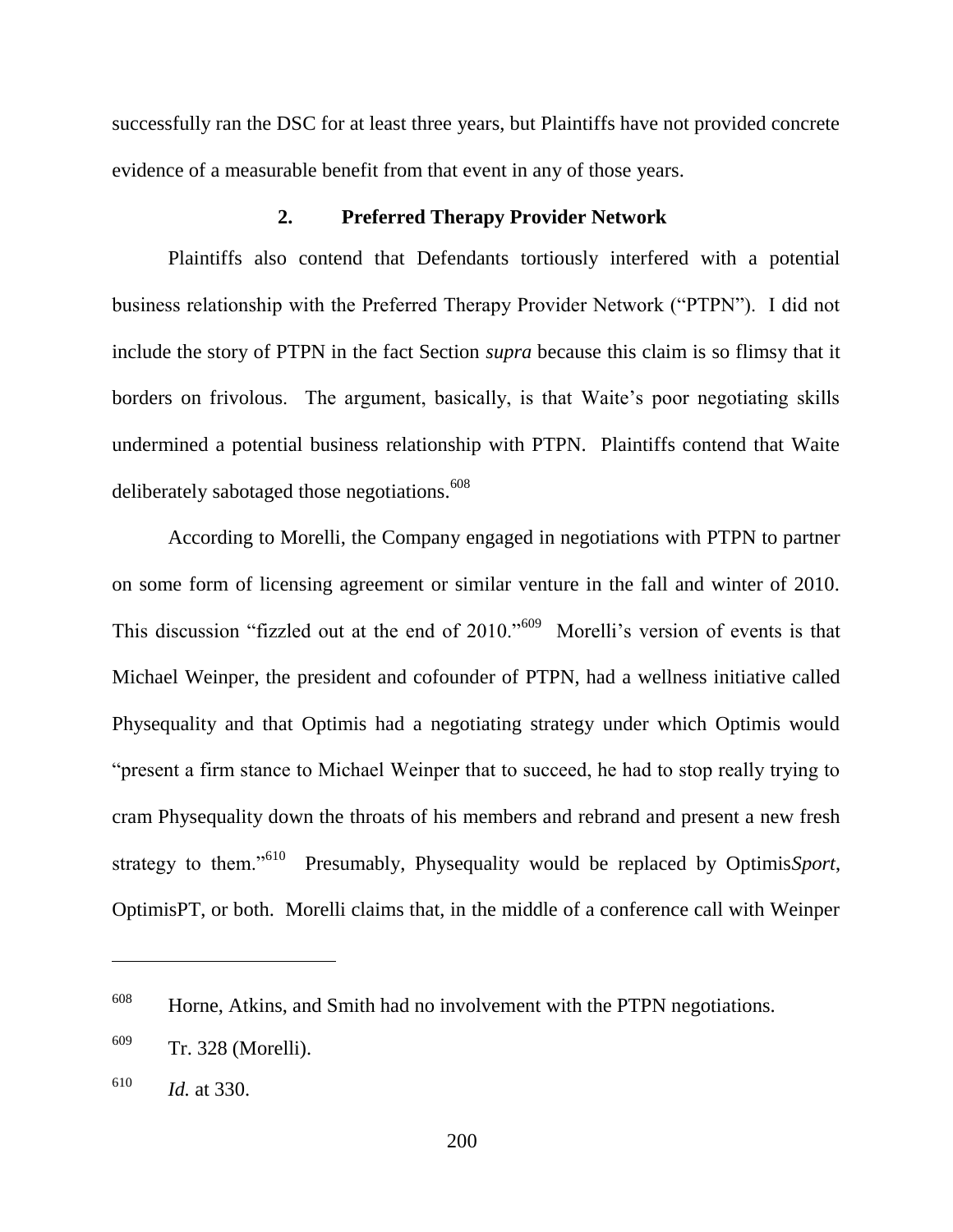in early December 2010, Waite interrupted and offered Weinper the opportunity to keep Physequality. Waite then flew to meet with Weinper and, as a result of that meeting, Weinper made a proposal to work with Optimis that Morelli described as a nonstarter. Even according to Morelli, Waite was "shocked" at how off the mark Weinper's proposal was.<sup>611</sup> Waite testified that he "worked hard to try to get that deal to close," which would have served his own interests as an Optimis stockholder.<sup>612</sup> Waite said he volunteered to fly out to meet with Weinper because, from his perspective, the process was failing and on the conference call it "looked like  $\ldots$  it was going to die."<sup>613</sup>

Even assuming Morelli's version of events is accurate, Plaintiffs have not proven tortious interference. Waite unquestionably acted within the scope of his authority. If Morelli was displeased with Waite's efforts, he should have overruled him as CEO or otherwise criticized his actions in the nature of a performance review. Instead, Morelli let Waite meet with PTPN and continue the discussions, notwithstanding Morelli's testimony that Waite already had torpedoed the negotiations. This incident represents nothing more than a disagreement between two senior executives as to how best to deal with a prospective client. It is far from an actionable tort.

Furthermore, tortious interference with business relations requires a showing that there was reasonable probability of a business relationship. The most reasonable

<sup>611</sup> *Id.* at 335.

<sup>612</sup> *Id.* at 1028.

<sup>613</sup> *Id.* at 1029.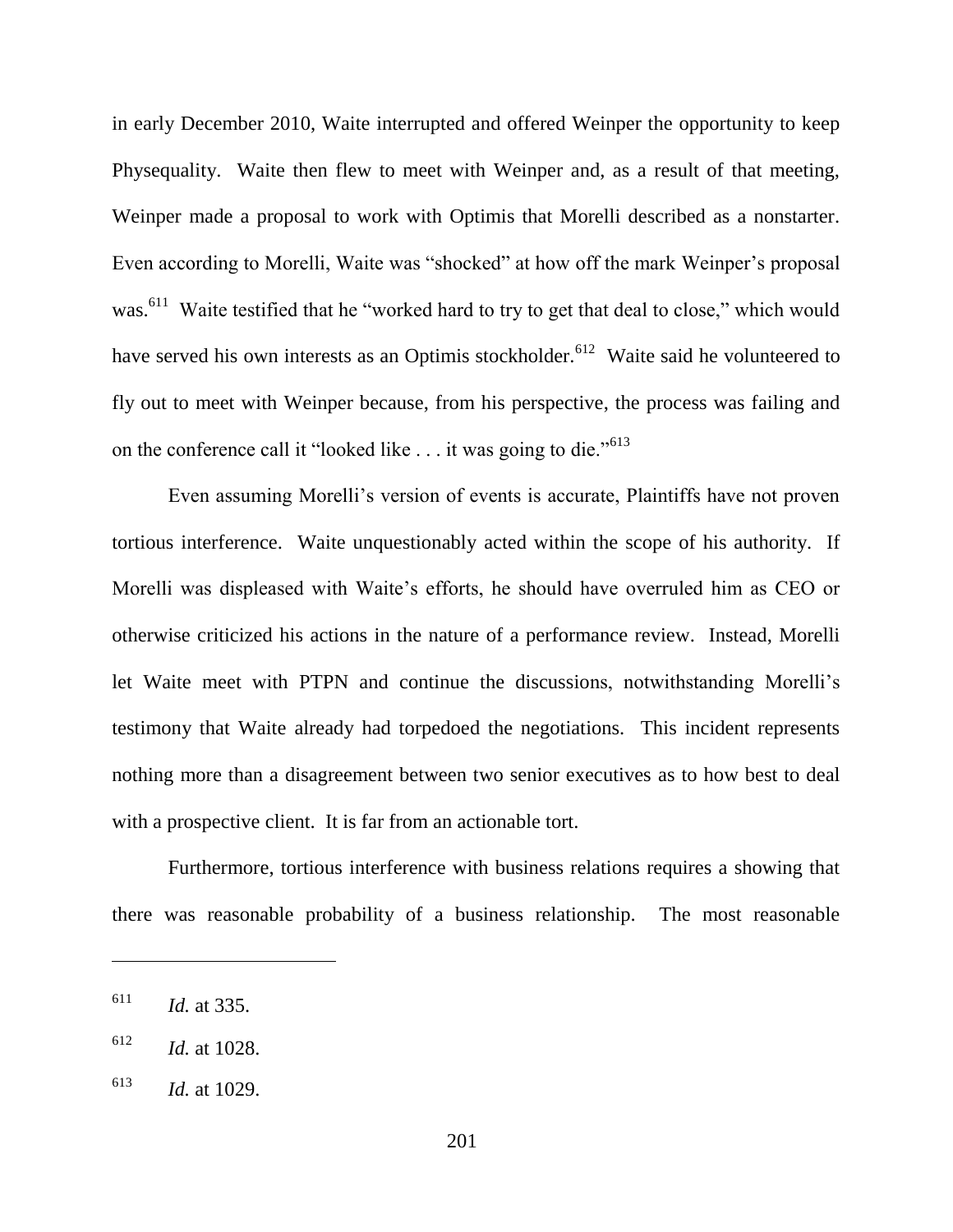inference from the testimony of Waite and Morelli is that Weinper was not interested in letting go of Physequality, as evidenced by PTPN's inadequate proposal to Optimis. Thus, Plaintiffs have not proven a reasonable probability of a business relationship. Similarly, they also failed to prove the necessary elements of proximate cause and damages. Thus, Plaintiffs failed to meet their burden of proof on all aspects of the PTPN claim.

# **3. Bank of the Internet financing**

The B of I financing is a closer call. Ordinarily, the filing of a lawsuit is privileged action and cannot form the basis of liability for tortious interference.<sup>614</sup> Such a filing, however, must be in good faith. On the one hand, it is difficult to conclude that the Rescission Action was filed in bad faith. Within days after the Director Defendants filed it, Optimis tacitly acknowledged the merits of the lawsuit's primary claim by reworking its corporate structure and assigning Rancho away to Tinoco.<sup>615</sup> On the other hand, the timing of the Rescission Action is difficult to ignore. The Director Defendants resigned on the day the B of I loan documents were supposed to be executed, and they filed the Rescission Action the next day. This raises the question of whether an otherwise colorable lawsuit can be filed in bad faith by virtue of its timing.

<sup>614</sup> *See Corning Inc. v. SRU Biosystems, LLC*, 292 F. Supp. 2d 583, 586 (D. Del. 2003) ("Section 773 of the Second Restatement [of Torts] provides a defense to a party who, in good faith, files an action to protect a legal interest.").

 $^{615}$  JX 800.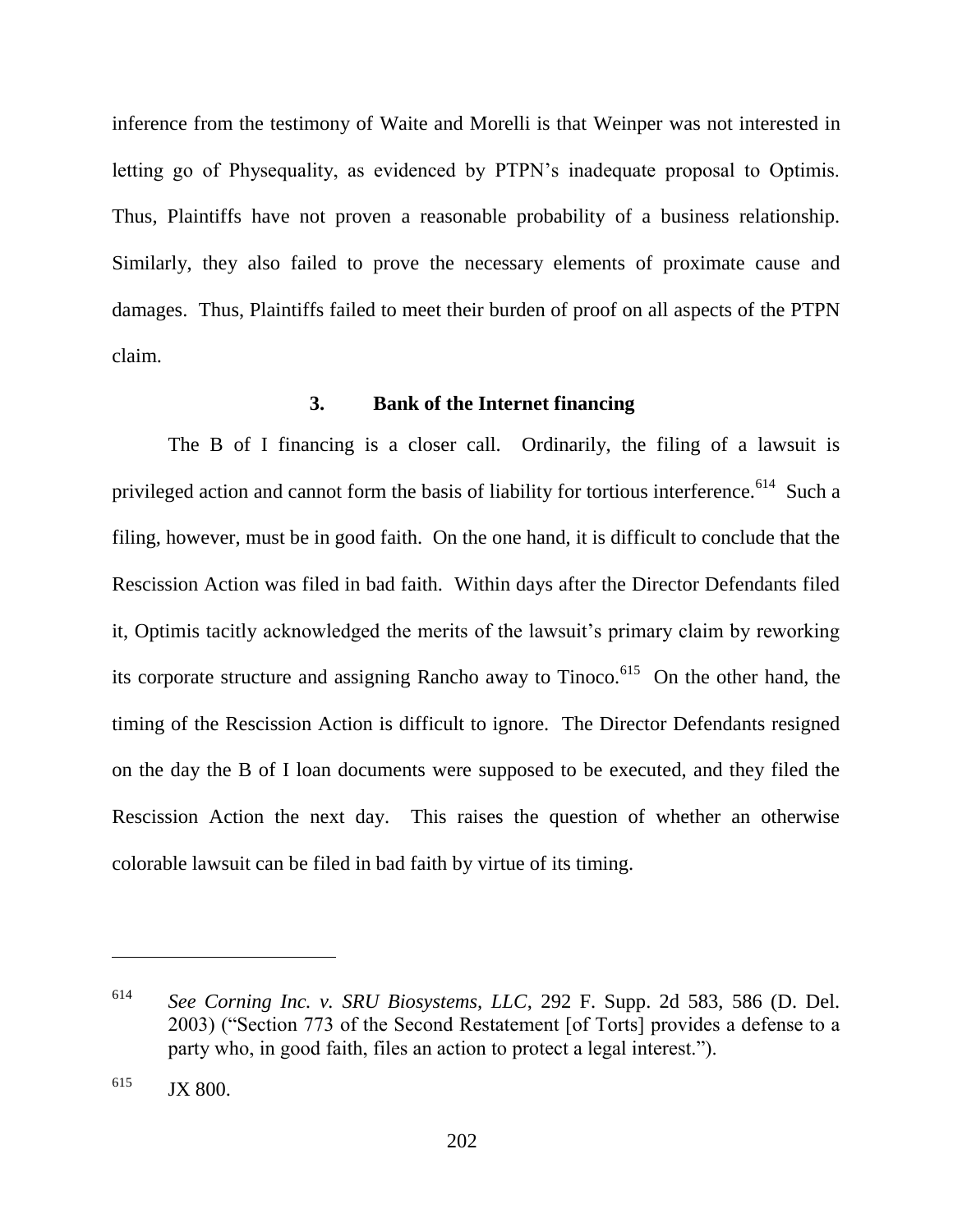Regardless of whether the Rescission Action was privileged, Plaintiffs have not met their burden of proving all the elements for a claim of tortious interference. In particular, it is questionable whether they have shown proximate cause and they definitely have not shown damages. With respect to proximate cause, the documentary record indicates that the B of I officials were quite concerned about the Rescission Action.<sup>616</sup> The lawsuit, however, was not B of I's only concern. Their representatives noted the "huge operational risk with [the Director Defendants'] departure" and wrote that the lender needed to "perform an operational assessment of Rancho with your newly appointed managers and determine its going concern."<sup>617</sup> Thus, the Director Defendants' resignation itself was a concern.

Additionally, the record shows that B of I continued negotiations with Optimis after the Rescission Action was filed.<sup>618</sup> On July 18, a B of I representative emailed Morelli and stated that the lender's "chief legal counsel believes that unless all of the complaints have been dismissed we are not in a position to go forward."<sup>619</sup> That email specifically references the TRO in the Rescission Action, but Geller's litigation against

<sup>&</sup>lt;sup>616</sup> JX 794.0001 (6/28/13 email from B of I representative to Morelli and others: ―This litigation and the issues raised by the litigation have drastically changed (i.e., increased) the risk profile of the proposed loan transaction.").

 $617$  JX 793.0001 (6/28/13 email from B of I representative to Morelli and others).

 $E.g., JX 794.0001$  ("This email is not a loan commitment, but rather an expression of the Bank's willingness to continue to investigate the viability of making a loan to OptimisCorp.").

 $^{619}$  JX 813.0001.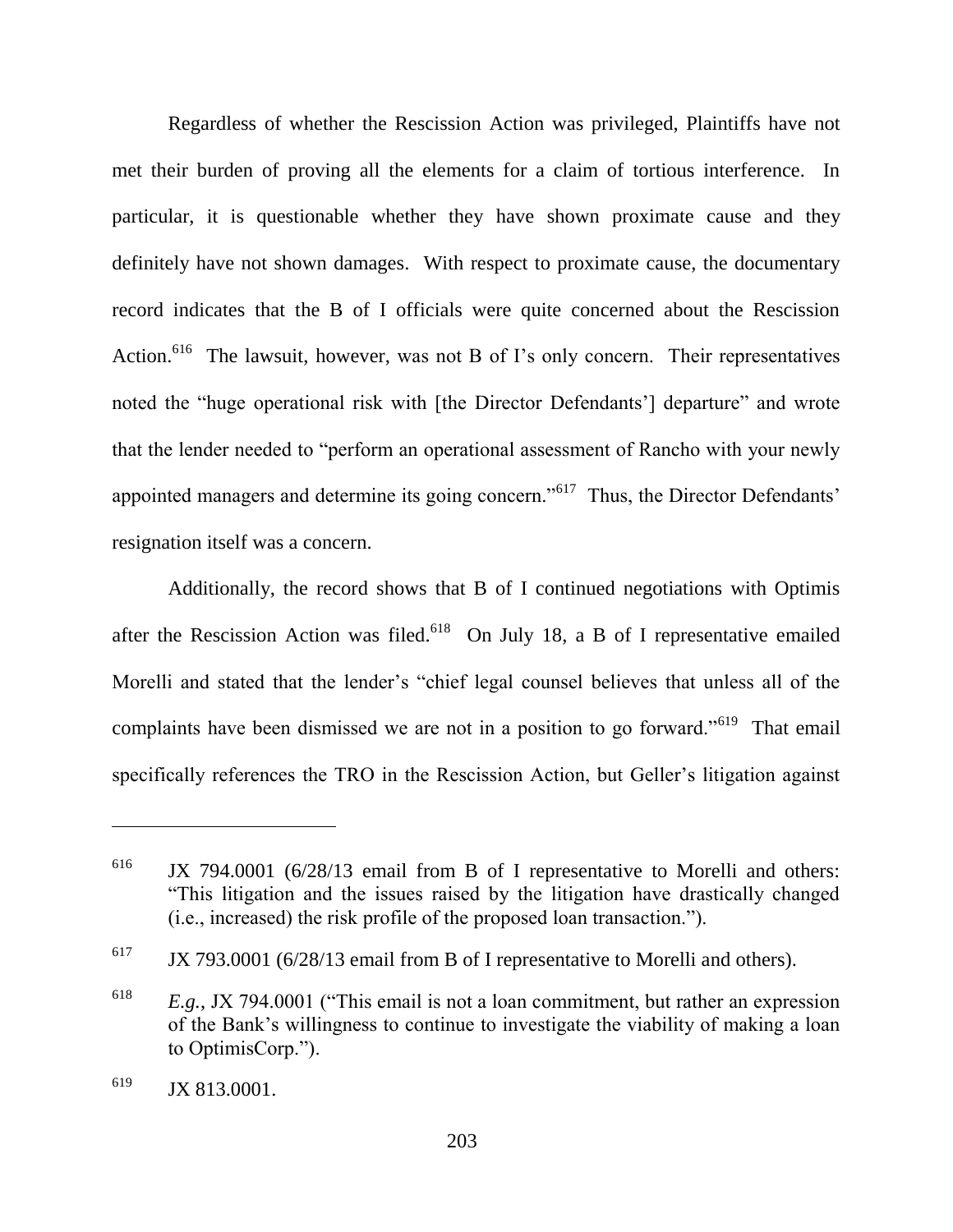the Company also remained pending at this time, making it unclear if B of I required that litigation to be resolved as well. Overall, it seems that B of I was concerned primarily, but not exclusively, about the Rescission Action. In any event, even assuming *arguendo* that Plaintiffs have met their burden of proof as to proximate cause, Plaintiffs have made no showing sufficient to satisfy their burden with respect to damages.

The Company, according to Morelli, eventually did receive financing from a Boston-based lender called SCM sometime in the summer of  $2013$ .<sup>620</sup> The terms of that financing are not in the record and it is unclear not only when that loan was made, but also whether the SCM loan was on better or worse terms than the B of I loan. There also has been no effort to quantify the purported harm to Optimis, if any, caused by the delay in not receiving financing. Thus, even if Plaintiffs had made a showing sufficient to overcome the defense that filing a lawsuit is a privileged action, and even if they sufficiently had proven proximate cause, Plaintiffs failed to meet their burden of showing damages. Therefore, Plaintiffs' claim for tortious interference with the B of I financing will be dismissed.

## **E. There Was No Aiding and Abetting**

It is unclear whether Plaintiffs assert that Smith and Atkins aided and abetted Waite, $621$  but Plaintiffs have asserted that Horne aided and abetted the alleged wrongs committed by the Director Defendants, and Waite in particular, even if Horne was not a

 $620$  Tr. 669-72. That is less than three months after the filing of the Rescission Action.

 $621$  Plaintiffs essentially put all of their eggs in the "vast conspiracy" basket.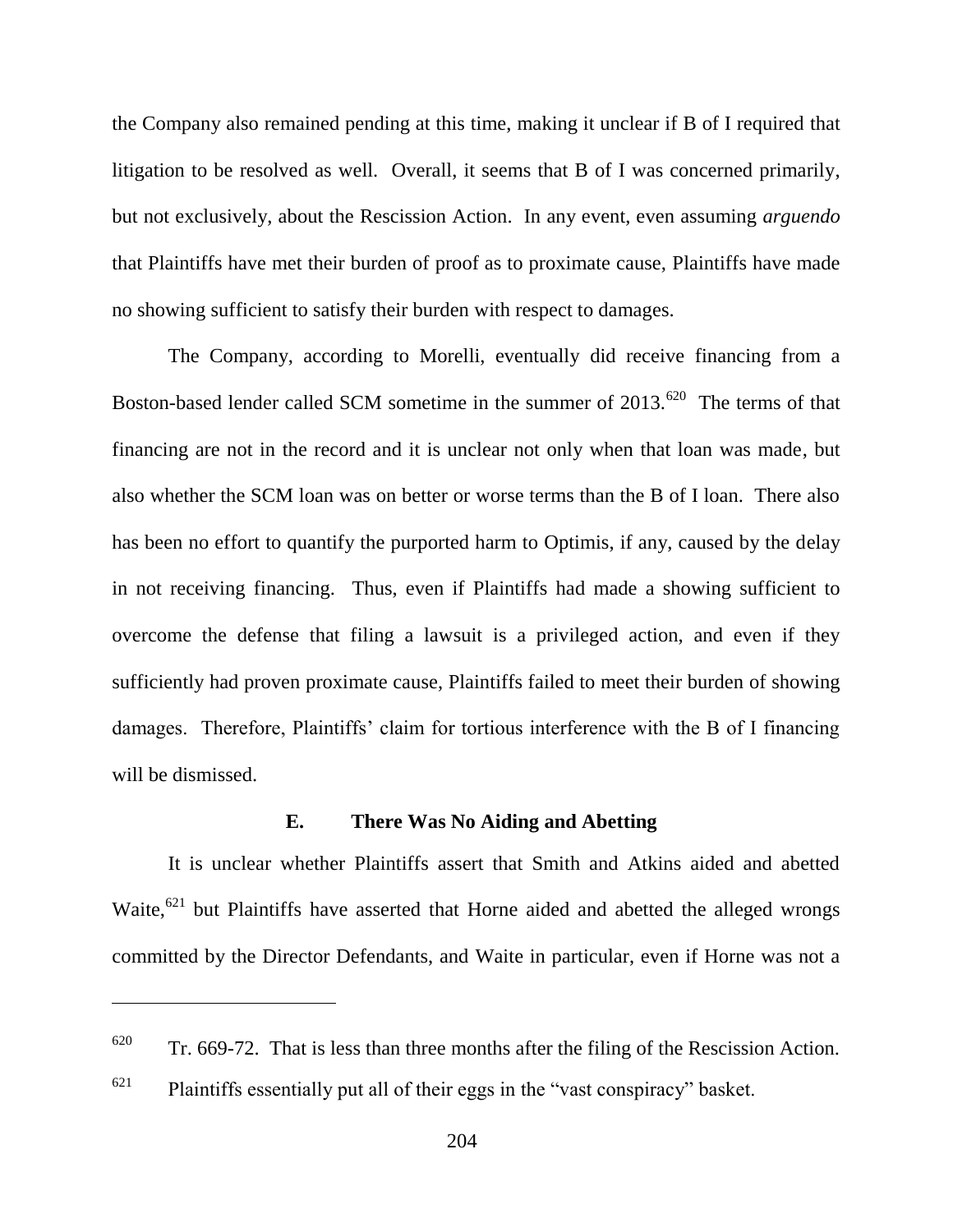member of a conspiracy. Aiding and abetting requires proof of: "(1) the existence of a fiduciary relationship; (2) a breach of that fiduciary's duty; (3) Defendants' knowing participation in that breach; and (4) damages.<sup> $1622$ </sup> Conduct by a fiduciary (such as Horne), however, that would amount to aiding and abetting is instead an independent breach of that fiduciary's duties. $623$ 

Here, the aiding and abetting claim against Horne fails because there was no underlying breach of fiduciary duty with which he was involved. The only breach of fiduciary duty claim Plaintiffs have proved involved the failure of the Director Defendants to inform the Board about the flaw in Optimis' corporate structure. There is no evidence Horne knew of that defect or that Horne had any involvement with the subsequent Rescission Action. Additionally, with respect to most of the facts underlying Plaintiffs' fiduciary duty claims—such as manipulating the Geller Investigation and attempting to take over the Company—Waite acted alone. There is no evidence that Smith or Atkins played any role in the Geller Investigation. Horne's role was limited to: (1) dealing with Morelli's attempt to have Horne and Brys convince Geller to drop her claims; (2) being interviewed by Solomon, at which time he revealed his biases; and (3) advising Brys about the possible need to amend the Stockholders Agreement. I already have discussed the first two items. As to the third, it is not surprising that Horne, as

<sup>622</sup> *In re Crimson Exploration S'holder Litig.*, 2014 WL 544919, at \*27 (Del. Ch. Oct. 24, 2014).

<sup>623</sup> *Higher Educ. Mgmt. Gp., Inc. v. Mathews*, 2014 WL 5573325 at \*13 & n.78 (Del. Ch. Nov. 3, 2014).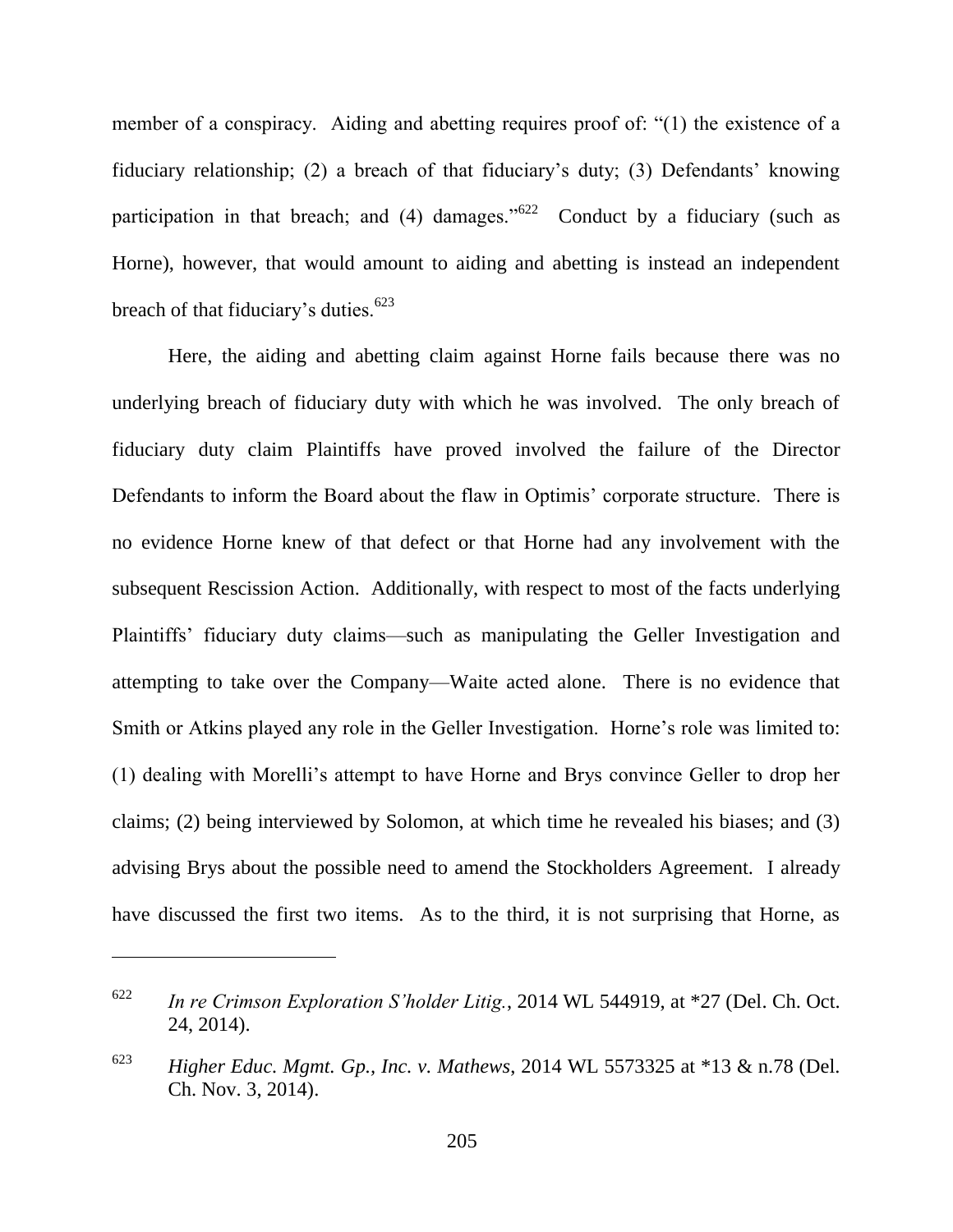Optimis' CFO, knew about the provision in the Stockholders Agreement effectively giving Morelli the ability to appoint a majority of Optimis' Board until early 2015. Similarly, once Brys told Horne that it might be necessary to remove Morelli as CEO, it would have been consistent with Horne's duties as an officer of Optimis to advise her of the provision in the Stockholders Agreement that would enable Morelli to reverse any such action. Thus, Plaintiffs have not proven any aiding and abetting.

# **F. Plaintiffs' Damages Calculations Are Speculative and Unreliable**

Plaintiffs request approximately \$50 million in damages and equitable relief in the form of a two-year extension of the Stockholders Agreement. I conclude first that Plaintiffs have not proven any damages.

With respect to money damages, Plaintiffs' showing in this regard was inadequate to support any form of monetary relief. Plaintiffs' damages expert, Walter Bratic, calculated damages by comparing the Company's actual performance against a combination of prior management projections developed in 2012 and new management projections developed after Horne and the Director Defendants left Optimis.<sup>624</sup> As Defendants pointed out in their pre- and post-trial briefing, the problems with Plaintiffs' damages calculations are legion. Yet, Plaintiffs have failed to address the majority of those concerns. The most fundamental flaw is that Bratic relied upon management projections (the "Projections") that are unreliable and highly speculative.

 $K_{10}$  JX 1085.0001. Horne also contends that the latter projections were developed for this litigation and not in the ordinary course of business, rendering them especially unreliable. I need not reach this argument, however.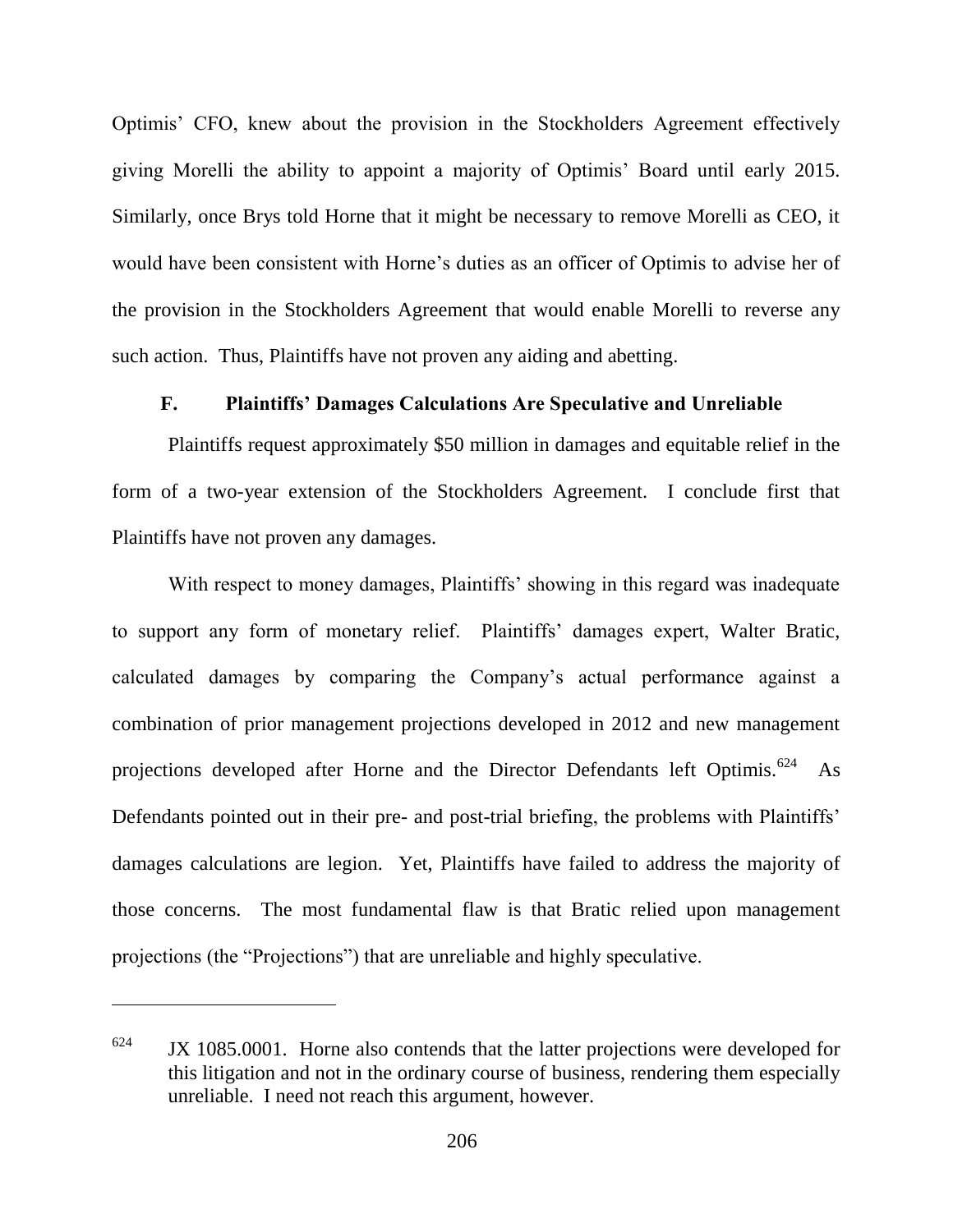The Projections come from Optimis' September 2012 PPM.<sup>625</sup> Notably, although the Projections paint a rosy picture of Optimis' future, no one invested in the Company on the basis of that PPM. I question the overall growth predicted by the Projections in general. More importantly, I find no reliable basis in the record whatsoever for the predicted explosion in revenue from the Software Division. The following table shows the revenue and income-before-tax figures from the Projections, with year-over-year growth percentages indicated in brackets:<sup>626</sup>

|                   | 2010(A)      | 2011(A)      | $2012$ (E)    | 2013(E)      | 2014(E)      |
|-------------------|--------------|--------------|---------------|--------------|--------------|
| Clinical          | \$28,383,990 | \$32,143,500 | \$39,778,839  | \$48,862,040 | \$58,940,076 |
| Revenue           |              | $[13.25\%]$  | $[23.75\%]$   | $[22.83\%]$  | $[20.63\%]$  |
| Software          | \$528,565    | \$1,001,157  | \$1,663,539   | \$6,372,160  | \$15,593,826 |
| Revenue           |              | $[89.41\%]$  | $[66.16\%]$   | $[283.05\%]$ | $[144.72\%]$ |
| Total Income      | \$(707, 841) | \$19,983     | \$(1,641,631) | \$1,226,414  | \$11,287,759 |
| <b>Before Tax</b> |              |              |               |              |              |

The Projections estimate that software revenue would be fifteen times larger by the end of 2014 than it was in 2011. Similarly, the Company's income before taxes was expected to be roughly nine times larger in 2014 than in 2013.

Part of the clinical growth was expected to come from acquisitions of additional clinics, which the Company has not made. Additionally, the assumed growth in acquired clinics, fifteen per year from 2012-2014 and then ten per year for 2015 and 2016, is entirely out of line with the fact that the Company acquired, on average, only 4.25 clinics

 $^{625}$  JX 289.

 $626$  JX 289.0119.  $(4)$  represents actual results and  $(4)$  represents expected results.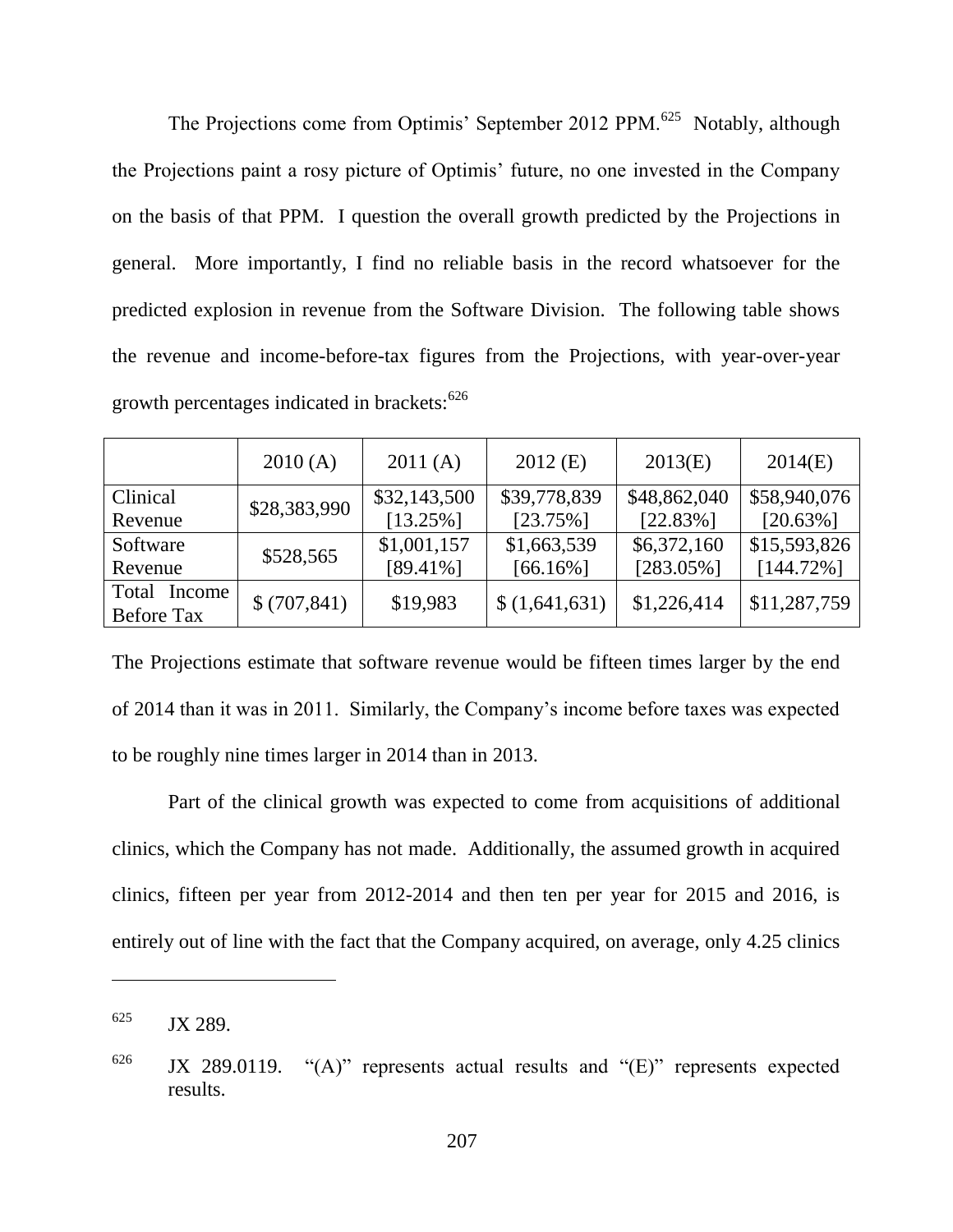per year from  $2009-2012$ .<sup>627</sup> Most of the Company's clinical acquisitions occurred in 2007 and 2008, when 19 and 21 clinics were acquired, respectively. There is no basis in the record to assume that the Company suddenly would start acquiring dramatically more clinics.

With respect to the Software Revenue, the evidence shows that OptimisPT was, at best, only marginally more developed as of 2012 than it was when it was released in late 2009. Thus, PT provides no support for the predicted growth explosion.<sup>628</sup> Indeed, Levine testified that, even as of trial in February 2015, OptimisPT still was not being developed quickly enough and the Company was "in the same boat of not having resources."<sup>629</sup> The likely contribution of Optimis*Sport* to revenue and income is even more speculative. <sup>630</sup> Accordingly, I find that the factual record does not support the massive predicted growth in revenue for the Software Division.

 $627$  JX 1014.0005-.0006.

<sup>628</sup> Tr. 754-56 (Fearon).

<sup>629</sup> *Id.* at 1597.

<sup>630</sup> The revenue figures for Optimis*Sport* border on fantasy. Most of the testimony at trial suggested that Sport was not even at a level to be salable during most of the time period relevant to this litigation. It generated or was predicted to generate revenue for the first time at the end of 2012, amounting to \$11,880. The Projections then indicate that Sport was predicted to generate \$558,000 in 2013, \$3.4 million in 2014, \$8.4 million in 2015, \$13.4 million in 2016, \$16 million in 2017, and \$16.1 million in 2018. JX 1085.0031-.0038. Other than the fact that senior management of Optimis, including Horne, were willing to give these Projections to investors, there has been no evidentiary showing that these revenue figures for the Sport product are anything more than mere speculation. Regarding the creation of the Projections, Horne testified that Morelli provided the inputs for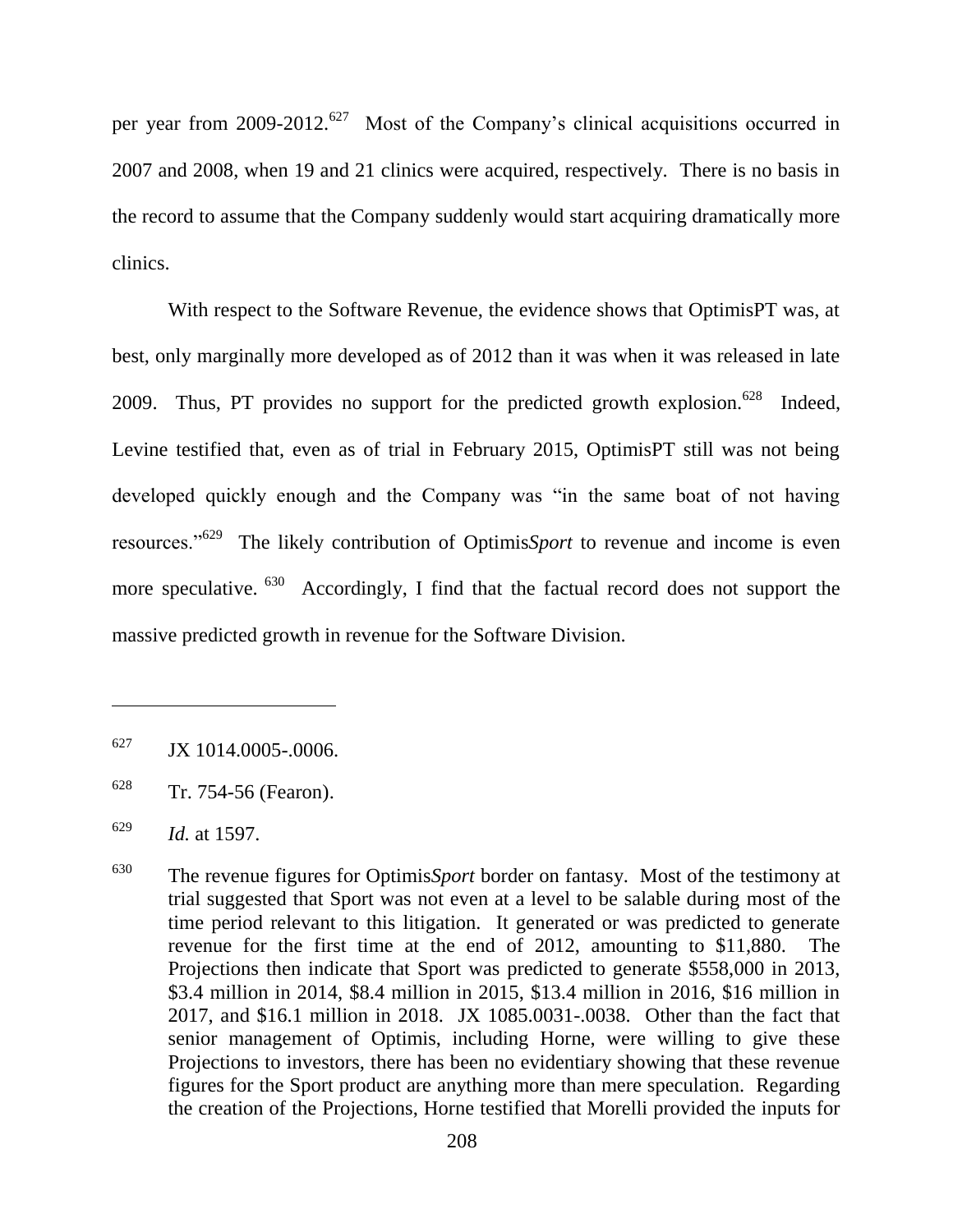Perhaps these flaws could be rationalized, to some extent, if the Company previously had been remotely in the ballpark with respect to its forecasts. But, the evidence showed that the Company's previous projections egregiously overstated future performance. In the 2009 PPM, the Company forecasted that, in 2012, the Clinical Services Division would have 90 clinics and \$63 million in revenue and the Software Division would generate \$23 million in revenue from OptimisPT alone.<sup>631</sup> The September 2012 PPM had reduced 2012 revenues for the Clinical Services Division, which only had 57 clinics, to about \$40 million and revenue for the Software Division, which now included *both* OptimisPT and Optimis*Sport*, to \$1.66 million.<sup>632</sup> In quite an understatement, Horne explained: "It's just—this company did not meet its forecasts." $633$ As of 2012, Optimis' 2009 PPM had overstated the number of clinics the Company would have by 33 and achieved only about 63% of its predicted revenue for the Clinical Services Division.

Sport: "If I was looking at OptimisSport, the only person we could really go to would be Alan, *because we never actually developed a product or determined how we were going to price it.*" Tr. 1324 (emphasis added). Basically, the Sport projections were based solely on Morelli's vision of the product, which had not been developed yet. Horne continued: "But, again, we didn't know how we were going to market it to the [physical therapists]. All we knew is we hoped we were going to get 70 to \$80 a visit. It was going to be cash from the individual patient, not the insurance companies. And we were going to try and charge a percentage of that per-visit fee as a licensing fee." *Id.* at 1325.

- <sup>631</sup> JX 75.0113; Tr. 1328-29 (Horne).
- <sup>632</sup> JX 289.0119; Tr. 1329-31 (Horne).
- <sup>633</sup> Tr. 1331.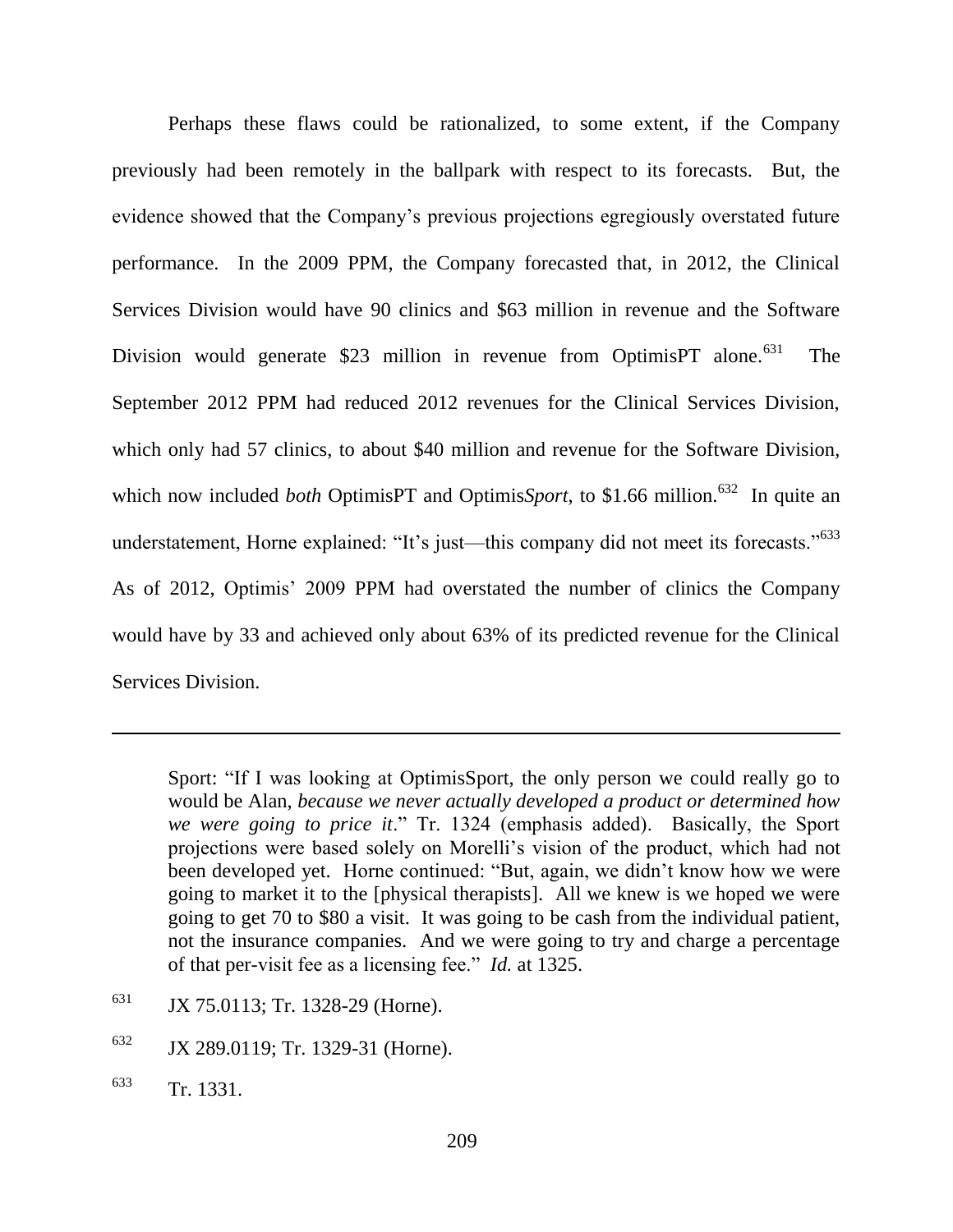I therefore find that the Projections that form the basis of Plaintiffs' damages calculation are speculative, especially as to Optimis*Sport*, and generally unreliable. There is ample support in Delaware precedent for rejecting damages claims based primarily on speculative evidence.<sup>634</sup> Although I need not address all of the other problems with Bratic's damages calculations, I note the following additional concerns. Neither Plaintiffs nor Bratic made any effort to apportion the harm allegedly suffered among the three separate plaintiffs, namely, Morelli, Optimis, and Analog.<sup>635</sup> Plaintiffs give short shrift to this concern, but it remains the fact that each Plaintiff has to prove that he or it is entitled to damages. There also is no indication that Bratic apportioned the harm from each alleged wrong. Even though I have found liability on one fiduciary duty claim, the evidence of record makes it impossible to determine what amount of damages, if any, was caused by that wrong.

Plaintiffs contend that, because they have shown that Defendants engaged in wrongdoing, the Court should overlook the speculative nature of their damages calculation.<sup>636</sup> In the same vein, they note that "Delaware law dictates that the scope of

<sup>634</sup> *See In re Mobilactive Media, LLC,* 2013 WL 297950, at \*24 (Del. Ch. Jan. 25, 2013); *cf*. *Doft & Co. v. Travelocity.com Inc.*, 2004 WL 1152338, at \*5-6 (Del. Ch. May 21, 2004) (finding management projections unreliable in the context of an appraisal action because, among other reasons, management themselves did not regard them as reliable).

<sup>635</sup> Tr. 943 (Bratic).

<sup>&</sup>lt;sup>636</sup> *See In re Mobilactive Media,* 2013 WL 297950, at \*24 ("Public policy has led Delaware courts to show a general willingness to make a wrongdoer 'bear the risk of uncertainty of a damages calculation where the calculation cannot be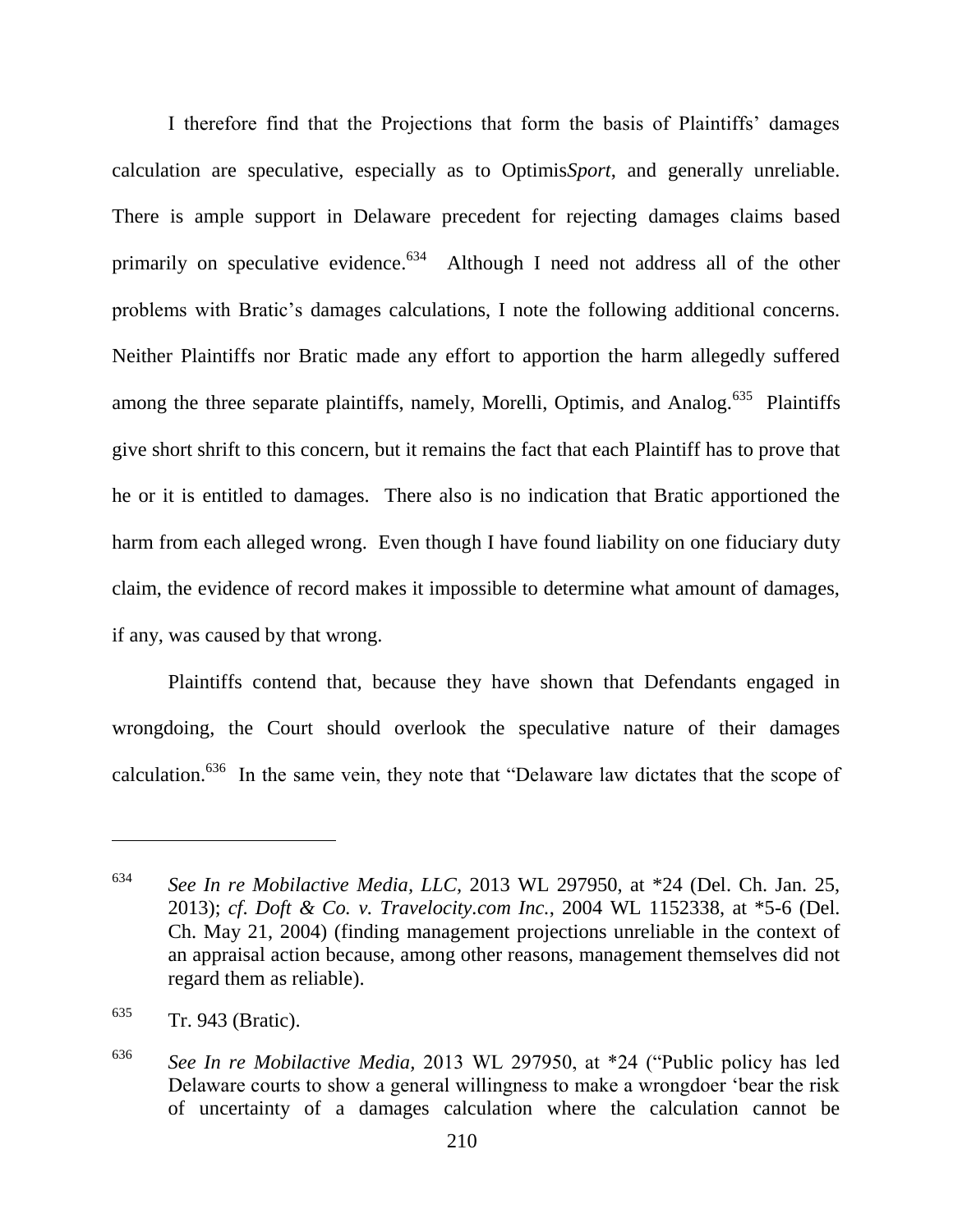recovery for a breach of the duty of loyalty is not to be determined narrowly."<sup>637</sup> It is true that this Court shows solicitude for plaintiffs with respect to the difficulty of precise damages in certain circumstances and that damages in duty of loyalty cases serve the dual purposes of compensating for injury and deterring future breaches of the duty of loyalty. It remains the law, however, that "when acting as the fact finder, this Court may not set damages based on mere 'speculation or conjecture' where a plaintiff fails adequately to prove damages."<sup>638</sup> Here, Plaintiffs' damages calculation is not merely uncertain, it is speculative and unreliable. Even giving Plaintiffs the benefit of the doubt, the Projections do not provide an appropriate basis from which to determine damages and any damages award based on them would be mere conjecture. Additionally, even though I have found one breach of the duty of loyalty—albeit a minor one in comparison to the claims Plaintiffs alleged—I reach the same conclusion.

Even though Plaintiffs have made out one of their claims relating to the Director Defendants' failure to inform the Board of Optimis' faulty corporate structure, I conclude that no equitable relief is warranted on that claim because of Plaintiffs' unclean hands in this action, particularly with respect to their witness tampering in general and treatment

mathematically proven."") (quoting *Great Am. Opportunities, Inc. v. Cherrydale Fundraising, LLC*, 2010 WL 338219, at \*23 (Del. Ch. Jan. 29, 2010)).

<sup>637</sup> *Thorpe v. CERBCO, Inc.*, 676 A.2d 436, 445 (Del. 1996).

<sup>638</sup> *In re Mobilactive Media*, 2013 WL 297950, at \*24 (quoting *Medek v. Medek*, 2009 WL 2005365, at \*12 n.78 (Del. Ch. July 1, 2009)).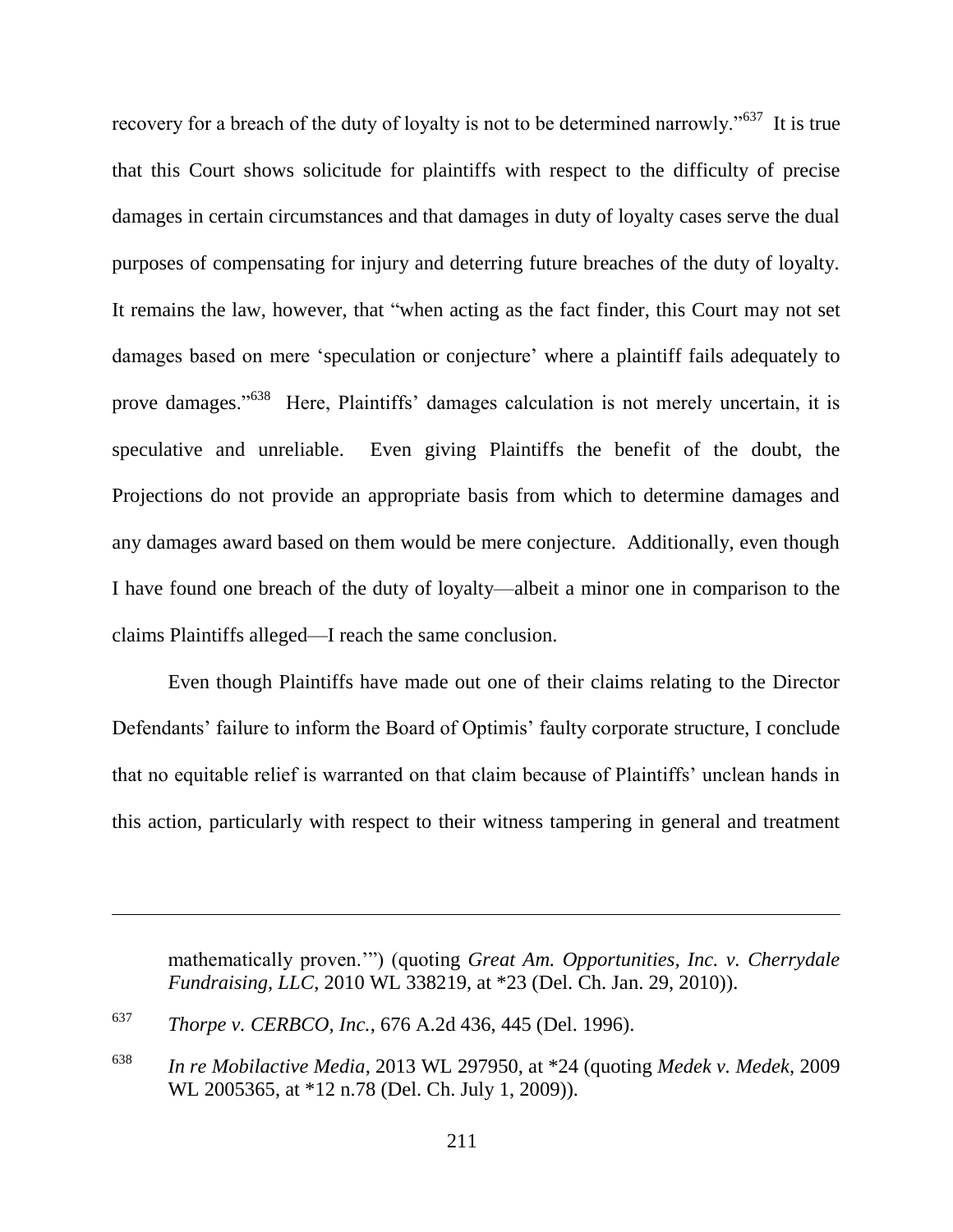of Geller in particular.<sup>639</sup> Those actions were inequitable and I consider it appropriate to apply the doctrine of unclean hands here to deny Plaintiffs any nominal equitable relief to which they otherwise might have been entitled for the one breach they did prove, out of the scores of violations they asserted over the course of this litigation.<sup>640</sup> Finally, based on my rulings on the merits, which generally favor Defendants, I deny Plaintiffs' request for their attorneys' fees and expenses.

Defendants also have requested their attorneys' fees and expenses. That request also is denied. Although Defendants prevailed on most issues, many of those issues were close and the Court needed to resolve numerous disputed issues of material fact regarding them. Some of those disputes were resolved against Defendants. In addition, Plaintiffs' legal position regarding the *Adlerstein* case, for example, was reasonable, even if not successful. Although after considering all the evidence, I generally adopted Defendants' version of the facts and, in particular, I rejected Plaintiffs' conspiracy theory, it is my opinion that there was sufficient evidence to make many of the positions taken by Plaintiffs, and expertly presented by their counsel, plausible. As a result, apart from the witness tampering discussed at length *supra*, I do not find that Plaintiffs engaged in bad

<sup>639</sup> *See supra* Section I.

<sup>&</sup>lt;sup>640</sup> *See Nakahara v. NS Am. Trust*, 718 A.2d 518, 522 (Del. Ch. 1998) ("The unclean hands doctrine is aimed at providing courts of equity with a shield from the potentially entangling misdeeds of the litigants in any given case. The Court invokes the doctrine when faced with a litigant whose acts threaten to tarnish the Court's good name. In effect, the Court refuses to consider requests for equitable relief in circumstances where the litigant's own acts offend the very sense of equity to which he appeals.").